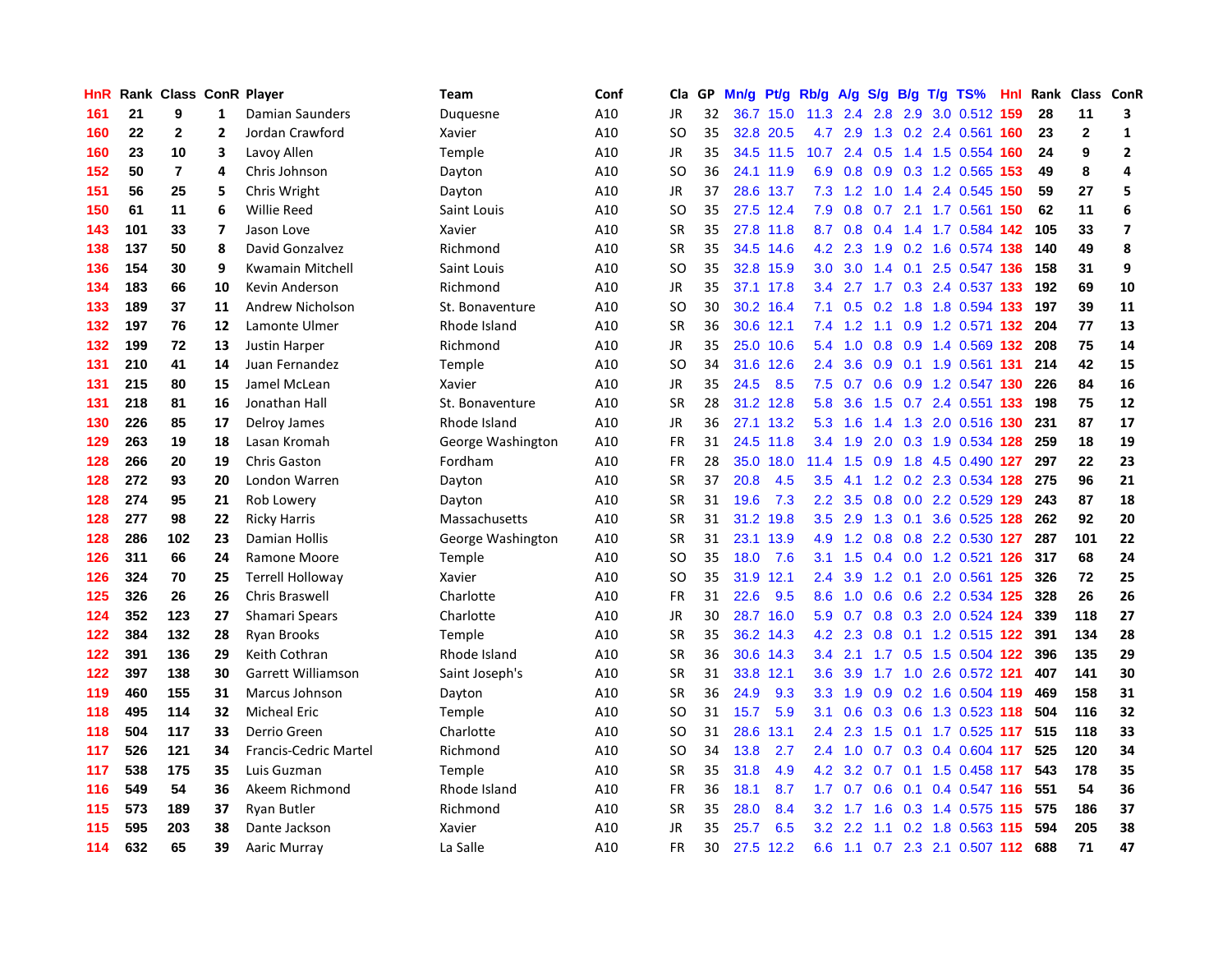| HnR | Rank | <b>Class</b> |    | <b>ConR Player</b>      | Team              | Conf | Cla       | <b>GP</b> | Mn/g | Pt/g | Rb/g             | A/g | S/g              | B/g | T/g TS%                      | Hnl | Rank | <b>Class</b> | <b>ConR</b> |
|-----|------|--------------|----|-------------------------|-------------------|------|-----------|-----------|------|------|------------------|-----|------------------|-----|------------------------------|-----|------|--------------|-------------|
| 113 | 647  | 150          | 40 | Kenny Frease            | Xavier            | A10  | SO.       | 35        | 16.3 | 5.1  | 4.3              | 0.7 | 0.4              |     | 0.6 1.1 0.509 113            |     | 655  | 157          | 41          |
| 113 | 648  | 67           | 41 | Mark Lyons              | Xavier            | A10  | <b>FR</b> | 32        | 22.0 | 7.8  | $2.5^{\circ}$    | 2.1 |                  |     | 1.0 0.2 1.7 0.497 114        |     | 607  | 60           | 39          |
| 113 | 652  | 152          | 42 | Orion Outerbridge       | Rhode Island      | A10  | SO        | 35        | 15.1 | 5.9  | 3.0 <sub>2</sub> | 0.3 |                  |     | $0.2$ 0.9 0.5 0.529 113      |     | 654  | 156          | 40          |
| 113 | 654  | 70           | 43 | Jon Smith               | Saint Louis       | A10  | FR        | 35        | 10.5 | 2.5  | 2.8              | 0.3 |                  |     | $0.3$ 0.9 0.4 0.569 112      |     | 690  | 72           | 48          |
| 113 | 661  | 213          | 44 | <b>Darrin Govens</b>    | Saint Joseph's    | A10  | <b>SR</b> | 31        | 31.8 | 13.9 | 3.7              | 3.0 | 1.5              |     | 0.2 2.3 0.512 112            |     | 669  | 219          | 42          |
| 112 | 676  | 227          | 45 | Phil Jones              | Charlotte         | A10  | JR        | 31        | 17.5 | 5.4  | 4.3              | 0.5 |                  |     | $0.2$ 2.1 0.8 0.468 112      |     | 680  | 230          | 46          |
| 112 | 677  | 228          | 46 | <b>Will Martell</b>     | Rhode Island      | A10  | JR        | 36        | 23.1 | 7.5  | 4.8              | 0.6 | $0.4^{\circ}$    |     | 1.2 1.3 0.595 112            |     | 671  | 225          | 44          |
| 112 | 688  | 233          | 47 | <b>Marquis Jones</b>    | Rhode Island      | A10  | <b>JR</b> | 36        | 22.8 | 5.7  | 1.4              | 4.1 | 1.3              |     | $0.1$ 1.6 0.495 112          |     | 679  | 229          | 45          |
| 112 | 704  | 241          | 48 | Devin Searcy            | Dayton            | A10  | <b>JR</b> | 37        | 14.1 | 3.9  | 2.8              | 0.3 | 0.4              |     | 0.4 0.8 0.588 111            |     | 712  | 244          | 49          |
| 111 | 727  | 252          | 49 | <b>Bill Clark</b>       | Duquesne          | A10  | JR        | 30        | 32.1 | 14.1 | 6.0              | 2.1 |                  |     | 1.0 0.4 2.5 0.531 111        |     | 721  | 247          | 50          |
| 111 | 740  | 231          | 50 | <b>Rodney Green</b>     | La Salle          | A10  | <b>SR</b> | 30        | 37.1 | 18.5 | 5.1              |     |                  |     | 4.3 1.6 0.2 4.0 0.486 109    |     | 792  | 249          | 52          |
| 110 | 763  | 87           | 51 | Cody Ellis              | Saint Louis       | A10  | FR        | 22        | 28.0 | 10.5 | 4.9              | 1.2 | 0.9              |     | 0.1 1.0 0.487 112 670        |     |      | 68           | 43          |
| 110 | 765  | 238          | 52 | Dijuan Harris           | Charlotte         | A10  | <b>SR</b> | 31        | 33.4 | 8.3  | 3.2              | 4.6 | 1.1              |     | 0.1 2.1 0.549 110 773        |     |      | 242          | 51          |
| 109 | 803  | 177          | 53 | <b>Tony Taylor</b>      | George Washington | A10  | <b>SO</b> | 31        | 30.3 | 9.4  | 3.0              | 4.2 | 0.9              |     | 0.0 1.6 0.499 109            |     | 805  | 182          | 53          |
| 108 | 858  | 269          | 54 | Kurt Huelsman           | Dayton            | A10  | <b>SR</b> | 37        | 21.7 | 4.6  | 4.4              | 0.5 | 0.5              |     | 0.6 1.2 0.525 107            |     | 861  | 270          | 54          |
| 106 | 914  | 203          | 55 | <b>Brad Redford</b>     | Xavier            | A10  | SO        | 31        | 13.4 | 5.3  | 0.6              | 0.4 |                  |     | $0.2$ 0.0 0.5 0.641 107      |     | 866  | 198          | 55          |
| 106 | 956  | 118          | 56 | <b>Terrell Vinson</b>   | Massachusetts     | A10  | <b>FR</b> | 32        | 25.0 | 9.6  | 5.4              | 0.9 | 0.6              |     | 0.6 1.7 0.534 105            |     | 986  | 120          | 59          |
| 105 | 961  | 323          | 57 | Jerrell Williams        | La Salle          | A10  | <b>JR</b> | 29        | 29.0 | 10.1 | 7.1              | 2.7 | 1.1              |     | 0.3 3.0 0.517 104 1005       |     |      | 340          | 60          |
| 105 | 973  | 326          | 58 | Joseph Katuka           | George Washington | A10  | <b>JR</b> | 30        | 15.1 | 5.9  | 3.9 <sup>°</sup> | 0.2 |                  |     | 0.4 0.5 1.1 0.543 105 975    |     |      | 328          | 58          |
| 105 | 977  | 218          | 59 | Stevie Mejia            | Rhode Island      | A10  | <b>SO</b> | 36        | 18.0 | 3.5  | 1.3              | 3.5 |                  |     | 0.9 0.0 1.3 0.452 105 972    |     |      | 219          | 57          |
| 105 | 987  | 332          | 60 | An'Juan Wilderness      | Charlotte         | A10  | JR        | 24        | 17.3 | 5.7  | 2.8              | 1.0 |                  |     | 0.4 0.1 1.1 0.588 105        |     | 964  | 324          | 56          |
| 104 | 1030 | 233          | 61 | Kyle Cassity            | Saint Louis       | A10  | <b>SO</b> | 36        | 32.4 | 6.0  | 3.2              | 3.3 | 0.9 <sub>0</sub> |     | 0.3 2.1 0.495 103 1070       |     |      | 241          | 66          |
| 104 | 1036 | 326          | 62 | Mickey Perry            | Dayton            | A10  | <b>SR</b> | 37        | 16.5 | 5.4  | 1.2              | 1.7 |                  |     | $0.4$ 0.1 1.4 0.514 104 1036 |     |      | 328          | 62          |
| 104 | 1040 | 328          | 63 | Anthony Gurley          | Massachusetts     | A10  | <b>SR</b> | 32        | 24.9 | 13.6 | 4.2              | 1.0 | $0.4^{\circ}$    |     | $0.1$ 2.2 0.498 103          |     | 1061 | 334          | 65          |
| 104 | 1046 | 237          | 64 | <b>Paul Williams</b>    | Dayton            | A10  | <b>SO</b> | 36        | 20.4 | 5.6  | 2.2              | 0.9 | 0.3              |     | 0.1 0.6 0.513 104 1027       |     |      | 231          | 61          |
| 103 | 1049 | 128          | 65 | Carl Jones              | Saint Joseph's    | A10  | <b>FR</b> | 31        | 19.8 | 9.6  | 2.3              | 1.4 | 0.6              |     | 0.0 1.2 0.499 103 1060       |     |      | 130          | 64          |
| 103 | 1055 | 356          | 66 | Dan Geriot              | Richmond          | A10  | JR        | 35        | 23.3 | 6.8  | 4.0              | 1.9 |                  |     | 0.2 0.0 1.6 0.449 103 1055   |     |      | 357          | 63          |
| 102 | 1092 | 365          | 67 | Kevin Smith             | Richmond          | A10  | JR        | 35        | 15.2 | 2.6  | 2.1              | 1.1 |                  |     | 0.8 0.5 0.9 0.564 102 1089   |     |      | 363          | 67          |
| 102 | 1108 | 255          | 68 | Sean Carter             | Massachusetts     | A10  | SO        | 32        | 24.4 | 5.1  | 7.1              | 0.9 |                  |     | 0.6 1.3 1.3 0.491 101 1135   |     |      | 262          | 71          |
| 102 | 1115 | 373          | 69 | <b>Charles Dewhurst</b> | Charlotte         | A10  | JR        | 31        | 15.8 | 2.8  | 3.9              | 1.4 | 0.6              |     | 0.1 1.1 0.534 102 1126       |     |      | 376          | 70          |
| 102 | 1121 | 257          | 70 | Darrius Garrett         | Richmond          | A10  | <b>SO</b> | 35        | 14.2 | 2.3  | $3.4^{\circ}$    | 0.3 | 0.3              |     | 1.7 0.6 0.426 102 1119       |     |      | 258          | 68          |
| 101 | 1146 | 360          | 71 | <b>Chris Matthews</b>   | St. Bonaventure   | A10  | <b>SR</b> | 31        | 33.7 | 12.6 | 3.0              | 2.3 |                  |     | 0.7 0.2 1.6 0.569 100 1174   |     |      | 371          | 72          |
| 100 | 1186 | 269          | 72 | <b>Melquan Bolding</b>  | Duquesne          | A10  | SO        | 19        | 27.7 | 11.8 | 3.9              | 2.1 | 1.4              |     | 0.0 2.2 0.488 102 1121       |     |      | 260          | 69          |
| 100 | 1188 | 270          | 73 | Michael Davenport       | St. Bonaventure   | A10  | SO        | 31        | 25.5 | 8.4  | 3.9 <sup>°</sup> | 2.0 | 0.8              |     | 0.2 1.6 0.509                | -99 | 1235 | 280          | 74          |
| 100 | 1226 | 278          | 74 | Aaron Ware              | George Washington | A10  | SO        | 31        | 19.1 | 6.4  | $3.4^{\circ}$    | 1.0 | 0.4              |     | 0.0 1.2 0.497 100 1226       |     |      | 277          | 73          |
| 100 | 1238 | 153          | 75 | <b>Freddie Riley</b>    | Massachusetts     | A10  | <b>FR</b> | 28        | 19.3 | 9.3  | 2.0 <sub>2</sub> | 0.6 |                  |     | $0.4$ 0.0 0.8 0.509          | -99 | 1247 | 150          | 75          |
| 99  | 1265 | 158          | 76 | Rahlir Jefferson        | Temple            | A10  | <b>FR</b> | 34        | 16.6 | 3.9  | 2.6              | 0.6 |                  |     | $0.6$ $0.5$ $0.9$ $0.454$    | -99 | 1249 | 151          | 76          |
| 99  | 1279 | 291          | 77 | <b>B.J. Monteiro</b>    | Duguesne          | A10  | SO        | 31        | 28.0 | 11.1 | 4.4              | 1.7 | 0.8              |     | 0.4 1.8 0.499                | 98  | 1318 | 300          | 78          |
| 98  | 1323 | 437          | 78 | Steve Weingarten        | La Salle          | A10  | <b>JR</b> | 30        | 20.1 | 5.4  | 4.4              | 1.0 |                  |     | 0.6 0.3 1.0 0.620            | 96  | 1389 | 456          | 81          |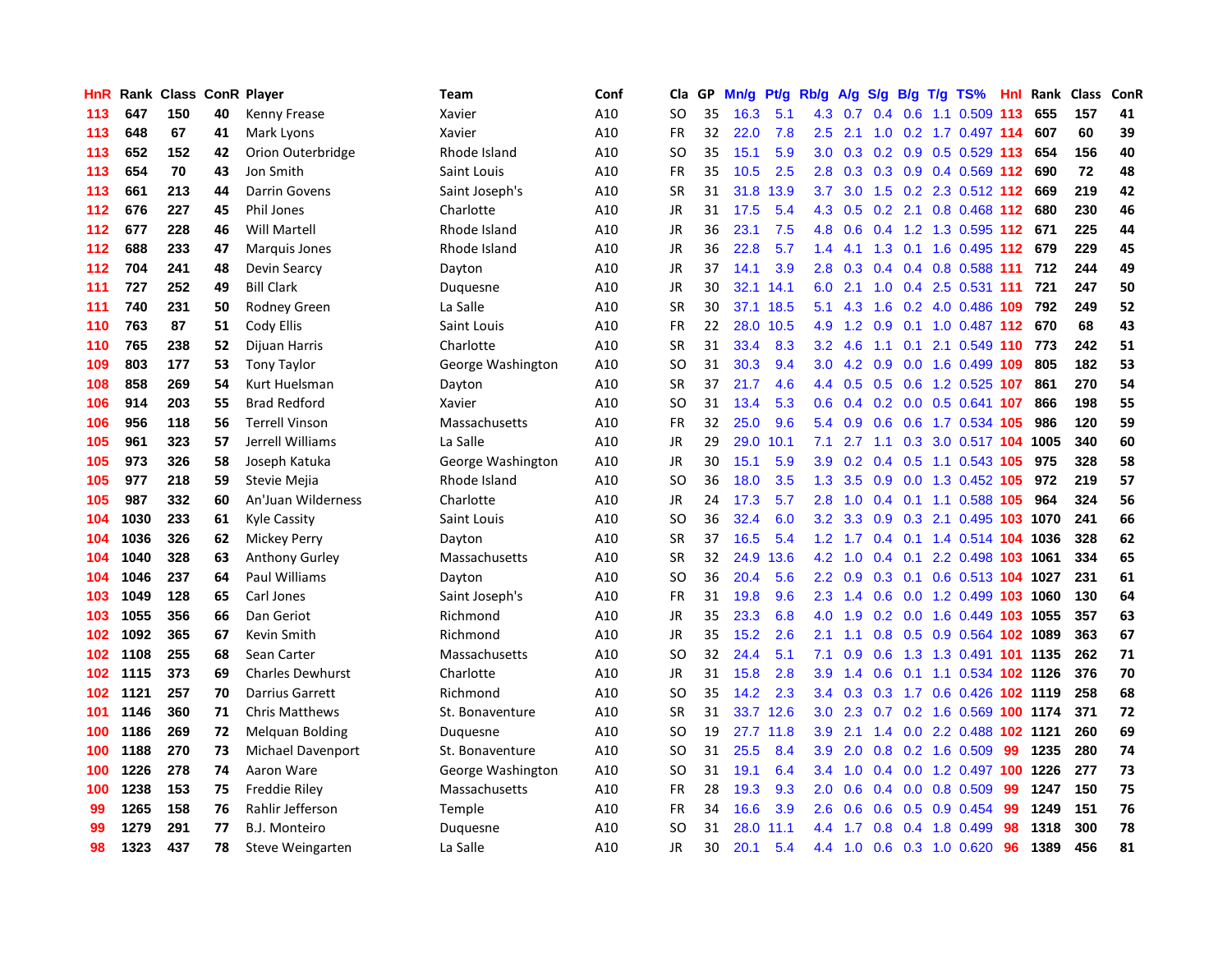| HnR |      | Rank Class ConR Player |     |                           | <b>Team</b>       | Conf | Cla           | GP | Mn/g | <b>Pt/g</b> | Rb/g             | A/g | S/g              |     | B/g T/g TS%               | Hnl | Rank | <b>Class</b> | ConR |
|-----|------|------------------------|-----|---------------------------|-------------------|------|---------------|----|------|-------------|------------------|-----|------------------|-----|---------------------------|-----|------|--------------|------|
| 98  | 1348 | 169                    | 79  | Justin Jordan             | Saint Louis       | A10  | <b>FR</b>     | 33 | 18.2 | 4.9         | 1.7              | 1.8 |                  |     | $0.4$ 0.0 1.3 0.528       | 97  | 1359 | 170          | 80   |
| 97  | 1360 | 172                    | 80  | Dwayne Smith              | George Washington | A10  | <b>FR</b>     | 31 | 12.8 | 5.1         | 2.8              | 0.4 |                  |     | 0.5 0.1 1.1 0.476 97      |     | 1352 | 167          | 79   |
| 97  | 1373 | 448                    | 81  | Ogo Adegboye              | St. Bonaventure   | A10  | JR            | 31 | 21.6 | 6.6         | 1.7              | 2.4 |                  |     | $0.6$ $0.0$ 1.4 $0.545$   | 96  | 1405 | 459          | 82   |
| 97  | 1398 | 327                    | 82  | <b>Brian Conklin</b>      | Saint Louis       | A10  | <sub>SO</sub> | 36 | 20.8 | 6.2         | 3.5              | 0.7 |                  |     | $0.4$ 0.3 1.4 0.507       | 95  | 1435 | 334          | 86   |
| 97  | 1401 | 329                    | 83  | <b>Eric Evans</b>         | Duquesne          | A10  | <b>SO</b>     | 32 | 31.1 | 10.0        | 2.6              | 3.8 | 1.3              |     | $0.0$ 2.3 $0.449$         | 96  | 1426 | 331          | 85   |
| 96  | 1407 | 458                    | 84  | <b>Craig Williams</b>     | Temple            | A10  | JR            | 28 | 11.9 | 3.8         | 1.8              | 0.4 |                  |     | $0.2$ 0.3 0.5 0.493       | 98  | 1305 | 433          | 77   |
| 96  | 1408 | 186                    | 85  | <b>Christian Salecich</b> | Saint Louis       | A10  | <b>FR</b>     | 36 | 28.3 | 6.4         | 2.3              | 1.8 | 0.6              |     | 0.2 1.6 0.456             | 95  | 1441 | 199          | 87   |
| 96  | 1412 | 435                    | 86  | Kimmani Barrett           | La Salle          | A10  | <b>SR</b>     | 16 | 35.1 | 13.4        | 3.7              | 1.4 | 1.3              |     | 0.4 1.9 0.586             | 95  | 1455 | 452          | 90   |
| 96  | 1418 | 460                    | 87  | <b>Idris Hilliard</b>     | Saint Joseph's    | A10  | <b>JR</b>     | 30 | 31.8 | 10.2        | 5.4              | 1.2 | 0.8              |     | 0.3 1.3 0.542             | 96  | 1422 | 463          | 84   |
| 96  | 1432 | 465                    | 88  | Malcom Eleby              | St. Bonaventure   | A10  | JR            | 30 | 21.5 | 5.8         | 2.5              |     |                  |     | 3.3 1.2 0.2 2.5 0.436     | 95  | 1452 | 468          | 89   |
| 95  | 1465 | 342                    | 89  | Todd O'Brien              | Saint Joseph's    | A10  | <b>SO</b>     | 31 | 22.7 | 5.6         | 6.3              | 0.5 |                  |     | 1.0 1.0 1.5 0.470 95      |     | 1471 | 338          | 91   |
| 95  | 1469 | 455                    | 90  | Hermann Opoku             | George Washington | A10  | <b>SR</b>     | 30 | 16.1 | 4.0         | 4.0              | 0.1 |                  |     | $0.3$ 0.4 0.8 0.591       | 95  | 1450 | 448          | 88   |
| 95  | 1487 | 479                    | 91  | Andrew Taylor             | Xavier            | A10  | JR            | 35 | 10.0 | 2.1         | 2.0              | 0.3 | 0.3              |     | 0.1 0.2 0.545             | 95  | 1479 | 477          | 92   |
| 94  | 1551 | 216                    | 92  | Javorn Farrell            | Massachusetts     | A10  | FR            | 29 | 17.5 | 4.6         | 3.6              | 1.4 | 0.9 <sup>°</sup> |     | 0.3 1.1 0.430             | 93  | 1552 | 216          | 93   |
| 93  | 1624 | 227                    | 93  | Devon White               | La Salle          | A10  | <b>FR</b>     | 28 | 13.2 | 2.9         | 3.3              | 0.3 |                  |     | 0.4 0.7 0.6 0.509         | -91 | 1674 | 239          | 97   |
| 92  | 1641 | 497                    | 94  | <b>Brenton Butler</b>     | Fordham           | A10  | <b>SR</b>     | 28 | 34.3 | 16.5        | 3.1              | 2.4 | 0.9              |     | $0.0$ 2.2 $0.462$         | 91  | 1682 | 512          | 98   |
| 92  | 1643 | 231                    | 95  | Demitrius Conger          | St. Bonaventure   | A10  | <b>FR</b>     | 26 | 11.2 | 3.6         | $2.7^{\circ}$    | 0.7 | 0.5              |     | $0.2$ 1.2 0.468           | 92  | 1636 | 227          | 94   |
| 92  | 1659 | 533                    | 96  | Hashim Bailey             | Massachusetts     | A10  | JR            | 27 | 12.3 | 2.5         | 4.7              | 0.1 |                  |     | $0.2$ 0.9 1.0 0.447       | 92  | 1654 | 531          | 96   |
| 92  | 1672 | 239                    | 97  | David Pellom              | George Washington | A10  | <b>FR</b>     | 30 | 15.0 | 2.9         | 3.3 <sub>2</sub> | 0.8 |                  |     | 0.7 0.2 1.2 0.515 92      |     | 1653 | 233          | 95   |
| 92  | 1675 | 508                    | 98  | Yves Mekongo Mbala        | La Salle          | A10  | <b>SR</b>     | 24 | 35.6 | 11.0        | 5.5              | 1.7 |                  |     | $0.5$ $0.5$ 2.7 $0.500$   | 96  | 1416 | 440          | 83   |
| 90  | 1752 | 526                    | 99  | <b>Travis King</b>        | George Washington | A10  | <b>SR</b>     | 30 | 11.3 | 2.8         | 1.3              | 1.0 |                  |     | $0.7$ $0.2$ $0.9$ $0.475$ | 90  | 1738 | 527          | 99   |
| 89  | 1784 | 258                    | 100 | Sampson Carter            | Massachusetts     | A10  | <b>FR</b>     | 32 | 15.4 | 4.3         | 3.4              | 0.4 | $0.4^{\circ}$    |     | $0.4$ 0.9 0.463           | 89  | 1808 | 265          | 100  |
| 88  | 1873 | 280                    | 101 | <b>Bryan Bynes</b>        | George Washington | A10  | FR            | 29 | 18.2 | 4.7         | 2.0 <sub>2</sub> | 1.4 | 0.8              |     | $0.0$ 1.1 0.430           | 88  | 1830 | 269          | 101  |
| 87  | 1894 | 566                    | 102 | Jason Duty                | Duquesne          | A10  | <b>SR</b>     | 31 | 27.9 | 5.3         | 2.0              | 1.3 | 0.6              |     | $0.1$ 0.7 0.508           | 87  | 1878 | 559          | 102  |
| 83  | 2151 | 351                    | 103 | Sean Johnson              | Duquesne          | A10  | <b>FR</b>     | 30 | 14.9 | 5.6         | 1.3              | 0.9 | 0.5              |     | $0.1$ 1.2 0.491           | 82  | 2162 | 356          | 104  |
| 82  | 2207 | 368                    | 104 | Kj Sherrill               | Charlotte         | A10  | <b>FR</b>     | 30 | 8.4  | 1.5         | 1.9              | 0.3 |                  |     | $0.2$ 0.3 0.4 0.444       | 82  | 2203 | 366          | 106  |
| 81  | 2227 | 374                    | 105 | Justin Crosgile           | Saint Joseph's    | A10  | <b>FR</b>     | 26 | 21.5 | 6.7         | 2.3              | 1.4 |                  |     | 0.7 0.0 1.8 0.466         | -84 | 2079 | 333          | 103  |
| 81  | 2252 | 378                    | 106 | Tim Johnson               | George Washington | A10  | <b>FR</b>     | 27 | 10.3 | 3.5         | 1.1              | 0.8 |                  |     | 0.3 0.1 0.8 0.438 82      |     | 2191 | 362          | 105  |
| 80  | 2277 | 506                    | 107 | <b>Bryant Irwin</b>       | Saint Joseph's    | A10  | SO            | 29 | 13.4 | 4.1         | 2.3              | 0.4 |                  |     | $0.3$ 0.4 0.7 0.433       | -81 | 2255 | 503          | 108  |
| 79  | 2348 | 755                    | 108 | Jabari Edwards            | George Washington | A10  | JR            | 29 | 10.6 | 1.2         | 2.3              | 0.2 |                  |     | $0.3$ 0.9 0.5 0.429       | 79  | 2325 | 747          | 109  |
| 79  | 2354 | 406                    | 109 | <b>Marquise Simmons</b>   | St. Bonaventure   | A10  | <b>FR</b>     | 29 | 12.1 | 2.9         | 3.3              | 0.2 | 0.2              | 0.1 | 0.8 0.506                 | 79  | 2363 | 405          | 111  |
| 78  | 2378 | 678                    | 110 | Ian Andersen              | Charlotte         | A10  | <b>SR</b>     | 29 | 11.7 | 4.0         | 1.2              | 0.2 |                  |     | $0.1$ 0.0 0.4 0.479       | 79  | 2359 | 677          | 110  |
| 77  | 2430 | 779                    | 111 | Gary Correia              | Massachusetts     | A10  | JR            | 32 | 18.9 | 2.2         | 1.7              | 2.2 | 0.3              | 0.1 | 0.8 0.361                 | 76  | 2447 | 783          | 112  |
| 76  | 2464 | 548                    | 112 | David Gibbs               | Massachusetts     | A10  | <b>SO</b>     | 21 | 19.7 | 2.6         | 1.8              | 2.4 | 0.6              |     | $0.1$ 1.0 0.370           | 81  | 2213 | 493          | 107  |
| 76  | 2474 | 435                    | 113 | Lance Brown               | Fordham           | A10  | <b>FR</b>     | 25 | 22.2 | 6.5         | 4.0              | 0.8 | 0.5              |     | $0.1$ 1.3 0.452           | -75 | 2500 | 442          | 113  |
| 75  | 2498 | 556                    | 114 | Alberto Estwick           | Fordham           | A10  | SO            | 28 | 25.0 | 7.2         | 2.3              | 1.1 |                  |     | 0.9 0.3 1.3 0.478         | -74 | 2538 | 569          | 114  |
| 74  | 2557 | 456                    | 115 | Carl Baptiste             | Saint Joseph's    | A10  | <b>FR</b>     | 30 | 10.5 | 2.1         | 1.7 <sub>z</sub> | 0.2 |                  |     | $0.2$ 0.6 0.4 0.508       | -74 | 2561 | 457          | 115  |
| 73  | 2582 | 577                    | 116 | <b>Chris Prescott</b>     | Saint Joseph's    | A10  | SO            | 30 | 14.5 | 4.6         | 1.2 <sub>2</sub> | 0.9 | 0.3              |     | $0.0$ 1.2 0.468           | 73  | 2586 | 582          | 117  |
| 71  | 2644 | 483                    | 117 | Parrish Grant             | La Salle          | A10  | <b>FR</b>     | 25 | 17.5 | 2.9         | 1.2              | 1.8 |                  |     | 0.5 0.1 1.3 0.514         | 73  | 2576 | 464          | 116  |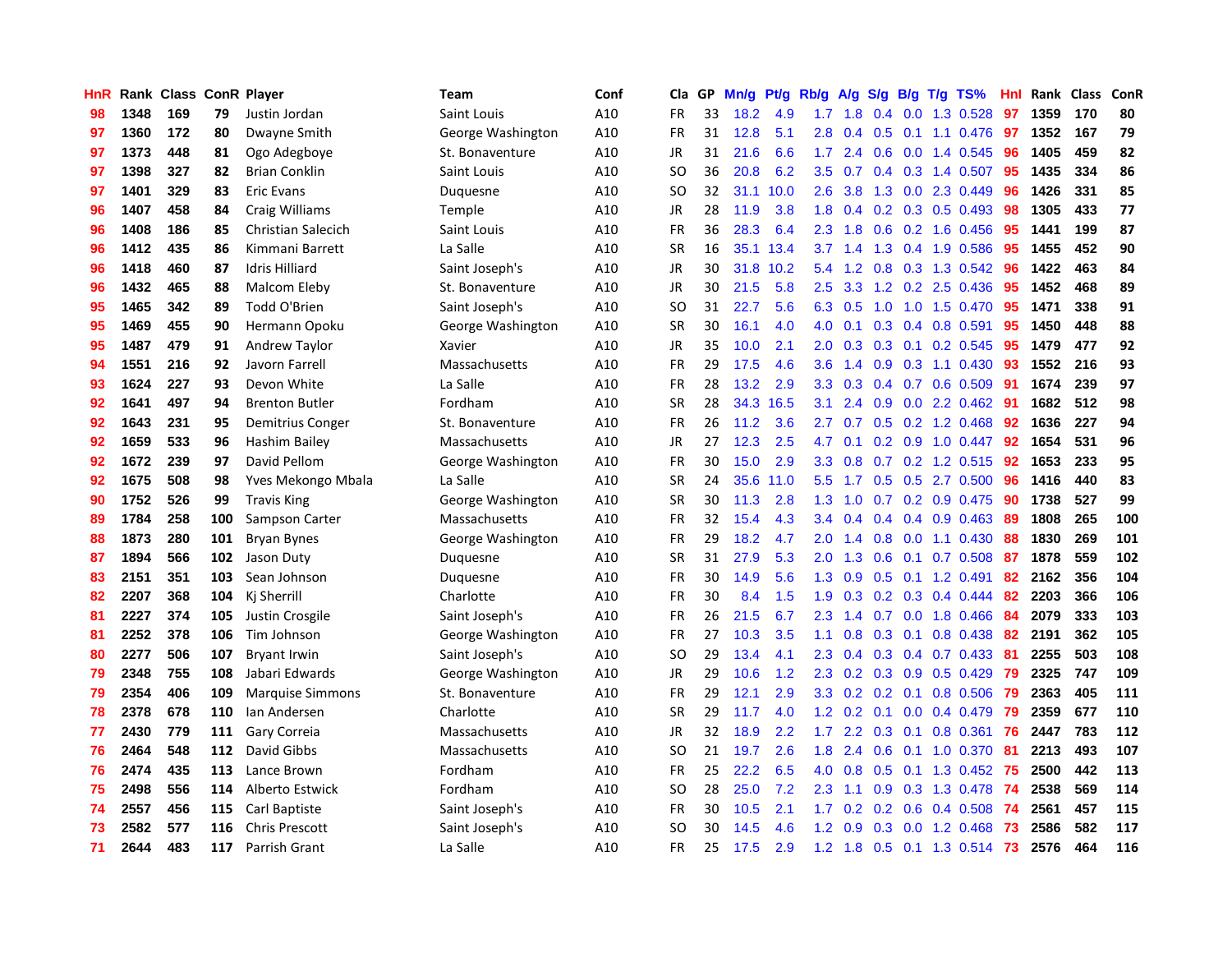| HnR |      | Rank Class   |                         | <b>ConR Player</b>     | <b>Team</b>           | Conf       | Cla       | <b>GP</b> | Mn/g | <b>Pt/g</b> | Rb/g             | A/g | S/g           |  | B/g T/g TS%                    | Hnl | Rank | Class                   | <b>ConR</b>             |
|-----|------|--------------|-------------------------|------------------------|-----------------------|------------|-----------|-----------|------|-------------|------------------|-----|---------------|--|--------------------------------|-----|------|-------------------------|-------------------------|
| 66  | 2775 | 528          | 118                     | Cory Remekun           | Saint Louis           | A10        | <b>FR</b> | 36        | 12.1 | 1.9         | 1.8              | 0.3 |               |  | $0.3$ 0.9 1.1 0.419            | 65  | 2789 | 530                     | 118                     |
| 65  | 2784 | 529          | 119                     | Fahro Alihodzic        | Fordham               | A10        | <b>FR</b> | 28        | 22.3 | 4.5         | 4.0              |     |               |  | $0.2$ $0.5$ $0.5$ 1.4 $0.435$  | -64 | 2801 | 535                     | 119                     |
| 64  | 2793 | 866          | 120                     | Jacob Green            | Fordham               | A10        | JR        | 28        | 13.4 | 2.3         | 3.0 <sub>2</sub> | 0.2 |               |  | $0.3$ 0.9 0.9 0.439            | 64  | 2814 | 872                     | 120                     |
| 62  | 2821 | 764          | 121                     | <b>Herb Tanner</b>     | Fordham               | A10        | <b>SR</b> | 23        | 14.7 | 2.9         | 1.0              | 1.4 |               |  | $0.6$ $0.2$ $1.0$ $0.404$      | 63  | 2818 | 765                     | 121                     |
| 61  | 2845 | 646          | 122                     | Da'Quan Cook           | St. Bonaventure       | A10        | <b>SO</b> | 31        | 14.4 | 2.7         | 2.4              | 0.4 | 0.2           |  | $0.1$ 1.2 0.489                | 60  | 2864 | 653                     | 122                     |
| 41  | 3004 | 602          | 123                     | Rayner Moquete         | Fordham               | A10        | FR        | 18        | 13.8 | 2.2         | 2.1              | 0.9 |               |  | $0.4$ 0.0 1.5 0.385            | 47  | 2991 | 597                     | 123                     |
| 35  | 3017 | 611          | 124                     | Danny Thompson         | Fordham               | A10        | <b>FR</b> | 24        | 11.1 | 1.7         | 1.4              | 0.3 |               |  | $0.1$ 0.0 0.7 0.364            | 37  | 3017 | 611                     | 124                     |
| 175 | 5    | $\mathbf{2}$ | 1                       | Jon Schever            | Duke                  | <b>ACC</b> | <b>SR</b> | 40        | 36.8 | 18.2        | 3.6              | 4.9 | 1.6           |  | 0.3 1.6 0.567 175              |     | 6    | $\mathbf{2}$            | $\mathbf{1}$            |
| 166 | 16   | 8            | $\overline{2}$          | <b>Trevor Booker</b>   | Clemson               | <b>ACC</b> | <b>SR</b> | 32        | 30.8 | 15.2        | 8.4              | 2.5 |               |  | 1.3 1.4 1.9 0.544 165          |     | 19   | 9                       | $\overline{2}$          |
| 164 | 17   | 9            | 3                       | Greivis Vasquez        | Maryland              | <b>ACC</b> | <b>SR</b> | 33        |      | 33.9 19.6   | 4.6              |     |               |  | 6.3 1.7 0.4 3.4 0.545 163      |     | 20   | 10                      | 3                       |
| 158 | 28   | 5            | 4                       | Al-Faroug Aminu        | Wake Forest           | <b>ACC</b> | <b>SO</b> | 31        |      | 31.3 15.8   |                  |     |               |  | 10.7 1.3 1.4 1.4 3.2 0.518 158 |     | 32   | 6                       | 5                       |
| 155 | 35   | 17           | 5                       | Kyle Singler           | Duke                  | <b>ACC</b> | JR        | 40        |      | 35.9 17.7   | 7.0              | 2.4 |               |  | 1.0 0.8 2.0 0.541 155          |     | 38   | 17                      | $\overline{\mathbf{z}}$ |
| 154 | 39   | 3            | 6                       | <b>Derrick Favors</b>  | Georgia Tech          | <b>ACC</b> | FR        | 36        |      | 27.5 12.4   | 8.4              | 1.0 | 0.9           |  | 2.1 2.5 0.615 154              |     | 40   | $\overline{\mathbf{A}}$ | 8                       |
| 154 | 42   | 19           | $\overline{\mathbf{z}}$ | <b>Malcolm Delaney</b> | Virginia Tech         | <b>ACC</b> | JR        | 33        |      | 35.8 20.2   | 3.7              | 4.5 |               |  | 1.2 0.1 3.0 0.538 155          |     | 37   | 16                      | $\bf 6$                 |
| 150 | 58   | 27           | 8                       | <b>Tracy Smith</b>     | <b>NC State</b>       | <b>ACC</b> | JR        | 35        | 32.1 | 16.5        | 7.3              | 1.1 |               |  | 1.1 1.0 1.9 0.549              | 151 | 57   | 26                      | 9                       |
| 150 | 63   | 21           | 9                       | <b>Brian Zoubek</b>    | Duke                  | <b>ACC</b> | <b>SR</b> | 40        | 18.7 | 5.6         | 7.7              | 1.0 |               |  | $0.7$ $0.8$ 1.2 $0.619$        | 149 | 66   | 21                      | 10                      |
| 148 | 73   | 15           | 10                      | Solomon Alabi          | Florida St.           | <b>ACC</b> | <b>SO</b> | 32        | 25.6 | 11.7        | 6.2              | 0.5 | 0.6           |  | 2.3 1.9 0.590                  | 148 | 80   | 17                      | 11                      |
| 144 | 91   | 20           | 11                      | <b>Ed Davis</b>        | North Carolina        | <b>ACC</b> | <b>SO</b> | 23        |      | 27.9 13.4   | 9.6              | 1.0 |               |  | 0.4 2.8 2.0 0.599 160          |     | 26   | 3                       | $\overline{4}$          |
| 143 | 98   | 42           | 12                      | Jeff Allen             | Virginia Tech         | <b>ACC</b> | JR        | 34        |      | 26.3 12.0   | 7.4              |     |               |  | 1.2 1.7 1.2 2.2 0.514 143      |     | 103  | 44                      | 13                      |
| 141 | 103  | 44           | 13                      | Gani Lawal             | Georgia Tech          | ACC        | JR        | 36        |      | 25.8 13.1   | 8.5              | 0.4 |               |  | $0.4$ 1.4 2.2 0.540 141        |     | 113  | 46                      | 15                      |
| 140 | 112  | 23           | 14                      | Sylven Landesberg      | Virginia              | ACC        | SO        | 27        |      | 32.1 17.3   | 4.9              | 2.9 |               |  | 0.8 0.3 2.3 0.525 144          |     | 96   | 21                      | 12                      |
| 139 | 126  | 49           | 15                      | Nolan Smith            | Duke                  | ACC        | JR        | 38        |      | 35.5 17.4   | 2.8              | 3.0 |               |  | 1.2 0.2 1.8 0.532 139          |     | 135  | 54                      | 16                      |
| 139 | 130  | 47           | 16                      | Deon Thompson          | North Carolina        | <b>ACC</b> | SR        | 37        |      | 26.9 13.7   | 6.7              | 0.8 |               |  | 1.1 1.0 1.8 0.519 136          |     | 163  | 60                      | 17                      |
| 138 | 132  | 48           | 17                      | <b>Dwayne Collins</b>  | Miami (FL)            | <b>ACC</b> | <b>SR</b> | 29        | 24.7 | 12.0        | 7.8              | 1.2 | 0.6           |  | 1.1 2.4 0.594 141              |     | 111  | 38                      | 14                      |
| 137 | 151  | 29           | 18                      | Reggie Jackson         | <b>Boston College</b> | <b>ACC</b> | <b>SO</b> | 31        | 30.1 | 12.9        | 5.7              | 4.5 | 0.6           |  | 0.5 2.6 0.512 136              |     | 164  | 32                      | 18                      |
| 135 | 174  | 68           | 19                      | Dennis Horner          | <b>NC State</b>       | <b>ACC</b> | <b>SR</b> | 36        | 27.9 | 11.9        | 4.9              | 1.4 | 1.0           |  | 1.0 1.6 0.566 134              |     | 189  | 72                      | 20                      |
| 134 | 179  | 64           | 20                      | Joe Trapani            | <b>Boston College</b> | <b>ACC</b> | JR        | 30        |      | 29.6 14.1   | 6.4              | 1.3 |               |  | 0.9 0.7 1.4 0.539 134          |     | 186  | 67                      | 19                      |
| 133 | 186  | 13           | 21                      | Reggie Johnson         | Miami (FL)            | <b>ACC</b> | FR        | 32        | 13.6 | 6.4         | 4.6              | 0.4 |               |  | 0.5 0.7 0.8 0.605 133          |     | 193  | 13                      | 21                      |
| 133 | 192  | 69           | 22                      | Jerai Grant            | Clemson               | <b>ACC</b> | JR        | 31        | 20.3 | 7.2         | 4.7              | 0.6 |               |  | 0.8 1.7 1.2 0.623 133          |     | 194  | 70                      | 22                      |
| 132 | 198  | 71           | 23                      | Derwin Kitchen         | Florida St.           | ACC        | <b>JR</b> | 31        | 28.6 | 8.1         | 4.9              | 3.9 |               |  | 1.5 0.2 2.2 0.514 132          |     | 205  | 74                      | 23                      |
| 131 | 217  | 82           | 24                      | <b>Mike Scott</b>      | Virginia              | <b>ACC</b> | JR        | 28        | 27.4 | 12.0        | 7.2              | 1.3 | 0.6           |  | 0.3 1.6 0.532 131              |     | 213  | 78                      | 24                      |
| 130 | 222  | 15           | 25                      | John Henson            | North Carolina        | <b>ACC</b> | FR        | 37        | 15.8 | 5.7         | 4.4              | 0.9 | 0.7           |  | 1.6 1.2 0.487 128              |     | 279  | 20                      | 31                      |
| 130 | 224  | 82           | 26                      | Ishmael Smith          | <b>Wake Forest</b>    | <b>ACC</b> | <b>SR</b> | 31        | 36.8 | 13.2        | 4.9              | 6.0 | 1.7           |  | 0.6 3.1 0.440                  | 130 | 227  | 84                      | 26                      |
| 129 | 241  | 49           | 27                      | Sean Mosley            | Maryland              | <b>ACC</b> | SO        | 32        | 27.7 | 10.1        | 5.1              | 2.6 | $1.4^{\circ}$ |  | 0.4 1.7 0.593 129              |     | 244  | 50                      | 27                      |
| 129 | 243  | 50           | 28                      | <b>Tyler Zeller</b>    | North Carolina        | <b>ACC</b> | <b>SO</b> | 27        | 17.4 | 9.3         | 4.6              | 0.3 | 0.5           |  | 0.9 1.3 0.553 131              |     | 219  | 44                      | 25                      |
| 129 | 262  | 55           | 29                      | Miles Plumlee          | Duke                  | <b>ACC</b> | SO        | 40        | 16.4 | 5.2         | 4.9              | 0.3 |               |  | 0.5 0.7 1.1 0.580 128 257      |     |      | 54                      | 28                      |
| 128 | 267  | 57           | 30                      | Chris Singleton        | Florida St.           | ACC        | SO        | 32        |      | 31.4 10.2   | 7.0              | 2.2 |               |  | 2.2 1.5 3.0 0.477 128 272      |     |      | 59                      | 29                      |
| 127 | 291  | 105          | 31                      | <b>Eric Hayes</b>      | Maryland              | ACC        | <b>SR</b> | 33        |      | 30.7 11.3   | $2.5^{\circ}$    | 4.0 | 0.9           |  | 0.3 1.6 0.649 127              |     | 302  | 108                     | 32                      |
| 127 | 292  | 105          | 32                      | Corey Raji             | <b>Boston College</b> | <b>ACC</b> | <b>JR</b> | 29        |      | 26.7 11.4   | 5.8              |     |               |  | 1.0 0.8 0.1 1.0 0.557 128      |     | 273  | 100                     | 30                      |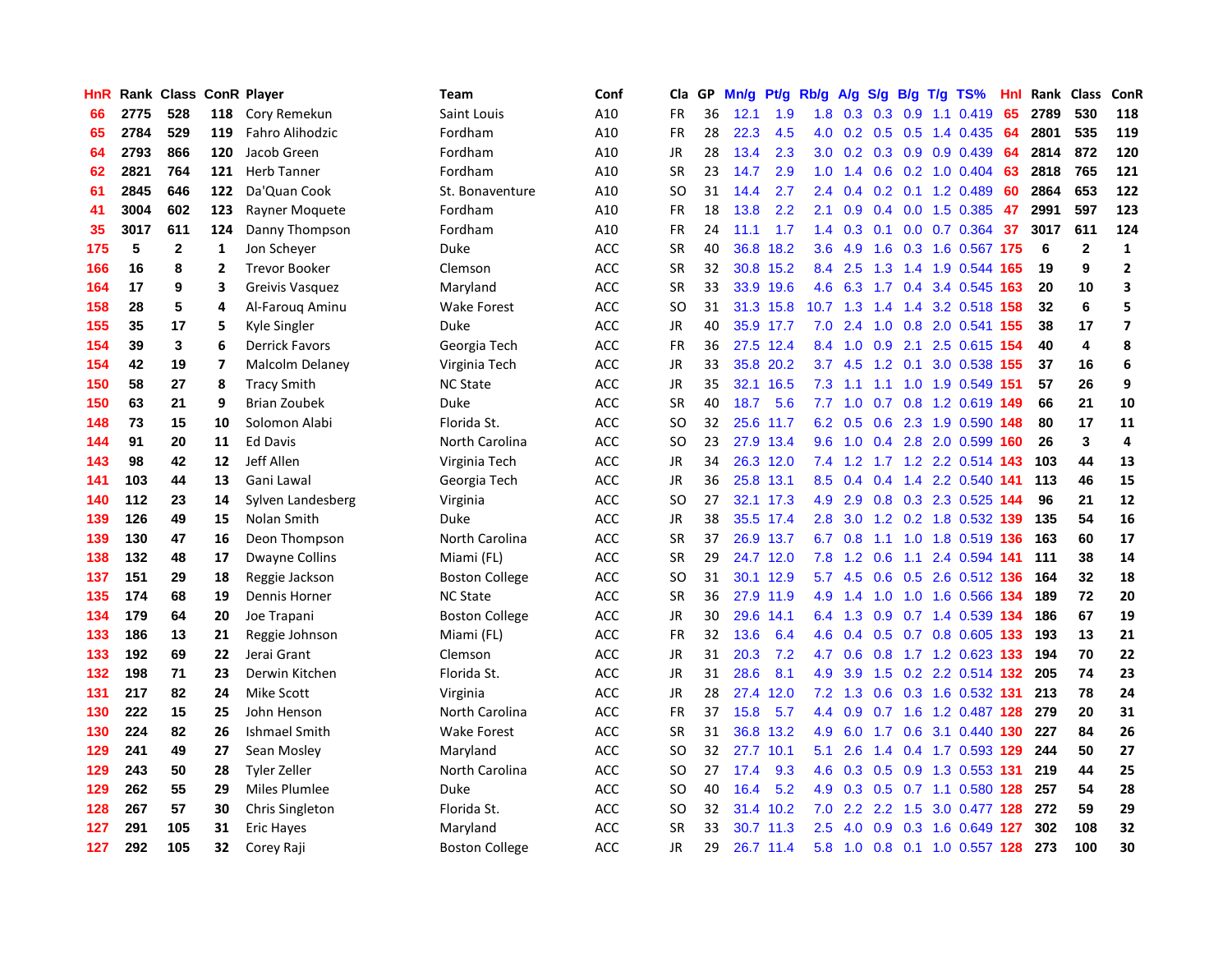| HnR | Rank | <b>Class ConR Player</b> |    |                       | <b>Team</b>           | Conf       | Cla       | GP | Mn/g | <b>Pt/g</b> | Rb/g             | A/g | S/g |  | $B/g$ T/g TS%               | Hnl Rank | Class | ConR |
|-----|------|--------------------------|----|-----------------------|-----------------------|------------|-----------|----|------|-------------|------------------|-----|-----|--|-----------------------------|----------|-------|------|
| 125 | 332  | 28                       | 33 | Jordan Williams       | Maryland              | <b>ACC</b> | <b>FR</b> | 33 | 24.8 | 9.6         | 8.6              |     |     |  | 0.2 0.7 1.0 0.9 0.515 124   | 337      | 29    | 33   |
| 125 | 337  | 73                       | 34 | Xavier Gibson         | Florida St.           | <b>ACC</b> | SO        | 32 | 12.8 | 5.5         | 2.8              |     |     |  | 0.3 0.4 0.8 1.3 0.571 124   | 343      | 75    | 34   |
| 124 | 362  | 80                       | 35 | Deividas Dulkys       | Florida St.           | <b>ACC</b> | SO        | 32 | 22.0 | 8.7         | 2.3              |     |     |  | 1.1 1.0 0.3 1.0 0.578 123   | 367      | 82    | 35   |
| 123 | 377  | 34                       | 36 | Glen Rice Jr.         | Georgia Tech          | ACC        | <b>FR</b> | 35 | 18.4 | 5.4         | 3.1              | 1.7 |     |  | 1.1 0.5 1.2 0.532 123       | 381      | 33    | 36   |
| 122 | 387  | 134                      | 37 | Landon Milbourne      | Maryland              | ACC        | <b>SR</b> | 33 | 29.6 | 12.7        | 4.9              | 0.8 | 1.1 |  | 1.2 1.5 0.540 122           | 401      | 137   | 38   |
| 122 | 395  | 138                      | 38 | Demontez Stitt        | Clemson               | ACC        | JR        | 30 |      | 28.8 11.4   | 2.7              | 3.1 | 1.5 |  | 0.3 2.7 0.557 122           | 398      | 138   | 37   |
| 121 | 406  | 38                       | 39 | <b>Durand Scott</b>   | Miami (FL)            | ACC        | <b>FR</b> | 33 | 27.8 | 10.3        | 4.0              | 3.4 |     |  | 1.2 0.2 2.2 0.514 120       | 425      | 41    | 41   |
| 121 | 410  | 142                      | 40 | Zach Peacock          | Georgia Tech          | ACC        | SR        | 35 | 22.5 | 8.6         | 4.1              | 1.0 | 1.0 |  | 0.3 1.5 0.550 121           | 418      | 143   | 39   |
| 120 | 438  | 95                       | 41 | Andre Young           | Clemson               | ACC        | SO        | 32 | 26.3 | 9.2         | $2.2^{\circ}$    | 2.4 | 1.7 |  | 0.0 1.8 0.561 119           | 447      | 96    | 43   |
| 119 | 440  | 97                       | 42 | Iman Shumpert         | Georgia Tech          | <b>ACC</b> | SO        | 30 | 30.1 | 10.0        | 3.6 <sup>°</sup> |     |     |  | 4.0 1.9 0.2 3.1 0.486 120   | 439      | 93    | 42   |
| 119 | 441  | 42                       | 43 | <b>Mason Plumlee</b>  | <b>Duke</b>           | ACC        | <b>FR</b> | 34 | 14.1 | 3.7         | 3.1              |     |     |  | 0.9 0.5 0.9 0.9 0.484 121   | 422      | 40    | 40   |
| 119 | 466  | 106                      | 44 | Malcolm Grant         | Miami (FL)            | <b>ACC</b> | SO        | 33 | 24.6 | 9.6         | 1.9              | 3.5 |     |  | 0.6 0.1 2.0 0.546 118       | 493      | 111   | 44   |
| 118 | 472  | 162                      | 45 | <b>William Graves</b> | North Carolina        | ACC        | JR        | 36 | 24.3 | 9.8         | 4.6              | 1.0 | 0.6 |  | 0.2 0.9 0.512 116           | 555      | 194   | 50   |
| 118 | 476  | 110                      | 46 | Larry Drew            | North Carolina        | <b>ACC</b> | SO        | 37 | 28.8 | 8.5         | 2.7              | 5.9 |     |  | 0.8 0.0 3.2 0.498 116       | 563      | 130   | 52   |
| 118 | 488  | 113                      | 47 | <b>Tanner Smith</b>   | Clemson               | <b>ACC</b> | SO        | 32 | 24.9 | 8.7         | 4.2              | 2.2 |     |  | 1.2 0.4 2.1 0.509 118       | 494      | 112   | 45   |
| 118 | 509  | 174                      | 48 | J.T. Thompson         | Virginia Tech         | <b>ACC</b> | JR        | 34 | 20.1 | 7.3         | 4.6              | 0.6 | 0.8 |  | 0.3 1.0 0.515 117           | 519      | 179   | 46   |
| 117 | 518  | 178                      | 49 | Dorenzo Hudson        | Virginia Tech         | ACC        | <b>JR</b> | 33 | 35.0 | 15.2        | 3.5              | 1.9 | 0.8 |  | 0.2 1.7 0.526 117           | 529      | 184   | 48   |
| 117 | 520  | 170                      | 50 | Lance Thomas          | Duke                  | <b>ACC</b> | <b>SR</b> | 40 | 25.3 | 4.8         | 4.9              | 0.9 |     |  | $0.6$ $0.2$ 1.5 $0.497$ 117 | 522      | 172   | 47   |
| 116 | 546  | 53                       | 51 | Devin Booker          | Clemson               | <b>ACC</b> | FR        | 32 | 11.6 | 4.5         | 2.9              |     |     |  | 0.3 0.4 0.1 0.9 0.556 116   | 550      | 53    | 49   |
| 116 | 547  | 191                      | 52 | Javier Gonzalez       | <b>NC State</b>       | <b>ACC</b> | JR        | 35 | 25.7 | 9.5         | 3.3              |     |     |  | 3.7 1.2 0.1 3.1 0.508 116   | 560      | 195   | 51   |
| 116 | 556  | 192                      | 53 | <b>Terrell Bell</b>   | Virginia Tech         | ACC        | <b>JR</b> | 34 | 28.3 | 6.1         | 6.1              | 2.0 |     |  | 0.8 1.1 1.5 0.521 116       | 568      | 197   | 53   |
| 115 | 572  | 188                      | 54 | James Dews            | Miami (FL)            | <b>ACC</b> | <b>SR</b> | 33 | 29.2 | 11.5        | 2.9              | 1.6 | 1.0 |  | 0.2 1.3 0.542 115           | 589      | 194   | 54   |
| 115 | 586  | 194                      | 55 | <b>Adrian Thomas</b>  | Miami (FL)            | <b>ACC</b> | SR        | 33 | 22.0 | 7.3         | 2.7              | 1.4 |     |  | 0.7 0.2 0.8 0.619 114       | 603      | 199   | 56   |
| 115 | 592  | 197                      | 56 | Marcus Ginyard        | North Carolina        | ACC        | SR        | 33 | 30.6 | 7.7         | 4.9              | 2.8 | 1.2 |  | 0.1 2.0 0.490 115           | 599      | 197   | 55   |
| 114 | 619  | 206                      | 57 | L.D. Williams         | <b>Wake Forest</b>    | <b>ACC</b> | SR        | 31 | 30.4 | 8.7         | 5.6              | 1.8 | 1.4 |  | 0.2 1.8 0.514 114           | 616      | 206   | 57   |
| 114 | 626  | 64                       | 58 | <b>Richard Howell</b> | <b>NC State</b>       | <b>ACC</b> | <b>FR</b> | 30 | 13.6 | 4.9         | 4.6              | 0.6 |     |  | 0.4 0.2 1.1 0.487 114 617   |          | 62    | 58   |
| 114 | 636  | 209                      | 59 | Ryan Reid             | Florida St.           | <b>ACC</b> | <b>SR</b> | 31 | 22.7 | 6.8         | 4.0              | 1.1 |     |  | 0.6 0.5 1.6 0.511 113 641   |          | 212   | 59   |
| 113 | 651  | 151                      | 60 | <b>Tony Woods</b>     | Wake Forest           | <b>ACC</b> | SO        | 31 | 13.3 | 4.6         | 3.2 <sub>2</sub> | 0.1 |     |  | 0.1 0.8 1.1 0.581 113 653   |          | 155   | 60   |
| 113 | 659  | 223                      | 61 | Jeff Jones            | Virginia              | <b>ACC</b> | JR        | 31 | 18.3 | 7.3         | 1.3              | 0.4 |     |  | $0.5$ 0.1 0.4 0.584 111     | 716      | 245   | 63   |
| 113 | 663  | 214                      | 62 | Jerome Meyinsse       | Virginia              | ACC        | <b>SR</b> | 31 | 22.3 | 6.5         | 4.1              | 0.4 |     |  | $0.3$ 0.7 0.5 0.625 111     | 720      | 228   | 64   |
| 112 | 684  | 163                      | 63 | Luke Loucks           | Florida St.           | ACC        | SO        | 32 | 19.8 | 4.4         | 2.5              | 2.8 | 0.8 |  | 0.1 1.6 0.495 112           | 699      | 164   | 61   |
| 112 | 695  | 220                      | 64 | <b>Tyler Roche</b>    | <b>Boston College</b> | ACC        | <b>SR</b> | 29 | 19.1 | 7.2         | 2.4              | 0.7 |     |  | 0.1 0.4 0.5 0.611 111       | 710      | 226   | 62   |
| 112 | 708  | 168                      | 65 | Sammy Zeglinski       | Virginia              | <b>ACC</b> | SO        | 31 | 29.0 | 8.9         | 3.8 <sub>2</sub> | 2.6 |     |  | 1.2 0.3 1.8 0.513 110       | 753      | 176   | 69   |
| 111 | 716  | 76                       | 66 | <b>Brian Oliver</b>   | Georgia Tech          | ACC        | FR        | 36 | 16.5 | 7.1         | 1.9              | 0.9 | 0.3 |  | 0.3 1.2 0.549 111           | 726      | 79    | 65   |
| 111 | 728  | 228                      | 67 | <b>Chas McFarland</b> | <b>Wake Forest</b>    | ACC        | <b>SR</b> | 31 | 24.6 | 7.2         | 7.0              | 0.8 |     |  | $0.5$ 1.2 1.9 0.488 111     | 729      | 232   | 66   |
| 111 | 735  | 81                       | 68 | James Padgett         | Maryland              | ACC        | <b>FR</b> | 28 | 9.5  | 3.0         | 2.8              |     |     |  | $0.2$ 0.2 0.3 0.3 0.494 111 | 734      | 80    | 67   |
| 110 | 773  | 268                      | 69 | <b>Maurice Miller</b> | Georgia Tech          | <b>ACC</b> | JR        | 32 | 15.3 | 3.9         | 1.8              | 2.3 |     |  | 0.8 0.0 1.7 0.510 110 749   |          | 258   | 68   |
| 110 | 783  | 273                      | 70 | <b>Cliff Tucker</b>   | Maryland              | ACC        | <b>JR</b> | 32 | 14.8 | 5.7         | 1.7              | 0.8 | 0.5 |  | 0.3 0.8 0.565 109           | 790      | 272   | 71   |
| 109 | 790  | 92                       | 71 | C.J. Harris           | <b>Wake Forest</b>    | <b>ACC</b> | FR        | 31 | 27.9 | 9.9         | 1.8              |     |     |  | 1.2 0.9 0.1 1.6 0.552 109   | 789      | 90    | 70   |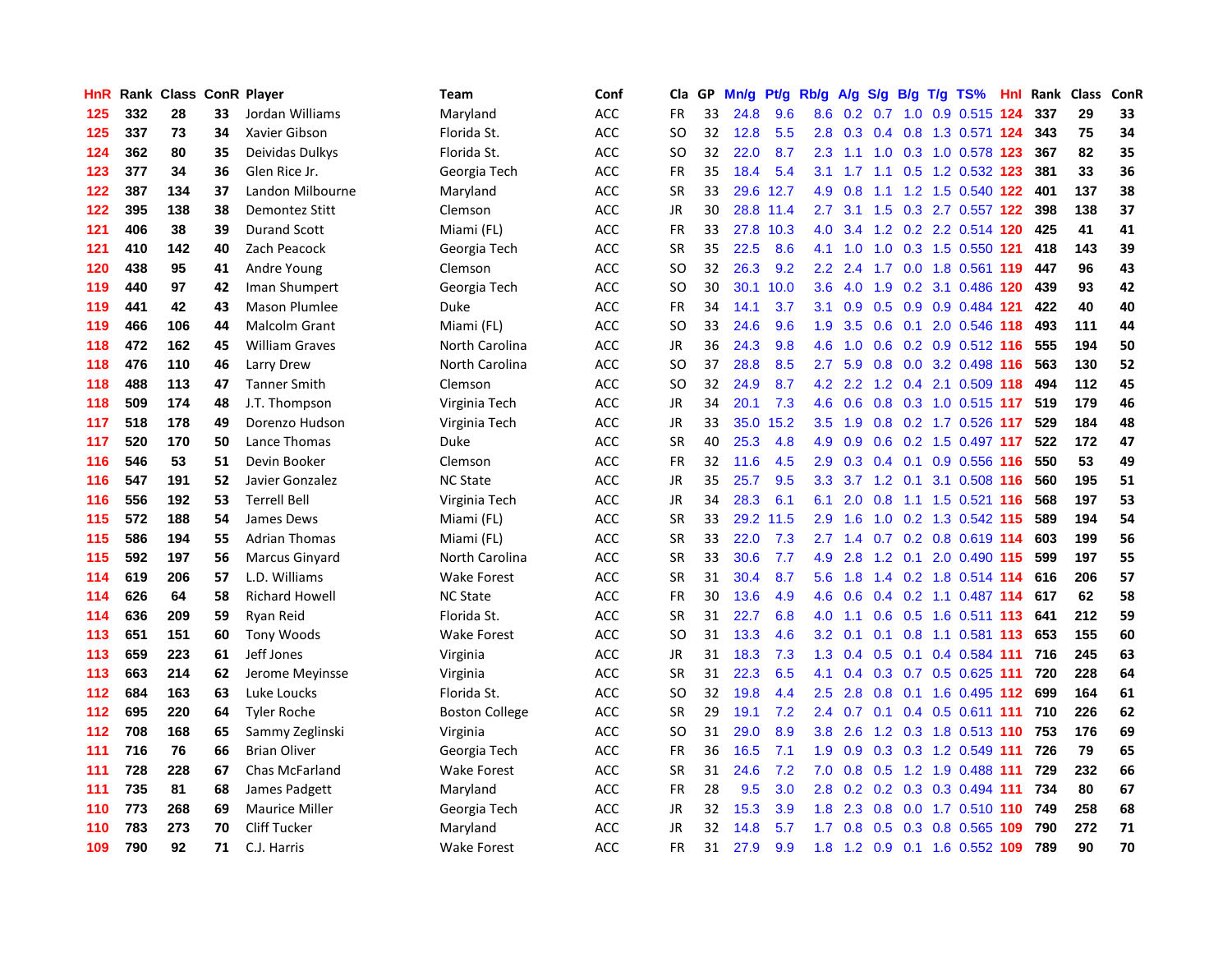| HnR | Rank | <b>Class</b> |                | <b>ConR Player</b>    | Team                  | Conf       | Cla           | <b>GP</b> | Mn/g | <b>Pt/g</b> | Rb/g             | A/g             | S/g              |  | B/g T/g TS%                | Hnl | Rank | <b>Class</b> | ConR           |
|-----|------|--------------|----------------|-----------------------|-----------------------|------------|---------------|-----------|------|-------------|------------------|-----------------|------------------|--|----------------------------|-----|------|--------------|----------------|
| 109 | 798  | 279          | 72             | <b>Adrian Bowie</b>   | Maryland              | <b>ACC</b> | <b>JR</b>     | 33        | 15.7 | 4.8         | 2.1              | 1.5             | 0.8              |  | 0.2 0.8 0.497 109          |     | 817  | 282          | 72             |
| 109 | 821  | 260          | 73             | David Potter          | Clemson               | ACC        | <b>SR</b>     | 32        | 23.9 | 7.0         | $2.7^{\circ}$    | 1.4             |                  |  | 1.3 0.2 1.5 0.494 109      |     | 822  | 261          | 73             |
| 107 | 873  | 274          | 74             | D'Andre Bell          | Georgia Tech          | <b>ACC</b> | <b>SR</b>     | 36        | 21.9 | 6.1         | $2.5^{\circ}$    | 1.6             |                  |  | 0.9 0.3 1.6 0.507 107      |     | 871  | 274          | 74             |
| 107 | 874  | 198          | 75             | Julian Gamble         | Miami (FL)            | ACC        | SO            | 33        | 13.3 | 3.5         | 2.9              | 0.7             |                  |  | 0.5 0.8 1.1 0.518 107      |     | 890  | 205          | 76             |
| 107 | 903  | 107          | 76             | Scott Wood            | <b>NC State</b>       | ACC        | <b>FR</b>     | 36        | 28.6 | 7.8         | 2.9              | 1.4             |                  |  | 0.7 0.5 1.1 0.537 106      |     | 927  | 111          | 79             |
| 106 | 937  | 113          | 77             | <b>Michael Snaer</b>  | Florida St.           | ACC        | FR            | 31        | 23.7 | 8.8         | 2.6              | 1.3             |                  |  | $0.5$ 0.2 2.5 0.514 106    |     | 902  | 107          | 77             |
| 106 | 941  | 318          | 78             | <b>Rakim Sanders</b>  | <b>Boston College</b> | ACC        | JR            | 24        | 26.9 | 10.8        | 3.5              | 2.0             | 1.0              |  | 0.3 2.3 0.481 107          |     | 889  | 304          | 75             |
| 106 | 946  | 116          | 79             | <b>Andre Dawkins</b>  | Duke                  | <b>ACC</b> | FR            | 38        | 12.6 | 4.4         | 1.1              | 0.3             | 0.3              |  | 0.1 0.4 0.552 106          |     | 904  | 108          | 78             |
| 104 | 1010 | 124          | 80             | Dexter Strickland     | North Carolina        | ACC        | FR            | 36        | 17.3 | 5.4         | 1.5              | 2.0             | 0.9 <sub>0</sub> |  | 0.1 1.7 0.505 103 1080     |     |      | 131          | 86             |
| 104 | 1017 | 227          | 81             | Victor Davila         | Virginia Tech         | <b>ACC</b> | <sub>SO</sub> | 34        | 23.2 | 5.3         | 4.2              | 0.4             |                  |  | 0.2 0.8 0.9 0.488 104 1026 |     |      | 230          | 82             |
| 104 | 1025 | 346          | 82             | <b>Biko Paris</b>     | <b>Boston College</b> | ACC        | JR            | 31        | 25.5 | 4.8         | 2.0              | 4.1             |                  |  | 1.0 0.1 2.5 0.495 103 1043 |     |      | 353          | 84             |
| 103 | 1051 | 130          | 83             | Mfon Udofia           | Georgia Tech          | <b>ACC</b> | FR            | 35        | 19.7 | 5.9         | $2.5\,$          | 1.9             |                  |  | 0.8 0.1 1.7 0.459 104 1030 |     |      | 125          | 83             |
| 102 | 1094 | 346          | 84             | <b>Farnold Degand</b> | <b>NC State</b>       | <b>ACC</b> | <b>SR</b>     | 29        | 23.3 | 5.5         | 2.4              | 2.5             | 0.9              |  | 0.3 1.5 0.483 104 1025     |     |      | 326          | 81             |
| 102 | 1100 | 368          | 85             | Mustapha Farrakhan    | Virginia              | <b>ACC</b> | JR            | 30        | 21.0 | 6.5         | 1.7              | 2.0             |                  |  | 0.5 0.2 1.5 0.478 101 1141 |     |      | 381          | 87             |
| 101 | 1142 | 384          | 86             | Jordan Demercy        | Florida St.           | ACC        | JR            | 21        | 14.2 | 3.7         | 2.1              | 0.7             |                  |  | 0.9 0.3 1.2 0.513 104      |     | 1008 | 341          | 80             |
| 101 | 1143 | 264          | 87             | DeQuan Jones          | Miami (FL)            | <b>ACC</b> | SO.           | 28        | 16.6 | 5.7         | 2.1              | 0.5             |                  |  | 0.5 0.6 1.4 0.571 103 1079 |     |      | 246          | 85             |
| 100 | 1224 | 386          | 88             | Cyrus McGowan         | Miami (FL)            | <b>ACC</b> | <b>SR</b>     | 32        | 12.9 | 3.2         | 2.6              | 0.4             | 0.3              |  | 0.8 1.0 0.571 100 1232     |     |      | 395          | 88             |
| 99  | 1260 | 157          | 89             | Ari Stewart           | <b>Wake Forest</b>    | <b>ACC</b> | <b>FR</b>     | 31        | 17.1 | 7.3         | 3.2              | 0.3             | 0.3              |  | 0.1 1.3 0.474              | -99 | 1254 | 152          | 89             |
| 98  | 1342 | 440          | 90             | Josh Southern         | <b>Boston College</b> | ACC        | JR            | 31        | 16.4 | 4.4         |                  | $3.2 \quad 0.8$ |                  |  | 0.3 0.4 0.7 0.495 97       |     | 1365 | 449          | 92             |
| 97  | 1375 | 178          | 91             | Milton Jennings       | Clemson               | ACC        | <b>FR</b>     | 32        | 11.2 | 3.3         | $2.7^{\circ}$    | 0.5             |                  |  | $0.5$ 0.3 0.8 0.430        | -97 | 1364 | 174          | 91             |
| 95  | 1459 | 199          | 92             | Jontel Evans          | Virginia              | ACC        | <b>FR</b>     | 31        | 16.5 | 2.4         | 1.5              | 1.9             |                  |  | 1.1 0.0 0.9 0.397          | -94 | 1519 | 209          | 94             |
| 94  | 1505 | 348          | 93             | Evan Ravenel          | <b>Boston College</b> | ACC        | <b>SO</b>     | 25        | 10.5 | 3.3         | 2.4              | 0.4             | 0.1              |  | $0.4$ 0.7 0.532            | -95 | 1470 | 337          | 93             |
| 93  | 1621 | 380          | 94             | C.J. Williams         | <b>NC State</b>       | <b>ACC</b> | SO            | 35        | 19.6 | 4.3         | 2.6              | 1.3             |                  |  | 0.4 0.4 1.2 0.456          | -93 | 1599 | 375          | 95             |
| 93  | 1625 | 381          | 95             | Julius Mays           | <b>NC State</b>       | ACC        | <b>SO</b>     | 36        | 18.5 | 4.6         | 1.2              | 1.6             |                  |  | $0.7$ 0.1 1.1 0.464        | 92  | 1634 | 380          | 96             |
| 92  | 1628 | 525          | 96             | Dino Gregory          | Maryland              | <b>ACC</b> | JR            | 25        | 20.0 | 4.2         | 3.4              | 0.4             |                  |  | 0.4 1.0 0.6 0.493          | 99  | 1265 | 423          | 90             |
| 92  | 1656 | 235          | 97             | Noel Johnson          | Clemson               | ACC        | <b>FR</b>     | 32        | 14.8 | 4.8         | 1.9              | 0.8             |                  |  | $0.4$ 0.2 1.2 0.474        | 92  | 1643 | 230          | 97             |
| 91  | 1716 | 550          | 98             | Will Sherrill         | Virginia              | <b>ACC</b> | JR            | 30        | 15.4 | 3.0         | 3.0 <sub>2</sub> | 0.5             |                  |  | $0.5$ 0.1 0.6 0.459        | 90  | 1742 | 559          | 99             |
| 91  | 1735 | 253          | 99             | Garrius Adams         | Miami (FL)            | ACC        | <b>FR</b>     | 32        | 16.9 | 3.8         | 2.1              | 0.6             |                  |  | 0.7 0.2 0.8 0.457 91       |     | 1707 | 247          | 98             |
| 88  | 1854 | 274          | 100            | <b>Travis Wear</b>    | North Carolina        | <b>ACC</b> | FR            | 32        | 10.1 | 3.5         | $2.2\phantom{0}$ | 0.2             |                  |  | 0.3 0.1 0.8 0.464 88       |     | 1874 | 279          | 102            |
| 88  | 1860 | 555          | 101            | David Weaver          | <b>Wake Forest</b>    | ACC        | <b>SR</b>     | 31        | 13.0 | 2.6         | 2.1              | 0.2             |                  |  | 0.3 0.6 0.6 0.558          | 88  | 1866 | 555          | 101            |
| 87  | 1881 | 281          | 102            | <b>Josh Davis</b>     | <b>NC State</b>       | <b>ACC</b> | FR            | 31        | 10.4 | 2.6         | 1.7              | 0.5             |                  |  | 0.2 0.2 0.6 0.465          | 88  | 1854 | 274          | 100            |
| 83  | 2118 | 473          | 103            | Dallas Elmore         | <b>Boston College</b> | <b>ACC</b> | SO            | 31        | 15.2 | 3.9         | 1.6              | 0.6             |                  |  | $0.5$ 0.3 1.1 0.511        | 83  | 2149 | 482          | 104            |
| 83  | 2133 | 631          | 104            | Calvin Baker          | Virginia              | ACC        | <b>SR</b>     | 25        | 16.2 | 3.0         | 1.2              | 1.9             |                  |  | $0.4$ 0.0 0.8 0.380        | 85  | 1989 | 593          | 103            |
| 81  | 2266 | 502          | 105            | Assane Sene           | Virginia              | ACC        | SO            | 25        | 12.6 | 1.6         | 3.6              | 0.2             |                  |  | 0.2 0.8 0.5 0.382          | 82  | 2174 | 486          | 105            |
| 79  | 2345 | 404          | 106            | Leslie McDonald       | North Carolina        | ACC        | <b>FR</b>     | 34        | 10.3 | 3.4         | $1.5^{\circ}$    | 0.6             |                  |  | $0.2$ 0.1 0.5 0.379        | 78  | 2372 | 410          | 106            |
| 77  | 2435 | 428          | 107            | <b>Erick Green</b>    | Virginia Tech         | <b>ACC</b> | <b>FR</b>     | 34        | 12.4 | 2.6         | 0.9 <sup>°</sup> | 0.9             |                  |  | $0.5$ 0.2 0.7 0.389        | 76  | 2441 | 428          | 107            |
| 51  | 2962 | 911          | 108            | <b>Cortney Dunn</b>   | <b>Boston College</b> | ACC        | JR            | 26        | 13.3 | 0.9         | 1.9              | 0.2             |                  |  | $0.1$ 0.7 0.5 0.343        | -55 | 2940 | 899          | 108            |
| 169 | 10   | 4            | 1              | Margus Blakely        | Vermont               | <b>AEC</b> | SR            | 35        | 33.7 | 17.3        | 9.3              | 3.7             |                  |  | 2.4 1.9 3.5 0.579 168      |     | 15   | 6            | 1              |
| 140 | 115  | 46           | $\overline{2}$ | John Holland          | Boston U              | <b>AEC</b> | <b>JR</b>     | 35        | 34.4 | 19.2        | 6.1              | 1.1             |                  |  | 1.6 0.3 2.1 0.585 139      |     | 133  | 53           | $\overline{2}$ |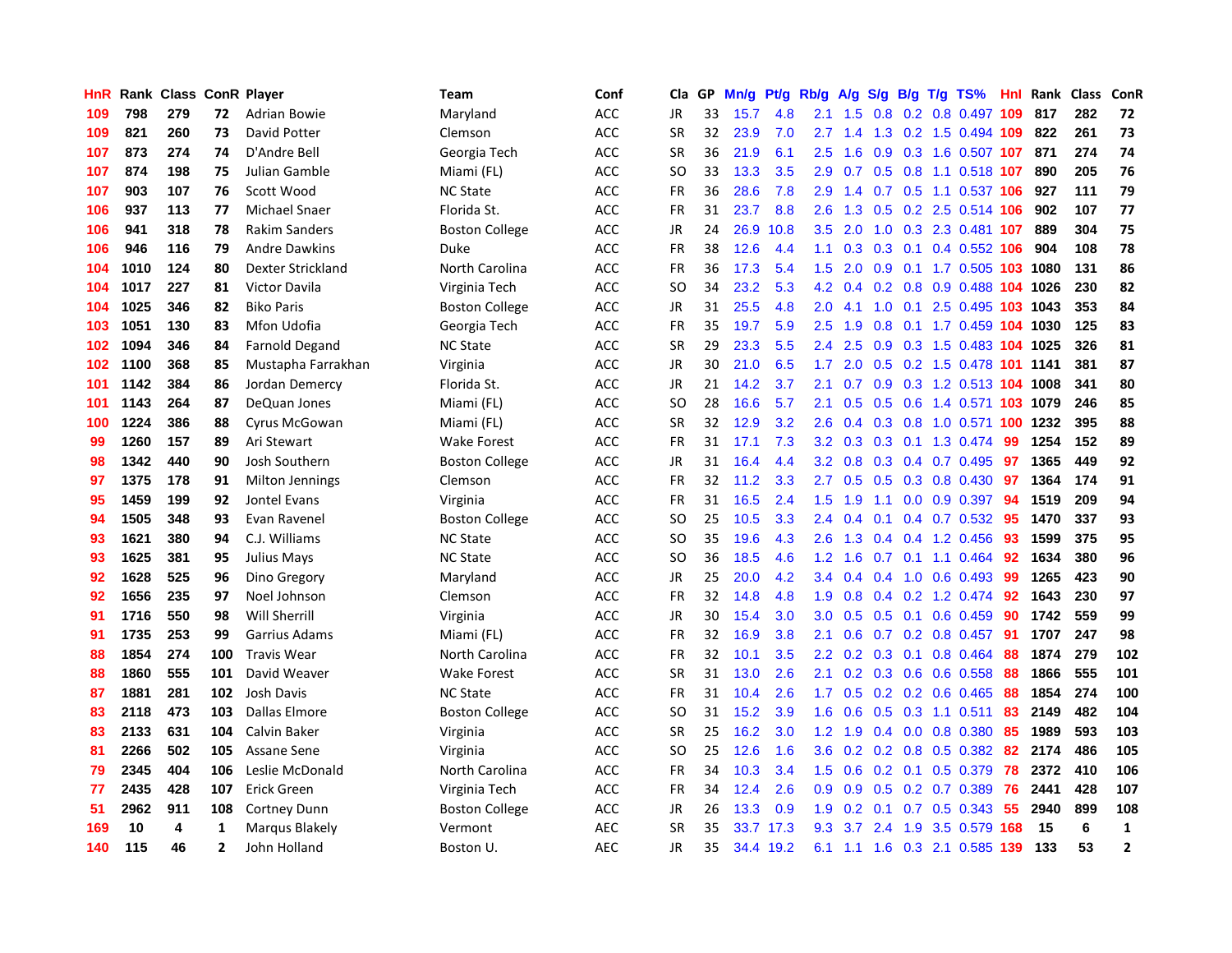| HnR |      | Rank Class ConR Player |                         |                          | Team               | Conf       | Cla           | <b>GP</b> | Mn/g | <b>Pt/g</b> | Rb/g             | A/g       | S/g              |     | B/g T/g TS%                  | Hnl | Rank | Class | <b>ConR</b>    |
|-----|------|------------------------|-------------------------|--------------------------|--------------------|------------|---------------|-----------|------|-------------|------------------|-----------|------------------|-----|------------------------------|-----|------|-------|----------------|
| 131 | 219  | 42                     | 3                       | <b>Tommy Brenton</b>     | <b>Stony Brook</b> | <b>AEC</b> | SO.           | 32        | 30.1 | 7.6         |                  | $9.7$ 2.6 |                  |     | 1.8 0.5 1.5 0.581 130        |     | 233  | 45    | 3              |
| 120 | 430  | 149                    | 4                       | Carlos Strong            | Boston U.          | <b>AEC</b> | <b>SR</b>     | 35        |      | 30.7 10.9   | 4.6              | $-1.8$    |                  |     | 1.7 0.4 1.3 0.607 119        |     | 458  | 154   | 4              |
| 114 | 610  | 208                    | 5                       | <b>Greer Wright</b>      | Binghamton         | <b>AEC</b> | JR            | 31        |      | 33.4 15.0   | 6.0              |           |                  |     | 3.2 1.2 0.6 3.7 0.541 114    |     | 628  | 215   | 5              |
| 110 | 760  | 264                    | 6                       | Evan Fjeld               | Vermont            | <b>AEC</b> | <b>JR</b>     | 35        |      | 28.7 10.7   | 6.1              | 0.8       | 0.8              |     | 1.2 1.0 0.581 110 768        |     |      | 266   | 6              |
| 109 | 822  | 261                    | $\overline{\mathbf{z}}$ | Muhammad El-Amin         | <b>Stony Brook</b> | <b>AEC</b> | <b>SR</b>     | 31        | 30.4 | 16.7        | 3.4              | 1.9       | 1.1              |     | 0.2 2.3 0.505                | 109 | 815  | 259   | $\overline{7}$ |
| 109 | 827  | 183                    | 8                       | Bryan Dougher            | <b>Stony Brook</b> | <b>AEC</b> | SO            | 32        |      | 31.6 13.8   | 2.7              | 1.8       | 1.0              |     | 0.1 1.3 0.573 108            |     | 838  | 187   | 8              |
| 108 | 847  | 267                    | 9                       | Corey Lowe               | Boston U.          | <b>AEC</b> | <b>SR</b>     | 32        | 33.4 | 15.0        | 4.5              | 4.3       | 1.3              |     | 0.4 4.2 0.490                | 108 | 841  | 269   | 9              |
| 105 | 980  | 329                    | 10                      | Sean McNally             | Maine              | <b>AEC</b> | JR            | 30        |      | 30.0 10.3   | 7.4              | 1.5       | 1.0              |     | 1.2 2.0 0.487 105            |     | 979  | 330   | 10             |
| 103 | 1073 | 360                    | 11                      | <b>Tim Ambrose</b>       | Albany (NY)        | <b>AEC</b> | JR            | 32        |      | 26.5 12.4   | 5.3              | 2.8       | 1.0              |     | 0.1 3.1 0.501 102 1101       |     |      | 370   | 11             |
| 101 | 1163 | 267                    | 12                      | Jake O'Brien             | Boston U.          | <b>AEC</b> | SO            | 35        |      | 33.1 13.8   | 6.4              | 0.5       |                  |     | 0.6 1.2 1.7 0.501 100 1181   |     |      | 270   | 14             |
| 101 | 1164 | 392                    | 13                      | <b>Chris Martin</b>      | <b>Stony Brook</b> | <b>AEC</b> | JR            | 31        |      | 22.9 10.8   | 3.2              | 1.5       |                  |     | 0.9 0.2 1.9 0.512 101 1156   |     |      | 388   | 12             |
| 100 | 1193 | 374                    | 14                      | <b>Tyler Morris</b>      | Boston U.          | <b>AEC</b> | <b>SR</b>     | 27        |      | 33.0 10.3   | 3.0 <sub>2</sub> | 3.9       | 1.8              |     | 0.1 2.6 0.514 100 1196       |     |      | 380   | 15             |
| 100 | 1229 | 388                    | 15                      | Junior Bernal            | Maine              | <b>AEC</b> | <b>SR</b>     | 30        | 29.4 | 8.1         | 5.7              | 3.4       |                  |     | 1.3 0.2 2.2 0.448 100 1221   |     |      | 389   | 16             |
| 99  | 1242 | 417                    | 16                      | Alvin Abreu              | New Hampshire      | <b>AEC</b> | JR            | 30        |      | 33.3 14.4   | 3.3              | 2.1       |                  |     | 0.8 0.3 2.2 0.470            | -99 | 1263 | 421   | 17             |
| 99  | 1264 | 399                    | 17                      | <b>Will Harris</b>       | Albany (NY)        | <b>AEC</b> | <b>SR</b>     | 29        |      | 26.5 12.7   | 4.3              | 1.0       | 0.7              |     | $0.1$ 1.9 0.559 100          |     | 1176 | 373   | 13             |
| 98  | 1304 | 410                    | 18                      | Maurice Joseph           | Vermont            | <b>AEC</b> | <b>SR</b>     | 35        |      | 29.2 13.9   | $2.6^{\circ}$    | 1.1       | 0.5              |     | 0.2 1.5 0.561                | 98  | 1312 | 418   | 18             |
| 96  | 1434 | 466                    | 19                      | Joe Zeglinski            | Hartford           | <b>AEC</b> | <b>JR</b>     | 29        |      | 37.7 16.5   | 5.1              | 1.7       | 1.0              |     | 0.2 1.8 0.501                | 95  | 1445 | 467   | 19             |
| 95  | 1460 | 340                    | 20                      | <b>Russell Graham</b>    | New Hampshire      | <b>AEC</b> | <sub>SO</sub> | 30        | 23.3 | 3.9         | 3.3 <sub>2</sub> | 4.0       |                  |     | $0.7$ $0.0$ 1.4 $0.404$      | -95 | 1476 | 340   | 21             |
| 95  | 1484 | 201                    | 21                      | Murphy Burnatowski       | Maine              | <b>AEC</b> | <b>FR</b>     | 30        | 21.8 | 6.4         |                  |           |                  |     | 3.7 1.1 1.1 0.6 1.3 0.516 95 |     | 1468 | 202   | 20             |
| 94  | 1546 | 358                    | 22                      | <b>Gerald McLemore</b>   | Maine              | <b>AEC</b> | SO            | 30        |      | 34.7 14.6   | $2.7^{\circ}$    | 1.3       |                  |     | 1.0 0.2 1.9 0.560            | 94  | 1525 | 353   | 22             |
| 93  | 1577 | 506                    | 23                      | <b>Tyrone Conley</b>     | New Hampshire      | <b>AEC</b> | JR            | 29        | 30.3 | 11.7        | 3.8 <sub>2</sub> | 1.1       |                  |     | 1.1 0.6 1.9 0.477            | 93  | 1569 | 505   | 23             |
| 93  | 1583 | 371                    | 24                      | Dallis Joyner            | <b>Stony Brook</b> | <b>AEC</b> | SO            | 32        | 26.2 | 8.1         | 6.4              | 0.5       | 0.5              |     | $0.7$ 1.7 0.481              | 93  | 1587 | 371   | 25             |
| 93  | 1599 | 515                    | 25                      | Mahamoud Jabbi           | Binghamton         | <b>AEC</b> | JR            | 31        | 28.9 | 6.3         | 6.8              | 0.6       | 0.6              |     | 1.4 0.9 0.533                | -93 | 1603 | 516   | 26             |
| 92  | 1654 | 387                    | 26                      | Chris De La Rosa         | <b>UMBC</b>        | <b>AEC</b> | SO            | 30        | 33.6 | 11.7        | 2.6              | 5.1       |                  |     | 1.1 0.0 2.3 0.493            | 92  | 1665 | 386   | 27             |
| 92  | 1658 | 236                    | 27                      | Ferg Myrick              | New Hampshire      | <b>AEC</b> | FR            | 25        | 14.4 | 7.6         | 2.6              | 0.2       | 0.5              |     | 0.4 1.6 0.509                | 93  | 1578 | 219   | 24             |
| 91  | 1712 | 548                    | 28                      | Morgan Sabia             | Hartford           | <b>AEC</b> | JR            | 30        | 35.5 | 11.7        | 6.1              | 1.0       |                  |     | 1.0 1.0 1.4 0.506            | -90 | 1754 | 564   | 30             |
| 90  | 1763 | 571                    | 29                      | Dane DiLiegro            | New Hampshire      | <b>AEC</b> | <b>JR</b>     | 30        | 28.3 | 8.9         | 8.1              | 0.5       |                  |     | 0.2 0.2 2.3 0.517 89         |     | 1780 | 575   | 33             |
| 90  | 1767 | 410                    | 30                      | <b>Chauncey Gilliam</b>  | <b>UMBC</b>        | <b>AEC</b> | <sub>SO</sub> | 29        | 29.3 | 13.3        | 3.7              | 1.3       |                  |     | 1.5 0.3 2.0 0.538            | 90  | 1740 | 402   | 29             |
| 90  | 1775 | 412                    | 31                      | Kyrie Sutton             | Binghamton         | <b>AEC</b> | <sub>SO</sub> | 27        | 14.7 | 6.2         | 3.1              | 0.2       |                  |     | 0.3 0.9 1.4 0.571            | 90  | 1724 | 399   | 28             |
| 89  | 1783 | 577                    | 32                      | <b>Terrance Mitchell</b> | Maine              | <b>AEC</b> | <b>JR</b>     | 30        | 25.4 | 9.9         | 2.4              | 1.9       | 0.6              |     | 0.2 2.2 0.521                | 89  | 1773 | 573   | 31             |
| 88  | 1843 | 269                    | 33                      | <b>Mike Allison</b>      | Maine              | <b>AEC</b> | FR            | 30        | 12.6 | 3.5         | 2.7              | 0.3       |                  |     | 0.2 0.5 0.6 0.495            | 88  | 1843 | 272   | 34             |
| 88  | 1855 | 599                    | 34                      | <b>Troy Barnies</b>      | Maine              | <b>AEC</b> | <b>JR</b>     | 30        | 24.3 | 6.3         | 5.5              | 0.8       | 0.8              |     | 0.2 1.9 0.512                | 88  | 1857 | 600   | 35             |
| 88  | 1859 | 554                    | 35                      | <b>Nick Vier</b>         | Vermont            | <b>AEC</b> | <b>SR</b>     | 35        | 24.6 | 5.5         | 2.5              | 2.6       |                  |     | 1.1 0.1 1.9 0.483            | 88  | 1876 | 558   | 36             |
| 86  | 1941 | 442                    | 36                      | <b>Garvey Young</b>      | Vermont            | <b>AEC</b> | <sub>SO</sub> | 31        | 28.5 | 7.4         | 4.0              | 1.4       | 0.9 <sub>0</sub> |     | $0.2$ 2.0 $0.469$            | 89  | 1779 | 408   | 32             |
| 84  | 2040 | 658                    | 37                      | Joey Accaoui             | Vermont            | <b>AEC</b> | JR            | 35        | 20.6 | 6.7         | 1.4              | 1.5       |                  |     | 0.5 0.0 1.4 0.495            | -84 | 2052 | 659   | 39             |
| 84  | 2052 | 326                    | 38                      | Dylan Talley             | Binghamton         | <b>AEC</b> | <b>FR</b>     | 26        | 29.3 | 11.8        | 3.7              | 2.1       |                  |     | 0.6 0.3 2.7 0.483 84         |     | 2043 | 323   | 38             |
| 84  | 2057 | 460                    | 39                      | Jeff Pelage              | Boston U.          | <b>AEC</b> | SO            | 35        | 17.3 | 3.1         | 5.6              | 0.2       |                  |     | $0.4$ 0.7 1.3 0.425          | -84 | 2092 | 470   | 40             |
| 84  | 2088 | 667                    | 40                      | <b>Andres Torres</b>     | Hartford           | <b>AEC</b> | <b>JR</b>     | 19        | 28.9 | 6.7         | 2.4              | 4.2       | 1.1              | 0.0 | 2.4 0.575                    | 86  | 1967 | 638   | 37             |
| 83  | 2120 | 678                    | 41                      | <b>Anthony Minor</b>     | Hartford           | <b>AEC</b> | JR            | 28        | 14.6 | 3.2         | 2.5              |           |                  |     | 0.7 0.8 0.6 0.7 0.577        | 82  | 2159 | 687   | 43             |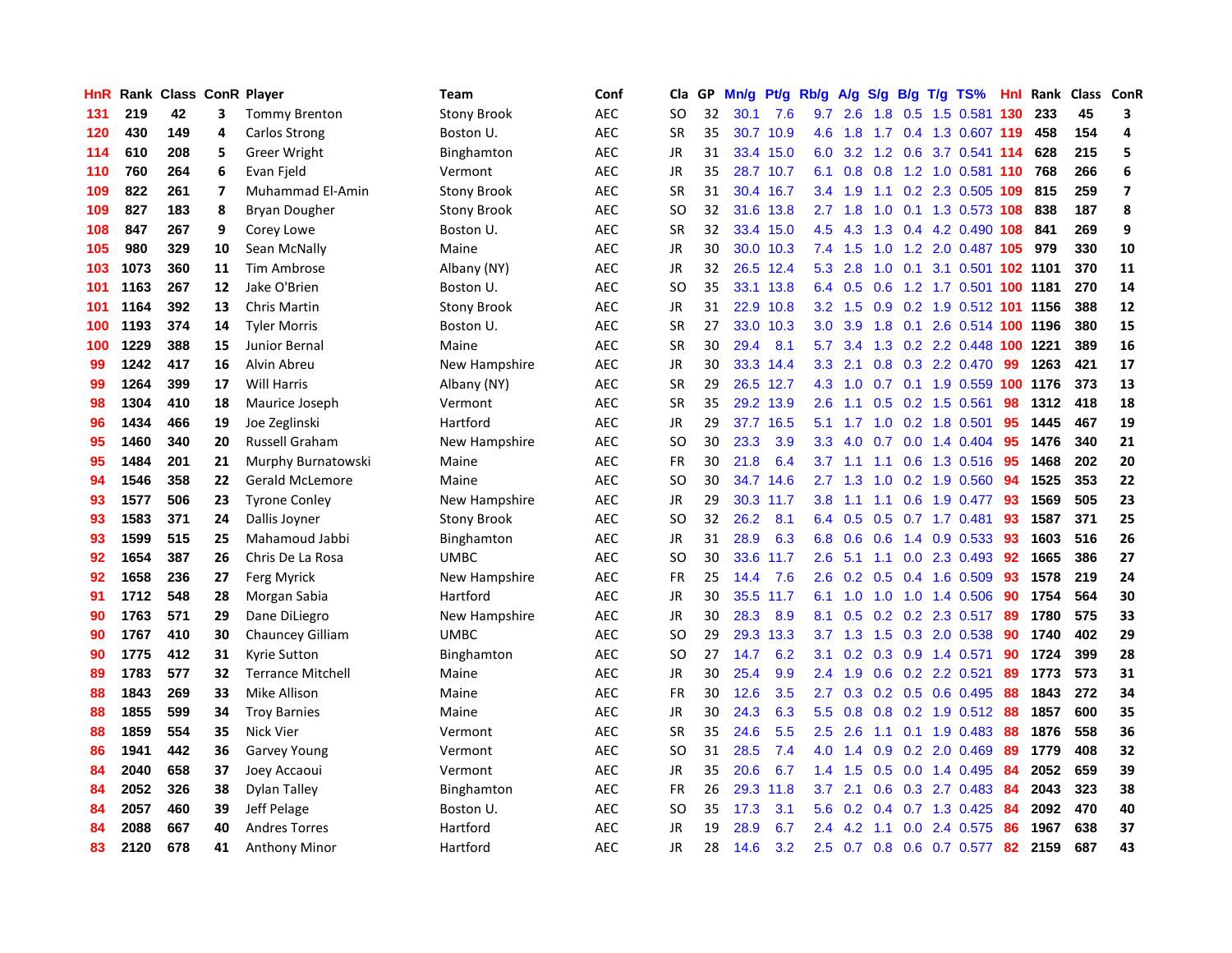| HnR |      | Rank Class ConR Player |    |                          | Team               | Conf       | Cla           | <b>GP</b> | Mn/g | <b>Pt/g</b> | Rb/g             | A/g | S/g |     | B/g T/g TS%              | Hnl | Rank | Class | <b>ConR</b> |
|-----|------|------------------------|----|--------------------------|--------------------|------------|---------------|-----------|------|-------------|------------------|-----|-----|-----|--------------------------|-----|------|-------|-------------|
| 83  | 2137 | 476                    | 42 | <b>Andrew Rogers</b>     | Maine              | <b>AEC</b> | SO            | 30        | 11.9 | 2.2         | 1.2              | 1.6 |     |     | $0.4$ 0.0 1.0 0.508      | 83  | 2138 | 478   | 42          |
| 83  | 2152 | 687                    | 43 | Chretien Lukusa          | Binghamton         | <b>AEC</b> | <b>JR</b>     | 31        | 33.9 | 7.1         | 4.7              | 2.3 |     |     | 1.1 0.1 2.3 0.407        | -82 | 2176 | 691   | 45          |
| 82  | 2156 | 689                    | 44 | Robbie Jackson           | <b>UMBC</b>        | <b>AEC</b> | JR            | 28        | 21.3 | 8.7         | 5.0              | 0.6 |     |     | 0.4 1.3 1.9 0.536        | 83  | 2129 | 678   | 41          |
| 82  | 2158 | 481                    | 45 | <b>Brian Benson</b>      | New Hampshire      | <b>AEC</b> | SO            | 23        | 13.3 | 3.2         | 2.8              | 0.1 |     |     | $0.3$ 0.4 0.7 0.487      | 82  | 2166 | 485   | 44          |
| 82  | 2159 | 353                    | 46 | Mike Black               | Albany (NY)        | <b>AEC</b> | <b>FR</b>     | 31        | 21.2 | 7.2         | 1.6              | 2.4 | 0.5 |     | $0.0$ 2.2 $0.541$        | 82  | 2186 | 361   | 46          |
| 81  | 2224 | 708                    | 47 | Moussa Camara            | Binghamton         | <b>AEC</b> | JR            | 31        | 30.8 | 10.7        | 2.9              | 0.7 |     |     | $0.7$ 0.1 1.5 0.512 81   |     | 2240 | 710   | 47          |
| 81  | 2256 | 721                    | 48 | <b>Joel Barkers</b>      | Hartford           | <b>AEC</b> | JR            | 29        | 21.4 | 8.6         | 4.6              | 0.7 |     |     | $0.4$ 0.2 1.6 0.464      | 80  | 2289 | 733   | 48          |
| 81  | 2272 | 728                    | 49 | <b>Milton Burton</b>     | Hartford           | <b>AEC</b> | JR            | 28        | 30.9 | 9.6         | 3.3 <sub>2</sub> | 2.3 | 1.0 |     | 0.4 1.7 0.469            | 80  | 2299 | 737   | 51          |
| 80  | 2280 | 729                    | 50 | Radar Onguetou           | New Hampshire      | <b>AEC</b> | <b>JR</b>     | 30        | 26.5 | 5.0         | 5.5              | 0.3 | 0.3 | 0.1 | 0.8 0.449                | 80  | 2291 | 735   | 49          |
| 80  | 2302 | 667                    | 51 | <b>Scotty McRae</b>      | Albany (NY)        | <b>AEC</b> | <b>SR</b>     | 32        | 20.1 | 5.9         | 4.5              | 0.7 |     |     | 0.5 0.9 1.4 0.437 79     |     | 2324 | 672   | 52          |
| 80  | 2303 | 391                    | 52 | <b>Marcus Rouse</b>      | <b>Stony Brook</b> | <b>AEC</b> | <b>FR</b>     | 31        | 15.3 | 4.4         | 0.9 <sub>0</sub> |     |     |     | 1.2 0.5 0.0 0.6 0.464 80 |     | 2292 | 385   | 50          |
| 79  | 2327 | 397                    | 53 | Logan Aronhalt           | Albany (NY)        | <b>AEC</b> | FR            | 31        | 17.2 | 6.7         | 1.8              | 0.7 |     |     | $0.5$ 0.1 1.5 0.488      | -79 | 2355 | 402   | 53          |
| 78  | 2364 | 758                    | 54 | Fran Urli                | Albany (NY)        | <b>AEC</b> | JR            | 30        | 18.5 | 5.5         | 3.1              | 0.5 |     |     | 0.2 0.0 1.0 0.562 78     |     | 2387 | 767   | 54          |
| 78  | 2397 | 683                    | 55 | <b>Colbey Santos</b>     | New Hampshire      | <b>AEC</b> | <b>SR</b>     | 25        | 13.4 | 4.0         | 1.2              | 0.6 |     |     | $0.4$ 0.1 0.6 0.448      | 78  | 2391 | 683   | 55          |
| 77  | 2399 | 530                    | 56 | <b>Billy Allen</b>       | Albany (NY)        | <b>AEC</b> | <b>SO</b>     | 30        | 12.7 | 3.3         | 1.5              | 0.6 | 0.6 |     | $0.1$ 0.5 0.518          | -77 | 2419 | 536   | 57          |
| 77  | 2419 | 687                    | 57 | Mike Johnson             | Albany (NY)        | <b>AEC</b> | <b>SR</b>     | 22        | 21.4 | 4.8         | 2.0              | 2.5 | 1.0 |     | $0.1$ 1.9 0.461          | 78  | 2397 | 685   | 56          |
| 73  | 2575 | 463                    | 58 | Adrian Satchell          | <b>UMBC</b>        | <b>AEC</b> | <b>FR</b>     | 30        | 24.1 | 6.3         | 5.1              | 0.5 | 0.6 |     | 0.5 0.8 0.514            | -73 | 2593 | 470   | 58          |
| 72  | 2598 | 472                    | 59 | <b>Blake Metcalf</b>     | Albany (NY)        | <b>AEC</b> | <b>FR</b>     | 32        | 15.0 | 2.0         | 3.9 <sup>°</sup> | 0.3 |     |     | $0.3$ 0.4 0.8 0.455      | -72 | 2630 | 484   | 59          |
| 70  | 2661 | 493                    | 60 | Shawn Grant              | <b>UMBC</b>        | <b>AEC</b> | <b>FR</b>     | 29        | 22.4 | 8.1         | 2.6              | 0.6 |     |     | $0.7$ 0.1 1.1 0.489      | -70 | 2669 | 495   | 61          |
| 70  | 2688 | 745                    | 61 | Matt Spadafora           | <b>UMBC</b>        | <b>AEC</b> | <b>SR</b>     | 30        | 29.3 | 7.0         | 4.3              | 0.7 |     |     | 0.9 0.2 0.7 0.418 69     |     | 2687 | 744   | 62          |
| 69  | 2692 | 502                    | 62 | Pina Guillaume           | Binghamton         | <b>AEC</b> | <b>FR</b>     | 25        | 15.6 | 3.1         | 3.2              | 0.3 |     |     | $0.3$ 0.8 0.9 0.450      | -71 | 2657 | 492   | 60          |
| 68  | 2717 | 507                    | 63 | <b>Charles White</b>     | Hartford           | <b>AEC</b> | <b>FR</b>     | 27        | 19.6 | 4.6         | 2.2              | 1.2 | 0.6 |     | $0.0$ 1.3 0.465          | 69  | 2705 | 504   | 64          |
| 67  | 2736 | 753                    | 64 | <b>Eddie Castellanos</b> | <b>Stony Brook</b> | <b>AEC</b> | <b>SR</b>     | 32        | 12.6 | 1.1         | 1.0              | 1.4 | 0.8 |     | $0.1$ 0.9 0.361          | 67  | 2745 | 754   | 65          |
| 67  | 2741 | 514                    | 65 | <b>Chandler Rhoads</b>   | New Hampshire      | <b>AEC</b> | <b>FR</b>     | 26        | 17.4 | 4.0         | 1.6              | 1.8 | 0.7 |     | 0.1 1.6 0.379            | 69  | 2697 | 502   | 63          |
| 67  | 2751 | 757                    | 66 | <b>Brett Gifford</b>     | Albany (NY)        | <b>AEC</b> | <b>SR</b>     | 30        | 17.0 | 2.1         | 3.3              | 0.6 |     |     | $0.4$ 0.8 1.0 0.466      | 67  | 2749 | 756   | 66          |
| 64  | 2794 | 636                    | 67 | Danny Carter             | <b>Stony Brook</b> | <b>AEC</b> | <sub>SO</sub> | 32        | 12.2 | 2.7         | 1.5              | 0.4 | 0.1 |     | $0.0$ $0.6$ $0.552$      | 64  | 2807 | 638   | 68          |
| 64  | 2805 | 872                    | 68 | <b>Umur Peten</b>        | Binghamton         | <b>AEC</b> | JR            | 26        | 14.2 | 3.0         | 1.6              | 0.3 |     |     | $0.3$ 0.1 0.7 0.636      | 65  | 2786 | 861   | 67          |
| 60  | 2850 | 769                    | 69 | <b>Valdas Sirutis</b>    | Boston U.          | <b>AEC</b> | <b>SR</b>     | 32        | 16.2 | 2.0         | $2.4^{\circ}$    | 0.6 |     |     | 0.2 0.1 0.6 0.417 62     |     | 2833 | 768   | 69          |
| 59  | 2862 | 553                    | 70 | Brendan Bald             | Vermont            | <b>AEC</b> | FR            | 35        | 9.9  | 2.9         | 1.4              | 0.3 |     |     | $0.3$ 0.0 0.5 0.380      | -59 | 2881 | 559   | 71          |
| 59  | 2875 | 890                    | 71 | Garrett Kissel           | Vermont            | <b>AEC</b> | JR            | 35        | 10.2 | 1.9         | 3.2              | 0.1 |     |     | $0.1$ 0.1 0.7 0.444      | -58 | 2899 | 892   | 72          |
| 58  | 2890 | 564                    | 72 | Preye Preboye            | <b>Stony Brook</b> | <b>AEC</b> | FR            | 30        | 8.8  | 2.1         | 2.2              | 0.4 | 0.3 | 0.1 | $1.0$ 0.391              | 58  | 2903 | 567   | 73          |
| 58  | 2893 | 565                    | 73 | <b>Brian Neller</b>      | <b>UMBC</b>        | <b>AEC</b> | FR            | 29        | 12.2 | 4.3         | 0.8              | 0.4 | 0.3 |     | $0.1$ 0.5 0.434          | 58  | 2911 | 573   | 74          |
| 57  | 2903 | 568                    | 74 | Jake Lindfors            | Albany (NY)        | <b>AEC</b> | <b>FR</b>     | 22        | 13.1 | 3.3         | 2.5              | 0.2 | 0.3 |     | $0.5$ 0.6 0.367          | 60  | 2867 | 555   | 70          |
| 56  | 2919 | 666                    | 75 | Jake Wasko               | <b>UMBC</b>        | <b>AEC</b> | SO            | 27        | 14.9 | 2.0         | $2.7^{\circ}$    | 0.7 |     |     | $0.2$ 0.7 0.8 0.433      | -57 | 2923 | 665   | 75          |
| 55  | 2924 | 575                    | 76 | Nick Groce               | <b>UMBC</b>        | <b>AEC</b> | <b>FR</b>     | 29        | 16.2 | 2.7         | 0.6              | 1.2 |     |     | $0.4$ 0.0 0.8 0.476      | -56 | 2939 | 582   | 77          |
| 53  | 2948 | 673                    | 77 | <b>Clayton Brothers</b>  | Hartford           | <b>AEC</b> | SO            | 21        | 12.8 | 2.5         | 1.4              | 1.0 |     |     | 0.5 0.0 1.2 0.408 56     |     | 2936 | 672   | 76          |
| 50  | 2968 | 914                    | 78 | James Valladares         | New Hampshire      | <b>AEC</b> | JR            | 24        | 10.4 | 1.7         | 1.3              | 0.1 |     |     | $0.2$ 0.3 0.4 0.466      | -52 | 2962 | 911   | 78          |
| 47  | 2978 | 591                    | 79 | <b>Derrek Tartt</b>      | Albany (NY)        | <b>AEC</b> | FR            | 30        | 10.3 | 1.7         | 0.9 <sup>°</sup> | 0.8 | 0.3 |     | $0.0$ 1.1 0.486          | 48  | 2985 | 594   | 80          |
| 47  | 2979 | 792                    | 80 | Andrew Goba              | <b>Stony Brook</b> | <b>AEC</b> | <b>SR</b>     | 28        | 9.5  | 0.9         | 1.3              | 0.1 |     |     | 0.2 0.1 0.3 0.565        | 49  | 2978 | 792   | 79          |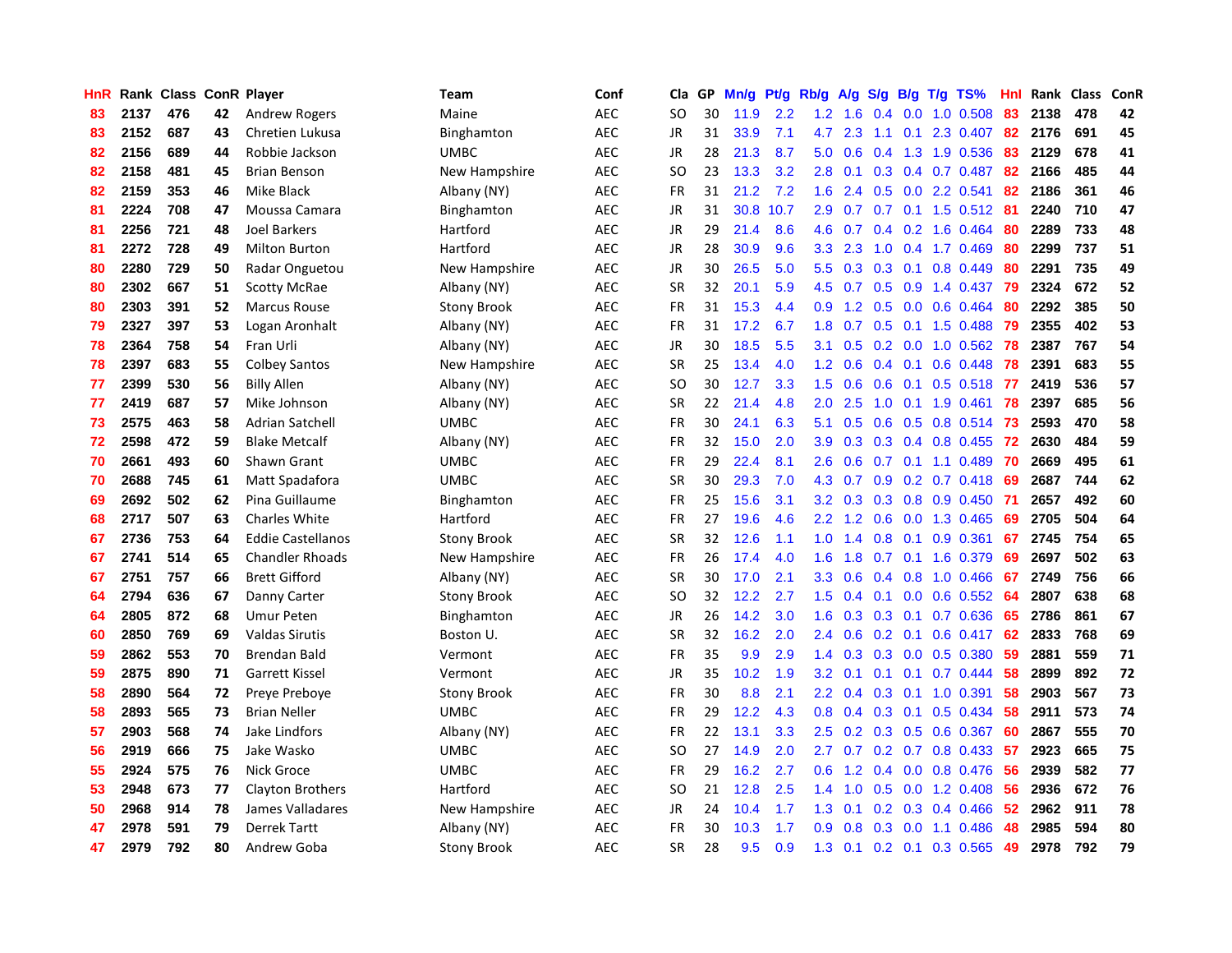| HnR |      | Rank Class ConR Player |                |                          | <b>Team</b>        | Conf       | Cla       | <b>GP</b> | Mn/g | <b>Pt/g</b> | Rb/g             | A/g    |                  |     | $S/g$ B/g T/g TS%           | Hnl | Rank | <b>Class</b> | ConR                    |
|-----|------|------------------------|----------------|--------------------------|--------------------|------------|-----------|-----------|------|-------------|------------------|--------|------------------|-----|-----------------------------|-----|------|--------------|-------------------------|
| 37  | 3013 | 608                    | 81             | Simeon Marsalis          | Vermont            | <b>AEC</b> | <b>FR</b> | 35        | 8.4  | 1.4         | 0.8              | 0.6    | 0.4              |     | $0.0$ 1.0 $0.360$           | 37  | 3016 | 610          | 81                      |
| 143 | 100  | 32                     | 1              | <b>Ben Smith</b>         | Jacksonville       | ASun       | <b>SR</b> | 33        |      | 37.5 19.8   | 3.2              | 3.6    |                  |     | 2.0 0.1 2.0 0.558 142 106   |     |      | 34           | $\mathbf{1}$            |
| 135 | 170  | 66                     | $\overline{2}$ | Jonathan Rodriguez       | Campbell           | ASun       | <b>SR</b> | 30        |      | 32.6 17.4   | 8.1              | 2.0    |                  |     | 1.5 0.5 2.5 0.580 135       |     | 181  | 70           | $\overline{2}$          |
| 130 | 225  | 84                     | 3              | Josh Slater              | Lipscomb           | ASun       | JR        | 30        |      | 30.7 17.1   | 5.4              | 5.2    | 1.9              |     | 0.4 2.9 0.562 129           |     | 240  | 90           | $\overline{\mathbf{3}}$ |
| 129 | 264  | 98                     | 4              | Adnan Hodzic             | Lipscomb           | ASun       | <b>JR</b> | 30        | 32.3 | 22.7        | 9.1              | 0.8    | 0.5              |     | 0.4 2.7 0.618 128           |     | 274  | 101          | $\overline{a}$          |
| 118 | 474  | 164                    | 5              | Ayron Hardy              | Jacksonville       | ASun       | JR        | 33        | 28.9 | 9.0         | 5.6              | 2.1    | 2.0              |     | 1.0 1.7 0.558 118           |     | 489  | 171          | 6                       |
| 118 | 490  | 163                    | 6              | Daniel Emerson           | Mercer             | ASun       | <b>SR</b> | 32        | 34.1 | 15.4        | 12.0             | 1.4    |                  |     | 0.8 0.2 2.8 0.612 118       |     | 476  | 159          | 5                       |
| 118 | 500  | 48                     | $\overline{7}$ | <b>Anthony Banks</b>     | Florida Gulf Coast | ASun       | <b>FR</b> | 29        | 27.4 | 12.9        | 6.6              | 0.8    | 1.0              |     | 0.8 1.4 0.572 118           |     | 505  | 49           | $\overline{\mathbf{z}}$ |
| 117 | 534  | 188                    | 8              | <b>Tommy Hubbard</b>     | East Tennessee St. | ASun       | JR        | 35        |      | 33.5 13.9   | 8.2              | 1.2    |                  |     | 1.7 0.4 2.3 0.502 116       |     | 552  | 193          | 8                       |
| 113 | 643  | 149                    | 9              | Mick Hedgepeth           | <b>Belmont</b>     | ASun       | SO        | 31        |      | 24.5 11.6   | 6.4              | 0.6    |                  |     | $0.4$ $0.9$ 2.1 $0.599$ 113 |     | 650  | 153          | 9                       |
| 111 | 746  | 232                    | 10             | Nick Schneiders          | <b>USC Upstate</b> | ASun       | <b>SR</b> | 29        |      | 27.0 12.4   | 6.8              | 0.8    |                  |     | 0.5 3.0 2.6 0.489 110 781   |     |      | 245          | 11                      |
| 110 | 758  | 263                    | 11             | Micah Williams           | East Tennessee St. | ASun       | JR        | 35        |      | 26.7 12.7   | 3.3 <sub>1</sub> | 0.9    |                  |     | 0.8 0.4 1.9 0.572 109 782   |     |      | 268          | 12                      |
| 110 | 772  | 89                     | 12             | lan Clark                | <b>Belmont</b>     | ASun       | <b>FR</b> | 31        | 29.6 | 14.9        | 3.3              | 2.2    |                  |     | 1.1 0.3 3.0 0.578 110 769   |     |      | 86           | 10                      |
| 109 | 810  | 180                    | 13             | <b>Matt Sauev</b>        | North Florida      | ASun       | <b>SO</b> | 30        | 24.1 | 8.7         | 4.6              | 0.9    | 0.6              |     | 1.6 1.9 0.563 109           |     | 795  | 181          | 13                      |
| 108 | 852  | 294                    | 14             | Isiah Brown              | East Tennessee St. | ASun       | <b>JR</b> | 34        | 25.5 | 7.8         | 5.6              | 1.1    | 0.8              |     | 1.4 1.7 0.533 108           |     | 856  | 297          | 15                      |
| 108 | 864  | 270                    | 15             | James Florence           | Mercer             | ASun       | <b>SR</b> | 31        |      | 33.1 17.7   | 3.1              | 4.6    | 1.7              |     | 0.4 3.7 0.523 108           |     | 823  | 262          | 14                      |
| 107 | 897  | 106                    | 16             | <b>Markeith Cummings</b> | Kennesaw St.       | ASun       | <b>FR</b> | 33        |      | 34.0 17.4   | 6.1              | 2.1    | 0.9 <sub>0</sub> |     | 0.2 2.9 0.531 107           |     | 897  | 105          | 16                      |
| 106 | 927  | 315                    | 17             | <b>Justin Tubbs</b>      | East Tennessee St. | ASun       | <b>JR</b> | 35        | 27.1 | 12.1        | 3.8              | 0.6    | 1.1              |     | 0.1 1.5 0.540 106           |     | 951  | 320          | 18                      |
| 106 | 935  | 208                    | 18             | Drew Hanlen              | Belmont            | ASun       | <b>SO</b> | 31        | 23.2 | 6.8         | 2.0              | 3.5    |                  |     | 1.0 0.0 1.5 0.566 106       |     | 936  | 213          | 17                      |
| 105 | 982  | 314                    | 19             | Keaton Belcher           | Belmont            | ASun       | <b>SR</b> | 31        | 24.0 | 9.3         | 4.4              |        |                  |     | 1.0 0.7 0.2 1.2 0.563 105   |     | 988  | 314          | 19                      |
| 105 | 988  | 333                    | 20             | <b>Junard Hartley</b>    | Campbell           | ASun       | JR        | 30        | 29.9 | 6.3         | 3.5              | 5.9    |                  |     | 2.6 0.2 3.1 0.487 105       |     | 995  | 335          | 20                      |
| 103 | 1052 | 238                    | 21             | <b>Scott Saunders</b>    | Belmont            | ASun       | <b>SO</b> | 31        | 14.4 | 7.8         | 4.2              | 0.3    |                  |     | 0.3 0.6 1.8 0.521 103 1046  |     |      | 236          | 21                      |
| 103 | 1065 | 337                    | 22             | Miles Taylor             | Campbell           | ASun       | <b>SR</b> | 29        | 20.9 | 8.7         | 3.3              | 0.8    |                  |     | 0.7 0.0 1.0 0.642 103 1047  |     |      | 331          | 22                      |
| 103 | 1076 | 245                    | 23             | Jordan Burgason          | Lipscomb           | ASun       | <b>SO</b> | 29        | 27.4 | 12.8        | 3.2              | 2.4    | 0.7              |     | 0.1 1.2 0.626 103           |     | 1076 | 244          | 24                      |
| 102 | 1105 | 348                    | 24             | Lehmon Colbert           | Jacksonville       | ASun       | <b>SR</b> | 28        | 28.5 | 12.1        | 6.8              | 1.5    | 0.6              |     | 0.5 2.5 0.501 103 1075      |     |      | 341          | 23                      |
| 101 | 1161 | 140                    | 25             | Sheldon Cooley           | East Tennessee St. | ASun       | FR        | 35        | 17.7 | 6.7         | 2.6              | 1.8    | 0.9              |     | 0.0 1.5 0.458 100 1172      |     |      | 142          | 25                      |
| 99  | 1253 | 156                    | 26             | Jerron Granberry         | North Florida      | ASun       | FR        | 31        | 28.5 | 9.0         | 3.3              | 1.4    |                  |     | 1.0 0.1 1.6 0.590           | -99 | 1266 | 156          | 26                      |
| 99  | 1266 | 287                    | 27             | Lorne Merthie            | Campbell           | ASun       | <b>SO</b> | 30        | 29.0 | 10.6        | 2.3              | $-1.7$ |                  |     | 2.0 0.1 1.4 0.578 99        |     | 1270 | 287          | 27                      |
| 99  | 1267 | 288                    | 28             | <b>Tevin Galvin</b>      | Jacksonville       | ASun       | SO.       | 33        | 20.6 | 5.6         | 4.8              | 1.1    |                  |     | $0.9$ 0.3 1.1 0.460         | -99 | 1275 | 288          | 28                      |
| 98  | 1322 | 165                    | 29             | Andy Diaz                | North Florida      | ASun       | <b>FR</b> | 31        | 22.3 | 8.3         | 5.3              | 0.6    |                  |     | $0.7$ $0.7$ $2.0$ $0.475$   | -97 | 1342 | 165          | 30                      |
| 98  | 1344 | 442                    | 30             | Jordan Campbell          | <b>Belmont</b>     | ASun       | JR        | 28        | 25.0 | 6.5         | 3.9              | 1.5    | 1.5              |     | 0.3 1.5 0.543               | 98  | 1311 | 436          | 29                      |
| 96  | 1437 | 194                    | 31             | LaDaris Green            | Kennesaw St.       | ASun       | <b>FR</b> | 32        | 24.0 | 6.8         | 7.9              | 1.0    | 0.6              |     | 1.6 1.6 0.497               | -96 | 1419 | 188          | 31                      |
| 95  | 1457 | 451                    | 32             | Stan Januska             | North Florida      | ASun       | <b>SR</b> | 29        | 23.0 | 7.8         | 2.6              | 1.4    | 0.8              |     | $0.2$ 1.3 $0.518$           | -95 | 1440 | 443          | 32                      |
| 95  | 1488 | 480                    | 33             | Jon House                | <b>Belmont</b>     | ASun       | JR        | 31        | 24.8 | 5.8         | 3.8              | 1.9    |                  |     | 0.7 0.2 1.6 0.532           | -95 | 1477 | 476          | 33                      |
| 95  | 1493 | 482                    | 34             | <b>Travis Cohn</b>       | Jacksonville       | ASun       | JR        | 33        | 22.2 | 8.5         | 2.8              | 1.1    | 1.0              | 0.1 | 2.1 0.523                   | 94  | 1494 | 482          | 35                      |
| 94  | 1501 | 484                    | 35             | Mezie Uzochukwu          | <b>USC Upstate</b> | ASun       | JR        | 29        | 29.4 | 8.4         | 6.5              | 1.6    |                  |     | 1.1 0.4 1.7 0.508 93        |     | 1547 | 500          | 38                      |
| 94  | 1509 | 206                    | 36             | Kerron Johnson           | <b>Belmont</b>     | ASun       | <b>FR</b> | 30        | 20.1 | 6.1         | 2.1              | 2.8    | 1.0              |     | $0.1$ 2.2 $0.510$           | -94 | 1489 | 204          | 34                      |
| 94  | 1511 | 488                    | 37             | <b>Brandon Moore</b>     | Mercer             | ASun       | JR        | 33        | 19.9 | 7.8         | 4.2              | 0.9    |                  |     | 0.7 0.6 1.5 0.577           | 94  | 1533 | 495          | 36                      |
| 94  | 1525 | 354                    | 38             | Adam Sollazzo            | East Tennessee St. | ASun       | SO.       | 35        | 14.2 | 4.0         | 1.9              |        |                  |     | 1.7 0.7 0.1 1.7 0.495       | 94  | 1541 | 357          | 37                      |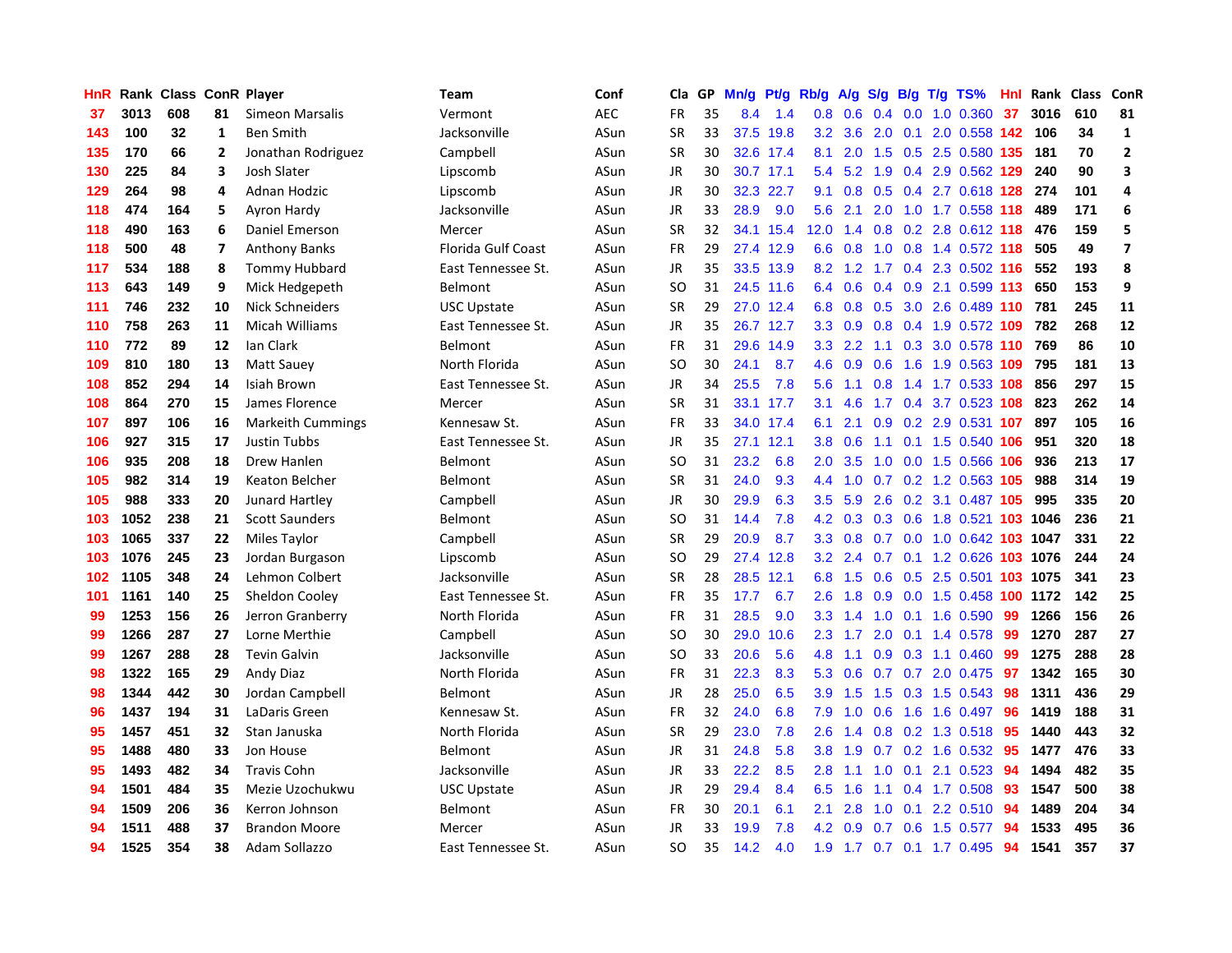| HnR |      | Rank Class ConR Player |    |                         | Team               | Conf | Cla           | <b>GP</b> | Mn/g | <b>Pt/g</b> | Rb/g             | A/g       | S/g              |     | B/g T/g TS%               | Hnl | Rank | Class | <b>ConR</b> |
|-----|------|------------------------|----|-------------------------|--------------------|------|---------------|-----------|------|-------------|------------------|-----------|------------------|-----|---------------------------|-----|------|-------|-------------|
| 93  | 1575 | 368                    | 39 | <b>Reggie Chambers</b>  | Florida Gulf Coast | ASun | <b>SO</b>     | 29        | 24.1 | 9.0         | 2.9              | 3.8       | 1.5              | 0.1 | 3.2 0.493                 | 93  | 1557 | 361   | 39          |
| 93  | 1603 | 517                    | 40 | <b>Brandon Brown</b>    | Lipscomb           | ASun | <b>JR</b>     | 21        |      | 25.2 10.4   | 4.5              | 1.6       |                  |     | 0.9 0.6 1.7 0.566 93      |     | 1588 | 510   | 40          |
| 92  | 1633 | 528                    | 41 | <b>Brian Mills</b>      | Mercer             | ASun | <b>JR</b>     | 33        | 24.2 | 7.8         | 5.3              | 1.1       |                  |     | $0.5$ 1.2 1.8 0.643       | -92 | 1640 | 529   | 41          |
| 91  | 1715 | 250                    | 42 | Ridge Graham            | Stetson            | ASun | FR            | 29        |      | 27.7 12.0   | 6.0              | 0.8       |                  |     | 1.3 0.5 2.8 0.472         | 90  | 1729 | 252   | 42          |
| 90  | 1774 | 575                    | 43 | Jeff Smith              | Mercer             | ASun | JR            | 33        | 33.3 | 11.6        | 2.5              | 3.6       | 0.8              |     | 0.1 3.2 0.531             | 89  | 1795 | 581   | 43          |
| 90  | 1779 | 413                    | 44 | Carter Cook             | USC Upstate        | ASun | SO            | 29        | 21.1 | 6.8         | 3.4              | 1.7       |                  |     | 1.1 0.0 1.7 0.538         | -89 | 1817 | 417   | 46          |
| 89  | 1786 | 259                    | 45 | Glenn Powell            | Jacksonville       | ASun | <b>FR</b>     | 33        | 15.7 | 3.7         | 4.2              | 0.1       | 0.5              |     | 1.1 1.0 0.473             | -89 | 1797 | 262   | 44          |
| 89  | 1796 | 580                    | 46 | <b>Preston Dodson</b>   | Campbell           | ASun | JR            | 30        | 20.4 | 6.4         | 3.3 <sub>2</sub> | 0.6       | 0.8              |     | $0.2$ 1.1 0.551           | 89  | 1798 | 582   | 45          |
| 88  | 1839 | 596                    | 47 | <b>Brad Haugabrook</b>  | North Florida      | ASun | JR            | 31        | 30.6 | 7.5         | 2.8              | 4.3       | 0.6              | 0.1 | 2.4 0.436                 | 88  | 1864 | 604   | 47          |
| 87  | 1892 | 432                    | 48 | Spencer Dixon           | Kennesaw St.       | ASun | SO            | 33        | 29.1 | 8.6         | 3.1              | 2.9       |                  |     | 1.4 0.0 2.1 0.531         | -87 | 1896 | 437   | 48          |
| 87  | 1922 | 574                    | 49 | E.J. Kusnyer            | Mercer             | ASun | <b>SR</b>     | 33        |      | 27.8 11.2   | $2.7^{\circ}$    | 0.4       |                  |     | 0.6 0.1 0.8 0.565 86      |     | 1942 | 578   | 49          |
| 86  | 1972 | 586                    | 50 | A.J. Smith              | Stetson            | ASun | <b>SR</b>     | 28        |      | 32.1 14.9   | $2.5^{\circ}$    | 2.0       |                  |     | $0.9$ 0.1 3.5 0.511       | -86 | 1972 | 588   | 50          |
| 85  | 1998 | 642                    | 51 | <b>Reed Baker</b>       | Florida Gulf Coast | ASun | <b>JR</b>     | 29        |      | 25.2 11.4   |                  | $1.7$ 1.9 |                  |     | $0.9$ 0.0 2.0 0.494       | 85  | 1995 | 645   | 52          |
| 85  | 2000 | 315                    | 52 | <b>Brandon Baker</b>    | Belmont            | ASun | <b>FR</b>     | 30        | 9.0  | 2.2         | 1.8              | 0.4       |                  |     | $0.4$ 0.2 0.6 0.500       | 85  | 1990 | 303   | 51          |
| 85  | 2018 | 601                    | 53 | William Kossangue       | Campbell           | ASun | <b>SR</b>     | 30        | 18.4 | 5.4         | 2.5              | 0.7       | 0.9 <sub>0</sub> |     | $0.1$ 0.9 0.489           | 85  | 2025 | 605   | 54          |
| 85  | 2020 | 602                    | 54 | Derrick O'Neil          | Florida Gulf Coast | ASun | <b>SR</b>     | 28        | 22.9 | 6.4         | 5.5              | 1.4       | 1.1              |     | $0.6$ 2.1 $0.462$         | 85  | 2013 | 601   | 53          |
| 85  | 2036 | 656                    | 55 | <b>Josh Chavis</b>      | <b>USC Upstate</b> | ASun | JR            | 29        | 29.1 | 7.9         | 2.2              | 3.1       | 1.0              |     | $0.0$ 1.9 0.531           | -84 | 2084 | 669   | 56          |
| 85  | 2037 | 605                    | 56 | Jon-Michael Nickerson   | Kennesaw St.       | ASun | <b>SR</b>     | 33        | 20.2 | 7.2         | 4.0              | 1.2       | 0.5              |     | 0.3 1.6 0.487             | 84  | 2041 | 609   | 55          |
| 83  | 2107 | 469                    | 57 | Kurtis Woods            | Kennesaw St.       | ASun | <sub>SO</sub> | 33        | 31.4 | 12.5        | 3.2              | 1.4       |                  |     | 1.2 0.1 2.0 0.480         | 83  | 2116 | 474   | 58          |
| 83  | 2108 | 342                    | 58 | <b>Eddie Murray</b>     | Florida Gulf Coast | ASun | <b>FR</b>     | 29        | 11.2 | 3.0         | 1.6              | 0.4       |                  |     | $0.4$ 0.4 0.4 0.571       | -83 | 2107 | 341   | 57          |
| 83  | 2121 | 627                    | 59 | <b>Kyle Marks</b>       | Florida Gulf Coast | ASun | <b>SR</b>     | 29        | 17.8 | 7.0         | 4.2              | 0.3       |                  |     | 0.6 1.0 1.7 0.474 83      |     | 2121 | 626   | 59          |
| 83  | 2150 | 634                    | 60 | Kyle Vejraska           | Campbell           | ASun | <b>SR</b>     | 30        | 16.9 | 6.4         | $2.7^{\circ}$    | 0.4       |                  |     | 0.4 0.8 1.3 0.473         | 82  | 2158 | 634   | 61          |
| 82  | 2176 | 638                    | 61 | <b>Germaine Sparkes</b> | North Florida      | ASun | <b>SR</b>     | 31        | 19.4 | 4.7         | 2.4              | 1.0       |                  |     | $0.8$ 0.2 1.3 0.497       | 82  | 2200 | 646   | 62          |
| 82  | 2177 | 639                    | 62 | Eni Cuka                | North Florida      | ASun | <b>SR</b>     | 31        | 21.6 | 8.5         | 1.8              | 1.1       |                  |     | 0.4 0.0 1.9 0.490         | 82  | 2202 | 648   | 63          |
| 82  | 2201 | 646                    | 63 | Jocolby Davis           | East Tennessee St. | ASun | <b>SR</b>     | 32        | 20.2 | 2.8         | 1.6              | 2.4       | 1.3              | 0.1 | 2.2 0.468                 | -83 | 2136 | 630   | 60          |
| 81  | 2218 | 370                    | 64 | Tyshawn Patterson       | Stetson            | ASun | FR            | 28        | 20.3 | 8.1         | 1.6              | 1.4       |                  |     | 0.9 0.2 1.8 0.477 81      |     | 2229 | 375   | 65          |
| 81  | 2233 | 497                    | 65 | Amir Celestin           | Campbell           | ASun | SO            | 30        | 18.8 | 4.6         | 1.5              | 2.0       |                  |     | 1.2 0.0 1.6 0.442 81      |     | 2235 | 497   | 66          |
| 81  | 2234 | 375                    | 66 | Sherwood Brown          | Florida Gulf Coast | ASun | <b>FR</b>     | 27        | 16.6 | 4.5         | 3.6              | 0.9       |                  |     | 0.7 0.1 1.1 0.480 81      |     | 2228 | 374   | 64          |
| 81  | 2276 | 383                    | 67 | <b>Ryan LeGates</b>     | USC Upstate        | ASun | <b>FR</b>     | 29        | 22.8 | 7.9         | $2.2^{\circ}$    | 1.7       |                  |     | $0.8$ 0.0 1.9 0.496       | -80 | 2300 | 387   | 68          |
| 80  | 2289 | 387                    | 68 | Joel Naburgs            | Stetson            | ASun | <b>FR</b>     | 28        | 20.0 | 5.4         | 2.6              | 1.7       |                  |     | $0.3$ 0.1 1.1 0.521       | 80  | 2294 | 386   | 67          |
| 80  | 2297 | 390                    | 69 | Liam McInerney          | Stetson            | ASun | <b>FR</b>     | 28        | 15.5 | 3.1         | 3.4              | 0.4       |                  |     | $0.3$ 0.3 0.5 0.500       | -80 | 2302 | 388   | 69          |
| 80  | 2310 | 738                    | 70 | Matt Heramb             | Kennesaw St.       | ASun | JR            | 32        | 19.9 | 4.3         | 3.4              | 1.7       | 0.6              |     | 1.0 1.6 0.460             | 80  | 2304 | 739   | 70          |
| 79  | 2332 | 748                    | 71 | <b>Michael Teller</b>   | Lipscomb           | ASun | <b>JR</b>     | 30        | 22.3 | 5.2         | 3.2              | 1.1       | 0.6              | 0.1 | $0.6$ 0.489               | 79  | 2354 | 756   | 72          |
| 79  | 2347 | 405                    | 72 | <b>Russell Powell</b>   | Jacksonville       | ASun | <b>FR</b>     | 32        | 10.3 | 3.2         | 0.6              | 1.1       | 0.3              |     | $0.0$ 0.9 0.481           | 79  | 2347 | 398   | 71          |
| 79  | 2351 | 518                    | 73 | <b>Brian Wright</b>     | Lipscomb           | ASun | <sub>SO</sub> | 30        | 23.1 | 5.8         | 2.9              | 1.3       | 0.7              |     | $0.5$ 1.4 0.493           | 78  | 2378 | 526   | 74          |
| 78  | 2395 | 414                    | 74 | J.C. Ward               | East Tennessee St. | ASun | <b>FR</b>     | 31        | 13.8 | 2.4         | 3.2              |           |                  |     | 0.2 0.2 0.2 0.5 0.517 78  |     | 2366 | 407   | 73          |
| 77  | 2404 | 685                    | 75 | Mark Lohuis             | Stetson            | ASun | <b>SR</b>     | 29        | 24.8 | 6.0         | 3.3 <sub>2</sub> | 1.2       |                  |     | 1.0 0.3 1.0 0.477         | -77 | 2420 | 691   | 75          |
| 77  | 2407 | 417                    | 76 | Caleb Palkert           | USC Upstate        | ASun | FR            | 28        | 12.3 | 2.8         | $2.5^{\circ}$    | 0.3       |                  |     | 0.3 0.8 0.9 0.445         | 77  | 2435 | 425   | 76          |
| 76  | 2450 | 695                    | 77 | Pat Posey               | <b>USC Upstate</b> | ASun | <b>SR</b>     | 29        | 23.6 | 7.0         | 3.9              | 1.5       |                  |     | $0.7$ $0.2$ $2.9$ $0.499$ | 75  | 2478 | 699   | 77          |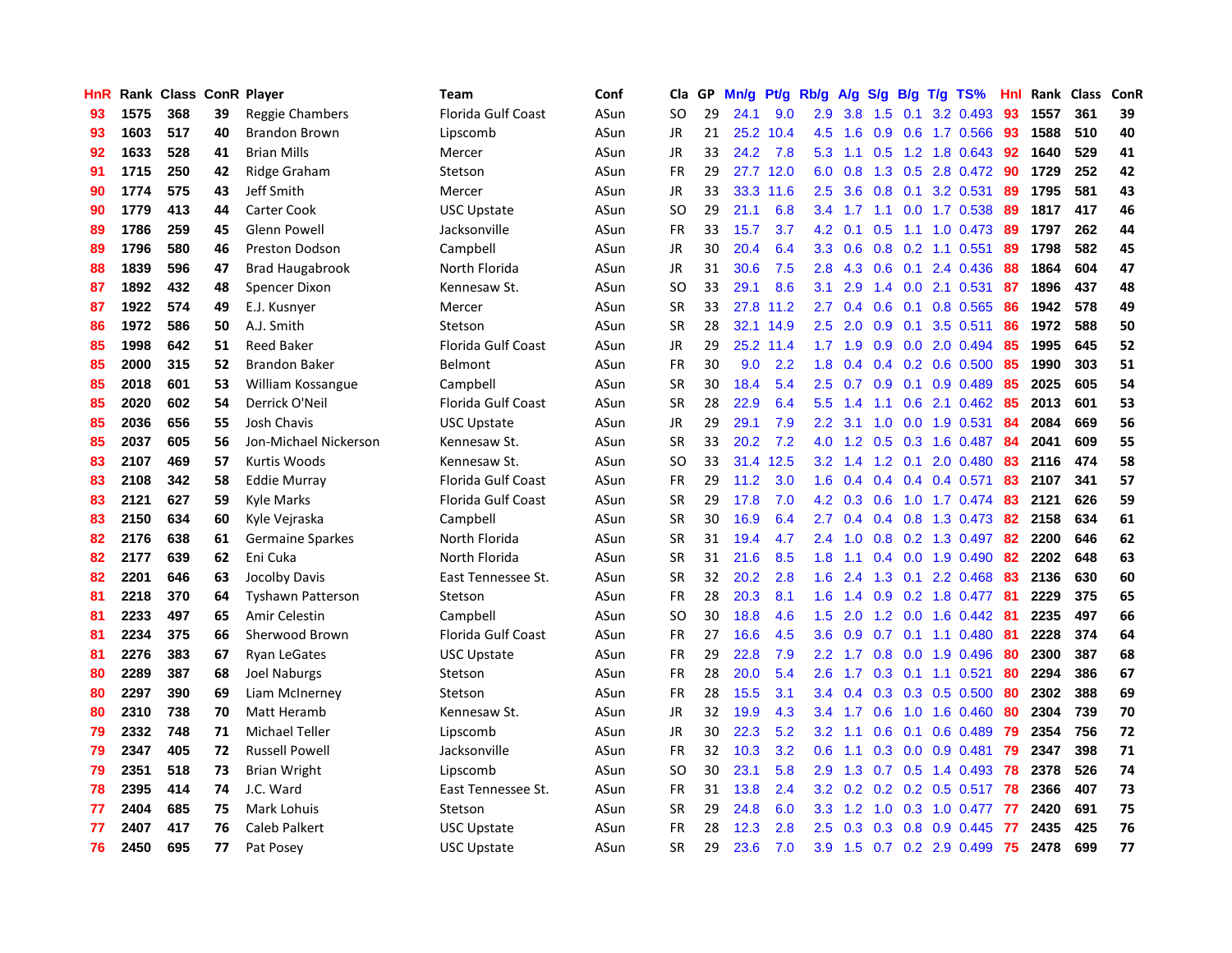| HnR |      | Rank Class ConR Player |                |                         | <b>Team</b>               | Conf       | Cla           | <b>GP</b> | Mn/g | <b>Pt/g</b> | Rb/g | A/g             |     |     | $S/g$ B/g T/g TS%             | Hnl | Rank         | Class          | ConR                    |
|-----|------|------------------------|----------------|-------------------------|---------------------------|------------|---------------|-----------|------|-------------|------|-----------------|-----|-----|-------------------------------|-----|--------------|----------------|-------------------------|
| 76  | 2469 | 697                    | 78             | <b>Brandon Williams</b> | Stetson                   | ASun       | <b>SR</b>     | 29        | 25.5 | 5.7         | 2.1  | 2.7             | 0.8 | 0.0 | 1.6 0.444                     | 75  | 2482         | 700            | 78                      |
| 74  | 2554 | 814                    | 79             | Kelvin McConnell        | Kennesaw St.              | ASun       | JR            | 33        | 21.4 | 5.6         | 1.0  | 1.5             |     |     | 0.5 0.0 1.3 0.536 74          |     | 2564         | 816            | 80                      |
| 70  | 2660 | 492                    | 80             | Jacob Arnett            | Lipscomb                  | ASun       | <b>FR</b>     | 29        | 18.6 | 2.7         | 2.3  | 2.4             |     |     | $0.7$ 0.1 1.5 0.411           | -71 | 2654         | 490            | 81                      |
| 70  | 2664 | 601                    | 81             | <b>Will Alston</b>      | Jacksonville              | ASun       | <sub>SO</sub> | 33        | 14.3 | 3.8         | 3.1  | 0.3             |     |     | $0.2$ $0.5$ 1.2 $0.420$       | -70 | 2671         | 603            | 82                      |
| 70  | 2666 | 496                    | 82             | David Jeune             | North Florida             | ASun       | <b>FR</b>     | 31        | 14.9 | 3.1         | 3.3  | 0.5             |     |     | $0.4$ 0.2 1.4 0.462           | -70 | 2677         | 496            | 83                      |
| 70  | 2669 | 739                    | 83             | Johnny Lee              | Lipscomb                  | ASun       | <b>SR</b>     | 19        | 17.1 | 3.5         | 1.4  | 2.8             |     |     | $0.8$ 0.2 1.7 0.447           | 75  | 2513         | 704            | 79                      |
| 69  | 2708 | 613                    | 84             | Chris Edwards           | Jacksonville              | ASun       | <b>SO</b>     | 31        | 15.4 | 3.2         | 2.2  | 1.0             | 0.6 |     | 0.1 1.3 0.390                 | 70  | 2680         | 607            | 84                      |
| 65  | 2787 | 635                    | 85             | Jarvis Jones            | East Tennessee St.        | ASun       | SO            | 26        | 11.7 | 3.9         | 1.1  | 0.3             | 0.3 |     | $0.0$ 0.5 0.410               | 68  | 2724         | 623            | 85                      |
| 64  | 2800 | 869                    | 86             | Chad Lutkenhaus         | Florida Gulf Coast        | ASun       | JR            | 29        | 15.1 | 2.1         | 1.2  | 0.9             |     |     | 0.7 0.0 0.8 0.560             | 64  | 2809         | 871            | 86                      |
| 62  | 2835 | 880                    | 87             | Mark Hall               | Mercer                    | ASun       | JR            | 33        | 11.5 | 2.2         | 0.8  | 0.6             |     |     | $0.4$ 0.0 0.4 0.546           | -61 | 2853         | 882            | 87                      |
| 59  | 2865 | 649                    | 88             | Ed Rolax                | Florida Gulf Coast        | ASun       | <sub>SO</sub> | 29        | 14.6 | 2.6         | 2.6  |                 |     |     | 0.7 0.2 0.2 0.8 0.417 59      |     | 2882         | 658            | 89                      |
| 59  | 2867 | 556                    | 89             | <b>Hunter Miller</b>    | Florida Gulf Coast        | ASun       | FR            | 29        | 16.6 | 3.6         | 1.3  | 2.3             |     |     | 1.0 0.0 2.3 0.355             | -59 | 2885         | 562            | 90                      |
| 58  | 2878 | 891                    | 90             | <b>Olivier Dupiton</b>  | Stetson                   | ASun       | <b>JR</b>     | 24        | 12.0 | 1.6         | 2.1  | 0.3             |     |     | 0.7 0.3 0.8 0.390             | 59  | 2871         | 888            | 88                      |
| 56  | 2912 | 664                    | 91             | <b>Chalmers Rogers</b>  | <b>USC Upstate</b>        | ASun       | <b>SO</b>     | 29        | 16.1 | 2.4         | 2.1  | 0.4             | 0.6 |     | 0.3 0.8 0.357                 | 56  | 2931         | 671            | 93                      |
| 56  | 2915 | 784                    | 92             | Jonathan Whipple        | Kennesaw St.              | ASun       | <b>SR</b>     | 30        | 12.3 | 1.7         | 2.0  | 0.5             | 0.5 |     | 0.3 0.7 0.340                 | 57  | 2916         | 784            | 92                      |
| 55  | 2934 | 581                    | 93             | William Wilson          | North Florida             | ASun       | FR            | 30        | 11.7 | 0.9         | 1.1  | 1.1             | 0.6 |     | $0.0$ 1.1 $0.350$             | 55  | 2945         | 584            | 94                      |
| 54  | 2939 | 900                    | 94             | Graeme Radford          | Stetson                   | ASun       | <b>JR</b>     | 28        | 12.5 | 1.3         | 2.6  | 0.1             | 0.1 |     | $0.9$ 0.5 0.322               | -54 | 2951         | 905            | 95                      |
| 52  | 2952 | 788                    | 95             | Cedric Koffi            | <b>USC Upstate</b>        | ASun       | <b>SR</b>     | 17        | 16.0 | 3.1         | 1.1  | 1.3             |     |     | 0.5 0.1 1.6 0.431             | 59  | 2892         | 779            | 91                      |
| 46  | 2983 | 595                    | 96             | Zach Brown              | Lipscomb                  | ASun       | FR            | 25        | 10.4 | 1.2         | 1.0  |                 |     |     | 1.4 0.2 0.0 1.0 0.397 49      |     | 2980         | 592            | 96                      |
| 42  | 3003 | 923                    | 97             | Charlie Lytle           | <b>Florida Gulf Coast</b> | ASun       | JR            | 27        | 9.7  | 1.4         | 1.4  | 0.6             |     |     | $0.2$ $0.3$ $0.9$ $0.363$     | 43  | 3005         | 923            | 97                      |
| 179 | 3    | $\mathbf{2}$           | $\mathbf{1}$   | Evan Turner             | Ohio St.                  | <b>B10</b> | JR            | 31        | 35.7 | 20.4        | 9.2  |                 |     |     | 6.0 1.7 0.9 4.4 0.576 188     |     | 1            | 1              | $\mathbf{1}$            |
| 171 | 8    | 5                      | $\overline{2}$ | Robbie Hummel           | Purdue                    | <b>B10</b> | JR            | 27        | 30.3 | 15.7        | 6.9  | 2.1             | 1.1 |     | 1.0 1.0 0.592 183             |     | $\mathbf{2}$ | $\overline{2}$ | $\overline{2}$          |
| 163 | 19   | 8                      | 3              | JaJuan Johnson          | Purdue                    | <b>B10</b> | JR            | 35        |      | 31.2 15.5   | 7.1  | 0.7             | 0.9 |     | 2.1 1.8 0.554                 | 160 | 25           | 10             | 5                       |
| 160 | 25   | 4                      | 4              | Draymond Green          | Michigan St.              | <b>B10</b> | <sub>SO</sub> | 37        | 25.5 | 9.9         | 7.7  | 3.0             |     |     | 1.2 0.9 1.7 0.556             | 159 | 29           | 5              | 6                       |
| 157 | 29   | 11                     | 5              | Jon Leuer               | Wisconsin                 | <b>B10</b> | JR            | 24        | 28.8 | 15.4        | 5.8  | 1.6             |     |     | 0.5 1.3 1.0 0.579 170         |     | 13           | 6              | 4                       |
| 153 | 47   | 21                     | 6              | <b>E'Twaun Moore</b>    | Purdue                    | <b>B10</b> | JR            | 35        |      | 31.5 16.4   | 3.8  | 2.7             |     |     | 1.5 0.3 2.1 0.528 150         |     | 64           | 30             | 8                       |
| 149 | 67   | 31                     | 7              | <b>Manny Harris</b>     | Michigan                  | <b>B10</b> | JR            | 31        |      | 36.1 18.1   |      | $6.0 \quad 4.1$ |     |     | 1.8 0.4 2.8 0.535 150         |     | 61           | 28             | $\overline{\mathbf{z}}$ |
| 149 | 70   | 23                     | 8              | <b>Trevon Hughes</b>    | Wisconsin                 | <b>B10</b> | <b>SR</b>     | 33        |      | 32.6 15.3   | 4.5  | 2.6             |     |     | 1.7 0.5 2.1 0.533 147         |     | 83           | 26             | 10                      |
| 148 | 74   | 32                     | 9              | Demetri McCamey         | Illinois                  | <b>B10</b> | JR            | 36        |      | 34.5 15.1   | 3.6  | 7.1             |     |     | 1.5 0.1 3.4 0.548 148         |     | 77           | 34             | 9                       |
| 144 | 95   | 41                     | 10             | <b>Talor Battle</b>     | Penn St.                  | <b>B10</b> | <b>JR</b>     | 31        | 37.0 | 18.5        | 5.3  | 4.2             | 1.1 |     | 0.1 2.3 0.530                 | 143 | 97           | 41             | 11                      |
| 143 | 97   | 31                     | 11             | Damian Johnson          | Minnesota                 | <b>B10</b> | <b>SR</b>     | 35        | 25.5 | 9.9         | 4.3  | 2.3             | 1.8 |     | 1.9 1.3 0.579 143             |     | 102          | 31             | 12                      |
| 140 | 121  | 25                     | 12             | John Shurna             | Northwestern              | <b>B10</b> | <b>SO</b>     | 34        | 36.4 | 18.2        | 6.4  | 2.6             | 0.8 |     | 0.9 2.0 0.571 139             |     | 130          | 27             | 14                      |
| 139 | 124  | 45                     | 13             | Raymar Morgan           | Michigan St.              | <b>B10</b> | <b>SR</b>     | 36        | 27.2 | 11.3        | 6.2  | 1.8             |     |     | 1.1 0.7 1.9 0.564 139         |     | 132          | 46             | 15                      |
| 138 | 136  | 52                     | 14             | Kalin Lucas             | Michigan St.              | <b>B10</b> | <b>JR</b>     | 33        | 31.1 | 14.8        | 1.9  | 4.0             | 1.2 | 0.1 | 2.4 0.551 140                 |     | 126          | 50             | 13                      |
| 138 | 140  | 52                     | 15             | DeShawn Sims            | Michigan                  | <b>B10</b> | <b>SR</b>     | 32        |      | 32.1 16.8   | 7.6  | 0.9             |     |     | 1.1 0.7 1.5 0.533 137 147     |     |              | 53             | 16                      |
| 131 | 214  | 79                     | 16             | <b>Keaton Nankivil</b>  | Wisconsin                 | <b>B10</b> | JR            | 33        | 25.0 | 8.1         |      | 4.7 1.0         |     |     | $0.6$ $0.9$ $0.9$ $0.573$ 129 |     | 247          | 92             | 20                      |
| 131 | 216  | 81                     | 17             | Mike Tisdale            | Illinois                  | <b>B10</b> | JR            | 36        | 27.9 | 11.9        | 6.0  | 0.8             |     |     | 0.3 1.6 1.4 0.635 130         |     | 228          | 85             | 17                      |
| 130 | 221  | 43                     | 18             | Delvon Roe              | Michigan St.              | <b>B10</b> | <sub>SO</sub> | 37        | 20.6 | 6.4         | 5.0  | 1.2             | 0.8 |     | 0.9 1.4 0.582                 | 130 | 234          | 46             | 19                      |
| 130 | 234  | 46                     | 19             | <b>William Buford</b>   | Ohio St.                  | <b>B10</b> | SO            | 37        |      | 34.4 14.4   | 5.6  |                 |     |     | 3.1 1.1 0.3 1.8 0.522 127     |     | 285          | 61             | 22                      |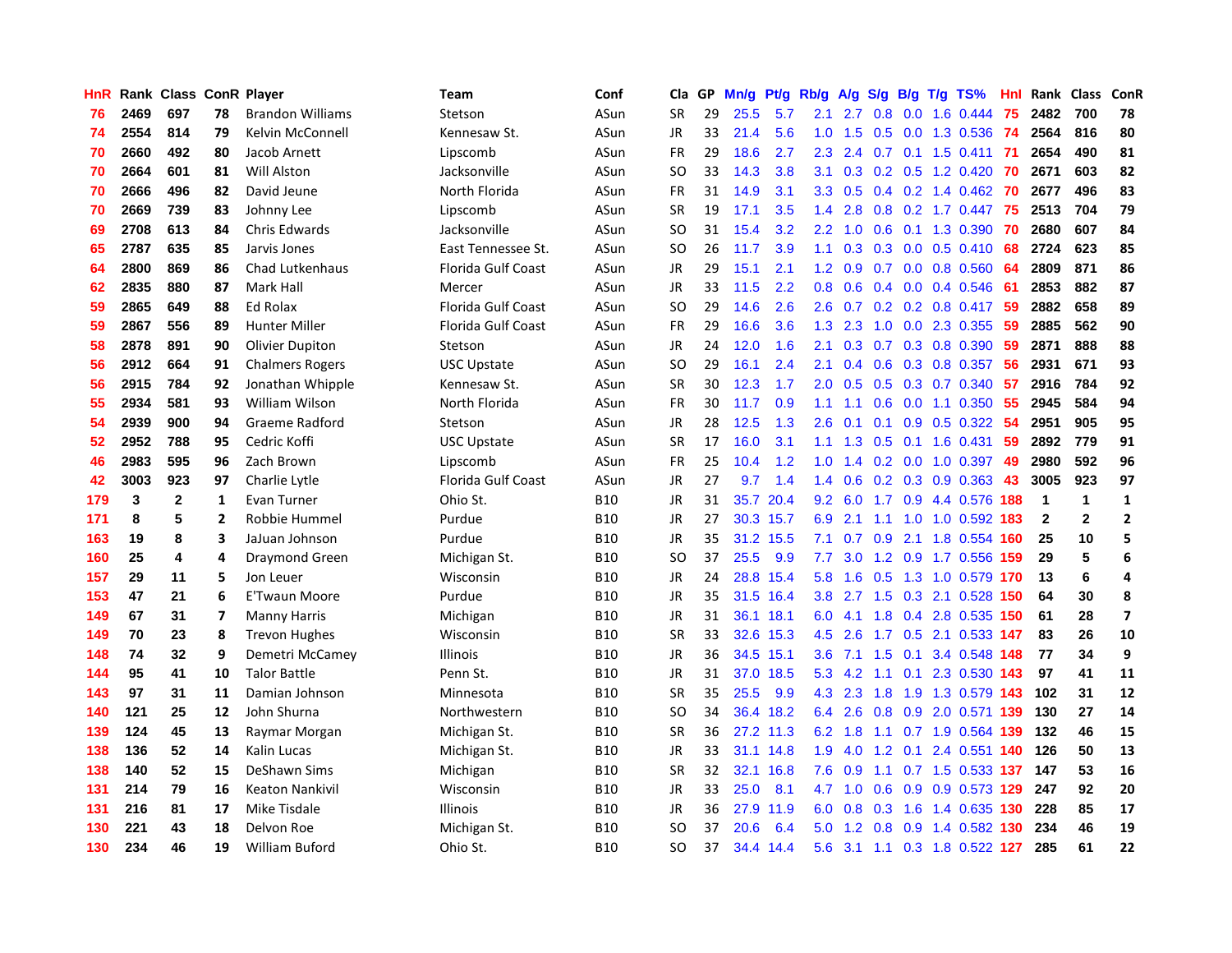| HnR |      | Rank Class ConR Player |    |                        | Team            | Conf       | Cla           | <b>GP</b> | Mn/g | Pt/g      | Rb/g             | A/g           |               |     | S/g B/g T/g TS%                   | Hnl | Rank | Class        | <b>ConR</b>             |
|-----|------|------------------------|----|------------------------|-----------------|------------|---------------|-----------|------|-----------|------------------|---------------|---------------|-----|-----------------------------------|-----|------|--------------|-------------------------|
| 129 | 240  | 48                     | 20 | Jordan Taylor          | Wisconsin       | <b>B10</b> | <b>SO</b>     | 33        | 29.5 | 10.0      | 3.2              | 3.6           | 0.9           |     | 0.1 1.2 0.498 128                 |     | 277  | 60           | 21                      |
| 127 | 295  | 106                    | 21 | Chris Kramer           | Purdue          | <b>B10</b> | <b>SR</b>     | 35        | 27.8 | 6.5       |                  | $3.0$ 2.3     |               |     | 1.7 0.4 1.4 0.618 125             |     | 332  | 116          | 24                      |
| 127 | 299  | 108                    | 22 | Jon Diebler            | Ohio St.        | <b>B10</b> | JR            | 37        | 37.2 | 13.0      | 2.8              | 1.5           |               |     | 1.1 0.1 1.0 0.637 125             |     | 327  | 116          | 23                      |
| 125 | 329  | 116                    | 23 | Jason Bohannon         | Wisconsin       | <b>B10</b> | <b>SR</b>     | 33        |      | 36.8 11.6 | 3.6              | $2.2^{\circ}$ |               |     | 0.9 0.4 1.2 0.614 124             |     | 360  | 123          | 25                      |
| 125 | 333  | 118                    | 24 | David Lighty           | Ohio St.        | <b>B10</b> | JR            | 37        |      | 36.3 12.6 | 4.5              | 3.0           | 1.6           |     | 0.5 2.3 0.572 123                 |     | 372  | 130          | 26                      |
| 125 | 339  | 30                     | 25 | <b>Maurice Creek</b>   | Indiana         | <b>B10</b> | FR            | 12        | 25.4 | 16.4      | 3.8              | 1.8           |               |     | 1.4 0.4 1.5 0.657 171             |     | 10   | $\mathbf{2}$ | $\overline{\mathbf{3}}$ |
| 124 | 356  | 125                    | 26 | Al Nolen               | Minnesota       | <b>B10</b> | JR            | 18        | 25.4 | 6.7       | 3.1              | 4.6           | 2.4           |     | 0.1 1.6 0.498 130                 |     | 232  | 88           | 18                      |
| 123 | 375  | 131                    | 27 | Dallas Lauderdale      | Ohio St.        | <b>B10</b> | JR            | 36        | 25.0 | 6.5       | 5.2              | 0.3           | 0.6           | 2.1 | 0.9 0.681 121                     |     | 411  | 143          | 28                      |
| 123 | 383  | 133                    | 28 | <b>Durrell Summers</b> | Michigan St.    | <b>B10</b> | JR            | 37        | 26.2 | 11.3      | 4.7              | 0.8           | 0.7           |     | 0.1 1.8 0.546 122                 |     | 392  | 136          | 27                      |
| 122 | 389  | 85                     | 29 | <b>Verdell Jones</b>   | Indiana         | <b>B10</b> | SO            | 31        |      | 31.4 14.9 | 3.9 <sup>°</sup> | 3.4           |               |     | 0.9 0.4 2.8 0.495 119             |     | 461  | 104          | 31                      |
| 121 | 403  | 141                    | 30 | <b>Blake Hoffarber</b> | Minnesota       | <b>B10</b> | JR            | 35        | 27.8 | 10.0      | 3.6              | 1.8           |               |     | 0.6 0.1 0.9 0.684 121             |     | 417  | 147          | 29                      |
| 121 | 421  | 144                    | 31 | Keaton Grant           | Purdue          | <b>B10</b> | <b>SR</b>     | 35        | 22.9 | 6.6       | 2.8              | 1.8           |               |     | $0.7$ $0.3$ 1.2 $0.495$ 118       |     | 484  | 162          | 35                      |
| 120 | 427  | 90                     | 32 | Ralph Sampson          | Minnesota       | <b>B10</b> | <b>SO</b>     | 33        | 25.6 | 8.2       | 5.8              | 1.9           | 0.5           |     | 1.6 1.5 0.531 120                 |     | 441  | 94           | 30                      |
| 119 | 448  | 153                    | 33 | Lawrence Westbrook     | Minnesota       | <b>B10</b> | <b>SR</b>     | 34        | 26.4 | 12.8      | 2.6              | 2.2           | 0.8           |     | 0.1 2.2 0.585 119                 |     | 464  | 156          | 32                      |
| 119 | 465  | 46                     | 34 | <b>Rodney Williams</b> | Minnesota       | <b>B10</b> | <b>FR</b>     | 32        | 11.9 | 4.3       | 1.6              | 0.5           |               |     | $0.4$ 0.7 0.5 0.584 118           |     | 478  | 46           | 34                      |
| 118 | 470  | 161                    | 35 | Chris Allen            | Michigan St.    | <b>B10</b> | JR            | 36        | 25.5 | 8.2       | 2.8              | 2.0           |               |     | $0.4$ 0.1 1.4 0.555 118           |     | 475  | 165          | 33                      |
| 115 | 583  | 133                    | 36 | Devoe Joseph           | Minnesota       | <b>B10</b> | <sub>SO</sub> | 35        | 25.5 | 9.4       | 2.9              | 3.0           | 0.8           |     | 0.1 1.9 0.510 115                 |     | 590  | 135          | 36                      |
| 115 | 591  | 196                    | 37 | Jeremie Simmons        | Ohio St.        | <b>B10</b> | <b>SR</b>     | 33        | 12.2 | 4.7       | 0.7              | 0.8           |               |     | $0.5$ 0.0 0.4 0.595 113           |     | 639  | 211          | 39                      |
| 114 | 615  | 209                    | 38 | <b>Paul Carter</b>     | Minnesota       | <b>B10</b> | JR            | 35        | 15.2 | 6.3       | 3.7              |               |               |     | $0.5$ $0.5$ $0.3$ 1.1 $0.553$ 114 |     | 629  | 216          | 38                      |
| 113 | 639  | 146                    | 39 | Luka Mirkovic          | Northwestern    | <b>B10</b> | SO.           | 33        | 25.6 | 7.3       | 5.7              | 2.4           |               |     | 0.8 0.9 1.4 0.515 113             |     | 644  | 150          | 40                      |
| 113 | 664  | 154                    | 40 | Aaron Fuller           | lowa            | <b>B10</b> | SO.           | 30        | 24.4 | 9.7       | 6.2              | 0.7           |               |     | $0.4$ 0.3 1.5 0.528 114           |     | 625  | 143          | 37                      |
| 112 | 696  | 165                    | 41 | Korie Lucious          | Michigan St.    | <b>B10</b> | SO.           | 36        | 22.9 | 5.6       | 1.7              | 3.3           | 0.8           |     | 0.1 1.9 0.464 112                 |     | 676  | 162          | 41                      |
| 112 | 702  | 239                    | 42 | <b>Mike Davis</b>      | <b>Illinois</b> | <b>B10</b> | JR            | 36        | 32.3 | 10.7      | 9.2              | 0.9           | 0.5           |     | 0.6 1.5 0.485 112                 |     | 707  | 241          | 42                      |
| 111 | 713  | 223                    | 43 | Dominique Keller       | <b>Illinois</b> | <b>B10</b> | <b>SR</b>     | 35        | 11.4 | 4.5       | $2.2^{\circ}$    | 0.6           |               |     | $0.4$ 0.3 0.7 0.492 111           |     | 722  | 229          | 43                      |
| 111 | 729  | 253                    | 44 | Michael Thompson       | Northwestern    | <b>B10</b> | <b>JR</b>     | 34        | 37.7 | 14.2      | 1.9              | 4.1           | 1.1           |     | $0.1$ 1.7 0.584 111               |     | 738  | 253          | 44                      |
| 110 | 766  | 239                    | 45 | Zack Gibson            | Michigan        | <b>B10</b> | <b>SR</b>     | 32        | 10.0 | 3.9       | 2.1              | 0.3           |               |     | $0.5$ $0.5$ $0.5$ $0.649$ 109     |     | 788  | 248          | 46                      |
| 110 | 774  | 90                     | 46 | D.J. Richardson        | <b>Illinois</b> | <b>B10</b> | <b>FR</b>     | 36        |      | 30.9 10.5 | $2.7^{\circ}$    | 2.1           |               |     | 0.7 0.2 1.7 0.540 110 774         |     |      | 87           | 45                      |
| 109 | 802  | 93                     | 47 | Drew Crawford          | Northwestern    | <b>B10</b> | <b>FR</b>     | 34        | 27.3 | 10.0      | 4.3              | 1.8           |               |     | 0.6 0.7 1.5 0.556 109             |     | 808  | 93           | 47                      |
| 109 | 805  | 253                    | 48 | Jeremy Nash            | Northwestern    | <b>B10</b> | <b>SR</b>     | 34        | 34.7 | 8.9       | 3.8              | 3.1           |               |     | 1.7 0.6 1.5 0.509 109             |     | 813  | 257          | 48                      |
| 109 | 812  | 94                     | 49 | Derek Elston           | Indiana         | <b>B10</b> | <b>FR</b>     | 31        | 15.1 | 5.8       | 4.1              | 0.4           |               |     | 0.7 0.4 1.2 0.520 106             |     | 928  | 112          | 51                      |
| 108 | 840  | 99                     | 50 | Ryan Evans             | Wisconsin       | <b>B10</b> | <b>FR</b>     | 33        | 13.2 | 3.5       | 3.0 <sub>2</sub> | 0.6           |               |     | 0.4 0.3 0.8 0.462 107             |     | 892  | 103          | 50                      |
| 105 | 966  | 310                    | 51 | P.J. Hill              | Ohio St.        | <b>B10</b> | <b>SR</b>     | 27        | 12.2 | 3.2       | 1.2              | 1.2           | $0.4^{\circ}$ |     | 0.0 0.6 0.621 106                 |     | 946  | 300          | 52                      |
| 105 | 968  | 216                    | 52 | <b>Robert Wilson</b>   | Wisconsin       | <b>B10</b> | <b>SO</b>     | 30        | 12.2 | 3.1       | 1.6              | 0.4           | 0.3           |     | 0.1 0.5 0.627 105                 |     | 992  | 222          | 53                      |
| 105 | 986  | 121                    | 53 | Alex Marcotullio       | Northwestern    | <b>B10</b> | <b>FR</b>     | 34        | 14.0 | 4.8       | 1.1              | 1.0           | 0.9           |     | 0.0 0.6 0.555 105                 |     | 997  | 122          | 54                      |
| 105 | 997  | 222                    | 54 | Chris Babb             | Penn St.        | <b>B10</b> | <b>SO</b>     | 31        | 29.7 | 9.3       | 3.2              | $2.2^{\circ}$ |               |     | 0.7 0.3 1.0 0.545 104 1013        |     |      | 227          | 55                      |
| 104 | 1014 | 125                    | 55 | <b>Brandon Paul</b>    | Illinois        | <b>B10</b> | FR            | 36        | 18.9 | 7.8       | 3.1              |               |               |     | 1.3 0.8 0.1 1.3 0.432 104 1019    |     |      | 123          | 56                      |
| 104 | 1044 | 236                    | 56 | Colton Iverson         | Minnesota       | <b>B10</b> | SO            | 35        | 16.9 | 5.0       | 4.4              | 0.6           |               |     | 0.3 0.9 1.3 0.492 103 1058        |     |      | 237          | 57                      |
| 103 | 1063 | 359                    | 57 | <b>Bill Cole</b>       | Illinois        | <b>B10</b> | <b>JR</b>     | 36        | 21.3 | 4.4       | 3.2              | 1.0           |               |     | 0.7 0.6 0.7 0.579 103 1065        |     |      | 360          | 58                      |
| 103 | 1079 | 248                    | 58 | <b>Matt Gatens</b>     | lowa            | <b>B10</b> | SO            | 32        |      | 36.7 12.3 | 4.3              |               |               |     | 3.3 0.9 0.1 2.7 0.505 102 1091    |     |      | 251          | 59                      |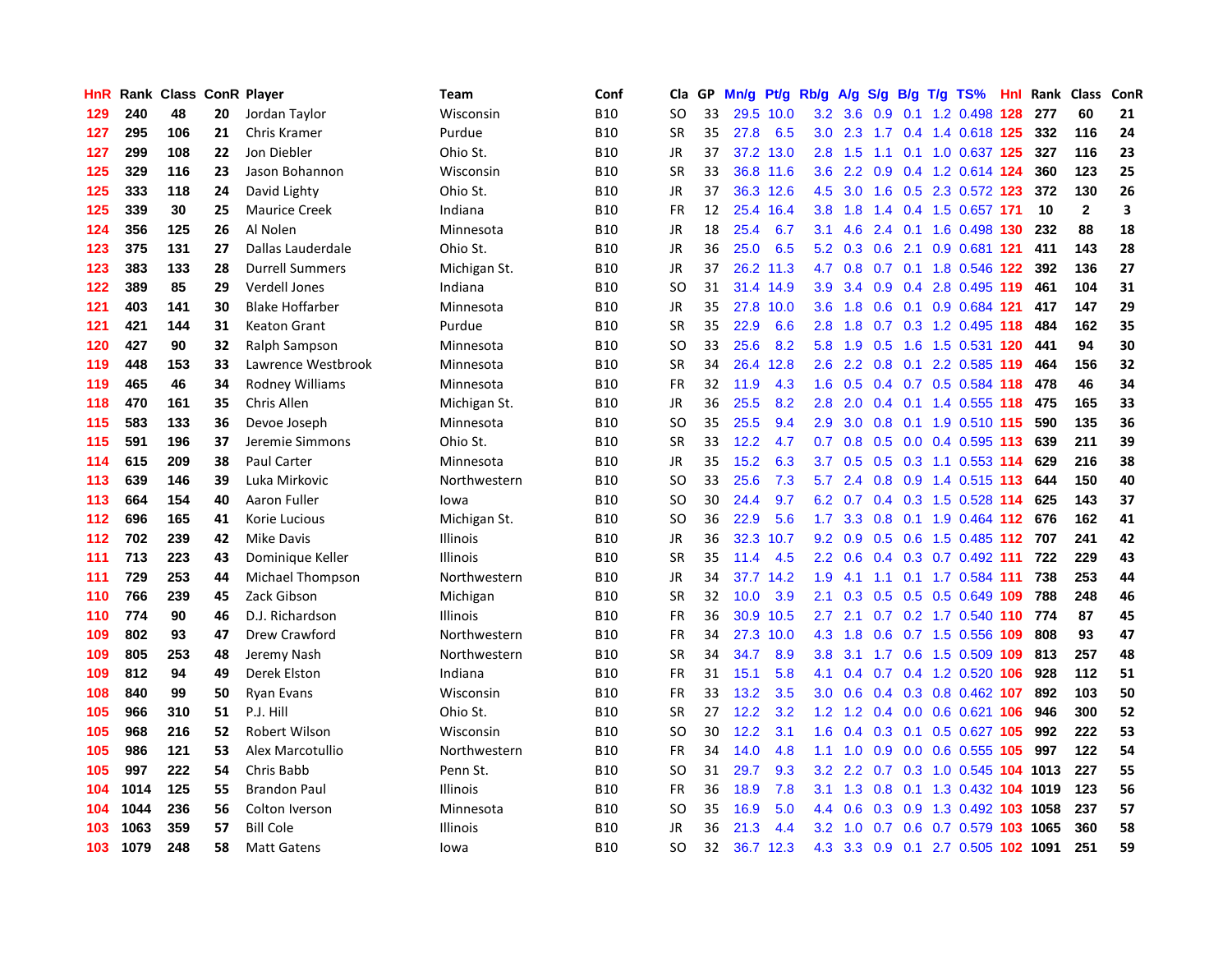| HnR |              | Rank Class ConR Player |                         |                         | Team            | Conf       | Cla.          | <b>GP</b> | Mn/g | <b>Pt/g</b> | Rb/g             | A/g | S/g           |                 | B/g T/g TS%                  |     | <b>Hnl Rank Class</b> |     | ConR                    |
|-----|--------------|------------------------|-------------------------|-------------------------|-----------------|------------|---------------|-----------|------|-------------|------------------|-----|---------------|-----------------|------------------------------|-----|-----------------------|-----|-------------------------|
| 102 | 1109         | 372                    | 59                      | David Jackson           | Penn St.        | <b>B10</b> | <b>JR</b>     | 31        | 30.3 | 9.5         | 4.5              | 1.2 |               |                 | 0.5 0.3 1.1 0.600 102 1117   |     |                       | 373 | 60                      |
| 102 | 1124         | 378                    | 60                      | Jarryd Cole             | lowa            | <b>B10</b> | <b>JR</b>     | 32        | 24.9 | 8.1         | 5.2              | 0.5 |               |                 | 0.4 0.4 1.6 0.584 101 1133   |     |                       | 378 | 61                      |
| 101 | 1178         | 145                    | 61                      | <b>Kelsey Barlow</b>    | Purdue          | <b>B10</b> | <b>FR</b>     | 35        | 16.0 | 3.4         | 2.3              | 1.6 |               |                 | 0.5 0.3 1.3 0.447 99         |     | 1273                  | 158 | 64                      |
| 100 | 1194         | 271                    | 62                      | Lewis Jackson           | Purdue          | <b>B10</b> | <sub>SO</sub> | 16        | 19.3 | 2.4         | 2.5              | 3.4 |               |                 | 0.3 0.0 0.9 0.358 108        |     | 835                   | 186 | 49                      |
| 100 | 1219         | 411                    | 63                      | <b>Jeff Brooks</b>      | Penn St.        | <b>B10</b> | <b>JR</b>     | 31        | 23.7 | 7.4         | 4.2              | 1.4 | $0.4^{\circ}$ |                 | 0.5 1.4 0.545 100 1227       |     |                       | 412 | 63                      |
| 100 | 1227         | 279                    | 64                      | Zack Novak              | Michigan        | <b>B10</b> | SO            | 31        | 33.2 | 7.4         | 4.3              | 1.6 | 1.0           |                 | 0.3 0.7 0.496 100 1203       |     |                       | 272 | 62                      |
| 99  | 1276         | 289                    | 65                      | <b>Stu Douglass</b>     | Michigan        | <b>B10</b> | SO.           | 32        | 31.4 | 6.8         | 2.2              | 2.5 | 1.1           |                 | $0.0$ 1.1 $0.473$            | 98  | 1294                  | 294 | 65                      |
| 98  | 1296         | 162                    | 66                      | Christian Watford       | Indiana         | <b>B10</b> | <b>FR</b>     | 31        | 28.5 | 12.0        | 6.0              | 0.6 | 0.5           |                 | 0.6 2.3 0.473                | -96 | 1421                  | 190 | 67                      |
| 98  | 1341         | 167                    | 67                      | Eric May                | lowa            | <b>B10</b> | <b>FR</b>     | 32        | 31.0 | 9.0         | 4.6              | 1.4 | 1.1           |                 | $0.8$ 1.8 0.499              | 97  | 1344                  | 166 | 66                      |
| 97  | 1355         | 427                    | 68                      | Jeremiah Rivers         | Indiana         | <b>B10</b> | <b>SR</b>     | 31        | 28.4 | 6.0         | 4.3              | 3.4 |               |                 | 1.3 0.6 2.8 0.441            | -95 | 1467                  | 457 | 71                      |
| 97  | 1380         | 450                    | 69                      | Tim Jarmusz             | Wisconsin       | <b>B10</b> | JR            | 33        | 21.8 | 2.5         | 2.9              | 0.6 |               |                 | $0.3$ 0.1 0.5 0.454          | -96 | 1429                  | 465 | 68                      |
| 95  | 1445         | 196                    | 70                      | Brennan Cougill         | lowa            | <b>B10</b> | <b>FR</b>     | 31        | 14.8 | 4.0         | 3.0 <sub>2</sub> | 0.5 |               |                 | $0.1$ 0.2 0.8 0.551          | -95 | 1449                  | 200 | 69                      |
| 95  | 1453         | 198                    | 71                      | Cully Payne             | lowa            | <b>B10</b> | <b>FR</b>     | 32        | 33.4 | 8.7         | 3.0              | 3.8 | 0.5           |                 | 0.0 3.2 0.475                | -95 | 1457                  | 201 | 70                      |
| 94  | 1520         | 208                    | 72                      | <b>Tim Frazier</b>      | Penn St.        | <b>B10</b> | <b>FR</b>     | 31        | 18.4 | 5.0         | 2.3              | 2.4 | 0.7           |                 | 0.1 1.7 0.472 94             |     | 1522                  | 210 | 73                      |
| 94  | 1539         | 214                    | 73                      | Jordan Hulls            | Indiana         | <b>B10</b> | <b>FR</b>     | 31        | 25.1 | 6.4         | 2.1              | 1.5 | 0.6           |                 | 0.0 1.2 0.579                | 92  | 1662                  | 236 | 75                      |
| 93  | 1593         | 374                    | 74                      | <b>Anthony Tucker</b>   | lowa            | <b>B10</b> | SO            | 11        | 31.9 | 11.9        | 3.5              | 2.9 | 0.5           |                 | $0.0$ 2.9 $0.489$            | 94  | 1487                  | 343 | 72                      |
| 93  | 1602         | 377                    | 75                      | <b>Ryne Smith</b>       | Purdue          | <b>B10</b> | <sub>SO</sub> | 31        | 12.2 | 2.6         | 1.0              | 0.7 |               |                 | 0.4 0.0 0.3 0.482 93         |     | 1585                  | 370 | 74                      |
| 91  | 1707         | 546                    | 76                      | Andrew Jones            | Penn St.        | <b>B10</b> | JR            | 31        | 24.8 | 6.0         | 5.1              | 0.4 |               |                 | 0.2 0.3 1.3 0.548            | -91 | 1704                  | 547 | 76                      |
| 91  | 1714         | 549                    | 77                      | Andrew Ott              | Penn St.        | <b>B10</b> | JR            | 29        | 10.6 | 3.1         | 2.0              |     |               |                 | 0.2 0.2 0.1 0.6 0.586 91     |     | 1705                  | 548 | 77                      |
| 89  | 1792         | 415                    | 78                      | <b>Tom Pritchard</b>    | Indiana         | <b>B10</b> | SO            | 31        | 19.9 | 4.2         | 3.5              | 0.5 |               |                 | 0.5 0.6 1.1 0.562 87         |     | 1902                  | 439 | 80                      |
| 89  | 1799         | 263                    | 79                      | Darius Morris           | Michigan        | <b>B10</b> | <b>FR</b>     | 32        | 24.3 | 4.4         | 1.8              | 2.6 |               |                 | $0.6$ 0.2 1.6 0.464          | -89 | 1814                  | 266 | 78                      |
| 89  | 1816         | 419                    | 80                      | Laval Lucas-Perry       | Michigan        | <b>B10</b> | SO.           | 32        | 21.3 | 4.8         | 2.3              | 1.7 |               |                 | $0.6$ $0.0$ $0.9$ $0.474$ 88 |     | 1833                  | 422 | 79                      |
| 89  | 1823         | 547                    | 81                      | Devan Dumes             | Indiana         | <b>B10</b> | <b>SR</b>     | 30        | 17.8 | 6.6         | 2.0              | 1.1 | 1.0           |                 | $0.1$ 1.8 0.456              | 87  | 1925                  | 573 | 81                      |
| 85  | 2027         | 652                    | 82                      | Jeff Jordan             | <b>Illinois</b> | <b>B10</b> | JR            | 33        | 13.8 | 1.6         | 1.3              | 1.7 |               | $0.4 \quad 0.1$ | 0.8 0.473                    | -86 | 1963                  | 637 | 82                      |
| 84  | 2092         | 620                    | 83                      | Kyle Madsen             | Ohio St.        | <b>B10</b> | <b>SR</b>     | 37        | 13.5 | 2.5         | 1.8              | 0.2 |               |                 | $0.4$ 0.2 0.6 0.595          | 82  | 2167                  | 637 | 83                      |
| 81  | 2254         | 379                    | 84                      | <b>Bobby Capobianco</b> | Indiana         | <b>B10</b> | FR            | 31        | 11.9 | 2.3         | 2.6              | 0.4 |               |                 | $0.4$ 0.3 0.6 0.438          | -79 | 2357                  | 403 | 85                      |
| 78  | 2376         | 677                    | 85                      | Devan Bawinkel          | lowa            | <b>B10</b> | <b>SR</b>     | 32        | 15.1 | 3.1         |                  |     |               |                 | 0.9 0.4 0.2 0.0 0.3 0.569 78 |     | 2389                  | 682 | 86                      |
| 78  | 2396         | 415                    | 86                      | <b>Justin Cobbs</b>     | Minnesota       | <b>B10</b> | <b>FR</b>     | 34        | 10.7 | 2.1         | 0.8              | 1.3 |               |                 | 0.3 0.1 0.8 0.452 78         |     | 2392                  | 413 | 87                      |
| 77  | 2428         | 423                    | 87                      | <b>Bill Edwards</b>     | Penn St.        | <b>B10</b> | <b>FR</b>     | 26        | 16.0 | 4.2         | 3.3              | 1.0 |               |                 | 0.5 0.2 1.8 0.446 79         |     | 2340                  | 396 | 84                      |
| 179 | $\mathbf{2}$ | 1                      | 1                       | James Anderson          | Oklahoma St.    | <b>B12</b> | <b>JR</b>     | 33        | 34.1 | 22.3        | 5.8              | 2.4 |               |                 | 1.4 0.6 2.4 0.590            | 176 | 4                     | 3   | $\mathbf{1}$            |
| 172 | 6            | 3                      | $\overline{2}$          | Jacob Pullen            | Kansas St.      | B12        | JR            | 37        |      | 31.6 19.3   | 2.6              | 3.4 | 1.8           |                 | 0.1 2.5 0.592 171            |     | 8                     | 4   | $\overline{2}$          |
| 169 | 11           | 5                      | $\overline{\mathbf{3}}$ | Damion James            | Texas           | <b>B12</b> | <b>SR</b>     | 34        |      | 30.3 18.0   | 10.3             | 1.0 | 1.7           |                 | 1.2 2.0 0.572                | 168 | 17                    | 8   | 3                       |
| 163 | 18           | 7                      | 4                       | Cole Aldrich            | Kansas          | <b>B12</b> | JR            | 36        |      | 26.8 11.3   | 9.8              | 0.9 | 0.8           |                 | 3.5 1.6 0.589 163            |     | 21                    | 8   | 4                       |
| 156 | 32           | 14                     | 5                       | Ekpe Udoh               | Baylor          | <b>B12</b> | <b>JR</b>     | 36        |      | 35.1 13.9   | 9.8              | 2.7 | 0.8           |                 | 3.7 2.4 0.531 155            |     | 36                    | 15  | 5                       |
| 155 | 38           | 18                     | 6                       | Curtis Kelly            | Kansas St.      | <b>B12</b> | JR            | 37        |      | 25.4 11.5   | 6.2              | 1.6 |               |                 | 0.8 2.0 2.6 0.591 154        |     | 42                    | 19  | 6                       |
| 154 | 43           | 15                     | 7                       | <b>Bryan Davis</b>      | Texas A&M       | <b>B12</b> | <b>SR</b>     | 34        | 25.5 | 9.6         | 8.1              | 1.5 |               |                 | 1.3 1.7 2.1 0.509 153        |     | 44                    | 14  | $\overline{\mathbf{z}}$ |
| 149 | 68           | 12                     | 8                       | <b>Marcus Morris</b>    | Kansas          | B12        | SO            | 36        |      | 24.7 12.8   | 6.1              | 1.0 |               |                 | 0.9 0.3 1.3 0.604 148        |     | 73                    | 13  | 9                       |
| 149 | 72           | 14                     | 9                       | Laurence Bowers         | Missouri        | <b>B12</b> | <sub>SO</sub> | 34        |      | 22.5 10.2   | 5.7              | 1.2 | 1.1           |                 | 1.4 1.1 0.585                | 148 | 72                    | 12  | 8                       |
| 147 | 78           | 33                     | 10                      | LaceDarius Dunn         | Baylor          | B12        | <b>JR</b>     | 36        |      | 32.6 19.6   | 4.8              | 1.9 |               |                 | 1.4 0.3 2.5 0.600 147        |     | 85                    | 36  | 10                      |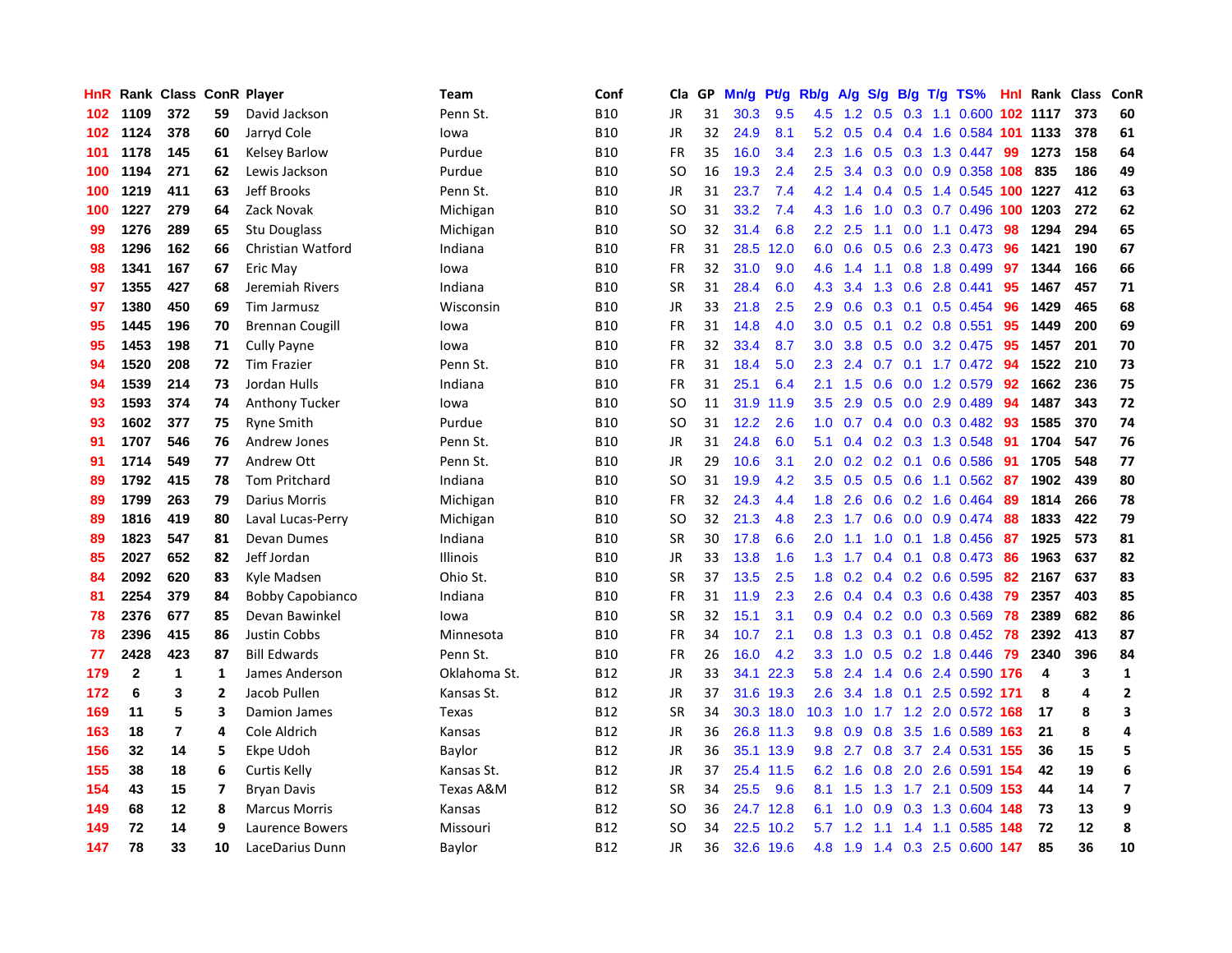| HnR | Rank | <b>Class</b>            |    | <b>ConR Player</b>     | Team              | Conf       | Cla       | <b>GP</b> | Mn/g      | Pt/g Rb/g |                  | A/g       |     |     | S/g B/g T/g TS%               | Hnl | Rank | <b>Class</b> | ConR |
|-----|------|-------------------------|----|------------------------|-------------------|------------|-----------|-----------|-----------|-----------|------------------|-----------|-----|-----|-------------------------------|-----|------|--------------|------|
| 147 | 80   | 27                      | 11 | Dexter Pittman         | Texas             | <b>B12</b> | <b>SR</b> | 34        |           | 19.1 10.4 |                  | 5.9 0.5   |     |     | 0.4 1.9 1.8 0.631 146         |     | 86   | 28           | 11   |
| 143 | 96   | 21                      | 12 | Jamar Samuels          | Kansas St.        | <b>B12</b> | SO.       | 36        |           | 23.2 11.0 | 4.9              |           |     |     | 1.2 0.9 0.7 1.8 0.574 143     |     | 100  | 23           | 12   |
| 143 | 99   | 43                      | 13 | <b>Cory Higgins</b>    | Colorado          | <b>B12</b> | JR        | 31        |           | 33.4 18.9 | 3.9              | 2.4       |     |     | 1.9 0.4 2.3 0.607 142         |     | 107  | 45           | 13   |
| 141 | 105  | 35                      | 14 | Donald Sloan           | Texas A&M         | <b>B12</b> | <b>SR</b> | 34        |           | 33.2 17.8 | 3.6              | 2.3       | 0.6 |     | 0.1 2.4 0.547 141             |     | 115  | 41           | 14   |
| 140 | 110  | 39                      | 15 | Denis Clemente         | Kansas St.        | <b>B12</b> | <b>SR</b> | 37        | 34.7      | 16.6      | 2.4              | 4.2       | 1.1 |     | 0.1 1.9 0.517 140             |     | 127  | 44           | 16   |
| 140 | 119  | 6                       | 16 | Alec Burks             | Colorado          | <b>B12</b> | FR        | 30        | 30.2 17.1 |           | 5.0              | 1.8       |     |     | 1.2 0.4 1.9 0.615 140         |     | 119  | 6            | 15   |
| 139 | 125  | $\overline{\mathbf{r}}$ | 17 | Xavier Henry           | Kansas            | <b>B12</b> | <b>FR</b> | 36        | 27.5      | 13.4      | 4.4              | 1.5       |     |     | 1.5 0.5 1.9 0.587 138         |     | 138  | 8            | 18   |
| 139 | 129  | 27                      | 18 | <b>Markieff Morris</b> | Kansas            | <b>B12</b> | <b>SO</b> | 36        | 17.6      | 6.8       | 5.3              | 1.1       |     |     | 0.4 1.0 1.4 0.604 138         |     | 142  | 29           | 19   |
| 138 | 131  | 50                      | 19 | Matt Pilgrim           | Oklahoma St.      | <b>B12</b> | JR        | 30        | 18.2      | 8.2       | 6.7              | 0.6       |     |     | 0.9 0.7 1.5 0.666 139         |     | 131  | 52           | 17   |
| 137 | 142  | 53                      | 20 | <b>Sherron Collins</b> | Kansas            | <b>B12</b> | <b>SR</b> | 36        |           | 33.0 15.5 | 2.1              | 4.5       |     |     | 1.1 0.1 2.4 0.555 137 152     |     |      | 55           | 21   |
| 137 | 153  | 58                      | 21 | <b>Tweety Carter</b>   | Baylor            | <b>B12</b> | <b>SR</b> | 32        |           | 36.3 15.0 | 2.8              | 5.9       |     |     | 1.3 0.0 2.5 0.572 138 145     |     |      | 52           | 20   |
| 135 | 175  | 69                      | 22 | <b>Ryan Anderson</b>   | Nebraska          | <b>B12</b> | <b>SR</b> | 31        |           | 27.9 11.3 | 5.3              |           |     |     | 2.2 1.7 0.2 1.9 0.585 135     |     | 165  | 61           | 22   |
| 134 | 180  | 12                      | 23 | Rodney McGruder        | Kansas St.        | <b>B12</b> | FR        | 33        | 12.3      | 3.9       | 2.8              | 0.5       |     |     | 0.3 0.3 0.5 0.607 133         |     | 195  | 14           | 24   |
| 133 | 188  | 36                      | 24 | Marcus Denmon          | Missouri          | <b>B12</b> | <b>SO</b> | 34        | 21.0      | 10.4      | 2.9              | 1.4       | 0.9 |     | 0.1 0.9 0.571 133             |     | 199  | 40           | 25   |
| 132 | 202  | 74                      | 25 | <b>Craig Brackins</b>  | Iowa St.          | <b>B12</b> | JR        | 32        | 35.1      | 16.5      | 8.5              | 2.2       | 0.8 |     | 1.2 2.1 0.494 131             |     | 224  | 83           | 27   |
| 132 | 205  | 75                      | 26 | Dominique Sutton       | Kansas St.        | <b>B12</b> | JR        | 37        | 24.2      | 7.2       | 5.8              | 1.9       |     |     | 1.2 0.2 1.7 0.513 131         |     | 221  | 81           | 26   |
| 130 | 230  | 85                      | 27 | Marquis Gilstrap       | Iowa St.          | <b>B12</b> | <b>SR</b> | 32        |           | 32.2 14.9 | 9.3              | 1.4       | 0.9 |     | 0.9 2.7 0.525 129             |     | 249  | 89           | 30   |
| 130 | 235  | 87                      | 28 | John Roberson          | <b>Texas Tech</b> | <b>B12</b> | JR        | 35        |           | 35.9 14.6 | 2.3              | 5.4       |     |     | 1.1 0.0 2.9 0.583 129 238     |     |      | 89           | 28   |
| 130 | 236  | 47                      | 29 | Tyshawn Taylor         | Kansas            | <b>B12</b> | <b>SO</b> | 36        | 23.1      | 7.2       | $2.4^{\circ}$    | 3.4       |     |     | 1.3 0.2 1.7 0.526 129 242     |     |      | 49           | 29   |
| 129 | 249  | 91                      | 30 | Obi Muonelo            | Oklahoma St.      | <b>B12</b> | <b>SR</b> | 33        |           | 30.6 13.3 | 5.0              | 2.4       |     |     | $0.9$ $0.3$ $2.0$ $0.555$ 127 |     | 292  | 103          | 34   |
| 129 | 259  | 18                      | 31 | Jordan Hamilton        | Texas             | <b>B12</b> | <b>FR</b> | 34        | 19.9      | 10.0      |                  | $3.7$ 1.5 | 0.8 |     | 0.4 1.4 0.514 128             |     | 265  | 19           | 32   |
| 129 | 260  | 96                      | 32 | <b>Tyrel Reed</b>      | Kansas            | <b>B12</b> | JR        | 36        | 15.6      | 5.1       | 1.4              | 1.1       | 0.8 |     | 0.1 0.4 0.680 128             |     | 264  | 98           | 31   |
| 128 | 268  | 58                      | 33 | <b>Quincy Acy</b>      | Baylor            | <b>B12</b> | <b>SO</b> | 36        | 23.3      | 9.3       | 5.1              | 0.3       |     |     | 0.5 0.8 1.3 0.701 128         |     | 270  | 58           | 33   |
| 128 | 278  | 99                      | 34 | Derrick Roland         | Texas A&M         | <b>B12</b> | <b>SR</b> | 12        | 25.1      | 10.5      | 3.0 <sub>2</sub> | 1.7       |     |     | 0.5 0.7 1.5 0.581 135         |     | 175  | 67           | 23   |
| 127 | 289  | 104                     | 35 | Josh Lomers            | Baylor            | <b>B12</b> | <b>SR</b> | 36        | 17.3      | 6.6       | 3.7              | 0.3       | 0.6 |     | 1.1 1.3 0.700 127             |     | 294  | 104          | 35   |
| 127 | 305  | 22                      | 36 | Michael Dixon          | Missouri          | <b>B12</b> | FR        | 34        | 16.6      | 7.5       | 1.1              | 1.6       |     |     | 1.0 0.0 0.9 0.573 126         |     | 304  | 23           | 36   |
| 126 | 322  | 68                      | 37 | Kim English            | Missouri          | <b>B12</b> | <b>SO</b> | 34        | 24.1      | 14.0      | $3.4^{\circ}$    |           |     |     | 1.1 1.3 0.1 2.1 0.514 125     |     | 324  | 70           | 38   |
| 125 | 331  | 27                      | 38 | Khris Middleton        | Texas A&M         | <b>B12</b> | FR        | 34        | 20.9      | 7.2       | 3.7              | 1.1       |     |     | 0.9 0.3 1.2 0.542 125         |     | 333  | 28           | 39   |
| 125 | 338  | 29                      | 39 | <b>Tiny Gallon</b>     | Oklahoma          | <b>B12</b> | <b>FR</b> | 30        | 24.0      | 10.3      | 7.9              | 0.8       |     |     | 0.7 0.8 2.3 0.579 124         |     | 355  | 31           | 43   |
| 124 | 348  | 122                     | 40 | Mike Singletary        | <b>Texas Tech</b> | <b>B12</b> | JR        | 35        | 34.5      | 15.0      | 6.8              | 2.3       |     |     | 1.2 0.7 2.8 0.535 124         |     | 346  | 121          | 42   |
| 124 | 353  | 77                      | 41 | David Loubeau          | Texas A&M         | <b>B12</b> | <b>SO</b> | 34        | 22.5      | 9.2       | 4.7              | 0.3       |     |     | 0.4 0.2 1.1 0.541 124         |     | 357  | 79           | 44   |
| 124 | 354  | 124                     | 42 | D'walyn Roberts        | <b>Texas Tech</b> | <b>B12</b> | JR        | 34        | 23.3      | 7.0       | 6.2              | 0.6       | 0.8 |     | 1.3 0.9 0.595 124             |     | 340  | 119          | 41   |
| 123 | 370  | 128                     | 43 | J.T. Tiller            | Missouri          | <b>B12</b> | <b>SR</b> | 31        | 23.9      | 8.9       | 3.1              | 3.3       | 1.6 | 0.1 | 2.3 0.498 123                 |     | 363  | 124          | 45   |
| 123 | 382  | 131                     | 44 | Keith Ramsey           | Missouri          | <b>B12</b> | <b>SR</b> | 34        | 26.9      | 6.4       | 5.8              | 1.4       | 1.6 |     | 1.1 1.7 0.594 123             |     | 382  | 130          | 46   |
| 122 | 390  | 135                     | 45 | <b>B.J. Holmes</b>     | Texas A&M         | <b>B12</b> | JR        | 34        | 25.5      | 9.3       | 2.3              | 1.8       |     |     | 0.8 0.0 1.6 0.573 122         |     | 400  | 139          | 48   |
| 122 | 393  | 136                     | 46 | <b>Justin Safford</b>  | Missouri          | <b>B12</b> | JR        | 28        | 20.0      | 8.6       | 4.1              | 1.2       |     |     | 0.8 0.6 1.4 0.492 122         |     | 388  | 135          | 47   |
| 122 | 396  | 139                     | 47 | Gary Johnson           | Texas             | <b>B12</b> | JR        | 34        | 23.8      | 9.4       | 5.6              | 0.7       |     |     | 0.6 0.3 1.2 0.581 121         |     | 409  | 142          | 51   |
| 122 | 399  | 140                     | 48 | LaRon Dendy            | lowa St.          | <b>B12</b> | JR        | 24        | 16.3      | 7.3       | 3.6              | 0.4       | 0.6 |     | 1.3 0.7 0.552 125             |     | 323  | 115          | 37   |
| 122 | 400  | 139                     | 49 | Zaire Taylor           | Missouri          | <b>B12</b> | SR        | 34        | 27.3      | 8.1       | 3.1              | 2.5       |     |     | 1.9 0.2 1.2 0.504 121         |     | 403  | 138          | 50   |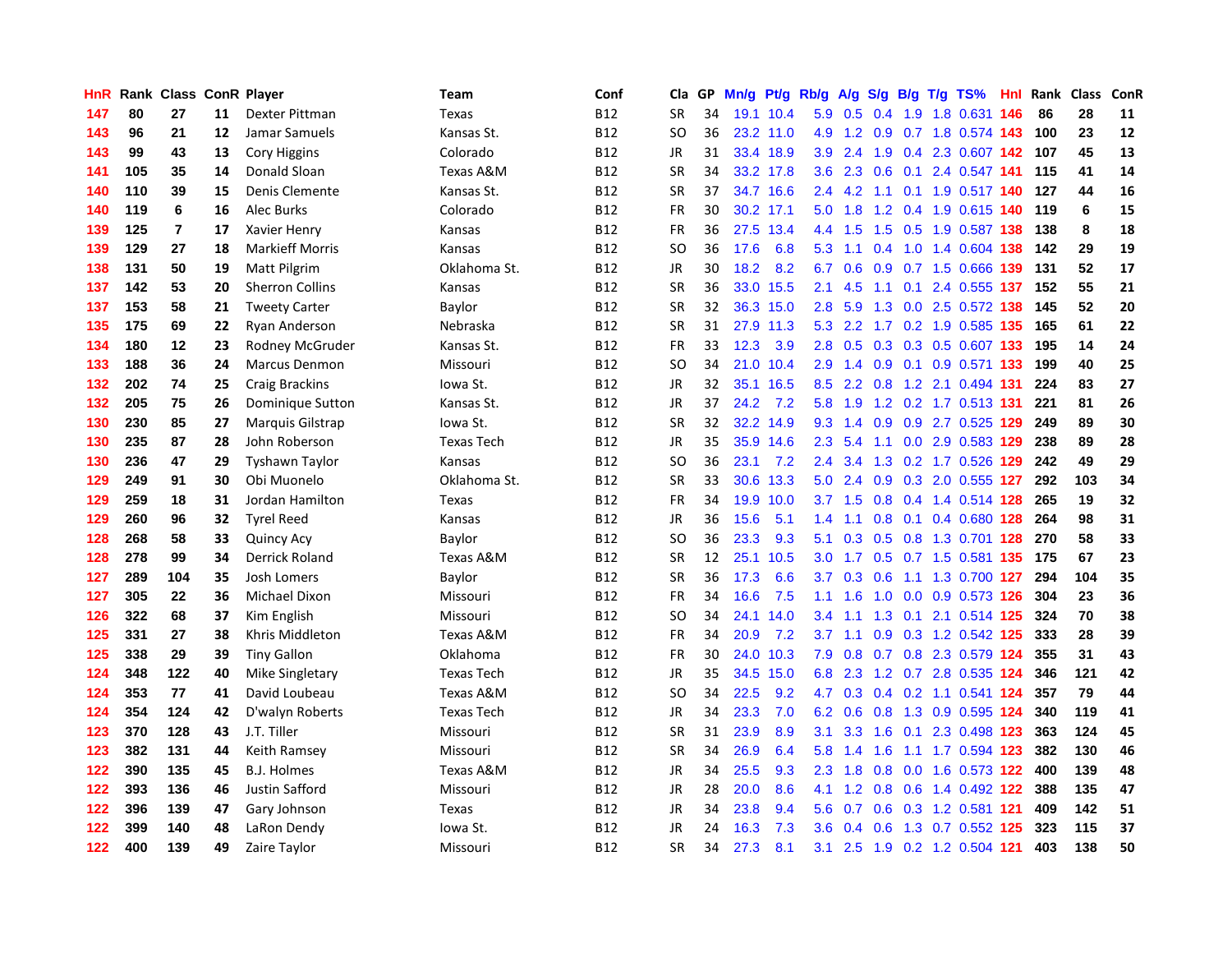| HnR |      | Rank Class ConR Player |    |                            | Team              | Conf       | Cla       | <b>GP</b> | Mn/g | Pt/g      | Rb/g             | A/g             | S/g           |     | B/g T/g TS%                    | Hnl | Rank | <b>Class</b> | ConR |
|-----|------|------------------------|----|----------------------------|-------------------|------------|-----------|-----------|------|-----------|------------------|-----------------|---------------|-----|--------------------------------|-----|------|--------------|------|
| 121 | 413  | 41                     | 50 | Avery Bradley              | <b>Texas</b>      | <b>B12</b> | FR        | 34        |      | 29.5 11.6 | 2.9              | 2.1             |               |     | 1.3 0.5 1.5 0.494 120          |     | 429  | 42           | 52   |
| 120 | 434  | 151                    | 51 | Dogus Balbay               | Texas             | <b>B12</b> | JR        | 27        | 21.5 | 3.8       | 3.2              | 3.9             |               |     | 1.3 0.5 1.6 0.468 120          |     | 433  | 152          | 53   |
| 119 | 456  | 103                    | 52 | Willie Warren              | Oklahoma          | <b>B12</b> | SO        | 21        | 32.3 | 16.3      | 3.3              |                 |               |     | 4.1 1.0 0.0 3.8 0.561 125      |     | 335  | 74           | 40   |
| 119 | 458  | 104                    | 53 | Dash Harris                | Texas A&M         | <b>B12</b> | <b>SO</b> | 32        | 26.6 | 4.9       | 3.2              | 3.4             |               |     | 1.4 0.1 1.8 0.471 119          |     | 450  | 98           | 54   |
| 118 | 508  | 50                     | 54 | <b>Tommy Mason-Griffin</b> | Oklahoma          | <b>B12</b> | FR        | 31        | 35.7 | 14.1      | 2.9              | 5.0             | 0.9           |     | 0.0 2.8 0.528 116              |     | 554  | 55           | 56   |
| 117 | 515  | 120                    | 55 | Brandon Richardson         | Nebraska          | <b>B12</b> | <b>SO</b> | 31        | 24.0 | 8.9       | 2.7              | 1.8             |               |     | 1.1 0.1 1.3 0.596 117          |     | 526  | 121          | 55   |
| 117 | 525  | 181                    | 56 | <b>Marshall Moses</b>      | Oklahoma St.      | <b>B12</b> | JR        | 32        | 24.5 | 8.8       | 8.1              | 0.8             | 0.6           |     | 0.4 2.0 0.534 115              |     | 578  | 201          | 58   |
| 117 | 541  | 190                    | 57 | <b>Brady Morningstar</b>   | Kansas            | <b>B12</b> | JR        | 27        | 21.4 | 4.1       | 2.3              | 2.9             | 1.1           |     | 0.1 1.0 0.514 122              |     | 402  | 140          | 49   |
| 116 | 560  | 195                    | 58 | Nathan Walkup              | Texas A&M         | <b>B12</b> | JR        | 34        | 17.4 | 5.1       | 3.3              | 0.8             | 0.6           |     | 0.1 0.6 0.501 116 570          |     |      | 198          | 57   |
| 115 | 574  | 131                    | 59 | <b>Keiton Page</b>         | Oklahoma St.      | <b>B12</b> | <b>SO</b> | 33        | 33.2 | 10.7      | 1.6              |                 |               |     | 2.7 1.1 0.0 1.4 0.583 113 637  |     |      | 147          | 61   |
| 115 | 598  | 58                     | 60 | J'Covan Brown              | Texas             | <b>B12</b> | <b>FR</b> | 33        | 21.7 | 9.6       | $2.2\phantom{0}$ | 2.4             |               |     | $0.8$ 0.1 2.1 0.489 115        |     | 595  | 59           | 59   |
| 114 | 622  | 214                    | 61 | David Tairu                | <b>Texas Tech</b> | <b>B12</b> | JR        | 35        | 19.6 | 9.2       | 2.9              | 0.5             |               |     | 0.3 0.2 1.1 0.560 114          |     | 626  | 214          | 60   |
| 114 | 627  | 142                    | 62 | Anthony Jones              | Baylor            | <b>B12</b> | <b>SO</b> | 36        | 26.6 | 6.2       | 4.8              | 1.1             | 0.5           |     | 0.4 1.3 0.488 113              |     | 638  | 148          | 62   |
| 114 | 628  | 143                    | 63 | <b>Justin Hamilton</b>     | Iowa St.          | <b>B12</b> | <b>SO</b> | 31        | 21.4 | 6.4       | 5.4              | 0.3             | 0.3           |     | 1.1 1.0 0.635 113 656          |     |      | 158          | 63   |
| 113 | 644  | 211                    | 64 | <b>Tony Crocker</b>        | Oklahoma          | <b>B12</b> | <b>SR</b> | 30        | 32.3 | 11.4      | 6.2              | 1.7             |               |     | 1.1 0.5 1.3 0.514 112          |     | 682  | 220          | 64   |
| 113 | 662  | 72                     | 65 | Jorge Diaz                 | Nebraska          | <b>B12</b> | FR        | 33        | 23.7 | 8.8       | 4.0              | 1.0             | 0.5           |     | 1.2 1.5 0.519 112 702          |     |      | 75           | 65   |
| 111 | 717  | 224                    | 66 | Nick Okorie                | <b>Texas Tech</b> | <b>B12</b> | <b>SR</b> | 34        | 25.9 | 10.7      | $2.7^{\circ}$    | 2.0             | $1.4^{\circ}$ | 0.1 | 2.0 0.520 111                  |     | 715  | 227          | 67   |
| 111 | 722  | 170                    | 67 | <b>Miguel Paul</b>         | Missouri          | <b>B12</b> | <b>SO</b> | 31        | 12.1 | 3.5       |                  | $0.7 \quad 1.7$ |               |     | 0.5 0.0 0.7 0.557 112 703      |     |      | 166          | 66   |
| 111 | 723  | 77                     | 68 | A.J. Walton                | Baylor            | <b>B12</b> | FR        | 36        | 17.6 | 3.8       | 2.3              | 2.0             |               |     | 1.2 0.1 1.3 0.578 111 739      |     |      | 81           | 68   |
| 110 | 755  | 86                     | 69 | <b>Eshaunte Jones</b>      | Nebraska          | <b>B12</b> | FR        | 29        | 16.9 | 6.0       | 1.6              | 1.0             |               |     | 0.5 0.1 0.4 0.571 110 776      |     |      | 88           | 69   |
| 110 | 784  | 274                    | 70 | <b>Diante Garrett</b>      | lowa St.          | <b>B12</b> | <b>JR</b> | 32        | 31.6 | 9.2       | 2.5              | 5.1             |               |     | 1.3 0.2 2.6 0.502 109          |     | 821  | 284          | 70   |
| 107 | 876  | 300                    | 71 | Lance Jeter                | Nebraska          | <b>B12</b> | JR        | 33        | 31.0 | 7.5       | 3.8              | 4.1             | 0.9           |     | 0.1 2.1 0.495 106              |     | 911  | 309          | 72   |
| 107 | 888  | 280                    | 72 | Sek Henry                  | Nebraska          | <b>B12</b> | <b>SR</b> | 33        | 27.4 | 7.5       | 3.3              | 2.8             | 0.8           |     | 0.4 1.7 0.520                  | 106 | 921  | 290          | 73   |
| 106 | 920  | 314                    | 73 | Cade Davis                 | Oklahoma          | <b>B12</b> | JR        | 31        | 31.8 | 9.9       | 3.9              | 1.0             | 1.5           |     | 0.3 0.8 0.536 105              |     | 976  | 329          | 75   |
| 106 | 931  | 316                    | 74 | <b>Brad Reese</b>          | <b>Texas Tech</b> | <b>B12</b> | <b>JR</b> | 35        | 20.0 | 7.5       | 2.9              | 1.0             | 0.8           |     | 0.8 1.1 0.467 106              |     | 926  | 314          | 74   |
| 104 | 1016 | 321                    | 75 | Dwight Thorne              | Colorado          | <b>B12</b> | <b>SR</b> | 30        | 21.0 | 7.5       | 2.1              | 1.6             |               |     | 0.8 0.1 1.3 0.624 104 1035     |     |      | 327          | 78   |
| 104 | 1021 | 345                    | 76 | Marcus Relphorde           | Colorado          | <b>B12</b> | JR        | 30        | 27.0 | 11.0      | 4.1              | 2.0             |               |     | 1.2 0.2 2.2 0.503 104 1033     |     |      | 349          | 77   |
| 103 | 1068 | 242                    | 77 | Nate Tomlinson             | Colorado          | <b>B12</b> | <b>SO</b> | 31        | 27.3 | 5.3       | $2.5\,$          |                 |               |     | 4.2 1.1 0.0 2.1 0.638 102 1085 |     |      | 249          | 79   |
| 102 | 1110 | 350                    | 78 | Darko Cohadarevic          | <b>Texas Tech</b> | <b>B12</b> | <b>SR</b> | 34        | 21.9 | 6.9       | 5.0              | 1.1             |               |     | 0.3 0.4 1.6 0.479 102 1086     |     |      | 344          | 80   |
| 101 | 1184 | 372                    | 79 | Justin Mason               | Texas             | <b>B12</b> | <b>SR</b> | 33        | 19.0 | 3.6       | 2.0              | 1.8             | 0.9           |     | 0.3 1.0 0.442 101 1154         |     |      | 365          | 81   |
| 100 | 1190 | 402                    | 80 | Lucca Staiger              | Iowa St.          | <b>B12</b> | JR        | 17        | 26.5 | 9.4       | 1.8              | 1.5             | 0.5           |     | 0.1 1.4 0.631 104 1009         |     |      | 342          | 76   |
| 100 | 1196 | 272                    | 81 | Scott Christopherson       | lowa St.          | <b>B12</b> | <b>SO</b> | 32        | 25.7 | 7.9       | 2.0              | 1.2             | 0.6           |     | $0.0$ 1.3 0.561                | 99  | 1236 | 281          | 83   |
| 96  | 1420 | 190                    | 82 | <b>Wally Judge</b>         | Kansas St.        | <b>B12</b> | <b>FR</b> | 36        | 11.7 | 3.3       | 3.0 <sub>2</sub> | 0.3             | 0.1           |     | 0.5 0.9 0.472 96               |     | 1413 | 186          | 84   |
| 95  | 1446 | 447                    | 83 | Luis Colon                 | Kansas St.        | <b>B12</b> | <b>SR</b> | 28        | 14.6 | 2.9       | 3.8              | 0.4             |               |     | 0.4 0.5 0.7 0.420 100 1218     |     |      | 387          | 82   |
| 95  | 1475 | 344                    | 84 | <b>Austin Dufault</b>      | Colorado          | <b>B12</b> | <b>SO</b> | 31        | 21.5 | 5.5       | 3.1              | 0.9             |               |     | 0.7 0.4 0.6 0.524 94           |     | 1495 | 345          | 86   |
| 95  | 1480 | 460                    | 85 | Ryan Wright                | Oklahoma          | <b>B12</b> | <b>SR</b> | 30        | 18.3 | 4.4       | 4.3              | 0.2             |               |     | $0.3$ 0.4 0.7 0.560            | 94  | 1513 | 468          | 87   |
| 94  | 1519 | 207                    | 86 | Roger Franklin             | Oklahoma St.      | <b>B12</b> | FR        | 31        | 10.3 | 2.6       | 1.6              | 0.2             |               |     | $0.4$ 0.4 0.5 0.562            | -93 | 1567 | 217          | 89   |
| 94  | 1531 | 495                    | 87 | Casey Crawford             | Colorado          | <b>B12</b> | JR        | 26        | 13.8 | 4.6       | 2.0              | 0.5             | 0.4           |     | 0.3 0.7 0.586                  | 95  | 1483 | 479          | 85   |
| 93  | 1582 | 221                    | 88 | Andrew Fitzgerald          | Oklahoma          | <b>B12</b> | FR        | 26        | 15.7 | 4.8       | 2.0              |                 |               |     | 0.5 0.3 0.3 0.7 0.536          | 93  | 1549 | 215          | 88   |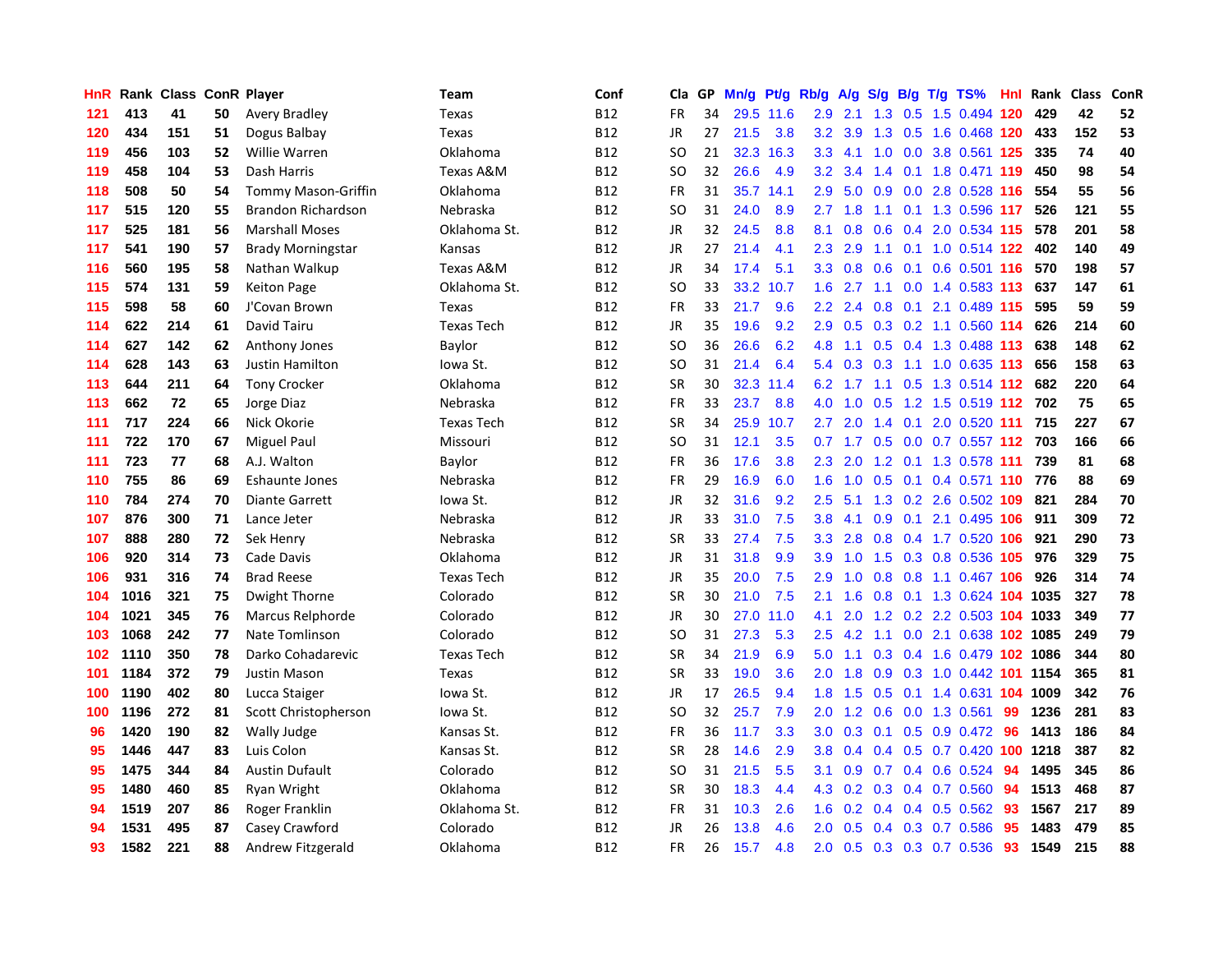| HnR |                         | Rank Class |                | <b>ConR Player</b>        | Team              | Conf       | Cla       | <b>GP</b> | Mn/g | <b>Pt/g</b> | Rb/g             | A/g             | S/g              |     | B/g T/g TS%               | Hnl | Rank | Class          | <b>ConR</b>             |
|-----|-------------------------|------------|----------------|---------------------------|-------------------|------------|-----------|-----------|------|-------------|------------------|-----------------|------------------|-----|---------------------------|-----|------|----------------|-------------------------|
| 92  | 1639                    | 230        | 89             | Ray Penn                  | Oklahoma St.      | <b>B12</b> | <b>FR</b> | 19        | 30.5 | 7.8         | 1.7              | 3.0             | 0.5              |     | $0.0$ 1.8 $0.485$         | 106 | 907  | 110            | 71                      |
| 91  | 1679                    | 539        | 90             | Levi Knutson              | Colorado          | <b>B12</b> | <b>JR</b> | 23        | 12.7 | 3.5         | 1.6              | 0.7             |                  |     | $0.5$ 0.0 0.4 0.540       | 93  | 1601 | 515            | 90                      |
| 91  | 1705                    | 248        | 91             | Steven Pledger            | Oklahoma          | <b>B12</b> | <b>FR</b> | 30        | 18.9 | 6.2         | 1.5              | 0.6             |                  |     | $0.4$ 0.2 0.8 0.534       | 90  | 1725 | 251            | 91                      |
| 87  | 1934                    | 439        | 92             | Robert Lewandowski        | <b>Texas Tech</b> | <b>B12</b> | <b>SO</b> | 32        | 10.4 | 2.3         | 2.0              | 0.4             |                  |     | $0.3$ 0.7 0.5 0.417       | -87 | 1889 | 436            | 92                      |
| 81  | 2219                    | 371        | 93             | Keegan Hornbuckle         | Colorado          | <b>B12</b> | <b>FR</b> | 24        | 11.4 | 2.4         | 1.6              | 0.5             | $0.4^{\circ}$    | 0.1 | $0.5$ 0.527               | 83  | 2124 | 347            | 93                      |
| 79  | 2353                    | 520        | 94             | <b>Steve Moore</b>        | Missouri          | <b>B12</b> | SO        | 34        | 10.1 | 1.1         | 1.6              | 0.4             |                  |     | $0.4$ 0.9 0.5 0.409       | 79  | 2361 | 523            | 97                      |
| 78  | 2375                    | 410        | 95             | <b>Ray Gallegos</b>       | Nebraska          | <b>B12</b> | <b>FR</b> | 30        | 13.6 | 3.0         | 1.4              | 0.6             |                  |     | $0.3$ 0.2 0.5 0.450       | 79  | 2352 | 400            | 96                      |
| 77  | 2406                    | 416        | 96             | <b>Martavious Irving</b>  | Kansas St.        | <b>B12</b> | <b>FR</b> | 33        | 10.3 | 1.8         | 0.9 <sub>0</sub> | 0.7             |                  |     | $0.4$ 0.0 0.5 0.382       | 79  | 2339 | 395            | 95                      |
| 76  | 2446                    | 431        | 97             | <b>Fred Gulley</b>        | Oklahoma St.      | <b>B12</b> | <b>FR</b> | 33        | 19.9 | 1.5         | 2.3              | 1.3             |                  |     | $0.7$ $0.2$ 1.2 $0.282$   | 75  | 2492 | 439            | 98                      |
| 76  | 2473                    | 791        | 98             | Nick Sidorakis            | Oklahoma St.      | <b>B12</b> | JR        | 24        | 12.6 | 2.5         | 1.3              | 0.5             |                  |     | 0.3 0.0 0.5 0.546         | 79  | 2333 | 750            | 94                      |
| 74  | 2539                    | 449        | 99             | <b>Brandon Ubel</b>       | Nebraska          | <b>B12</b> | <b>FR</b> | 32        | 15.8 | 4.4         | 2.0              | 0.1             |                  |     | $0.2$ 0.2 1.3 0.520       | -74 | 2540 | 452            | 99                      |
| 73  | 2569                    | 460        | 100            | Naji Hibbert              | Texas A&M         | <b>B12</b> | FR        | 34        | 13.2 | 1.9         | 1.5              | 0.5             |                  |     | $0.3$ 0.1 0.5 0.361       | -73 | 2584 | 466            | 100                     |
| 56  | 2918                    | 573        | 101            | <b>Shane Harris-Tunks</b> | Colorado          | <b>B12</b> | <b>FR</b> | 28        | 11.7 | 1.8         | 1.6              | 0.3             |                  |     | 0.5 0.5 1.2 0.568         | 58  | 2908 | 571            | 102                     |
| 56  | 2921                    | 574        | 102            | Chris Colvin              | Iowa St.          | <b>B12</b> | FR        | 29        | 15.5 | 3.0         | 1.1              | 1.9             |                  |     | $0.4$ 0.1 2.0 0.341       | 58  | 2893 | 564            | 101                     |
| 172 | $\overline{\mathbf{r}}$ | 4          | 1              | Dominique Jones           | South Florida     | ВE         | JR        | 33        | 37.1 | 21.4        | 6.1              | 3.6             |                  |     | 1.7 0.6 2.9 0.556         | 168 | 18   | $\overline{7}$ | $\mathbf{1}$            |
| 160 | 24                      | 3          | $\mathbf{2}$   | Greg Monroe               | Georgetown        | <b>BE</b>  | <b>SO</b> | 34        | 34.2 | 16.1        | 9.6              | 3.8             |                  |     | 1.2 1.5 3.3 0.561 160     |     | 27   | 4              | $\overline{2}$          |
| 159 | 26                      | 11         | 3              | Da'Sean Butler            | West Virginia     | <b>BE</b>  | <b>SR</b> | 38        |      | 35.8 17.2   | 6.2              | 3.1             | 1.0              |     | 0.4 1.8 0.537             | 158 | 30   | 12             | $\overline{\mathbf{3}}$ |
| 157 | 31                      | 13         | 4              | D.J. Kennedy              | St. John's        | BE         | JR        | 33        |      | 31.4 15.1   | 6.1              | 3.1             |                  |     | 1.2 0.7 2.5 0.569 156     |     | 33   | 12             | 4                       |
| 154 | 40                      | 14         | 5              | Scottie Reynolds          | Villanova         | <b>BE</b>  | <b>SR</b> | 33        |      | 30.3 18.2   | $2.7^{\circ}$    |                 |                  |     | 3.3 1.5 0.1 2.6 0.604 153 |     | 43   | 13             | 5                       |
| 152 | 51                      | 8          | 6              | Kevin Jones               | West Virginia     | <b>BE</b>  | <b>SO</b> | 38        |      | 33.0 13.5   | 7.2              |                 |                  |     | 1.1 0.6 0.9 1.1 0.586 152 |     | 55   | 9              | $\overline{7}$          |
| 149 | 65                      | 29         | $\overline{7}$ | Wes Johnson               | Syracuse          | ВE         | JR        | 35        |      | 35.0 16.5   | 8.5              |                 |                  |     | 2.2 1.7 1.8 2.3 0.595 149 |     | 68   | 31             | 9                       |
| 146 | 82                      | 28         | 8              | Lazar Hayward             | Marquette         | <b>BE</b>  | <b>SR</b> | 34        | 32.3 | 18.1        | 7.5              | 1.5             | 1.9              |     | $0.5$ 2.0 0.533           | 146 | 89   | 30             | 10                      |
| 146 | 83                      | 35         | 9              | <b>Brad Wanamaker</b>     | Pittsburgh        | ВE         | JR        | 34        |      | 32.5 12.3   | 5.7              | 4.7             |                  |     | 1.2 0.3 2.7 0.535         | 145 | 90   | 37             | 11                      |
| 145 | 88                      | 38         | 10             | Jimmy Butler              | Marquette         | <b>BE</b>  | JR        | 34        |      | 34.3 14.7   | 6.4              | 2.0             | 1.3              |     | $0.6$ 1.1 $0.622$         | 144 | 93   | 40             | 12                      |
| 145 | 89                      | 18         | 11             | Jamine Peterson           | Providence        | <b>BE</b>  | <b>SO</b> | 31        |      | 30.4 19.6   | 10.2             | 1.2             | 1.3              |     | 0.8 1.8 0.523             | 144 | 94   | 19             | 13                      |
| 144 | 93                      | 30         | 12             | Luke Harangody            | Notre Dame        | <b>BE</b>  | <b>SR</b> | 30        |      | 33.0 21.8   | 9.1              | 1.6             | 0.5              |     | 0.7 1.8 0.548             | 149 | 67   | 22             | 8                       |
| 144 | 94                      | 40         | 13             | Corey Fisher              | Villanova         | ВE         | JR        | 33        |      | 27.0 13.3   | 2.8              | 3.9             |                  |     | 1.3 0.2 2.1 0.568 143     |     | 101  | 43             | 14                      |
| 140 | 117                     | 24         | 14             | Devin Ebanks              | West Virginia     | <b>BE</b>  | <b>SO</b> | 34        |      | 34.1 12.0   | 8.1              | 2.4             |                  |     | 1.1 0.7 2.2 0.522 140     |     | 118  | 24             | 15                      |
| 139 | 127                     | 26         | 15             | Kemba Walker              | Connecticut       | ВE         | <b>SO</b> | 34        | 35.2 | 14.6        | 4.3              | 5.1             |                  |     | 2.1 0.4 2.9 0.520 138     |     | 139  | 28             | 16                      |
| 136 | 158                     | 58         | 16             | Rick Jackson              | Syracuse          | BE         | JR        | 35        | 26.3 | 9.7         | 7.0              | 1.7             | 1.0              |     | 2.0 1.9 0.578 136         |     | 162  | 60             | 17                      |
| 136 | 160                     | 59         | 17             | Jeremy Hazell             | Seton Hall        | BE         | JR        | 32        | 31.7 | 20.4        | 3.5              | 1.5             | 1.5              |     | 0.2 1.2 0.548 135         |     | 177  | 62             | 19                      |
| 135 | 166                     | 61         | 18             | Scoop Jardine             | Syracuse          | ВE         | JR        | 35        | 22.2 | 9.1         | 1.9              | 4.3             |                  |     | 1.2 0.1 1.9 0.570         | 135 | 178  | 63             | 20                      |
| 135 | 169                     | 65         | 19             | Arinze Onuaku             | Syracuse          | <b>BE</b>  | <b>SR</b> | 32        | 22.8 | 10.5        | 5.1              | 0.6             | 0.9 <sup>°</sup> |     | 1.1 1.3 0.636             | 135 | 174  | 66             | 18                      |
| 134 | 176                     | 34         | 20             | Samardo Samuels           | Louisville        | <b>BE</b>  | <b>SO</b> | 33        | 29.3 | 15.3        | 7.0              | 1.2             | 0.6              | 1.1 | 2.5 0.569 134             |     | 187  | 38             | 22                      |
| 134 | 178                     | 63         | 21             | <b>Austin Freeman</b>     | Georgetown        | ВE         | JR        | 33        | 34.4 | 16.5        | 3.5              | 2.4             | 0.9              |     | 0.2 1.9 0.630 134         |     | 184  | 66             | 21                      |
| 133 | 190                     | 68         | 22             | Antonio Pena              | Villanova         | ВE         | JR        | 33        |      | 24.9 10.5   |                  | $7.0 \quad 1.0$ |                  |     | 1.0 0.5 1.9 0.605 132     |     | -203 | 73             | 23                      |
| 132 | 204                     | 78         | 23             | <b>Andy Rautins</b>       | Syracuse          | ВE         | <b>SR</b> | 35        |      | 32.5 12.1   | $3.4^{\circ}$    | 4.9             | 2.0              |     | 0.2 2.8 0.628 131         |     | 212  | 80             | 25                      |
| 131 | 211                     | 78         | 24             | Chris Wright              | Georgetown        | ВE         | JR        | 34        | 35.1 | 15.2        | 3.0 <sub>2</sub> | 4.1             | 1.5              |     | 0.3 2.3 0.564 131         |     | 222  | 82             | 26                      |
| 130 | 220                     | 83         | 25             | Mac Koshwal               | DePaul            | <b>BE</b>  | <b>JR</b> | 19        | 34.9 | 16.1        | 10.1             |                 |                  |     | 2.0 1.8 0.9 3.2 0.545 153 |     | 50   | 22             | 6                       |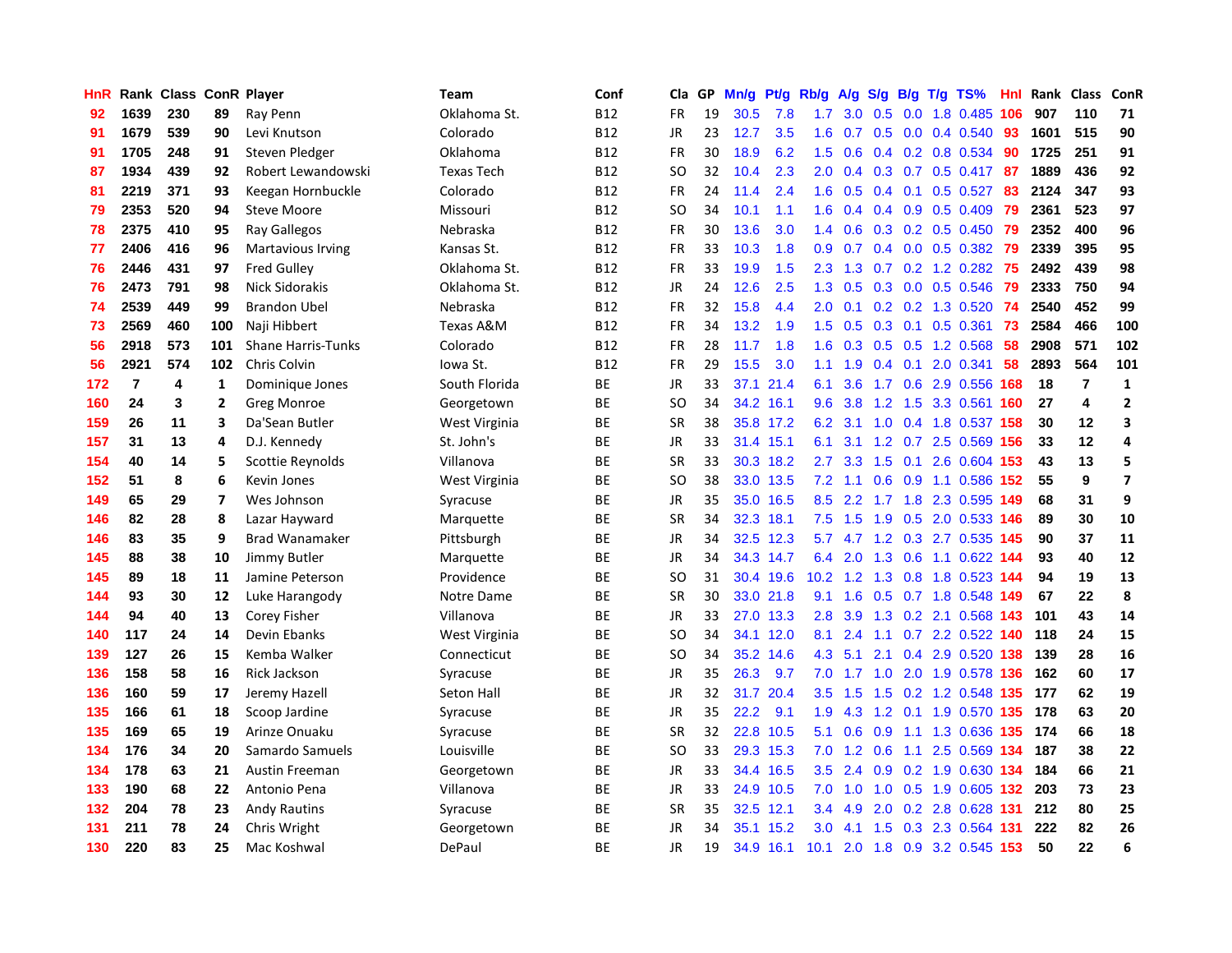| HnR |     | Rank Class |    | <b>ConR Player</b>        | <b>Team</b>   | Conf      | Cla       | <b>GP</b> | Mn/g | Pt/g      | Rb/g             | A/g     |                  |     | S/g B/g T/g TS%             | Hnl | Rank | <b>Class</b> | ConR |
|-----|-----|------------|----|---------------------------|---------------|-----------|-----------|-----------|------|-----------|------------------|---------|------------------|-----|-----------------------------|-----|------|--------------|------|
| 130 | 232 | 86         | 26 | Hamady N'Diaye            | Rutgers       | <b>BE</b> | <b>SR</b> | 32        | 28.3 | 9.4       | 7.1              |         |                  |     | 0.4 0.4 4.5 1.5 0.588 128   |     | 258  | 91           | 31   |
| 130 | 237 | 88         | 27 | Gary McGhee               | Pittsburgh    | <b>BE</b> | <b>JR</b> | 34        | 24.2 | 6.9       | 6.8              | 0.6     |                  |     | 0.2 1.7 1.3 0.614 129       |     | 252  | 93           | 28   |
| 130 | 239 | 89         | 28 | <b>Tim Abromaitis</b>     | Notre Dame    | <b>BE</b> | <b>JR</b> | 35        | 31.5 | 16.1      |                  | 4.7 1.5 |                  |     | $0.5$ $0.3$ 1.2 $0.645$ 129 |     | 255  | 95           | 30   |
| 129 | 250 | 92         | 29 | <b>Edgar Sosa</b>         | Louisville    | <b>BE</b> | <b>SR</b> | 33        | 27.5 | 13.1      | 2.1              | 4.5     | 0.9              |     | 0.1 2.7 0.566 129           |     | 250  | 90           | 27   |
| 129 | 252 | 52         | 30 | Kris Joseph               | Syracuse      | <b>BE</b> | <b>SO</b> | 35        | 27.8 | 10.8      | 5.5              | 1.7     |                  |     | 1.4 0.4 1.8 0.563 129       |     | 253  | 53           | 29   |
| 129 | 255 | 54         | 31 | <b>Yancy Gates</b>        | Cincinnati    | BE        | <b>SO</b> | 35        |      | 25.5 10.4 | 5.9              | 0.9     |                  |     | 0.6 0.9 1.4 0.531 128       |     | 260  | 55           | 32   |
| 129 | 261 | 97         | 32 | Gilbert Brown             | Pittsburgh    | <b>BE</b> | JR        | 23        | 23.7 | 10.7      | 3.2              | 1.8     |                  |     | 0.5 0.2 1.6 0.591 132       |     | 209  | 76           | 24   |
| 128 | 273 | 94         | 33 | <b>Wellington Smith</b>   | West Virginia | ВE        | <b>SR</b> | 38        | 23.3 | 6.6       | 4.1              | 1.3     |                  |     | 0.7 1.0 1.2 0.553 128       |     | 280  | 99           | 33   |
| 128 | 287 | 61         | 34 | <b>Ashton Gibbs</b>       | Pittsburgh    | ВE        | <b>SO</b> | 34        |      | 34.6 15.7 | 2.8              | 1.8     |                  |     | 0.8 0.1 1.2 0.557 127       |     | 301  | 65           | 37   |
| 128 | 288 | 103        | 35 | Deonta Vaughn             | Cincinnati    | ВE        | <b>SR</b> | 35        |      | 30.5 11.7 | 3.5              | 3.5     |                  |     | 1.2 0.1 2.2 0.538 127       |     | 295  | 105          | 35   |
| 127 | 296 | 107        | 36 | <b>Stanley Robinson</b>   | Connecticut   | <b>BE</b> | <b>SR</b> | 34        |      | 34.2 14.5 | 7.6              |         |                  |     | 1.0 0.9 1.2 2.3 0.567 127   |     | 299  | 107          | 36   |
| 127 | 301 | 64         | 37 | Terrence Jennings         | Louisville    | <b>BE</b> | SO        | 32        | 13.2 | 5.1       | $3.4^{\circ}$    | 0.4     |                  |     | 0.6 1.3 0.7 0.607 127       |     | 290  | 62           | 34   |
| 126 | 310 | 24         | 38 | Lance Stephenson          | Cincinnati    | ВE        | <b>FR</b> | 34        | 28.2 | 12.3      | 5.4              | 2.5     | 0.9 <sub>0</sub> |     | 0.2 2.4 0.490 126           |     | 313  | 24           | 38   |
| 126 | 321 | 25         | 39 | Dante Taylor              | Pittsburgh    | ВE        | FR        | 34        | 13.9 | 4.1       | 3.7 <sub>2</sub> | 0.1     |                  |     | 0.4 0.6 0.5 0.582 125       |     | 331  | 27           | 41   |
| 126 | 323 | 69         | 40 | Darryl Bryant             | West Virginia | <b>BE</b> | SO        | 35        | 24.3 | 9.3       | 2.2              | 3.1     | 0.7              |     | 0.0 2.0 0.497 126           |     | 315  | 67           | 39   |
| 125 | 327 | 115        | 41 | Gavin Edwards             | Connecticut   | ВE        | <b>SR</b> | 34        | 30.3 | 10.6      | 6.5              | 0.8     | 0.8              |     | 2.0 1.8 0.633 125           |     | 329  | 115          | 40   |
| 125 | 334 | 71         | 42 | <b>Taylor King</b>        | Villanova     | <b>BE</b> | <b>SO</b> | 32        | 19.0 | 7.4       | 5.3              | 0.6     |                  |     | 0.7 0.5 1.0 0.544 124       |     | 345  | 76           | 42   |
| 124 | 361 | 79         | 43 | <b>Herb Pope</b>          | Seton Hall    | <b>BE</b> | <b>SO</b> | 32        | 30.0 | 11.5      | 10.7             | 2.0     | 0.8              |     | 1.8 2.3 0.476 123           |     | 373  | 84           | 45   |
| 123 | 369 | 128        | 44 | Justin Brownlee           | St. John's    | <b>BE</b> | <b>JR</b> | 32        | 18.6 | 6.8       | 4.5              |         |                  |     | 0.9 0.7 0.7 0.8 0.497 123   |     | 370  | 129          | 44   |
| 123 | 379 | 132        | 45 | Rashad Bishop             | Cincinnati    | <b>BE</b> | JR        | 30        | 25.8 | 8.4       | $4.4^{\circ}$    | 1.8     |                  |     | 0.7 0.6 1.2 0.559 124       |     | 350  | 123          | 43   |
| 123 | 381 | 35         | 46 | <b>Brandon Triche</b>     | Syracuse      | ВE        | FR        | 35        | 21.3 | 8.1       | 1.8              | 2.8     | 0.9              |     | 0.1 2.0 0.589 122           |     | 386  | 34           | 46   |
| 121 | 415 | 144        | 47 | John Flowers              | West Virginia | ВE        | JR        | 38        | 14.4 | 3.1       | 2.4              | 1.2     | 0.6              |     | 0.8 0.7 0.486 120           |     | 428  | 150          | 48   |
| 121 | 417 | 143        | 48 | Jerome Dyson              | Connecticut   | BE        | <b>SR</b> | 34        | 33.6 | 17.2      | 4.3              | 4.2     |                  |     | 1.3 0.6 3.9 0.482 120       |     | 427  | 145          | 47   |
| 120 | 435 | 94         | 49 | Jason Clark               | Georgetown    | <b>BE</b> | SO        | 34        | 33.4 | 10.5      | 3.9              | 2.0     | 1.4              |     | 0.2 2.0 0.622 119           |     | 451  | 99           | 51   |
| 119 | 451 | 154        | 50 | <b>Corey Stokes</b>       | Villanova     | ВE        | JR        | 32        | 26.0 | 9.5       | 4.0              | 0.9     | 0.7              |     | 0.4 1.1 0.574 119           |     | 466  | 161          | 53   |
| 119 | 463 | 156        | 51 | Jermaine Dixon            | Pittsburgh    | ВE        | <b>SR</b> | 25        | 28.6 | 10.6      | 4.0              | 2.2     |                  |     | 1.2 0.5 1.5 0.453 120       |     | 445  | 150          | 49   |
| 118 | 498 | 167        | 52 | <b>Eugene Harvey</b>      | Seton Hall    | <b>BE</b> | <b>SR</b> | 30        | 26.0 | 8.5       | 2.3              | 4.6     |                  |     | 1.4 0.1 2.4 0.587 117       |     | -511 | 169          | 56   |
| 118 | 503 | 172        | 53 | Julian Vaughn             | Georgetown    | <b>BE</b> | JR        | 34        | 22.6 | 7.4       | 4.4              | 1.4     |                  |     | 0.3 1.4 1.7 0.582 117       |     | 516  | 178          | 57   |
| 118 | 505 | 49         | 54 | Jaquon Parker             | Cincinnati    | ВE        | FR        | 26        | 13.2 | 4.3       | 2.8              | 1.0     |                  |     | 0.3 0.0 0.7 0.563 119       |     | 465  | 44           | 52   |
| 117 | 519 | 52         | 55 | Rakeem Buckles            | Louisville    | <b>BE</b> | <b>FR</b> | 32        | 11.3 | 3.8       | 3.4              | 0.5     |                  |     | 0.4 0.2 0.8 0.568 117       |     | 524  | 52           | 58   |
| 117 | 531 | 186        | 56 | <b>Marshon Brooks</b>     | Providence    | ВE        | JR        | 31        | 26.6 | 14.2      | 4.2              | 1.4     | 1.3              |     | 0.5 1.7 0.549 117           |     | 541  | 189          | 59   |
| 116 | 553 | 181        | 57 | <b>Tory Jackson</b>       | Notre Dame    | ВE        | <b>SR</b> | 35        | 37.5 | 9.6       | 2.7              | 5.3     | 1.5              | 0.1 | 2.0 0.501 115               |     | 581  | 189          | 63   |
| 116 | 558 | 193        | 58 | Jeff Robinson             | Seton Hall    | <b>BE</b> | JR        | 24        | 27.1 | 12.2      | 5.8              | 0.5     | 0.7              |     | 0.6 0.8 0.565 116           |     | 547  | 192          | 60   |
| 116 | 568 | 197        | 59 | <b>Preston Knowles</b>    | Louisville    | ВE        | <b>JR</b> | 31        | 20.1 | 7.2       | 3.1              | 2.3     | 1.1              |     | $0.1$ 1.4 0.465 115         |     | 572  | 199          | 62   |
| 115 | 571 | 130        | 60 | Nasir Robinson            | Pittsburgh    | <b>BE</b> | <b>SO</b> | 34        | 24.9 | 6.6       | 5.6              | 1.6     | 0.4              |     | 0.3 1.5 0.496 115           |     | 593  | 136          | 64   |
| 115 | 582 | 132        | 61 | <b>Augustus Gilchrist</b> | South Florida | ВE        | SO        | 18        |      | 28.2 13.4 | 5.9              | 0.5     |                  |     | 0.2 0.9 2.3 0.574 119       |     | 448  | 97           | 50   |
| 115 | 585 | 135        | 62 | Darius Johnson-Odom       | Marquette     | ВE        | SO        | 34        | 29.7 | 13.0      | 2.6              | 2.4     | 0.9              |     | $0.2$ 2.0 0.579 115         |     | 597  | 137          | 65   |
| 115 | 594 | 198        | 63 | <b>Anthony Mason</b>      | St. John's    | ВE        | SR        | 19        | 24.7 | 7.3       | 5.4              | 1.8     | 0.9 <sup>°</sup> |     | $0.7$ 1.1 0.462 117         |     | 510  | 168          | 55   |
| 115 | 599 | 200        | 64 | <b>Maurice Acker</b>      | Marquette     | <b>BE</b> | <b>SR</b> | 34        | 29.2 | 8.7       | 1.8              |         |                  |     | 3.7 1.2 0.0 1.2 0.573 114   |     | 612  | 204          | 66   |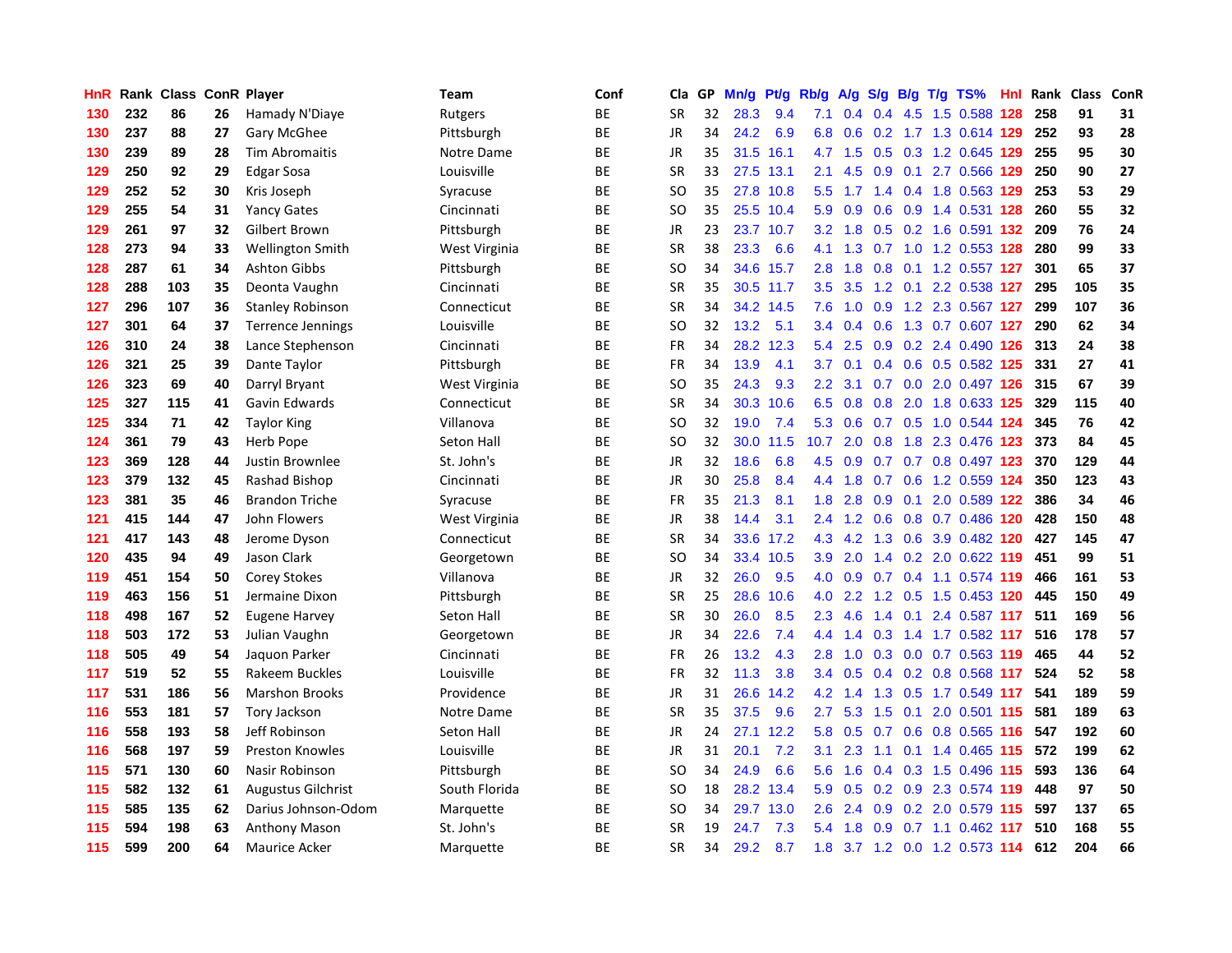| HnR              | Rank | <b>Class ConR Player</b> |     |                        | <b>Team</b>   | Conf      | Cla       | <b>GP</b> | Mn/g | Pt/g      | Rb/g             | A/g | S/g           |  | $B/g$ T/g TS%                  | Hnl | Rank | <b>Class</b> | ConR |
|------------------|------|--------------------------|-----|------------------------|---------------|-----------|-----------|-----------|------|-----------|------------------|-----|---------------|--|--------------------------------|-----|------|--------------|------|
| 115              | 600  | 59                       | 65  | Mouphtaou Yarou        | Villanova     | BE        | FR        | 21        | 15.0 | 4.5       | 3.7 <sub>2</sub> | 0.6 |               |  | 0.2 1.0 1.1 0.610 116          |     | 564  | 56           | 61   |
| 115              | 601  | 205                      | 66  | Ben Hansbrough         | Notre Dame    | <b>BE</b> | <b>JR</b> | 35        |      | 35.5 12.0 | 3.9              | 4.4 | 1.1           |  | 0.1 1.8 0.601 114              |     | 630  | 217          | 67   |
| 115              | 604  | 201                      | 67  | Reggie Redding         | Villanova     | BE        | SR        | 23        | 27.8 | 7.3       | 4.7              | 2.4 | $1.4^{\circ}$ |  | 0.5 1.4 0.481 119              |     | 467  | 157          | 54   |
| 114              | 608  | 139                      | 68  | Jordan Theodore        | Seton Hall    | BE        | SO        | 32        | 26.2 | 9.3       | $2.4^{\circ}$    | 3.5 | 1.5           |  | 0.3 1.5 0.517 114              |     | 633  | 144          | 68   |
| 114              | 620  | 212                      | 69  | Darnell Wilks          | Cincinnati    | BE        | <b>JR</b> | 34        | 10.0 | 3.4       | 1.9              | 0.4 |               |  | $0.2$ 0.3 0.6 0.555 114        |     | 635  | 218          | 69   |
| 114              | 623  | 62                       | 70  | <b>Dominic Cheek</b>   | Villanova     | ВE        | FR        | 33        | 13.5 | 4.9       | 2.5              | 0.4 | 0.4           |  | $0.2$ 0.7 0.529 113            |     | 648  | 63           | 70   |
| 114              | 624  | 63                       | 71  | Maalik Wayns           | Villanova     | <b>BE</b> | FR        | 33        | 15.0 | 6.8       | 1.5              | 1.3 | 0.6           |  | 0.0 1.4 0.538 113              |     | 649  | 64           | 71   |
| 113              | 653  | 69                       | 72  | <b>Travon Woodall</b>  | Pittsburgh    | ВE        | FR        | 34        | 20.1 | 5.0       | 2.3              | 3.2 | 0.6           |  | 0.2 1.7 0.475 112 673          |     |      | 69           | 73   |
| 112              | 678  | 217                      | 73  | David Cubillan         | Marquette     | BE        | SR        | 34        | 31.3 | 6.8       | 1.9              | 2.7 | 0.8           |  | 0.0 1.0 0.605 112 695          |     |      | 224          | 76   |
| 112              | 681  | 231                      | 74  | <b>Carleton Scott</b>  | Notre Dame    | ВE        | JR        | 34        | 18.9 | 5.0       | 4.6              | 1.1 |               |  | $0.5$ 1.1 0.9 0.576 111        |     | 709  | 243          | 78   |
| 112              | 685  | 218                      | 75  | Jerry Smith            | Louisville    | <b>BE</b> | SR        | 31        | 24.1 | 8.3       | 3.2              | 1.9 |               |  | 1.4 0.3 1.6 0.507 113          |     | 667  | 217          | 72   |
| 112              | 686  | 164                      | 76  | Jared Swopshire        | Louisville    | ВE        | SO        | 33        | 25.0 | 7.5       | 6.1              | 1.3 |               |  | 0.7 0.4 1.3 0.501 112          |     | 691  | 163          | 75   |
| 112              | 690  | 74                       | 77  | Peyton Siva            | Louisville    | BE        | FR        | 31        | 11.3 | 3.9       | 0.8              | 1.8 | 1.0           |  | $0.1$ 1.5 0.553 112            |     | 687  | 70           | 74   |
| 112              | 694  | 237                      | 78  | Joe Fulce              | Marquette     | ВE        | JR        | 34        | 11.7 | 3.5       | 3.1              | 0.3 | 0.4           |  | $0.3$ 0.5 0.546 112            |     | 705  | 239          | 77   |
| 111              | 714  | 247                      | 79  | Dwight Hardy           | St. John's    | BE        | JR        | 29        | 22.2 | 10.5      | 2.0              | 0.9 | 0.7           |  | 0.1 1.3 0.527 111              |     | 737  | 252          | 80   |
| 111              | 737  | 230                      | 80  | <b>Reginald Delk</b>   | Louisville    | BE        | <b>SR</b> | 32        | 21.3 | 6.4       | 2.9              | 1.0 | 0.5           |  | $0.4$ 0.6 0.619 111            |     | 736  | 234          | 79   |
| 111              | 743  | 259                      | 81  | Jarrid Famous          | South Florida | BE        | <b>JR</b> | 32        | 29.7 | 10.4      | 7.5              | 0.5 | 0.5           |  | $0.7$ 2.1 0.548 108            |     | 837  | 290          | 84   |
| 110              | 764  | 266                      | 82  | Sean Evans             | St. John's    | BE        | <b>JR</b> | 33        | 21.1 | 6.7       | 5.9              | 0.6 | 0.6           |  | 0.3 1.4 0.469 109 785          |     |      | 269          | 81   |
| 110              | 778  | 270                      | 83  | <b>Tyrone Nash</b>     | Notre Dame    | ВE        | <b>JR</b> | 35        | 26.4 | 7.8       | 5.2              |     |               |  | 1.7 0.7 0.5 1.4 0.559 109      |     | 809  | 278          | 83   |
| 109              | 792  | 247                      | 84  | <b>Sharaud Curry</b>   | Providence    | BE        | <b>SR</b> | 31        | 31.9 | 15.5      | 2.0              | 3.4 |               |  | 1.2 0.0 2.1 0.553 109          |     | 806  | 255          | 82   |
| 109              | 814  | 256                      | 85  | <b>Chris Howard</b>    | South Florida | ВE        | SR        | 33        | 35.8 | 10.3      | 3.9              | 3.8 |               |  | 0.7 0.3 1.7 0.528 106          |     | 914  | 288          | 91   |
| 109              | 825  | 287                      | 86  | Paris Horne            | St. John's    | BE        | JR        | 33        | 28.1 | 9.2       | 3.1              | 1.5 | 0.8           |  | 0.3 1.3 0.495 108              |     | 840  | 291          | 85   |
| 108              | 832  | 264                      | 87  | Mike Mercer            | South Florida | ВE        | SR        | 33        | 28.6 | 9.2       | 4.5              | 1.5 | 1.3           |  | 0.3 1.4 0.489 106              |     | 942  | 297          | 92   |
| 108              | 834  | 96                       | 88  | <b>Vincent Council</b> | Providence    | <b>BE</b> | <b>FR</b> | 31        | 27.6 | 10.3      | 3.5              | 4.5 | 1.2           |  | $0.1$ 2.4 0.499                | 108 | 845  | 95           | 86   |
| 108              | 839  | 98                       | 89  | <b>Bilal Dixon</b>     | Providence    | ВE        | FR        | 31        | 24.6 | 8.2       | 6.8              | 0.7 |               |  | 0.9 1.9 1.4 0.529 108          |     | 849  | 96           | 87   |
| 108              | 861  | 296                      | 90  | <b>Robert Mitchell</b> | Seton Hall    | <b>BE</b> | JR        | 31        | 20.9 | 8.4       | 3.8              | 0.8 | 0.5           |  | 0.8 1.0 0.513 107              |     | 870  | 299          | 90   |
| 108              | 871  | 298                      | 91  | <b>Justin Burrell</b>  | St. John's    | ВE        | JR        | 28        | 19.8 | 6.6       | 4.4              | 0.8 |               |  | 0.4 0.5 1.2 0.515 107          |     | 859  | 298          | 89   |
| 107              | 881  | 302                      | 92  | Ibrahima Thomas        | Cincinnati    | <b>BE</b> | JR        | 28        | 18.3 | 5.8       | 5.4              |     |               |  | 0.3 0.3 0.7 0.9 0.441 108      |     | 850  | 294          | 88   |
| 106              | 916  | 110                      | 93  | Dane Miller            | Rutgers       | ВE        | FR        | 32        | 27.5 | 9.2       | 5.9              | 2.5 |               |  | 1.0 1.1 2.7 0.471 105          |     | 965  | 116          | 94   |
| 106              | 933  | 298                      | 94  | Will Walker            | DePaul        | ВE        | SR        | 31        | 38.1 | 16.2      | 3.0 <sub>2</sub> | 2.5 | 1.5           |  | 0.1 1.7 0.458 103 1073         |     |      | 340          | 100  |
| 106              | 940  | 114                      | 95  | <b>Hollis Thompson</b> | Georgetown    | ВE        | FR        | 34        | 19.5 | 4.8       | 2.4              | 1.0 | 0.9           |  | 0.4 0.8 0.572 106              |     | 948  | 115          | 93   |
| 105              | 971  | 119                      | 96  | Alex Oriakhi           | Connecticut   | ВE        | FR        | 34        | 24.6 | 5.0       | 6.6              | 0.4 | 0.4           |  | 1.6 1.0 0.477 105              |     | 983  | 118          | 96   |
| 105              | 999  | 337                      | 97  | Joe Mazzulla           | West Virginia | BE        | <b>JR</b> | 37        | 16.1 | 2.7       | 1.8              | 2.4 | 0.6           |  | $0.0$ 1.1 $0.427$ 105          |     | 990  | 334          | 97   |
| 104              | 1007 | 341                      | 98  | Dwight Buycks          | Marquette     | ВE        | <b>JR</b> | 32        | 23.6 | 6.3       | 3.0 <sub>2</sub> | 2.1 | 1.2           |  | $0.0$ 1.7 $0.487$ 105          |     | 973  | 327          | 95   |
| 104              | 1018 | 228                      | 99  | Kyle Kuric             | Louisville    | BE        | SO        | 30        | 13.9 | 4.0       | 2.5              | 0.4 | 0.6           |  | $0.0$ 0.4 0.561 105            |     | 994  | 223          | 98   |
| 104              | 1045 | 329                      | 100 | John Garcia            | Seton Hall    | ВE        | SR        | 31        | 13.4 | 3.3       | 3.5              | 0.3 |               |  | 0.3 0.9 0.4 0.554 103 1063     |     |      | 336          | 99   |
| 102              | 1106 | 371                      | 101 | Jamel Jackson          | Seton Hall    | BE        | JR        | 31        | 10.7 | 4.8       | 0.7              |     |               |  | 0.5 0.3 0.0 0.3 0.534 102 1122 |     |      | 375          | 101  |
| 102              | 1127 | 259                      | 102 | Mike Rosario           | Rutgers       | ВE        | SO        | 32        | 33.7 | 16.7      | 3.9              | 1.4 | 1.0           |  | 0.1 2.7 0.489 101 1167         |     |      | 268          | 103  |
| 102 <sub>1</sub> | 1132 | 381                      | 103 | Jonathan Mitchell      | Rutgers       | <b>BE</b> | JR        | 32        | 33.0 | 11.8      | 6.1              |     |               |  | 1.4 0.9 0.3 1.4 0.507 101 1170 |     |      | 392          | 104  |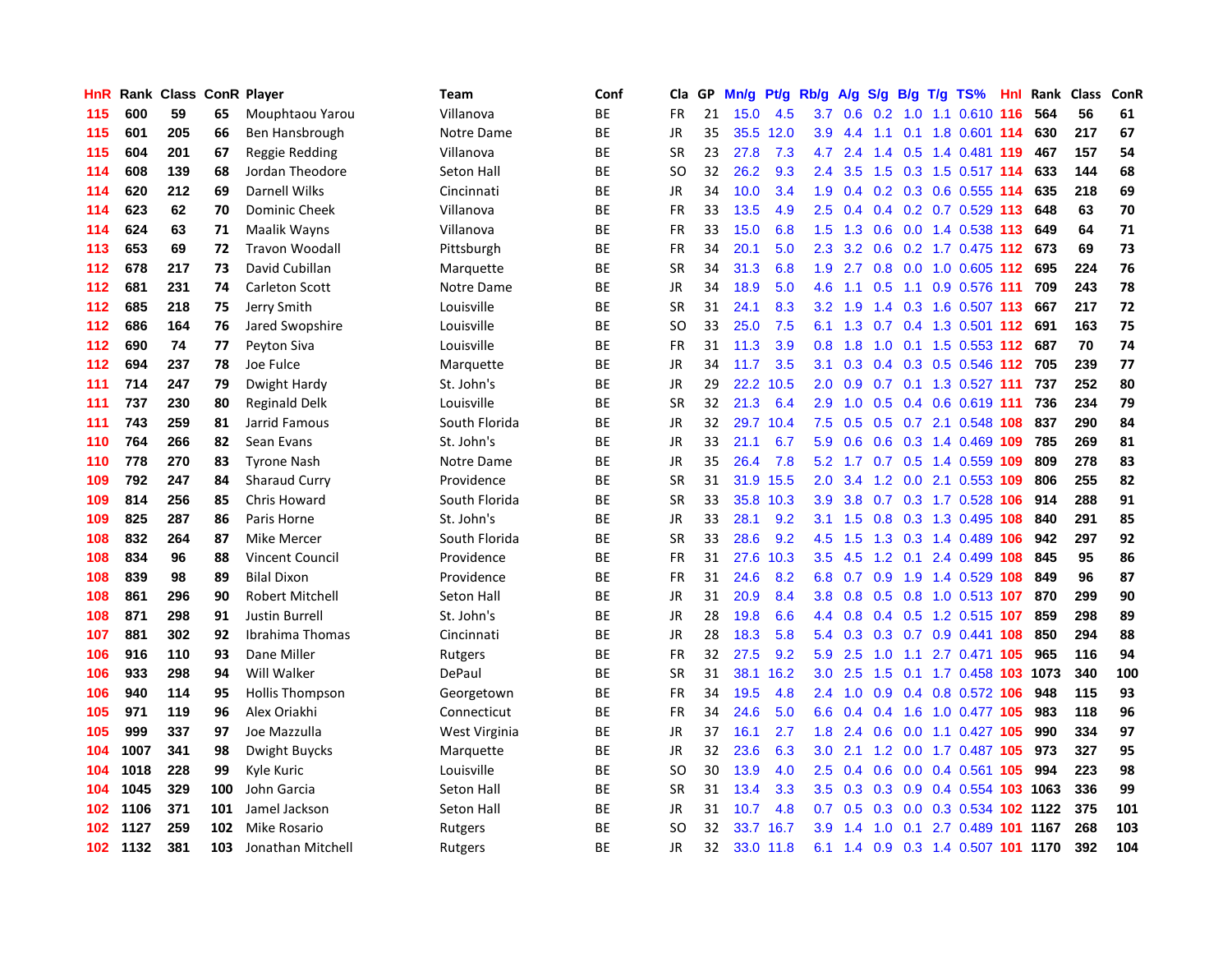| HnR |      | Rank Class ConR Player |              |                            | Team              | Conf        | Cla       | GP | Mn/g | <b>Pt/g</b> | Rb/g             | A/g             | S/g |     | B/g T/g TS%                | Hnl | Rank | <b>Class</b> | <b>ConR</b>  |
|-----|------|------------------------|--------------|----------------------------|-------------------|-------------|-----------|----|------|-------------|------------------|-----------------|-----|-----|----------------------------|-----|------|--------------|--------------|
| 101 | 1167 | 394                    | 104          | James Beatty               | Rutgers           | <b>BE</b>   | JR        | 32 | 25.6 | 5.3         | 2.1              | 3.6             | 1.3 |     | 0.1 1.7 0.560 100 1207     |     |      | 405          | 105          |
| 101 | 1180 | 397                    | 105          | Malik Boothe               | St. John's        | <b>BE</b>   | <b>JR</b> | 32 | 25.3 | 4.9         | 2.0 <sub>1</sub> | 2.9             |     |     | 1.0 0.1 1.8 0.469 101 1157 |     |      | 389          | 102          |
| 100 | 1233 | 149                    | 106          | Cashmere Wright            | Cincinnati        | <b>BE</b>   | <b>FR</b> | 34 | 18.5 | 5.4         | 2.0 <sub>1</sub> | 2.0             |     |     | 0.7 0.0 1.5 0.434 100 1229 |     |      | 147          | 106          |
| 99  | 1250 | 283                    | 107          | Dion Dixon                 | Cincinnati        | <b>BE</b>   | <b>SO</b> | 33 | 15.8 | 4.9         | 2.0              | 1.1             | 0.5 |     | $0.1$ 0.9 0.447            | 99  | 1239 | 282          | 107          |
| 98  | 1337 | 438                    | 108          | Mike Coburn                | Rutgers           | <b>BE</b>   | <b>JR</b> | 32 | 21.4 | 6.6         | 1.7              | 3.3             | 0.7 |     | $0.0$ 2.2 $0.490$          | 97  | 1380 | 453          | 108          |
| 97  | 1376 | 320                    | 109          | Eric Wallace               | DePaul            | ВE          | SO        | 24 | 21.0 | 6.3         | 4.9              | 0.5             | 1.0 |     | 1.0 1.1 0.406              | -94 | 1507 | 349          | 110          |
| 97  | 1381 | 322                    | 110          | Michael Bizoukas           | DePaul            | <b>BE</b>   | SO        | 23 | 19.6 | 3.7         | 2.1              | 2.2             | 0.9 |     | $0.0$ 1.0 0.563            | -94 | 1504 | 348          | 109          |
| 95  | 1468 | 200                    | 111          | <b>Tony Freeland</b>       | DePaul            | <b>BE</b>   | <b>FR</b> | 26 | 12.1 | 3.4         | $2.5\,$          | 0.3             |     |     | $0.4$ 0.3 0.5 0.468        | 92  | 1629 | 226          | 112          |
| 94  | 1558 | 218                    | 112          | <b>Toarlyn Fitzpatrick</b> | South Florida     | <b>BE</b>   | <b>FR</b> | 33 | 22.1 | 4.3         | 4.5              | 0.4             | 0.6 |     | 1.0 1.3 0.435              | 91  | 1671 | 238          | 113          |
| 93  | 1572 | 367                    | 113          | Jeremiah Kelly             | DePaul            | ВE          | <b>SO</b> | 31 | 30.6 | 5.6         | 2.5              | 2.7             |     |     | 1.2 0.0 1.1 0.429          | -90 | 1727 | 400          | 115          |
| 93  | 1578 | 485                    | 114          | <b>Steve Toyloy</b>        | Cincinnati        | <b>BE</b>   | <b>SR</b> | 35 | 15.7 | 3.3         | 3.3 <sub>2</sub> | 0.3             |     |     | 0.2 0.2 0.7 0.516 93       |     | 1584 | 488          | 111          |
| 92  | 1629 | 526                    | 115          | <b>Mike Stovall</b>        | DePaul            | ВE          | JR        | 30 | 23.9 | 7.0         | 2.9              | 1.8             |     |     | 1.2 0.1 1.8 0.443          | -90 | 1759 | 567          | 117          |
| 91  | 1690 | 243                    | 116          | Duke Mondy                 | Providence        | ВE          | <b>FR</b> | 31 | 13.5 | 3.4         | 2.0              | 1.2             | 1.1 |     | $0.1$ 0.7 0.443            | 91  | 1696 | 243          | 114          |
| 89  | 1785 | 578                    | 117          | Donnell Beverly            | Connecticut       | ВE          | JR        | 32 | 9.8  | 1.6         | 1.4              | 1.3             | 0.5 |     | $0.0$ 0.8 0.451            | 90  | 1763 | 569          | 118          |
| 89  | 1794 | 539                    | 118          | <b>Brian McKenzie</b>      | Providence        | ВE          | <b>SR</b> | 30 | 22.5 | 5.8         | 3.8 <sup>°</sup> | 0.9             | 0.6 |     | $0.0$ 1.2 0.524            | 90  | 1756 | 533          | 116          |
| 88  | 1850 | 272                    | 119          | Isaiah Armwood             | Villanova         | ВE          | <b>FR</b> | 29 | 11.0 | 2.3         | 2.1              | 0.2             |     |     | $0.4$ 0.4 0.4 0.504        | -89 | 1784 | 260          | 120          |
| 87  | 1906 | 568                    | 120          | Jonathan Peoples           | Notre Dame        | <b>BE</b>   | <b>SR</b> | 35 | 16.3 | 3.4         | 1.5              | 1.3             | 0.5 |     | $0.1$ 0.9 0.518            | -86 | 1941 | 577          | 122          |
| 87  | 1918 | 289                    | 121          | Ferrakohn Hall             | Seton Hall        | <b>BE</b>   | <b>FR</b> | 30 | 10.2 | 2.5         | 1.7              | 0.2             |     |     | $0.3$ $0.2$ $0.3$ $0.587$  | -87 | 1911 | 284          | 121          |
| 84  | 2076 | 336                    | 122          | Austin Johnson             | Rutgers           | ВE          | <b>FR</b> | 32 | 11.0 | 2.6         | 2.1              | 0.5             |     |     | $0.2$ 0.2 0.7 0.560        | -83 | 2125 | 348          | 127          |
| 83  | 2109 | 343                    | 123          | Mike Marra                 | Louisville        | <b>BE</b>   | <b>FR</b> | 27 | 9.9  | 3.1         | 1.1              | 0.6             |     |     | $0.4$ 0.2 0.4 0.419        | -85 | 1997 | 308          | 124          |
| 82  | 2160 | 690                    | 124          | Keon Lawrence              | Seton Hall        | <b>BE</b>   | <b>JR</b> | 23 | 20.3 | 4.1         | 2.8              | 2.2             |     |     | 0.6 0.6 1.0 0.342          | 89  | 1774 | 574          | 119          |
| 82  | 2174 | 486                    | 125          | Devin Hill                 | DePaul            | ВE          | SO        | 31 | 17.6 | 4.8         | 2.9 <sup>°</sup> | 0.4             |     |     | $0.2$ 0.8 0.8 0.421        | 79  | 2316 | 514          | 129          |
| 82  | 2200 | 366                    | 126          | Jamal Coombs-McDaniel      | Connecticut       | BЕ          | <b>FR</b> | 34 | 11.2 | 3.3         | 1.1              | 0.6             |     |     | $0.2$ 0.1 0.4 0.451        | 81  | 2210 | 368          | 128          |
| 81  | 2231 | 496                    | 127          | Krys Faber                 | DePaul            | <b>BE</b>   | <b>SO</b> | 30 | 12.0 | 2.4         | 3.0 <sub>2</sub> | 0.2             | 0.2 |     | $0.4$ 0.6 0.465            | 79  | 2351 | 521          | 130          |
| 81  | 2238 | 652                    | 128          | Chase Adams                | Pittsburgh        | ВE          | <b>SR</b> | 27 | 10.6 | 1.9         | 0.4              | 0.9             |     |     | 0.3 0.0 0.5 0.547          | -83 | 2095 | 617          | 126          |
| 81  | 2240 | 376                    | 129          | <b>Ater Majok</b>          | Connecticut       | <b>BE</b>   | <b>FR</b> | 26 | 14.7 | 2.3         | 3.0 <sub>2</sub> | 0.2             |     |     | 0.2 1.6 0.8 0.421          | 85  | 2006 | 312          | 125          |
| 74  | 2544 | 452                    | 130          | <b>Maurice Sutton</b>      | Villanova         | <b>BE</b>   | <b>FR</b> | 26 | 10.3 | 1.8         | 2.3              | 0.1             |     |     | 0.2 1.0 0.8 0.442 77       |     | 2409 | 419          | 131          |
| 72  | 2599 | 582                    | 131          | <b>Anthony Crater</b>      | South Florida     | <b>BE</b>   | <b>SO</b> | 19 | 23.7 | 3.1         |                  |                 |     |     | 1.7 1.7 1.0 0.1 1.1 0.391  | -85 | 1983 | 451          | 123          |
| 70  | 2670 | 834                    | 132          | Larry Davis                | Cincinnati        | ВE          | JR        | 33 | 13.2 | 3.2         | $1.4^{\circ}$    | 0.7             |     |     | $0.4$ 0.0 0.8 0.387        | -71 | 2645 | 831          | 132          |
| 63  | 2809 | 536                    | 133          | Jerrelle Benimon           | Georgetown        | BE          | FR        | 29 | 12.1 | 1.4         | 2.0 <sub>1</sub> | 0.4             |     |     | $0.2$ 0.3 0.8 0.471        | 67  | 2755 | 516          | 133          |
| 59  | 2869 | 557                    | 134          | <b>Malik Stith</b>         | St. John's        | BE          | <b>FR</b> | 32 | 11.0 | 1.6         | 0.7              | 1.2             |     |     | $0.3$ 0.0 0.7 0.316        | 59  | 2877 | 558          | 134          |
| 53  | 2950 | 906                    | 135          | Mario Stula                | DePaul            | ВE          | JR        | 27 | 11.7 | 2.3         | 1.1              | 0.1             |     |     | $0.1$ $0.0$ $0.2$ $0.436$  | 53  | 2957 | 908          | 135          |
| 52  | 2955 | 675                    | 136          | Patrick Jackson            | Rutgers           | <b>BE</b>   | <b>SO</b> | 32 | 10.9 | 2.4         | 1.6              | 0.4             | 0.2 |     | $0.1$ 0.8 0.390            | -51 | 2968 | 676          | 136          |
| 137 | 145  | 28                     | 1            | Damian Lillard             | Weber St.         | <b>BSky</b> | SO        | 31 | 34.3 | 19.9        | 4.0              | 3.6             | 1.1 | 0.1 | 2.4 0.588 137              |     | 149  | 30           | $\mathbf{1}$ |
| 134 | 185  | 71                     | $\mathbf{2}$ | Anthony Johnson            | Montana           | BSkv        | <b>SR</b> | 32 |      | 34.9 19.2   | 3.2              | 3.0             | 0.8 | 0.1 | 2.8 0.628 133              |     | 200  | 76           | 3            |
| 128 | 282  | 103                    | 3            | Devon Beitzel              | Northern Colorado | BSkv        | JR        | 26 |      | 30.0 14.3   |                  | $3.3\quad 2.0$  | 2.0 |     | 0.0 1.5 0.648 134          |     | 183  | 65           | $\mathbf{2}$ |
| 126 | 316  | 114                    | 4            | <b>Brian Qvale</b>         | Montana           | <b>BSky</b> | JR        | 30 |      | 26.3 10.2   | 7.1              | 0.7             | 0.4 |     | 2.0 1.1 0.635 127          |     | 293  | 107          | 4            |
| 126 | 318  | 113                    | 5            | Will Figures               | Northern Colorado | BSkv        | <b>SR</b> | 33 | 32.1 | 16.6        | 3.6 <sup>°</sup> | 2.8             | 1.0 |     | 0.0 2.3 0.586 124          |     | 349  | 121          | 5            |
| 121 | 402  | 141                    |              | Jamie Jones                | Portland St.      | <b>BSkv</b> | <b>SR</b> | 32 |      | 28.9 13.8   |                  | $7.7 \quad 1.0$ |     |     | 0.7 2.3 1.4 0.606 121      |     | 420  | 144          | 6            |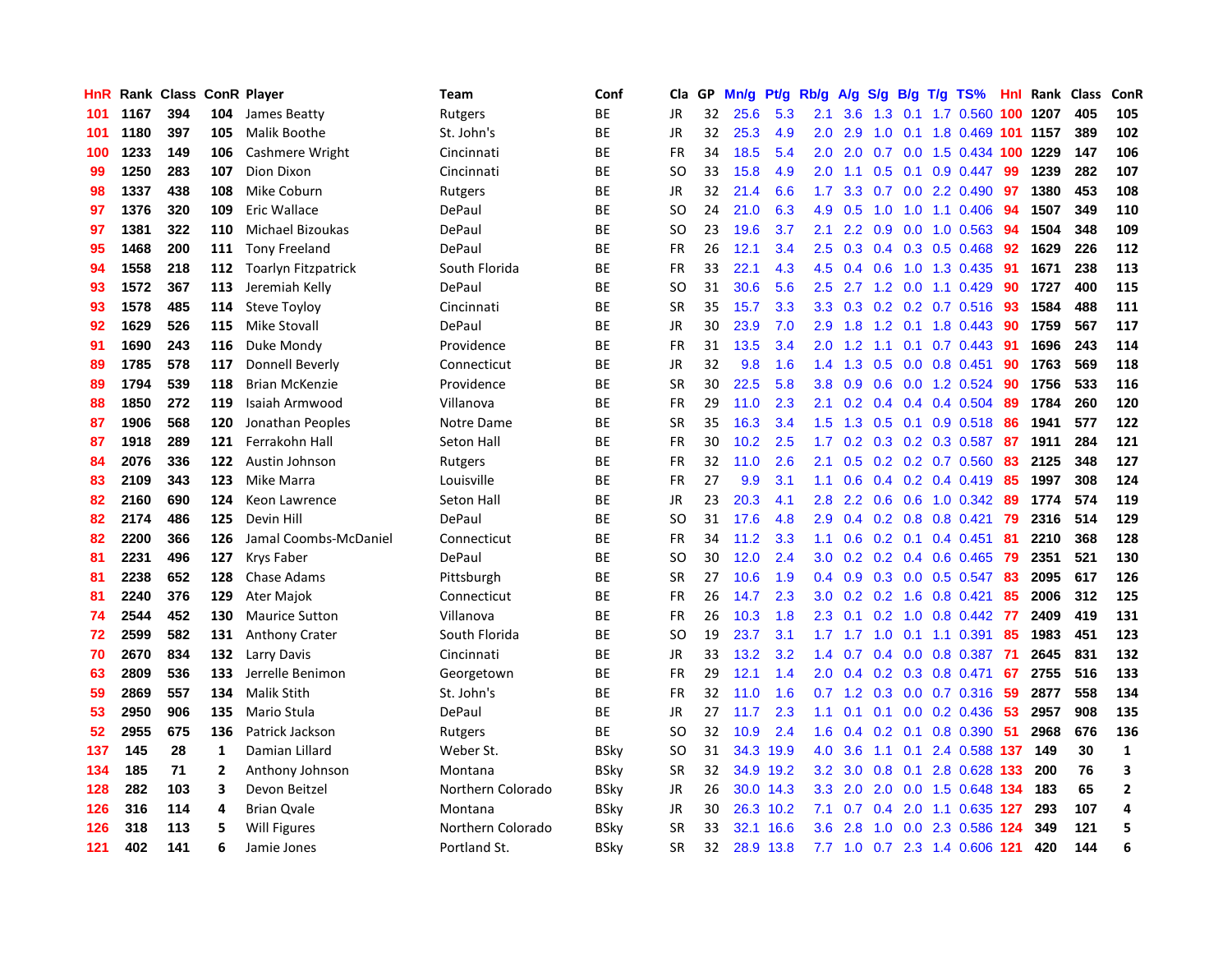| HnR | Rank | <b>Class ConR Player</b> |    |                            | Team               | Conf        | Cla       | <b>GP</b> | Mn/g | <b>Pt/g</b> | Rb/g             | A/g       | S/g |  | B/g T/g TS%                    | Hnl | Rank | <b>Class</b> | <b>ConR</b>    |
|-----|------|--------------------------|----|----------------------------|--------------------|-------------|-----------|-----------|------|-------------|------------------|-----------|-----|--|--------------------------------|-----|------|--------------|----------------|
| 115 | 596  | 204                      | 7  | Chris Kaba                 | Northern Colorado  | BSky        | <b>JR</b> | 33        | 18.9 | 7.9         | 4.2              | 1.0       |     |  | 0.8 0.5 1.3 0.594 113          |     | 643  | 220          | 8              |
| 115 | 605  | 207                      | 8  | Cameron Jones              | Northern Arizona   | <b>BSky</b> | JR        | 28        |      | 35.2 19.3   | 4.6              | 2.8       |     |  | 1.3 0.0 3.1 0.572 113          |     | 640  | 219          | $\overline{7}$ |
| 113 | 668  | 215                      | 9  | <b>Dominic Waters</b>      | Portland St.       | <b>BSky</b> | <b>SR</b> | 32        |      | 33.7 18.6   | $2.3^{\circ}$    | 4.7       |     |  | 0.8 0.0 3.5 0.626 112          |     | 686  | 222          | 9              |
| 109 | 804  | 252                      | 10 | <b>Steve Panos</b>         | Weber St.          | <b>BSky</b> | <b>SR</b> | 31        | 21.2 | 10.6        | 5.2              | 0.6       |     |  | $0.2$ 0.2 1.5 0.600 109        |     | 802  | 252          | 11             |
| 108 | 838  | 291                      | 11 | <b>Bobby Howard</b>        | Montana St.        | BSky        | JR        | 29        | 32.4 | 14.3        | 5.8              | 1.2       | 0.3 |  | 0.1 1.7 0.582 108              |     | 833  | 288          | 13             |
| 108 | 842  | 265                      | 12 | Julius Thomas              | Portland St.       | BSkv        | <b>SR</b> | 31        | 28.3 | 10.8        | 5.9              | 1.9       | 1.5 |  | 0.7 1.4 0.622 108              |     | 832  | 267          | 12             |
| 108 | 867  | 102                      | 13 | Will Cherry                | Montana            | <b>BSky</b> | FR        | 32        | 22.8 | 8.3         | 2.8              | 2.4       | 1.9 |  | 0.2 1.8 0.468 107              |     | 874  | 100          | 14             |
| 106 | 922  | 204                      | 14 | Mike Proctor               | Northern Colorado  | BSky        | <b>SO</b> | 33        | 23.4 | 8.2         | 5.6              | 0.8       | 0.8 |  | 0.6 1.5 0.569 105              |     | 977  | 221          | 18             |
| 106 | 947  | 319                      | 15 | Shane Johannsen            | Northern Arizona   | <b>BSky</b> | JR        | 26        | 25.5 | 10.8        | 5.9              | 0.7       | 0.5 |  | 1.3 1.2 0.610 106              |     | 909  | 308          | 15             |
| 106 | 948  | 211                      | 16 | Derek Selvig               | Montana            | BSky        | SO        | 32        | 20.8 | 6.0         | 5.1              | 1.8       |     |  | 0.7 0.7 1.9 0.560 105          |     | 958  | 217          | 16             |
| 104 | 1003 | 339                      | 17 | <b>Broderick Gilchrest</b> | Idaho St.          | <b>BSky</b> | JR        | 27        |      | 35.7 15.5   | $2.7^{\circ}$    |           |     |  | 3.2 2.0 0.0 2.9 0.563 105      |     | 962  | 323          | 17             |
| 104 | 1043 | 353                      | 18 | <b>Franklin Session</b>    | Weber St.          | BSky        | JR        | 31        |      | 30.6 10.2   | 5.8              |           |     |  | 2.7 1.8 0.9 2.6 0.481 103 1038 |     |      | 351          | 19             |
| 102 | 1112 | 352                      | 19 | Branden Johnson            | Montana St.        | <b>BSky</b> | <b>SR</b> | 29        | 30.9 | 10.2        | 5.6              | 1.1       |     |  | 0.7 0.7 0.9 0.563 102 1109     |     |      | 350          | 20             |
| 102 | 1125 | 354                      | 20 | Danny Piepoli              | Montana St.        | BSky        | <b>SR</b> | 29        | 19.3 | 7.5         | 1.7              | 0.8       | 0.3 |  | 0.1 0.6 0.659 102 1127         |     |      | 354          | 21             |
| 102 | 1135 | 137                      | 21 | Glen Dean                  | Eastern Washington | BSky        | FR        | 30        | 30.3 | 12.2        | 2.6              | 4.4       | 0.9 |  | 0.0 3.3 0.591 101 1168         |     |      | 141          | 22             |
| 101 | 1170 | 367                      | 22 | Ryan Staudacher            | Montana            | BSky        | <b>SR</b> | 32        | 29.7 | 8.6         | 1.9              | 1.3       | 0.5 |  | 0.0 0.5 0.634 100 1175         |     |      | 372          | 23             |
| 100 | 1187 | 373                      | 23 | Erik Rush                  | Montana St.        | BSky        | <b>SR</b> | 29        | 30.7 | 11.1        | 4.3              | 2.4       | 1.1 |  | 0.6 2.3 0.530 100 1187         |     |      | 375          | 24             |
| 100 | 1198 | 377                      | 24 | Nick Hansen                | Weber St.          | BSky        | <b>SR</b> | 31        | 29.6 | 9.2         | 3.3              | 1.9       | 1.0 |  | 0.1 0.8 0.568 100 1188         |     |      | 376          | 25             |
| 99  | 1269 | 423                      | 25 | <b>Lindsey Hughey</b>      | Weber St.          | BSky        | <b>JR</b> | 31        | 20.8 | 7.8         | $2.7^{\circ}$    | 2.0       |     |  | 1.0 0.0 1.8 0.524 99           |     | 1268 | 424          | 26             |
| 99  | 1287 | 407                      | 26 | Demetrius Monroe           | Idaho St.          | BSky        | <b>SR</b> | 29        | 30.8 | 9.7         | 7.2              |           |     |  | 1.0 0.5 0.4 1.5 0.594          | -98 | 1332 | 423          | 27             |
| 98  | 1329 | 420                      | 27 | Yahosh Bonner              | Northern Colorado  | BSkv        | <b>SR</b> | 33        | 27.1 | 5.9         | 2.0 <sub>2</sub> |           |     |  | 2.3 1.2 0.1 1.1 0.572 97       |     | 1383 | 433          | 29             |
| 97  | 1350 | 443                      | 28 | <b>Taylor Montgomery</b>   | Northern Colorado  | BSky        | JR        | 28        | 24.4 | 8.6         | 4.8              | 0.4       | 0.5 |  | $0.4$ 1.0 0.513                | 97  | 1334 | 442          | 28             |
| 97  | 1370 | 446                      | 29 | Eric Platt                 | Northern Arizona   | <b>BSky</b> | JR        | 11        | 23.5 | 11.6        | 3.5              | 1.6       |     |  | 1.0 0.5 1.5 0.621 110          |     | 778  | 267          | 10             |
| 96  | 1413 | 436                      | 30 | Will Bynum                 | Montana St.        | <b>BSky</b> | <b>SR</b> | 26        | 30.4 | 8.9         | 4.1              | 2.9       | 2.0 |  | 0.3 2.2 0.467                  | 96  | 1410 | 438          | 30             |
| 96  | 1442 | 444                      | 31 | <b>Marquis Navarre</b>     | Montana St.        | BSky        | <b>SR</b> | 26        | 32.1 | 10.7        | 2.5              | 2.9       | 1.0 |  | $0.1$ 1.8 0.571                | 95  | 1447 | 446          | 31             |
| 94  | 1508 | 487                      | 32 | Neal Kingman               | Northern Colorado  | <b>BSky</b> | JR        | 33        | 20.8 | 7.2         | 3.5              | 1.2       | 0.5 |  | 0.3 1.7 0.514                  | 93  | 1565 | 503          | 34             |
| 94  | 1517 | 352                      | 33 | Kyle Bullinger             | Weber St.          | BSky        | SO        | 31        | 25.9 | 8.7         | 4.2              |           |     |  | 1.0 0.4 0.1 1.2 0.525 94       |     | 1508 | 350          | 32             |
| 94  | 1537 | 472                      | 34 | Justin Eller               | Sacramento St.     | <b>BSky</b> | <b>SR</b> | 30        |      | 26.3 11.3   | 5.5              | 0.5       |     |  | 0.2 0.4 1.5 0.543 94           |     | 1537 | 473          | 33             |
| 92  | 1651 | 532                      | 35 | DeAngelo Jones             | Northern Arizona   | <b>BSky</b> | JR        | 24        | 19.6 | 8.6         | 2.9              |           |     |  | 1.0 1.0 0.1 2.1 0.572 91       |     | 1667 | 535          | 36             |
| 91  | 1680 | 391                      | 36 | Josh Lepley                | Northern Arizona   | <b>BSky</b> | SO        | 28        | 14.4 | 5.3         | 3.8              | 0.5       |     |  | 0.4 0.8 1.4 0.571              | 91  | 1714 | 397          | 38             |
| 91  | 1694 | 514                      | 37 | Jack McGillis              | Montana            | <b>BSky</b> | <b>SR</b> | 30        | 20.4 | 5.4         | 3.4              | 1.2       | 0.6 |  | 0.3 1.0 0.485                  | 92  | 1651 | 507          | 35             |
| 91  | 1700 | 544                      | 38 | Duro Bjegovic              | Sacramento St.     | BSky        | JR        | 28        | 18.4 | 7.4         | 4.0              | 0.6       |     |  | 0.3 0.1 1.3 0.579              | -91 | 1673 | 537          | 37             |
| 91  | 1729 | 558                      | 39 | <b>Trevor Morris</b>       | Weber St.          | BSky        | JR        | 31        | 17.6 | 4.9         | 3.2              | 0.4       |     |  | $0.2$ 0.8 0.9 0.610            | -91 | 1718 | 550          | 40             |
| 91  | 1734 | 522                      | 40 | <b>Benny Valentine</b>     | Eastern Washington | BSky        | <b>SR</b> | 27        | 20.1 | 8.2         | 1.8              | 2.7       | 0.9 |  | 0.0 1.9 0.494                  | -91 | 1716 | 520          | 39             |
| 90  | 1754 | 568                      | 41 | Michael Taylor             | Montana            | BSky        | JR        | 29        | 15.8 | 4.2         | 1.3              | 0.8       | 0.6 |  | $0.0$ 0.7 0.637                | 90  | 1726 | 552          | 41             |
| 89  | 1790 | 538                      | 42 | <b>Amorrow Morgan</b>      | Idaho St.          | BSky        | <b>SR</b> | 28        | 34.7 | 16.6        |                  | $3.7$ 1.6 |     |  | $0.9$ 0.1 3.2 0.542            | -89 | 1813 | 548          | 43             |
| 89  | 1809 | 264                      | 43 | Jeffrey Forbes             | Eastern Washington | BSky        | FR        | 30        |      | 31.2 11.0   | 2.6              | 2.0       |     |  | 1.4 0.0 1.5 0.537              | -88 | 1849 | 273          | 46             |
| 89  | 1818 | 588                      | 44 | Melvin Jones               | Portland St.       | BSkv        | JR        | 32        | 31.5 | 11.8        | $2.4^{\circ}$    | 1.8       |     |  | $0.6$ 0.0 1.8 0.563            | -88 | 1841 | 594          | 45             |
| 89  | 1826 | 591                      | 45 | Sultan Toles-Bey           | Sacramento St.     | <b>BSkv</b> | <b>JR</b> | 30        |      | 29.1 10.3   | 2.6              |           |     |  | 3.3 1.6 0.1 2.7 0.475          | 88  | 1834 | 591          | 44             |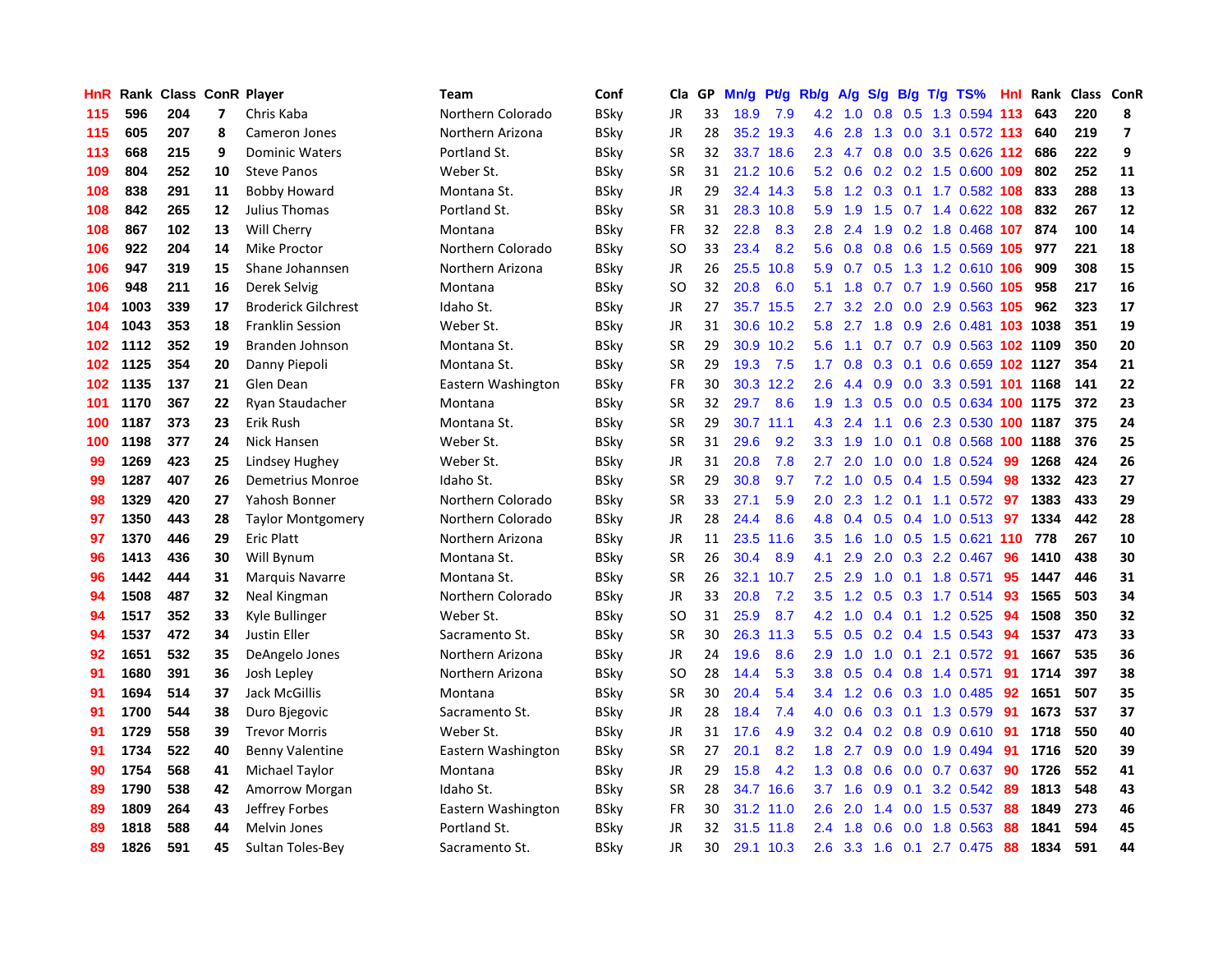| HnR |      | Rank Class ConR Player |              |                          | <b>Team</b>         | Conf        | Cla       | <b>GP</b> | Mn/g | <b>Pt/g</b> | Rb/g             | A/g | S/g |     | B/g T/g TS%               | Hnl | Rank | <b>Class</b> | ConR           |
|-----|------|------------------------|--------------|--------------------------|---------------------|-------------|-----------|-----------|------|-------------|------------------|-----|-----|-----|---------------------------|-----|------|--------------|----------------|
| 88  | 1831 | 549                    | 46           | <b>Nick Larson</b>       | Northern Arizona    | <b>BSky</b> | <b>SR</b> | 28        | 27.8 | 7.0         | 6.5              | 1.9 |     |     | 0.8 0.8 1.9 0.539         | 88  | 1871 | 557          | 48             |
| 88  | 1842 | 268                    | 47           | John Dickson             | Sacramento St.      | BSkv        | <b>FR</b> | 30        | 24.8 | 9.7         | 3.6              | 0.7 |     |     | 0.6 1.0 1.4 0.517 88      |     | 1860 | 276          | 47             |
| 87  | 1879 | 561                    | 48           | Domineek Daniel          | Sacramento St.      | <b>BSky</b> | <b>SR</b> | 30        | 16.3 | 6.0         | 3.2 <sub>2</sub> | 0.9 |     |     | 1.5 0.7 2.0 0.456         | -87 | 1892 | 563          | 49             |
| 87  | 1897 | 615                    | 49           | Phil Nelson              | Portland St.        | <b>BSky</b> | JR        | 20        | 32.0 | 12.9        | 3.3 <sub>2</sub> | 1.6 |     |     | 1.2 0.5 2.1 0.559         | 89  | 1804 | 584          | 42             |
| 87  | 1914 | 571                    | 50           | Mark Dunn                | Eastern Washington  | <b>BSky</b> | <b>SR</b> | 30        | 27.5 | 10.6        | 4.6              | 0.7 |     |     | $0.3$ 0.2 1.4 0.569       | 86  | 1949 | 580          | 51             |
| 87  | 1928 | 292                    | 51           | Gabe Rogers              | Northern Arizona    | <b>BSky</b> | FR        | 27        | 25.9 | 9.1         | 1.7 <sup>2</sup> | 2.3 |     |     | 1.1 0.0 1.7 0.507         | 86  | 1946 | 291          | 50             |
| 86  | 1956 | 583                    | 52           | <b>Chron Tatum</b>       | Idaho St.           | <b>BSky</b> | <b>SR</b> | 29        | 18.5 | 6.0         | 3.9              | 0.3 |     |     | 0.4 0.2 0.7 0.590         | 85  | 2001 | 596          | 52             |
| 84  | 2073 | 464                    | 53           | <b>Elliott Lloyd</b>     | Northern Colorado   | <b>BSky</b> | <b>SO</b> | 33        | 17.9 | 5.2         | 1.8              | 0.9 | 0.5 |     | $0.1$ 1.2 $0.510$         | 83  | 2132 | 476          | 56             |
| 84  | 2077 | 465                    | 54           | Darin Mahoney            | Weber St.           | <b>BSky</b> | <b>SO</b> | 29        | 16.5 | 2.9         | 3.6              | 0.2 | 0.5 |     | 0.6 0.6 0.546             | 85  | 2024 | 454          | 53             |
| 84  | 2097 | 622                    | 55           | <b>Antonio Flaggs</b>    | Sacramento St.      | <b>BSky</b> | <b>SR</b> | 29        | 23.9 | 7.5         | 2.3              | 1.5 |     |     | $0.7$ $0.2$ 1.1 $0.541$   | 83  | 2104 | 622          | 54             |
| 83  | 2114 | 625                    | 56           | <b>Mike Marcial</b>      | Sacramento St.      | <b>BSky</b> | <b>SR</b> | 30        | 23.7 | 3.3         | 2.1              | 3.4 |     |     | 0.9 0.1 1.2 0.543         | -83 | 2126 | 627          | 55             |
| 83  | 2131 | 630                    | 57           | <b>Brandon Moore</b>     | Eastern Washington  | <b>BSky</b> | <b>SR</b> | 29        | 24.3 | 8.5         | 7.5              | 0.6 |     |     | $0.5$ $0.9$ 2.1 $0.454$   | -82 | 2172 | 639          | 58             |
| 83  | 2153 | 688                    | 58           | Rasason Young            | Montana             | <b>BSky</b> | JR        | 31        | 12.4 | 4.5         | 1.4              | 0.4 |     |     | $0.2$ 0.0 0.7 0.541       | 82  | 2153 | 685          | 57             |
| 83  | 2154 | 635                    | 59           | <b>Austin Kilpatrick</b> | Idaho St.           | <b>BSky</b> | <b>SR</b> | 29        | 25.4 | 7.1         | 3.3              | 2.1 | 0.6 |     | 0.8 1.5 0.494             | 82  | 2201 | 647          | 59             |
| 82  | 2165 | 482                    | 60           | Laron Griffin            | Eastern Washington  | <b>BSky</b> | SO        | 30        | 13.3 | 4.8         | 3.8              | 0.3 |     |     | $0.4$ 0.6 1.1 0.450       | 82  | 2205 | 491          | 60             |
| 81  | 2264 | 658                    | 61           | Vassy Banny              | Montana             | <b>BSky</b> | <b>SR</b> | 28        | 9.6  | 1.5         | 3.0 <sub>2</sub> | 0.3 | 0.6 |     | $0.0\quad 0.9\quad 0.500$ | 81  | 2224 | 654          | 61             |
| 80  | 2285 | 732                    | 62           | Julian Olubuyi           | Northern Arizona    | <b>BSky</b> | JR        | 28        | 24.6 | 2.9         | 1.4              | 4.0 | 1.0 |     | $0.0$ 1.7 $0.425$         | 79  | 2314 | 742          | 62             |
| 77  | 2401 | 684                    | 63           | <b>Michael Selling</b>   | Sacramento St.      | <b>BSky</b> | <b>SR</b> | 29        | 16.9 | 5.5         | 3.9 <sup>°</sup> | 0.6 | 0.7 |     | $0.1$ 1.3 0.443           | -77 | 2404 | 687          | 63             |
| 76  | 2470 | 790                    | 64           | Alden Gibbs              | Eastern Washington  | <b>BSky</b> | JR        | 23        | 16.4 | 2.6         | 3.3 <sub>2</sub> | 0.6 |     |     | 1.3 0.1 0.6 0.351         | 76  | 2446 | 782          | 64             |
| 75  | 2516 | 704                    | 65           | Donnie Carson            | Idaho St.           | <b>BSky</b> | <b>SR</b> | 28        | 20.1 | 4.6         | 3.0 <sub>2</sub> | 1.5 |     |     | $0.5$ 0.4 0.8 0.390       | -74 | 2542 | 712          | 66             |
| 74  | 2530 | 565                    | 66           | Dane Johnson             | Portland St.        | BSky        | SO        | 29        | 10.4 | 1.9         | 0.8              | 1.4 |     |     | $0.3$ 0.0 0.7 0.609       | -75 | 2521 | 564          | 65             |
| 72  | 2596 | 721                    | 67           | Austin Brown             | Montana St.         | <b>BSky</b> | <b>SR</b> | 29        | 13.5 | 2.8         | 1.9              | 0.6 |     |     | $0.2$ 0.7 0.7 0.438       | 72  | 2605 | 723          | 67             |
| 71  | 2629 | 831                    | 68           | Paul Guede               | Portland St.        | <b>BSky</b> | JR        | 32        | 21.5 | 4.9         | 3.0 <sub>2</sub> | 0.7 |     |     | 0.8 0.3 1.5 0.473         | -71 | 2646 | 832          | 68             |
| 70  | 2655 | 489                    | 69           | Kevin Winford            | Eastern Washington  | <b>BSky</b> | <b>FR</b> | 28        | 19.0 | 6.9         | 1.1              | 0.8 |     |     | 0.4 0.1 1.2 0.499         | 71  | 2656 | 491          | 69             |
| 69  | 2693 | 606                    | 70           | Cody Anderson            | Montana St.         | <b>BSky</b> | <b>SO</b> | 26        | 10.7 | 2.9         | 1.6              | 0.2 |     |     | $0.1$ $0.5$ $0.5$ $0.478$ | 70  | 2664 | 600          | 70             |
| 68  | 2721 | 749                    | 71           | Rolando Little           | Idaho St.           | <b>BSky</b> | <b>SR</b> | 25        | 15.7 | 3.4         | 2.5              | 0.3 |     |     | 0.3 0.8 0.8 0.480         | 69  | 2700 | 745          | 71             |
| 67  | 2743 | 515                    | 72           | <b>Chris Harriel</b>     | Portland St.        | <b>BSky</b> | FR        | 31        | 14.1 | 3.9         | 2.3              | 0.5 |     |     | $0.5$ 0.1 0.9 0.478       | 67  | 2743 | 512          | 72             |
| 67  | 2757 | 521                    | 73           | <b>Stallon Saldivar</b>  | Northern Arizona    | <b>BSky</b> | FR        | 28        | 15.5 | 1.8         | 1.2              | 2.0 |     |     | $0.4$ 0.0 0.9 0.397       | 66  | 2774 | 523          | 73             |
| 65  | 2782 | 633                    | 74           | <b>Reid Wallace</b>      | Northern Arizona    | <b>BSky</b> | SO        | 25        | 10.2 | 2.5         | $1.4^{\circ}$    | 0.2 |     |     | $0.2$ 0.2 0.5 0.568       | -65 | 2781 | 634          | 74             |
| 58  | 2889 | 779                    | 75           | Gary Gibson              | Eastern Washington  | <b>BSky</b> | <b>SR</b> | 22        | 15.5 | 2.8         | 1.0              | 1.1 |     |     | $0.5$ 0.0 1.0 0.492       | -61 | 2852 | 770          | 75             |
| 57  | 2896 | 780                    | 76           | <b>Matthew Brunell</b>   | Eastern Washington  | <b>BSky</b> | <b>SR</b> | 24        | 13.3 | 2.5         | 2.1              | 0.8 | 0.3 |     | 0.4 1.1 0.455             | 59  | 2874 | 774          | 76             |
| 54  | 2935 | 787                    | 77           | <b>Jared Stigall</b>     | Sacramento St.      | <b>BSky</b> | SR        | 29        | 11.4 | 1.7         | 0.8              | 0.8 | 0.5 |     | $0.0$ 0.6 0.414           | 55  | 2947 | 788          | 77             |
| 54  | 2941 | 902                    | 78           | Michael Lacev            | Idaho St.           | <b>BSky</b> | JR        | 27        | 10.5 | 1.9         | 1.1              | 0.6 | 0.3 |     | $0.0$ 0.8 0.456           | 54  | 2952 | 906          | 78             |
| 48  | 2972 | 680                    | 79           | <b>Sherrod Baldwin</b>   | Idaho St.           | <b>BSky</b> | SO        | 29        | 13.8 | 2.2         | 0.8              | 0.8 | 0.5 |     | $0.0$ $0.9$ $0.406$       | 48  | 2983 | 680          | 79             |
| 45  | 2988 | 917                    | 80           | Alonzo Brandon           | Portland St.        | <b>BSky</b> | JR        | 27        | 11.1 | 2.7         | 1.3              | 0.2 | 0.2 | 0.1 | 0.4 0.379                 | 48  | 2984 | 918          | 80             |
| 151 | 53   | 18                     | 1            | Artsiom Parakhouski      | Radford             | <b>BSou</b> | <b>SR</b> | 31        |      | 34.7 21.4   | 13.4             | 1.1 | 0.6 |     | 2.1 2.4 0.579 150         |     | 65   | 20           | $\mathbf{1}$   |
| 124 | 355  | 123                    | $\mathbf{2}$ | Joseph Harris            | Coastal Carolina    | <b>BSou</b> | <b>SR</b> | 35        |      | 30.9 14.2   | 9.6              | 1.4 | 1.9 |     | 0.9 1.5 0.542 124         |     | 353  | 122          | $\overline{2}$ |
| 115 | 588  | 137                    | 3            | <b>Kelvin Martin</b>     | Charleston Southern | BSou        | SO        | 30        | 32.1 | 14.0        | 8.4              | 2.0 | 2.1 |     | 0.8 2.5 0.526 114         |     | 605  | 140          | 3              |
| 108 | 851  | 190                    | 4            | Reggie Middleton         | Winthrop            | <b>BSou</b> | SO.       | 33        |      | 26.2 10.1   | 3.3              |     |     |     | 2.8 1.6 0.3 2.0 0.476 107 |     | 860  | 197          | 5              |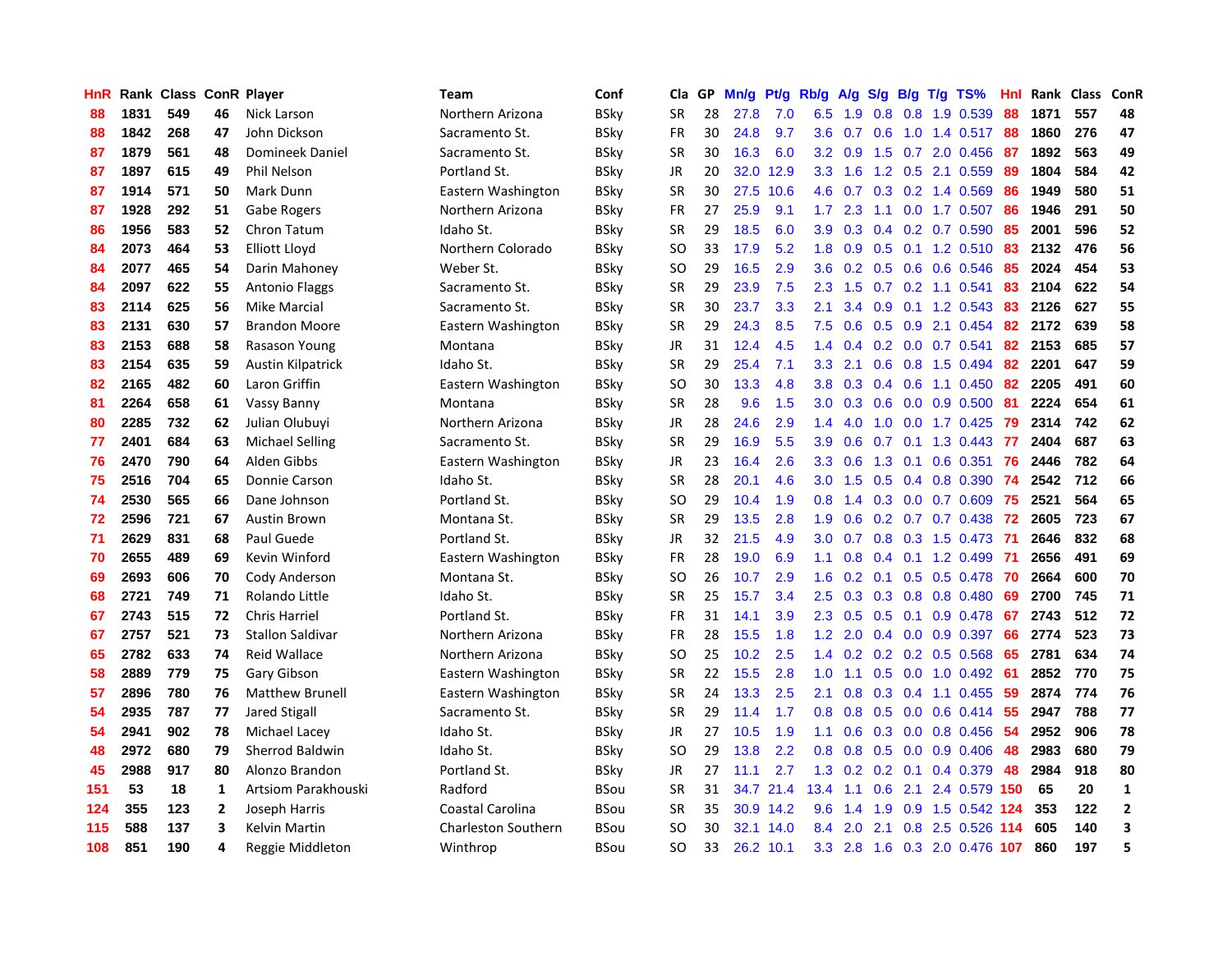| HnR |      | Rank Class ConR Player |    |                          | <b>Team</b>                | Conf        | Cla       | <b>GP</b> | Mn/g | <b>Pt/g</b> | Rb/g             | A/g |     |     | S/g B/g T/g TS%               | Hnl | Rank | Class ConR |                |
|-----|------|------------------------|----|--------------------------|----------------------------|-------------|-----------|-----------|------|-------------|------------------|-----|-----|-----|-------------------------------|-----|------|------------|----------------|
| 108 | 872  | 299                    | 5  | Chad Gray                | Coastal Carolina           | <b>BSou</b> | JR        | 34        |      | 23.5 14.3   | 4.8              | 0.7 | 0.5 |     | 0.8 1.9 0.549 108             |     | 852  | 295        | 4              |
| 105 | 974  | 217                    | 6  | Nick Barbour             | High Point                 | <b>BSou</b> | <b>SO</b> | 29        | 28.1 | 18.9        | 3.1              |     |     |     | 1.1 1.3 0.3 2.5 0.560 106 931 |     |      | 211        | 6              |
| 102 | 1098 | 254                    | 7  | Matt Morgan              | Winthrop                   | <b>BSou</b> | <b>SO</b> | 33        | 24.6 | 9.6         | 4.6              | 0.2 |     |     | 0.4 0.8 0.7 0.522 102 1110    |     |      | 254        | $\overline{7}$ |
| 100 | 1228 | 387                    | 8  | <b>Mantoris Robinson</b> | Winthrop                   | <b>BSou</b> | <b>SR</b> | 33        | 30.2 | 8.3         | 6.2              | 1.6 |     |     | 1.7 0.8 1.9 0.492             | 99  | 1241 | 397        | 9              |
| 99  | 1274 | 425                    | 9  | John Williams            | NC-Asheville               | <b>BSou</b> | <b>JR</b> | 30        | 29.1 | 11.5        | 6.7              | 1.0 | 0.7 |     | 2.7 1.5 0.579                 | 99  | 1252 | 417        | 10             |
| 99  | 1289 | 160                    | 10 | Kierre Greenwood         | Coastal Carolina           | <b>BSou</b> | FR        | 35        | 25.7 | 9.1         | 2.9              | 3.3 |     |     | 1.4 0.2 2.0 0.552             | 98  | 1287 | 159        | 11             |
| 98  | 1320 | 306                    | 11 | J.P. Primm               | NC-Asheville               | BSou        | <b>SO</b> | 31        | 31.5 | 12.5        | 4.5              | 5.5 |     |     | 2.1 0.0 3.7 0.532             | 97  | 1335 | 305        | 12             |
| 98  | 1330 | 421                    | 12 | Kyle Ohman               | Liberty                    | <b>BSou</b> | <b>SR</b> | 26        | 29.8 | 15.4        | 5.3              | 2.3 |     |     | 1.2 0.3 2.8 0.506 101 1169    |     |      | 369        | 8              |
| 98  | 1345 | 424                    | 13 | Mario Edwards            | Coastal Carolina           | <b>BSou</b> | <b>SR</b> | 35        | 29.9 | 12.1        | 4.2              | 2.6 | 0.6 |     | 0.2 1.9 0.580                 | 97  | 1339 | 426        | 14             |
| 97  | 1372 | 177                    | 14 | <b>Blake Smith</b>       | Radford                    | <b>BSou</b> | FR        | 31        | 28.0 | 9.1         | 4.3              |     |     |     | 3.2 1.8 0.7 2.0 0.503 96      |     | 1400 | 183        | 16             |
| 97  | 1378 | 321                    | 15 | <b>Jesse Sanders</b>     | Liberty                    | <b>BSou</b> | <b>SO</b> | 31        | 32.3 | 8.1         | 6.7              | 4.9 |     |     | 1.4 0.1 3.3 0.520             | -96 | 1395 | 324        | 15             |
| 97  | 1379 | 449                    | 16 | <b>Charles Corbin</b>    | Winthrop                   | <b>BSou</b> | JR        | 29        | 19.1 | 6.7         | 5.1              | 0.5 |     |     | $0.9$ 0.2 0.9 0.444           | 97  | 1337 | 443        | 13             |
| 94  | 1522 | 209                    | 17 | Danny Nieman             | Coastal Carolina           | <b>BSou</b> | <b>FR</b> | 33        | 23.7 | 6.4         | 2.3              | 3.1 |     |     | 1.2 0.0 1.2 0.530             | 94  | 1490 | 205        | 17             |
| 94  | 1529 | 211                    | 18 | Stan Okoye               | VMI                        | <b>BSou</b> | FR        | 29        | 21.9 | 14.2        | 6.6              | 0.5 | 0.8 |     | 1.5 1.7 0.557                 | 94  | 1539 | 213        | 18             |
| 94  | 1557 | 217                    | 19 | Sam McLaurin             | Coastal Carolina           | <b>BSou</b> | <b>FR</b> | 35        | 18.5 | 3.2         | 5.0              | 0.9 | 0.3 |     | 1.6 0.6 0.483                 | 94  | 1544 | 214        | 19             |
| 94  | 1563 | 482                    | 20 | Logan Johnson            | Coastal Carolina           | <b>BSou</b> | <b>SR</b> | 35        | 28.6 | 8.1         | 3.2              | 2.6 |     |     | 1.1 0.2 2.1 0.528             | 93  | 1550 | 477        | 20             |
| 93  | 1605 | 488                    | 21 | Andy Buechert            | Winthrop                   | <b>BSou</b> | <b>SR</b> | 33        | 22.5 | 5.7         | 6.5              | 0.3 |     |     | 0.7 1.0 1.2 0.446             | 92  | 1606 | 492        | 22             |
| 93  | 1626 | 524                    | 22 | Jamarco Warren           | <b>Charleston Southern</b> | <b>BSou</b> | <b>JR</b> | 30        |      | 33.0 15.7   | 3.0              | 2.8 | 1.7 |     | 0.1 2.9 0.518 92              |     | 1638 | 527        | 23             |
| 93  | 1627 | 382                    | 23 | Keith Gabriel            | VMI                        | <b>BSou</b> | <b>SO</b> | 28        |      | 25.8 17.6   | 3.5              |     |     |     | 1.3 2.0 0.8 1.8 0.534 93      |     | 1593 | 372        | 21             |
| 92  | 1642 | 384                    | 24 | Kenny Mitchell           | <b>Charleston Southern</b> | <b>BSou</b> | <b>SO</b> | 30        | 21.6 | 8.5         | 4.5              | 0.8 |     |     | $0.8$ 0.9 1.4 0.563           | -92 | 1656 | 384        | 24             |
| 91  | 1701 | 247                    | 25 | <b>Antwan Burrus</b>     | Liberty                    | <b>BSou</b> | FR        | 30        | 16.7 | 6.7         | 4.0              | 0.5 |     |     | $0.2$ 0.9 1.1 0.555           | 91  | 1697 | 244        | 25             |
| 90  | 1749 | 254                    | 26 | Corey Law                | <b>High Point</b>          | <b>BSou</b> | FR        | 30        | 23.5 | 8.9         | 6.6              | 0.6 |     |     | 0.8 0.5 1.5 0.513             | 90  | 1745 | 254        | 26             |
| 89  | 1788 | 536                    | 27 | <b>Eugene Harris</b>     | High Point                 | <b>BSou</b> | <b>SR</b> | 30        | 30.7 | 14.0        | 2.6              | 2.0 |     |     | 1.1 0.1 1.6 0.526             | 89  | 1787 | 539        | 27             |
| 89  | 1806 | 583                    | 28 | Austin Kenon             | VMI                        | <b>BSou</b> | JR        | 29        | 31.3 | 18.4        | 3.0 <sub>2</sub> | 3.6 | 1.4 | 0.1 | 2.5 0.541                     | 88  | 1826 | 588        | 28             |
| 88  | 1869 | 604                    | 29 | Lazar Trifunovic         | Radford                    | <b>BSou</b> | <b>JR</b> | 27        | 30.8 | 13.0        | 8.1              | 2.4 |     |     | 0.7 0.2 3.5 0.479             | -87 | 1895 | 616        | 29             |
| 87  | 1882 | 563                    | 30 | Joey Lynch-Flohr         | Radford                    | <b>BSou</b> | <b>SR</b> | 31        |      | 32.1 12.3   | 6.7              | 0.8 |     |     | 0.5 0.1 1.6 0.514 87          |     | 1922 | 571        | 31             |
| 87  | 1888 | 565                    | 31 | <b>Anton Silver</b>      | Gardner-Webb               | <b>BSou</b> | <b>SR</b> | 29        |      | 20.3 10.9   | $3.4^{\circ}$    |     |     |     | 1.4 0.6 0.1 2.1 0.521         | 87  | 1923 | 572        | 32             |
| 87  | 1910 | 286                    | 32 | Evan Gordon              | Liberty                    | <b>BSou</b> | <b>FR</b> | 31        | 30.4 | 12.0        | 4.2              | 1.8 |     |     | 1.1 0.2 2.8 0.565             | -86 | 1937 | 289        | 33             |
| 87  | 1927 | 576                    | 33 | Amir Johnson             | Radford                    | <b>BSou</b> | <b>SR</b> | 29        | 33.1 | 7.0         | 3.3 <sub>2</sub> |     |     |     | 5.7 1.0 0.1 2.3 0.440         | -87 | 1912 | 567        | 30             |
| 86  | 1966 | 304                    | 34 | Patrick Konan            | Liberty                    | <b>BSou</b> | <b>FR</b> | 31        | 20.2 | 6.9         | 4.4              | 0.5 | 0.6 |     | 0.3 1.3 0.552                 | 85  | 1991 | 304        | 36             |
| 85  | 1982 | 591                    | 35 | <b>Grayson Flittner</b>  | Gardner-Webb               | <b>BSou</b> | <b>SR</b> | 27        | 23.9 | 9.0         | 2.0              | 2.1 |     |     | 1.2 0.0 1.4 0.527             | 86  | 1968 | 586        | 34             |
| 85  | 1986 | 312                    | 36 | D.J. Cunnigham           | NC-Asheville               | <b>BSou</b> | <b>FR</b> | 28        | 22.5 | 8.1         | 6.7              | 0.6 |     |     | 0.7 1.8 2.0 0.516             | 85  | 1982 | 300        | 35             |
| 85  | 1999 | 594                    | 37 | <b>Cruz Daniels</b>      | <b>High Point</b>          | <b>BSou</b> | <b>SR</b> | 30        | 23.6 | 6.3         | 6.0              | 0.3 | 0.4 |     | 2.5 1.6 0.521                 | 85  | 1998 | 594        | 37             |
| 85  | 2016 | 452                    | 38 | <b>Chase Holmes</b>      | Presbyterian               | <b>BSou</b> | <b>SO</b> | 31        | 29.3 | 13.6        | 4.2              | 1.1 | 1.3 | 0.1 | 3.1 0.516                     | 85  | 2022 | 453        | 38             |
| 84  | 2053 | 327                    | 39 | Chris Perez              | Liberty                    | <b>BSou</b> | FR        | 31        | 15.2 | 5.5         | 1.6              | 0.7 |     |     | $0.7$ 0.0 1.0 0.563           | -84 | 2078 | 332        | 41             |
| 84  | 2056 | 459                    | 40 | David Singleton          | <b>High Point</b>          | BSou        | <b>SO</b> | 30        | 18.8 | 5.2         | $3.4^{\circ}$    | 2.1 |     |     | 1.3 0.2 2.0 0.495             | -84 | 2060 | 461        | 39             |
| 84  | 2084 | 337                    | 41 | Jaron Lane               | NC-Asheville               | <b>BSou</b> | FR        | 28        | 16.5 | 6.3         | 3.0 <sub>2</sub> | 0.9 |     |     | $0.4$ 0.4 1.0 0.574           | -84 | 2091 | 337        | 42             |
| 83  | 2111 | 675                    | 42 | Jourdan Morris           | <b>High Point</b>          | <b>BSou</b> | <b>JR</b> | 15        | 16.9 | 7.2         | 3.9              | 0.3 | 0.3 |     | 0.0 1.3 0.600                 | 84  | 2074 | 666        | 40             |
| 83  | 2123 | 474                    | 43 | Matt Dickey              | NC-Asheville               | <b>BSou</b> | SO        | 31        |      | 29.9 11.5   | 3.6              |     |     |     | 3.7 1.2 0.1 2.6 0.512 83      |     | 2140 | 480        | 44             |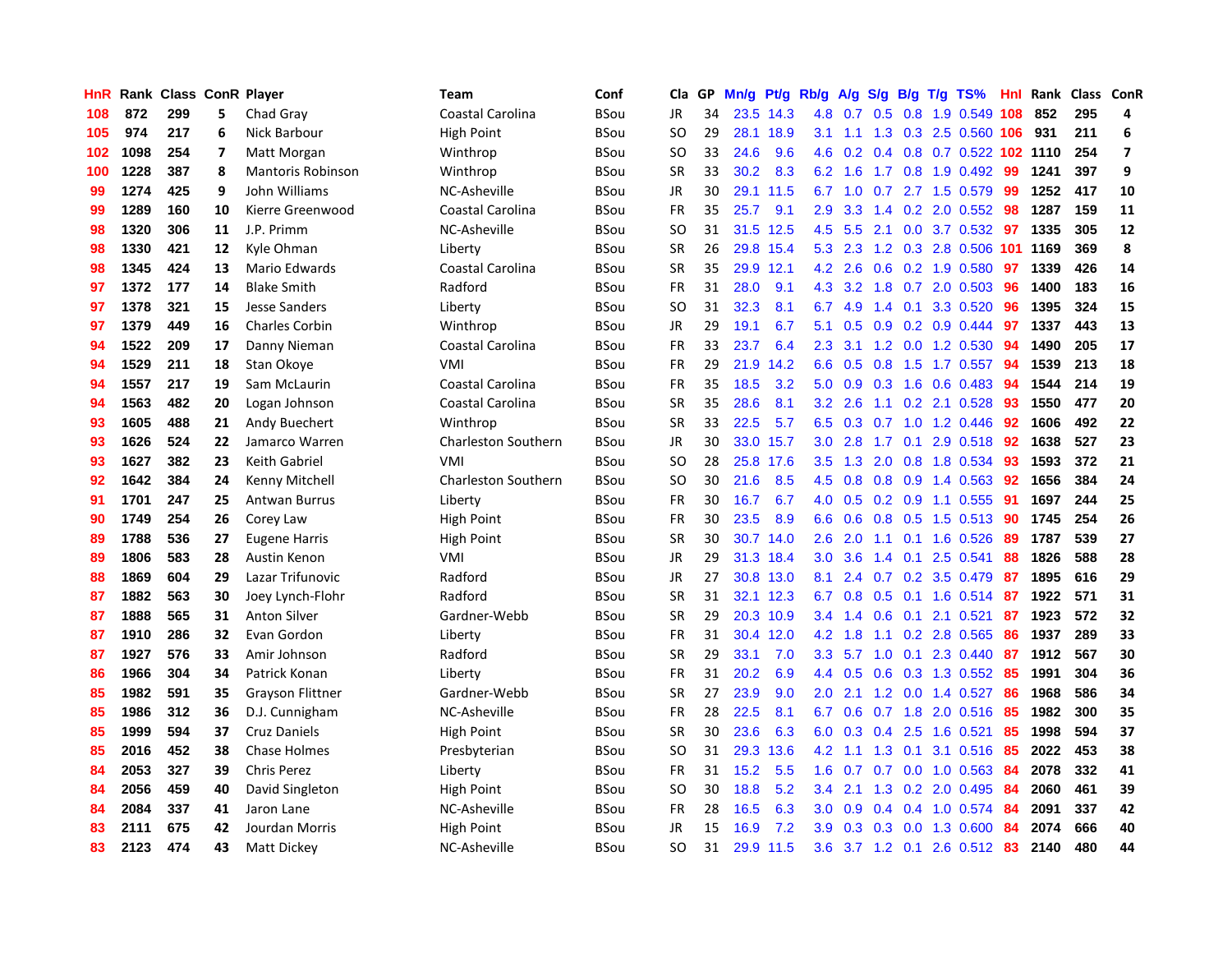| HnR |      | Rank Class ConR Player |    |                         | <b>Team</b>                | Conf        | Cla       | <b>GP</b> | Mn/g | <b>Pt/g</b> | Rb/g             | A/g |                  |     | S/g B/g T/g TS%                 | Hnl | Rank | <b>Class</b> | ConR |
|-----|------|------------------------|----|-------------------------|----------------------------|-------------|-----------|-----------|------|-------------|------------------|-----|------------------|-----|---------------------------------|-----|------|--------------|------|
| 83  | 2143 | 632                    | 44 | Auryn MacMillan         | Gardner-Webb               | <b>BSou</b> | <b>SR</b> | 27        | 19.7 | 7.4         | 4.6              | 0.4 | $0.4^{\circ}$    |     | 1.2 1.6 0.512                   | -83 | 2144 | 631          | 45   |
| 82  | 2166 | 483                    | 45 | Dexter Moore            | Coastal Carolina           | <b>BSou</b> | SO        | 31        | 10.0 | 3.3         | 1.1              | 0.5 |                  |     | $0.3$ 0.1 0.4 0.598             | -83 | 2139 | 479          | 43   |
| 82  | 2192 | 644                    | 46 | Sean Smith              | NC-Asheville               | <b>BSou</b> | <b>SR</b> | 31        | 30.3 | 9.8         | 3.6              | 2.3 |                  |     | 1.1 0.1 1.8 0.522 82            |     | 2206 | 649          | 47   |
| 82  | 2205 | 367                    | 47 | Jeremy Sexton           | <b>Charleston Southern</b> | <b>BSou</b> | <b>FR</b> | 30        | 32.2 | 12.7        | 2.0 <sub>1</sub> | 2.3 |                  |     | 1.4 0.2 2.9 0.557               | -81 | 2233 | 377          | 49   |
| 82  | 2210 | 491                    | 48 | Andre Jones             | Winthrop                   | <b>BSou</b> | <b>SO</b> | 31        | 20.8 | 5.9         | $2.2\phantom{0}$ | 1.8 | 0.8              |     | 0.2 1.5 0.404                   | 82  | 2189 | 489          | 46   |
| 81  | 2221 | 372                    | 49 | Jake Troyli             | Presbyterian               | <b>BSou</b> | <b>FR</b> | 31        | 31.7 | 12.4        | 5.2              | 0.9 | 0.6              |     | $0.9$ 2.0 0.490                 | -81 | 2227 | 373          | 48   |
| 80  | 2282 | 730                    | 50 | <b>Justin Burton</b>    | Winthrop                   | <b>BSou</b> | JR        | 33        | 13.6 | 3.9         | 0.9 <sub>0</sub> | 1.3 | 0.6              |     | $0.0$ 0.8 0.404                 | 80  | 2285 | 732          | 50   |
| 80  | 2299 | 508                    | 51 | Chris Stephenson        | NC-Asheville               | <b>BSou</b> | SO.       | 31        | 24.3 | 9.6         | 5.1              | 1.8 | 0.8 <sub>0</sub> |     | $0.4$ 2.4 0.472                 | -80 | 2301 | 510          | 51   |
| 79  | 2324 | 744                    | 52 | Walt Allen              | Presbyterian               | <b>BSou</b> | JR        | 31        | 25.3 | 7.0         | 4.0              | 0.8 | 0.5              |     | 0.3 1.0 0.572                   | -79 | 2330 | 749          | 52   |
| 79  | 2343 | 754                    | 53 | Jonathan Moore          | Gardner-Webb               | <b>BSou</b> | JR        | 29        | 23.4 | 10.0        | 3.3 <sub>2</sub> | 0.6 |                  |     | $0.7$ 0.1 1.7 0.548             | -78 | 2377 | 763          | 53   |
| 78  | 2365 | 408                    | 54 | Ryan Hargrave           | Presbyterian               | <b>BSou</b> | <b>FR</b> | 31        | 14.5 | 5.1         | 3.0 <sub>2</sub> | 0.3 |                  |     | $0.3$ 0.1 0.6 0.554             | 78  | 2380 | 412          | 54   |
| 77  | 2411 | 535                    | 55 | <b>Ron Burks</b>        | VMI                        | <b>BSou</b> | SO        | 29        | 29.2 | 10.7        | 5.9              | 3.5 |                  |     | 2.0 0.4 2.9 0.488               | -77 | 2428 | 540          | 55   |
| 77  | 2433 | 426                    | 56 | Jairus Simms            | High Point                 | <b>BSou</b> | <b>FR</b> | 30        | 18.2 | 4.1         | 1.4              | 2.2 | 0.6              |     | $0.0$ 1.4 0.581                 | 77  | 2433 | 424          | 56   |
| 77  | 2436 | 429                    | 57 | Robbie Dreher           | Winthrop                   | <b>BSou</b> | <b>FR</b> | 33        | 20.8 | 5.9         | 2.5              | 1.1 | 1.1              |     | $0.1$ 1.4 0.371                 | 76  | 2445 | 429          | 57   |
| 76  | 2444 | 692                    | 58 | C.J. Hailey             | Gardner-Webb               | <b>BSou</b> | <b>SR</b> | 29        | 25.2 | 12.0        | 2.6              | 1.2 | 0.5              |     | 0.1 2.4 0.534                   | 76  | 2464 | 698          | 59   |
| 76  | 2445 | 693                    | 59 | <b>Billy Blackmon</b>   | <b>Charleston Southern</b> | <b>BSou</b> | <b>SR</b> | 30        | 21.1 | 2.9         | 5.3              | 0.7 | 0.6              |     | 0.8 0.5 0.448                   | 76  | 2459 | 697          | 58   |
| 76  | 2455 | 545                    | 60 | <b>Michael Sparks</b>   | <b>VMI</b>                 | <b>BSou</b> | <b>SO</b> | 29        | 27.9 | 12.1        | 3.2              | 0.9 | 1.0              |     | 0.3 1.0 0.550                   | 76  | 2467 | 549          | 60   |
| 74  | 2537 | 711                    | 61 | <b>Brandon Jackson</b>  | Gardner-Webb               | <b>BSou</b> | <b>SR</b> | 20        | 16.9 | 2.9         | 1.5              | 4.1 | 0.9              |     | $0.0$ 2.8 0.483                 | 74  | 2545 | 713          | 62   |
| 74  | 2549 | 453                    | 62 | <b>Travis Smith</b>     | Presbyterian               | <b>BSou</b> | FR        | 27        | 29.0 | 8.1         | 2.7              | 3.3 |                  |     | 1.1 0.1 3.4 0.548               | 74  | 2544 | 453          | 61   |
| 73  | 2570 | 461                    | 63 | Stefon Johnson          | Gardner-Webb               | BSou        | <b>FR</b> | 27        | 17.4 | 4.7         | 3.3 <sub>2</sub> | 0.5 |                  |     | $0.6$ $0.5$ 1.4 $0.545$         | -73 | 2589 | 468          | 64   |
| 73  | 2572 | 575                    | 64 | Joshua Henley           | Gardner-Webb               | <b>BSou</b> | <b>SO</b> | 29        | 23.3 | 4.8         | 7.3              | 1.2 |                  |     | $0.4$ 0.0 1.6 0.450             | 72  | 2601 | 584          | 66   |
| 73  | 2577 | 465                    | 65 | Khalid Mutakabbir       | Presbyterian               | <b>BSou</b> | <b>FR</b> | 31        | 35.2 | 8.4         | 3.2              | 2.4 | 1.2              |     | 0.5 3.0 0.449                   | 73  | 2588 | 467          | 63   |
| 72  | 2608 | 475                    | 66 | <b>Carter McMasters</b> | Liberty                    | <b>BSou</b> | FR        | 31        | 17.2 | 3.7         | 3.1              | 0.5 | 0.4              |     | 1.1 1.0 0.456                   | 72  | 2631 | 485          | 68   |
| 72  | 2611 | 476                    | 67 | Nick Gore               | VMI                        | <b>BSou</b> | <b>FR</b> | 25        | 11.7 | 4.6         | 1.8              | 0.7 |                  |     | 0.7 0.2 0.6 0.487               | 72  | 2623 | 481          | 67   |
| 71  | 2625 | 591                    | 68 | Jeremy Anderson         | Liberty                    | <b>BSou</b> | SO        | 31        | 22.6 | 6.1         | 1.6              | 0.6 | 0.3              | 0.1 | 0.8 0.538                       | 71  | 2644 | 596          | 70   |
| 71  | 2646 | 484                    | 69 | Zach Faircloth          | Presbyterian               | <b>BSou</b> | FR        | 21        | 24.8 | 6.3         | 2.4              | 1.5 |                  |     | 0.7 0.1 1.3 0.512               | -71 | 2636 | 486          | 69   |
| 70  | 2677 | 741                    | 70 | <b>Philip Martin</b>    | Radford                    | <b>BSou</b> | <b>SR</b> | 24        | 18.8 | 3.8         | 2.7              | 1.8 |                  |     | 0.5 0.3 1.4 0.462 73            |     | 2595 | 721          | 65   |
| 69  | 2706 | 843                    | 71 | <b>Earnest Bridges</b>  | High Point                 | BSou        | JR        | 30        | 12.9 | 3.9         | $2.7^{\circ}$    |     |                  |     | $0.2$ $0.2$ $0.4$ $1.0$ $0.529$ | 69  | 2699 | 840          | 71   |
| 69  | 2711 | 844                    | 72 | David Campbell          | <b>High Point</b>          | <b>BSou</b> | JR        | 30        | 14.7 | 3.8         | $2.4^{\circ}$    | 0.8 |                  |     | $0.2$ 0.1 0.7 0.494             | 69  | 2707 | 842          | 72   |
| 68  | 2716 | 506                    | 73 | <b>Brian McNair</b>     | Gardner-Webb               | <b>BSou</b> | <b>FR</b> | 27        | 19.0 | 3.5         | 1.7              | 2.6 |                  |     | 1.0 0.3 1.5 0.367               | 68  | 2714 | 506          | 73   |
| 67  | 2740 | 755                    | 74 | Adam Lonon              | <b>VMI</b>                 | <b>BSou</b> | <b>SR</b> | 29        | 20.6 | 3.6         | 1.9              | 3.0 | 1.2              |     | 0.0 1.9 0.533                   | 67  | 2748 | 755          | 74   |
| 67  | 2748 | 517                    | 75 | Gideon Gamble           | Winthrop                   | <b>BSou</b> | <b>FR</b> | 33        | 13.5 | 3.5         | 1.5              | 0.5 |                  |     | $0.4$ 0.3 0.9 0.423             | 67  | 2761 | 517          | 75   |
| 67  | 2759 | 854                    | 76 | <b>Tehran Cox</b>       | High Point                 | <b>BSou</b> | JR        | 30        | 21.9 | 4.2         | 2.3              | 3.4 | 0.8              |     | 0.2 2.6 0.338                   | 66  | 2764 | 855          | 76   |
| 64  | 2806 | 534                    | 77 | Zimmy Nwogbo            | Charleston Southern        | <b>BSou</b> | <b>FR</b> | 29        | 13.1 | 2.6         | 2.6              | 0.5 | 0.6              |     | 0.2 0.9 0.415                   | 64  | 2816 | 540          | 78   |
| 63  | 2817 | 540                    | 78 | <b>Tom Tankelewicz</b>  | <b>Charleston Southern</b> | <b>BSou</b> | <b>FR</b> | 20        | 17.5 | 5.5         | 1.3              | 0.8 | 0.8              |     | $0.1$ 1.2 0.478                 | 66  | 2765 | 519          | 77   |
| 62  | 2825 | 640                    | 79 | <b>Quinard Jackson</b>  | NC-Asheville               | <b>BSou</b> | SO        | 29        | 11.3 | 3.1         | 2.1              | 0.5 |                  |     | $0.3$ 0.2 0.8 0.486             | -62 | 2834 | 645          | 79   |
| 62  | 2833 | 643                    | 80 | Stephen Sargent         | VMI                        | <b>BSou</b> | SO        | 25        | 11.3 | 2.6         | 3.8              | 0.0 | $0.4^{\circ}$    |     | 1.4 0.6 0.422                   | -62 | 2838 | 646          | 80   |
| 59  | 2866 | 555                    | 81 | <b>Thomas Staton</b>    | Gardner-Webb               | BSou        | FR        | 23        | 10.3 | 2.7         | 1.3              | 1.2 |                  |     | $0.7$ $0.0$ 1.4 $0.403$         | 60  | 2868 | 556          | 81   |
| 59  | 2876 | 652                    | 82 | Joel Lamb               | Charleston Southern        | <b>BSou</b> | SO.       | 29        | 13.2 | 2.7         | 2.2              | 0.7 |                  |     | $0.4$ 0.3 0.7 0.378             | 59  | 2891 | 660          | 83   |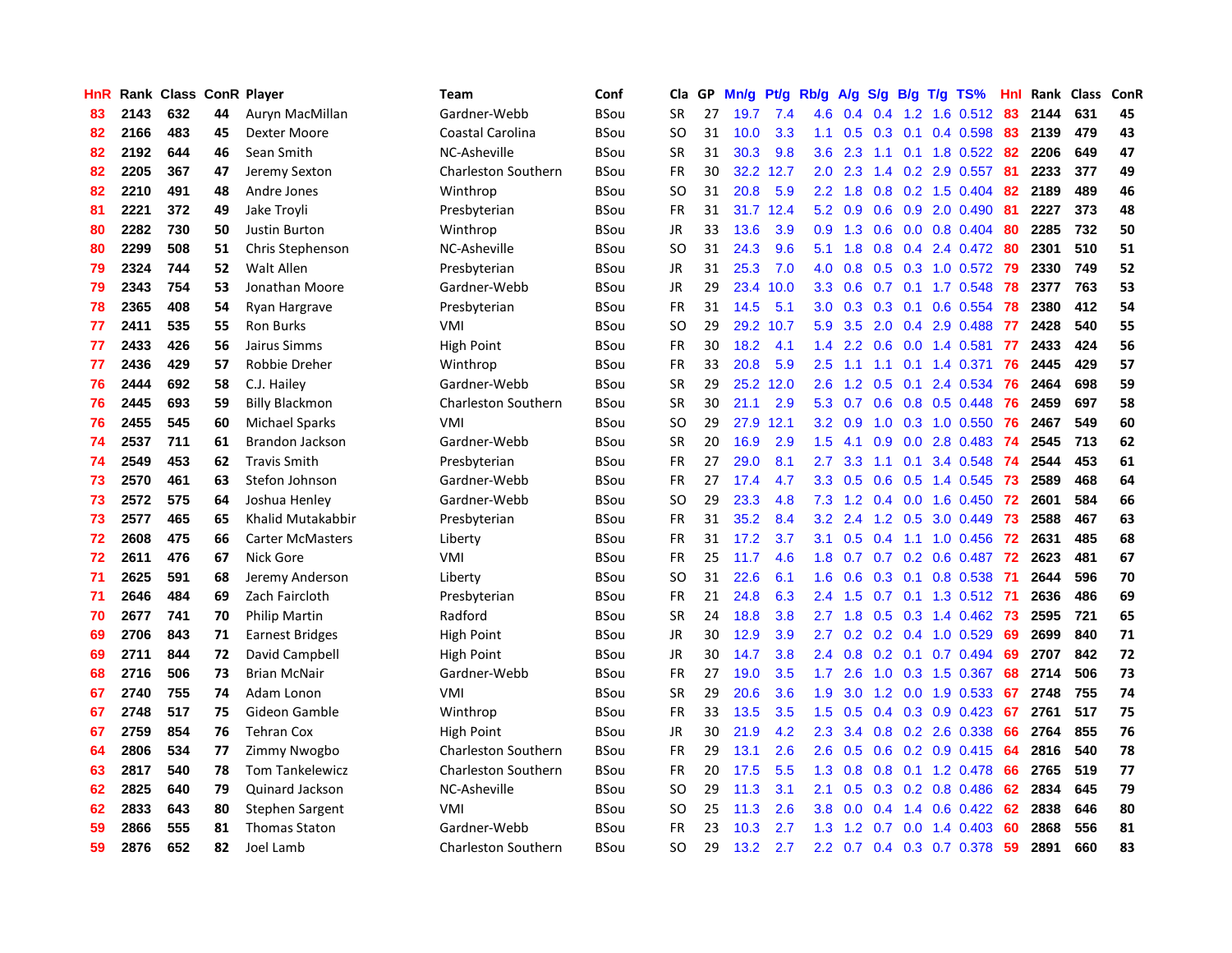| HnR |      | Rank Class ConR Player |                         |                         | Team                       | Conf        | Cla       | <b>GP</b> | Mn/g | Pt/g Rb/g |                  | A/g     |     |     | $S/g$ B/g T/g TS%              | Hnl | Rank | <b>Class</b> | ConR           |
|-----|------|------------------------|-------------------------|-------------------------|----------------------------|-------------|-----------|-----------|------|-----------|------------------|---------|-----|-----|--------------------------------|-----|------|--------------|----------------|
| 58  | 2886 | 778                    | 83                      | <b>Quinton Goods</b>    | <b>Charleston Southern</b> | <b>BSou</b> | <b>SR</b> | 25        | 10.5 | 2.1       | 2.7              | 0.3     | 0.3 |     | $0.4$ 1.0 0.413                | -59 | 2886 | 776          | 82             |
| 53  | 2945 | 584                    | 84                      | Evan Faulkner           | Radford                    | <b>BSou</b> | FR        | 29        | 17.0 | 2.7       | 1.6              |         |     |     | 1.2 0.5 0.1 1.2 0.351          | -55 | 2946 | 585          | 84             |
| 52  | 2951 | 907                    | 85                      | <b>Hunter Houston</b>   | VMI                        | <b>BSou</b> | JR        | 26        | 10.5 | 3.3       | 1.6              | 0.5     |     |     | $0.3$ 0.1 0.5 0.441            | -53 | 2958 | 909          | 85             |
| 50  | 2969 | 587                    | 86                      | Jay Reynolds            | Presbyterian               | BSou        | <b>FR</b> | 29        | 13.6 | 1.8       | $2.4^{\circ}$    | 0.1     |     |     | $0.3$ $0.3$ $0.7$ $0.443$      | -51 | 2972 | 591          | 87             |
| 49  | 2971 | 588                    | 87                      | Gorkem Sonmez           | Radford                    | BSou        | <b>FR</b> | 23        | 11.3 | 3.7       | 1.0              | 0.5     |     |     | 0.3 0.2 1.0 0.422              | 52  | 2960 | 588          | 86             |
| 46  | 2986 | 682                    | 88                      | David Minaya            | Liberty                    | BSou        | <b>SO</b> | 29        | 11.8 | 3.1       | 1.8              | 0.3     |     |     | $0.3$ 0.0 0.9 0.396            | 47  | 2990 | 682          | 88             |
| 45  | 2989 | 683                    | 89                      | <b>Kevin Davis</b>      | Presbyterian               | <b>BSou</b> | <b>SO</b> | 30        | 13.7 | 1.0       | 1.1              | 1.6     |     |     | $0.2$ 0.0 1.1 0.323            | 46  | 2994 | 683          | 89             |
| 144 | 90   | 19                     | 1                       | Orlando Johnson         | <b>UC Santa Barbara</b>    | <b>BWst</b> | SO        | 30        | 31.3 | 18.0      | 5.4              | 2.3     |     |     | 0.7 0.6 2.7 0.578 143          |     | 98   | 22           | $\mathbf 1$    |
| 133 | 193  | 70                     | $\overline{2}$          | Sam Willard             | Pacific                    | <b>BWst</b> | JR        | 35        | 30.8 | 11.7      | 8.4              | 1.5     | 1.1 |     | 0.6 1.5 0.545 132              |     | 202  | 72           | 3              |
| 128 | 284  | 101                    | 3                       | Joe Ford                | Pacific                    | <b>BWst</b> | <b>SR</b> | 35        | 26.9 | 6.9       | 5.5              | 2.6     |     |     | 1.1 0.9 1.3 0.629 128          |     | 281  | 100          | 4              |
| 126 | 309  | 110                    | 4                       | Dominic Calegari        | <b>UC Davis</b>            | <b>BWst</b> | <b>SR</b> | 32        |      | 30.6 16.6 | 5.3              | 2.0     |     |     | 1.1 0.9 2.4 0.608 122          |     | 384  | 131          | 6              |
| 126 | 317  | 115                    | 5                       | Kyle Austin             | <b>UC Riverside</b>        | <b>BWst</b> | JR        | 29        |      | 34.3 17.6 |                  |         |     |     | 7.4 1.7 0.7 0.3 2.2 0.509 125  |     | 330  | 117          | 5              |
| 126 | 325  | 116                    | 6                       | Mark Payne              | <b>UC Davis</b>            | <b>BWst</b> | <b>JR</b> | 24        | 33.7 | 15.6      | 4.0              | 4.4     |     |     | 2.1 0.4 2.6 0.632 136          |     | 155  | 59           | $\overline{2}$ |
| 121 | 401  | 140                    | $\overline{\mathbf{z}}$ | <b>Kenny Daniels</b>    | Cal St. Northridge         | BWst        | <b>SR</b> | 32        | 27.6 | 15.6      | 4.2              | 1.9     |     |     | 1.1 0.1 3.4 0.603 120          |     | 432  | 147          | 9              |
| 121 | 404  | 86                     | 8                       | James Nunnally          | <b>UC Santa Barbara</b>    | BWst        | <b>SO</b> | 29        |      | 29.9 14.7 | 5.6              | 1.9     |     |     | 0.7 0.1 3.0 0.577 121          |     | 413  | 89           | $\overline{7}$ |
| 121 | 414  | 88                     | 9                       | T.J. Robinson           | Long Beach St.             | <b>BWst</b> | SO        | 33        | 31.9 | 15.4      | 10.1             | 0.8     | 0.6 |     | 0.1 2.4 0.530 120              |     | 426  | 92           | 8              |
| 119 | 468  | 107                    | 10                      | Eric Wise               | UC Irvine                  | <b>BWst</b> | SO        | 32        | 32.6 | 16.3      | 6.5              | 3.0     | 0.9 |     | 0.5 2.1 0.504 118              |     | 502  | 115          | 11             |
| 115 | 577  | 191                    | 11                      | James Powell            | <b>UC Santa Barbara</b>    | <b>BWst</b> | <b>SR</b> | 30        | 21.2 | 9.5       | 2.1              | 1.4     | 0.7 |     | $0.1$ 0.9 0.594 114            |     | 604  | 200          | 13             |
| 113 | 637  | 217                    | 12                      | Lenny Daniel            | Cal St. Northridge         | <b>BWst</b> | JR        | 29        |      | 26.3 11.7 | 7.8              | 0.5     |     |     | 0.6 1.5 1.8 0.508 115 582      |     |      | 202          | 12             |
| 113 | 667  | 156                    | 13                      | Larry Anderson          | Long Beach St.             | <b>BWst</b> | <b>SO</b> | 33        |      | 30.8 11.8 | 4.3              | 2.9     |     |     | 1.9 0.4 2.8 0.522 112 674      |     |      | 160          | 14             |
| 108 | 844  | 188                    | 14                      | Casper Ware             | Long Beach St.             | BWst        | SO        | 33        |      | 33.2 11.9 | 3.2 <sub>2</sub> | 4.8     |     |     | 2.1 0.2 3.1 0.477 108 853      |     |      | 193          | 15             |
| 107 | 887  | 304                    | 15                      | Pat Eveland             | Pacific                    | BWst        | JR        | 35        | 19.9 | 7.4       | 3.0 <sub>2</sub> | 0.7     |     |     | 0.4 0.2 0.5 0.525 107          |     | 878  | 300          | 16             |
| 107 | 906  | 308                    | 16                      | <b>Greg Plater</b>      | Long Beach St.             | BWst        | <b>JR</b> | 33        | 21.1 | 9.1       | 2.2              | 1.3     |     |     | 0.8 0.2 0.9 0.557 106          |     | 915  | 311          | 17             |
| 105 | 990  | 316                    | 17                      | Aaron Thompson          | Cal St. Fullerton          | BWst        | <b>SR</b> | 31        |      | 32.3 11.2 | 6.0              | 2.3     |     |     | 1.1 0.7 2.5 0.607 104          |     | 1003 | 319          | 18             |
| 104 | 1012 | 342                    | 18                      | Demetrece Young         | Pacific                    | BWst        | JR        | 35        | 29.7 | 9.6       | 1.9              | 2.7     | 0.5 |     | 0.0 1.3 0.536 104 1012         |     |      | 344          | 19             |
| 103 | 1075 | 340                    | 19                      | <b>Michael Hunter</b>   | UC Irvine                  | <b>BWst</b> | <b>SR</b> | 32        |      | 29.3 13.8 | $2.4^{\circ}$    | 2.3     | 1.3 |     | 0.1 2.1 0.562 102 1102         |     |      | 348          | 20             |
| 103 | 1089 | 363                    | 20                      | Shawn Lewis             | Cal Poly                   | BWst        | JR        | 31        |      | 27.6 11.8 |                  | 4.8 2.4 |     |     | 0.8 0.5 2.5 0.510 101 1160     |     |      | 390          | 22             |
| 102 | 1103 | 370                    | 21                      | Joe Harden              | <b>UC Davis</b>            | <b>BWst</b> | <b>JR</b> | 30        |      | 32.3 14.5 | 7.2              |         |     |     | 1.7 1.5 0.5 2.8 0.505 100 1182 |     |      | 396          | 24             |
| 102 | 1131 | 355                    | 22                      | <b>Gerard Anderson</b>  | Cal St. Fullerton          | BWst        | <b>SR</b> | 31        |      | 29.8 12.0 | 6.1              | 2.6     |     |     | 0.9 0.4 3.2 0.560 101 1139     |     |      | 359          | 21             |
| 102 | 1137 | 262                    | 23                      | Jaime Serna             | UC Santa Barbara           | BWst        | SO        | 30        | 21.7 | 7.8       | 4.1              | 0.5     | 0.9 |     | 0.6 1.8 0.557 101 1165         |     |      | 267          | 23             |
| 100 | 1203 | 406                    | 24                      | <b>Terrell Smith</b>    | Pacific                    | BWst        | JR        | 35        | 29.0 | 8.7       | 3.7 <sub>2</sub> | 1.6     | 0.6 |     | 0.1 1.9 0.479 100 1192         |     |      | 400          | 25             |
| 100 | 1214 | 275                    | 25                      | <b>Eugene Phelps</b>    | Long Beach St.             | BWst        | <b>SO</b> | 33        | 23.9 | 8.1       | 5.3              | 0.7     |     |     | 0.7 0.8 1.8 0.541 100 1214     |     |      | 275          | 26             |
| 99  | 1261 | 397                    | 26                      | <b>Michael Nunnally</b> | Pacific                    | <b>BWst</b> | <b>SR</b> | 35        | 21.6 | 7.6       | 4.3              | 0.5     |     |     | $0.2$ 0.2 1.4 0.532            | -99 | 1258 | 401          | 27             |
| 99  | 1285 | 294                    | 27                      | David Hanson            | Cal Poly                   | BWst        | <b>SO</b> | 31        | 27.3 | 10.5      | 5.5              | 1.4     | 0.6 |     | 0.3 1.5 0.503                  | 97  | 1361 | 314          | 31             |
| 98  | 1297 | 297                    | 28                      | <b>Will Donahue</b>     | Cal Poly                   | <b>BWst</b> | <b>SO</b> | 10        |      | 30.1 11.8 | 8.8              | 1.0     | 0.5 |     | 0.7 1.7 0.652 119              |     | 456  | 103          | 10             |
| 98  | 1300 | 432                    | 29                      | Darren Moore            | UC Irvine                  | BWst        | <b>JR</b> | 32        |      | 31.4 11.2 | 4.6              | 1.9     |     |     | 1.0 0.4 1.4 0.572 98           |     | 1329 | 441          | 30             |
| 98  | 1311 | 435                    | 30                      | Devon Peltier           | Cal St. Fullerton          | <b>BWst</b> | <b>JR</b> | 31        |      | 22.3 10.1 | 1.5              | 0.7     | 0.8 |     | $0.0$ 0.7 0.580                | 98  | 1322 | 439          | 29             |
| 98  | 1340 | 423                    | 31                      | Lorenzo Keeler          | Cal Poly                   | <b>BWst</b> | <b>SR</b> | 31        | 33.2 | 16.2      | $2.7^{\circ}$    | 2.7     | 0.4 | 0.1 | 2.5 0.519                      | 96  | 1415 | 439          | 32             |
| 97  | 1374 | 430                    | 32                      | <b>Rudy Meo</b>         | <b>UC Riverside</b>        | <b>BWst</b> | <b>SR</b> | 25        | 10.2 | 5.2       | 1.2              | 0.6     |     |     | $0.3$ 0.1 0.7 0.623            | 98  | 1316 | 420          | 28             |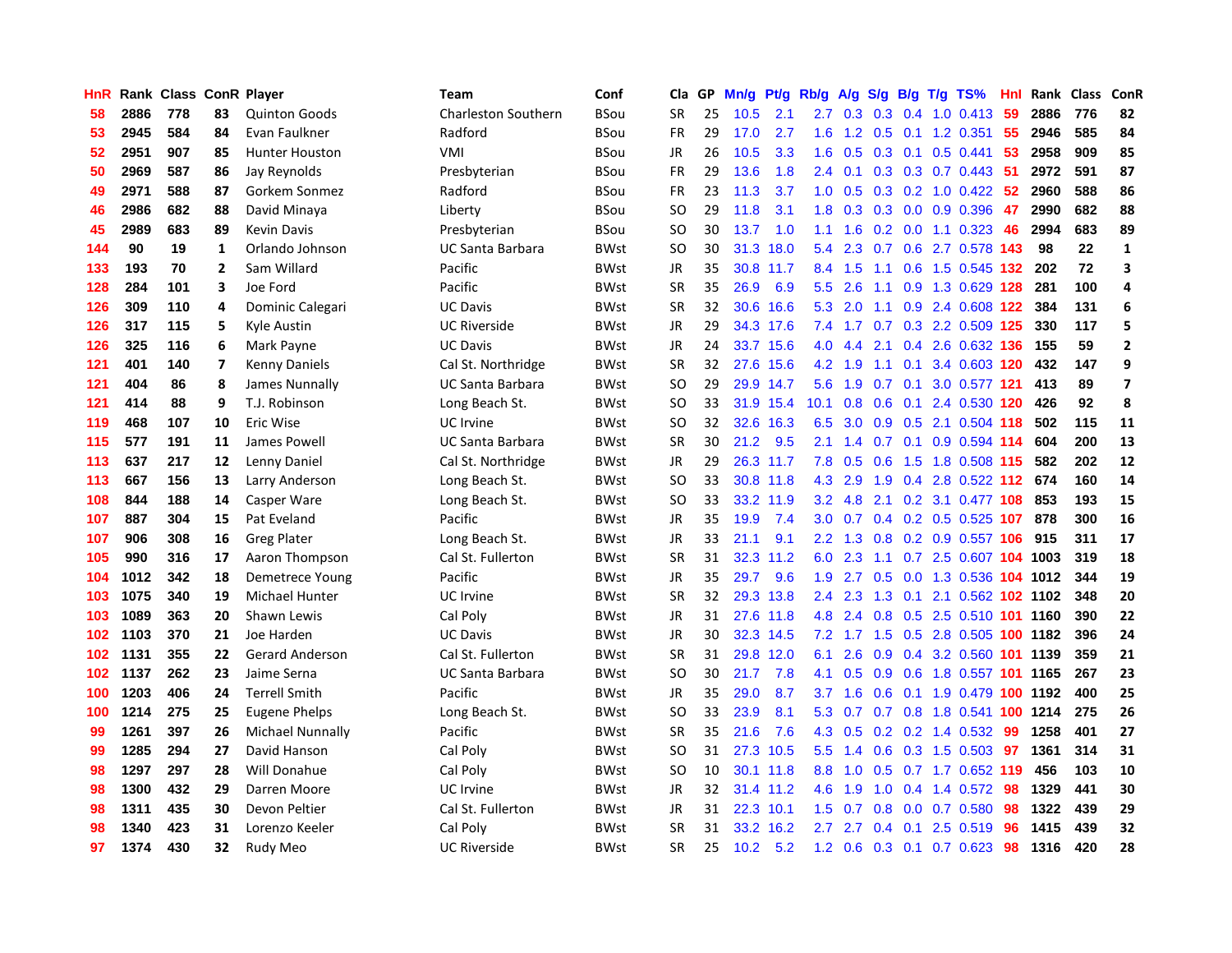| HnR |      | Rank Class ConR Player |    |                        | <b>Team</b>             | Conf        | Cla           | <b>GP</b> | Mn/g | <b>Pt/g</b> | Rb/g             | A/g |               |  | S/g B/g T/g TS%          | Hnl | Rank | <b>Class</b> | <b>ConR</b> |
|-----|------|------------------------|----|------------------------|-------------------------|-------------|---------------|-----------|------|-------------|------------------|-----|---------------|--|--------------------------|-----|------|--------------|-------------|
| 97  | 1390 | 325                    | 33 | Vinnie McGhee          | Cal St. Northridge      | <b>BWst</b> | SO            | 32        | 19.4 | 7.5         | 1.5              | 1.8 | 0.8           |  | $0.0$ 1.3 0.503          | 96  | 1423 | 330          | 33          |
| 96  | 1433 | 441                    | 34 | <b>Willie Galick</b>   | Cal St. Northridge      | <b>BWst</b> | <b>SR</b>     | 32        |      | 25.3 10.1   | 4.9              |     |               |  | 1.3 0.7 0.4 2.6 0.537 95 |     | 1465 | 456          | 34          |
| 95  | 1450 | 450                    | 35 | Larry Gurganious       | <b>UC Riverside</b>     | <b>BWst</b> | <b>SR</b>     | 29        | 29.3 | 8.3         | 6.5              | 2.1 |               |  | $0.9$ $0.5$ 2.6 $0.486$  | -95 | 1472 | 458          | 35          |
| 94  | 1513 | 351                    | 36 | Jacques Streeter       | Cal St. Fullerton       | <b>BWst</b> | SO            | 31        | 34.9 | 11.8        | 3.0 <sub>1</sub> | 4.7 |               |  | $0.8$ 0.1 2.4 0.492      | -94 | 1518 | 352          | 36          |
| 94  | 1530 | 212                    | 37 | Kyle Odister           | Cal Poly                | BWst        | <b>FR</b>     | 31        | 20.1 | 7.8         | 1.6              | 1.6 | 0.8           |  | $0.0$ 1.4 $0.557$        | -93 | 1600 | 220          | 39          |
| 94  | 1556 | 361                    | 38 | Will Brew              | UC Santa Barbara        | BWst        | <b>SO</b>     | 30        | 24.7 | 4.8         | 2.2              | 2.6 |               |  | 1.3 0.0 1.9 0.459        | 93  | 1583 | 369          | 38          |
| 93  | 1574 | 505                    | 39 | Jer'Vaughn Johnson     | Cal St. Fullerton       | <b>BWst</b> | <b>JR</b>     | 31        | 29.7 | 11.3        | 6.5              | 0.9 |               |  | $0.9$ 0.4 2.1 0.525      | 93  | 1570 | 506          | 37          |
| 93  | 1612 | 378                    | 40 | Orane Chin             | Cal St. Fullerton       | BWst        | SO            | 31        | 18.8 | 7.4         | 3.6              | 0.7 |               |  | $0.3$ $0.5$ 1.2 $0.516$  | 92  | 1604 | 376          | 40          |
| 92  | 1640 | 531                    | 41 | <b>Bryce Webster</b>   | Cal St. Fullerton       | <b>BWst</b> | JR            | 31        | 23.5 | 7.1         | 4.9              | 0.3 |               |  | 0.3 0.7 1.1 0.622 92     |     | 1630 | 525          | 41          |
| 92  | 1645 | 498                    | 42 | <b>Stephan Gilling</b> | Long Beach St.          | BWst        | <b>SR</b>     | 33        | 28.3 | 9.4         | 1.7 <sup>2</sup> | 0.8 |               |  | 0.6 0.1 1.0 0.500 92     |     | 1645 | 505          | 42          |
| 92  | 1661 | 535                    | 43 | Will Taylor            | Cal Poly                | <b>BWst</b> | JR            | 31        | 16.8 | 4.9         | 5.0              | 0.5 |               |  | 0.9 0.3 1.1 0.465 90     |     | 1731 | 553          | 44          |
| 91  | 1685 | 242                    | 44 | Allen Huddleston       | Pacific                 | BWst        | <b>FR</b>     | 35        | 14.7 | 5.5         | 1.7 <sup>2</sup> | 0.6 |               |  | $0.5$ 0.1 0.8 0.473      | -91 | 1679 | 240          | 43          |
| 91  | 1732 | 520                    | 45 | Sean Cunningham        | <b>UC Riverside</b>     | BWst        | <b>SR</b>     | 29        | 25.4 | 6.2         | 3.0 <sub>2</sub> | 3.0 |               |  | 0.9 0.3 1.9 0.507 90     |     | 1743 | 529          | 45          |
| 90  | 1755 | 527                    | 46 | Mark Hill              | Cal St. Northridge      | <b>BWst</b> | <b>SR</b>     | 30        | 24.4 | 8.0         | 1.9              | 2.3 |               |  | 1.4 0.1 1.8 0.479        | -89 | 1777 | 538          | 47          |
| 90  | 1773 | 532                    | 47 | Zack Atkinson          | <b>UC</b> Irvine        | <b>BWst</b> | <b>SR</b>     | 30        | 17.9 | 5.6         | 3.6              | 0.2 |               |  | 0.3 1.3 0.7 0.533        | -89 | 1791 | 541          | 48          |
| 89  | 1803 | 542                    | 48 | Lavar Neufville        | Pacific                 | <b>BWst</b> | <b>SR</b>     | 34        | 17.2 | 4.0         | 1.4              | 1.9 |               |  | $0.7$ 0.1 1.4 0.466      | 89  | 1775 | 537          | 46          |
| 89  | 1811 | 586                    | 49 | Jordan Weiner          | <b>UC Santa Barbara</b> | <b>BWst</b> | JR            | 28        | 14.2 | 3.0         | 0.9 <sub>0</sub> | 1.0 | 0.8           |  | $0.1$ 0.7 0.572          | -89 | 1812 | 585          | 49          |
| 89  | 1825 | 422                    | 50 | <b>Greg Somogyi</b>    | <b>UC Santa Barbara</b> | <b>BWst</b> | <sub>SO</sub> | 28        | 11.5 | 2.5         | 2.7              | 0.4 | 0.2           |  | 1.4 0.8 0.408            | 88  | 1840 | 425          | 50          |
| 86  | 1953 | 300                    | 51 | Julian Welch           | <b>UC Davis</b>         | <b>BWst</b> | FR            | 30        | 18.5 | 7.8         | 2.0              | 1.3 |               |  | 0.5 0.1 1.6 0.533 84     |     | 2076 | 331          | 54          |
| 86  | 1976 | 589                    | 52 | Arturas Lazdauskas     | Long Beach St.          | BWst        | <b>SR</b>     | 28        | 16.3 | 2.7         | 2.8              | 1.3 |               |  | 0.9 0.4 1.1 0.524 87     |     | 1926 | 574          | 51          |
| 85  | 2008 | 451                    | 53 | Jordan Lewis           | Cal Poly                | <b>BWst</b> | SO            | 31        | 24.3 | 6.5         | 2.9              | 1.0 |               |  | $0.5$ $0.5$ 1.1 $0.547$  | -84 | 2086 | 469          | 55          |
| 85  | 2011 | 316                    | 54 | Lateef McMullan        | <b>UC Riverside</b>     | <b>BWst</b> | <b>FR</b>     | 27        | 21.6 | 6.3         | 2.0              | 2.1 | 0.6           |  | 0.0 1.9 0.517            | -85 | 2011 | 313          | 52          |
| 84  | 2046 | 661                    | 55 | <b>Todd Lowenthal</b>  | <b>UC Davis</b>         | <b>BWst</b> | JR            | 21        | 25.1 | 3.9         | 4.5              | 1.8 |               |  | 1.3 0.0 1.1 0.604        | -84 | 2064 | 663          | 53          |
| 82  | 2196 | 700                    | 56 | <b>Patrick Rembert</b> | UC Irvine               | BWst        | JR            | 32        | 24.9 | 5.4         | 2.1              | 2.5 | 0.7           |  | $0.1$ 1.3 0.493          | -81 | 2230 | 706          | 57          |
| 82  | 2203 | 647                    | 57 | <b>Bryson Hampton</b>  | <b>UC Riverside</b>     | <b>BWst</b> | SR            | 28        | 17.1 | 3.6         | 3.5              | 0.1 |               |  | $0.1$ 0.7 0.6 0.521      | 81  | 2219 | 651          | 56          |
| 81  | 2245 | 717                    | 58 | Jon Pastorek           | <b>UC Santa Barbara</b> | <b>BWst</b> | JR            | 27        | 10.9 | 2.3         | 2.2              | 0.7 |               |  | $0.3$ 0.2 1.0 0.481      | 81  | 2234 | 707          | 58          |
| 81  | 2275 | 660                    | 59 | <b>Brandon Dowdy</b>   | <b>UC Riverside</b>     | <b>BWst</b> | <b>SR</b>     | 29        | 18.6 | 4.8         | 1.8              | 0.7 |               |  | $0.9$ 0.1 0.4 0.431      | 80  | 2283 | 663          | 59          |
| 79  | 2357 | 523                    | 60 | Konner Veteto          | <b>UC Riverside</b>     | <b>BWst</b> | <b>SO</b>     | 27        | 13.5 | 3.8         | 4.0              | 0.0 |               |  | $0.1$ 0.2 0.8 0.483 78   |     | 2367 | 524          | 60          |
| 78  | 2366 | 409                    | 61 | Ryan Howley            | <b>UC Davis</b>         | <b>BWst</b> | <b>FR</b>     | 32        | 21.3 | 3.7         | $3.4^{\circ}$    | 1.1 |               |  | 0.8 0.3 0.9 0.465 76     |     | 2457 | 431          | 64          |
| 78  | 2392 | 681                    | 62 | <b>Ryan Darling</b>    | Cal Poly                | <b>BWst</b> | <b>SR</b>     | 26        | 13.1 | 1.7         | 3.5              | 0.3 |               |  | 0.3 0.5 0.5 0.566 77     |     | 2406 | 689          | 62          |
| 78  | 2393 | 529                    | 63 | Adam Malik             | <b>UC Davis</b>         | <b>BWst</b> | <b>SO</b>     | 32        | 17.2 | 4.7         | 1.9              | 1.1 |               |  | $0.4$ 0.2 1.0 0.540      | 75  | 2475 | 551          | 65          |
| 77  | 2410 | 534                    | 64 | Adam Folker            | UC Irvine               | <b>BWst</b> | SO            | 32        | 15.1 | 2.9         | 4.2              | 0.2 |               |  | 0.4 0.2 0.6 0.487        | 77  | 2431 | 541          | 63          |
| 76  | 2459 | 784                    | 65 | Dwight Gordon          | <b>UC Riverside</b>     | <b>BWst</b> | <b>JR</b>     | 25        | 21.2 | 5.5         | 1.2              | 1.6 |               |  | $0.5$ $0.2$ 1.0 $0.432$  | 78  | 2393 | 769          | 61          |
| 75  | 2491 | 701                    | 66 | Tony Osunsanmi         | Cal St. Northridge      | BWst        | <b>SR</b>     | 32        | 11.6 | 0.9         | 3.5              | 0.1 |               |  | 0.4 0.3 0.6 0.475        | 75  | 2516 | 705          | 66          |
| 75  | 2496 | 799                    | 67 | Michael Lizarraga      | Cal St. Northridge      | <b>BWst</b> | <b>JR</b>     | 31        | 9.6  | 2.2         | 2.1              | 0.3 | $0.4^{\circ}$ |  | $0.3$ 0.9 0.511          | 75  | 2517 | 806          | 67          |
| 73  | 2568 | 818                    | 68 | Raymond Cody           | Cal St. Northridge      | BWst        | JR            | 32        | 17.3 | 4.7         | 2.1              | 0.8 |               |  | $0.7$ 0.1 1.1 0.429      | -73 | 2598 | 822          | 70          |
| 72  | 2607 | 474                    | 69 | Mike Wilder            | UC Irvine               | BWst        | <b>FR</b>     | 26        | 16.8 | 3.8         | 2.0              | 1.3 |               |  | 0.3 0.1 0.9 0.497 74     |     | 2560 | 456          | 68          |
| 71  | 2627 | 727                    | 70 | <b>Therin Taylor</b>   | Cal St. Northridge      | BWst        | SR            | 29        | 13.4 | 3.5         | $2.5^{\circ}$    | 0.5 |               |  | 0.7 0.2 1.3 0.445        | -72 | 2629 | 731          | 71          |
| 71  | 2630 | 728                    | 71 | Vincent Cordell        | Cal St. Northridge      | <b>BWst</b> | <b>SR</b>     | 25        | 12.8 | 3.3         | 2.5              |     |               |  | 0.3 0.3 0.2 0.8 0.494 73 |     | 2596 | 722          | 69          |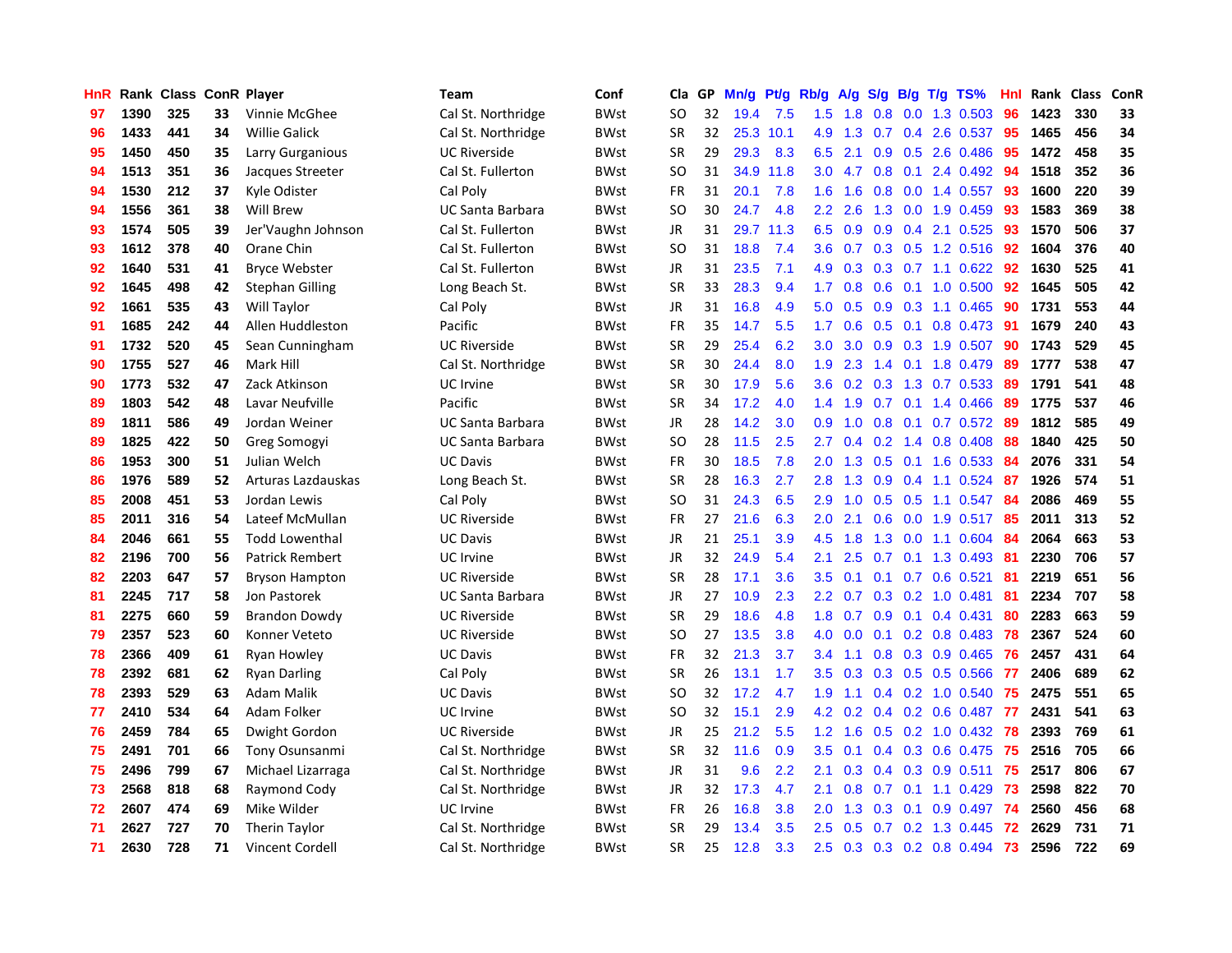| HnR |      | Rank Class ConR Player |                         |                         | Team                    | Conf        | Cla       | GP | Mn/g | Pf/g      | Rb/g | A/g             | S/g |     | $B/g$ T/g TS%               | Hnl |      | Rank Class | ConR                    |
|-----|------|------------------------|-------------------------|-------------------------|-------------------------|-------------|-----------|----|------|-----------|------|-----------------|-----|-----|-----------------------------|-----|------|------------|-------------------------|
| 71  | 2631 | 729                    | 72                      | <b>Charles Anderson</b> | Cal Poly                | <b>BWst</b> | <b>SR</b> | 31 | 18.6 | 3.4       | 2.0  | 0.7             | 0.5 | 0.1 | 0.6 0.461                   | 70  | 2673 | 738        | 73                      |
| 70  | 2662 | 494                    | 73                      | Ryan Sypkens            | <b>UC Davis</b>         | BWst        | FR        | 32 | 19.3 | 5.2       | 1.4  | 1.5             |     |     | $0.4$ 0.2 1.7 0.495         | -68 | 2712 | 505        | 74                      |
| 70  | 2687 | 838                    | 74                      | Pavol Losonsky          | UC Irvine               | BWst        | JR        | 27 | 13.1 | 4.2       | 2.5  | 0.5             |     |     | 0.2 0.0 1.0 0.477 70        |     | 2660 | 835        | 72                      |
| 66  | 2768 | 524                    | 75                      | Lucas Devenny           | <b>UC Santa Barbara</b> | BWst        | FR        | 26 | 10.7 | 1.3       |      | $1.7 \quad 0.5$ |     |     | $0.2$ 0.1 0.5 0.473         | 67  | 2744 | 513        | 75                      |
| 61  | 2838 | 767                    | 76                      | Justin Joyner           | <b>UC Santa Barbara</b> | <b>BWst</b> | <b>SR</b> | 22 | 14.9 | 0.5       | 1.2  | 2.1             |     |     | $0.5$ 0.0 1.0 0.218         | 67  | 2756 | 758        | 76                      |
| 58  | 2879 | 654                    | 77                      | David Chavarria         | <b>UC Riverside</b>     | <b>BWst</b> | <b>SO</b> | 25 | 10.5 | 2.3       | 2.5  | 0.3             |     |     | $0.2$ 0.0 0.9 0.509         | 59  | 2872 | 654        | 78                      |
| 56  | 2916 | 665                    | 78                      | Justin Brown            | Cal Poly                | BWst        | <b>SO</b> | 22 | 17.1 | 4.9       | 1.0  | 1.0             |     |     | 0.7 0.0 1.7 0.441           | 62  | 2848 | 649        | 77                      |
| 39  | 3010 | 685                    | 79                      | Jelani Floyd            | <b>UC Davis</b>         | <b>BWst</b> | <b>SO</b> | 30 | 14.3 | 2.1       | 1.4  | 0.5             | 0.5 |     | $0.2$ 1.0 $0.316$           | 39  | 3012 | 685        | 79                      |
| 151 | 57   | 26                     | 1                       | Larry Sanders           | VCU                     | CAA         | <b>JR</b> | 35 | 26.9 | 14.4      | 9.1  | 1.0             | 0.7 |     | 2.6 1.7 0.558 151           |     | 56   | 25         | $\mathbf 1$             |
| 138 | 134  | 51                     | $\overline{2}$          | Charles Jenkins         | Hofstra                 | CAA         | JR        | 34 |      | 36.3 20.6 | 4.5  | 3.9             | 1.8 |     | 0.6 3.2 0.552 138           |     | 141  | 56         | 3                       |
| 137 | 152  | 57                     | 3                       | David Schneider         | William & Mary          | CAA         | <b>SR</b> | 33 |      | 33.3 15.5 |      | 6.0 2.9         |     |     | 1.5 0.1 1.5 0.514 136 156   |     |      | 56         | 4                       |
| 136 | 156  | 57                     | 4                       | <b>Denzel Bowles</b>    | James Madison           | CAA         | JR        | 25 |      | 32.8 20.8 | 9.2  | 2.5             |     |     | 0.5 1.4 3.4 0.607 150       |     | 63   | 29         | $\overline{2}$          |
| 136 | 161  | 60                     | 5                       | Chaisson Allen          | Northeastern            | CAA         | JR        | 33 |      | 35.4 13.6 |      | 4.7 3.6         |     |     | 1.5 0.0 2.3 0.567 135       |     | 166  | 61         | 5                       |
| 135 | 165  | 64                     | 6                       | <b>Gerald Lee</b>       | Old Dominion            | CAA         | <b>SR</b> | 36 | 29.3 | 14.4      | 4.8  | 1.3             | 0.6 |     | 0.6 1.8 0.591 135           |     | 171  | 64         | $\boldsymbol{6}$        |
| 135 | 171  | 62                     | $\overline{\mathbf{z}}$ | <b>Frank Hassell</b>    | Old Dominion            | CAA         | <b>JR</b> | 36 | 24.0 | 9.2       | 6.7  | 1.0             | 0.9 |     | 0.9 1.7 0.559 135           |     | 180  | 64         | $\overline{\mathbf{z}}$ |
| 132 | 207  | 77                     | 8                       | Joey Rodriguez          | VCU                     | CAA         | JR        | 36 |      | 32.9 12.9 | 2.7  | 5.8             | 1.9 |     | 0.0 2.7 0.555 131           |     | 220  | 80         | 8                       |
| 131 | 213  | 80                     | 9                       | Joe Dukes               | Georgia St.             | CAA         | <b>SR</b> | 32 | 31.2 | 13.5      | 5.2  | 3.8             | 1.8 |     | $0.1$ 2.7 0.496 130         |     | 225  | 83         | 9                       |
| 129 | 245  | 91                     | 10                      | Jawan Carter            | Delaware                | CAA         | <b>JR</b> | 31 | 39.2 | 18.2      | 3.3  | 4.9             | 1.3 |     | 0.0 3.0 0.544 128           |     | 261  | 97         | 11                      |
| 129 | 253  | 53                     | 11                      | Kent Bazemore           | Old Dominion            | CAA         | <b>SO</b> | 36 | 26.7 | 8.4       |      | 4.2 3.4         |     |     | 1.9 0.5 2.1 0.501 129       |     | 248  | 52         | ${\bf 10}$              |
| 126 | 307  | 111                    | 12                      | <b>Ben Finney</b>       | Old Dominion            | CAA         | <b>JR</b> | 36 | 29.1 | 8.8       | 5.8  | 2.5             |     |     | 1.3 0.3 1.5 0.517 126       |     | 307  | 109        | 12                      |
| 126 | 312  | 111                    | 13                      | <b>Matt Janning</b>     | Northeastern            | CAA         | <b>SR</b> | 33 | 36.1 | 15.4      | 3.9  |                 |     |     | 3.1 1.5 0.2 2.1 0.513 126   |     | 319  | 114        | 13                      |
| 125 | 343  | 75                     | 14                      | Samme Givens            | Drexel                  | CAA         | <b>SO</b> | 32 | 25.5 | 8.3       | 8.3  | 1.2             |     |     | 1.1 0.7 1.5 0.503 124       |     | 352  | 77         | 14                      |
| 121 | 409  | 39                     | 15                      | Chris Fouch             | Drexel                  | CAA         | FR        | 30 | 21.3 | 11.3      | 1.9  | 1.3             |     |     | $0.7$ 0.1 1.0 0.565 122     |     | 390  | 36         | 15                      |
| 120 | 428  | 148                    | 16                      | Nkem Ojougboh           | Northeastern            | CAA         | <b>SR</b> | 33 | 33.2 | 9.2       | 7.2  | 1.1             | 0.7 |     | 2.3 1.8 0.581 120           |     | 444  | 149        | 18                      |
| 120 | 431  | 150                    | 17                      | Jamie Skeen             | VCU                     | CAA         | JR        | 28 | 20.7 | 8.1       | 4.5  | 0.9             | 0.8 |     | 0.4 0.8 0.555 121           |     | 421  | 149        | 17                      |
| 119 | 461  | 158                    | 18                      | <b>Marcus Kitts</b>     | William & Mary          | CAA         | <b>JR</b> | 32 | 22.9 | 7.0       | 6.3  | 1.3             |     |     | 0.4 1.0 1.5 0.593 119       |     | 462  | 160        | 19                      |
| 118 | 471  | 108                    | 19                      | Quinn McDowell          | William & Mary          | CAA         | <b>SO</b> | 32 | 33.3 | 13.9      |      | $4.3 \quad 1.3$ |     |     | 0.6 0.1 1.2 0.628 118 474   |     |      | 108        | 20                      |
| 117 | 527  | 182                    | 20                      | John Fields             | NC-Wilmington           | CAA         | JR        | 26 |      | 24.0 10.2 | 8.7  |                 |     |     | 0.5 0.3 2.3 2.2 0.525 121   |     | 412  | 144        | 16                      |
| 117 | 528  | 183                    | 21                      | <b>Keyon Carter</b>     | Old Dominion            | CAA         | JR        | 36 | 22.2 | 7.4       | 4.9  | 0.9             |     |     | $0.8$ $0.3$ 1.2 $0.512$ 117 |     | 527  | 182        | 21                      |
| 116 | 548  | 126                    | 22                      | <b>Michael Morrison</b> | George Mason            | CAA         | <b>SO</b> | 30 | 24.7 | 8.5       | 5.9  | 1.1             | 0.8 |     | 1.6 1.4 0.542 117           |     | 536  | 122        | 22                      |
| 115 | 587  | 136                    | 23                      | <b>Bradford Burgess</b> | VCU                     | CAA         | <b>SO</b> | 36 | 28.6 | 10.4      | 5.1  | 1.2             | 1.0 |     | 0.4 1.3 0.588 115           |     | 601  | 139        | 23                      |
| 113 | 671  | 158                    | 24                      | Ryan Pearson            | George Mason            | CAA         | <b>SO</b> | 30 | 28.4 | 11.9      | 6.4  | 1.2             |     |     | 1.1 0.5 2.0 0.515 113       |     | 659  | 159        | 25                      |
| 112 | 679  | 229                    | 25                      | <b>Brandon Rozzell</b>  | VCU                     | CAA         | JR        | 36 | 22.4 | 8.8       | 2.2  | 1.2             | 1.3 |     | $0.1$ 1.1 0.552 112         |     | 697  | 236        | 27                      |
| 112 | 698  | 221                    | 26                      | Marsharee Neely         | Old Dominion            | CAA         | <b>SR</b> | 35 | 15.7 | 5.5       | 2.9  | 0.9             | 0.5 |     | $0.0$ 0.7 0.481 112         |     | 685  | 221        | 26                      |
| 112 | 707  | 243                    | 27                      | Ed Nixon                | VCU                     | CAA         | <b>JR</b> | 36 | 22.5 | 7.9       | 2.5  | 1.8             | 1.0 |     | 0.2 1.4 0.589 111           |     | 723  | 248        | 29                      |
| 112 | 710  | 244                    | 28                      | Robert Nwankwo          | Towson                  | CAA         | <b>JR</b> | 27 | 30.1 | 9.9       | 8.9  | 0.6             |     |     | 1.0 3.1 1.3 0.528 114       |     | 608  | 207        | 24                      |
| 112 | 711  | 245                    | 29                      | Darius James            | Old Dominion            | CAA         | <b>JR</b> | 36 | 27.9 | 7.0       | 1.9  | 3.3             | 0.9 |     | 0.0 1.6 0.437 111           |     | 708  | 242        | 28                      |
| 111 | 738  | 82                     | 30                      | Luke Hancock            | George Mason            | CAA         | <b>FR</b> | 32 | 23.0 | 7.7       | 3.5  | 3.0             | 0.8 |     | 0.3 2.3 0.562 110 756       |     |      | 83         | 31                      |
| 111 | 749  | 261                    | 31                      | Chad Tomko              | NC-Wilmington           | CAA         | JR        | 29 |      | 30.6 12.8 | 2.8  |                 |     |     | 4.3 1.6 0.1 3.4 0.510 110   |     | 747  | 257        | 30                      |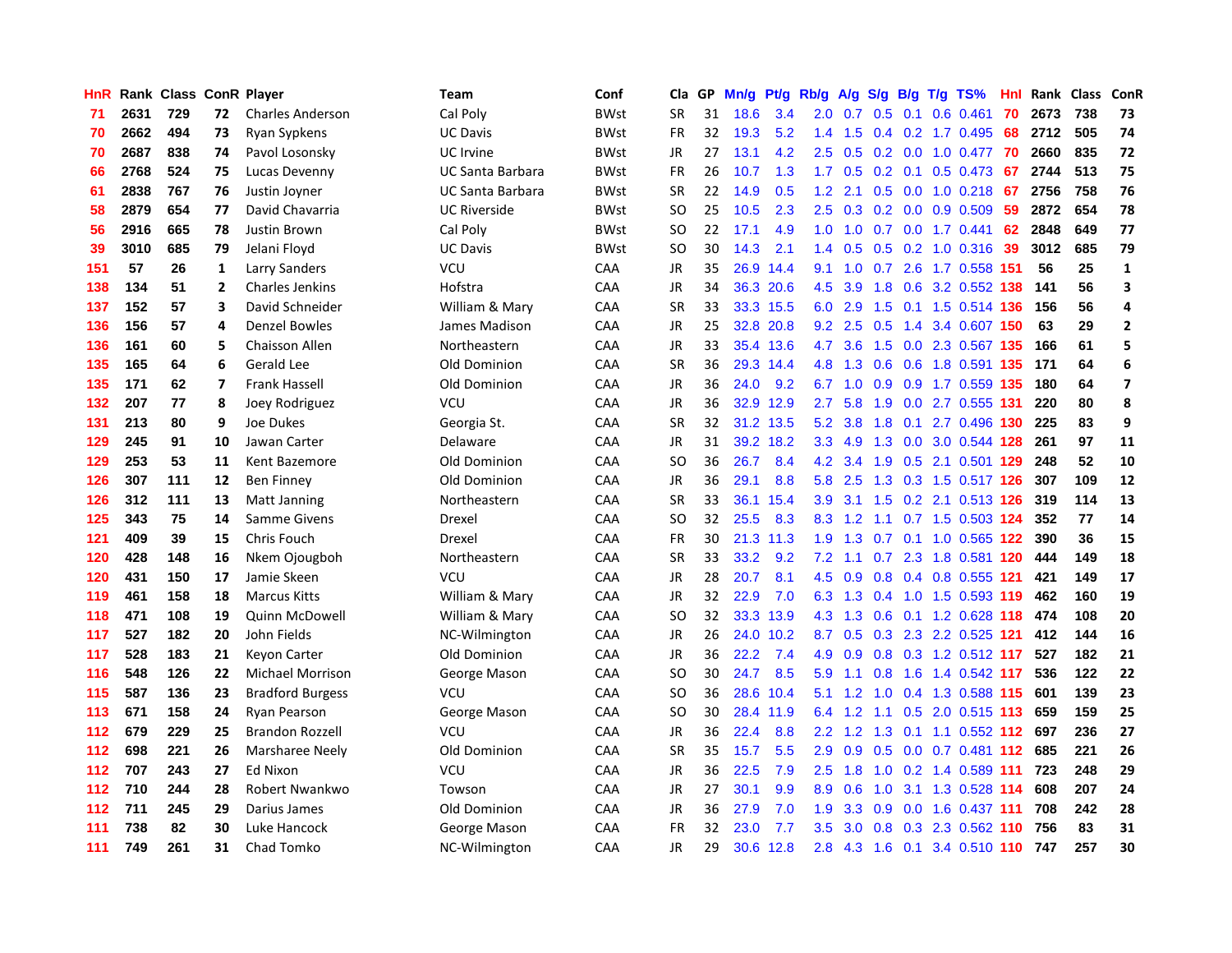| HnR | Rank | <b>Class</b> |    | <b>ConR Player</b>       | Team           | Conf | Cla       | GP | Mn/g | <b>Pt/g</b> | Rb/g             | A/g             | S/g              |     | B/g T/g TS%                | Hnl | Rank | <b>Class</b> | ConR |
|-----|------|--------------|----|--------------------------|----------------|------|-----------|----|------|-------------|------------------|-----------------|------------------|-----|----------------------------|-----|------|--------------|------|
| 109 | 788  | 246          | 32 | <b>Steven Hess</b>       | William & Mary | CAA  | <b>SR</b> | 30 | 15.3 | 4.5         |                  | $3.7 \quad 1.2$ |                  |     | 0.4 0.3 1.4 0.649 109      |     | 784  | 247          | 32   |
| 107 | 908  | 290          | 33 | Manny Adako              | Northeastern   | CAA  | <b>SR</b> | 33 |      | 29.6 11.2   | 4.3              | 0.6             |                  |     | 0.7 0.4 1.4 0.543 106 913  |     |      | 287          | 33   |
| 106 | 925  | 206          | 34 | <b>Trian Iliadis</b>     | Old Dominion   | CAA  | SO        | 36 | 9.7  | 3.1         | 1.1              | 0.7             |                  |     | 0.6 0.0 0.6 0.480 106      |     | 916  | 207          | 34   |
| 105 | 969  | 311          | 35 | Danny Sumner             | William & Mary | CAA  | <b>SR</b> | 33 | 28.8 | 10.6        | 3.8 <sub>2</sub> | 1.1             |                  |     | 0.5 0.7 1.0 0.489 105      |     | 981  | 312          | 36   |
| 105 | 1000 | 338          | 36 | Cameron Long             | George Mason   | CAA  | JR        | 31 | 32.9 | 12.2        | 3.9              | 3.1             | 1.3              | 0.1 | 2.5 0.492 104              |     | 1018 | 345          | 37   |
| 103 | 1072 | 244          | 37 | JohnMark Ludwick         | William & Mary | CAA  | SO        | 33 | 11.2 | 4.1         | 1.3              | 0.8             |                  |     | 0.2 0.2 0.7 0.608 103 1077 |     |      | 245          | 38   |
| 102 | 1107 | 349          | 38 | Leon Spencer             | Drexel         | CAA  | <b>SR</b> | 16 | 19.1 | 6.6         | 5.3              | 0.7             |                  |     | 0.2 1.8 1.6 0.465 106      |     | 950  | 302          | 35   |
| 102 | 1116 | 374          | 39 | Jamie Harris             | Drexel         | CAA  | JR        | 32 | 35.3 | 14.5        | $2.2\phantom{0}$ | 3.4             | 1.0              |     | 0.0 2.5 0.487 101 1136     |     |      | 380          | 39   |
| 100 | 1199 | 378          | 40 | T.J. Gwynn               | VCU            | CAA  | <b>SR</b> | 34 | 15.3 | 4.9         | 3.0              | 1.0             | 0.4              |     | 0.1 1.1 0.527 100 1173     |     |      | 370          | 40   |
| 100 | 1210 | 147          | 41 | Keith Rendleman          | NC-Wilmington  | CAA  | FR        | 31 | 20.2 | 5.9         | 6.1              | 0.3             | 0.6              |     | 1.0 1.2 0.492 99           |     | 1267 | 157          | 43   |
| 100 | 1234 | 416          | 42 | Jihad Ali                | Georgia St.    | CAA  | JR        | 32 | 14.8 | 5.4         | 2.8              | 0.8             |                  |     | 0.8 0.3 1.0 0.507 99       |     | 1242 | 414          | 42   |
| 99  | 1245 | 391          | 43 | <b>Ousman Krubally</b>   | Georgia St.    | CAA  | SR        | 30 | 22.2 | 7.0         | 5.7              | 0.5             |                  |     | 0.8 0.6 1.6 0.565 100 1223 |     |      | 390          | 41   |
| 99  | 1268 | 400          | 44 | <b>Baptiste Bataille</b> | Northeastern   | CAA  | <b>SR</b> | 33 | 20.0 | 5.4         | 1.7 <sub>2</sub> | 1.5             | 0.9 <sub>0</sub> |     | $0.0$ 1.2 0.501            | 99  | 1278 | 407          | 44   |
| 99  | 1291 | 408          | 45 | <b>Trey Hampton</b>      | Georgia St.    | CAA  | <b>SR</b> | 32 | 27.2 | 8.5         | 5.1              | 0.6             | 0.6              |     | 1.2 1.8 0.551              | 98  | 1304 | 415          | 46   |
| 98  | 1299 | 431          | 46 | Greg Washington          | Hofstra        | CAA  | JR        | 33 | 25.0 | 6.6         | 6.2              | 0.8             | 0.6              |     | 2.8 1.3 0.462              | 98  | 1293 | 428          | 45   |
| 98  | 1316 | 163          | 47 | Halil Kanacevic          | Hofstra        | CAA  | <b>FR</b> | 34 | 26.9 | 8.6         | 7.6              | 1.2             | 0.6              |     | 2.0 1.8 0.442              | 98  | 1321 | 162          | 47   |
| 98  | 1327 | 418          | 48 | Sean McCurdy             | William & Mary | CAA  | <b>SR</b> | 33 | 24.3 | 4.6         | $2.3^{\circ}$    | 3.4             |                  |     | 0.7 0.0 1.5 0.451          | 97  | 1338 | 425          | 48   |
| 98  | 1336 | 311          | 49 | <b>Andre Cornelius</b>   | George Mason   | CAA  | <b>SO</b> | 31 | 27.9 | 9.4         | 2.6              | 1.6             | 0.8              |     | $0.0$ 1.6 $0.568$          | 97  | 1350 | 309          | 49   |
| 97  | 1367 | 445          | 50 | <b>Gerald Colds</b>      | Drexel         | CAA  | JR        | 32 | 31.3 | 9.3         | 2.2              |                 |                  |     | 3.2 1.0 0.2 2.0 0.404 97   |     | 1371 | 451          | 51   |
| 97  | 1383 | 323          | 51 | Kevin Phillip            | Drexel         | CAA  | SO        | 31 | 12.6 | 2.9         | 3.1              | 0.2             |                  |     | $0.4$ 0.5 0.5 0.536        | -96 | 1392 | 321          | 53   |
| 97  | 1391 | 183          | 52 | Chaz Williams            | Hofstra        | CAA  | <b>FR</b> | 33 | 31.7 | 9.8         | 4.2              | 4.2             | 1.6              |     | $0.0$ 2.5 $0.474$          | 97  | 1385 | 180          | 52   |
| 97  | 1393 | 326          | 53 | <b>Troy Franklin</b>     | Towson         | CAA  | <b>SO</b> | 27 | 22.0 | 8.3         | 2.2              | 3.7             | 1.2              | 0.1 | 2.4 0.522                  | 97  | 1368 | 315          | 50   |
| 96  | 1404 | 185          | 54 | <b>Kevin Foster</b>      | George Mason   | CAA  | FR        | 26 | 13.3 | 4.5         | 3.3              | 0.0             |                  |     | 0.3 0.6 0.9 0.500          | 96  | 1409 | 185          | 54   |
| 95  | 1476 | 459          | 55 | <b>Pierre Curtis</b>     | James Madison  | CAA  | <b>SR</b> | 33 | 34.0 | 8.8         | 3.6              | 4.2             | 1.5              |     | $0.2$ 2.2 $0.560$          | 92  | 1632 | 501          | 60   |
| 94  | 1518 | 353          | 56 | RaShawn Polk             | Towson         | CAA  | <b>SO</b> | 29 | 21.8 | 9.2         | 3.2              | 1.0             | 0.9 <sub>0</sub> |     | 0.2 1.1 0.518              | 93  | 1558 | 362          | 56   |
| 94  | 1526 | 210          | 57 | <b>Darius Theus</b>      | VCU            | CAA  | FR        | 35 | 11.9 | 2.7         | 1.0              | 1.1             | 1.1              |     | $0.0$ 1.0 $0.500$          | 94  | 1515 | 208          | 55   |
| 93  | 1595 | 512          | 58 | <b>Nathaniel Lester</b>  | Hofstra        | CAA  | JR        | 34 | 24.9 | 8.0         | 4.8              | 0.8             |                  |     | 0.9 0.5 1.7 0.510 93       |     | 1586 | 509          | 57   |
| 93  | 1616 | 492          | 59 | Evan Neisler             | Drexel         | CAA  | <b>SR</b> | 31 | 18.6 | 4.6         | 4.5              | 0.1             |                  |     | 0.4 0.5 1.4 0.628 92       |     | 1612 | 495          | 58   |
| 92  | 1647 | 232          | 60 | <b>Derrick Thomas</b>    | Drexel         | CAA  | FR        | 32 | 24.9 | 6.4         | 2.6              | 1.8             |                  |     | 1.0 0.2 1.2 0.405 92       |     | 1657 | 234          | 61   |
| 92  | 1666 | 505          | 61 | <b>Cornelius Vines</b>   | Hofstra        | CAA  | <b>SR</b> | 33 | 29.1 | 8.2         | 3.3              | 2.3             |                  |     | 1.2 0.2 1.4 0.432 92       |     | 1625 | 500          | 59   |
| 92  | 1677 | 510          | 62 | Miklos Szabo             | Hofstra        | CAA  | <b>SR</b> | 34 | 18.5 | 6.5         | 4.7              | 0.3             | 0.4              |     | $0.3$ 1.1 0.524            | 91  | 1675 | 511          | 62   |
| 91  | 1686 | 541          | 63 | Ahmad Grant              | NC-Wilmington  | CAA  | JR        | 31 | 21.8 | 8.1         | 2.2              | 1.0             | 0.3              |     | 0.6 1.3 0.515              | 90  | 1747 | 561          | 64   |
| 91  | 1693 | 513          | 64 | Johnny Wolf              | NC-Wilmington  | CAA  | <b>SR</b> | 31 | 26.7 | 7.9         | 2.2              | 2.2             | 0.5              |     | $0.1$ 1.8 $0.550$          | 90  | 1750 | 532          | 65   |
| 91  | 1718 | 399          | 65 | Julius Wells             | James Madison  | CAA  | SO        | 33 | 36.7 | 16.3        | 5.1              | 2.2             | 0.9              | 0.1 | 3.2 0.508                  | 88  | 1861 | 429          | 67   |
| 90  | 1737 | 523          | 66 | <b>Trae Goldston</b>     | Georgia St.    | CAA  | <b>SR</b> | 32 | 26.2 | 10.3        | 1.8              | 0.9             | 0.7              |     | $0.1$ 1.2 0.521            | 90  | 1739 | 528          | 63   |
| 88  | 1832 | 593          | 67 | Alphonso Dawson          | Delaware       | CAA  | <b>JR</b> | 30 | 34.1 | 12.1        | 6.0              | 1.8             |                  |     | 1.1 0.2 1.8 0.432          | -88 | 1847 | 596          | 66   |
| 88  | 1862 | 276          | 68 | Darren White             | James Madison  | CAA  | <b>FR</b> | 33 | 27.2 | 8.8         | 4.0              | 0.9             | 0.8              |     | $0.3$ 1.5 0.515            | -85 | 2004 | 310          | 75   |
| 87  | 1880 | 562          | 69 | Montez Downey            | NC-Wilmington  | CAA  | SR        | 24 | 12.5 | 5.5         | $2.7^{\circ}$    | 0.3             | 0.3              |     | $0.0$ 0.9 0.463            | -87 | 1918 | 569          | 69   |
| 87  | 1898 | 284          | 70 | Sherrod Wright           | George Mason   | CAA  | <b>FR</b> | 31 | 16.1 | 5.5         | 1.7              | 0.5             |                  |     | $0.5$ 0.2 1.1 0.523        | 87  | 1905 | 282          | 68   |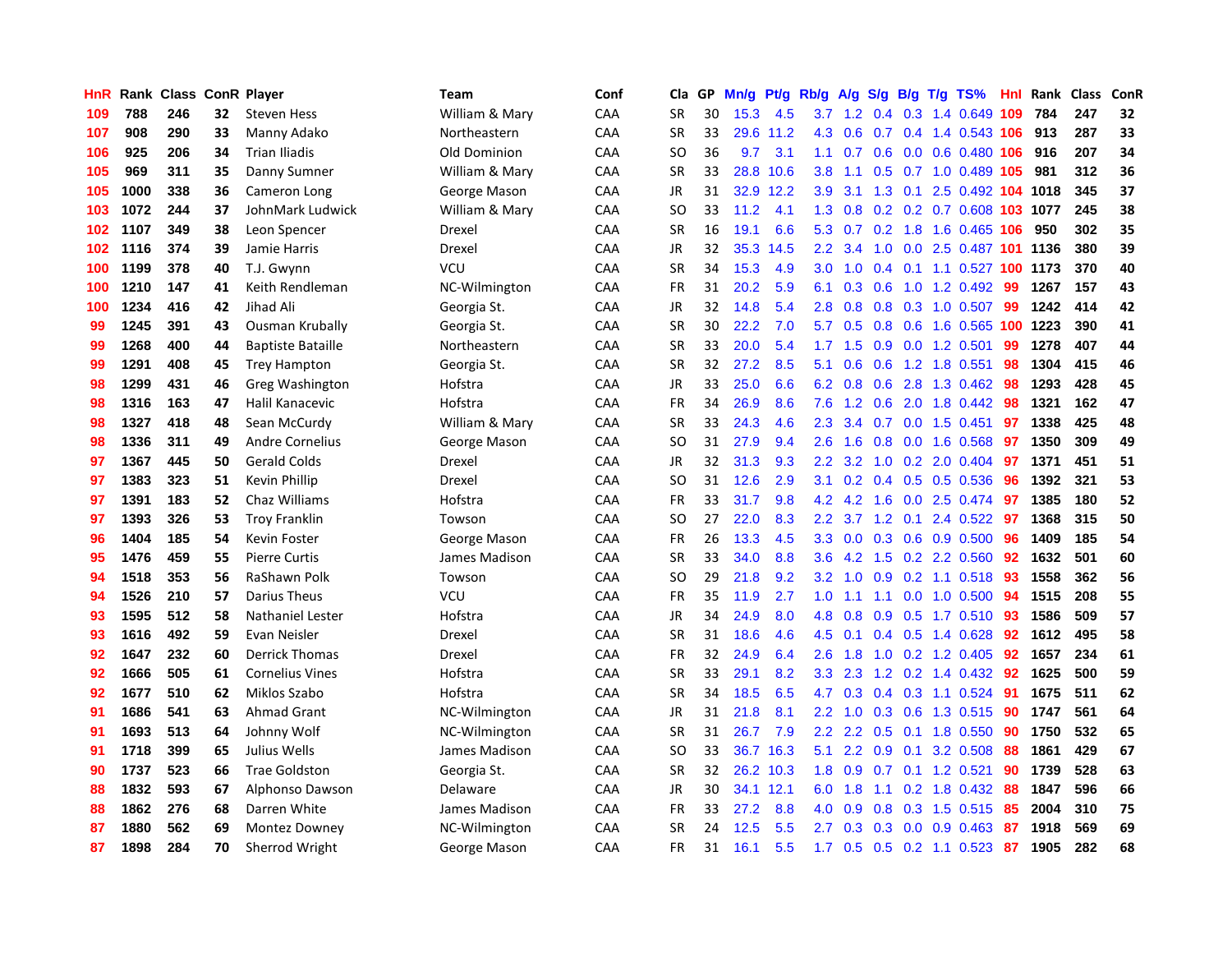| HnR |      | Rank Class ConR Player |              |                        | Team           | Conf        | Cla           | <b>GP</b> | Mn/g | Pt/g      | Rb/g             | A/g |               |     | S/g B/g T/g TS%               | Hnl | Rank | <b>Class</b> | <b>ConR</b>    |
|-----|------|------------------------|--------------|------------------------|----------------|-------------|---------------|-----------|------|-----------|------------------|-----|---------------|-----|-------------------------------|-----|------|--------------|----------------|
| 87  | 1911 | 570                    | 71           | Calvin Lee             | Towson         | CAA         | SR            | 31        |      | 30.0 10.6 | 5.3              | 1.5 | 0.5           | 1.1 | 2.0 0.486                     | 86  | 1969 | 587          | 71             |
| 86  | 1939 | 626                    | 72           | Jarrel Smith           | Towson         | CAA         | JR            | 26        | 23.3 | 9.2       | 3.3              | 0.8 |               |     | 0.5 0.3 1.2 0.523 85          |     | 1981 | 641          | 73             |
| 86  | 1944 | 628                    | 73           | <b>Ben Louis</b>       | James Madison  | CAA         | JR.           | 33        | 27.1 | 5.4       | 3.2              | 2.5 |               |     | 1.5 0.4 1.7 0.472 84          |     | 2085 | 670          | 80             |
| 86  | 1947 | 296                    | 74           | Alwayne Bigby          | Northeastern   | CAA         | <b>FR</b>     | 32        | 18.6 | 3.2       | 1.8              | 0.8 |               |     | 0.9 0.3 0.9 0.529             | 87  | 1921 | 286          | 70             |
| 86  | 1963 | 302                    | 75           | <b>Trevon Flores</b>   | James Madison  | CAA         | <b>FR</b>     | 32        | 17.7 | 3.8       | 3.0 <sub>2</sub> | 0.7 |               |     | 0.4 1.2 0.6 0.484             | 83  | 2112 | 344          | 82             |
| 86  | 1975 | 588                    | 76           | Louis Birdsong         | George Mason   | CAA         | <b>SR</b>     | 30        | 12.9 | 2.6       | 2.0              | 0.6 |               |     | $0.4$ 0.6 0.5 0.482           | -85 | 1979 | 590          | 72             |
| 85  | 2002 | 596                    | 77           | Josh Thornton          | Towson         | CAA         | <b>SR</b>     | 30        | 25.8 | 11.4      | 2.0              | 1.2 | 0.6           |     | $0.1$ 1.4 0.489               | 84  | 2062 | 612          | 79             |
| 85  | 2007 | 646                    | 78           | <b>Isaiah Tate</b>     | George Mason   | CAA         | <b>JR</b>     | 30        | 18.9 | 4.4       | 2.5              | 0.8 | 0.6           |     | $0.1$ 0.7 0.473               | 85  | 1984 | 642          | 74             |
| 85  | 2019 | 650                    | 79           | Darryl Felder          | NC-Wilmington  | CAA         | <b>JR</b>     | 26        | 13.4 | 3.8       | 1.5              | 1.1 |               |     | $0.3$ $0.2$ $0.7$ $0.465$     | 84  | 2045 | 656          | 77             |
| 84  | 2047 | 324                    | 80           | Isaiah Philmore        | Towson         | CAA         | <b>FR</b>     | 30        | 20.7 | 6.4       | 3.9 <sup>°</sup> | 0.4 | 0.6           |     | $0.1$ 1.1 0.569               | 83  | 2118 | 346          | 83             |
| 84  | 2062 | 331                    | 81           | Josh Brinkley          | Delaware       | CAA         | <b>FR</b>     | 22        | 17.4 | 5.1       | 3.1              | 0.4 |               |     | $0.3$ 0.4 0.9 0.593           | -85 | 2027 | 317          | 76             |
| 84  | 2093 | 340                    | 82           | <b>Malcolm Hawkins</b> | Delaware       | CAA         | <b>FR</b>     | 26        | 10.6 | 2.8       | $2.5^{\circ}$    | 0.8 |               |     | $0.6$ 0.0 0.8 0.459           | -83 | 2099 | 338          | 81             |
| 83  | 2117 | 626                    | 83           | Xavier Hansbro         | Georgia St.    | CAA         | <b>SR</b>     | 28        | 22.7 | 7.9       | 4.2              | 0.5 |               |     | $0.4$ 0.6 1.5 0.433           | -84 | 2049 | 611          | 78             |
| 82  | 2168 | 355                    | 84           | Matt Rum               | William & Mary | CAA         | <b>FR</b>     | 33        | 12.2 | 2.7       | 0.9 <sub>0</sub> | 0.8 | 0.5           |     | $0.0$ 0.5 0.506               | 82  | 2179 | 359          | 84             |
| 82  | 2191 | 698                    | 85           | Dominique Lacey        | NC-Wilmington  | CAA         | <b>JR</b>     | 28        | 16.9 | 5.5       | 2.9              | 0.9 |               |     | $0.5$ 0.4 1.9 0.495           | -81 | 2212 | 702          | 85             |
| 79  | 2341 | 401                    | 86           | Jamelle Hagins         | Delaware       | CAA         | <b>FR</b>     | 30        | 22.0 | 5.4       | 5.3              | 0.2 |               |     | $0.5$ 1.0 1.1 0.439           | 78  | 2365 | 406          | 87             |
| 79  | 2355 | 521                    | 87           | Kendrix Brown          | William & Mary | CAA         | SO            | 27        | 15.1 | 2.5       | 2.0              | 1.2 |               |     | $0.7$ $0.2$ 1.1 $0.435$       | -81 | 2214 | 494          | 86             |
| 78  | 2361 | 407                    | 88           | Will Ohuaregbe         | NC-Wilmington  | CAA         | <b>FR</b>     | 28        | 17.4 | 4.0       | 4.8              | 0.5 |               |     | 0.3 0.4 1.3 0.429             | 78  | 2368 | 408          | 88             |
| 78  | 2382 | 412                    | 89           | Daryl McCoy            | Drexel         | CAA         | <b>FR</b>     | 32        | 12.5 | 1.3       | 4.1              | 0.4 |               |     | $0.2$ 0.4 0.4 0.339           | 78  | 2398 | 416          | 89             |
| 77  | 2424 | 777                    | 90           | D.J. Boney             | Delaware       | CAA         | <b>JR</b>     | 31        | 26.3 | 5.7       | 2.5              | 1.4 |               |     | $0.5$ 0.1 1.2 0.486           | -76 | 2443 | 780          | 92             |
| 77  | 2425 | 421                    | 91           | Johnny Williams        | George Mason   | CAA         | FR            | 30        | 9.6  | 2.6       | $2.2^{\circ}$    | 0.2 |               |     | 0.3 0.3 0.7 0.407 77          |     | 2429 | 422          | 90             |
| 77  | 2429 | 424                    | 92           | Kyle Gaillard          | William & Mary | CAA         | <b>FR</b>     | 33        | 11.4 | 2.8       | 1.4              | 0.4 |               |     | $0.2$ 0.0 0.5 0.495           | 77  | 2437 | 426          | 91             |
| 76  | 2461 | 785                    | 93           | Marques Johnson        | Georgia St.    | CAA         | JR            | 32        | 20.6 | 2.6       | 1.9              | 2.3 |               |     | 0.8 0.0 1.3 0.376             | -76 | 2466 | 788          | 93             |
| 75  | 2497 | 800                    | 94           | <b>Brian Morris</b>    | Towson         | CAA         | JR            | 27        | 17.1 | 2.4       | 1.7              | 3.3 | $0.4^{\circ}$ |     | $0.1$ 1.6 0.374               | 75  | 2488 | 797          | 94             |
| 75  | 2520 | 807                    | 95           | Josh Brown             | Towson         | CAA         | <b>JR</b>     | 29        | 18.3 | 4.5       | 1.6              | 1.2 | 0.9           |     | $0.1$ 1.1 0.481               | 74  | 2541 | 809          | 95             |
| 72  | 2616 | 588                    | 96           | Adam Pegg              | Delaware       | CAA         | <sub>SO</sub> | 30        | 18.1 | 5.0       | 2.6              | 0.5 | 0.1           |     | 0.3 0.9 0.502 72              |     | 2632 | 590          | 97             |
| 71  | 2651 | 487                    | 97           | Alioune Diouf          | James Madison  | CAA         | FR            | 32        | 14.6 | 3.2       | 2.8              | 1.0 |               |     | 0.3 0.2 1.1 0.412 69          |     | 2695 | 501          | 98             |
| 69  | 2701 | 503                    | 98           | Kelvin McNeil          | Delaware       | CAA         | <b>FR</b>     | 20        | 25.2 | 6.0       | 6.2              | 1.2 |               |     | 0.4 0.3 2.3 0.410 74          |     | 2554 | 455          | 96             |
| 67  | 2742 | 625                    | 99           | James Fields           | Georgia St.    | CAA         | SO            | 31        | 16.1 | 3.3       | 1.4              | 0.9 |               |     | 0.9 0.0 1.1 0.413 67          |     | 2735 | 627          | 99             |
| 67  | 2754 | 853                    | 100          | Edwin Santiago         | Delaware       | CAA         | JR            | 25        | 12.9 | 3.2       | 1.3              | 1.0 |               |     | $0.4$ 0.0 1.2 0.503           | 67  | 2737 | 849          | 100            |
| 63  | 2810 | 762                    | 101          | Darion Jeralds         | NC-Wilmington  | CAA         | <b>SR</b>     | 26        | 12.0 | 2.2       | 0.5              | 1.3 | 0.3           |     | $0.0$ 1.1 0.538               | 64  | 2795 | 762          | 101            |
| 61  | 2844 | 645                    | 102          | Hakim McCullar         | Delaware       | CAA         | SO.           | 31        | 19.2 | 5.1       | 3.1              | 0.4 |               |     | $0.2$ 0.3 1.3 0.411           | 61  | 2861 | 652          | 102            |
| 57  | 2898 | 781                    | 103          | Kevin Lott             | Georgia St.    | CAA         | <b>SR</b>     | 30        | 14.0 | 2.2       | $1.5^{\circ}$    | 0.5 | 0.3           |     | $0.0$ 0.5 0.400               | 58  | 2904 | 782          | 103            |
| 57  | 2908 | 783                    | 104          | <b>Matt Parker</b>     | James Madison  | CAA         | SR            | 27        | 10.6 | 2.9       | 1.2              | 0.4 |               |     | $0.1$ 0.3 0.6 0.453           | -57 | 2918 | 785          | 104            |
| 153 | 46   | 17                     | 1            | Aubrey Coleman         | Houston        | <b>CUSA</b> | <b>SR</b>     | 35        | 36.9 | 25.6      | 7.4              | 2.6 |               |     | 2.7 0.2 2.3 0.511 153         |     | 52   | 17           | $\mathbf{1}$   |
| 148 | 76   | 24                     | $\mathbf{2}$ | Jerome Jordan          | Tulsa          | <b>CUSA</b> | <b>SR</b>     | 35        |      | 29.8 15.4 | 9.1              |     |               |     | 1.3 0.5 2.3 2.3 0.587 147     |     | 81   | 25           | $\overline{2}$ |
| 145 | 86   | 37                     | 3            | Elijah Millsap         | <b>UAB</b>     | <b>CUSA</b> | <b>JR</b>     | 34        |      | 33.1 16.1 | 9.5              | 1.8 |               |     | 1.6 0.3 3.5 0.510 145         |     | 91   | 38           | 3              |
| 141 | 104  | 45                     | 4            | <b>Randy Culpepper</b> | <b>UTEP</b>    | <b>CUSA</b> | <b>JR</b>     | 33        |      | 33.3 17.9 | 2.8              | 1.9 | 1.8           |     | 0.3 1.8 0.593                 | 140 | 124  | 49           | 5              |
| 140 | 120  | 43                     | 5            | Ben Uzoh               | Tulsa          | <b>CUSA</b> | <b>SR</b>     | 35        |      | 34.3 15.3 |                  |     |               |     | 4.7 4.7 1.0 0.7 2.3 0.557 139 |     | 134  | 47           | 6              |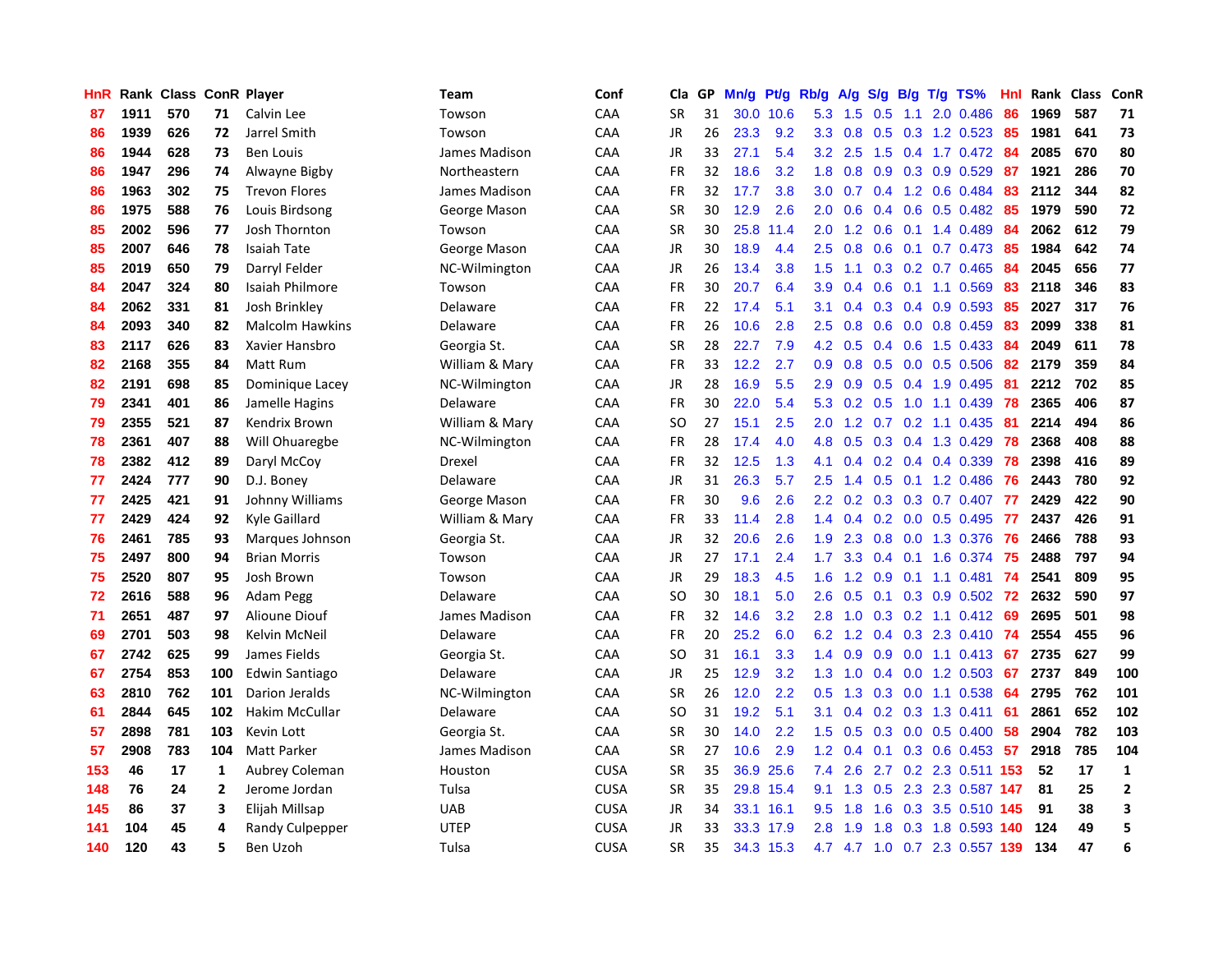| HnR | Rank | <b>Class ConR Player</b> |    |                         | Team            | Conf        | Cla       | GP | Mn/g | Pt/g Rb/g |                  | A/g |     |  | S/g B/g T/g TS%                | Hnl | Rank | Class ConR |                         |
|-----|------|--------------------------|----|-------------------------|-----------------|-------------|-----------|----|------|-----------|------------------|-----|-----|--|--------------------------------|-----|------|------------|-------------------------|
| 138 | 141  | 53                       | 6  | <b>Gary Flowers</b>     | Southern Miss.  | <b>CUSA</b> | JR        | 33 |      | 31.3 15.0 | 8.3              | 1.4 | 0.8 |  | 1.8 2.5 0.510 138              |     | 136  | 55         | $\overline{\mathbf{z}}$ |
| 137 | 144  | 10                       | 7  | Hassan Whiteside        | Marshall        | <b>CUSA</b> | FR        | 34 |      | 26.1 13.1 | 8.9              |     |     |  | 0.3 0.6 5.4 1.9 0.542 137 150  |     |      | 10         | 8                       |
| 137 | 147  | 56                       | 8  | <b>Derrick Caracter</b> | <b>UTEP</b>     | <b>CUSA</b> | JR        | 27 |      | 26.7 14.1 | 8.1              |     |     |  | 1.1 1.0 0.9 2.9 0.593 141      |     | 117  | 47         | 4                       |
| 135 | 167  | 31                       | 9  | <b>Elliot Williams</b>  | <b>Memphis</b>  | <b>CUSA</b> | <b>SO</b> | 34 |      | 33.3 17.9 | 4.0              | 3.8 |     |  | 1.3 0.1 2.9 0.591 135          |     | 182  | 36         | 9                       |
| 128 | 283  | 104                      | 10 | Papa Dia                | SMU             | <b>CUSA</b> | JR        | 31 |      | 28.6 12.3 | 8.6              | 1.3 | 0.8 |  | 1.2 2.8 0.591 126              |     | 320  | 114        | 10                      |
| 125 | 335  | 72                       | 11 | Wesley Witherspoon      | <b>Memphis</b>  | <b>CUSA</b> | <b>SO</b> | 34 |      | 25.6 12.5 | 4.6              | 1.4 |     |  | 1.4 0.9 1.8 0.577 125          |     | 334  | 73         | 11                      |
| 125 | 341  | 120                      | 12 | Claude Britten          | <b>UTEP</b>     | <b>CUSA</b> | JR        | 33 | 9.6  | 4.9       | 2.1              | 0.2 |     |  | 0.2 0.5 0.4 0.601 124          |     | 361  | 126        | 13                      |
| 123 | 374  | 33                       | 13 | Arsalan Kazemi          | Rice            | <b>CUSA</b> | FR        | 30 | 27.9 | 10.3      | 9.1              | 1.2 | 1.6 |  | 0.9 1.9 0.554 124              |     | 347  | 30         | 12                      |
| 122 | 388  | 135                      | 14 | <b>Tyler Wilkerson</b>  | Marshall        | <b>CUSA</b> | <b>SR</b> | 33 | 26.3 | 14.0      | 7.2              | 1.0 | 0.6 |  | 1.0 1.6 0.582 122              |     | 385  | 132        | 14                      |
| 122 | 394  | 137                      | 15 | Julyan Stone            | <b>UTEP</b>     | <b>CUSA</b> | JR        | 33 | 30.8 | 6.1       | 5.1              | 5.5 |     |  | 1.6 0.5 2.1 0.518 121          |     | 416  | 146        | 15                      |
| 119 | 459  | 157                      | 16 | Jeremy Williams         | <b>UTEP</b>     | <b>CUSA</b> | JR        | 33 | 24.1 | 10.0      |                  |     |     |  | 4.7 0.8 0.7 0.5 1.3 0.581 118  |     | 501  | 174        | 17                      |
| 118 | 484  | 166                      | 17 | Jamarr Sanders          | <b>UAB</b>      | <b>CUSA</b> | JR        | 34 | 34.2 | 10.4      | 4.9              | 2.6 |     |  | 1.3 0.2 1.9 0.528 118          |     | 487  | 169        | 16                      |
| 118 | 496  | 166                      | 18 | Derek Williams          | SMU             | <b>CUSA</b> | <b>SR</b> | 31 | 36.4 | 16.6      | 3.2              | 3.7 | 0.9 |  | 0.1 2.5 0.539 116              |     | 562  | 183        | 21                      |
| 118 | 511  | 119                      | 19 | Arnett Moultrie         | <b>UTEP</b>     | <b>CUSA</b> | <b>SO</b> | 33 | 28.9 | 9.8       | 6.7              | 1.2 |     |  | 1.4 0.8 2.1 0.512 116          |     | 546  | 125        | 20                      |
| 117 | 517  | 177                      | 20 | Will Coleman            | <b>Memphis</b>  | <b>CUSA</b> | JR        | 34 | 23.0 | 7.4       | 6.2              | 0.3 | 0.4 |  | 2.1 1.1 0.634 117              |     | 532  | 186        | 18                      |
| 117 | 532  | 187                      | 21 | Aaron Johnson           | <b>UAB</b>      | <b>CUSA</b> | JR        | 34 | 35.5 | 9.6       | 2.5              | 4.8 | 1.6 |  | 0.0 2.7 0.576 117              |     | 534  | 187        | 19                      |
| 112 | 680  | 230                      | 22 | <b>Roburt Sallie</b>    | <b>Memphis</b>  | <b>CUSA</b> | <b>JR</b> | 34 | 30.8 | 10.5      | 4.0              | 1.9 |     |  | 1.7 0.6 1.3 0.592 112 694      |     |      | 234        | 22                      |
| 111 | 725  | 227                      | 23 | <b>Howard Crawford</b>  | <b>UAB</b>      | <b>CUSA</b> | <b>SR</b> | 34 | 26.1 | 11.8      | 4.4              | 0.6 |     |  | $0.4$ 0.4 2.0 0.532 111        |     | 728  | 231        | 23                      |
| 111 | 745  | 171                      | 24 | A.J. Rompza             | Central Florida | <b>CUSA</b> | SO        | 31 | 31.5 | 8.6       | 2.6              |     |     |  | 4.6 2.6 0.0 2.1 0.508 111 731  |     |      | 170        | 24                      |
| 110 | 767  | 240                      | 25 | Willie Kemp             | <b>Memphis</b>  | <b>CUSA</b> | <b>SR</b> | 34 | 30.3 | 7.4       | $2.2\phantom{0}$ |     |     |  | 4.3 1.5 0.1 2.0 0.495 110 775  |     |      | 243        | 26                      |
| 110 | 776  | 269                      | 26 | <b>Christian Polk</b>   | <b>UTEP</b>     | <b>CUSA</b> | <b>JR</b> | 32 | 24.6 | 9.4       | 2.3              | 1.8 | 1.0 |  | 0.1 1.4 0.486 109 791          |     |      | 273        | 29                      |
| 110 | 777  | 176                      | 27 | Dago Pena               | Marshall        | <b>CUSA</b> | <b>SO</b> | 31 | 18.2 | 7.3       | 2.9              | 1.8 |     |  | 0.7 0.4 1.3 0.597 110 770      |     |      | 179        | 25                      |
| 109 | 795  | 249                      | 28 | Doneal Mack             | <b>Memphis</b>  | <b>CUSA</b> | <b>SR</b> | 34 | 28.4 | 10.4      | 1.9              | 1.6 |     |  | 0.8 0.5 0.8 0.568 109          |     | 807  | 256        | 30                      |
| 109 | 800  | 281                      | 29 | <b>Kris Richard</b>     | Tulane          | <b>CUSA</b> | JR        | 28 |      | 28.3 11.8 | 3.7              | 1.9 | 1.7 |  | 0.4 2.4 0.510 109              |     | 787  | 271        | 28                      |
| 109 | 826  | 288                      | 30 | <b>Brock Young</b>      | East Carolina   | <b>CUSA</b> | JR        | 31 | 34.9 | 15.5      | 3.6              | 5.5 | 1.5 |  | 0.0 4.3 0.505 108              |     | 855  | 296        | 34                      |
| 109 | 829  | 185                      | 31 | <b>Cameron Moore</b>    | <b>UAB</b>      | <b>CUSA</b> | <b>SO</b> | 30 | 12.8 | 3.1       | 3.2 <sub>2</sub> | 0.3 |     |  | 0.2 0.7 0.8 0.590 109          |     | 820  | 184        | 31                      |
| 108 | 833  | 186                      | 32 | Maurice Bolden          | Southern Miss.  | <b>CUSA</b> | <b>SO</b> | 34 | 22.4 | 8.7       |                  |     |     |  | 5.9 0.7 0.4 0.5 1.9 0.528 108  |     | 846  | 190        | 32                      |
| 108 | 855  | 192                      | 33 | <b>Damier Pitts</b>     | Marshall        | <b>CUSA</b> | <b>SO</b> | 31 | 27.6 | 10.4      |                  |     |     |  | 2.7 4.7 0.7 0.0 2.5 0.599 108  |     | 851  | 192        | 33                      |
| 108 | 859  | 194                      | 34 | Steven Idlet            | Tulsa           | <b>CUSA</b> | <b>SO</b> | 35 | 21.0 | 6.4       | 5.5              | 0.8 |     |  | 0.4 1.0 1.2 0.577 107          |     | 879  | 201        | 35                      |
| 108 | 863  | 197                      | 35 | <b>Darrius Morrow</b>   | East Carolina   | <b>CUSA</b> | <b>SO</b> | 28 | 32.0 | 12.6      | 6.5              | 0.9 |     |  | 1.1 0.9 2.1 0.603 110 779      |     |      | 180        | 27                      |
| 107 | 911  | 109                      | 36 | Keith Clanton           | Central Florida | <b>CUSA</b> | FR        | 32 | 26.7 | 9.7       | 6.8              | 1.4 | 0.9 |  | 1.4 2.8 0.518 106              |     | 906  | 109        | 36                      |
| 106 | 928  | 207                      | 37 | Shaquille Johnson       | Marshall        | <b>CUSA</b> | SO        | 34 | 25.6 | 9.5       | 3.1              | 3.0 | 1.0 |  | 0.1 1.5 0.551 106              |     | 923  | 210        | 38                      |
| 106 | 955  | 306                      | 38 | Kelvin Lewis            | Houston         | <b>CUSA</b> | <b>SR</b> | 35 | 36.5 | 15.5      | 4.0              | 1.2 | 1.8 |  | 0.3 0.7 0.553 105              |     | 969  | 309        | 39                      |
| 105 | 960  | 322                      | 39 | Torye Pelham            | Southern Miss.  | <b>CUSA</b> | <b>JR</b> | 29 | 16.1 | 3.9       | 3.8              | 0.2 | 0.9 |  | 0.5 0.6 0.552 106              |     | 912  | 310        | 37                      |
| 105 | 972  | 312                      | 40 | Mouhammad Faye          | SMU             | <b>CUSA</b> | <b>SR</b> | 28 | 25.6 | 10.7      | 5.3              | 0.9 |     |  | 0.6 0.6 1.5 0.533 105          |     | 991  | 316        | 41                      |
| 105 | 979  | 328                      | 41 | <b>Justin Hurtt</b>     | Tulsa           | <b>CUSA</b> | JR        | 35 | 33.6 | 14.5      | $3.4^{\circ}$    | 1.7 |     |  | 0.6 0.2 1.9 0.552 104 1002     |     |      | 338        | 42                      |
| 105 | 989  | 122                      | 42 | Dexter Fields           | <b>UAB</b>      | <b>CUSA</b> | FR        | 29 | 9.6  | 3.4       | 0.8              | 0.2 |     |  | 0.4 0.0 0.2 0.505 105 978      |     |      | 117        | 40                      |
| 105 | 994  | 123                      | 43 | <b>Kendall Timmons</b>  | Tulane          | <b>CUSA</b> | <b>FR</b> | 30 | 22.8 | 8.3       | 4.1              | 1.1 | 0.9 |  | 0.9 1.7 0.504 103 1042         |     |      | 127        | 44                      |
| 104 | 1048 | 355                      | 44 | Antonio Haymon          | Marshall        | <b>CUSA</b> | <b>JR</b> | 32 | 13.8 | 4.9       | 2.6              |     |     |  | 1.0 0.5 0.5 0.6 0.532 103 1039 |     |      | 352        | 43                      |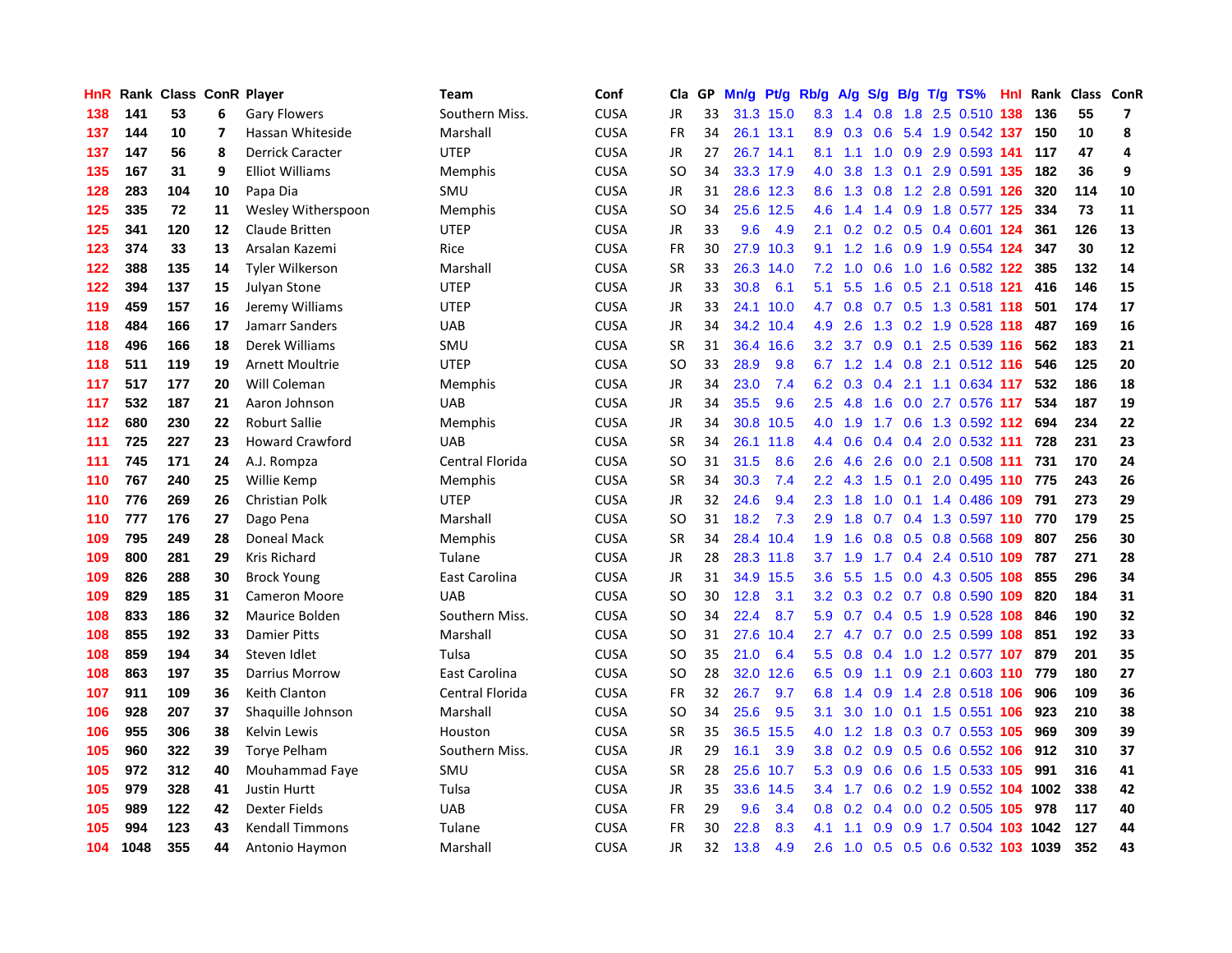| HnR. |      | Rank Class ConR Player |    |                        | <b>Team</b>     | Conf        | Cla       | GP | Mn/g | Pt/g      | Rb/g             | A/g            | S/g |  | $B/g$ T/g TS%                  |     | <b>Hnl Rank Class</b> |     | ConR |
|------|------|------------------------|----|------------------------|-----------------|-------------|-----------|----|------|-----------|------------------|----------------|-----|--|--------------------------------|-----|-----------------------|-----|------|
| 102  | 1130 | 380                    | 45 | <b>Tirrell Baines</b>  | Marshall        | <b>CUSA</b> | <b>JR</b> | 28 | 16.8 | 6.4       | 3.6 <sup>°</sup> | 0.5            | 0.4 |  | $0.2$ 0.6 0.560                |     | 102 1092              | 365 | 45   |
| 102  | 1139 | 383                    | 46 | <b>Maurice McNeil</b>  | Houston         | <b>CUSA</b> | JR        | 33 | 24.7 | 8.1       | 7.4              |                |     |  | 0.4 0.5 1.2 1.2 0.495 101 1148 |     |                       | 384 | 47   |
| 101  | 1157 | 364                    | 47 | George Drake           | <b>UAB</b>      | <b>CUSA</b> | <b>SR</b> | 34 | 25.5 | 6.5       | 3.1              | 0.9            |     |  | 0.7 0.5 1.0 0.424 101 1149     |     |                       | 363 | 48   |
| 100  | 1200 | 404                    | 48 | Josimar Ayarza         | Southern Miss.  | <b>CUSA</b> | JR        | 29 | 15.6 | 5.9       | 3.3 <sub>2</sub> | 0.2            |     |  | 0.2 0.4 1.2 0.524 100 1202     |     |                       | 404 | 49   |
| 100  | 1208 | 382                    | 49 | Buchi Awaji            | Southern Miss.  | CUSA        | <b>SR</b> | 31 | 17.4 | 5.3       | 2.5              | 0.8            | 0.6 |  | 0.1 0.8 0.519 100 1206         |     |                       | 383 | 50   |
| 100  | 1218 | 277                    | 50 | Desmond Wade           | Houston         | <b>CUSA</b> | SO        | 35 | 26.6 | 5.7       | 1.9              | 4.8            | 1.5 |  | 0.1 1.8 0.480 100 1228         |     |                       | 278 | 51   |
| 100  | 1230 | 415                    | 51 | Zamal Nixon            | Houston         | CUSA        | <b>JR</b> | 31 | 16.1 | 5.9       | 0.9 <sup>°</sup> | 1.8            |     |  | 1.1 0.2 0.9 0.491 100 1233     |     |                       | 413 | 52   |
| 99   | 1243 | 282                    | 52 | Angelo Johnson         | Southern Miss.  | <b>CUSA</b> | SO        | 34 | 32.6 | 10.1      | 3.0 <sub>1</sub> | 2.6            | 1.0 |  | $0.1$ 1.9 0.490                | 99  | 1253                  | 285 | 54   |
| 99   | 1249 | 395                    | 53 | Chris Lutz             | Marshall        | CUSA        | <b>SR</b> | 34 | 26.2 | 8.7       | 1.9              | 1.5            |     |  | $0.7$ 0.1 1.1 0.588            | -99 | 1248                  | 399 | 53   |
| 99   | 1256 | 421                    | 54 | Adam Brown             | Houston         | <b>CUSA</b> | <b>JR</b> | 33 | 19.8 | 7.9       | 2.0 <sub>1</sub> | 0.8            |     |  | 0.9 0.2 0.7 0.558 99           |     | 1261                  | 420 | 55   |
| 99   | 1270 | 424                    | 55 | <b>Myron Strong</b>    | <b>UTEP</b>     | <b>CUSA</b> | <b>JR</b> | 32 | 13.3 | 2.9       | 1.5              | 2.0            |     |  | 0.8 0.0 1.0 0.426 98           |     | 1295                  | 429 | 58   |
| 99   | 1271 | 401                    | 56 | Kenneth Cooper         | <b>UAB</b>      | <b>CUSA</b> | <b>SR</b> | 34 | 19.1 | 5.6       | 3.8 <sub>1</sub> | 0.3            |     |  | 0.3 0.5 1.0 0.470 99           |     | 1269                  | 402 | 56   |
| 99   | 1272 | 402                    | 57 | <b>Kevin Sims</b>      | Tulane          | <b>CUSA</b> | <b>SR</b> | 22 | 31.7 | 11.2      | 2.9              | 3.0            | 0.9 |  | 0.1 2.0 0.507 101 1143         |     |                       | 361 | 46   |
| 99   | 1286 | 427                    | 58 | R.L. Horton            | Southern Miss.  | <b>CUSA</b> | <b>JR</b> | 34 | 32.3 | 9.2       | 2.9              | 1.9            | 0.6 |  | $0.0 \quad 1.4 \quad 0.460$    | 98  | 1299                  | 431 | 59   |
| 99   | 1292 | 295                    | 59 | Joe Richard            | Tulsa           | CUSA        | <b>SO</b> | 35 | 24.8 | 5.7       | 5.4              | 0.8            |     |  | $0.4$ 0.9 1.4 0.563            | 98  | 1314                  | 298 | 61   |
| 98   | 1303 | 433                    | 60 | <b>Taylor Young</b>    | Central Florida | <b>CUSA</b> | JR        | 32 | 23.3 | 7.1       | 1.4              | 2.8            | 1.0 |  | $0.0$ 1.6 $0.583$              | 98  | 1302                  | 432 | 60   |
| 97   | 1363 | 318                    | 61 | Robert Nyakundi        | SMU             | CUSA        | <b>SO</b> | 27 | 21.9 | 7.6       | 3.2              | 0.7            | 0.4 |  | 0.2 0.9 0.589                  | 96  | 1414                  | 329 | 65   |
| 97   | 1369 | 176                    | 62 | Marcus Jordan          | Central Florida | <b>CUSA</b> | <b>FR</b> | 32 | 26.1 | 8.0       | 3.1              | 2.5            |     |  | 1.2 0.3 1.9 0.516 97           |     | 1362                  | 172 | 62   |
| 96   | 1405 | 457                    | 63 | Suleiman Braimoh       | Rice            | <b>CUSA</b> | JR        | 31 | 12.3 | 4.5       |                  | $3.8\quad 0.5$ |     |  | $0.4$ 0.5 0.9 0.495            | -96 | 1412                  | 461 | 64   |
| 96   | 1429 | 464                    | 64 | A.J. Tyler             | Central Florida | <b>CUSA</b> | <b>JR</b> | 32 | 26.9 | 10.3      | 5.0              | 0.8            |     |  | 0.7 0.3 1.6 0.516 96           |     | 1425                  | 464 | 66   |
| 96   | 1435 | 193                    | 65 | Jordan Callahan        | Tulane          | CUSA        | <b>FR</b> | 24 | 16.0 | 5.0       | 1.3              | 1.8            |     |  | $0.3$ 0.0 1.0 0.574            | 96  | 1404                  | 184 | 63   |
| 95   | 1479 | 345                    | 66 | <b>Isaac Sosa</b>      | Central Florida | <b>CUSA</b> | <b>SO</b> | 32 | 24.3 | 10.3      | 1.8              | 0.9            |     |  | 0.4 0.1 1.3 0.566              | 95  | 1474                  | 339 | 67   |
| 95   | 1485 | 461                    | 67 | Pierre Henderson-Niles | Memphis         | <b>CUSA</b> | <b>SR</b> | 23 | 17.8 | 5.2       | 5.2              | 0.1            | 0.6 |  | $0.8$ 1.1 0.467                | 98  | 1285                  | 409 | 57   |
| 94   | 1504 | 467                    | 68 | Darryl Merthie         | Marshall        | <b>CUSA</b> | <b>SR</b> | 34 | 16.1 | 4.3       | 1.7 <sub>2</sub> | 2.5            | 1.1 |  | 0.0 1.3 0.438                  | 94  | 1501                  | 466 | 68   |
| 94   | 1506 | 349                    | 69 | P.J. Gaynor            | Central Florida | <b>CUSA</b> | <b>SO</b> | 32 | 17.0 | 4.9       | 3.5              | 0.9            |     |  | 0.4 0.6 1.1 0.516 94           |     | 1502                  | 347 | 69   |
| 93   | 1608 | 518                    | 70 | Sai'Quon Stone         | Southern Miss.  | <b>CUSA</b> | JR        | 34 | 25.1 | 5.3       | 3.8 <sub>1</sub> | $-1.1$         | 0.6 |  | $0.1$ 1.5 0.536                | -92 | 1605                  | 517 | 70   |
| 92   | 1655 | 234                    | 71 | Donte Medder           | Tulsa           | <b>CUSA</b> | <b>FR</b> | 34 | 12.9 | 5.0       | 0.8              | 1.1            |     |  | 0.6 0.0 1.3 0.565 92           |     | 1661                  | 235 | 71   |
| 91   | 1708 | 517                    | 72 | Eric Vianney           | Tulane          | <b>CUSA</b> | <b>SR</b> | 25 | 13.7 | 3.2       | 1.6              | 1.1            |     |  | $0.9$ 0.0 0.9 0.519 90         |     | 1746                  | 530 | 73   |
| 90   | 1740 | 402                    | 73 | <b>Frank Otis</b>      | SMU             | <b>CUSA</b> | <b>SO</b> | 29 | 11.0 | 2.1       | 3.1              | 0.8            |     |  | $0.4$ 0.1 1.0 0.544            | -89 | 1801                  | 413 | 75   |
| 89   | 1793 | 416                    | 74 | <b>Justin Haynes</b>   | SMU             | <b>CUSA</b> | <b>SO</b> | 31 | 25.0 | 5.6       | 2.8              | 0.8            | 1.0 |  | $0.1$ 1.2 0.598                | 88  | 1869                  | 432 | 80   |
| 89   | 1798 | 540                    | 75 | Asim McQueen           | Tulane          | <b>CUSA</b> | <b>SR</b> | 30 | 27.4 | 7.7       | 4.6              | 0.7            | 0.9 |  | 0.5 1.6 0.497                  | -88 | 1852                  | 554 | 78   |
| 89   | 1820 | 590                    | 76 | Chad Wynn              | East Carolina   | CUSA        | <b>JR</b> | 27 | 21.3 | 7.4       | 5.0              | 0.3            | 0.3 |  | 1.0 1.9 0.574                  | 88  | 1837                  | 592 | 76   |
| 88   | 1833 | 594                    | 77 | Aaron Holmes           | Tulane          | CUSA        | JR        | 21 | 20.2 | 6.3       | 3.1              | 1.2            | 1.0 |  | 0.3 1.6 0.426                  | -88 | 1862                  | 603 | 79   |
| 88   | 1846 | 270                    | 78 | Kendrick Washington    | Houston         | <b>CUSA</b> | FR        | 31 | 19.1 | 4.2       | 4.1              | 0.7            |     |  | $0.7$ $0.5$ $0.6$ $0.475$      | -89 | 1776                  | 258 | 74   |
| 88   | 1870 | 605                    | 79 | Jamar Abrams           | East Carolina   | <b>CUSA</b> | JR        | 31 |      | 30.6 11.1 |                  | 4.9 0.9        |     |  | 0.8 0.7 2.2 0.558 87           |     | 1906                  | 619 | 81   |
| 87   | 1890 | 612                    | 80 | David Booker           | Tulane          | <b>CUSA</b> | <b>JR</b> | 30 | 24.5 | 7.3       | 4.1              | 0.3            |     |  | 1.0 0.4 1.5 0.489              | -86 | 1943                  | 631 | 82   |
| 87   | 1931 | 578                    | 81 | <b>Bishop Wheatley</b> | Tulsa           | CUSA        | <b>SR</b> | 31 | 27.6 | 5.3       | 3.5              | 1.2            |     |  | $0.4$ 0.3 1.5 0.428            | -91 | 1670                  | 510 | 72   |
| 85   | 2015 | 649                    | 82 | Johnny Mayhane         | Tulane          | <b>CUSA</b> | JR        | 28 | 13.5 | 4.5       | 1.6              | 0.6            | 0.4 |  | $0.0$ 0.9 0.488                | -84 | 2057                  | 661 | 84   |
| 85   | 2034 | 655                    | 83 | <b>Trey Stanton</b>    | Rice            | <b>CUSA</b> | <b>JR</b> | 29 | 24.8 | 8.8       |                  | $4.5 \t0.8$    |     |  | 0.6 0.6 1.7 0.489              | 84  | 2044                  | 655 | 83   |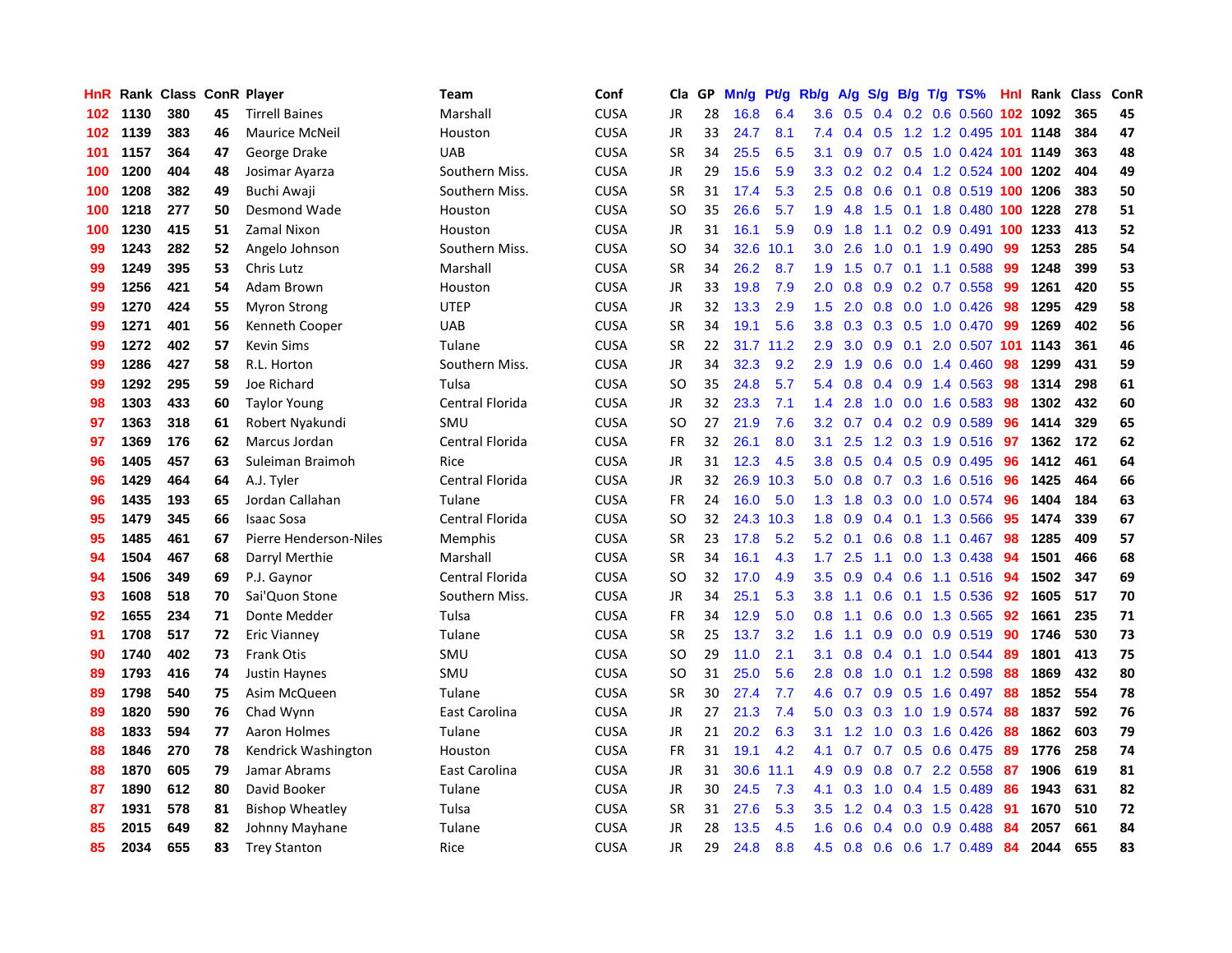| HnR |      | Rank Class ConR Player |                         |                         | Team                   | Conf        | Cla       | <b>GP</b> | Mn/g | Pt/g      | Rb/g             | A/g             |     |     | S/g B/g T/g TS%              | Hnl | Rank | <b>Class</b> | ConR                    |
|-----|------|------------------------|-------------------------|-------------------------|------------------------|-------------|-----------|-----------|------|-----------|------------------|-----------------|-----|-----|------------------------------|-----|------|--------------|-------------------------|
| 84  | 2059 | 329                    | 84                      | Tamir Jackson           | Rice                   | <b>CUSA</b> | FR        | 31        |      | 30.6 10.8 | 2.2              | 3.0             | 1.7 |     | $0.0$ 3.2 $0.447$            | 84  | 2080 | 334          | 85                      |
| 84  | 2081 | 614                    | 85                      | Lawrence Ghoram         | Rice                   | <b>CUSA</b> | <b>SR</b> | 31        | 26.7 | 8.1       |                  |                 |     |     | 3.7 1.2 0.6 0.4 1.5 0.503 83 |     | 2097 | 619          | 86                      |
| 83  | 2115 | 472                    | 86                      | Lucas Kuipers           | Rice                   | <b>CUSA</b> | SO.       | 31        | 24.2 | 8.0       | 3.4              | 0.9             |     |     | $0.5$ 0.2 1.2 0.503          | -83 | 2137 | 477          | 87                      |
| 83  | 2142 | 478                    | 87                      | <b>Connor Frizzelle</b> | Rice                   | <b>CUSA</b> | SO        | 31        | 27.6 | 9.4       | 1.8              | 2.0             |     |     | $0.7$ 0.0 1.6 0.480          | 82  | 2163 | 484          | 88                      |
| 82  | 2190 | 363                    | 88                      | Dave Diakite            | Central Florida        | <b>CUSA</b> | <b>FR</b> | 32        | 15.6 | 4.7       | 3.8 <sub>2</sub> | 0.5             |     |     | 0.4 0.2 1.3 0.470            | 82  | 2197 | 364          | 90                      |
| 82  | 2212 | 705                    | 89                      | Jontae Sherrod          | East Carolina          | <b>CUSA</b> | <b>JR</b> | 31        | 27.9 | 9.6       | 2.9              | 1.7             |     |     | 1.0 0.0 2.6 0.478            | -81 | 2250 | 716          | 92                      |
| 81  | 2247 | 377                    | 90                      | Kirk Van Slyke          | Houston                | <b>CUSA</b> | <b>FR</b> | 29        | 9.8  | 3.5       | 1.4              | 0.3             |     |     | $0.1$ 0.4 0.2 0.490          | 82  | 2192 | 363          | 89                      |
| 81  | 2269 | 503                    | 91                      | Rodney Clinkscales      | SMU                    | <b>CUSA</b> | SO.       | 27        | 17.7 | 4.6       | 1.1              | 0.7             |     |     | $0.5$ 0.0 0.6 0.546          | -81 | 2249 | 502          | 91                      |
| 81  | 2274 | 505                    | 92                      | Paul McCoy              | SMU                    | <b>CUSA</b> | SO        | 21        | 30.0 | 7.4       | 3.5              | 2.3             | 1.2 | 0.1 | 2.7 0.440                    | 88  | 1838 | 424          | 77                      |
| 79  | 2336 | 399                    | 93                      | <b>Bryson Pope</b>      | Tulsa                  | <b>CUSA</b> | <b>FR</b> | 35        | 15.5 | 3.9       | 2.3              | 0.9             |     |     | 0.6 0.1 1.1 0.418 79         |     | 2360 | 404          | 93                      |
| 79  | 2342 | 402                    | 94                      | Erin Straughn           | East Carolina          | <b>CUSA</b> | <b>FR</b> | 30        | 18.1 | 4.2       | 3.4              |                 |     |     | 0.7 0.7 0.2 1.1 0.502 78     |     | 2369 | 409          | 94                      |
| 76  | 2452 | 696                    | 95                      | Sean Coleman            | Houston                | <b>CUSA</b> | <b>SR</b> | 31        | 13.3 | 3.8       | 1.8              | 0.2             |     |     | $0.2$ 0.2 0.4 0.560          | -77 | 2405 | 688          | 95                      |
| 76  | 2454 | 544                    | 96                      | Daguan Joyner           | East Carolina          | <b>CUSA</b> | SO.       | 31        | 19.3 | 4.0       | 4.0              | 0.5             |     |     | 0.4 0.6 1.1 0.461            | 75  | 2476 | 552          | 97                      |
| 75  | 2499 | 801                    | 97                      | <b>Isaac Gordon</b>     | <b>UTEP</b>            | <b>CUSA</b> | <b>JR</b> | 28        | 10.9 | 1.8       | 1.2              | 0.4             | 0.4 |     | $0.1$ 0.5 0.556              | 77  | 2424 | 774          | 96                      |
| 72  | 2603 | 473                    | 98                      | Ovie Soko               | <b>UAB</b>             | <b>CUSA</b> | <b>FR</b> | 28        | 10.1 | 1.5       | 1.9              | 0.1             |     |     | $0.1$ 0.1 0.1 0.441          | -74 | 2533 | 449          | 98                      |
| 72  | 2617 | 478                    | 99                      | <b>Corvonn Gaines</b>   | East Carolina          | <b>CUSA</b> | <b>FR</b> | 26        | 14.5 | 2.4       | 1.8              | 1.1             | 0.5 | 0.1 | $0.9$ 0.521                  | 72  | 2603 | 474          | 99                      |
| 63  | 2816 | 876                    | 100                     | Mike Walker             | SMU                    | <b>CUSA</b> | JR        | 28        | 11.7 | 2.9       | 0.5              | 0.4             | 0.3 |     | $0.0$ 0.6 0.559              | 63  | 2819 | 873          | 100                     |
| 61  | 2840 | 547                    | 101                     | A.J. Holland            | Rice                   | <b>CUSA</b> | <b>FR</b> | 26        | 12.1 | 1.5       | 1.0              | 1.4             |     |     | $0.7$ 0.1 1.1 0.364          | 63  | 2830 | 544          | 101                     |
| 48  | 2974 | 916                    | 102                     | Geoff Hogan             | Tulane                 | CUSA        | JR        | 27        | 10.0 | 1.2       | 1.1              | 0.1             |     |     | $0.1$ 0.2 0.3 0.405          | 49  | 2976 | 916          | 102                     |
| 120 | 425  | 147                    | 1                       | <b>Tyler Cain</b>       | South Dakota           | GWC         | <b>SR</b> | 32        |      | 32.6 14.7 | 10.4             | 2.4             |     |     | 1.5 3.0 2.3 0.611 120 431    |     |      | 146          | $\mathbf{1}$            |
| 106 | 932  | 297                    | $\mathbf{2}$            | Jordan Swarbrick        | Utah Valley            | GWC         | <b>SR</b> | 29        |      | 28.6 12.4 | 4.9              | 2.3             |     |     | 1.4 0.4 1.8 0.557 105        |     | 956  | 304          | $\overline{2}$          |
| 100 | 1202 | 405                    | 3                       | Carl Montgomery         | Chicago St.            | GWC         | <b>JR</b> | 32        |      | 28.8 13.4 | 8.4              | 0.9             | 1.0 | 1.1 | 2.9 0.489                    | 99  | 1259 | 419          | 5                       |
| 100 | 1217 | 148                    | 4                       | <b>Chris Flores</b>     | New Jersey Tech        | GWC         | FR        | 31        |      | 30.2 14.1 | 3.9              | 2.2             | 1.8 |     | $0.0$ 1.9 $0.526$            | 98  | 1323 | 163          | $\overline{\mathbf{z}}$ |
| 99  | 1246 | 392                    | 5                       | Mario Flaherty          | <b>Houston Baptist</b> | GWC         | <b>SR</b> | 31        |      | 28.5 13.8 | 9.2              | 1.1             | 0.4 |     | 1.5 3.5 0.575 100 1199       |     |      | 382          | 4                       |
| 96  | 1431 | 440                    | 6                       | <b>Travis Bledsoe</b>   | North Dakota           | GWC         | <b>SR</b> | 25        | 28.6 | 15.5      | 2.1              | 1.8             | 0.8 |     | 0.0 2.3 0.653 101 1130       |     |      | 356          | 3                       |
| 94  | 1559 | 500                    | $\overline{\mathbf{z}}$ | <b>Andrew Gonzalez</b>  | <b>Houston Baptist</b> | GWC         | JR        | 32        | 33.9 | 18.9      | 5.8              | 1.2             | 0.9 |     | $0.2$ 3.4 $0.563$            | -93 | 1562 | 502          | 8                       |
| 91  | 1687 | 392                    | 8                       | Jared Maree             | Texas-Pan American     | GWC         | SO        | 32        | 25.8 | 9.9       | 3.7              | 1.3             |     |     | 0.8 0.3 1.4 0.532 91         |     | 1677 | 389          | 9                       |
| 89  | 1781 | 535                    | 9                       | <b>Wendell Preadom</b>  | <b>Houston Baptist</b> | GWC         | <b>SR</b> | 33        |      | 32.7 13.8 | 4.9              | 1.8             |     |     | 1.4 0.1 2.0 0.531 88         |     | 1829 | 551          | 10                      |
| 88  | 1872 | 606                    | 10                      | Corey Claitt            | Utah Valley            | GWC         | JR        | 16        | 25.8 | 11.9      | $3.4^{\circ}$    |                 |     |     | 3.2 1.5 0.1 2.4 0.513 98     |     | 1315 | 437          | 6                       |
| 88  | 1876 | 559                    | 11                      | Luis Valera             | Texas-Pan American     | GWC         | <b>SR</b> | 33        | 23.5 | 9.2       | 4.7              | 0.4             |     |     | $0.4$ 0.5 1.5 0.540          | -87 | 1900 | 565          | 12                      |
| 87  | 1883 | 608                    | 12                      | Mitchell Bouie          | South Dakota           | GWC         | JR        | 32        | 16.7 | 7.6       | 4.1              | 0.7             | 0.6 |     | $0.1$ 1.4 0.573              | -87 | 1884 | 610          | 11                      |
| 87  | 1915 | 288                    | 13                      | Jake Thomas             | South Dakota           | <b>GWC</b>  | <b>FR</b> | 32        |      | 32.6 13.3 |                  | $4.0$ 2.2       | 1.0 |     | 0.3 1.8 0.620                | 87  | 1908 | 283          | 13                      |
| 87  | 1917 | 573                    | 14                      | Roman Gentry            | South Dakota           | GWC         | <b>SR</b> | 32        | 29.4 | 13.4      | 4.2              | 2.3             | 1.1 |     | $0.3$ 1.9 0.527              | -87 | 1909 | 566          | 14                      |
| 85  | 2004 | 450                    | 15                      | Isaiah Wilkerson        | New Jersey Tech        | <b>GWC</b>  | SO        | 29        | 30.3 | 13.0      | 4.9              | 2.1             | 1.3 |     | 0.2 2.3 0.495                | 84  | 2037 | 457          | 16                      |
| 85  | 2006 | 645                    | 16                      | <b>Kendall Cutler</b>   | South Dakota           | <b>GWC</b>  | <b>JR</b> | 30        | 25.3 | 8.5       | 3.0 <sub>2</sub> | 4.6             | 1.0 |     | 0.0 3.1 0.559                | -85 | 1985 | 643          | 15                      |
| 82  | 2173 | 694                    | 17                      | <b>Justin Baker</b>     | Utah Valley            | <b>GWC</b>  | JR        | 29        |      | 24.5 10.6 | 4.9              | 0.6             |     |     | 0.3 0.6 1.9 0.540            | -81 | 2242 | 712          | 19                      |
| 82  | 2213 | 706                    | 18                      | Jheryl Wilson           | New Jersey Tech        | <b>GWC</b>  | JR        | 30        |      | 34.0 14.2 | 5.2              | 2.5             |     |     | 1.1 0.2 2.8 0.469            | -80 | 2282 | 731          | 21                      |
| 81  | 2225 | 650                    | 19                      | <b>Steve Smith</b>      | South Dakota           | GWC         | SR        | 32        | 24.0 | 7.7       | 4.5              | 1.5             | 0.4 |     | 1.1 1.3 0.523                | -81 | 2222 | 653          | 17                      |
| 81  | 2237 | 499                    | 20                      | Louie Krogman           | South Dakota           | GWC         | <b>SO</b> | 32        | 24.9 | 9.8       |                  | $2.2 \quad 2.0$ |     |     | $0.8$ 0.1 1.7 0.522          | -81 | 2232 | 496          | 18                      |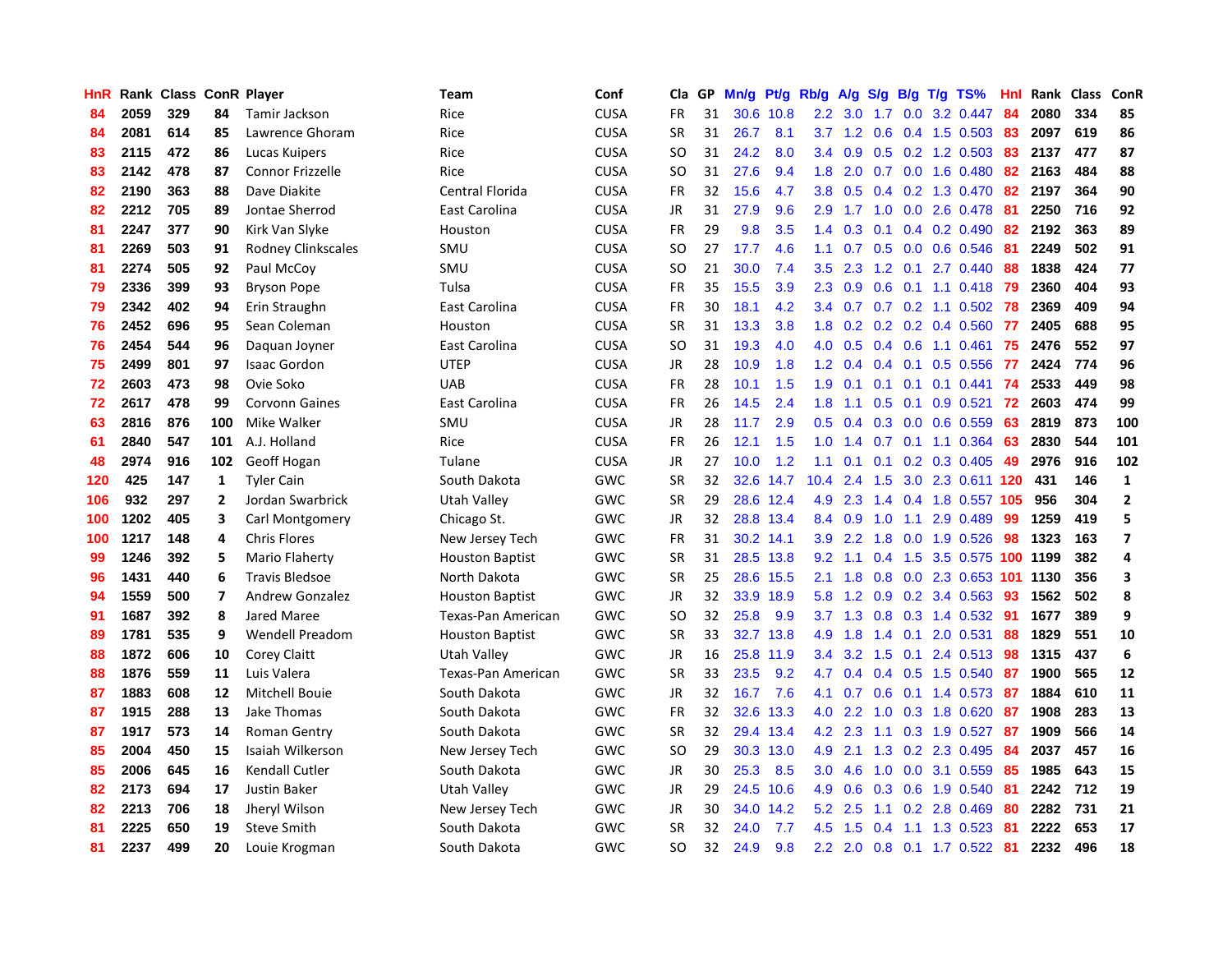| <b>HnR</b> |      | Rank Class ConR Player |    |                         | Team                   | Conf | Cla       | GP | Mn/g | Pt/g      | Rb/g             | A/g             |     |                 | S/g B/g T/g TS%           | Hnl | Rank | Class | ConR |
|------------|------|------------------------|----|-------------------------|------------------------|------|-----------|----|------|-----------|------------------|-----------------|-----|-----------------|---------------------------|-----|------|-------|------|
| 81         | 2248 | 718                    | 21 | Christian Wall          | Chicago St.            | GWC  | JR        | 31 |      | 32.5 12.8 | 3.5              | 3.0             | 1.4 | 0.1             | 2.9 0.481                 | 80  | 2270 | 726   | 20   |
| 80         | 2290 | 662                    | 22 | <b>Travis Mertens</b>   | North Dakota           | GWC  | <b>SR</b> | 31 | 28.0 | 9.9       |                  | $6.5$ 1.9       |     |                 | 1.0 0.4 3.0 0.481         | -79 | 2346 | 676   | 24   |
| 80         | 2293 | 388                    | 23 | Aaron Urbanus           | Texas-Pan American     | GWC  | <b>FR</b> | 33 | 23.6 | 8.0       |                  | $1.7$ $1.5$     |     |                 | $0.7$ 0.1 1.5 0.541       | 80  | 2310 | 390   | 22   |
| 80         | 2298 | 665                    | 24 | <b>Ben Smith</b>        | Texas-Pan American     | GWC  | <b>SR</b> | 33 | 15.1 | 4.7       | 1.5              | 1.0             | 1.0 |                 | $0.2$ 0.8 0.474           | -79 | 2318 | 670   | 23   |
| 78         | 2389 | 770                    | 25 | Matt Mierzycki          | Texas-Pan American     | GWC  | <b>JR</b> | 25 | 21.1 | 7.4       | 5.8              | 0.8             |     |                 | $0.7$ 0.1 2.3 0.466       | 78  | 2371 | 761   | 25   |
| 77         | 2431 | 540                    | 26 | <b>Patrick Mitchell</b> | North Dakota           | GWC  | SO        | 29 | 24.5 | 9.2       | 3.4              | 0.9             |     |                 | $0.5$ 0.9 1.4 0.527       | 76  | 2458 | 546   | 26   |
| 77         | 2439 | 691                    | 27 | <b>Tyray Petty</b>      | Utah Valley            | GWC  | <b>SR</b> | 28 | 28.8 | 7.1       | 5.1              | 1.6             |     |                 | $1.0$ 0.3 1.6 0.525       | 75  | 2496 | 702   | 27   |
| 76         | 2481 | 700                    | 28 | Jourdain Scoubes        | Utah Valley            | GWC  | <b>SR</b> | 30 | 25.1 | 8.0       | 5.5              | 0.7             | 0.6 |                 | $0.1$ 1.1 $0.477$         | -74 | 2548 | 714   | 30   |
| 75         | 2494 | 798                    | 29 | <b>Michael Moss</b>     | <b>Houston Baptist</b> | GWC  | <b>JR</b> | 33 | 28.6 | 5.4       | 4.9              | 4.1             |     | $2.2 \quad 0.1$ | 3.0 0.401                 | -74 | 2532 | 808   | 28   |
| 75         | 2521 | 808                    | 30 | Nick Weiermiller        | Texas-Pan American     | GWC  | JR        | 33 | 31.2 | 8.4       | $2.2^{\circ}$    | 3.5             |     |                 | 1.2 0.0 2.8 0.462 74      |     | 2547 | 810   | 29   |
| 74         | 2545 | 812                    | 31 | Shawn Deadwiler         | Utah Valley            | GWC  | <b>JR</b> | 23 | 26.0 | 8.3       | 2.3              | 1.9             |     |                 | 0.6 0.1 1.3 0.499 74      |     | 2563 | 815   | 31   |
| 73         | 2587 | 821                    | 32 | Aaron England           | Utah Valley            | GWC  | JR        | 30 | 16.3 | 5.3       | 1.5              | 0.7             |     |                 | 0.3 0.1 0.8 0.552 71      |     | 2640 | 830   | 33   |
| 72         | 2620 | 829                    | 33 | Manny Hendrix           | Texas-Pan American     | GWC  | <b>JR</b> | 29 | 15.1 | 4.2       | 1.8              | 0.8             |     |                 | $0.6$ $0.2$ $0.9$ $0.439$ | -71 | 2633 | 827   | 32   |
| 69         | 2691 | 839                    | 34 | Derek Benter            | North Dakota           | GWC  | <b>JR</b> | 25 | 21.0 | 6.2       | 3.2              | 1.1             | 0.5 |                 | 0.3 1.4 0.534             | 69  | 2701 | 841   | 34   |
| 69         | 2707 | 505                    | 35 | Nick Haugen             | North Dakota           | GWC  | <b>FR</b> | 31 | 24.3 | 5.8       | 2.8              | 1.8             | 0.6 |                 | 0.2 1.9 0.544             | 68  | 2730 | 509   | 36   |
| 68         | 2715 | 845                    | 36 | Antonio Lofton          | Chicago St.            | GWC  | <b>JR</b> | 31 | 26.7 | 9.5       | 3.3 <sub>2</sub> | 1.0             | 0.8 |                 | 0.0 2.5 0.503             | 67  | 2736 | 848   | 37   |
| 68         | 2726 | 622                    | 37 | Kabangu Tshinga Kasamba | Chicago St.            | GWC  | <b>SO</b> | 32 | 22.7 | 6.8       | 3.3 <sub>2</sub> | 0.8             | 1.1 |                 | $0.1$ 1.6 0.444           | 67  | 2754 | 629   | 40   |
| 68         | 2728 | 509                    | 38 | Jordan Boots            | South Dakota           | GWC  | <b>FR</b> | 32 | 10.0 | 2.7       | 0.4              | 0.9             | 0.4 |                 | 0.0 0.3 0.540             | 68  | 2726 | 507   | 35   |
| 68         | 2729 | 751                    | 39 | Dustin Monsebroten      | North Dakota           | GWC  | <b>SR</b> | 30 | 16.5 | 3.9       |                  | $1.2 \quad 1.3$ |     |                 | 0.6 0.0 1.1 0.549         | 67  | 2757 | 759   | 41   |
| 67         | 2735 | 847                    | 40 | Damian Windham          | Chicago St.            | GWC  | <b>JR</b> | 19 | 24.1 | 5.8       | 4.7              | 1.1             |     |                 | 1.0 0.2 2.3 0.464         | 67  | 2738 | 850   | 38   |
| 67         | 2745 | 849                    | 41 | Julius Hearn            | Texas-Pan American     | GWC  | JR        | 32 | 23.2 | 4.9       | 2.9              | 1.5             |     |                 | 1.1 0.0 1.7 0.398         | 67  | 2750 | 853   | 39   |
| 66         | 2772 | 858                    | 42 | Eric Dearden            | Utah Valley            | GWC  | <b>JR</b> | 28 | 19.2 | 5.1       | 1.3              | 1.4             | 1.0 |                 | 0.0 1.6 0.475             | 65  | 2783 | 860   | 42   |
| 65         | 2783 | 862                    | 43 | Chris Clausen           | North Dakota           | GWC  | JR        | 31 | 19.5 | 6.1       | 2.6              | 0.6             |     |                 | $0.2$ 0.2 1.3 0.561       | 64  | 2804 | 868   | 44   |
| 65         | 2789 | 531                    | 44 | Miles Dixon             | <b>Houston Baptist</b> | GWC  | FR        | 31 | 23.7 | 7.1       | 2.5              | 1.6             | 0.5 | 0.1             | 2.0 0.438                 | 65  | 2787 | 529   | 43   |
| 64         | 2795 | 637                    | 45 | Sammy Schickel          | New Jersey Tech        | GWC  | SO        | 30 | 17.2 | 5.7       | $2.5\,$          | 0.6             |     |                 | $0.2$ 0.0 1.1 0.507       | 63  | 2824 | 642   | 47   |
| 64         | 2804 | 533                    | 46 | Jordan Allard           | North Dakota           | GWC  | FR        | 30 | 17.7 | 3.7       | 3.2              | 1.3             | 0.5 |                 | 0.3 1.4 0.412 63          |     | 2821 | 542   | 46   |
| 63         | 2815 | 539                    | 47 | Nick Lopez              | New Jersey Tech        | GWC  | FR        | 28 | 12.6 | 2.5       | 2.8              | 0.5             |     |                 | $0.5$ 0.2 1.0 0.504       | -62 | 2843 | 548   | 48   |
| 62         | 2822 | 542                    | 48 | P.J. Miller             | New Jersey Tech        | GWC  | <b>FR</b> | 23 | 25.3 | 5.5       | 2.8              | 3.0             |     |                 | $1.1$ 0.2 2.6 0.394       | 64  | 2810 | 537   | 45   |
| 62         | 2823 | 543                    | 49 | Spencer Goodman         | North Dakota           | GWC  | <b>FR</b> | 30 | 20.7 | 5.1       | 3.0 <sub>1</sub> | 1.1             |     |                 | 0.7 0.1 1.9 0.478 62      |     | 2845 | 549   | 49   |
| 61         | 2839 | 883                    | 50 | Hajji Martin            | Chicago St.            | GWC  | JR        | 32 | 13.3 | 2.8       | 3.0 <sub>1</sub> | 0.2             |     |                 | $0.3$ 0.4 0.5 0.388       | -60 | 2863 | 886   | 50   |
| 58         | 2880 | 655                    | 51 | ChaRunn Jones           | Texas-Pan American     | GWC  | <b>SO</b> | 27 | 13.7 | 3.0       | 0.8              | 0.9             |     |                 | $0.3$ 0.0 0.8 0.466       | 59  | 2873 | 655   | 51   |
| 58         | 2887 | 562                    | 52 | <b>Victor Scott</b>     | Chicago St.            | GWC  | FR.       | 32 | 20.1 | 4.0       | 2.5              | 0.8             |     |                 | $0.7$ 0.1 1.1 0.411       | 57  | 2917 | 574   | 55   |
| 58         | 2891 | 657                    | 53 | Remy Boswell            | <b>Houston Baptist</b> | GWC  | <b>SO</b> | 26 | 11.3 | 3.4       | $2.7^{\circ}$    | 0.1             | 0.2 |                 | $0.3$ 0.5 0.399           | 58  | 2895 | 662   | 53   |
| 57         | 2909 | 662                    | 54 | <b>Teddy Schickel</b>   | New Jersey Tech        | GWC  | SO        | 27 | 13.7 | 2.0       | 1.5              | 1.1             | 0.9 |                 | $0.0$ $0.9$ $0.355$       | 56  | 2927 | 668   | 57   |
| 56         | 2920 | 897                    | 55 | Fred Hinnenkamp         | <b>Houston Baptist</b> | GWC  | <b>JR</b> | 33 | 12.6 | 3.3       | 1.8              | 0.3             | 0.2 | 0.1             | 0.4 0.435                 | 55  | 2942 | 901   | 61   |
| 56         | 2922 | 898                    | 56 | Damian Lewis            | <b>Houston Baptist</b> | GWC  | JR        | 32 | 11.7 | 1.8       |                  | $2.6$ 0.3       |     |                 | $0.2$ 1.4 1.0 0.444       | -55 | 2941 | 900   | 60   |
| 55         | 2923 | 667                    | 57 | Kevin Woods             | Utah Valley            | GWC  | SO        | 26 | 16.3 | 3.2       | 1.7 <sub>z</sub> | 1.5             |     |                 | $0.2$ 0.2 1.8 0.512       | -56 | 2925 | 667   | 56   |
| 55         | 2928 | 786                    | 58 | Dan Stonkus             | New Jersey Tech        | GWC  | <b>SR</b> | 20 | 18.8 | 1.8       | 3.3 <sub>2</sub> | 0.3             | 0.6 |                 | 1.0 0.8 0.468             | 58  | 2909 | 783   | 54   |
| 55         | 2930 | 577                    | 59 | Jamal Robertson         | <b>Houston Baptist</b> | GWC  | <b>FR</b> | 28 | 12.0 | 3.1       | 0.9 <sup>°</sup> | 1.3             |     |                 | 0.8 0.0 1.8 0.491         | 56  | 2938 | 581   | 59   |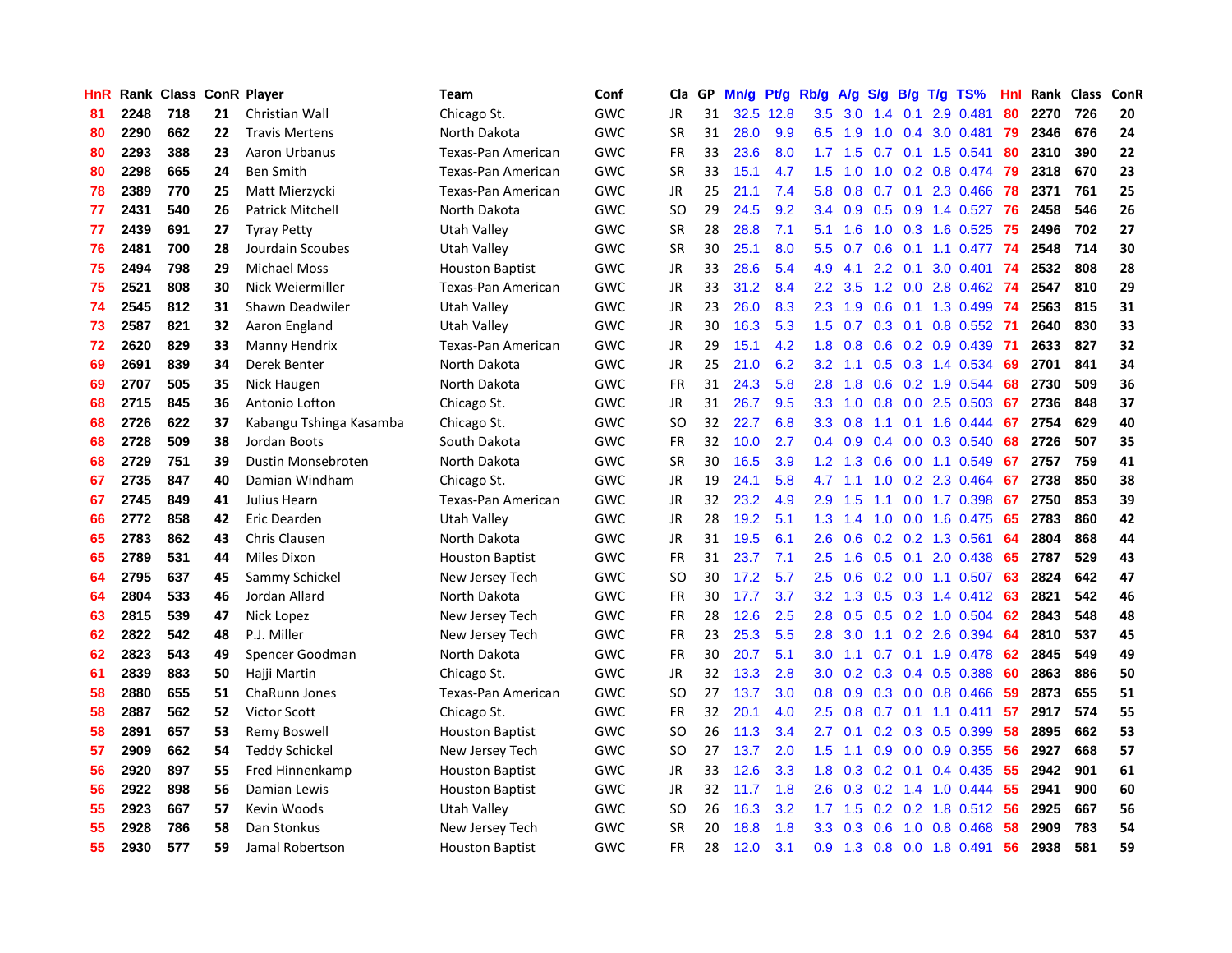| HnR | Rank | Class        |                         | <b>ConR Player</b>    | Team                   | Conf       | Cla       | <b>GP</b> | Mn/g | <b>Pt/g</b> | Rb/g             | A/g           | S/g           | B/g | T/g TS%                       | Hnl | Rank | <b>Class</b>   | ConR             |
|-----|------|--------------|-------------------------|-----------------------|------------------------|------------|-----------|-----------|------|-------------|------------------|---------------|---------------|-----|-------------------------------|-----|------|----------------|------------------|
| 54  | 2938 | 671          | 60                      | Ryan Regis            | New Jersey Tech        | GWC        | SO.       | 31        | 17.4 | 2.5         | 2.9 <sup>°</sup> | 0.3           | 0.2           | 1.1 | $0.9$ 0.403                   | -53 | 2959 | 675            | 62               |
| 52  | 2953 | 789          | 61                      | <b>Brandan Smith</b>  | Chicago St.            | <b>GWC</b> | <b>SR</b> | 31        | 16.5 | 2.6         | 1.6              | 1.6           |               |     | $0.5$ 0.0 1.4 0.389           | -52 | 2965 | 790            | 63               |
| 52  | 2958 | 908          | 62                      | Jon Montgomery        | Chicago St.            | GWC        | <b>JR</b> | 24        | 21.9 | 5.6         | 2.0 <sub>1</sub> | 1.3           |               |     | $0.7$ $0.0$ 1.5 $0.376$       | -56 | 2932 | 898            | 58               |
| 51  | 2964 | 912          | 63                      | Shawn Echols          | <b>Houston Baptist</b> | GWC        | JR        | 28        | 10.8 | 2.1         | 1.0              | 0.9           | 0.6           |     | $0.0$ 0.9 0.450               | 52  | 2967 | 913            | 64               |
| 45  | 2990 | 597          | 64                      | <b>Drejon Scott</b>   | New Jersey Tech        | GWC        | <b>FR</b> | 11        | 26.5 | 6.5         | 2.5              | 1.7           | 0.6           |     | $0.0$ 1.8 $0.377$             | 59  | 2889 | 563            | 52               |
| 26  | 3021 | 687          | 65                      | Rory Fannon           | Utah Valley            | GWC        | SO        | 26        | 9.8  | 0.5         | 1.3              | 0.5           |               |     | $0.1$ 0.1 0.7 0.273           | -28 | 3020 | 687            | 65               |
| 168 | 13   | $\mathbf{1}$ | $\mathbf{1}$            | Gordon Hayward        | <b>Butler</b>          | Hor.       | SO        | 37        | 33.5 | 15.5        | 8.2              | 1.7           |               |     | 1.1 0.8 2.3 0.595             | 169 | 14   | 1              | $\mathbf{1}$     |
| 154 | 41   | 6            | $\overline{2}$          | <b>Shelvin Mack</b>   | <b>Butler</b>          | Hor.       | <b>SO</b> | 38        | 30.9 | 14.1        | 3.7              | 3.0           |               |     | 1.4 0.1 2.1 0.561 154         |     | 41   | $\overline{7}$ | $\overline{2}$   |
| 140 | 116  | 47           | 3                       | <b>Matt Howard</b>    | <b>Butler</b>          | Hor.       | JR        | 38        |      | 25.2 11.6   | 5.2              | 0.8           | 0.6           |     | 0.6 1.6 0.575 139             |     | 129  | 51             | 3                |
| 133 | 191  | 73           | 4                       | Vaughn Duggins        | Wright St.             | Hor.       | <b>SR</b> | 29        |      | 33.6 14.2   | 3.1              | 2.9           |               |     | 1.3 0.1 1.8 0.583 135         |     | 169  | 63             | 4                |
| 132 | 196  | 38           | 5                       | Eli Holman            | Detroit                | Hor.       | <b>SO</b> | 31        |      | 28.0 11.8   | 8.9              |               |               |     | 0.7 0.5 2.5 2.2 0.618 135 170 |     |      | 34             | 5                |
| 125 | 336  | 118          | 6                       | James Eavrs           | Milwaukee              | Hor.       | <b>SR</b> | 34        |      | 27.2 12.6   | 5.8              | 1.7           |               |     | 0.8 0.6 1.9 0.533 124         |     | 342  | 119            | 8                |
| 125 | 344  | 121          | $\overline{\mathbf{z}}$ | Norris Cole           | Cleveland St.          | Hor.       | JR        | 33        | 34.2 | 16.3        | 2.8              | 4.4           | 1.8           |     | 0.1 2.8 0.528 124             |     | 351  | 124            | 9                |
| 124 | 346  | 120          | 8                       | <b>Willie Veasley</b> | <b>Butler</b>          | Hor.       | <b>SR</b> | 37        | 31.4 | 9.8         | 4.3              | 1.0           |               |     | 1.2 0.2 1.8 0.577 124         |     | 338  | 118            | $\boldsymbol{6}$ |
| 124 | 366  | 81           | 9                       | <b>Ronald Nored</b>   | <b>Butler</b>          | Hor.       | <b>SO</b> | 38        | 30.0 | 6.0         | 3.0              | 3.6           | 1.8           |     | 0.1 2.0 0.481 123             |     | 366  | 81             | ${\bf 10}$       |
| 123 | 367  | 127          | 10                      | Rahmon Fletcher       | Green Bay              | Hor.       | <b>JR</b> | 33        | 30.2 | 15.8        | 1.9              | 2.9           | 1.7           |     | 0.1 3.1 0.545 124             |     | 341  | 120            | $\overline{7}$   |
| 122 | 392  | 137          | 11                      | Cory Cooperwood       | Wright St.             | Hor.       | <b>SR</b> | 32        | 23.9 | 9.3         | 6.1              | 0.9           |               |     | 0.7 0.7 1.4 0.528 121         |     | 406  | 140            | 11               |
| 120 | 426  | 149          | 12                      | Cory Johnson          | Valparaiso             | Hor.       | <b>JR</b> | 32        | 29.8 | 15.6        | 5.8              | 1.5           | 1.0           |     | 0.5 2.4 0.607 120             |     | 437  | 155            | 12               |
| 118 | 479  | 158          | 13                      | <b>Todd Brown</b>     | Wright St.             | Hor.       | <b>SR</b> | 32        |      | 33.3 12.6   | 4.4              | $2.2^{\circ}$ |               |     | 1.1 0.2 1.5 0.523 118         |     | 508  | 167            | 14               |
| 117 | 524  | 180          | 14                      | <b>Bryguis Perine</b> | Green Bay              | Hor.       | JR        | 33        |      | 33.5 13.4   | $2.7^{\circ}$    |               |               |     | 4.2 1.1 0.2 2.3 0.497 118     |     | 506  | 176            | 13               |
| 117 | 535  | 123          | 15                      | <b>Brandon Wood</b>   | Valparaiso             | Hor.       | SO        | 32        |      | 31.7 17.7   | 4.5              | 2.3           | 1.0           |     | 0.1 2.5 0.569 117             |     | 542  | 124            | 15               |
| 117 | 543  | 177          | 16                      | <b>Randy Berry</b>    | Green Bay              | Hor.       | <b>SR</b> | 35        | 28.8 | 7.7         | 8.1              | 0.9           | $0.4^{\circ}$ |     | 0.7 1.2 0.637 116             |     | 557  | 182            | 16               |
| 115 | 579  | 193          | 17                      | Ricky Franklin        | Milwaukee              | Hor.       | SR        | 34        | 35.6 | 14.7        | 4.2              | 3.9           | 0.9           |     | 0.2 3.0 0.548 115             |     | 588  | 193            | 17               |
| 114 | 621  | 213          | 18                      | N'Gai Evans           | Wright St.             | Hor.       | JR        | 29        | 29.8 | 9.5         | 3.1              | 3.2           | 1.2           |     | $0.1$ 2.1 0.562 114           |     | 623  | 213            | 18               |
| 113 | 660  | 224          | 19                      | Xavier Keeling        | Detroit                | Hor.       | JR        | 34        | 30.0 | 12.4        | 4.9              | 2.3           | 1.6           |     | 0.2 2.9 0.557 112             |     | 678  | 228            | 20               |
| 113 | 669  | 226          | 20                      | Anthony Hill          | Milwaukee              | Hor.       | JR        | 34        | 19.5 | 9.1         | 4.5              | 1.1           | 0.6           |     | 0.5 1.9 0.538 112             |     | 677  | 227            | 19               |
| 112 | 682  | 162          | 21                      | Walt Gibler           | Loyola (IL)            | Hor.       | <b>SO</b> | 30        | 22.3 | 11.3        | 5.3              | 0.4           |               |     | 0.5 0.4 1.7 0.565 111         |     | 714  | 168            | 21               |
| 112 | 712  | 246          | 22                      | Zach Hahn             | <b>Butler</b>          | Hor.       | JR        | 38        | 15.5 | 4.9         | 0.9              | 0.6           |               |     | 0.3 0.0 0.6 0.617 111         |     | 725  | 250            | 22               |
| 110 | 771  | 241          | 23                      | Jeremy Buttell        | Illinois-Chicago       | Hor.       | <b>SR</b> | 29        | 33.2 | 12.2        | 7.5              | 0.6           |               |     | 0.9 0.3 1.4 0.554 110 772     |     |      | 241            | 23               |
| 109 | 789  | 276          | 24                      | <b>Troy Tabler</b>    | Wright St.             | Hor.       | JR        | 32        | 23.8 | 8.9         | 1.8              | 1.3           |               |     | $0.5$ 0.2 1.2 0.607 109       |     | 810  | 279            | 24               |
| 108 | 846  | 266          | 25                      | Woody Payne           | Detroit                | Hor.       | <b>SR</b> | 34        | 28.0 | 5.5         | 3.6              | 4.1           | 2.2           | 0.1 | 2.1 0.517 107                 |     | 864  | 273            | 26               |
| 108 | 854  | 295          | 26                      | D'Aundray Brown       | Cleveland St.          | Hor.       | JR        | 32        | 32.6 | 8.6         | 5.6              | 1.6           | 2.5           |     | 0.3 1.4 0.571 108             |     | 848  | 293            | 25               |
| 107 | 878  | 104          | 27                      | Ryan Broekhoff        | Valparaiso             | Hor.       | FR        | 32        | 15.4 | 6.4         | 4.0              | 0.9           | 0.5           |     | 0.4 0.8 0.555 107             |     | 883  | 101            | 27               |
| 107 | 898  | 287          | 28                      | Andy Polka            | Loyola (IL)            | Hor.       | <b>SR</b> | 30        | 31.2 | 7.3         | 8.9              | 3.0           | 0.8           |     | 0.4 2.0 0.468 106             |     | 930  | 293            | 28               |
| 106 | 942  | 301          | 29                      | <b>Troy Cotton</b>    | Green Bay              | Hor.       | <b>SR</b> | 35        | 32.8 | 12.7        | 3.0              | 1.0           | 0.8           |     | 0.1 1.1 0.585 105             |     | 955  | 303            | 30               |
| 106 | 952  | 117          | 30                      | Ben Averkamp          | Loyola (IL)            | Hor.       | <b>FR</b> | 30        | 19.0 | 6.2         | 3.7              | 0.6           |               |     | 0.5 1.5 0.7 0.540 105         |     | 985  | 119            | 32               |
| 105 | 970  | 325          | 31                      | Sulskis Vytas         | Youngstown St.         | Hor.       | JR        | 30        |      | 27.4 11.3   | 4.4              | 1.8           | 0.6           |     | 0.7 1.3 0.552 105             |     | 980  | 331            | 31               |
| 105 | 983  | 219          | 32                      | Jeremy Montgomery     | Cleveland St.          | Hor.       | SO        | 33        | 28.5 | 12.8        | 1.9              | 2.3           | 1.1           | 0.1 | 2.3 0.593 104                 |     | 999  | 224            | 33               |
| 104 | 1028 | 348          | 33                      | Cooper Land           | Wright St.             | Hor.       | <b>JR</b> | 24        | 16.6 | 5.5         | 2.9              | 0.8           | 0.5           |     | 0.0 1.0 0.550 104             |     | 1004 | 339            | 34               |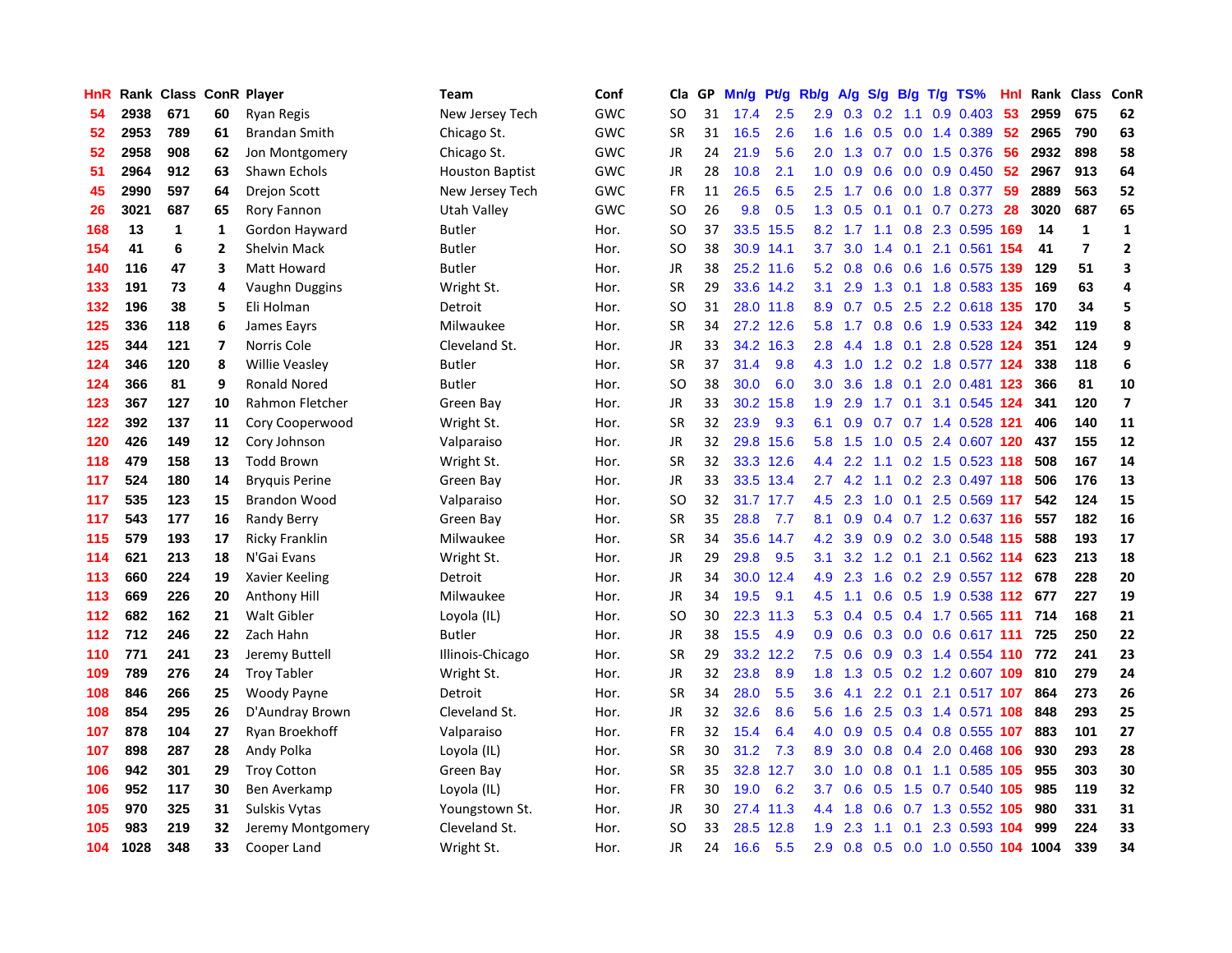| HnR |      | Rank Class |    | <b>ConR Player</b>       | Team             | Conf | Cla           | GP | Mn/g | <b>Pt/g</b> | Rb/g             | A/g     | S/g           |                 | B/g T/g TS%                        | Hnl | Rank     | <b>Class</b> | <b>ConR</b> |
|-----|------|------------|----|--------------------------|------------------|------|---------------|----|------|-------------|------------------|---------|---------------|-----------------|------------------------------------|-----|----------|--------------|-------------|
| 104 | 1033 | 350        | 34 | <b>Deonte Roberts</b>    | Milwaukee        | Hor. | <b>JR</b>     | 20 | 24.5 | 7.6         | 4.1              | 1.9     | 1.0           |                 | 0.4 2.2 0.574 105                  |     | 954      | 321          | 29          |
| 104 | 1035 | 126        | 35 | Rian Pearson             | Green Bay        | Hor. | <b>FR</b>     | 32 | 16.5 | 6.4         | 2.7              | 0.6     |               |                 | 0.6 0.2 0.9 0.499 103 1041         |     |          | 126          | 35          |
| 104 | 1041 | 352        | 36 | Robo Kreps               | Illinois-Chicago | Hor. | JR            | 30 | 35.7 | 15.2        | 3.9              | 2.1     |               |                 | 1.4 0.0 2.2 0.487 102 1083         |     |          | 362          | 37          |
| 103 | 1062 | 335        | 37 | <b>Brandon McPherson</b> | Valparaiso       | Hor. | <b>SR</b>     | 32 | 27.8 | 11.7        | 2.1              | 3.2     | 0.8           |                 | 0.1 1.9 0.592 103 1068             |     |          | 338          | 36          |
| 103 | 1066 | 240        | 38 | Chase Simon              | Detroit          | Hor. | <b>SO</b>     | 34 | 30.9 | 14.0        | 5.1              | 2.5     |               |                 | 1.2 0.2 3.2 0.485                  |     | 102 1084 | 248          | 38          |
| 102 | 1136 | 356        | 39 | Jason Averkamp           | Milwaukee        | Hor. | <b>SR</b>     | 34 | 17.9 | 5.5         | 3.6              | 0.7     |               |                 | 0.2 0.3 0.9 0.592 101 1147         |     |          | 362          | 39          |
| 102 | 1140 | 263        | 40 | Zavion Neely             | Illinois-Chicago | Hor. | SO            | 30 | 27.0 | 12.2        | 2.2              | 1.6     | 1.8           |                 | 0.2 1.8 0.482 100 1178             |     |          | 269          | 41          |
| 101 | 1152 | 362        | 41 | Thomas Kennedy           | Detroit          | Hor. | <b>SR</b>     | 34 | 32.3 | 11.2        | 4.5              | 1.3     | 0.3           |                 | 0.5 1.6 0.513 101 1166             |     |          | 368          | 40          |
| 101 | 1158 | 389        | 42 | <b>Geoff McCammon</b>    | Loyola (IL)      | Hor. | JR            | 30 | 23.8 | 10.8        | 2.1              | 0.7     | 0.6           |                 | 0.2 1.0 0.565 100 1179             |     |          | 394          | 42          |
| 100 | 1220 | 412        | 43 | Shawn Vanzant            | <b>Butler</b>    | Hor. | JR            | 38 | 14.6 | 2.8         |                  |         |               |                 | 1.7 1.2 0.4 0.2 0.8 0.488 100 1222 |     |          | 411          | 43          |
| 100 | 1235 | 150        | 44 | Ja'Rob McCallum          | Milwaukee        | Hor. | <b>FR</b>     | 31 | 19.5 | 7.8         | 2.6              | 0.7     |               |                 | 0.6 0.0 1.3 0.546                  | 99  | 1237     | 148          | 44          |
| 97  | 1364 | 173        | 45 | Matt Kenney              | Valparaiso       | Hor. | <b>FR</b>     | 32 | 20.2 | 5.3         | 2.3              | 2.3     |               |                 | 0.9 0.5 1.1 0.550                  | 97  | 1363     | 173          | 45          |
| 97  | 1384 | 451        | 46 | <b>Howard Little</b>     | Valparaiso       | Hor. | <b>JR</b>     | 32 | 23.7 | 6.8         | 4.0              | 1.6     | 1.3           |                 | $0.2$ 1.0 0.533                    | 96  | 1387     | 454          | 46          |
| 97  | 1392 | 184        | 47 | Lonnie Boga              | Milwaukee        | Hor. | <b>FR</b>     | 34 | 15.9 | 5.0         | 2.6              | 0.6     | 0.5           |                 | $0.1$ 0.9 0.547                    | 96  | 1396     | 181          | 48          |
| 96  | 1424 | 334        | 48 | <b>Trevon Harmon</b>     | Cleveland St.    | Hor. | <b>SO</b>     | 30 | 28.8 | 10.5        | 2.4              | 1.7     | 1.6           |                 | 0.0 1.3 0.477                      | 96  | 1394     | 323          | 47          |
| 96  | 1425 | 335        | 49 | Donavan Foster           | Detroit          | Hor. | <b>SO</b>     | 32 | 13.4 | 4.2         | 1.7              | 1.3     | 0.7           |                 | $0.0$ 1.2 0.504                    | 96  | 1432     | 333          | 49          |
| 95  | 1447 | 448        | 50 | Ronnie Thomas            | Wright St.       | Hor. | <b>SR</b>     | 32 | 19.8 | 5.3         | 2.6              | 0.8     | 0.3           |                 | 0.2 0.8 0.535                      | 95  | 1462     | 454          | 50          |
| 93  | 1579 | 369        | 51 | Aaron Pogue              | Cleveland St.    | Hor. | <sub>SO</sub> | 33 | 22.2 | 6.3         | 5.4              | 1.2     | 0.5           |                 | 0.5 2.0 0.540                      | 93  | 1580     | 367          | 51          |
| 93  | 1594 | 511        | 52 | <b>Terrance Hill</b>     | Loyola (IL)      | Hor. | <b>JR</b>     | 30 | 30.8 | 11.4        | 4.5              | 1.9     |               |                 | 0.9 0.5 2.6 0.474 92               |     | 1621     | 522          | 53          |
| 93  | 1606 | 224        | 53 | Seth Evans               | Green Bay        | Hor. | <b>FR</b>     | 35 | 18.1 | 4.9         | 1.2              | 1.0     |               |                 | 0.7 0.0 0.9 0.570                  | 92  | 1608     | 222          | 52          |
| 92  | 1638 | 383        | 54 | <b>Courtney Stanley</b>  | Loyola (IL)      | Hor. | <b>SO</b>     | 30 | 31.5 | 6.4         | 3.3              | 4.7 1.0 |               |                 | $0.1$ 3.4 $0.462$                  | 92  | 1660     | 385          | 54          |
| 92  | 1664 | 504        | 55 | <b>Eulis Stephens</b>    | Detroit          | Hor. | <b>SR</b>     | 32 | 13.6 | 3.6         | 2.0              | 0.6     | 0.4           |                 | 0.2 0.6 0.545                      | 92  | 1663     | 509          | 55          |
| 91  | 1684 | 512        | 56 | DeAndre Mays             | Youngstown St.   | Hor. | <b>SR</b>     | 30 | 31.6 | 14.2        | 3.3              | 3.4     | 0.9           |                 | 0.3 3.0 0.464                      | -91 | 1686     | 515          | 57          |
| 91  | 1727 | 519        | 57 | Sirlester Martin         | Youngstown St.   | Hor. | <b>SR</b>     | 30 | 24.8 | 9.9         | 5.1              | 0.7     | $0.4^{\circ}$ |                 | 0.6 1.3 0.486                      | 90  | 1728     | 525          | 58          |
| 91  | 1736 | 560        | 58 | Vance Cooksey            | Youngstown St.   | Hor. | JR            | 30 | 18.7 | 5.3         | 2.3              | 2.0     | 1.1           |                 | 0.1 1.6 0.530                      | 90  | 1733     | 554          | 59          |
| 90  | 1739 | 524        | 59 | Zack Rebillot            | Youngstown St.   | Hor. | <b>SR</b>     | 22 | 13.0 | 3.1         | 3.2              | 0.4     |               |                 | $0.3$ $0.5$ $0.5$ $0.648$          | -91 | 1684     | 513          | 56          |
| 90  | 1742 | 563        | 60 | Scott Grote              | Wright St.       | Hor. | JR            | 32 | 17.1 | 3.2         | 3.0 <sub>1</sub> | 1.5     |               |                 | 0.4 0.1 1.3 0.455 90               |     | 1752     | 562          | 60          |
| 89  | 1807 | 584        | 61 | Jared Cunningham         | Cleveland St.    | Hor. | JR            | 33 | 14.8 | 5.2         | 2.6              | 0.4     |               |                 | $0.4$ 0.4 0.7 0.480                | -89 | 1819     | 586          | 62          |
| 89  | 1812 | 544        | 62 | <b>Marcus Thomas</b>     | Loyola (IL)      | Hor. | <b>SR</b>     | 30 | 15.2 | 6.0         | 1.0              | 0.4     |               |                 | $0.1$ 0.0 0.5 0.585                | 88  | 1844     | 552          | 64          |
| 89  | 1814 | 545        | 63 | Dallas Blocker           | Youngstown St.   | Hor. | <b>SR</b>     | 25 | 18.3 | 3.9         | 3.4              | 1.3     | 1.0           |                 | $0.6$ 1.0 $0.505$                  | 89  | 1811     | 547          | 61          |
| 87  | 1896 | 433        | 64 | <b>Tony Meier</b>        | Milwaukee        | Hor. | SO.           | 28 | 14.1 | 4.7         | 2.6              | 0.5     |               |                 | $0.2$ 0.1 0.9 0.522                | -88 | 1835     | 423          | 63          |
| 86  | 1954 | 581        | 65 | Kelvin Bright            | Youngstown St.   | Hor. | <b>SR</b>     | 30 | 27.0 | 10.1        | 1.9              | 1.9     |               | $0.7 \quad 0.1$ | 2.1 0.510                          | 86  | 1961     | 584          | 65          |
| 86  | 1959 | 632        | 66 | Jerard Ajami             | Milwaukee        | Hor. | JR            | 34 | 24.0 | 3.5         | $3.4^{\circ}$    | 1.2     | 0.6           | 0.1             | 0.9 0.415                          | 86  | 1970     | 639          | 66          |
| 84  | 2063 | 608        | 67 | Pat Nelson               | Green Bay        | Hor. | <b>SR</b>     | 35 | 14.3 | 2.3         | 3.6              | 0.4     | 0.2           |                 | 0.6 0.9 0.467                      | 84  | 2082     | 613          | 68          |
| 84  | 2079 | 613        | 68 | <b>Spencer Stewart</b>   | Illinois-Chicago | Hor. | <b>SR</b>     | 25 | 32.5 | 5.2         | 3.9 <sup>°</sup> | 4.9     |               |                 | $0.7$ $0.3$ $3.2$ $0.445$          | 85  | 2000     | 595          | 67          |
| 84  | 2099 | 341        | 69 | Tim Kamczyc              | Cleveland St.    | Hor. | <b>FR</b>     | 33 | 16.5 | 3.7         | 2.6              | 0.5     |               |                 | $0.2$ 0.1 0.6 0.635                | 83  | 2110     | 343          | 69          |
| 82  | 2179 | 696        | 70 | Dan Boudler              | Youngstown St.   | Hor. | JR            | 27 | 11.9 | 1.7         | $2.2^{\circ}$    | 0.4     |               |                 | $0.4$ 0.2 0.4 0.590                | 82  | 2177     | 692          | 71          |
| 82  | 2186 | 642        | 71 | Cordero Barkley          | Green Bay        | Hor. | <b>SR</b>     | 33 | 18.1 | 3.7         | 3.0              | 0.8     | 0.6           |                 | $0.5$ 1.2 0.450                    | 83  | 2150     | 633          | 70          |
| 81  | 2229 | 710        | 72 | Lamar Lee                | Detroit          | Hor. | <b>JR</b>     | 31 | 9.8  | 3.3         | 0.5              | 0.5     |               |                 | $0.3$ 0.1 0.5 0.507                | 81  | 2215     | 703          | 72          |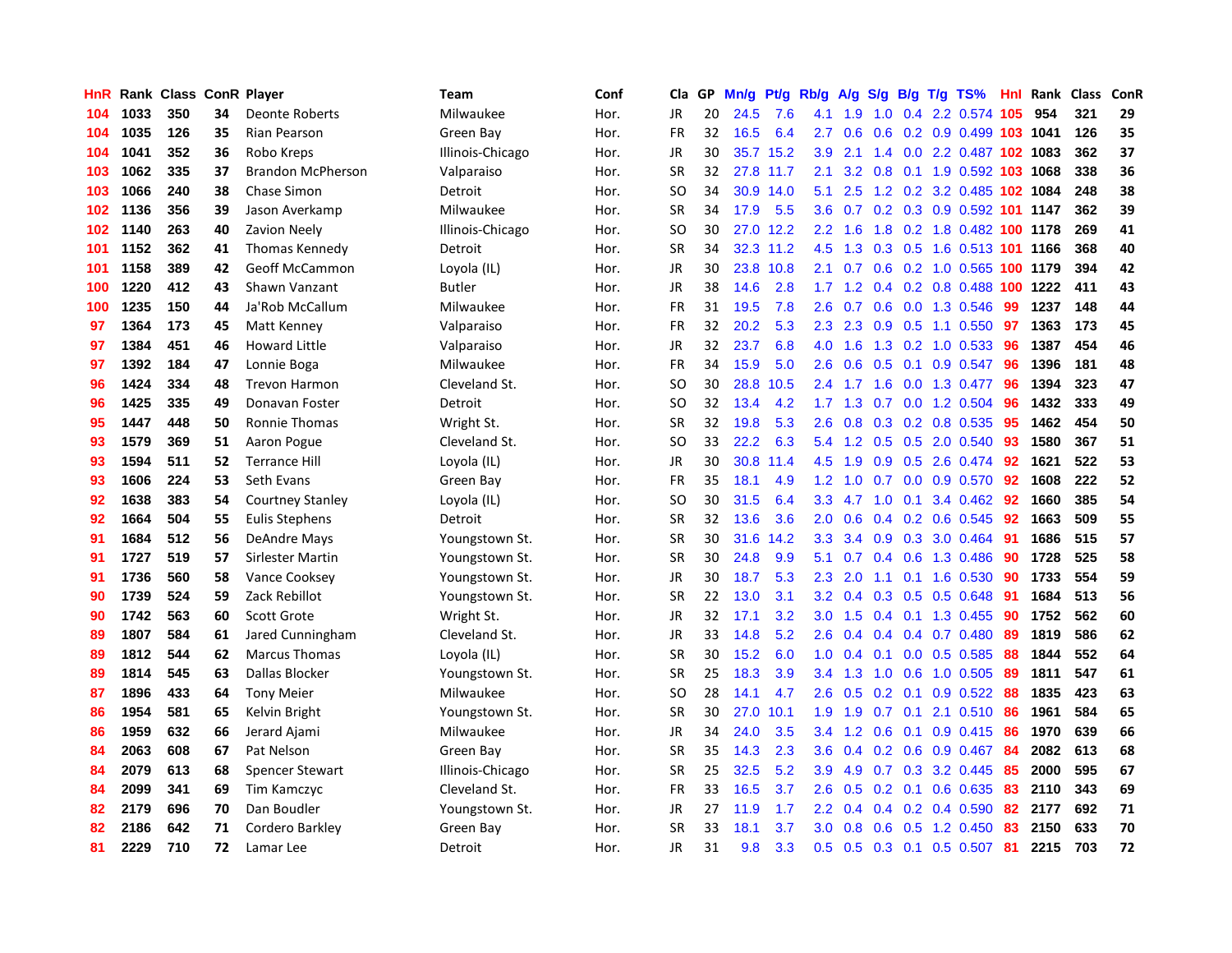| HnR |      | Rank Class ConR Player |                          |                         | Team                | Conf | Cla           | <b>GP</b> | Mn/g | <b>Pt/g</b> | Rb/g             | A/g             |               |                 | S/g B/g T/g TS%            | Hnl | Rank | Class | ConR                    |
|-----|------|------------------------|--------------------------|-------------------------|---------------------|------|---------------|-----------|------|-------------|------------------|-----------------|---------------|-----------------|----------------------------|-----|------|-------|-------------------------|
| 81  | 2265 | 659                    | 73                       | Avery Jukes             | Butler              | Hor. | <b>SR</b>     | 38        | 10.6 | 2.9         | 1.2              | 0.1             |               | $0.2 \quad 0.1$ | 0.4 0.500                  | 80  | 2262 | 658   | 73                      |
| 81  | 2271 | 727                    | 74                       | <b>Michael Rogers</b>   | Valparaiso          | Hor. | <b>JR</b>     | 32        | 19.3 | 5.1         | 2.5              | 0.9             |               |                 | $0.6$ 0.1 1.3 0.526        | -80 | 2268 | 724   | 74                      |
| 79  | 2335 | 515                    | 75                       | Ashen Ward              | Youngstown St.      | Hor. | <b>SO</b>     | 30        | 21.0 | 5.5         | 2.9              | 1.0             |               |                 | 0.6 0.2 1.2 0.497 79       |     | 2341 | 520   | 75                      |
| 77  | 2412 | 775                    | 76                       | <b>Brad Birton</b>      | Illinois-Chicago    | Hor. | JR            | 24        | 22.0 | 4.9         | 3.6              | 0.5             |               |                 | 1.0 0.3 1.3 0.465          | -79 | 2364 | 759   | 76                      |
| 77  | 2420 | 419                    | 77                       | Eddie D'Haiti           | Youngstown St.      | Hor. | <b>FR</b>     | 28        | 11.4 | 2.5         | 2.9              | 0.5             | 0.3           |                 | $0.6$ 1.0 0.449            | 77  | 2417 | 420   | 77                      |
| 76  | 2466 | 788                    | 78                       | K.C. Robbins            | Illinois-Chicago    | Hor. | JR            | 30        | 15.4 | 4.0         | 4.0              | 0.1             |               |                 | $0.1$ 0.9 1.0 0.436        | 75  | 2505 | 801   | 79                      |
| 75  | 2510 | 444                    | 79                       | <b>Matt Smith</b>       | Green Bay           | Hor. | <b>FR</b>     | 35        | 11.9 | 3.2         | 2.1              | 0.2             |               |                 | $0.2$ $0.2$ $0.7$ $0.470$  | 74  | 2524 | 447   | 80                      |
| 73  | 2565 | 717                    | 80                       | Eugene Blue             | Detroit             | Hor. | <b>SR</b>     | 33        | 12.6 | 3.4         | $2.2^{\circ}$    | 0.2             |               |                 | $0.2$ 0.2 1.0 0.554        | 73  | 2574 | 718   | 81                      |
| 73  | 2580 | 719                    | 81                       | Chris Buchanan          | Illinois-Chicago    | Hor. | <b>SR</b>     | 29        | 15.8 | 5.0         | 1.4              | 0.4             | 0.6           |                 | $0.1$ 1.0 0.482            | 72  | 2606 | 724   | 82                      |
| 71  | 2633 | 480                    | 82                       | <b>Tommy Kurth</b>      | Valparaiso          | Hor. | <b>FR</b>     | 31        | 18.1 | 1.9         | $1.7^{\circ}$    | 1.4             |               |                 | 0.8 0.1 0.9 0.487 72       |     | 2627 | 483   | 83                      |
| 69  | 2703 | 747                    | 83                       | Aric Van Weelden        | Loyola (IL)         | Hor. | <b>SR</b>     | 19        | 21.0 | 3.4         | $2.2^{\circ}$    | 1.5             |               |                 | 0.3 0.0 1.3 0.587 76       |     | 2450 | 695   | 78                      |
| 55  | 2932 | 579                    | 84                       | <b>Anthony Wells</b>    | Cleveland St.       | Hor. | <b>FR</b>     | 25        | 10.8 | 1.4         | 1.0              | 0.6             |               |                 | 0.2 0.0 0.5 0.515 58       |     | 2900 | 565   | 84                      |
| 121 | 416  | 145                    | 1                        | <b>Charles Garcia</b>   | Seattle             | Ind. | <b>JR</b>     | 31        | 26.0 | 18.7        | 8.3              | 1.0             |               |                 | 0.5 0.8 4.0 0.524 120      |     | 436  | 154   | $\mathbf{1}$            |
| 114 | 613  | 141                    | $\overline{2}$           | Mark Yelovich           | SIU-Edwardsville    | Ind. | <b>SO</b>     | 26        | 31.1 | 16.7        | 5.9              | 1.3             |               |                 | 1.1 0.7 1.6 0.520 116      |     | 558  | 127   | $\overline{2}$          |
| 108 | 841  | 187                    | 3                        | <b>Arnold Louis</b>     | Savannah St.        | Ind. | <b>SO</b>     | 26        | 26.7 | 8.9         | 8.0              | 0.6             |               |                 | 1.2 0.5 2.0 0.576 107      |     | 880  | 202   | $\overline{\mathbf{3}}$ |
| 107 | 899  | 201                    | 4                        | Aaron Broussard         | Seattle             | Ind. | <b>SO</b>     | 31        | 23.5 | 10.3        | 5.1              | 1.2             | 1.3           |                 | 0.1 1.5 0.495 106          |     | 917  | 208   | 4                       |
| 105 | 962  | 213                    | 5                        | Rashad Hassan           | Savannah St.        | Ind. | SO            | 26        | 26.2 | 11.0        | 5.5              | 0.6             | 0.5           |                 | 0.9 1.7 0.562 104 1007     |     |      | 225   | 6                       |
| 105 | 978  | 327                    | 6                        | Alex Jones              | Seattle             | Ind. | <b>JR</b>     | 31        | 14.8 | 8.9         | 3.3              | 0.2             | 0.5           |                 | 0.2 1.5 0.581 104          |     | 998  | 337   | 5                       |
| 103 | 1057 | 333                    | $\overline{\phantom{a}}$ | Dana Smith              | Longwood            | Ind. | <b>SR</b>     | 31        |      | 31.8 18.2   | 7.2              | 2.5             |               |                 | 1.0 0.5 3.0 0.549 103 1050 |     |      | 332   | $\overline{\mathbf{z}}$ |
| 103 | 1088 | 252                    | 8                        | <b>Cervante Burrell</b> | Seattle             | Ind. | <sub>SO</sub> | 31        |      | 28.6 11.4   | 3.9 <sup>°</sup> | 3.5             |               |                 | 1.4 0.0 3.1 0.524 102 1112 |     |      | 255   | 8                       |
| 102 | 1104 | 347                    | 9                        | Chris Gweth             | Seattle             | Ind. | <b>SR</b>     | 31        |      | 25.8 11.0   | 4.5              | 2.3             |               |                 | 1.4 0.1 2.1 0.491 102 1125 |     |      | 353   | 9                       |
| 100 | 1211 | 273                    | 10                       | Antwan Carter           | Longwood            | Ind. | <sub>SO</sub> | 31        |      | 25.1 14.6   | 8.5              | 0.8             | 0.8           |                 | 0.6 2.3 0.540 100 1194     |     |      | 271   | 10                      |
| 100 | 1240 | 154                    | 11                       | <b>Stephon Carter</b>   | Cal St. Bakersfield | Ind. | <b>FR</b>     | 29        | 30.6 | 13.0        | 4.5              | 3.0             | 1.7           |                 | 0.6 3.8 0.477              | 99  | 1257 | 154   | 11                      |
| 98  | 1309 | 412                    | 12                       | Santwon Latunde         | Cal St. Bakersfield | Ind. | <b>SR</b>     | 29        | 26.2 | 10.7        | 7.8              | 0.7             | 0.6           |                 | 0.3 2.4 0.502              | 98  | 1333 | 424   | 12                      |
| 91  | 1695 | 515                    | 13                       | <b>Trent Blakley</b>    | Cal St. Bakersfield | Ind. | <b>SR</b>     | 29        | 33.9 | 15.2        | 4.5              | 0.5             |               |                 | 0.7 0.3 1.2 0.480          | 91  | 1710 | 518   | 13                      |
| 91  | 1733 | 521                    | 14                       | Mike Boxley             | Seattle             | Ind. | <b>SR</b>     | 30        | 25.9 | 7.1         | 3.1              | 1.4             | 1.3           |                 | 0.3 2.1 0.549              | 90  | 1721 | 523   | 14                      |
| 90  | 1760 | 408                    | 15                       | Nick Chasten            | <b>NC Central</b>   | Ind. | <sub>SO</sub> | 29        | 29.2 | 10.0        | 6.0              | 1.2             |               |                 | 1.7 0.7 1.9 0.490          | -89 | 1818 | 418   | 17                      |
| 90  | 1777 | 534                    | 16                       | Patrick Hardy           | Savannah St.        | Ind. | <b>SR</b>     | 24        | 28.2 | 7.2         | 3.0 <sub>2</sub> | 2.4             |               |                 | 1.5 0.2 2.0 0.542 89       |     | 1772 | 536   | 15                      |
| 88  | 1867 | 556                    | 17                       | Aamir McCleary          | SIU-Edwardsville    | Ind. | <b>SR</b>     | 24        |      | 30.9 11.5   | 4.3              | 4.8             |               |                 | 1.3 0.0 3.5 0.442 89       |     | 1803 | 544   | 16                      |
| 86  | 1943 | 627                    | 18                       | C.J. Wilkerson          | <b>NC Central</b>   | Ind. | <b>JR</b>     | 29        | 37.4 | 16.3        | 3.9 <sup>°</sup> | $2.7 \quad 1.0$ |               |                 | 0.0 3.2 0.512 85           |     | 1994 | 644   | 18                      |
| 84  | 2071 | 665                    | 19                       | <b>Garrett Lever</b>    | Seattle             | Ind. | <b>JR</b>     | 31        | 19.9 | 3.5         | 2.9              | 1.1             | $1.5^{\circ}$ |                 | $0.0$ 1.0 $0.460$          | 83  | 2094 | 671   | 19                      |
| 82  | 2161 | 691                    | 20                       | Donavan Bragg           | Cal St. Bakersfield | Ind. | <b>JR</b>     | 29        | 34.2 | 9.5         | 3.4              | 2.6             | 1.1           |                 | $0.2$ 2.4 0.496            | 82  | 2184 | 696   | 20                      |
| 82  | 2167 | 484                    | 21                       | <b>Tracy Rankins</b>    | Savannah St.        | Ind. | <b>SO</b>     | 26        | 32.7 | 13.0        | 2.7              | 1.5             | 0.8           | 0.1             | 2.1 0.484                  | -81 | 2207 | 492   | 21                      |
| 82  | 2169 | 356                    | 22                       | Preston Blackmon        | Savannah St.        | Ind. | <b>FR</b>     | 26        | 30.5 | 6.8         | $2.2^{\circ}$    | 5.1             | 1.3           |                 | 0.3 3.7 0.440              | 81  | 2211 | 369   | 22                      |
| 79  | 2322 | 743                    | 23                       | <b>Vincent Davis</b>    | <b>NC Central</b>   | Ind. | <b>JR</b>     | 23        | 25.0 | 10.4        | 3.5              | 1.3             | 0.8           |                 | $0.5$ 1.6 0.477            | -81 | 2248 | 715   | 23                      |
| 79  | 2346 | 516                    | 24                       | Gavin Gilmore           | Seattle             | Ind. | SO            | 31        | 14.4 | 4.4         | 2.9              | 0.4             |               |                 | $0.4$ 0.3 1.1 0.481        | 78  | 2373 | 525   | 24                      |
| 79  | 2360 | 674                    | 25                       | Jose Lara               | Cal St. Bakersfield | Ind. | <b>SR</b>     | 27        | 11.9 | 3.0         | 2.9              | 0.2             |               |                 | $0.3$ 0.6 0.9 0.457        | -78 | 2379 | 679   | 25                      |
| 78  | 2387 | 679                    | 26                       | Denykco Bowles          | SIU-Edwardsville    | Ind. | SR            | 28        | 22.5 | 6.1         | 5.0              | 0.8             | 0.6           |                 | $0.1$ 1.0 0.489            | 76  | 2451 | 696   | 27                      |
| 77  | 2400 | 772                    | 27                       | Nikola Bundalo          | SIU-Edwardsville    | Ind. | <b>JR</b>     | 28        | 17.4 | 6.1         | $3.6^{\circ}$    | 0.3             |               |                 | 0.1 0.8 1.3 0.554          | 76  | 2462 | 786   | 28                      |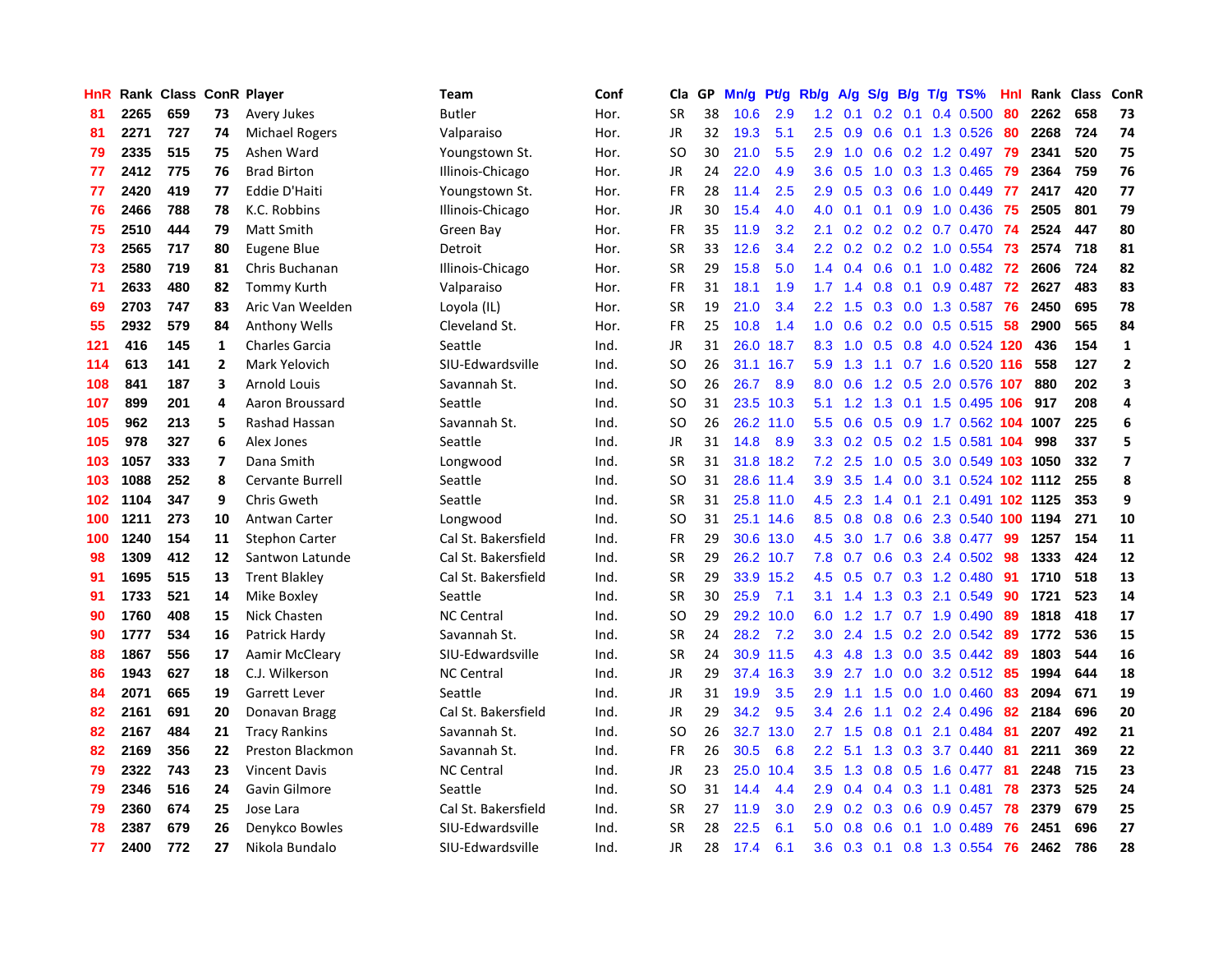| HnR |      | Rank Class ConR Player |                |                        | Team                | Conf | Cla           | <b>GP</b> | Mn/g | <b>Pt/g</b> | Rb/g             | A/g     | S/g              |     | B/g T/g TS%               | Hnl | Rank | <b>Class</b> | <b>ConR</b>    |
|-----|------|------------------------|----------------|------------------------|---------------------|------|---------------|-----------|------|-------------|------------------|---------|------------------|-----|---------------------------|-----|------|--------------|----------------|
| 77  | 2437 | 689                    | 28             | <b>Taylor Olson</b>    | Seattle             | Ind. | <b>SR</b>     | 26        | 11.5 | 3.4         | 0.9 <sub>0</sub> | 0.7     | 0.7              |     | $0.0$ 0.7 0.506           | -77 | 2402 | 686          | 26             |
| 76  | 2477 | 793                    | 29             | Earl Gee               | Longwood            | Ind. | <b>JR</b>     | 31        | 11.6 | 3.1         | 1.1              |         |                  |     | 1.7 0.7 0.0 1.4 0.594     | -76 | 2469 | 789          | 29             |
| 76  | 2482 | 795                    | 30             | Aaron Mitchell         | Longwood            | Ind. | JR            | 31        | 28.1 | 9.0         | 3.5              | 3.3     |                  |     | $0.9$ $0.3$ $2.5$ $0.480$ | 75  | 2474 | 793          | 30             |
| 75  | 2500 | 802                    | 31             | Cody Rincker           | SIU-Edwardsville    | Ind. | <b>JR</b>     | 27        | 13.9 | 4.5         | 1.1              | 0.7     | 0.5              |     | $0.0$ 0.5 0.521           | -74 | 2558 | 813          | 33             |
| 75  | 2504 | 702                    | 32             | Kevin Swecker          | Longwood            | Ind. | <b>SR</b>     | 31        | 29.8 | 8.6         | 2.1              | 2.4     | 1.2              | 0.1 | 1.1 0.485                 | 75  | 2501 | 703          | 31             |
| 74  | 2555 | 455                    | 33             | <b>Marcus Hall</b>     | Cal St. Bakersfield | Ind. | <b>FR</b>     | 28        | 17.9 | 4.0         | 1.3              | 0.8     | 0.5              |     | $0.1$ 0.6 0.531           | 73  | 2567 | 460          | 34             |
| 73  | 2578 | 576                    | 34             | Martiz Washington      | Longwood            | Ind. | SO            | 31        | 22.3 | 8.3         | 2.3              | 1.9     | 0.8              |     | 0.0 1.3 0.484             | 73  | 2585 | 581          | 35             |
| 72  | 2597 | 722                    | 35             | <b>Billy Robinson</b>  | Longwood            | Ind. | <b>SR</b>     | 31        | 19.5 | 6.3         | 4.3              | 0.5     | 0.6              |     | $0.5$ 1.4 $0.521$         | 72  | 2612 | 725          | 36             |
| 72  | 2600 | 583                    | 36             | T.J. Granger           | <b>NC Central</b>   | Ind. | <sub>SO</sub> | 14        | 22.4 | 8.4         | 4.5              | 0.3     | 0.9 <sub>0</sub> |     | 0.4 1.6 0.453             | 72  | 2619 | 588          | 37             |
| 72  | 2624 | 590                    | 37             | <b>Bryan Emanuel</b>   | Cal St. Bakersfield | Ind. | <sub>SO</sub> | 21        | 23.4 | 4.4         | 2.8              | 0.9     |                  |     | 1.4 0.1 1.2 0.443         | -75 | 2520 | 563          | 32             |
| 71  | 2641 | 832                    | 38             | <b>Dwayne Sims</b>     | <b>NC Central</b>   | Ind. | <b>JR</b>     | 29        | 16.2 | 4.0         | 2.2              | 0.5     |                  |     | 0.8 0.6 0.8 0.447 70      |     | 2672 | 837          | 39             |
| 70  | 2671 | 835                    | 39             | Michael Glasker        | <b>NC Central</b>   | Ind. | JR            | 26        | 34.1 | 6.4         | 2.6              | 4.8     |                  |     | 1.3 0.0 3.4 0.394         | -71 | 2655 | 834          | 38             |
| 70  | 2676 | 604                    | 40             | Donald Johnson         | Cal St. Bakersfield | Ind. | <b>SO</b>     | 27        | 14.1 | 3.3         | 3.5              | 0.3     |                  |     | 0.2 0.5 1.3 0.466         | 70  | 2674 | 604          | 40             |
| 70  | 2679 | 497                    | 41             | LeShaun Murphy         | SIU-Edwardsville    | Ind. | FR            | 25        | 13.7 | 5.6         | 1.3              | 0.8     |                  |     | $0.4$ 0.2 1.5 0.474       | -69 | 2704 | 503          | 42             |
| 70  | 2685 | 743                    | 42             | E.J. Dawson            | Longwood            | Ind. | <b>SR</b>     | 31        | 26.0 | 3.8         | 1.8              | 3.5     | 1.0              |     | 0.2 1.9 0.448             | 70  | 2684 | 743          | 41             |
| 62  | 2827 | 765                    | 43             | Stephen Jones          | SIU-Edwardsville    | Ind. | <b>SR</b>     | 22        | 25.3 | 4.4         | 2.2              | 2.0     |                  |     | $0.4$ 0.1 1.4 0.442       | 64  | 2798 | 764          | 44             |
| 61  | 2843 | 644                    | 44             | Dami Sapara            | <b>NC Central</b>   | Ind. | SO            | 27        | 16.8 | 3.7         | 3.1              | 0.8     | 0.7              |     | $0.2$ 1.7 $0.485$         | -61 | 2858 | 651          | 45             |
| 60  | 2851 | 770                    | 45             | Joshua Worthy          | <b>NC Central</b>   | Ind. | <b>SR</b>     | 28        | 15.9 | 2.2         | 2.1              | 0.8     | 1.0              |     | 0.3 1.0 0.416             | -60 | 2866 | 773          | 46             |
| 59  | 2863 | 888                    | 46             | Rod Mitchell           | Savannah St.        | Ind. | <b>JR</b>     | 25        | 13.0 | 2.4         | $2.2^{\circ}$    | 0.4     |                  |     | $0.6$ 0.4 1.4 0.469       | -59 | 2880 | 890          | 47             |
| 58  | 2888 | 563                    | 47             | Dijon Manns            | <b>NC Central</b>   | Ind. | <b>FR</b>     | 25        | 16.1 | 5.3         | 2.5              | 0.2     |                  |     | 0.2 0.7 1.7 0.502 58      |     | 2901 | 566          | 48             |
| 57  | 2895 | 659                    | 48             | Marius Chawa           | Savannah St.        | Ind. | SO            | 23        | 12.9 | 2.7         | 1.9              | 0.2     |                  |     | $0.5$ 0.0 0.7 0.441       | 58  | 2902 | 663          | 49             |
| 55  | 2927 | 576                    | 49             | Darius Baugh           | Savannah St.        | Ind. | <b>FR</b>     | 11        | 19.5 | 6.1         | $2.5^{\circ}$    | 0.7     | 0.6              |     | $0.0$ 1.6 $0.409$         | 65  | 2793 | 532          | 43             |
| 54  | 2936 | 670                    | 50             | David Boarden          | SIU-Edwardsville    | Ind. | SO            | 27        | 17.4 | 3.9         | 2.2              | 0.7     |                  |     | $0.2$ 0.1 0.9 0.396       | -54 | 2955 | 674          | 50             |
| 50  | 2970 | 679                    | 51             | Kevin Stineman         | SIU-Edwardsville    | Ind. | <b>SO</b>     | 28        | 17.6 | 3.0         | 1.8              | 1.4     | 0.5              |     | $0.0$ 2.0 $0.444$         | 49  | 2979 | 679          | 51             |
| 48  | 2973 | 915                    | 52             | Dobrivoje Mavrak       | SIU-Edwardsville    | Ind. | JR            | 27        | 10.6 | 1.6         | 1.3              | 0.1     | 0.2              |     | $0.3$ 0.5 0.537           | -48 | 2986 | 919          | 52             |
| 44  | 2993 | 794                    | 53             | Glen Izevbigie         | Savannah St.        | Ind. | <b>SR</b>     | 26        | 9.3  | 1.6         | 1.3              | 0.1     | 0.1              |     | $0.4$ 0.8 0.457           | 44  | 2999 | 795          | 53             |
| 36  | 3014 | 609                    | 54             | <b>Andrew Anderson</b> | Savannah St.        | Ind. | <b>FR</b>     | 24        | 9.8  | 1.5         | 0.7              | 0.4     |                  |     | 0.4 0.1 0.6 0.308 37      |     | 3015 | 609          | 54             |
| 151 | 55   | 19                     | 1              | Jeremy Lin             | Harvard             | Ivy  | <b>SR</b>     | 29        | 32.2 | 16.4        | 4.4              | 4.5     |                  |     | 2.4 1.1 3.1 0.618 150     |     | 60   | 19           | $\mathbf{1}$   |
| 147 | 77   | 25                     | $\mathbf{2}$   | Jeff Foote             | Cornell             | Ivy  | <b>SR</b>     | 34        |      | 27.9 12.3   | 8.1              | 2.3     |                  |     | 0.5 1.9 2.5 0.618 147     |     | 84   | 27           | $\overline{2}$ |
| 140 | 118  | 42                     | 3              | Louis Dale             | Cornell             | Ivy  | <b>SR</b>     | 31        |      | 28.5 12.8   | 2.9              | 4.7     |                  |     | 1.4 0.1 2.2 0.580 141     |     | 112  | 39           | 3              |
| 137 | 148  | 54                     | 4              | Ryan Wittman           | Cornell             | Ivy  | <b>SR</b>     | 34        | 33.8 | 17.5        | 4.0              | 1.8     | 1.1              |     | 0.4 1.7 0.618 136         |     | 159  | 57           | 4              |
| 124 | 365  | 127                    | 5              | Jon Jaques             | Cornell             | Ivy  | <b>SR</b>     | 31        | 17.1 | 6.7         | 2.6              | 0.8     | 1.0              |     | $0.1$ 0.9 0.657 123       |     | 364  | 125          | 5              |
| 119 | 462  | 105                    | 6              | Zack Rosen             | Pennsylvania        | Ivy  | <b>SO</b>     | 28        | 37.1 | 17.7        | 3.3 <sub>2</sub> | 4.4     | 1.1              |     | 0.0 3.3 0.615 118         |     | 499  | 114          | 6              |
| 118 | 486  | 112                    | $\overline{7}$ | Chris Wroblewski       | Cornell             | Ivy  | SO            | 34        | 29.6 | 8.9         | $2.7^{\circ}$    | 3.1     | 0.9              |     | 0.0 1.9 0.605 117         |     | 509  | 117          | $\overline{7}$ |
| 117 | 544  | 125                    | 8              | Noruwa Agho            | Columbia            | Ivy  | <sub>SO</sub> | 28        | 34.5 | 16.3        | 4.2              | 1.9     | 1.3              |     | 0.0 2.4 0.542 115         |     | 580  | 133          | 8              |
| 114 | 617  | 205                    | 9              | <b>Matt Mullery</b>    | Brown               | Ivy  | <b>SR</b>     | 30        |      | 31.3 15.2   |                  | 6.2 2.9 |                  |     | 0.7 1.6 2.8 0.591 115     |     | 585  | 191          | 9              |
| 114 | 629  | 215                    | 10             | Kareem Maddox          | Princeton           | lvv  | JR            | 30        | 17.9 | 6.2         | 3.5              | 0.8     | 0.6              |     | 0.9 1.1 0.527 114         |     | 621  | 211          | 10             |
| 111 | 719  | 225                    | 11             | Zach Finley            | Princeton           | lvv  | SR            | 31        | 15.2 | 4.9         | 3.3 <sub>2</sub> | 0.8     | 0.8              |     | 0.5 1.4 0.583 111         |     | 727  | 230          | 11             |
| 111 | 744  | 84                     | 12             | lan Hummer             | Princeton           | Ivv  | <b>FR</b>     | 31        | 18.6 | 6.9         | 3.1              | 1.0     |                  |     | 0.7 0.4 1.4 0.530 110     |     | 746  | 82           | 12             |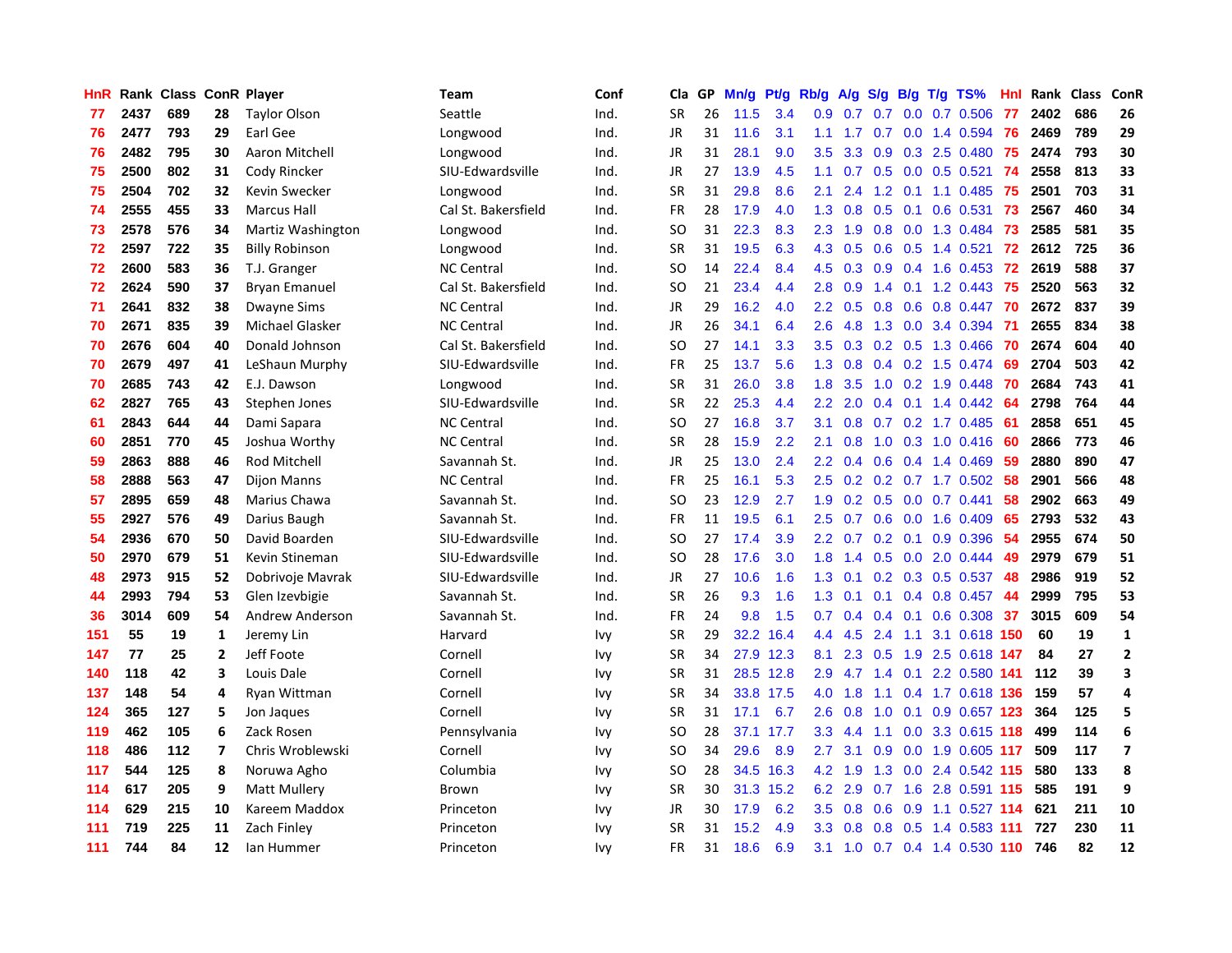| HnR | Rank | <b>Class</b> |    | <b>ConR Player</b>      | Team         | Conf | Cla           | <b>GP</b> | Mn/g | Pt/g      | Rb/g             | A/g             |                  |     | S/g B/g T/g TS%            | Hnl | Rank | <b>Class</b> | ConR |
|-----|------|--------------|----|-------------------------|--------------|------|---------------|-----------|------|-----------|------------------|-----------------|------------------|-----|----------------------------|-----|------|--------------|------|
| 110 | 750  | 262          | 13 | Dan Mavraides           | Princeton    | Ivy  | <b>JR</b>     | 31        |      | 30.9 11.5 | 4.3              | 1.4             |                  |     | 1.2 0.1 1.6 0.541 110      |     | 751  | 259          | 13   |
| 110 | 780  | 91           | 14 | Kyle Casey              | Harvard      | Ivy  | <b>FR</b>     | 29        |      | 23.4 10.4 | 5.1              |                 |                  |     | 1.1 0.3 0.9 2.0 0.634 109  |     | 799  | 91           | 14   |
| 108 | 830  | 95           | 15 | <b>Brandyn Curry</b>    | Harvard      | Ivy  | <b>FR</b>     | 29        | 24.6 | 7.3       | 2.7              | 3.2             |                  |     | 1.3 0.4 2.0 0.636 108      |     | 844  | 94           | 16   |
| 108 | 860  | 195          | 16 | Doug Davis              | Princeton    | Ivy  | SO            | 31        | 31.3 | 12.7      | $2.6^{\circ}$    | 1.3             | 1.0              | 0.1 | 2.2 0.582 107              |     | 857  | 195          | 17   |
| 108 | 865  | 271          | 17 | <b>Geoff Reeves</b>     | Cornell      | Ivy  | <b>SR</b>     | 34        | 18.0 | 4.9       | 1.3              | 0.9             | 0.7              | 0.1 | 0.6 0.659 107              |     | 875  | 276          | 18   |
| 108 | 866  | 272          | 18 | Pat Magnarelli          | Harvard      | Ivy  | <b>SR</b>     | 21        | 16.2 | 6.2       | 3.7              | 0.4             |                  |     | 0.5 0.5 0.7 0.602 108      |     | 824  | 263          | 15   |
| 107 | 879  | 301          | 19 | Mark Coury              | Cornell      | Ivy  | JR            | 34        | 11.1 | 2.4       | $2.4^{\circ}$    | 0.6             |                  |     | 0.4 0.2 0.3 0.543 107      |     | 894  | 306          | 20   |
| 107 | 912  | 292          | 20 | Alex Zampier            | Yale         | Ivy  | <b>SR</b>     | 29        | 30.9 | 17.4      | 2.9              | 2.4             | 2.0              |     | 0.2 3.1 0.519 107          |     | 884  | 279          | 19   |
| 106 | 945  | 210          | 21 | <b>Oliver McNally</b>   | Harvard      | Ivy  | <sub>SO</sub> | 29        | 22.6 | 7.0       | 2.6              | 3.0             |                  |     | 0.7 0.0 1.4 0.618 105      |     | 959  | 218          | 22   |
| 106 | 953  | 212          | 22 | Keith Wright            | Harvard      | Ivy  | <sub>SO</sub> | 24        | 21.4 | 8.9       | 4.6              | 0.4             |                  |     | 0.6 1.3 1.8 0.571 105      |     | 953  | 216          | 21   |
| 103 | 1053 | 330          | 23 | Marcus Schroeder        | Princeton    | Ivy  | <b>SR</b>     | 31        | 32.0 | 4.7       | 3.3 <sub>2</sub> | 2.9             |                  |     | 1.7 0.0 1.5 0.468 103 1052 |     |      | 333          | 23   |
| 102 | 1099 | 367          | 24 | Adam Wire               | Cornell      | Ivy  | JR            | 34        | 11.7 | 1.9       | $2.6^{\circ}$    | 0.7             |                  |     | 0.7 0.0 0.5 0.571 102 1115 |     |      | 372          | 24   |
| 102 | 1123 | 258          | 25 | <b>Patrick Saunders</b> | Princeton    | Ivy  | <sub>SO</sub> | 30        | 18.4 | 5.1       | 2.3              | 0.9             |                  |     | 0.3 0.3 0.8 0.634 102 1120 |     |      | 259          | 25   |
| 99  | 1273 | 159          | 26 | Christian Webster       | Harvard      | Ivy  | FR            | 29        | 25.1 | 8.8       | 2.5              | 1.7             |                  |     | $0.9$ 0.2 1.9 0.555        | 98  | 1292 | 161          | 26   |
| 96  | 1410 | 333          | 27 | Greg Mangano            | Yale         | Ivy  | <sub>SO</sub> | 25        | 18.4 | 7.5       | 5.5              | 0.4             | 0.2              |     | 2.0 0.8 0.465              | 98  | 1301 | 296          | 27   |
| 96  | 1444 | 446          | 28 | Pawel Buczak            | Princeton    | Ivy  | <b>SR</b>     | 31        | 21.6 | 4.7       |                  | $3.2 \quad 1.7$ | 0.6              |     | 0.6 1.7 0.482              | -95 | 1443 | 444          | 28   |
| 93  | 1589 | 508          | 29 | <b>Michael Sands</b>    | Yale         | Ivy  | <b>JR</b>     | 31        | 26.0 | 10.8      | 6.1              | 1.0             | $0.4^{\circ}$    | 0.1 | 2.0 0.558                  | 92  | 1631 | 526          | 31   |
| 92  | 1634 | 495          | 30 | Robby Pride             | Dartmouth    | Ivy  | <b>SR</b>     | 28        | 27.8 | 8.3       | 3.7              | 2.2             | 1.1              |     | $0.2$ 1.9 0.504            | -92 | 1633 | 502          | 32   |
| 92  | 1637 | 530          | 31 | Jack Eggleston          | Pennsylvania | Ivy  | JR            | 28        |      | 36.3 13.0 | 6.4              | 2.0             |                  |     | 0.7 0.8 1.9 0.528 92       |     | 1655 | 532          | 34   |
| 92  | 1653 | 502          | 32 | Jordan Gibson           | Yale         | Ivv  | <b>SR</b>     | 23        | 24.6 | 7.8       | 4.1              | 1.3             |                  |     | 1.3 0.9 1.3 0.523          | -93 | 1563 | 482          | 29   |
| 90  | 1744 | 564          | 33 | Asenso Ampim            | Columbia     | Ivy  | JR            | 21        | 20.1 | 7.0       | 5.0              | 0.7             |                  |     | 1.1 0.4 1.9 0.465          | 92  | 1619 | 521          | 30   |
| 88  | 1836 | 425          | 34 | Reggie Willhite         | Yale         | Ivy  | <sub>SO</sub> | 30        | 14.7 | 4.1       | 1.9              | 1.0             | 0.9              |     | $0.4$ 0.8 0.500            | -87 | 1881 | 434          | 35   |
| 88  | 1848 | 271          | 35 | Mark Cisco              | Columbia     | Ivy  | FR            | 28        | 13.0 | 3.5       | 3.6              | 0.1             |                  |     | $0.3$ 0.3 0.9 0.563        | -87 | 1891 | 280          | 36   |
| 88  | 1853 | 553          | 36 | <b>Patrick Folev</b>    | Columbia     | Ivy  | <b>SR</b>     | 16        | 22.7 | 8.5       | 1.6              | 2.4             | 0.8              |     | 0.3 2.1 0.531              | 92  | 1649 | 506          | 33   |
| 87  | 1907 | 285          | 37 | <b>Austin Morgan</b>    | Yale         | Ivy  | FR            | 30        | 13.6 | 4.7       | 1.2              | 0.9             |                  |     | $0.4$ 0.0 0.8 0.589        | 86  | 1951 | 294          | 38   |
| 87  | 1919 | 290          | 38 | Andrew McCarthy         | Brown        | Ivy  | <b>FR</b>     | 31        | 18.4 | 6.7       | 4.7              | 0.8             | 0.2              |     | 1.1 1.3 0.537              | 86  | 1938 | 290          | 37   |
| 87  | 1924 | 575          | 39 | Paul Nelson             | Yale         | Ivy  | <b>SR</b>     | 27        | 21.8 | 6.2       | 5.5              | 0.4             |                  |     | 0.2 1.0 1.0 0.542 86       |     | 1964 | 585          | 39   |
| 86  | 1945 | 580          | 40 | Niko Scott              | Columbia     | Ivy  | <b>SR</b>     | 28        | 28.2 | 9.3       | 1.8              | 1.3             |                  |     | 0.9 0.0 1.6 0.602 85       |     | 1980 | 591          | 41   |
| 85  | 1988 | 313          | 41 | <b>Tucker Halpern</b>   | Brown        | Ivy  | FR            | 29        | 24.0 | 8.1       | 3.5              | 2.3             |                  |     | 0.8 0.7 1.2 0.487 85       |     | 1978 | 299          | 40   |
| 85  | 2033 | 654          | 42 | Ronnie Dixon            | Dartmouth    | Ivy  | JR            | 28        | 25.0 | 9.3       | 3.2              | 1.4             |                  |     | 0.5 0.1 1.6 0.504          | -84 | 2053 | 660          | 42   |
| 83  | 2101 | 670          | 43 | Porter Braswell         | Yale         | Ivy  | JR            | 31        | 24.5 | 6.0       | $2.5\,$          | 2.4             | 0.9 <sub>0</sub> |     | $0.0$ 1.5 $0.525$          | 82  | 2154 | 686          | 44   |
| 83  | 2126 | 681          | 44 | Peter Sullivan          | Brown        | Ivy  | JR            | 31        | 30.3 | 12.3      | 4.5              | 1.5             |                  |     | 0.5 0.1 1.9 0.561          | 83  | 2146 | 682          | 43   |
| 82  | 2164 | 692          | 45 | Garrett Leffelman       | Brown        | Ivy  | <b>JR</b>     | 31        | 20.2 | 7.5       | 1.8              | 0.6             |                  |     | $0.2$ $0.2$ $0.7$ $0.683$  | 82  | 2181 | 693          | 45   |
| 82  | 2185 | 360          | 46 | Dee Giger               | Harvard      | Ivy  | FR            | 29        | 12.1 | 4.5       | 1.3              | 0.4             | 0.6              |     | $0.0$ 1.0 $0.496$          | -81 | 2209 | 367          | 46   |
| 82  | 2209 | 703          | 47 | <b>Brian Grimes</b>     | Columbia     | Ivy  | <b>JR</b>     | 24        | 23.9 | 7.6       | 5.5              | 1.0             |                  |     | $0.8$ 0.5 1.8 0.393        | -81 | 2238 | 709          | 47   |
| 81  | 2235 | 651          | 48 | Doug Miller             | Harvard      | Ivv  | <b>SR</b>     | 29        | 18.0 | 3.9       | 3.0 <sub>2</sub> |                 |                  |     | $0.4$ 0.2 0.4 0.9 0.526    | -81 | 2252 | 656          | 48   |
| 80  | 2284 | 731          | 49 | Dan Monckton            | Pennsylvania | lvv  | JR            | 28        | 23.2 | 7.1       | 3.9 <sup>°</sup> | 1.6             |                  |     | 0.9 0.5 1.9 0.531          | -80 | 2303 | 738          | 49   |
| 80  | 2304 | 668          | 50 | <b>Steve Gruber</b>     | Brown        | Ivv  | SR            | 27        | 13.1 | 4.1       | 1.3              | 1.4             | 0.5              |     | 0.0 1.1 0.571              | 80  | 2307 | 669          | 50   |
| 78  | 2390 | 680          | 51 | Josh Davis              | Yale         | Ivv  | <b>SR</b>     | 22        | 12.8 | 2.2       | 3.4              | 1.0             |                  |     | 0.3 0.4 0.9 0.490          | 78  | 2386 | 681          | 52   |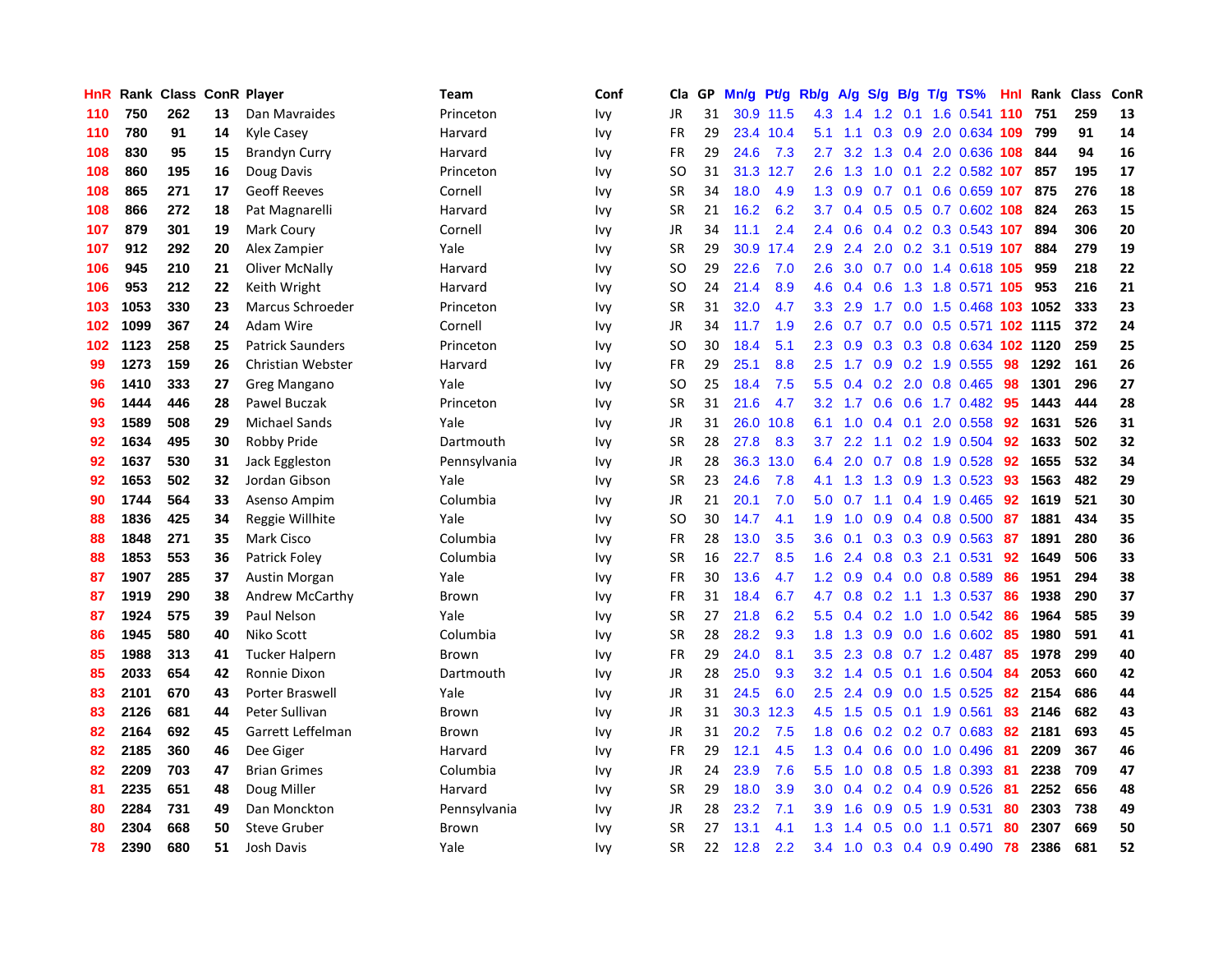| HnR |      | Rank Class ConR Player |                         |                        | Team          | Conf        | Cla           | <b>GP</b> | Mn/g      | Pt/g      | Rb/g             | A/g     | S/g           |                 | B/g T/g TS%               | Hnl | Rank | <b>Class</b> | ConR                    |
|-----|------|------------------------|-------------------------|------------------------|---------------|-------------|---------------|-----------|-----------|-----------|------------------|---------|---------------|-----------------|---------------------------|-----|------|--------------|-------------------------|
| 76  | 2460 | 547                    | 52                      | David Rufful           | Dartmouth     | Ivy         | SO.           | 28        | 24.7      | 7.8       | 3.4              | 1.4     |               |                 | 1.4 0.0 2.0 0.420         | 76  | 2470 | 550          | 54                      |
| 76  | 2467 | 549                    | 53                      | Mike Howlett           | Pennsylvania  | Ivy         | SO            | 17        | 23.5      | 7.8       | 6.0              | 0.4     |               |                 | 0.2 0.1 1.8 0.552 76      |     | 2455 | 544          | 53                      |
| 75  | 2507 | 443                    | 54                      | R.J. Griffin           | Dartmouth     | Ivy         | <b>FR</b>     | 25        | 12.2      | 4.0       | 1.2 <sub>1</sub> | 0.5     |               |                 | $0.4$ 0.0 0.8 0.521       | 75  | 2509 | 443          | 55                      |
| 75  | 2517 | 705                    | 55                      | Alex Tyler             | Cornell       | Ivy         | <b>SR</b>     | 26        | 10.7      | 2.7       | 1.5              | 0.5     |               |                 | $0.3$ $0.5$ $0.7$ $0.425$ | 78  | 2382 | 680          | 51                      |
| 74  | 2546 | 570                    | 56                      | Rob Belcore            | Pennsylvania  | Ivy         | <sub>SO</sub> | 28        | 33.0      | 5.4       | 3.4              | 2.6     | 1.2           |                 | 0.3 2.3 0.439             | 73  | 2568 | 575          | 57                      |
| 74  | 2551 | 454                    | 57                      | <b>Matt Sullivan</b>   | Brown         | Ivy         | FR            | 31        | 28.7      | 6.2       | 2.8              | 2.1     |               |                 | 0.3 0.0 1.6 0.490         | 73  | 2566 | 459          | 56                      |
| 73  | 2562 | 816                    | 58                      | Clive Weeden           | Dartmouth     | Ivy         | <b>JR</b>     | 28        | 22.2      | 5.2       | 4.8              | 0.8     | 0.5           |                 | $0.6$ 1.4 0.429           | 73  | 2581 | 818          | 58                      |
| 73  | 2579 | 466                    | 59                      | Matt LaBove            | Dartmouth     | Ivy         | <b>FR</b>     | 27        | 18.7      | 5.3       | 4.6              | 0.4     | 0.1           |                 | $0.5$ 1.2 0.424           | 72  | 2599 | 472          | 59                      |
| 73  | 2585 | 720                    | 60                      | Kevin Bulger           | Columbia      | Ivy         | <b>SR</b>     | 28        | 23.0      | 3.8       | 2.2              | 2.1     | 1.0           |                 | $0.1$ 1.7 0.405           | 72  | 2628 | 730          | 60                      |
| 72  | 2623 | 589                    | 61                      | Josh Riddle            | Dartmouth     | Ivy         | SO            | 28        | 14.8      | 3.1       | 2.0              | 0.8     |               |                 | 0.6 0.5 0.8 0.375 71      |     | 2635 | 592          | 61                      |
| 70  | 2680 | 605                    | 62                      | Jabari Trotter         | Dartmouth     | Ivy         | SO            | 26        | 24.7      | 6.5       | 1.8              | 1.3     |               |                 | 0.9 0.0 1.5 0.438 70      |     | 2675 | 605          | 62                      |
| 69  | 2700 | 841                    | 63                      | <b>Adrian Williams</b> | Brown         | Ivy         | JR            | 31        | 24.2      | 5.7       | 2.4              | 1.5     |               |                 | $0.4$ 0.1 1.3 0.467       | -69 | 2698 | 839          | 63                      |
| 67  | 2753 | 852                    | 64                      | John Daniels           | Columbia      | Ivy         | <b>JR</b>     | 26        | 18.0      | 2.3       | 4.0              | 0.4     | 0.7           |                 | 0.1 1.3 0.484             | 67  | 2746 | 852          | 64                      |
| 65  | 2788 | 863                    | 65                      | Raffi Mantilla         | Yale          | Ivy         | JR            | 27        | 10.1      | 2.4       | 1.1              | 0.4     |               |                 | $0.2$ 0.1 0.6 0.546       | 65  | 2790 | 862          | 66                      |
| 64  | 2801 | 870                    | 66                      | Conor Turley           | Pennsylvania  | Ivy         | JR            | 17        | 18.4      | 4.5       | 3.1              | 1.0     | 0.2           |                 | $0.1$ 1.5 0.559           | 66  | 2769 | 858          | 65                      |
| 57  | 2899 | 782                    | 67                      | Darren Smith           | Pennsylvania  | Ivy         | SR            | 28        | 21.6      | 5.8       | 1.3              | 1.0     | 0.3           |                 | $0.1$ 1.5 0.440           | 57  | 2922 | 786          | 68                      |
| 56  | 2910 | 570                    | 68                      | <b>Michael Grace</b>   | Yale          | Ivy         | <b>FR</b>     | 29        | 13.5      | 2.3       | 0.8              | 2.0     | 0.6           |                 | $0.0$ 1.5 0.371           | 57  | 2919 | 575          | 67                      |
| 43  | 2998 | 920                    | 69                      | Christopher Taylor     | Brown         | Ivy         | JR            | 29        | 9.4       | 1.2       | 1.6              | 0.5     |               |                 | $0.1$ 0.1 0.5 0.353       | -44 | 3000 | 920          | 69                      |
| 38  | 3012 | 686                    | 70                      | <b>Steve Egee</b>      | Columbia      | Ivy         | <sub>SO</sub> | 25        | 9.6       | 2.0       | 0.4              | 0.5     |               |                 | 0.4 0.0 0.7 0.367 39      |     | 3013 | 686          | 70                      |
| 29  | 3019 | 612                    | 71                      | Mbiyimoh Ghogomu       | Dartmouth     | Ivy         | <b>FR</b>     | 27        | 13.0      | 1.4       | 1.3              | 0.3     |               |                 | $0.3$ 0.1 0.9 0.294       | 29  | 3019 | 612          | 71                      |
| 150 | 60   | 20                     | $\mathbf{1}$            | Anthony Johnson        | Fairfield     | <b>MAAC</b> | SR            | 34        | 30.6      | 16.1      | 9.8              | 0.5     | 1.2           |                 | 2.4 1.9 0.538 148         |     | 74   | 24           | $\overline{2}$          |
| 150 | 62   | 28                     | $\mathbf{2}$            | <b>Ryan Rossiter</b>   | Siena         | <b>MAAC</b> | JR            | 34        | 32.9      | 13.8      | 11.1             | 1.0     | $1.4^{\circ}$ |                 | 1.0 1.4 0.614 149         |     | 69   | 32           | $\mathbf{1}$            |
| 140 | 114  | 41                     | 3                       | <b>Frank Turner</b>    | Canisius      | <b>MAAC</b> | <b>SR</b>     | 32        |           | 38.3 16.2 | 5.1              | 5.7     |               | $2.1 \quad 0.1$ | 3.3 0.550                 | 138 | 143  | 50           | 4                       |
| 139 | 123  | 48                     | 4                       | Alejo Rodriguez        | Iona          | <b>MAAC</b> | <b>JR</b>     | 30        | 22.3      | 9.0       | 7.5              | 0.8     | 0.7           |                 | 1.0 1.3 0.637             | 140 | 120  | 48           | $\overline{\mathbf{3}}$ |
| 139 | 128  | 46                     | 5                       | <b>Alex Franklin</b>   | Siena         | <b>MAAC</b> | <b>SR</b>     | 34        | 32.9      | 16.1      | 8.1              | 1.4     | $1.4^{\circ}$ |                 | 0.9 2.4 0.585             | 138 | 144  | 51           | 5                       |
| 130 | 231  | 86                     | 6                       | Ryan Bacon             | Saint Peter's | <b>MAAC</b> | <b>JR</b>     | 29        |           | 28.8 10.6 | 9.1              | 1.5     | 1.0           |                 | 1.5 3.1 0.510 130         |     | 229  | 86           | $\boldsymbol{6}$        |
| 129 | 265  | 56                     | $\overline{\mathbf{z}}$ | Scott Machado          | Iona          | <b>MAAC</b> | <b>SO</b>     | 31        |           | 28.1 12.5 | 3.2              | 3.9     |               |                 | 1.6 0.1 3.1 0.525 128     |     | 266  | 56           | $\overline{7}$          |
| 122 | 386  | 133                    | 8                       | Ryan Thompson          | Rider         | <b>MAAC</b> | <b>SR</b>     | 33        |           | 36.6 17.2 | 5.0              | 2.8     |               |                 | 1.2 0.3 2.2 0.550 122     |     | 399  | 136          | 8                       |
| 119 | 469  | 160                    | 9                       | Clarence Jackson       | Siena         | <b>MAAC</b> | <b>JR</b>     | 33        |           | 26.7 13.6 | 2.5              | 0.8     | 1.8           |                 | 0.4 1.4 0.550 118         |     | 495  | 172          | 12                      |
| 118 | 489  | 162                    | 10                      | Mike Evanovich         | Fairfield     | <b>MAAC</b> | <b>SR</b>     | 34        | 19.6      | 7.6       | 3.1              | 2.0     | $0.4^{\circ}$ |                 | 0.4 0.9 0.651 117         |     | 539  | 177          | 14                      |
| 118 | 512  | 168                    | 11                      | <b>Tyrone Lewis</b>    | Niagara       | <b>MAAC</b> | SR            | 27        | 34.2 17.1 |           | 4.7              | 1.7     | 1.9           |                 | 0.7 1.4 0.536 121         |     | 405  | 139          | 9                       |
| 117 | 514  | 169                    | 12                      | <b>Edwin Ubiles</b>    | Siena         | <b>MAAC</b> | <b>SR</b>     | 30        |           | 30.9 15.3 | 3.7              | 2.2     | 1.1           |                 | 0.2 1.9 0.523 117         |     | 514  | 170          | 13                      |
| 117 | 523  | 172                    | 13                      | <b>Bilal Benn</b>      | Niagara       | <b>MAAC</b> | <b>SR</b>     | 30        | 36.0      | 13.5      | 9.9              | 3.2     | 1.9           |                 | 0.4 2.4 0.475 118         |     | 480  | 160          | 11                      |
| 115 | 578  | 192                    | 14                      | <b>Ronald Moore</b>    | Siena         | <b>MAAC</b> | <b>SR</b>     | 34        | 36.0      | 7.0       | $3.4^{\circ}$    | 7.7     | 1.9           |                 | 0.1 2.9 0.387 115         |     | 596  | 196          | 15                      |
| 115 | 590  | 195                    | 15                      | Darryl Crawford        | Manhattan     | <b>MAAC</b> | <b>SR</b>     | 31        |           | 33.3 14.8 |                  | 6.3 2.2 |               |                 | 1.2 0.5 2.2 0.495 114     |     | 631  | 209          | 16                      |
| 113 | 649  | 68                     | 16                      | Kyle Smyth             | Iona          | <b>MAAC</b> | <b>FR</b>     | 31        | 25.5      | 8.1       | 3.0 <sub>2</sub> | 1.4     |               |                 | 1.2 0.3 0.8 0.583 113     |     | 662  | 66           | 17                      |
| 113 | 666  | 225                    | 17                      | <b>Yorel Hawkins</b>   | Fairfield     | <b>MAAC</b> | JR            | 19        |           | 32.7 14.6 | 5.5              | 1.5     | 1.3           |                 | 0.5 1.7 0.558 120         |     | 440  | 157          | 10                      |
| 112 | 703  | 240                    | 18                      | <b>Justin Robinson</b> | Rider         | <b>MAAC</b> | <b>JR</b>     | 33        | 32.8      | 13.3      | 3.5              | 2.8     | 1.5           |                 | 0.2 1.7 0.559 111         |     | 724  | 249          | 19                      |
| 111 | 720  | 250                    | 19                      | <b>Rico Pickett</b>    | Manhattan     | <b>MAAC</b> | JR            | 29        | 31.4 17.7 |           | 3.9 <sup>°</sup> | 1.0     |               |                 | 1.3 0.2 2.0 0.512 112     |     | 698  | 237          | 18                      |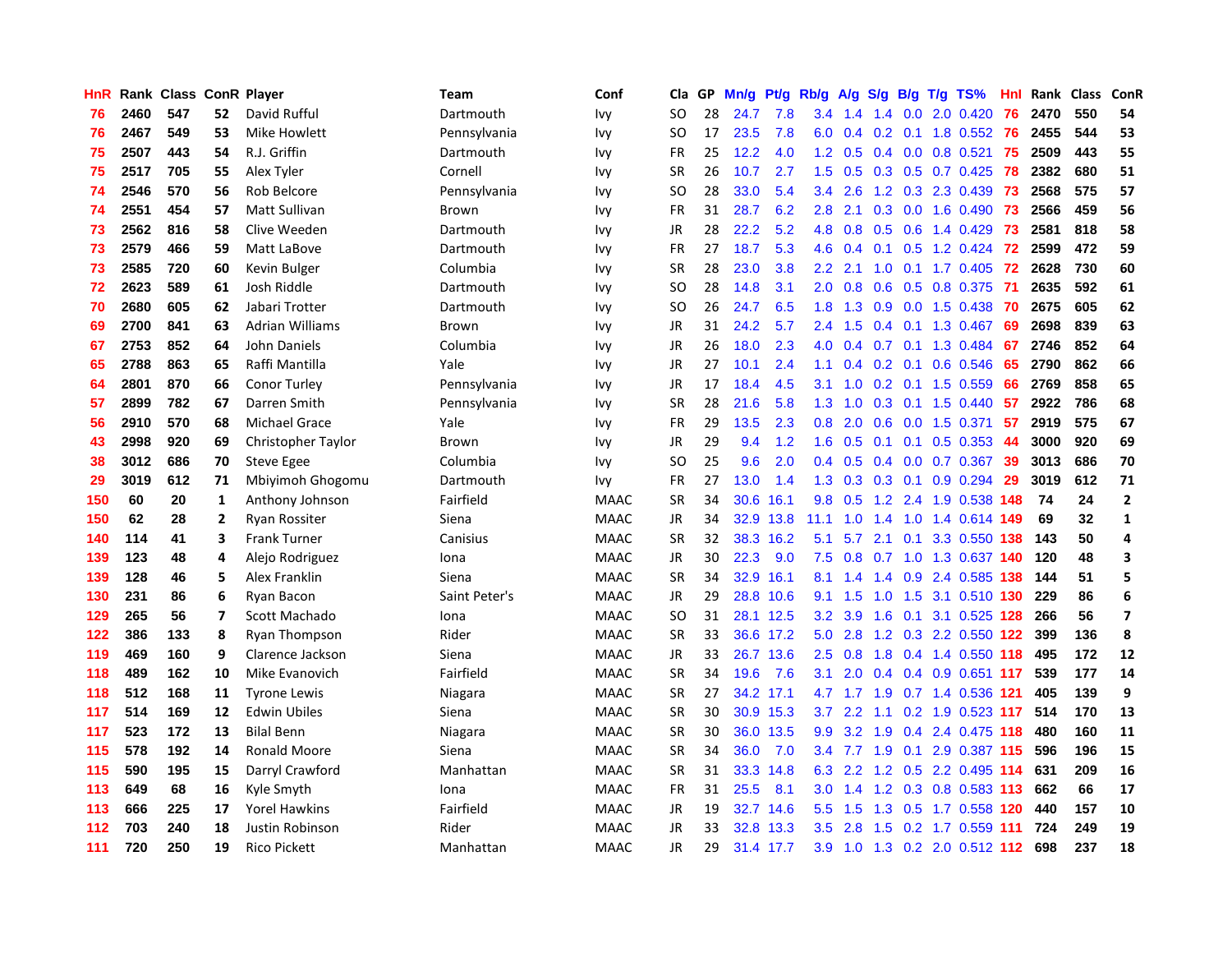| HnR | Rank | <b>Class</b> |    | <b>ConR Player</b>           | Team          | Conf        | Cla.          | <b>GP</b> | Mn/g | <b>Pt/g</b> | Rb/g             | A/g     |                  |     | S/g B/g T/g TS%            | Hnl | Rank | Class | ConR |
|-----|------|--------------|----|------------------------------|---------------|-------------|---------------|-----------|------|-------------|------------------|---------|------------------|-----|----------------------------|-----|------|-------|------|
| 111 | 732  | 255          | 20 | Jeron Belin                  | Saint Peter's | <b>MAAC</b> | <b>JR</b>     | 29        | 20.1 | 8.2         |                  | 4.2 0.6 |                  |     | 0.7 0.5 1.3 0.509 111      |     | 742  | 255   | 20   |
| 110 | 753  | 85           | 21 | Derek Needham                | Fairfield     | <b>MAAC</b> | <b>FR</b>     | 34        |      | 36.5 16.4   | 3.2              | 5.2     |                  |     | 1.8 0.1 3.8 0.484 109      |     | 800  | 92    | 21   |
| 109 | 815  | 181          | 22 | Novar Gadson                 | Rider         | <b>MAAC</b> | SO            | 32        | 27.5 | 11.2        | 7.5              | 1.6     |                  |     | 0.9 0.9 2.5 0.517 109 812  |     |      | 183   | 22   |
| 103 | 1077 | 246          | 23 | Jermel Jenkins               | Iona          | <b>MAAC</b> | <b>SO</b>     | 31        | 25.5 | 6.7         | 1.9              | 2.8     |                  |     | 1.2 0.0 2.0 0.489 102 1087 |     |      | 250   | 24   |
| 102 | 1119 | 376          | 24 | Jamal Barney                 | Loyola (MD)   | <b>MAAC</b> | JR            | 24        | 23.8 | 12.6        | 4.6              | 1.5     | 0.9 <sub>0</sub> |     | 0.4 2.8 0.486 104 1028     |     |      | 347   | 23   |
| 101 | 1144 | 385          | 25 | <b>Anthony Nelson</b>        | Niagara       | <b>MAAC</b> | JR            | 33        | 35.4 | 9.9         | 4.8              | 5.0     |                  |     | 1.4 0.1 2.6 0.524 100 1183 |     |      | 397   | 28   |
| 101 | 1149 | 386          | 26 | Rashon Dwight                | Iona          | <b>MAAC</b> | JR            | 31        | 19.2 | 5.6         | 2.3              | 1.9     | 1.1              |     | 0.4 1.5 0.437 101 1152     |     |      | 385   | 26   |
| 101 | 1154 | 387          | 27 | <b>Tomas Vazquez-Simmons</b> | Canisius      | <b>MAAC</b> | JR            | 32        | 28.8 | 6.8         | 6.7              | 0.5     | 0.4              |     | 2.3 1.2 0.556 100 1213     |     |      | 408   | 30   |
| 101 | 1155 | 363          | 28 | Jonathan Huffman             | Iona          | <b>MAAC</b> | <b>SR</b>     | 30        | 16.2 | 6.3         | 3.0 <sub>2</sub> | 0.4     |                  |     | 0.2 0.3 1.0 0.530 101 1151 |     |      | 364   | 25   |
| 101 | 1160 | 390          | 29 | Wesley Jenkins               | Saint Peter's | <b>MAAC</b> | JR            | 29        | 34.7 | 13.8        | 5.2              | 1.6     |                  |     | 1.3 0.5 2.4 0.459 101 1171 |     |      | 393   | 27   |
| 101 | 1174 | 144          | 30 | Darius Conley                | Saint Peter's | <b>MAAC</b> | <b>FR</b>     | 30        | 22.0 | 6.3         | 4.9              | 0.6     |                  |     | 0.7 1.1 1.7 0.475 100 1204 |     |      | 146   | 29   |
| 100 | 1207 | 408          | 31 | Mike Ringgold                | Rider         | <b>MAAC</b> | JR            | 33        | 32.7 | 11.2        | 7.0              | 2.2     |                  |     | 0.9 0.9 2.4 0.465 100 1220 |     |      | 410   | 31   |
| 99  | 1254 | 420          | 32 | <b>Elton Frazier</b>         | Canisius      | <b>MAAC</b> | JR            | 32        | 24.8 | 8.8         | 5.7              | 0.4     | 0.6              |     | 0.6 1.4 0.538              | 98  | 1319 | 438   | 34   |
| 99  | 1275 | 403          | 33 | Jawaan Wright                | Loyola (MD)   | <b>MAAC</b> | <b>SR</b>     | 30        | 15.3 | 4.8         | 3.3 <sub>2</sub> | 0.6     |                  |     | $0.4$ 0.9 0.9 0.556        | -98 | 1313 | 419   | 33   |
| 98  | 1325 | 417          | 34 | Rob Garrison                 | Niagara       | <b>MAAC</b> | <b>SR</b>     | 33        | 32.2 | 10.5        | 4.2              | 2.3     | 1.7              |     | 0.3 2.3 0.492              | 97  | 1375 | 430   | 35   |
| 98  | 1328 | 419          | 35 | <b>Brett Harvey</b>          | Loyola (MD)   | <b>MAAC</b> | <b>SR</b>     | 25        |      | 29.7 12.5   | $2.7^{\circ}$    | 2.1     | 0.7              |     | 0.2 1.9 0.525              | -98 | 1300 | 413   | 32   |
| 97  | 1353 | 444          | 36 | Nick Leon                    | Saint Peter's | <b>MAAC</b> | JR            | 30        | 33.9 | 13.0        | $2.7^{\circ}$    | 2.6     | 1.1              | 0.1 | 3.2 0.492                  | 97  | 1378 | 452   | 36   |
| 97  | 1365 | 319          | 37 | Kashief Edwards              | Niagara       | <b>MAAC</b> | <sub>SO</sub> | 33        | 20.9 | 7.8         | 3.6              | 0.3     | 0.5              |     | 1.6 1.6 0.562 96           |     | 1406 | 328   | 38   |
| 96  | 1409 | 332          | 38 | Ryan Olander                 | Fairfield     | <b>MAAC</b> | SO.           | 34        | 21.2 | 5.9         | 4.2              | 0.8     |                  |     | 0.6 1.4 1.6 0.488 95       |     | 1444 | 335   | 39   |
| 96  | 1414 | 437          | 39 | <b>Brandon Adams</b>         | Manhattan     | <b>MAAC</b> | <b>SR</b>     | 27        | 23.5 | 7.0         | 5.0              | 0.8     |                  |     | 1.0 1.0 1.1 0.497          | -96 | 1401 | 435   | 37   |
| 95  | 1456 | 339          | 40 | J'hared Hall                 | Loyola (MD)   | <b>MAAC</b> | <b>SO</b>     | 29        | 14.5 | 5.7         | 1.5              | 0.5     |                  |     | $0.5$ 0.2 0.9 0.569        | 95  | 1485 | 342   | 40   |
| 94  | 1516 | 492          | 41 | <b>Brian Rudolph</b>         | Loyola (MD)   | MAAC        | JR            | 29        | 27.2 | 7.3         | 2.9              | 3.7     |                  |     | 1.0 0.0 2.4 0.501          | 93  | 1545 | 499   | 43   |
| 94  | 1527 | 469          | 42 | <b>Antoine Pearson</b>       | Manhattan     | <b>MAAC</b> | <b>SR</b>     | 31        | 23.6 | 7.9         | 2.3              | 2.1     |                  |     | 1.2 0.1 1.3 0.477          | 93  | 1566 | 484   | 45   |
| 94  | 1540 | 474          | 43 | <b>Tony Lewis</b>            | Loyola (MD)   | <b>MAAC</b> | <b>SR</b>     | 30        | 10.7 | 3.0         | 1.8              | 0.7     | 0.6              |     | $0.1$ 0.7 0.524            | 93  | 1564 | 483   | 44   |
| 94  | 1543 | 215          | 44 | Mike McFadden                | Iona          | <b>MAAC</b> | <b>FR</b>     | 30        | 16.3 | 4.8         | $2.4^{\circ}$    | 0.7     |                  |     | 0.4 0.4 0.8 0.481          | 94  | 1523 | 211   | 41   |
| 94  | 1547 | 477          | 45 | Demetrius Williamson         | Niagara       | <b>MAAC</b> | <b>SR</b>     | 33        | 26.2 | 9.4         | 4.1              | 0.6     |                  |     | 0.7 0.7 1.0 0.481          | -93 | 1590 | 489   | 46   |
| 93  | 1588 | 223          | 46 | <b>Steven Samuels</b>        | Saint Peter's | <b>MAAC</b> | <b>FR</b>     | 29        | 19.4 | 4.5         | 3.2              | 0.8     |                  |     | 1.2 0.2 1.4 0.468 93       |     | 1602 | 221   | 47   |
| 93  | 1590 | 509          | 47 | Lyndon Jordan                | Fairfield     | <b>MAAC</b> | <b>JR</b>     | 30        | 22.8 | 5.3         | 3.5              | 1.4     |                  |     | 0.7 0.0 0.9 0.497 94       |     | 1530 | 494   | 42   |
| 93  | 1614 | 522          | 48 | <b>Greg Logins</b>           | Canisius      | <b>MAAC</b> | <b>JR</b>     | 31        | 23.4 | 10.2        | 6.1              | 0.4     |                  |     | $0.3$ 0.2 1.8 0.509        | 91  | 1669 | 536   | 50   |
| 93  | 1620 | 379          | 49 | Shane Walker                 | Loyola (MD)   | <b>MAAC</b> | <b>SO</b>     | 30        | 29.1 | 8.7         | 6.6              | 0.9     | 0.8              |     | 1.5 2.1 0.475              | -92 | 1647 | 382   | 49   |
| 92  | 1632 | 229          | 50 | O.D. Anosike                 | Siena         | MAAC        | <b>FR</b>     | 34        | 12.1 | 2.7         | $3.4^{\circ}$    | 0.1     |                  |     | 0.3 0.4 0.6 0.474          | 92  | 1641 | 229   | 48   |
| 92  | 1667 | 237          | 51 | Devin Price                  | Marist        | <b>MAAC</b> | <b>FR</b>     | 30        | 25.5 | 9.1         | 1.9              | 2.6     | 0.8              |     | 0.0 1.9 0.495              | -91 | 1708 | 248   | 52   |
| 91  | 1697 | 543          | 52 | Julius Coles                 | Canisius      | <b>MAAC</b> | JR            | 31        | 32.5 | 13.6        | 4.6              | 1.2     |                  |     | 0.7 0.2 2.3 0.489          | 90  | 1741 | 558   | 53   |
| 91  | 1726 | 557          | 53 | Daye Kaba                    | Marist        | <b>MAAC</b> | <b>JR</b>     | 28        | 27.1 | 8.7         | 5.0              | 1.6     | 0.8              |     | 0.3 1.9 0.476              | -91 | 1688 | 542   | 51   |
| 90  | 1766 | 409          | 54 | Sean Crawford                | Fairfield     | <b>MAAC</b> | <sub>SO</sub> | 33        | 17.1 | 4.9         | 1.8              |         |                  |     | 1.2 0.7 0.1 0.9 0.497 89   |     | 1792 | 411   | 55   |
| 89  | 1787 | 260          | 55 | Robert Olson                 | Loyola (MD)   | <b>MAAC</b> | <b>FR</b>     | 30        | 23.6 | 6.4         | 2.6              | 1.3     |                  |     | 0.9 0.2 1.3 0.513 89       |     | 1823 | 268   | 58   |
| 89  | 1802 | 417          | 56 | <b>Trinity Fields</b>        | Iona          | <b>MAAC</b> | SO            | 28        | 11.8 | 3.3         | 0.9              | 1.0     |                  |     | $0.4$ 0.1 1.0 0.538        | -89 | 1770 | 407   | 54   |
| 88  | 1838 | 551          | 57 | Patrick Bouli                | Manhattan     | <b>MAAC</b> | <b>SR</b>     | 31        | 28.5 | 4.4         | 3.7              | 2.1     |                  |     | 1.4 0.2 1.1 0.507          | 87  | 1882 | 561   | 59   |
| 86  | 1957 | 301          | 58 | Colin Nickerson              | Fairfield     | <b>MAAC</b> | FR            | 34        | 17.7 | 4.5         | 1.8              | 1.1     |                  |     | $0.8$ 0.1 1.1 0.497        | 85  | 2005 | 311   | 62   |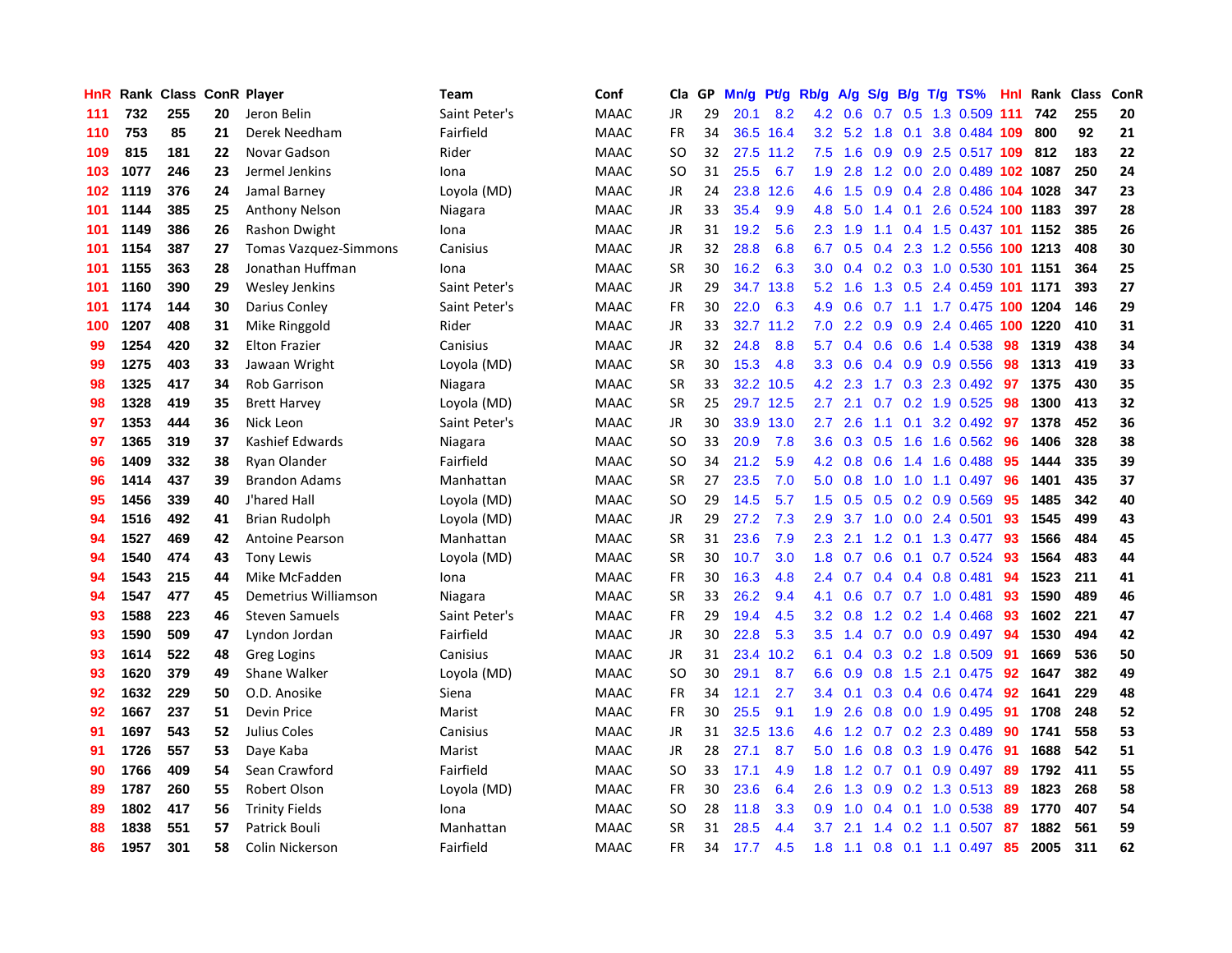| <b>HnR</b> |      | Rank Class ConR Player |                |                        | Team             | Conf        | Cla       | GP | Mn/g | Pt/g      | Rb/g             | A/g             | S/g |     | $B/g$ T/g TS%             | Hnl | Rank Class |     | ConR                    |
|------------|------|------------------------|----------------|------------------------|------------------|-------------|-----------|----|------|-----------|------------------|-----------------|-----|-----|---------------------------|-----|------------|-----|-------------------------|
| 86         | 1962 | 446                    | 59             | Anthony Winbush        | Loyola (MD)      | <b>MAAC</b> | <b>SO</b> | 18 | 26.6 | 7.3       | 3.9              | 1.1             | 1.2 | 0.1 | 2.3 0.530                 | 89  | 1815       | 416 | 57                      |
| 85         | 1981 | 635                    | 60             | Jhamar Youngblood      | Rider            | <b>MAAC</b> | JR        | 31 | 22.1 | 6.7       | $2.7^{\circ}$    | 1.4             |     |     | $0.8$ 0.1 1.4 0.465       | -86 | 1956       | 634 | 60                      |
| 85         | 2026 | 454                    | 61             | Kyle Downey            | Siena            | <b>MAAC</b> | <b>SO</b> | 24 | 15.0 | 5.0       |                  | $1.2 \quad 0.6$ |     |     | 0.6 0.0 0.7 0.492 89      |     | 1809       | 415 | 56                      |
| 84         | 2042 | 659                    | 62             | Robert Goldsberry      | Canisius         | <b>MAAC</b> | JR        | 32 | 22.1 | 3.2       | 1.8              | 3.0             |     |     | 1.2 0.0 1.9 0.515         | -83 | 2111       | 674 | 65                      |
| 84         | 2043 | 323                    | 63             | <b>Rashard McGill</b>  | Iona             | <b>MAAC</b> | <b>FR</b> | 28 | 16.4 | 3.9       | 2.8              | 0.3             | 0.6 |     | $0.4$ 0.8 0.442           | 86  | 1965       | 297 | 61                      |
| 84         | 2054 | 458                    | 64             | <b>Brandon Penn</b>    | Rider            | <b>MAAC</b> | <b>SO</b> | 33 | 13.8 | 4.2       | $2.7^{\circ}$    | 0.3             |     |     | 0.2 0.3 0.7 0.539         | 84  | 2077       | 468 | 63                      |
| 83         | 2139 | 348                    | 65             | Yvon Raymond           | Saint Peter's    | <b>MAAC</b> | <b>FR</b> | 27 | 17.3 | 3.6       | 3.0 <sub>2</sub> | 0.9             |     |     | $0.7$ $0.2$ 1.4 $0.462$   | 83  | 2109       | 342 | 64                      |
| 82         | 2178 | 358                    | 66             | Julius Brooks          | Loyola (MD)      | <b>MAAC</b> | <b>FR</b> | 29 | 17.3 | 3.7       | 4.1              | 0.2             | 0.3 |     | $0.8$ 1.0 0.457           | 82  | 2199       | 365 | 66                      |
| 79         | 2325 | 672                    | 67             | Milan Prodanovic       | Iona             | <b>MAAC</b> | <b>SR</b> | 29 | 12.0 | 3.2       | 1.1              | 0.4             |     |     | $0.4$ 0.0 0.6 0.500       | 80  | 2295       | 666 | 67                      |
| 78         | 2362 | 524                    | 68             | <b>Brandon Hall</b>    | Saint Peter's    | <b>MAAC</b> | <b>SO</b> | 30 | 14.3 | 1.0       | 1.5              | 1.6             | 0.8 |     | $0.0$ $0.5$ $0.323$       | 78  | 2390       | 528 | 68                      |
| 78         | 2380 | 765                    | 69             | <b>Andrew Gabriel</b>  | Manhattan        | <b>MAAC</b> | JR        | 31 | 21.5 | 4.8       | 3.7              | 0.8             |     |     | 0.6 0.8 1.7 0.427 77      |     | 2412       | 771 | 70                      |
| 77         | 2413 | 536                    | 70             | <b>Austin Cooley</b>   | Niagara          | <b>MAAC</b> | <b>SO</b> | 31 | 15.8 | 4.5       | 2.0 <sub>1</sub> | 0.6             |     |     | 0.4 0.6 0.7 0.431 77      |     | 2411       | 533 | 69                      |
| 77         | 2417 | 538                    | 71             | Owen Wignot            | Siena            | <b>MAAC</b> | <b>SO</b> | 33 | 12.1 | 2.7       | 1.6              | 0.3             |     |     | $0.3$ 0.5 0.3 0.409       | -77 | 2418       | 535 | 71                      |
| 76         | 2449 | 781                    | 72             | Laurence Jolicoeur     | Manhattan        | <b>MAAC</b> | JR        | 28 | 17.8 | 4.3       | 3.2              | 0.2             |     |     | $0.4$ 0.6 0.6 0.452       | -77 | 2436       | 777 | 72                      |
| 76         | 2451 | 782                    | 73             | <b>Korey Bauer</b>     | Marist           | <b>MAAC</b> | JR        | 30 | 30.0 | 7.8       | 6.5              | 0.5             |     |     | 0.4 0.3 1.7 0.484         | 75  | 2484       | 794 | 74                      |
| 75         | 2486 | 437                    | 74             | Dorvell Carter         | Marist           | <b>MAAC</b> | <b>FR</b> | 30 | 12.4 | 2.6       | 1.9              | 0.1             |     |     | $0.4$ 0.2 0.5 0.534       | 75  | 2519       | 446 | 75                      |
| 75         | 2523 | 564                    | 75             | Shimeek Johnson        | Fairfield        | <b>MAAC</b> | <b>SO</b> | 29 | 11.5 | 2.4       | 2.3              | 0.4             | 0.3 |     | $0.2$ 0.4 0.413           | 75  | 2479       | 554 | 73                      |
| 74         | 2543 | 451                    | 76             | Sam Prescott           | Marist           | <b>MAAC</b> | <b>FR</b> | 18 | 22.3 | 7.5       | 2.1              | 0.8             | 0.6 |     | 0.2 1.8 0.508             | 73  | 2565       | 458 | 76                      |
| 73         | 2573 | 462                    | 77             | Candon Rusin           | Marist           | <b>MAAC</b> | FR        | 30 | 29.2 | 9.5       | 1.3              | 1.0             |     |     | 0.6 0.1 2.4 0.584         | 72  | 2613       | 478 | 78                      |
| 72         | 2606 | 827                    | 78             | <b>Patrick Mansell</b> | Rider            | <b>MAAC</b> | JR        | 27 | 10.3 | 2.7       | 0.6              | 0.4             |     |     | 0.2 0.1 0.4 0.566 73      |     | 2580       | 817 | 77                      |
| 70         | 2689 | 501                    | 79             | Jonathan Thompson      | Rider            | <b>MAAC</b> | <b>FR</b> | 33 | 16.9 | 2.4       | 1.8              | 0.8             |     |     | $0.8$ 0.2 0.7 0.404       | 69  | 2690       | 500 | 79                      |
| 68         | 2730 | 510                    | 80             | Rob Johnson            | Marist           | <b>MAAC</b> | <b>FR</b> | 30 | 23.0 | 6.6       | 3.2              | 1.1             | 0.6 |     | 0.3 1.4 0.392             | 67  | 2753       | 515 | 80                      |
| 58         | 2894 | 892                    | 81             | Dejuan Goodwin         | Marist           | <b>MAAC</b> | JR        | 20 | 23.2 | 5.1       | 2.5              | 1.3             | 0.6 |     | $0.1$ 1.9 0.423           | 63  | 2828       | 876 | 81                      |
| 55         | 2925 | 785                    | 82             | Javon Parris           | Marist           | <b>MAAC</b> | <b>SR</b> | 27 | 13.5 | 1.9       | 2.5              | 0.8             | 0.4 |     | $0.1$ 1.1 0.362           | 56  | 2935       | 787 | 85                      |
| 55         | 2926 | 668                    | 83             | Jamal Turner           | Fairfield        | <b>MAAC</b> | <b>SO</b> | 30 | 13.4 | 0.9       | 1.7              | 0.9             |     |     | $0.4$ 0.1 0.7 0.322       | 58  | 2912       | 664 | 82                      |
| 54         | 2937 | 899                    | 84             | Jordan Costner         | Saint Peter's    | <b>MAAC</b> | <b>JR</b> | 25 | 13.8 | 2.2       | 1.8              | 0.4             |     |     | $0.2$ 0.3 0.9 0.410       | -57 | 2913       | 893 | 83                      |
| 50         | 2967 | 586                    | 85             | Alshwan Hymes          | Canisius         | <b>MAAC</b> | FR        | 24 | 16.1 | 4.4       | 1.8              | 1.0             |     |     | $0.4$ 0.0 1.5 0.379       | -56 | 2933       | 578 | 84                      |
| 39         | 3009 | 924                    | 86             | Rishawn Johnson        | Canisius         | <b>MAAC</b> | <b>JR</b> | 29 | 9.9  | 2.1       | 1.5              | 0.2             |     |     | $0.1$ 0.1 0.9 0.431       | 40  | 3010       | 924 | 86                      |
| 154        | 44   | 16                     | 1              | David Kool             | Western Michigan | <b>MAC</b>  | <b>SR</b> | 33 | 35.0 | 21.6      | 4.1              | 2.6             |     |     | 1.8 0.0 2.2 0.587 153     |     | 45         | 15  | $\mathbf{1}$            |
| 141        | 106  | 22                     | $\overline{2}$ | Justin Greene          | Kent St.         | MAC         | <b>SO</b> | 34 |      | 28.1 13.6 | 6.9              | 1.3             | 0.8 |     | 0.9 2.1 0.607 140         |     | 121        | 25  | 3                       |
| 138        | 133  | 8                      | 3              | D.J. Cooper            | Ohio             | MAC         | <b>FR</b> | 37 | 35.5 | 13.5      | 5.4              | 5.9             | 2.5 |     | 0.3 2.7 0.502 137         |     | 154        | 11  | 4                       |
| 138        | 139  | 51                     | 4              | Chris Singletary       | Kent St.         | MAC         | <b>SR</b> | 30 | 25.4 | 12.0      | 4.8              | 4.3             | 1.8 |     | 0.2 2.3 0.501 142         |     | 108        | 35  | $\mathbf{2}$            |
| 128        | 275  | 96                     | 5              | Chris McKnight         | Akron            | <b>MAC</b>  | <b>SR</b> | 35 | 21.2 | 9.8       | 4.8              | 1.4             | 0.9 |     | 0.3 1.5 0.573 128         |     | 278        | 98  | 5                       |
| 128        | 276  | 97                     | 6              | Robbie Harman          | Central Michigan | MAC         | <b>SR</b> | 30 |      | 33.8 15.0 | $2.2^{\circ}$    | 3.0             | 1.9 |     | 0.2 2.0 0.588 127         |     | 303        | 109 | 6                       |
| 127        | 293  | 106                    | 7              | <b>Brandon Bowdry</b>  | Eastern Michigan | MAC         | <b>JR</b> | 32 |      | 32.0 16.3 | 10.0             | 1.1             | 1.1 |     | 0.4 2.3 0.526 126         |     | 308        | 110 | $\overline{\mathbf{z}}$ |
| 125        | 345  | 119                    | 8              | <b>Jimmy Conyers</b>   | Akron            | MAC         | <b>SR</b> | 35 |      | 26.9 10.1 | 6.7              | 1.4             |     |     | 1.1 0.2 1.9 0.595 124     |     | 344        | 120 | 8                       |
| 124        | 347  | 121                    | 9              | Jordan Bitzer          | Central Michigan | MAC         | <b>SR</b> | 30 | 33.8 | 14.9      | 5.0              | 2.2             | 1.5 |     | 0.4 1.9 0.552 123         |     | 371        | 127 | 10                      |
| 124        | 357  | 124                    | 10             | <b>Anthony Simpson</b> | Kent St.         | MAC         | <b>SR</b> | 34 | 25.3 | 9.2       | 5.9              | 0.9             | 1.0 |     | 0.6 1.1 0.579 123         |     | 365        | 126 | 9                       |
| 123        | 378  | 83                     | 11             | <b>Randy Davis</b>     | Ball St.         | <b>MAC</b>  | <b>SO</b> | 30 |      | 28.4 10.3 | 3.5              |                 |     |     | 3.3 0.9 0.0 2.2 0.617 122 |     | 394        | 87  | 12                      |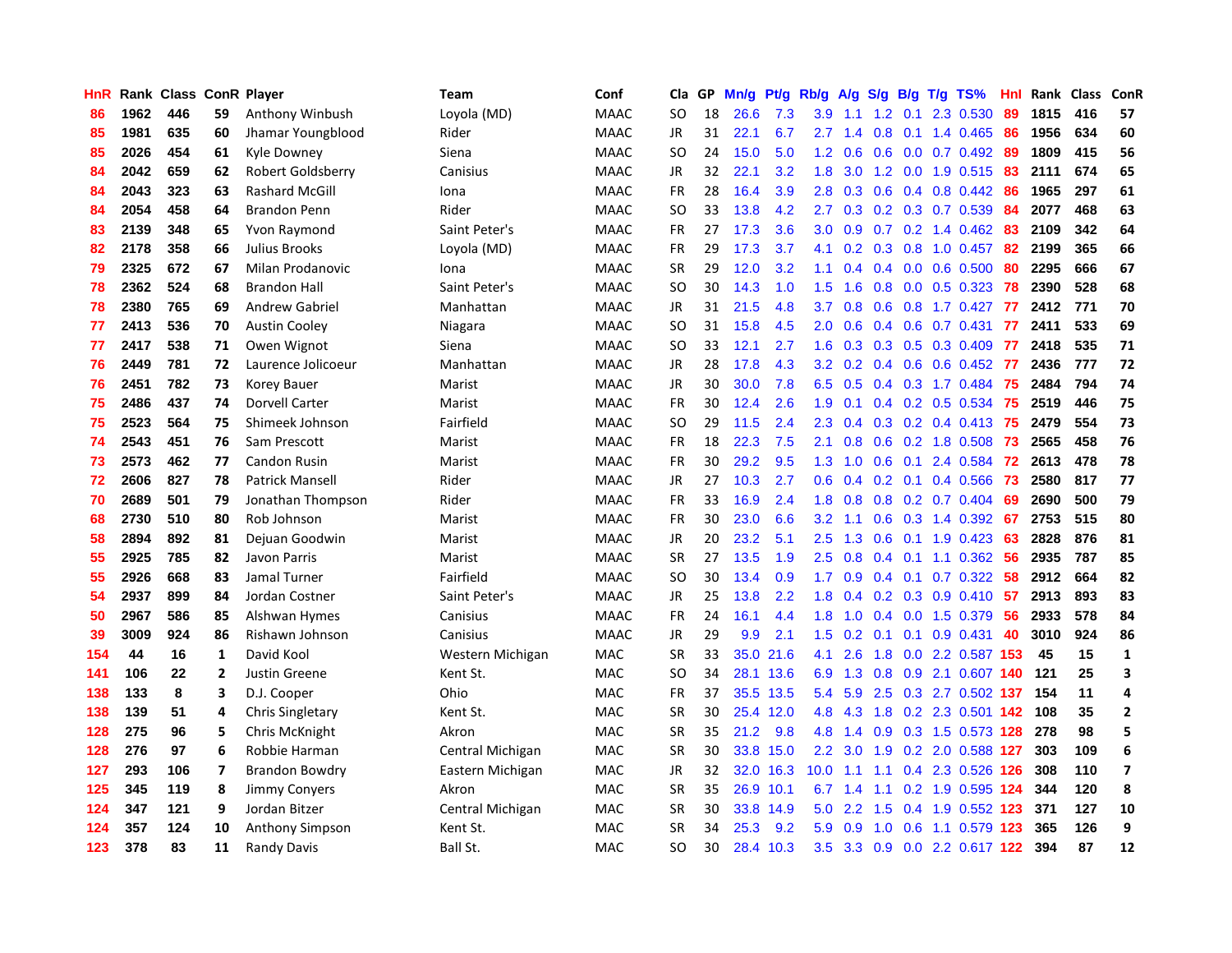| HnR | Rank |     |    | <b>Class ConR Player</b> | Team                 | Conf       | Cla       | GP | Mn/g | <b>Pt/g</b> | Rb/g             | A/g |                  |  | S/g B/g T/g TS%            | <b>Hnl</b> | Rank | <b>Class</b> | ConR |
|-----|------|-----|----|--------------------------|----------------------|------------|-----------|----|------|-------------|------------------|-----|------------------|--|----------------------------|------------|------|--------------|------|
| 118 | 475  | 109 | 12 | <b>Scott Thomas</b>      | <b>Bowling Green</b> | MAC        | <b>SO</b> | 30 | 34.7 | 13.2        | 6.3              | 2.8 | 1.6              |  | 0.7 2.1 0.507 118          |            | 491  | 110          | 16   |
| 118 | 483  | 161 | 13 | Kenny Hayes              | Miami (OH)           | <b>MAC</b> | <b>SR</b> | 32 |      | 35.7 14.9   | 2.9              | 3.1 |                  |  | 0.8 0.2 2.5 0.552 118      |            | 497  | 165          | 17   |
| 118 | 485  | 167 | 14 | Armon Bassett            | Ohio                 | <b>MAC</b> | <b>JR</b> | 33 |      | 34.8 17.1   | 3.3              | 3.5 |                  |  | 1.2 0.1 2.3 0.540 119 470  |            |      | 162          | 13   |
| 118 | 494  | 165 | 15 | Rodney Pierce            | <b>Buffalo</b>       | <b>MAC</b> | <b>SR</b> | 29 |      | 34.0 18.4   | $3.4^{\circ}$    | 3.2 |                  |  | 1.5 0.2 2.3 0.513 118      |            | 482  | 161          | 14   |
| 118 | 499  | 170 | 16 | <b>Brett Mcknight</b>    | Akron                | <b>MAC</b> | JR        | 34 |      | 19.4 10.0   | 4.5              | 1.3 | 0.6              |  | 0.3 1.3 0.474 118          |            | 486  | 168          | 15   |
| 118 | 507  | 173 | 17 | Xavier Silas             | Northern Illinois    | <b>MAC</b> | JR        | 25 | 31.6 | 19.7        | 5.3              | 1.6 | 0.8              |  | 0.5 2.4 0.528 123          |            | 377  | 132          | 11   |
| 117 | 522  | 179 | 18 | Nick Winbush             | Miami (OH)           | <b>MAC</b> | JR        | 32 | 26.2 | 9.7         | 4.7              | 0.7 | 0.5              |  | 1.0 0.8 0.582 117          |            | 530  | 185          | 18   |
| 117 | 536  | 173 | 19 | <b>Calvin Betts</b>      | <b>Buffalo</b>       | <b>MAC</b> | <b>SR</b> | 30 | 31.2 | 10.7        | 7.7              | 2.0 | 1.9              |  | 0.6 1.5 0.516 116          |            | 549  | 180          | 19   |
| 117 | 537  | 174 | 20 | Carlos Medlock           | Eastern Michigan     | <b>MAC</b> | <b>SR</b> | 32 |      | 35.2 16.9   | $3.5^{\circ}$    | 3.8 | 1.6              |  | $0.1$ 3.5 0.554 116        |            | 565  | 184          | 20   |
| 114 | 630  | 144 | 21 | Julian Mavunga           | Miami (OH)           | <b>MAC</b> | SO        | 32 |      | 29.7 10.0   | 6.3              | 1.7 |                  |  | $0.8$ 0.9 2.6 0.569 114    |            | 634  | 145          | 22   |
| 113 | 656  | 153 | 22 | Jarrod Jones             | Ball St.             | <b>MAC</b> | SO        | 30 |      | 28.9 12.2   | 7.4              | 0.7 |                  |  | 0.6 1.1 2.0 0.475 112 675  |            |      | 161          | 23   |
| 111 | 742  | 258 | 23 | Sean Kowal               | Northern Illinois    | <b>MAC</b> | JR        | 30 |      | 25.5 10.5   | 6.4              | 0.6 |                  |  | 0.7 0.8 1.4 0.544 109 796  |            |      | 274          | 25   |
| 110 | 762  | 237 | 24 | Martelle McLemore        | Western Michigan     | MAC        | <b>SR</b> | 33 |      | 27.2 11.4   | 5.0              | 1.2 |                  |  | 1.1 0.3 1.5 0.556 110 771  |            |      | 240          | 24   |
| 109 | 793  | 248 | 25 | <b>Justin Dobbins</b>    | Eastern Michigan     | MAC        | <b>SR</b> | 25 |      | 28.2 12.1   | 5.9              | 1.0 | 0.9              |  | 1.0 2.2 0.613 114          |            | 602  | 198          | 21   |
| 109 | 817  | 285 | 26 | DeVaughn Washington      | Ohio                 | MAC        | JR        | 32 |      | 25.7 11.3   | 5.4              | 0.6 |                  |  | 1.0 0.4 1.8 0.553 108      |            | 834  | 289          | 26   |
| 107 | 885  | 303 | 27 | Rodriguez Sherman        | Kent St.             | <b>MAC</b> | JR        | 34 |      | 29.7 10.6   | 4.0              | 3.0 | 1.6              |  | 0.2 2.7 0.464 106          |            | 901  | 307          | 27   |
| 107 | 907  | 289 | 28 | Otis Polk                | <b>Bowling Green</b> | MAC        | <b>SR</b> | 30 | 28.1 | 10.2        | 7.0              | 0.9 | 0.6              |  | 1.2 2.1 0.533 106          |            | 910  | 286          | 28   |
| 105 | 976  | 313 | 29 | <b>Terrence Watson</b>   | Ball St.             | <b>MAC</b> | <b>SR</b> | 29 | 26.6 | 8.3         | 6.2              | 1.1 | 0.6              |  | 1.3 2.3 0.489 105          |            | 971  | 311          | 30   |
| 105 | 991  | 334 | 30 | Darion Anderson          | Northern Illinois    | MAC        | JR        | 30 | 27.9 | 10.6        | 6.0              | 3.5 |                  |  | 1.2 0.2 3.1 0.473 103 1053 |            |      | 356          | 35   |
| 105 | 992  | 335 | 31 | Alex Wolf                | Western Michigan     | MAC        | JR        | 30 | 10.6 | 3.4         | 0.9              | 1.5 |                  |  | 0.3 0.0 0.6 0.734 105      |            | 968  | 326          | 29   |
| 105 | 998  | 317 | 32 | John Boyer               | <b>Buffalo</b>       | MAC        | <b>SR</b> | 30 | 33.7 | 7.2         | 4.2              | 5.3 |                  |  | 1.2 0.1 1.4 0.564 104 1015 |            |      | 322          | 31   |
| 104 | 1024 | 231 | 33 | <b>Flenard Whitfield</b> | Western Michigan     | MAC        | <b>SO</b> | 33 | 23.3 | 10.1        | 5.2              | 0.5 | 0.6              |  | 0.5 1.8 0.541 104 1029     |            |      | 232          | 32   |
| 104 | 1031 | 349 | 34 | <b>Steve McNees</b>      | Akron                | MAC        | JR        | 35 | 27.6 | 8.3         | 2.1              | 2.5 |                  |  | 0.7 0.1 1.2 0.538 104 1032 |            |      | 348          | 33   |
| 104 | 1037 | 351 | 35 | Antonio Ballard          | Miami (OH)           | MAC        | JR        | 32 | 29.8 | 7.6         | 5.9              | 1.4 | 0.8              |  | 0.6 1.6 0.540              | 104        | 1034 | 350          | 34   |
| 103 | 1081 | 341 | 36 | Darryl Roberts           | Akron                | MAC        | <b>SR</b> | 35 | 23.8 | 7.3         | 2.4              | 1.5 | 0.5              |  | 0.1 0.9 0.562 102 1082     |            |      | 343          | 36   |
| 103 | 1087 | 343 | 37 | Frank Henery-Ala         | Kent St.             | MAC        | <b>SR</b> | 34 | 19.7 | 3.4         | 3.6              | 0.6 | 1.1              |  | 0.3 0.3 0.511 102 1113     |            |      | 352          | 37   |
| 102 | 1102 | 369 | 38 | <b>Tommy Freeman</b>     | Ohio                 | MAC        | JR        | 37 | 27.5 | 10.5        | 2.0              | 1.0 |                  |  | 0.5 0.1 1.2 0.700 101 1153 |            |      | 386          | 40   |
| 101 | 1147 | 138 | 39 | Zeke Marshall            | Akron                | <b>MAC</b> | <b>FR</b> | 35 | 16.8 | 5.1         | 3.9 <sup>°</sup> | 0.5 |                  |  | 0.3 1.7 1.5 0.470 101 1146 |            |      | 139          | 39   |
| 101 | 1176 | 370 | 40 | Sean Smiley              | <b>Buffalo</b>       | <b>MAC</b> | <b>SR</b> | 30 | 18.2 | 8.7         | 1.6              | 0.9 |                  |  | 0.8 0.1 1.3 0.543 100 1189 |            |      | 377          | 41   |
| 101 | 1179 | 396 | 41 | <b>Malik Perry</b>       | Ball St.             | <b>MAC</b> | <b>JR</b> | 26 | 22.6 | 7.6         | 4.7              | 0.7 |                  |  | 0.8 0.3 1.8 0.556 102 1118 |            |      | 374          | 38   |
| 100 | 1195 | 375 | 42 | <b>Tyree Evans</b>       | Kent St.             | <b>MAC</b> | <b>SR</b> | 34 | 27.1 | 9.6         | 2.7              | 0.3 | 1.0              |  | 0.1 0.7 0.459 100 1219     |            |      | 388          | 43   |
| 100 | 1232 | 389 | 43 | Max Boudreau             | <b>Buffalo</b>       | <b>MAC</b> | <b>SR</b> | 30 | 20.2 | 8.3         | 3.6              | 0.7 | 0.5              |  | 0.3 1.1 0.549              | -99        | 1244 | 398          | 44   |
| 99  | 1247 | 393 | 44 | Erik Marschall           | <b>Bowling Green</b> | <b>MAC</b> | <b>SR</b> | 30 | 25.1 | 7.9         | 5.1              | 1.3 | 0.9 <sub>0</sub> |  | 0.6 1.8 0.550              | -99        | 1250 | 400          | 45   |
| 99  | 1255 | 284 | 45 | <b>Anthony Hitchens</b>  | Akron                | <b>MAC</b> | SO        | 33 | 25.3 | 8.5         | 1.8              | 2.8 | 0.8              |  | 0.0 1.7 0.455 100 1217     |            |      | 276          | 42   |
| 99  | 1258 | 285 | 46 | Nikola Cvetinovic        | Akron                | <b>MAC</b> | <b>SO</b> | 35 | 20.2 | 6.7         | 4.2              | 1.1 | 0.7              |  | 0.2 1.7 0.479              | -99        | 1260 | 286          | 46   |
| 99  | 1262 | 286 | 47 | Mitchell Watt            | <b>Buffalo</b>       | <b>MAC</b> | SO        | 30 | 14.3 | 5.5         | $2.5^{\circ}$    | 0.7 | 0.5              |  | 1.3 1.8 0.558 99           |            | 1276 | 289          | 47   |
| 99  | 1281 | 406 | 48 | Donald Lawson            | Western Michigan     | <b>MAC</b> | <b>SR</b> | 33 | 27.9 | 7.2         | 7.1              | 0.7 | 0.9              |  | 1.4 1.8 0.516 98           |            | 1289 | 411          | 48   |
| 98  | 1347 | 168 | 49 | Reggie Keely             | Ohio                 | MAC        | FR        | 37 | 16.3 | 5.4         | 4.3              | 0.5 |                  |  | $0.3$ 0.7 1.1 0.478        | -96        | 1399 | 182          | 50   |
| 97  | 1357 | 428 | 50 | Kenneth van Kempen       | Ohio                 | <b>MAC</b> | <b>SR</b> | 37 | 27.8 | 6.8         | 6.7              |     |                  |  | 0.7 0.5 0.6 1.2 0.473      | 96         | 1407 | 436          | 51   |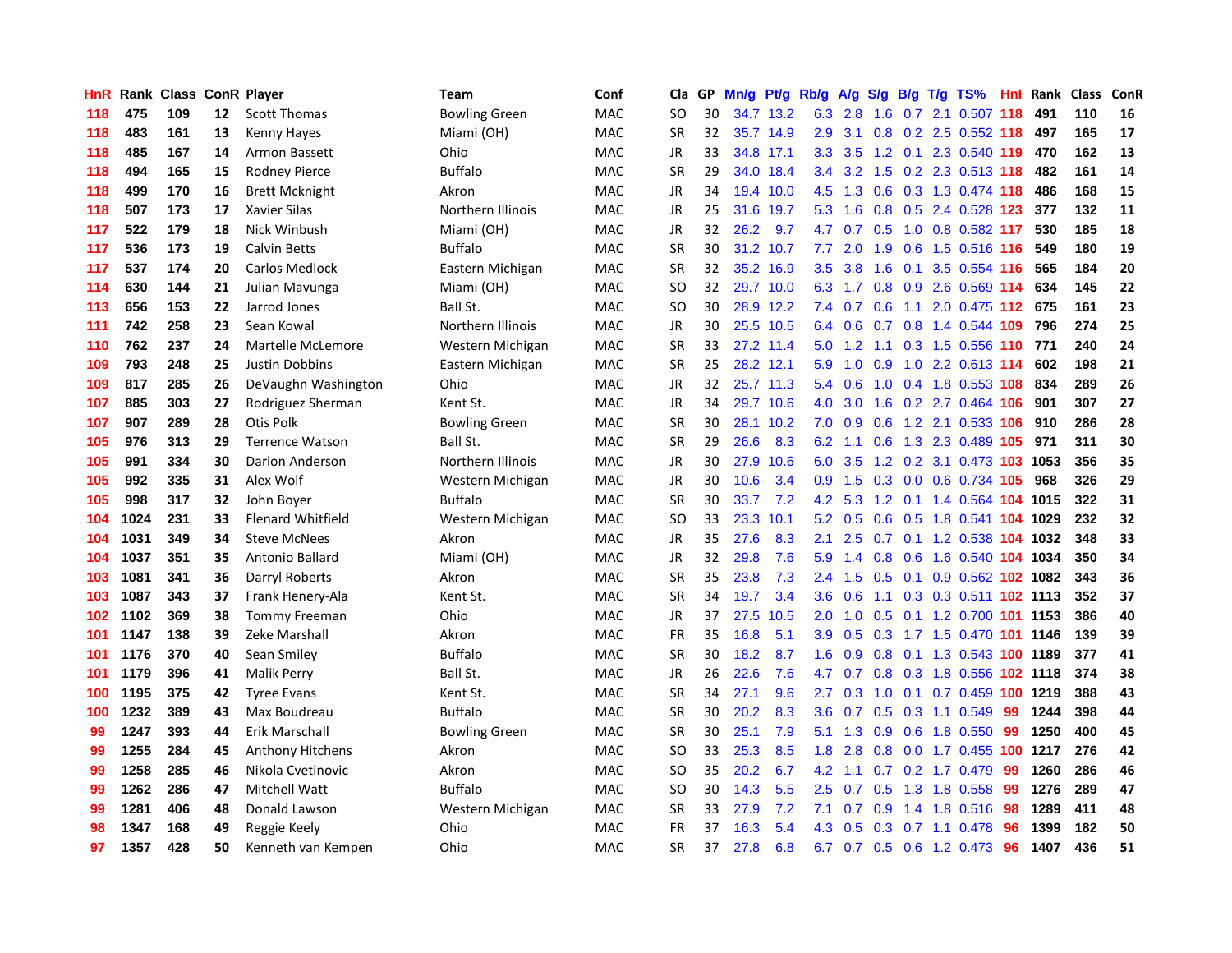| HnR |      | Rank Class |    | <b>ConR Player</b>      | Team                 | Conf       | Cla           | <b>GP</b> | Mn/g | <b>Pt/g</b> | Rb/g             | A/g           | S/g              |     | B/g T/g TS%               | Hnl | Rank    | <b>Class</b> | ConR |
|-----|------|------------|----|-------------------------|----------------------|------------|---------------|-----------|------|-------------|------------------|---------------|------------------|-----|---------------------------|-----|---------|--------------|------|
| 96  | 1411 | 434        | 51 | Mike McKee              | Kent St.             | <b>MAC</b> | <b>SR</b>     | 34        | 19.1 | 6.1         | $1.7^{\circ}$    | $-1.3$        |                  |     | $0.4$ 0.0 0.8 0.498       | 96  | 1424    | 441          | 52   |
| 95  | 1473 | 473        | 52 | <b>Justin Anyijong</b>  | Toledo               | <b>MAC</b> | <b>JR</b>     | 32        | 27.4 | 9.4         | 5.2              | 0.6           |                  |     | 0.3 0.6 1.2 0.523 94      |     | 1536    | 497          | 54   |
| 95  | 1497 | 204        | 53 | Jay Kinney              | Ohio                 | <b>MAC</b> | <b>FR</b>     | 19        | 22.4 | 9.7         | $1.5^{\circ}$    | 1.5           |                  |     | 0.8 0.2 1.4 0.507 97      |     | 1354    | 168          | 49   |
| 94  | 1514 | 490        | 54 | Joe Jakubowski          | <b>Bowling Green</b> | MAC        | JR            | 30        | 32.5 | 8.3         | 2.6              |               |                  |     | 3.7 1.3 0.0 1.9 0.515     | -94 | 1516    | 489          | 53   |
| 94  | 1548 | 359        | 55 | Dee Brown               | <b>Bowling Green</b> | <b>MAC</b> | <sub>SO</sub> | 30        | 31.7 | 10.6        | 2.8              | 1.9           | 0.9 <sub>0</sub> |     | $0.1$ 1.9 0.533           | 94  | 1542    | 358          | 55   |
| 94  | 1555 | 480        | 56 | Chris Kellermann        | Central Michigan     | MAC        | SR            | 30        | 18.2 | 6.8         | 4.2              | 0.4           |                  |     | $0.4$ 0.3 1.0 0.477       | 93  | 1591    | 490          | 57   |
| 92  | 1631 | 228        | 57 | Jauwan Scaife           | Ball St.             | <b>MAC</b> | <b>FR</b>     | 30        | 30.3 | 10.2        | 2.6              | 1.7           | 0.9 <sup>°</sup> |     | $0.0$ 1.6 0.513           | 92  | 1637    | 228          | 58   |
| 92  | 1648 | 500        | 58 | Adam Fletcher           | Miami (OH)           | <b>MAC</b> | <b>SR</b>     | 30        | 26.6 | 6.6         | 4.5              | 0.6           |                  |     | 0.4 0.5 1.6 0.525         | 93  | 1582    | 487          | 56   |
| 92  | 1662 | 388        | 59 | Mike Douglas            | Western Michigan     | <b>MAC</b> | <sub>SO</sub> | 33        | 27.4 | 3.9         | 2.0              | 4.5           | 1.0              | 0.1 | 2.5 0.437                 | 91  | 1668    | 387          | 60   |
| 90  | 1757 | 569        | 60 | <b>Jay Higgins</b>      | Eastern Michigan     | MAC        | JR            | 32        | 31.8 | 8.0         | 3.3              | $2.2^{\circ}$ |                  |     | 0.9 0.1 1.5 0.455 89      |     | 1794    | 580          | 62   |
| 90  | 1759 | 407        | 61 | Michael Fakuade         | Northern Illinois    | <b>MAC</b> | <sub>SO</sub> | 30        | 11.6 | 3.5         | 3.0 <sub>2</sub> |               |                  |     | 0.3 0.3 1.0 0.8 0.430 89  |     | 1822    | 419          | 64   |
| 89  | 1782 | 414        | 62 | <b>Titus Robinson</b>   | Buffalo              | <b>MAC</b> | SO            | 30        | 17.8 | 5.8         | 3.7              | 0.6           |                  |     | $0.4$ 0.5 1.9 0.561       | -89 | 1796    | 412          | 63   |
| 89  | 1789 | 537        | 63 | Marc Larson             | <b>Bowling Green</b> | <b>MAC</b> | <b>SR</b>     | 30        | 20.7 | 5.6         | 4.2              | 0.5           |                  |     | 0.3 0.6 1.4 0.527         | 89  | 1793    | 542          | 61   |
| 88  | 1837 | 595        | 64 | Jalin Thomas            | Central Michigan     | <b>MAC</b> | JR            | 27        | 26.0 | 7.4         | 5.0              | 0.4           |                  |     | $0.7$ $0.1$ $1.2$ $0.482$ | -88 | 1827    | 589          | 65   |
| 88  | 1864 | 278        | 65 | Orlando Williams        | Miami (OH)           | <b>MAC</b> | <b>FR</b>     | 30        | 9.5  | 3.0         | 0.8              | 0.5           |                  |     | $0.2$ 0.1 0.5 0.536       | 88  | 1865    | 277          | 67   |
| 87  | 1893 | 614        | 66 | <b>William McClure</b>  | Central Michigan     | <b>MAC</b> | JR            | 30        | 20.1 | 3.0         | 4.5              | 0.5           |                  |     | $1.1$ $1.3$ $1.4$ $0.427$ | -86 | 1939    | 630          | 71   |
| 87  | 1903 | 619        | 67 | Rodney Haddix           | Miami (OH)           | <b>MAC</b> | JR            | 32        | 22.4 | 5.4         | 2.3              | 1.1           | 0.8              |     | 0.3 1.5 0.493             | -87 | 1901    | 618          | 68   |
| 87  | 1908 | 620        | 68 | Antonio Weary           | Central Michigan     | <b>MAC</b> | JR            | 22        | 23.4 | 5.1         | 3.6              | 1.5           | 1.2              |     | $0.1$ 1.6 0.533           | -88 | 1851    | 598          | 66   |
| 87  | 1912 | 436        | 69 | <b>Brett McClanahan</b> | Akron                | <b>MAC</b> | SO            | 35        | 12.4 | 3.3         | 1.5              | 0.7           |                  |     | $0.3$ 0.0 0.6 0.509       | -87 | 1913    | 442          | 69   |
| 86  | 1940 | 441        | 70 | Antonio Green           | Eastern Michigan     | <b>MAC</b> | <sub>SO</sub> | 32        | 27.2 | 6.7         | 2.4              | 1.8           |                  |     | $1.0$ 0.2 1.2 0.460       | -86 | 1966    | 447          | 73   |
| 86  | 1967 | 305        | 71 | Jake Barnett            | Toledo               | MAC        | <b>FR</b>     | 32        | 34.1 | 12.9        | 4.3              | 1.5           |                  |     | $0.6$ 0.1 2.8 0.507       | -85 | 2029    | 319          | 74   |
| 85  | 2005 | 644        | 72 | Jawaan Alston           | <b>Buffalo</b>       | MAC        | <b>JR</b>     | 24        | 16.2 | 4.0         | 3.5              | 0.9           |                  |     | 0.3 0.2 1.2 0.569         | 87  | 1920    | 623          | 70   |
| 84  | 2048 | 325        | 73 | <b>Malcolm Griffin</b>  | Toledo               | <b>MAC</b> | <b>FR</b>     | 25        | 24.6 | 7.2         | 3.2              | 2.9           |                  |     | 1.4 0.0 3.2 0.485         | 86  | 1950    | 293          | 72   |
| 84  | 2069 | 333        | 74 | Jordon Crawford         | <b>Bowling Green</b> | <b>MAC</b> | <b>FR</b>     | 30        | 13.5 | 3.7         | 1.1              | 1.6           | 0.7              |     | 0.0 1.3 0.474             | -84 | 2073    | 330          | 75   |
| 83  | 2113 | 471        | 75 | Mike DiNunno            | Northern Illinois    | <b>MAC</b> | <sub>SO</sub> | 30        | 23.7 | 7.0         | 1.6              | 3.0           | 1.0              |     | $0.0$ 2.1 $0.417$         | 82  | 2178    | 488          | 79   |
| 83  | 2116 | 676        | 76 | Marko Spica             | Central Michigan     | <b>MAC</b> | JR            | 29        | 16.6 | 7.3         | 3.3              | 0.5           |                  |     | 0.3 0.3 2.5 0.530         | 83  | 2145    | 681          | 77   |
| 82  | 2155 | 352        | 77 | Nate Hutcheson          | Western Michigan     | <b>MAC</b> | <b>FR</b>     | 33        | 16.2 | 5.3         | 2.7              | 0.5           |                  |     | $0.4$ 0.3 1.2 0.506       |     | 82 2170 | 358          | 78   |
| 82  | 2198 | 365        | 78 | Stephen Albrecht        | Toledo               | <b>MAC</b> | <b>FR</b>     | 12        | 29.5 | 11.2        | 2.6              | 2.6           |                  |     | 0.6 0.1 2.5 0.504 92      |     | 1648    | 232          | 59   |
| 81  | 2216 | 492        | 79 | Lee Fisher              | Northern Illinois    | <b>MAC</b> | SO            | 29        | 18.2 | 3.8         | 3.8 <sub>2</sub> | 0.7           |                  |     | $0.6$ 0.1 1.0 0.500       | -80 | 2259    | 504          | 81   |
| 81  | 2222 | 373        | 80 | Randal Holt             | Kent St.             | <b>MAC</b> | FR            | 30        | 14.7 | 3.9         | 0.8              | 1.4           |                  |     | 0.7 0.0 1.2 0.472 83      |     | 2141    | 352          | 76   |
| 80  | 2292 | 663        | 81 | <b>Brawley Chisholm</b> | Ball St.             | <b>MAC</b> | <b>SR</b>     | 30        | 18.9 | 4.5         | 1.4              | 1.5           | 0.4              |     | 0.0 1.2 0.481             | 80  | 2305    | 668          | 82   |
| 79  | 2333 | 749        | 82 | Amir Rashid             | Central Michigan     | <b>MAC</b> | JR            | 25        | 21.6 | 5.2         | 1.7 <sub>z</sub> | 2.3           | 1.3              |     | 0.0 1.8 0.386             | -81 | 2236    | 708          | 80   |
| 78  | 2381 | 766        | 83 | Mouhamed Lo             | Toledo               | <b>MAC</b> | <b>JR</b>     | 19        | 18.9 | 6.5         | 4.9              | 0.2           |                  |     | $0.4$ 0.7 1.7 0.462       | 78  | 2375    | 762          | 83   |
| 77  | 2434 | 427        | 84 | Jordan Dressler         | Toledo               | <b>MAC</b> | <b>FR</b>     | 32        | 24.3 | 6.1         | 4.4              | 0.7           |                  |     | 0.4 0.2 1.6 0.536         | -76 | 2468    | 433          | 84   |
| 76  | 2458 | 433        | 85 | Ivo Baltic              | Ohio                 | <b>MAC</b> | <b>FR</b>     | 37        | 11.4 | 2.9         | 2.6              | 0.4           |                  |     | $0.4$ 0.2 1.1 0.491       | 75  | 2498    | 441          | 85   |
| 75  | 2506 | 703        | 86 | Najul Ervin             | Northern Illinois    | <b>MAC</b> | <b>SR</b>     | 28        | 13.0 | 1.9         | 2.5              | 0.6           |                  |     | $0.4$ 0.6 0.9 0.509       | -74 | 2536    | 711          | 87   |
| 74  | 2534 | 566        | 87 | Larry Bastfield         | Toledo               | <b>MAC</b> | SO            | 32        | 31.8 | 3.8         | 2.7              | 3.3           |                  |     | $0.6$ $0.1$ $2.5$ $0.369$ | -73 | 2571    | 577          | 90   |
| 74  | 2538 | 569        | 88 | <b>Quintin Dailey</b>   | Eastern Michigan     | MAC        | SO            | 29        | 14.6 | 3.4         | 1.7              | 1.2           |                  |     | $0.4$ 0.1 1.1 0.476       | -75 | 2523    | 566          | 86   |
| 74  | 2541 | 712        | 89 | <b>Brandon Parks</b>    | Kent St.             | <b>MAC</b> | <b>SR</b>     | 34        | 12.8 | 2.6         | $2.4^{\circ}$    |               |                  |     | $0.3$ 0.2 0.3 0.9 0.521   | 74  | 2557    | 717          | 88   |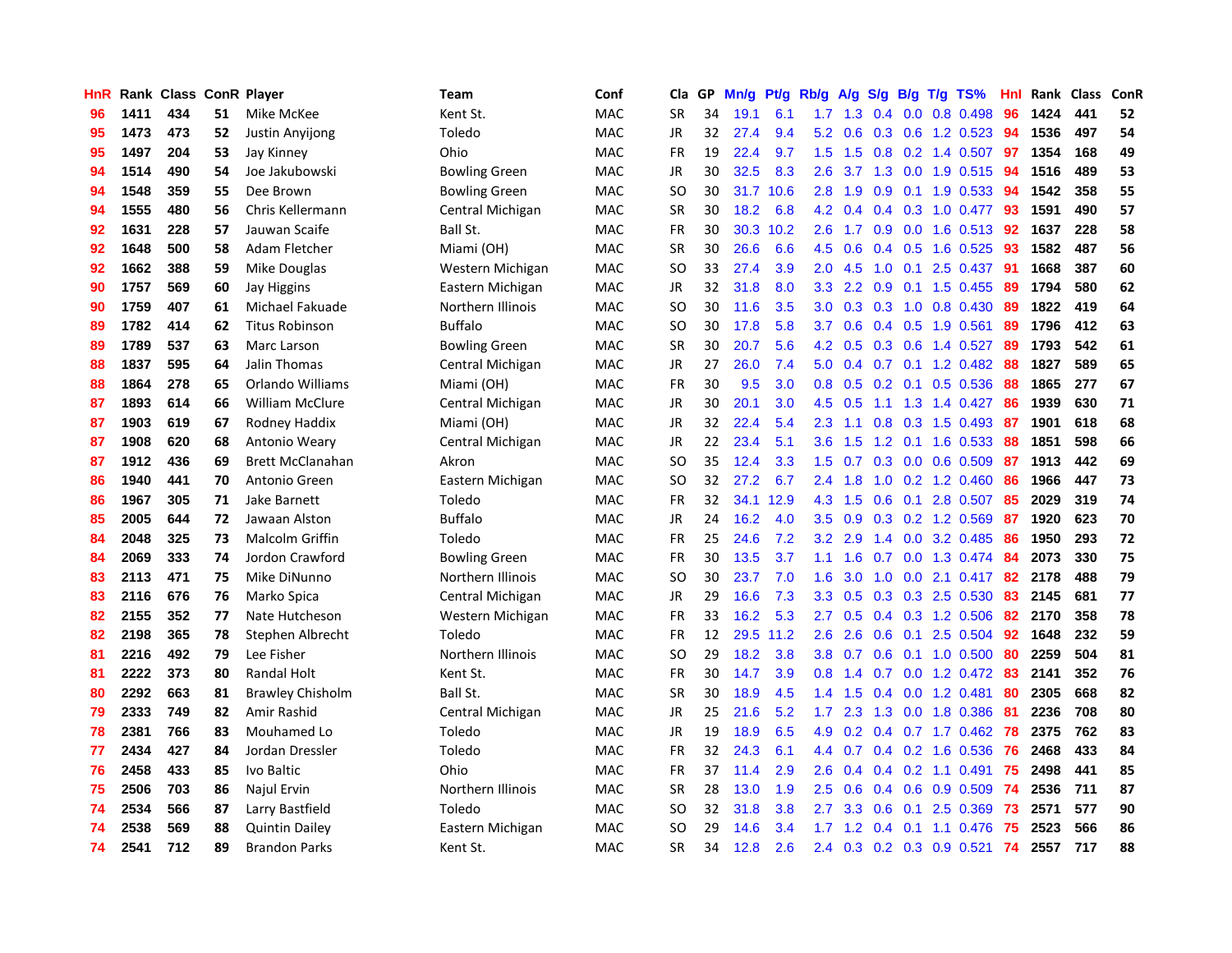| HnR |      | Rank Class ConR Player |                |                        | <b>Team</b>        | Conf        | Cla       | <b>GP</b> | Mn/g | <b>Pt/g</b> | Rb/g             | A/g | S/g |  | B/g T/g TS%                   | Hnl | Rank | Class | ConR                    |
|-----|------|------------------------|----------------|------------------------|--------------------|-------------|-----------|-----------|------|-------------|------------------|-----|-----|--|-------------------------------|-----|------|-------|-------------------------|
| 73  | 2567 | 817                    | 90             | <b>William Cooper</b>  | Eastern Michigan   | <b>MAC</b>  | JR        | 32        | 15.3 | 2.2         | 2.2              | 0.9 | 0.5 |  | $0.6$ 0.9 0.483               | 73  | 2597 | 821   | 92                      |
| 71  | 2635 | 594                    | 91             | Pierre Sneed           | Ball St.           | MAC         | <b>SO</b> | 30        | 23.4 | 3.9         | $2.4^{\circ}$    | 0.9 |     |  | 0.4 0.1 1.7 0.433 71          |     | 2651 | 598   | 93                      |
| 71  | 2638 | 595                    | 92             | <b>Bryan Hall</b>      | Northern Illinois  | MAC         | <b>SO</b> | 20        | 14.9 | 2.8         | 1.0              | 2.0 |     |  | 0.6 0.1 1.7 0.561 73          |     | 2578 | 579   | 91                      |
| 70  | 2659 | 833                    | 93             | Asown Sayles           | Ohio               | MAC         | JR        | 29        | 15.4 | 2.5         | 2.9              | 0.6 |     |  | $0.4$ 0.1 0.6 0.419           | -74 | 2559 | 814   | 89                      |
| 69  | 2713 | 617                    | 94             | Demetrius Ward         | Western Michigan   | MAC         | <b>SO</b> | 33        | 15.5 | 3.2         | 2.8              | 0.7 | 0.6 |  | 0.0 1.0 0.367                 | 68  | 2713 | 617   | 94                      |
| 67  | 2752 | 519                    | 95             | <b>Tony Nixon</b>      | Northern Illinois  | MAC         | FR        | 30        | 14.9 | 4.3         | 1.6              | 0.5 |     |  | $0.2$ 0.1 0.8 0.462           | 66  | 2776 | 524   | 97                      |
| 66  | 2765 | 856                    | 96             | <b>Michael Patton</b>  | Northern Illinois  | MAC         | JR        | 27        | 13.1 | 3.8         | 0.7              | 0.6 |     |  | 0.4 0.0 0.7 0.507             | 66  | 2767 | 856   | 96                      |
| 66  | 2773 | 527                    | 97             | Allen Roberts          | Miami (OH)         | <b>MAC</b>  | FR        | 30        | 12.4 | 3.5         | 1.0              | 0.5 |     |  | 0.5 0.2 1.0 0.423             | 67  | 2762 | 518   | 95                      |
| 65  | 2781 | 632                    | 98             | Kramer Soderberg       | Miami (OH)         | <b>MAC</b>  | <b>SO</b> | 32        | 11.8 | 2.2         | 0.8              | 0.9 |     |  | $0.2$ 0.1 0.9 0.493           | 65  | 2784 | 636   | 98                      |
| 64  | 2796 | 638                    | 99             | Jay Shunnar            | Toledo             | MAC         | <b>SO</b> | 30        | 11.8 | 1.9         | 0.9 <sub>0</sub> | 0.7 |     |  | $0.3$ 0.1 0.4 0.456           | -64 | 2812 | 639   | 100                     |
| 64  | 2798 | 639                    | 100            | Ian Salter             | Toledo             | MAC         | <b>SO</b> | 32        | 15.5 | 2.6         | $2.4^{\circ}$    | 0.2 |     |  | 0.3 0.3 0.7 0.500 63          |     | 2817 | 641   | 101                     |
| 62  | 2830 | 544                    | 101            | Matt Balkema           | Eastern Michigan   | MAC         | FR        | 24        | 11.8 | 2.8         | 2.5              | 0.3 |     |  | $0.1$ 0.1 0.7 0.413           | -64 | 2805 | 536   | 99                      |
| 62  | 2834 | 546                    | 102            | <b>Myron Green</b>     | Ball St.           | MAC         | <b>FR</b> | 27        | 14.6 | 2.8         | 1.6              | 0.7 |     |  | $0.2$ 0.0 0.8 0.405           | 63  | 2823 | 543   | 102                     |
| 61  | 2847 | 647                    | 103            | Maurice Hubbard        | Ball St.           | MAC         | <b>SO</b> | 28        | 11.7 | 1.8         | 2.5              | 0.4 |     |  | $0.4$ 0.1 0.7 0.340           | -61 | 2851 | 650   | 103                     |
| 61  | 2849 | 550                    | 104            | Josh Freelove          | Toledo             | MAC         | <b>FR</b> | 28        | 15.9 | 4.3         | 1.6              | 0.6 |     |  | 0.1 0.1 0.8 0.412 61          |     | 2856 | 553   | 104                     |
| 59  | 2864 | 554                    | 105            | Jamell Harris          | Eastern Michigan   | MAC         | FR        | 31        | 10.6 | 1.3         | 2.1              | 0.3 | 0.3 |  | $0.7$ $0.5$ $0.322$           | -59 | 2883 | 560   | 105                     |
| 39  | 3007 | 605                    | 106            | <b>Finis Craddock</b>  | Central Michigan   | MAC         | <b>FR</b> | 24        | 12.8 | 2.2         | 1.2              | 0.7 | 0.3 |  | 0.0 1.4 0.397                 | 44  | 2998 | 602   | 106                     |
| 130 | 227  | 45                     | 1              | Kevin Thompson         | Morgan St.         | <b>MEAC</b> | <b>SO</b> | 37        |      | 31.0 12.7   | 11.8             | 1.8 | 0.5 |  | 1.4 2.1 0.536 130             |     | 236  | 48    | $\mathbf 1$             |
| 130 | 229  | 84                     | $\overline{2}$ | Michael Deloach        | Norfolk St.        | <b>MEAC</b> | <b>SR</b> | 30        |      | 35.9 21.7   | 4.4              |     |     |  | 3.3 2.6 0.1 4.1 0.564 128     |     | 268  | 94    | $\overline{2}$          |
| 123 | 372  | 129                    | 3              | Reggie Holmes          | Morgan St.         | <b>MEAC</b> | <b>SR</b> | 37        |      | 33.1 21.4   | 4.3              | 0.8 |     |  | 1.5 0.2 2.0 0.543 123         |     | 376  | 128   | $\overline{\mathbf{3}}$ |
| 111 | 741  | 257                    | 4              | <b>Darnell Porter</b>  | South Carolina St. | <b>MEAC</b> | <b>JR</b> | 32        |      | 24.3 13.0   | 4.5              | 1.8 | 1.3 |  | 0.4 2.6 0.583 110 763         |     |      | 262   | $\overline{4}$          |
| 109 | 787  | 245                    | 5              | <b>Frisco Sandidge</b> | Delaware St.       | <b>MEAC</b> | <b>SR</b> | 28        | 34.9 | 12.3        | 5.8              | 1.5 | 1.5 |  | 0.6 1.9 0.533 109             |     | 794  | 251   | 5                       |
| 109 | 806  | 283                    | 6              | Alexander Starling     | Bethune-Cookman    | <b>MEAC</b> | JR        | 33        | 30.4 | 9.8         | 6.5              | 1.1 |     |  | 2.0 0.9 1.7 0.547 108         |     | 829  | 286   | $\overline{\mathbf{z}}$ |
| 109 | 809  | 179                    | $\overline{7}$ | Jay Threatt            | Delaware St.       | <b>MEAC</b> | <b>SO</b> | 29        | 34.4 | 7.9         | 3.2              | 4.2 | 2.8 |  | 0.2 1.8 0.463 108             |     | 854  | 194   | 8                       |
| 108 | 835  | 289                    | 8              | <b>Thomas Coleman</b>  | <b>NCA&amp;T</b>   | <b>MEAC</b> | JR        | 32        | 27.1 | 9.3         | 8.6              | 1.3 | 0.8 |  | 2.2 1.7 0.541 108             |     | 825  | 285   | 6                       |
| 107 | 880  | 199                    | 9              | Kyle O'Quinn           | Norfolk St.        | <b>MEAC</b> | <b>SO</b> | 30        |      | 28.3 11.5   | 8.7              | 0.9 |     |  | 0.5 1.7 2.1 0.573 106         |     | 952  | 215   | 10                      |
| 106 | 919  | 293                    | 10             | Michael Freeman        | Hampton            | <b>MEAC</b> | <b>SR</b> | 31        |      | 30.2 11.6   | 7.5              |     |     |  | 0.7 1.5 1.2 2.5 0.575 106 925 |     |      | 292   | 9                       |
| 105 | 975  | 120                    | 11             | <b>Marques Oliver</b>  | Delaware St.       | <b>MEAC</b> | <b>FR</b> | 29        | 17.3 | 5.7         | $3.4^{\circ}$    | 0.5 |     |  | 0.9 0.9 0.7 0.571 104 1021    |     |      | 124   | 11                      |
| 103 | 1050 | 129                    | 12             | DeWayne Jackson        | Morgan St.         | <b>MEAC</b> | FR        | 37        | 23.1 | 10.1        | 4.3              | 0.7 |     |  | 0.8 0.8 1.1 0.552 103 1054    |     |      | 129   | 12                      |
| 103 | 1061 | 358                    | 13             | <b>Charles Funches</b> | Hampton            | <b>MEAC</b> | <b>JR</b> | 32        | 27.3 | 9.2         | 6.8              | 1.1 | 1.1 |  | 1.6 2.0 0.552 102 1097        |     |      | 367   | 13                      |
| 103 | 1082 | 362                    | 14             | Albert Abrahams        | Bethune-Cookman    | <b>MEAC</b> | JR        | 33        | 18.3 | 8.5         | 5.2              | 0.5 |     |  | 0.4 0.7 1.3 0.538 102 1100    |     |      | 369   | 14                      |
| 100 | 1221 | 384                    | 15             | Jason Flagler          | South Carolina St. | <b>MEAC</b> | <b>SR</b> | 31        | 34.4 | 15.1        | 5.5              | 1.1 | 0.6 |  | 0.4 1.5 0.579 100             |     | 1215 | 386   | 15                      |
| 99  | 1277 | 404                    | 16             | <b>Tavarus Alston</b>  | <b>NCA&amp;T</b>   | <b>MEAC</b> | <b>SR</b> | 33        | 30.2 | 14.6        | 2.5              | 3.9 |     |  | 1.4 0.2 2.8 0.497             | 98  | 1309 | 417   | 16                      |
| 98  | 1298 | 409                    | 17             | <b>Curtis White</b>    | Howard             | <b>MEAC</b> | <b>SR</b> | 32        | 28.3 | 8.2         | 2.8              | 2.1 | 0.8 |  | 0.1 1.3 0.548                 | 97  | 1381 | 432   | 18                      |
| 98  | 1338 | 439                    | 18             | Vincent Goldsberry     | Coppin St.         | <b>MEAC</b> | JR        | 30        | 29.1 | 8.7         | 3.6              | 3.3 |     |  | 1.7 0.0 1.9 0.475             | 96  | 1391 | 458   | 19                      |
| 97  | 1361 | 317                    | 19             | Ameer Ali              | Morgan St.         | <b>MEAC</b> | <b>SO</b> | 35        | 13.3 | 4.4         | 4.0              | 0.4 |     |  | 0.4 0.3 1.1 0.565 97          |     | 1357 | 312   | 17                      |
| 96  | 1438 | 336                    | 20             | Calvin Thompson        | Howard             | <b>MEAC</b> | SO        | 31        | 30.5 | 12.0        | 5.1              | 2.0 |     |  | $0.7$ $0.0$ 2.5 $0.469$       | 95  | 1481 | 341   | 21                      |
| 96  | 1443 | 445                    | 21             | Vincent Simpson        | Hampton            | <b>MEAC</b> | <b>SR</b> | 32        | 29.1 | 14.0        | 2.1              | 2.6 | 1.6 |  | 0.0 3.1 0.513                 | 95  | 1484 | 462   | 22                      |
| 95  | 1495 | 463                    | 22             | <b>Troy Smith</b>      | Morgan St.         | <b>MEAC</b> | SR        | 36        | 28.2 | 9.4         | 3.8              |     |     |  | 1.7 1.2 0.2 1.5 0.486         | -95 | 1478 | 460   | 20                      |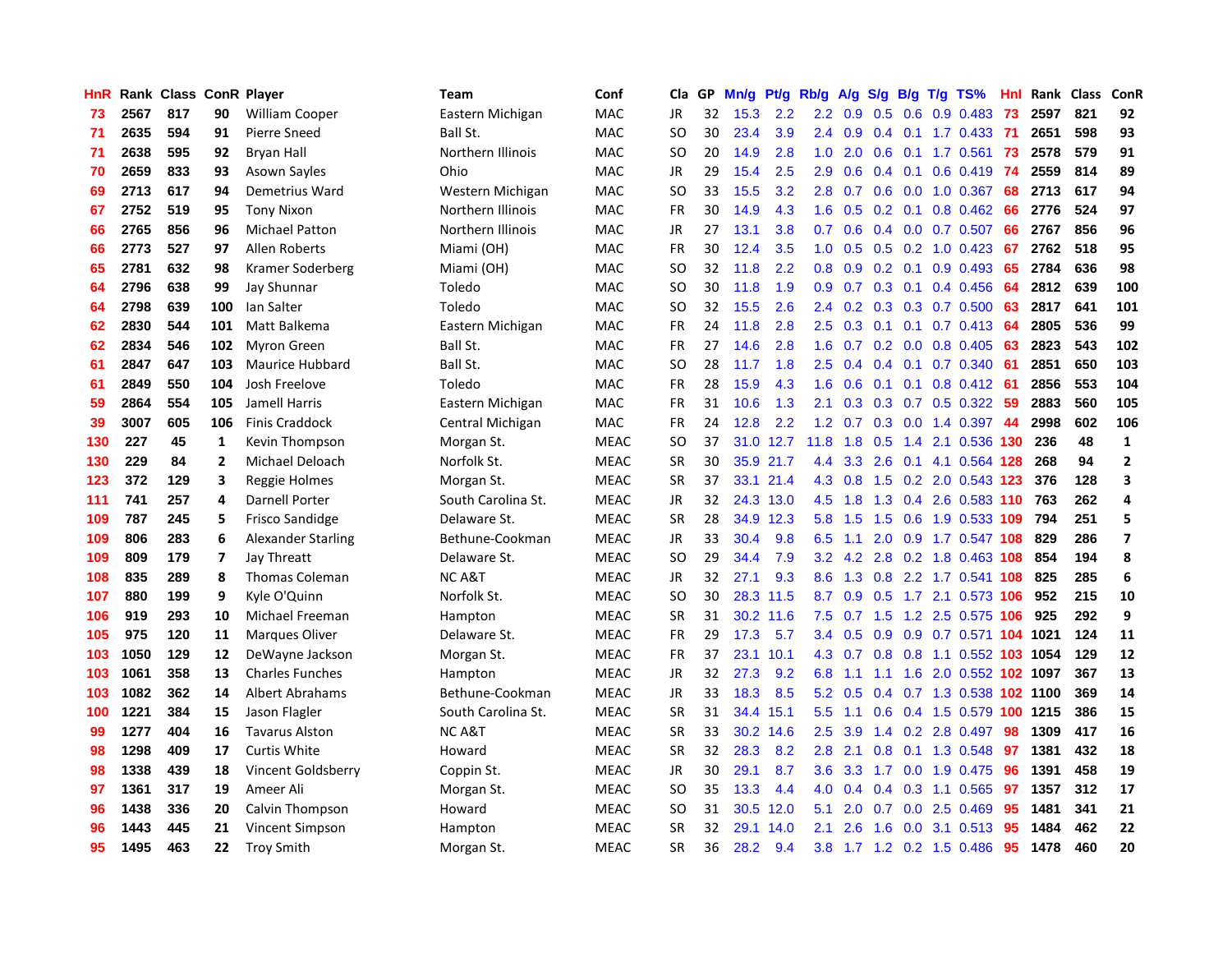| HnR |      | Rank Class ConR Player |    |                        | <b>Team</b>        | Conf        | Cla       | GP | Mn/g | <b>Pt/g</b> | Rb/g             | A/g           |     |               | $S/g$ B/g T/g TS%            | Hnl | Rank | Class | ConR |
|-----|------|------------------------|----|------------------------|--------------------|-------------|-----------|----|------|-------------|------------------|---------------|-----|---------------|------------------------------|-----|------|-------|------|
| 94  | 1565 | 364                    | 23 | Yannick Crowder        | Florida A&M        | <b>MEAC</b> | <b>SO</b> | 30 | 24.5 | 8.0         | 5.8              | 0.5           | 0.4 |               | 1.0 1.1 0.535                | 94  | 1532 | 355   | 23   |
| 93  | 1573 | 483                    | 24 | Arsenio Williams       | South Carolina St. | <b>MEAC</b> | <b>SR</b> | 31 | 19.9 | 7.8         |                  |               |     |               | 5.0 0.4 0.7 0.4 1.2 0.527 93 |     | 1576 | 485   | 24   |
| 92  | 1665 | 389                    | 25 | C.J. Reed              | Bethune-Cookman    | <b>MEAC</b> | <b>SO</b> | 33 |      | 37.5 15.8   | 3.9              |               |     |               | 4.2 1.4 0.1 3.8 0.457 91     |     | 1680 | 390   | 25   |
| 92  | 1671 | 507                    | 26 | <b>Marcus Neal</b>     | Delaware St.       | <b>MEAC</b> | <b>SR</b> | 29 | 33.6 | 13.7        | 4.3              | 1.4           |     |               | $0.4$ 0.2 2.1 0.504          | -91 | 1717 | 521   | 27   |
| 91  | 1699 | 395                    | 27 | Kwame Morgan           | Hampton            | MEAC        | <b>SO</b> | 27 | 17.0 | 7.4         | 2.5              | 0.6           | 0.6 |               | $0.0$ 0.6 0.510              | -91 | 1690 | 391   | 26   |
| 90  | 1753 | 567                    | 28 | Joe Davis              | Morgan St.         | <b>MEAC</b> | JR        | 37 | 14.4 | 7.2         | 1.5              | 1.0           |     |               | 0.4 0.1 1.3 0.493            | 90  | 1755 | 565   | 28   |
| 88  | 1849 | 428                    | 29 | Rio Pitt               | South Carolina St. | <b>MEAC</b> | <b>SO</b> | 32 | 14.0 | 3.6         | 3.2              | 0.4           |     |               | 0.5 0.8 0.9 0.606            | 87  | 1879 | 433   | 29   |
| 88  | 1856 | 600                    | 30 | <b>Tyvon Williams</b>  | South Carolina St. | <b>MEAC</b> | JR        | 32 | 18.8 | 6.2         | 2.0              |               |     | $2.7$ 1.2 0.1 | 2.4 0.486                    | -87 | 1886 | 612   | 30   |
| 87  | 1905 | 567                    | 31 | <b>Brandon Smalls</b>  | South Carolina St. | <b>MEAC</b> | <b>SR</b> | 30 | 19.8 | 7.5         | 3.7              | 0.8           |     |               | $0.4$ 0.1 0.9 0.498          | 86  | 1940 | 576   | 31   |
| 87  | 1936 | 440                    | 32 | <b>Darrion Pellum</b>  | Hampton            | <b>MEAC</b> | <b>SO</b> | 31 | 29.5 | 11.5        | 3.6              | 1.5           |     |               | 1.2 0.1 2.0 0.476 86         |     | 1960 | 446   | 33   |
| 86  | 1950 | 630                    | 33 | Christopher Walker     | Florida A&M        | <b>MEAC</b> | JR        | 31 | 27.1 | 8.1         |                  |               |     |               | 5.7 1.2 0.9 0.5 1.7 0.486 86 |     | 1957 | 635   | 32   |
| 86  | 1979 | 309                    | 34 | Amin Stevens           | Florida A&M        | <b>MEAC</b> | FR        | 31 | 15.9 | 5.7         | 3.3 <sub>2</sub> | 0.8           |     |               | 0.5 0.4 1.4 0.518 85         |     | 1999 | 309   | 34   |
| 85  | 1980 | 634                    | 35 | <b>Brandon Tunnell</b> | Hampton            | <b>MEAC</b> | <b>JR</b> | 30 | 16.8 | 4.0         | $2.2\phantom{0}$ | 2.4           | 0.8 |               | $0.0$ 1.6 $0.480$            | 85  | 2023 | 651   | 37   |
| 85  | 1987 | 637                    | 36 | Rob Hampton            | Norfolk St.        | <b>MEAC</b> | JR        | 28 | 32.2 | 12.4        | 4.4              | 1.9           | 1.5 |               | $0.1$ 2.7 0.529              | 84  | 2035 | 654   | 39   |
| 85  | 2022 | 603                    | 37 | Robert Johnson         | <b>NCA&amp;T</b>   | <b>MEAC</b> | <b>SR</b> | 28 | 28.8 | 10.4        | 4.1              | 1.1           | 1.0 |               | $0.6$ 1.5 $0.518$            | 85  | 2003 | 598   | 35   |
| 85  | 2035 | 320                    | 38 | <b>Khalif Toombs</b>   | South Carolina St. | <b>MEAC</b> | FR        | 32 | 24.5 | 6.7         | 2.0              | 3.5           | 0.8 | 0.1           | 2.3 0.519                    | -84 | 2068 | 329   | 41   |
| 85  | 2039 | 657                    | 39 | Kevin White            | Md.-Eastern Shore  | <b>MEAC</b> | <b>JR</b> | 32 | 34.2 | 9.5         | 3.1              | 5.4           | 1.3 |               | $0.1$ 4.1 $0.448$            | -84 | 2058 | 662   | 40   |
| 84  | 2049 | 662                    | 40 | <b>Rodney Stokes</b>   | Morgan St.         | <b>MEAC</b> | <b>JR</b> | 33 | 13.2 | 3.0         | 2.7              | 0.3           |     |               | 0.3 1.0 0.7 0.513 85         |     | 2021 | 650   | 36   |
| 84  | 2078 | 612                    | 41 | Paul Kirkpatrick       | Howard             | <b>MEAC</b> | <b>SR</b> | 32 | 22.8 | 5.9         | 4.6              | 0.9           |     |               | 0.3 0.6 1.4 0.482 82         |     | 2164 | 636   | 44   |
| 84  | 2089 | 617                    | 42 | <b>Tim Burns</b>       | Md.-Eastern Shore  | <b>MEAC</b> | <b>SR</b> | 32 | 33.1 | 11.3        | 2.6              | 1.8           |     |               | 0.9 0.0 2.1 0.534            | -83 | 2103 | 621   | 42   |
| 83  | 2106 | 468                    | 43 | Sean Thomas            | Morgan St.         | <b>MEAC</b> | <b>SO</b> | 37 | 23.5 | 4.6         | 1.4              | 3.1           |     |               | 0.7 0.2 1.9 0.446            | 83  | 2114 | 472   | 43   |
| 83  | 2112 | 470                    | 44 | <b>Neal Pitt</b>       | Md.-Eastern Shore  | <b>MEAC</b> | <b>SO</b> | 25 | 21.4 | 7.4         | 5.9              | 0.4           | 0.5 |               | 0.4 1.6 0.488                | -84 | 2034 | 455   | 38   |
| 83  | 2135 | 347                    | 45 | Dadrian Collins        | Howard             | <b>MEAC</b> | FR        | 32 | 21.9 | 8.6         | 2.0              | 0.6           |     |               | 0.3 0.2 1.3 0.522            | -81 | 2217 | 370   | 48   |
| 83  | 2145 | 686                    | 46 | <b>Hillary Haley</b>   | Md.-Eastern Shore  | <b>MEAC</b> | JR        | 32 | 27.7 | 12.4        | 3.4              | 0.9           | 0.8 |               | 0.4 1.8 0.452                | 82  | 2165 | 689   | 45   |
| 83  | 2147 | 350                    | 47 | Javoris Bryant         | Bethune-Cookman    | <b>MEAC</b> | FR        | 32 | 19.1 | 5.0         | 3.3              | 0.7           |     |               | 0.4 0.5 0.8 0.495            | 82  | 2169 | 357   | 46   |
| 82  | 2193 | 364                    | 48 | <b>Mike Phillips</b>   | Howard             | <b>MEAC</b> | <b>FR</b> | 31 | 24.2 | 7.2         | 5.2              | 0.5           |     |               | 0.5 0.2 1.7 0.478            | 80  | 2260 | 379   | 49   |
| 81  | 2214 | 707                    | 49 | Adam Walker            | Howard             | <b>MEAC</b> | JR        | 23 | 20.3 | 5.1         |                  |               |     |               | 4.9 1.2 0.3 0.7 1.3 0.384 82 |     | 2190 | 698   | 47   |
| 81  | 2253 | 500                    | 50 | Nic Simpson            | <b>NC A&amp;T</b>  | <b>MEAC</b> | <b>SO</b> | 33 | 23.7 | 9.5         | $2.2^{\circ}$    | 1.2           |     |               | 0.9 0.1 1.6 0.534            | -80 | 2274 | 506   | 52   |
| 81  | 2255 | 501                    | 51 | <b>Tyler Hines</b>     | Md.-Eastern Shore  | <b>MEAC</b> | <b>SO</b> | 32 | 16.9 | 3.7         | 4.5              | 0.4           |     |               | 0.3 0.3 0.9 0.511            | 80  | 2261 | 505   | 50   |
| 81  | 2267 | 381                    | 52 | <b>Travis Wallace</b>  | Florida A&M        | <b>MEAC</b> | <b>FR</b> | 31 | 13.7 | 4.6         | 2.7 <sub>2</sub> | 0.5           |     |               | 0.3 0.3 1.0 0.480            | 80  | 2272 | 381   | 51   |
| 80  | 2279 | 384                    | 53 | <b>Kevin Dukes</b>     | Bethune-Cookman    | <b>MEAC</b> | FR        | 33 | 20.4 | 5.3         | 1.3              | 1.1           |     |               | $0.4$ 0.1 0.7 0.575          | 80  | 2286 | 384   | 54   |
| 80  | 2286 | 733                    | 54 | Larry Jackson          | Florida A&M        | <b>MEAC</b> | JR        | 29 | 28.2 | 8.9         | 6.1              | 0.7           |     |               | 0.7 0.2 1.6 0.486            | 80  | 2280 | 729   | 53   |
| 80  | 2294 | 389                    | 55 | <b>Branden Doughty</b> | Coppin St.         | <b>MEAC</b> | FR        | 30 | 24.1 | 6.4         | 5.2              | 0.5           | 0.6 |               | 1.0 1.5 0.543                | 79  | 2337 | 394   | 60   |
| 80  | 2295 | 664                    | 56 | Dwane Joshua           | <b>NCA&amp;T</b>   | <b>MEAC</b> | <b>SR</b> | 28 | 28.6 | 12.7        | 4.3              | 1.3           | 1.2 |               | $0.0$ 2.7 $0.494$            | 80  | 2297 | 667   | 55   |
| 80  | 2307 | 393                    | 57 | Sean Berry             | Md.-Eastern Shore  | <b>MEAC</b> | <b>FR</b> | 29 | 17.5 | 5.9         | 5.7              | 0.2           |     |               | 0.3 0.5 1.7 0.450            | 80  | 2308 | 389   | 57   |
| 79  | 2323 | 513                    | 58 | <b>Stanley Elliott</b> | Bethune-Cookman    | <b>MEAC</b> | <b>SO</b> | 32 | 21.2 | 5.6         | 3.2              | 0.9           |     |               | $0.8$ 0.4 1.5 0.484          | 79  | 2335 | 519   | 59   |
| 79  | 2350 | 756                    | 59 | Carrio Bennett         | South Carolina St. | <b>MEAC</b> | JR        | 31 | 25.6 | 6.0         | 2.6              | $2.2^{\circ}$ |     |               | $0.9$ 0.1 1.9 0.466          | -79 | 2349 | 755   | 61   |
| 79  | 2356 | 522                    | 60 | Michael Harper         | Coppin St.         | <b>MEAC</b> | <b>SO</b> | 20 | 27.1 | 9.9         | 3.8              | 1.0           | 1.3 |               | $0.2$ 2.0 0.491              | 80  | 2298 | 509   | 56   |
| 78  | 2373 | 526                    | 61 | Lenny Young            | Coppin St.         | <b>MEAC</b> | SO        | 21 | 23.5 | 9.8         |                  |               |     |               | 2.7 1.7 0.8 0.0 2.1 0.467 79 |     | 2358 | 522   | 62   |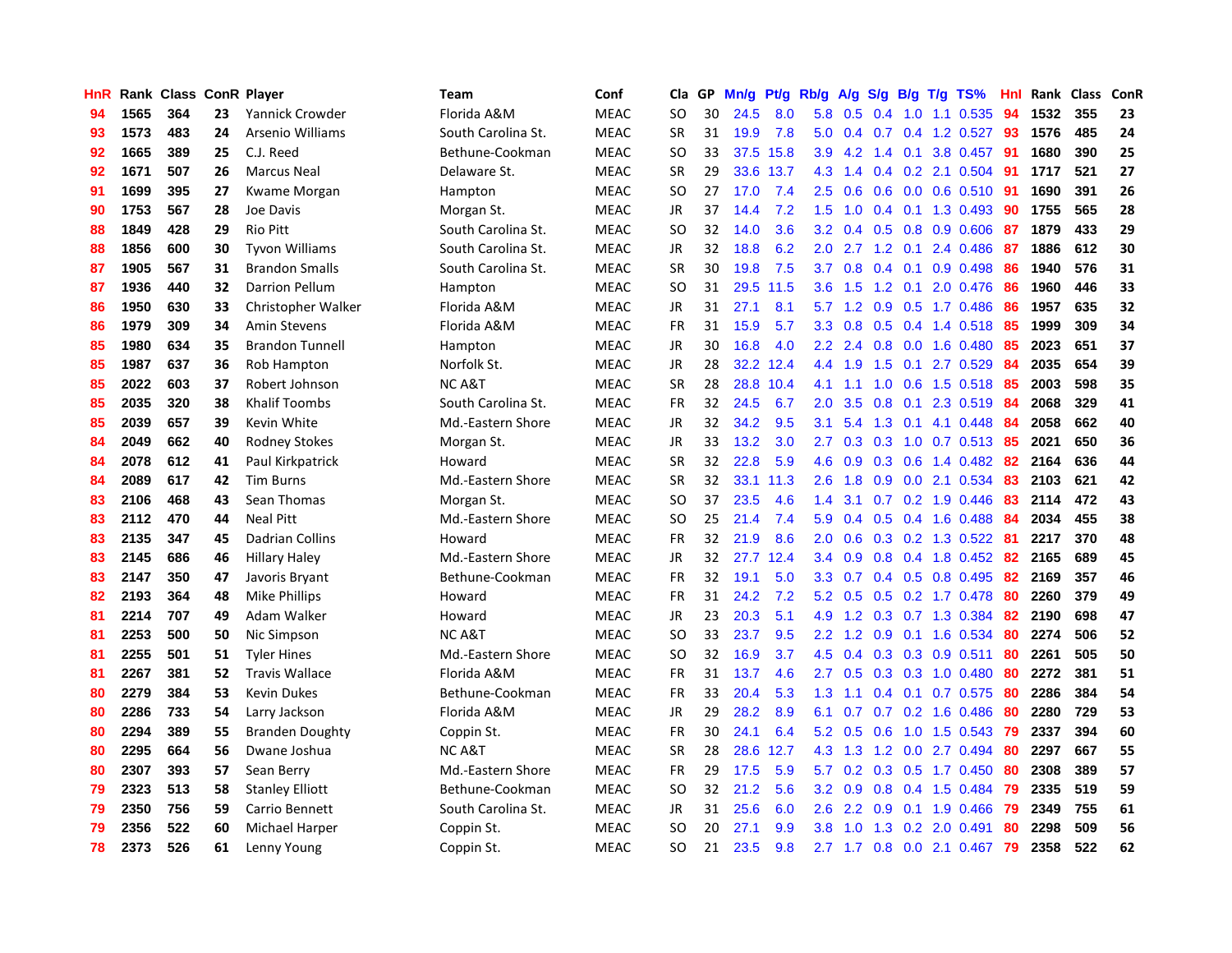| <b>HnR</b> |      | Rank Class ConR Player |                |                         | Team               | Conf        | Cla       | GP | Mn/g | <b>Pt/g</b> | Rb/g             | A/g             |                  |     | $S/g$ B/g T/g TS%           | Hnl | Rank Class |     | <b>ConR</b>    |
|------------|------|------------------------|----------------|-------------------------|--------------------|-------------|-----------|----|------|-------------|------------------|-----------------|------------------|-----|-----------------------------|-----|------------|-----|----------------|
| 78         | 2374 | 763                    | 62             | Sam Coleman             | Coppin St.         | <b>MEAC</b> | JR        | 30 | 22.9 | 7.5         | 5.8              | 0.3             | 0.3              | 0.6 | 1.3 0.447                   | -77 | 2414       | 772 | 64             |
| 78         | 2386 | 768                    | 63             | Aleek Pauline           | Norfolk St.        | <b>MEAC</b> | JR        | 24 | 33.4 | 7.2         |                  | 4.2 3.9         |                  |     | 1.8 0.0 3.5 0.471           | -79 | 2315       | 743 | 58             |
| 77         | 2414 | 537                    | 64             | Christopher Tolson      | Hampton            | <b>MEAC</b> | SO.       | 28 | 12.5 | 3.1         | $1.4^{\circ}$    | 0.8             |                  |     | 0.8 0.1 0.7 0.478 77        |     | 2422       | 537 | 65             |
| 77         | 2418 | 776                    | 65             | Chad Wilson             | Delaware St.       | <b>MEAC</b> | JR        | 25 | 21.7 | 5.6         | 1.6              | 0.8             |                  |     | $0.8$ 0.0 0.9 0.495         | -78 | 2388       | 768 | 63             |
| 76         | 2463 | 787                    | 66             | Ceslovas Kucinskas      | Coppin St.         | <b>MEAC</b> | <b>JR</b> | 30 | 19.7 | 5.3         | 3.5              | 0.2             |                  |     | 0.3 0.3 0.8 0.554           | -75 | 2502       | 798 | 68             |
| 76         | 2478 | 698                    | 67             | James Porter            | NC A&T             | <b>MEAC</b> | <b>SR</b> | 33 | 19.4 | 4.3         | 5.7              | 0.6             |                  |     | $0.4$ 1.4 1.4 0.425         | 75  | 2494       | 701 | 67             |
| 75         | 2511 | 805                    | 68             | Josh Bright             | Md.-Eastern Shore  | <b>MEAC</b> | JR        | 24 | 21.4 | 4.2         | $2.5\,$          | 1.8             | 0.5              |     | $0.0$ 1.0 0.451             | 76  | 2473       | 792 | 66             |
| 75         | 2522 | 563                    | 69             | <b>Brandon Bryant</b>   | Florida A&M        | <b>MEAC</b> | <b>SO</b> | 31 | 26.3 | 9.0         | 1.4              | 1.2             |                  |     | $0.7$ 0.1 1.6 0.497         | -74 | 2543       | 570 | 72             |
| 74         | 2529 | 708                    | 70             | Jarrell Thomas          | Bethune-Cookman    | <b>MEAC</b> | <b>SR</b> | 31 | 17.1 | 4.5         | 1.5              | 0.9             | 0.5              |     | $0.0 \quad 1.0 \quad 0.543$ | -74 | 2525       | 706 | 70             |
| 74         | 2535 | 567                    | 71             | David Buchannon         | Florida A&M        | <b>MEAC</b> | SO        | 21 | 11.9 | 3.7         |                  | $1.0 \t1.2$     |                  |     | $0.6$ $0.0$ 1.6 $0.531$     | 74  | 2537       | 568 | 71             |
| 73         | 2560 | 815                    | 72             | Danny Smith             | Morgan St.         | <b>MEAC</b> | <b>JR</b> | 34 | 18.2 | 2.8         | $1.5^{\circ}$    | 2.8             |                  |     | 0.6 0.0 1.7 0.388 75        |     | 2504       | 800 | 69             |
| 73         | 2561 | 458                    | 73             | DaMetrius Upchurch      | NC A&T             | <b>MEAC</b> | <b>FR</b> | 27 | 9.9  | 2.6         | $2.7^{\circ}$    | 0.3             |                  |     | 0.2 0.3 0.9 0.531 73        |     | 2572       | 462 | 73             |
| 73         | 2574 | 819                    | 74             | Rasheem Jenkins         | Florida A&M        | MEAC        | <b>JR</b> | 31 | 26.2 | 7.2         | $1.4^{\circ}$    | 2.7             |                  |     | $0.9$ $0.0$ $2.9$ $0.494$   | -73 | 2591       | 819 | 74             |
| 72         | 2588 | 580                    | 75             | Dale Hughes             | Florida A&M        | <b>MEAC</b> | <b>SO</b> | 29 | 18.8 | 7.8         | 1.2 <sub>1</sub> | 0.7             |                  |     | $0.7$ 0.0 1.4 0.467         | 72  | 2602       | 585 | 76             |
| 72         | 2601 | 824                    | 76             | Kareem Brown            | Coppin St.         | <b>MEAC</b> | <b>JR</b> | 28 | 27.4 | 10.0        | 2.3              | 1.3             | 0.7              |     | $0.0$ 2.0 $0.465$           | 72  | 2626       | 826 | 77             |
| 71         | 2626 | 479                    | 77             | James Cotton            | Md.-Eastern Shore  | <b>MEAC</b> | <b>FR</b> | 19 | 13.9 | 2.9         | $2.7^{\circ}$    | 0.4             | 0.6              |     | $0.3$ 0.9 0.514             | 72  | 2600       | 473 | 75             |
| 71         | 2639 | 596                    | 78             | Marc Hill               | NC A&T             | <b>MEAC</b> | <b>SO</b> | 33 | 18.1 | 5.3         | 1.2              | 2.1             | $0.4^{\circ}$    |     | $0.0 \quad 1.6 \quad 0.464$ | -71 | 2659       | 599 | 79             |
| 71         | 2650 | 732                    | 79             | Joseph Dorsett-Jeffreys | Norfolk St.        | <b>MEAC</b> | <b>SR</b> | 29 | 11.8 | 4.1         | $2.7^{\circ}$    | 0.1             |                  |     | $0.2$ 0.4 1.0 0.515         | -70 | 2681       | 740 | 81             |
| 70         | 2654 | 734                    | 80             | <b>Greg Smith</b>       | Delaware St.       | <b>MEAC</b> | <b>SR</b> | 29 | 13.8 | 3.2         | 2.0 <sub>1</sub> |                 |                  |     | $0.4$ 0.3 0.3 0.3 0.411     | -70 | 2683       | 742 | 82             |
| 70         | 2684 | 500                    | 81             | Aric Miller             | Bethune-Cookman    | <b>MEAC</b> | <b>FR</b> | 28 | 12.7 | 3.6         | 1.4              | 0.7             |                  |     | 0.4 0.1 0.9 0.467 70        |     | 2667       | 494 | 80             |
| 69         | 2704 | 504                    | 82             | Jodd Maxev              | South Carolina St. | <b>MEAC</b> | <b>FR</b> | 28 | 10.1 | 2.1         | 1.8              | 0.1             |                  |     | $0.4$ 0.4 0.5 0.526         | 69  | 2689       | 499 | 83             |
| 68         | 2719 | 618                    | 83             | <b>Brandon Wheeless</b> | Norfolk St.        | <b>MEAC</b> | <b>SO</b> | 24 | 11.0 | 3.0         | 1.8              | 0.3             |                  |     | $0.3$ 0.0 0.6 0.525         | 68  | 2721       | 620 | 84             |
| 68         | 2727 | 623                    | 84             | <b>Mark Robertson</b>   | Md.-Eastern Shore  | <b>MEAC</b> | SO        | 31 | 17.7 | 4.3         | 1.9 <sup>°</sup> | 0.5             |                  |     | $0.5$ 0.3 0.8 0.496         | 68  | 2727       | 625 | 85             |
| 67         | 2738 | 624                    | 85             | Mike Tuitt              | Hampton            | <b>MEAC</b> | <b>SO</b> | 22 | 18.1 | 3.8         | 1.6              | 2.3             | 1.0              |     | $0.0$ 2.0 $0.408$           | -71 | 2637       | 593 | 78             |
| 67         | 2739 | 848                    | 86             | <b>Edward Hayden</b>    | Coppin St.         | <b>MEAC</b> | JR        | 23 | 15.3 | 3.9         | 3.3 <sub>2</sub> | 0.3             | 0.2 <sub>0</sub> | 0.1 | 0.7 0.473                   | 68  | 2732       | 847 | 86             |
| 63         | 2808 | 873                    | 87             | Kyle Riley              | Howard             | <b>MEAC</b> | JR        | 25 | 18.4 | 5.3         | 1.2 <sub>1</sub> | 1.3             | 0.6              |     | $0.1$ 1.6 0.410             | -65 | 2791       | 863 | 87             |
| 63         | 2812 | 875                    | 88             | Timothy Zephyr          | Norfolk St.        | <b>MEAC</b> | JR        | 30 | 16.8 | 3.6         | 2.4              | $0.4^{\circ}$   |                  |     | $0.4$ 0.4 0.8 0.464 62      |     | 2836       | 878 | 88             |
| 61         | 2846 | 884                    | 89             | <b>Quinston Reggins</b> | Coppin St.         | <b>MEAC</b> | <b>JR</b> | 29 | 20.8 | 4.5         | $1.4^{\circ}$    | 1.6             |                  |     | $0.7$ $0.0$ 1.7 $0.429$     | -61 | 2857       | 884 | 90             |
| 59         | 2859 | 774                    | 90             | Kandi Mukole            | Howard             | <b>MEAC</b> | <b>SR</b> | 32 | 13.1 | 3.4         | $2.4^{\circ}$    | 0.2             |                  |     | $0.4$ 0.3 0.9 0.390         | -58 | 2897       | 780 | 91             |
| 59         | 2871 | 650                    | 91             | <b>Marcos Tamares</b>   | Norfolk St.        | <b>MEAC</b> | <b>SO</b> | 22 | 16.9 | 3.1         | 2.8              | 0.4             | 0.9              |     | $0.2$ 1.1 0.454             | 62  | 2844       | 648 | 89             |
| 57         | 2906 | 895                    | 92             | Lyvann Obame Obame      | Md.-Eastern Shore  | <b>MEAC</b> | JR        | 29 | 12.4 | 2.7         | 3.1              | 0.0             | 0.1              |     | $0.1$ 1.0 0.456             | -57 | 2914       | 894 | 92             |
| 57         | 2907 | 569                    | 93             | <b>Austin Witter</b>    | NC A&T             | <b>MEAC</b> | FR.       | 33 | 15.7 | 2.5         | 2.0 <sub>1</sub> | 0.7             |                  |     | $0.4$ 0.4 0.9 0.433         | -56 | 2926       | 577 | 93             |
| 53         | 2949 | 905                    | 94             | <b>Trevor Welcher</b>   | Delaware St.       | <b>MEAC</b> | JR        | 26 | 14.9 | 2.0         | 1.0              | 0.6             | 0.6              |     | $0.1$ 0.6 0.346             | -54 | 2949       | 904 | 94             |
| 51         | 2965 | 678                    | 95             | Milade Lola-Charles     | Hampton            | <b>MEAC</b> | <b>SO</b> | 27 | 16.5 | 2.0         | 2.6              | 0.0             | 0.3              |     | $0.7$ 0.9 0.400             | 54  | 2950       | 673 | 95             |
| 43         | 3001 | 922                    | 96             | <b>Westley Telfare</b>  | South Carolina St. | <b>MEAC</b> | <b>JR</b> | 21 | 14.0 | 2.9         | 1.7 <sub>z</sub> | 0.5             |                  |     | 0.4 0.3 1.2 0.382           | -50 | 2975       | 915 | 96             |
| 38         | 3011 | 607                    | 97             | George Jackson          | Coppin St.         | <b>MEAC</b> | <b>FR</b> | 22 | 16.2 | 3.0         |                  | $1.2 \quad 1.3$ |                  |     | $0.6$ $0.0$ $2.0$ $0.364$   | 44  | 2997       | 601 | 97             |
| 35         | 3018 | 797                    | 98             | <b>Tyrel Adams</b>      | Bethune-Cookman    | <b>MEAC</b> | <b>SR</b> | 31 | 13.2 | 1.9         | 1.5              | 0.3             |                  |     | $0.1$ $0.2$ $0.7$ $0.358$   | 36  | 3018       | 797 | 98             |
| 167        | 15   | $\overline{7}$         | 1              | Jordan Eglseder         | Northern Iowa      | <b>MVC</b>  | <b>SR</b> | 32 | 21.6 | 11.9        | 7.2              | 0.6             |                  |     | $0.4$ 0.9 1.2 0.560         | 171 | 7          | 3   | $\mathbf{1}$   |
| 149        | 64   | 22                     | $\overline{2}$ | Adam Koch               | Northern Iowa      | <b>MVC</b>  | <b>SR</b> | 35 |      | 24.9 11.7   | 4.9              |                 |                  |     | 1.4 0.6 0.3 1.9 0.596 148   |     | 71         | 23  | $\overline{2}$ |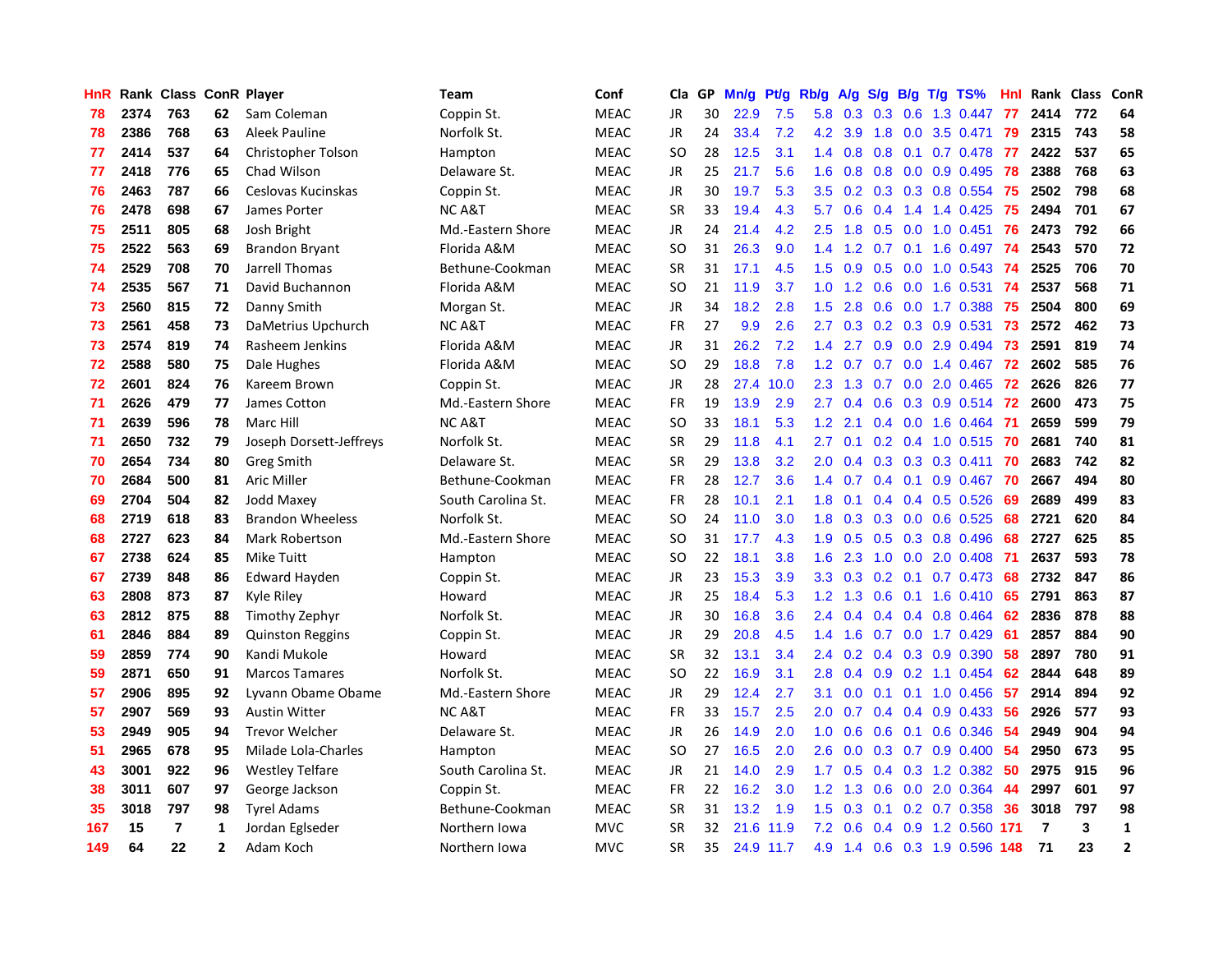| HnR | Rank | <b>Class ConR Player</b> |                         |                       | Team              | Conf       | Cla       | GP | Mn/g | Pt/g Rb/g |                  | A/g           |     |  | $S/g$ B/g T/g TS%                 | Hnl | Rank | Class | ConR                    |
|-----|------|--------------------------|-------------------------|-----------------------|-------------------|------------|-----------|----|------|-----------|------------------|---------------|-----|--|-----------------------------------|-----|------|-------|-------------------------|
| 149 | 69   | 13                       | 3                       | Kyle Weems            | Missouri St.      | <b>MVC</b> | <b>SO</b> | 36 |      | 28.8 13.6 |                  | $6.2$ 1.8     | 1.4 |  | 1.0 1.1 0.589                     | 148 | 76   | 15    | 3                       |
| 145 | 85   | 36                       | 4                       | Kenny Lawson          | Creighton         | <b>MVC</b> | <b>JR</b> | 34 |      | 24.1 13.1 |                  |               |     |  | 6.8 0.6 0.4 1.5 1.4 0.601 144     |     | 92   | 39    | 4                       |
| 139 | 122  | 44                       | 5                       | Clevin Hannah         | Wichita St.       | <b>MVC</b> | <b>SR</b> | 32 |      | 30.0 12.0 | 2.8              |               |     |  | 4.7 1.3 0.1 2.1 0.619 142         |     | 110  | 37    | 5                       |
| 135 | 164  | 63                       | 6                       | Dinma Odiakosa        | Illinois St.      | <b>MVC</b> | <b>SR</b> | 33 |      | 29.7 12.8 |                  |               |     |  | 8.7 1.0 0.8 0.8 1.9 0.602 135     |     | 168  | 62    | 6                       |
| 129 | 244  | 51                       | $\overline{\mathbf{z}}$ | Kevin Dillard         | Southern Illinois | <b>MVC</b> | <b>SO</b> | 29 |      | 28.9 12.3 | 3.1              | 5.0           |     |  | 1.1 0.1 2.5 0.539 130             |     | 235  | 47    | 8                       |
| 127 | 294  | 107                      | 8                       | Sam Maniscalco        | <b>Bradley</b>    | MVC        | JR        | 31 | 33.4 | 13.1      | 2.7              | 3.4           |     |  | 1.1 0.1 1.8 0.609 126             |     | 312  | 112   | 11                      |
| 127 | 303  | 109                      | 9                       | Lucas O'Rear          | Northern Iowa     | <b>MVC</b> | JR        | 35 | 18.9 | 4.1       | 4.4              | 1.1           |     |  | 0.7 0.1 0.7 0.566 126             |     | 309  | 111   | 10                      |
| 126 | 306  | 23                       | 10                      | Jake Koch             | Northern Iowa     | MVC        | FR        | 35 | 13.6 | 3.5       | 2.7              | 0.9           |     |  | $0.4$ 0.4 0.7 0.570 126           |     | 321  | 25    | 12                      |
| 124 | 349  | 76                       | 11                      | Toure' Murry          | Wichita St.       | <b>MVC</b> | <b>SO</b> | 35 | 31.6 | 11.9      | 5.0              | 3.1           |     |  | 1.4 0.3 2.1 0.523 124             |     | 358  | 80    | 13                      |
| 124 | 358  | 125                      | 12                      | Harry Marshall        | Indiana St.       | MVC        | <b>SR</b> | 25 |      | 33.2 13.7 | 3.9 <sub>2</sub> | 3.4           |     |  | 1.2 0.0 2.3 0.573 128 263         |     |      | 93    | 9                       |
| 121 | 407  | 87                       | 13                      | Dwayne Lathan         | Indiana St.       | <b>MVC</b> | <b>SO</b> | 20 |      | 23.6 12.7 | 5.1              |               |     |  | 1.4 0.9 0.8 2.6 0.579 132 211     |     |      | 41    | $\overline{\mathbf{z}}$ |
| 120 | 423  | 146                      | 14                      | Justin Carter         | Creighton         | MVC        | <b>SR</b> | 31 | 25.0 | 9.7       | 6.5              | 2.0           |     |  | 0.7 0.5 1.9 0.523 121             |     | 408  | 142   | 14                      |
| 120 | 432  | 92                       | 15                      | <b>Garrett Stutz</b>  | Wichita St.       | <b>MVC</b> | <b>SO</b> | 35 | 16.5 | 7.8       | 4.4              | 0.6           |     |  | 0.3 0.5 1.2 0.546 119             |     | 453  | 100   | 16                      |
| 120 | 436  | 150                      | 16                      | Ali Farokhmanesh      | Northern Iowa     | <b>MVC</b> | <b>SR</b> | 35 | 30.3 | 9.7       | 1.5              | 1.1           |     |  | $0.7$ 0.0 0.8 0.549 119           |     | 459  | 155   | 17                      |
| 119 | 442  | 152                      | 17                      | Kwadzo Ahelegbe       | Northern Iowa     | <b>MVC</b> | JR        | 35 | 29.5 | 10.6      | 3.1              | 2.8           | 0.8 |  | 0.1 3.0 0.484 119                 |     | 473  | 164   | 18                      |
| 119 | 450  | 101                      | 18                      | <b>Taylor Brown</b>   | <b>Bradley</b>    | MVC        | <b>SO</b> | 27 | 30.1 | 13.5      | 6.9              | 1.1           | 0.9 |  | 0.4 2.2 0.548 120                 |     | 423  | 90    | 15                      |
| 118 | 473  | 163                      | 19                      | <b>Nafis Ricks</b>    | Missouri St.      | <b>MVC</b> | <b>JR</b> | 36 | 18.8 | 7.4       | 2.9              | 2.7           |     |  | 0.7 0.2 1.7 0.495 118             |     | 500  | 173   | 19                      |
| 118 | 491  | 164                      | 20                      | <b>Chris Roberts</b>  | <b>Bradley</b>    | <b>MVC</b> | <b>SR</b> | 31 | 29.5 | 9.2       | 4.6              | 2.2           | 1.5 |  | 0.6 1.4 0.523 117                 |     | 538  | 176   | 22                      |
| 118 | 502  | 171                      | 21                      | J.T. Durley           | Wichita St.       | <b>MVC</b> | <b>JR</b> | 35 |      | 25.1 11.2 | 4.9              |               |     |  | 1.0 0.6 0.6 2.1 0.577 117         |     | 523  | 181   | 21                      |
| 117 | 516  | 51                       | 22                      | Jackie Carmichael     | Illinois St.      | <b>MVC</b> | <b>FR</b> | 33 | 16.6 | 6.8       | 4.1              |               |     |  | 0.2 0.5 1.4 1.1 0.581 117         |     | 517  | 51    | 20                      |
| 117 | 529  | 184                      | 23                      | Will Creekmore        | Missouri St.      | <b>MVC</b> | <b>JR</b> | 36 | 20.0 | 8.6       | 4.7              | 0.9           |     |  | 0.2 0.3 1.2 0.574 116             |     | 544  | 190   | 23                      |
| 116 | 545  | 178                      | 24                      | Osiris Eldridge       | Illinois St.      | <b>MVC</b> | <b>SR</b> | 33 | 33.4 | 15.5      | 4.0              | 2.5           | 1.5 |  | 0.3 2.5 0.522 116                 |     | 548  | 179   | 24                      |
| 115 | 603  | 206                      | 25                      | Jermaine Mallett      | Missouri St.      | <b>MVC</b> | JR        | 36 |      | 30.8 10.6 | 5.6              | 2.0           |     |  | 1.0 0.3 1.9 0.581 114             |     | 618  | 209   | 25                      |
| 113 | 638  | 210                      | 26                      | Josh Young            | <b>Drake</b>      | <b>MVC</b> | <b>SR</b> | 32 | 34.4 | 14.4      | 3.9              | 2.7           | 1.0 |  | 0.0 1.8 0.560 114                 |     | 627  | 208   | 26                      |
| 113 | 670  | 157                      | 27                      | Johnny Moran          | Northern Iowa     | <b>MVC</b> | <b>SO</b> | 33 | 26.4 | 5.5       | 3.3              | 1.5           |     |  | 1.1 0.0 1.1 0.458 113             |     | 647  | 152   | 27                      |
| 112 | 697  | 75                       | 28                      | Ethan Wragge          | Creighton         | <b>MVC</b> | FR        | 34 | 15.9 | 6.9       | $2.4^{\circ}$    | 0.4           |     |  | 0.2 0.2 0.6 0.654 111 719         |     |      | 78    | 28                      |
| 111 | 715  | 248                      | 29                      | Gabe Blair            | Wichita St.       | <b>MVC</b> | JR        | 32 | 20.5 | 6.3       |                  |               |     |  | 4.5 0.7 0.9 0.6 1.2 0.535 111 735 |     |      | 251   | 29                      |
| 111 | 724  | 251                      | 30                      | Adam Leonard          | Missouri St.      | <b>MVC</b> | JR        | 36 | 32.7 | 13.0      | $2.4^{\circ}$    | $2.2^{\circ}$ |     |  | 0.6 0.0 1.5 0.560 111 743         |     |      | 256   | 30                      |
| 110 | 761  | 265                      | 31                      | Tony Lewis            | Illinois St.      | <b>MVC</b> | JR        | 33 | 17.8 | 6.2       | 5.4              | 0.5           |     |  | 0.3 0.2 1.5 0.623 110 758         |     |      | 260   | 31                      |
| 110 | 781  | 271                      | 32                      | Graham Hatch          | Wichita St.       | <b>MVC</b> | <b>JR</b> | 35 | 28.3 | 9.2       | 4.0              | 1.3           |     |  | 0.7 0.1 1.5 0.572 109             |     | 801  | 277   | 32                      |
| 109 | 794  | 278                      | 33                      | Darryl Ashford        | Creighton         | MVC        | JR        | 33 | 20.5 | 7.4       | 3.1              | 1.2           | 0.6 |  | 0.5 1.0 0.531 109                 |     | 819  | 283   | 34                      |
| 109 | 811  | 254                      | 34                      | <b>Adam Templeton</b> | Drake             | <b>MVC</b> | <b>SR</b> | 33 | 30.1 | 9.8       | 7.4              | 1.0           | 0.5 |  | 0.3 1.1 0.611 109                 |     | 818  | 260   | 33                      |
| 109 | 819  | 286                      | 35                      | Aaron Carter          | Indiana St.       | <b>MVC</b> | JR        | 31 | 17.7 | 7.0       | $2.4^{\circ}$    | 0.7           | 0.3 |  | 0.0 0.9 0.628 106                 |     | 922  | 313   | 40                      |
| 108 | 837  | 97                       | 36                      | Colt Ryan             | Evansville        | <b>MVC</b> | <b>FR</b> | 30 | 35.3 | 14.5      | 4.4              | 3.0           | 1.1 |  | 0.1 2.3 0.512 107                 |     | 868  | 98    | 35                      |
| 108 | 849  | 293                      | 37                      | Andrew Warren         | <b>Bradley</b>    | <b>MVC</b> | JR        | 31 |      | 33.6 14.4 | 4.5              | 1.5           |     |  | 0.8 0.1 2.0 0.542 107             |     | 887  | 303   | 38                      |
| 107 | 884  | 278                      | 38                      | Lloyd Phillips        | Illinois St.      | <b>MVC</b> | <b>SR</b> | 33 |      | 33.1 10.0 | 2.1              | 4.2           |     |  | 1.8 0.2 2.2 0.498 107             |     | 877  | 278   | 37                      |
| 107 | 894  | 285                      | 39                      | <b>Tony Freeman</b>   | Southern Illinois | MVC        | SR        | 29 | 30.1 | 11.8      | 3.0 <sub>2</sub> | 2.0           | 0.9 |  | 0.1 1.7 0.576 107                 |     | 896  | 281   | 39                      |
| 107 | 905  | 202                      | 40                      | James Haarsma         | Evansville        | <b>MVC</b> | <b>SO</b> | 28 | 27.8 | 10.8      | 7.1              | 0.9           | 0.6 |  | 0.3 1.8 0.551 107                 |     | 873  | 200   | 36                      |
| 106 | 915  | 311                      | 41                      | <b>Carlton Fay</b>    | Southern Illinois | <b>MVC</b> | JR        | 30 |      | 27.3 12.0 | 3.4              |               |     |  | 1.0 0.4 0.1 1.3 0.604 106         |     | 934  | 316   | 41                      |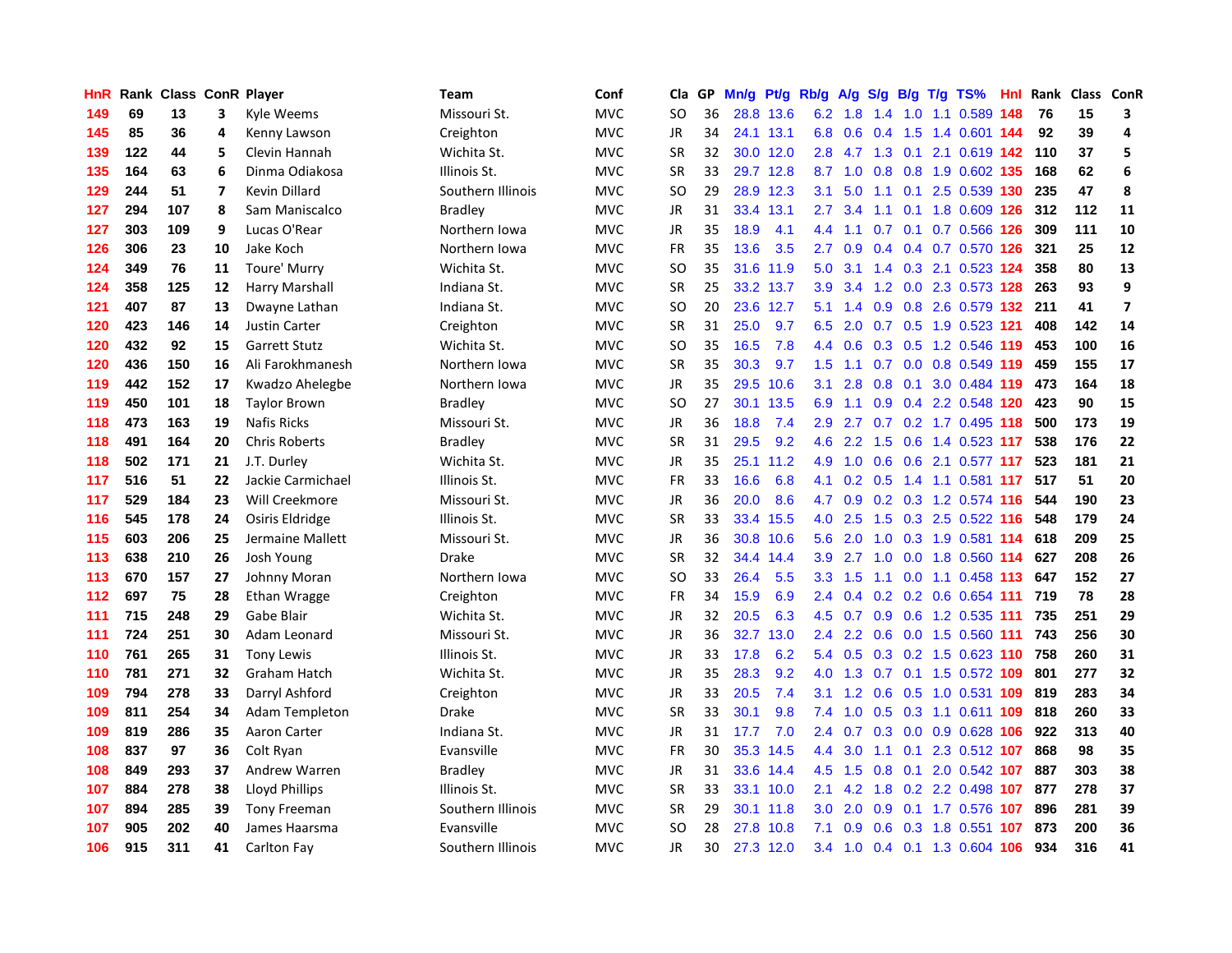| HnR  | Rank | <b>Class</b> |    | <b>ConR Player</b>           | Team              | Conf       | Cla.      | <b>GP</b> | Mn/g | <b>Pt/g</b> | Rb/g             | A/g             | S/g |     | B/g T/g TS%                   | Hnl | Rank | <b>Class</b> | <b>ConR</b> |
|------|------|--------------|----|------------------------------|-------------------|------------|-----------|-----------|------|-------------|------------------|-----------------|-----|-----|-------------------------------|-----|------|--------------|-------------|
| 106  | 936  | 209          | 42 | <b>Kellen Thornton</b>       | Illinois St.      | <b>MVC</b> | SO        | 32        | 12.8 | 4.0         |                  | $3.2 \quad 0.3$ |     |     | 0.3 0.4 0.6 0.547 106         |     | 935  | 212          | 42          |
| 106  | 958  | 321          | 43 | John Freeman                 | Southern Illinois | <b>MVC</b> | <b>JR</b> | 28        | 16.6 | 3.9         | 2.3              | 1.0             |     |     | 1.0 0.1 0.5 0.610 105         |     | 966  | 325          | 44          |
| 105  | 964  | 214          | 44 | David Kyles                  | Wichita St.       | <b>MVC</b> | SO        | 29        | 20.0 | 5.2         | 2.8              | 1.7             |     |     | 0.8 0.5 1.0 0.481 106         |     | 938  | 214          | 43          |
| 105  | 984  | 331          | 45 | Isiah Martin                 | Indiana St.       | <b>MVC</b> | JR        | 30        | 12.5 | 3.6         | 2.3              | 0.2             |     |     | 0.3 0.8 0.5 0.568 102 1090    |     |      | 364          | 49          |
| 104  | 1029 | 232          | 46 | Caleb Patterson              | Missouri St.      | <b>MVC</b> | <b>SO</b> | 36        | 16.1 | 6.1         | 2.4              | 0.4             |     |     | 0.1 0.7 0.5 0.498 103 1040    |     |      | 234          | 46          |
| 104  | 1047 | 354          | 47 | <b>Wayne Runnels</b>         | Creighton         | <b>MVC</b> | JR        | 34        | 13.1 | 4.4         | 3.3 <sub>2</sub> | 0.6             |     |     | 0.2 0.3 1.0 0.519 103 1069    |     |      | 361          | 48          |
| 103  | 1056 | 332          | 48 | Justin Fuehrmeyer            | Missouri St.      | <b>MVC</b> | <b>SR</b> | 32        | 21.4 | 3.6         | 2.3              | 3.1             |     |     | 0.8 0.0 1.3 0.530 104 1023    |     |      | 324          | 45          |
| 103  | 1074 | 339          | 49 | Cavel Witter                 | Creighton         | <b>MVC</b> | <b>SR</b> | 33        | 18.2 | 7.2         | 1.2              | 1.6             |     |     | 0.5 0.0 1.5 0.568 102 1093    |     |      | 346          | 50          |
| 102  | 1095 | 366          | 50 | Ryan Wedel                   | Drake             | <b>MVC</b> | JR        | 33        | 30.3 | 11.1        | 2.4              | 1.5             | 1.5 |     | 0.1 1.2 0.550 102 1096        |     |      | 366          | 51          |
| 102. | 1101 | 133          | 51 | Seth VanDeest                | Drake             | <b>MVC</b> | FR        | 33        | 24.2 | 8.5         | 4.2              | 0.9             |     |     | 0.4 1.4 1.0 0.545 102 1104    |     |      | 133          | 52          |
| 102  | 1122 | 377          | 52 | Kerwin Dunham                | Northern Iowa     | <b>MVC</b> | JR        | 35        | 20.2 | 3.5         | 1.1              | 1.1             |     |     | 0.5 0.1 0.5 0.517 101 1145    |     |      | 383          | 53          |
| 102  | 1128 | 260          | 53 | Antoine Young                | Creighton         | <b>MVC</b> | SO        | 34        | 25.5 | 7.1         | 1.7              | 3.1             |     |     | 0.7 0.0 1.2 0.457 101 1150    |     |      | 264          | 54          |
| 101  | 1151 | 265          | 54 | Anthony Booker               | Southern Illinois | <b>MVC</b> | <b>SO</b> | 29        | 16.9 | 6.4         | 4.1              | 0.5             | 0.6 |     | 1.0 1.7 0.500 101 1158        |     |      | 265          | 55          |
| 101  | 1159 | 365          | 55 | Josh Crawford                | Indiana St.       | <b>MVC</b> | <b>SR</b> | 32        | 13.3 | 3.9         | 2.8              | 0.3             | 0.3 |     | 1.1 0.9 0.512 99              |     | 1277 | 406          | 60          |
| 101  | 1162 | 391          | 56 | P'Allen Stinnett             | Creighton         | <b>MVC</b> | JR        | 20        | 25.8 | 9.2         | 3.6              | 2.5             | 1.0 |     | 0.2 2.5 0.496 103 1048        |     |      | 354          | 47          |
| 101  | 1171 | 368          | 57 | <b>Rashad Reed</b>           | Indiana St.       | <b>MVC</b> | <b>SR</b> | 32        | 31.2 | 9.8         | 3.9 <sup>°</sup> | 2.3             | 0.9 | 0.1 | 2.3 0.471                     | 98  | 1296 | 412          | 62          |
| 101  | 1175 | 395          | 58 | <b>Justin Bocot</b>          | Southern Illinois | <b>MVC</b> | JR        | 30        | 26.3 | 9.1         | 3.6              | 1.2             | 0.9 |     | 0.1 1.6 0.547 100 1191        |     |      | 399          | 56          |
| 100  | 1231 | 280          | 59 | Jordan Printy                | Indiana St.       | <b>MVC</b> | SO        | 32        | 25.1 | 6.2         | $2.5^{\circ}$    | 1.8             |     |     | $0.7$ 0.1 0.9 0.524 <b>97</b> |     | 1353 | 311          | 64          |
| 100  | 1239 | 281          | 60 | Will Egolf                   | <b>Bradley</b>    | <b>MVC</b> | SO        | 31        | 22.5 | 7.0         | 4.4              |                 |     |     | 0.4 0.5 0.8 1.2 0.532 99      |     | 1279 | 290          | 61          |
| 99   | 1251 | 419          | 61 | Alex Rubin                   | Illinois St.      | <b>MVC</b> | JR        | 33        | 26.9 | 4.9         | 1.6              | 2.1             |     |     | 1.1 0.1 0.6 0.506             | -99 | 1246 | 416          | 57          |
| 99   | 1252 | 155          | 62 | <b>Gene Teague</b>           | Southern Illinois | <b>MVC</b> | <b>FR</b> | 29        | 17.0 | 6.1         | 4.6              | 0.4             |     |     | $0.4$ 0.4 1.7 0.546           | -99 | 1262 | 155          | 58          |
| 98   | 1301 | 298          | 63 | Carl Richard                 | Indiana St.       | <b>MVC</b> | SO.       | 30        | 28.7 | 8.0         | 5.4              | 0.7             |     |     | 0.8 0.4 1.3 0.473 97          |     | 1376 | 319          | 66          |
| 98   | 1305 | 411          | 64 | <b>Craig Stanley</b>         | Drake             | <b>MVC</b> | <b>SR</b> | 23        | 20.2 | 6.7         | 1.6              | 2.7             |     |     | $0.6$ 0.0 1.9 0.577           | 99  | 1271 | 403          | 59          |
| 97   | 1351 | 170          | 65 | Marc Sonnen                  | Northern Iowa     | <b>MVC</b> | <b>FR</b> | 35        | 11.1 | 2.8         | 1.3              | 0.3             | 0.3 |     | $0.0$ 0.4 0.530               | 97  | 1367 | 175          | 65          |
| 97   | 1400 | 456          | 66 | <b>Austin Hill</b>           | Illinois St.      | <b>MVC</b> | <b>JR</b> | 30        | 17.3 | 6.7         | 2.0              | 1.3             | 0.6 |     | $0.1$ 1.5 0.521               | 97  | 1346 | 445          | 63          |
| 95   | 1452 | 197          | 67 | <b>Dyricus Simms-Edwards</b> | Bradley           | <b>MVC</b> | FR        | 26        | 20.6 | 5.4         | $2.4^{\circ}$    | 1.7             |     |     | $0.9$ 0.1 1.4 0.481           | 96  | 1420 | 189          | 67          |
| 95   | 1477 | 474          | 68 | Clint Hopf                   | Evansville        | <b>MVC</b> | JR        | 26        | 20.0 | 6.5         | 4.6              |                 |     |     | 0.3 0.5 0.3 1.0 0.562 95      |     | 1456 | 469          | 68          |
| 95   | 1486 | 202          | 69 | Kendal Brown-Surles          | Southern Illinois | <b>MVC</b> | <b>FR</b> | 30        | 18.9 | 4.1         | 1.9              | 2.4             |     |     | 0.8 0.1 1.3 0.486 94          |     | 1498 | 206          | 69          |
| 91   | 1696 | 245          | 70 | Aaron Hawley                 | Drake             | <b>MVC</b> | <b>FR</b> | 33        | 12.3 | 4.7         | $2.0^{\circ}$    | 0.2             |     |     | 0.4 0.1 0.6 0.512 91          |     | 1693 | 242          | 72          |
| 91   | 1720 | 400          | 71 | <b>Nick Evans</b>            | Southern Illinois | <b>MVC</b> | SO.       | 21        | 15.7 | 5.4         | 3.1              | 0.2             |     |     | $0.2$ 0.9 1.2 0.538           | -92 | 1615 | 379          | 71          |
| 90   | 1778 | 257          | 72 | Ned Cox                      | Evansville        | <b>MVC</b> | <b>FR</b> | 27        | 22.4 | 7.7         | 1.7              | 2.1             |     |     | $0.3$ 0.0 1.4 0.528           | -89 | 1806 | 264          | 77          |
| 89   | 1791 | 261          | 73 | <b>Demetric Williams</b>     | Wichita St.       | <b>MVC</b> | <b>FR</b> | 34        | 12.4 | 3.7         | 0.7              | 1.0             | 0.6 |     | $0.1$ 1.1 0.546               | -89 | 1790 | 261          | 75          |
| 89   | 1797 | 262          | 74 | <b>Ben Simons</b>            | Drake             | <b>MVC</b> | <b>FR</b> | 33        | 19.0 | 5.8         | 2.1              | 0.7             |     |     | $0.4$ 0.2 0.6 0.507           | -89 | 1800 | 263          | 76          |
| 89   | 1817 | 265          | 75 | <b>Keith Pickens</b>         | Missouri St.      | <b>MVC</b> | <b>FR</b> | 33        | 16.5 | 3.9         | 2.4              | 0.6             | 0.6 |     | 0.3 1.1 0.528                 | 90  | 1758 | 255          | 73          |
| 89   | 1822 | 421          | 76 | <b>Denver Holmes</b>         | Evansville        | <b>MVC</b> | SO        | 30        | 30.4 | 10.7        | 2.3              | 1.9             |     |     | $0.7$ $0.2$ 2.4 $0.545$       | 88  | 1863 | 430          | 78          |
| 89   | 1830 | 266          | 77 | Josh Jones                   | Creighton         | <b>MVC</b> | <b>FR</b> | 27        | 12.8 | 4.1         | 1.1              | 0.7             |     |     | 0.4 0.0 0.6 0.502 90          |     | 1761 | 256          | 74          |
| 87   | 1913 | 287          | 78 | Koang Doluony                | Indiana St.       | <b>MVC</b> | <b>FR</b> | 31        | 13.1 | 3.8         | $2.2^{\circ}$    | 0.2             |     |     | $0.3$ 0.3 0.8 0.509           | 85  | 2014 | 314          | 81          |
| 87   | 1932 | 294          | 79 | <b>Troy Taylor</b>           | Evansville        | <b>MVC</b> | <b>FR</b> | 29        | 21.7 | 3.9         | 3.6              | 3.1             | 0.9 | 0.1 | 2.0 0.419                     | 86  | 1952 | 295          | 79          |
| 85   | 1996 | 449          | 80 | <b>Frank Wiseler</b>         | Drake             | <b>MVC</b> | SO        | 32        | 19.5 | 4.4         |                  |                 |     |     | 1.3 2.5 0.4 0.0 1.5 0.516 85  |     | 1975 | 449          | 80          |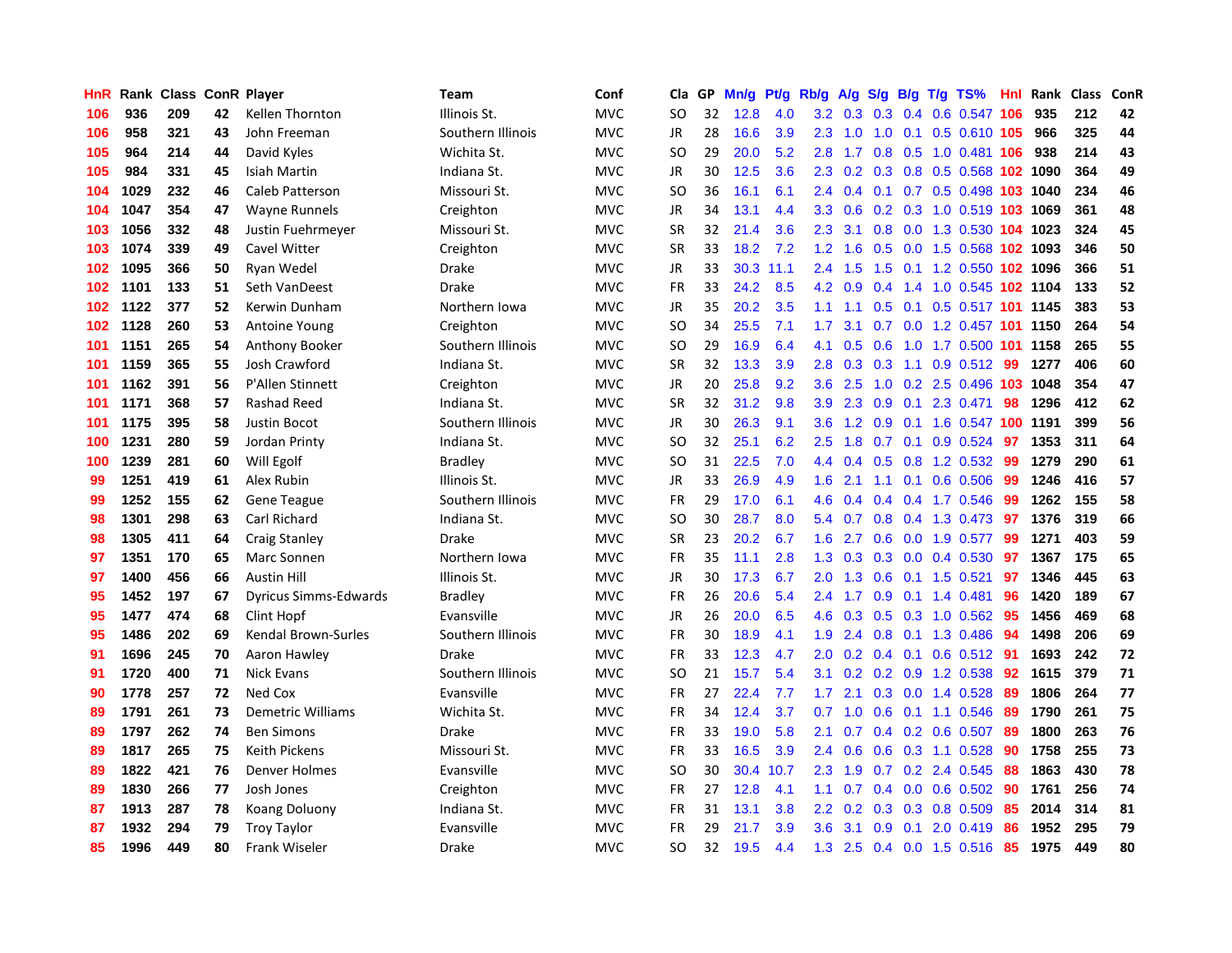| HnR |      | Rank Class ConR Player |                |                        | <b>Team</b>    | Conf       | Cla       | GP. | Mn/g | <b>Pt/g</b> | Rb/g             | A/g             |     |     | S/g B/g T/g TS%               | Hnl | Rank Class |     | ConR                    |
|-----|------|------------------------|----------------|------------------------|----------------|------------|-----------|-----|------|-------------|------------------|-----------------|-----|-----|-------------------------------|-----|------------|-----|-------------------------|
| 85  | 2021 | 651                    | 81             | Jake Kelly             | Indiana St.    | <b>MVC</b> | JR        | 12  | 28.8 | 9.0         | 3.3              | 1.5             | 0.5 |     | 0.3 2.0 0.509                 | 94  | 1526       | 493 | 70                      |
| 84  | 2094 | 668                    | 82             | Casey Harriman         | Creighton      | <b>MVC</b> | JR        | 31  | 16.5 | 3.0         | 2.6              | 0.6             |     |     | 0.4 0.1 0.5 0.482 85          |     | 2032       | 653 | 82                      |
| 83  | 2119 | 677                    | 83             | Brant Leitnaker        | Indiana St.    | <b>MVC</b> | JR        | 31  | 14.0 | 2.8         | 1.7              | 0.5             |     |     | $0.4$ 0.5 0.8 0.524           | -81 | 2218       | 704 | 85                      |
| 83  | 2138 | 684                    | 84             | Kaleb Korver           | Creighton      | <b>MVC</b> | JR        | 34  | 12.7 | 2.1         | 1.6              | 0.9             |     |     | $0.5$ 0.1 0.5 0.467           | -82 | 2168       | 690 | 84                      |
| 81  | 2250 | 720                    | 85             | Kavon Lacey            | Evansville     | <b>MVC</b> | <b>JR</b> | 24  | 26.4 | 5.2         | 3.0              | 3.1             | 0.8 |     | 0.0 2.2 0.488                 | 83  | 2101       | 673 | 83                      |
| 81  | 2259 | 723                    | 86             | <b>Aaron Ellis</b>     | Wichita St.    | <b>MVC</b> | JR        | 35  | 18.7 | 3.5         | 2.9              | 0.4             |     |     | 0.3 0.3 0.8 0.445             | 80  | 2265       | 722 | 86                      |
| 75  | 2512 | 560                    | 87             | <b>Eddren McCain</b>   | <b>Bradley</b> | <b>MVC</b> | <b>SO</b> | 19  | 13.8 | 1.9         | 2.2              | 1.8             |     |     | 0.3 0.0 0.9 0.346             | 79  | 2329       | 517 | 87                      |
| 69  | 2690 | 746                    | 88             | Sam Singh              | <b>Bradley</b> | <b>MVC</b> | <b>SR</b> | 28  | 14.3 | 1.7         | 3.2              | 0.4             |     |     | $0.3$ 0.4 1.0 0.421           | 71  | 2653       | 733 | 89                      |
| 68  | 2733 | 512                    | 89             | Jake Eastman           | <b>Bradley</b> | <b>MVC</b> | <b>FR</b> | 22  | 11.4 | 2.9         | 1.5              | 0.5             |     |     | 0.3 0.0 0.6 0.434             | -71 | 2648       | 488 | 88                      |
| 66  | 2767 | 857                    | 90             | Pieter van Tongeren    | Evansville     | <b>MVC</b> | JR        | 29  | 13.1 | 3.0         | 2.2 <sub>2</sub> | 0.3             |     |     | 0.1 0.2 0.8 0.500 66          |     | 2775       | 859 | 90                      |
| 55  | 2933 | 580                    | 91             | <b>Justin Clark</b>    | Illinois St.   | <b>MVC</b> | <b>FR</b> | 31  | 9.6  | 1.4         |                  |                 |     |     | 1.2 0.7 0.2 0.1 0.4 0.319 56  |     | 2937       | 580 | 91                      |
| 52  | 2957 | 790                    | 92             | <b>Bill Eaddy</b>      | Drake          | <b>MVC</b> | <b>SR</b> | 33  | 9.8  | 2.0         | 0.6              | 0.3             |     |     | $0.1$ 0.0 0.4 0.564 52        |     | 2966       | 791 | 92                      |
| 168 | 14   | 6                      | $\mathbf{1}$   | Jimmer Fredette        | <b>BYU</b>     | <b>MWC</b> | <b>JR</b> | 34  | 31.1 | 22.1        | 3.1              |                 |     |     | 4.7 1.2 0.1 2.7 0.609 170     |     | 12         | 5   | $\mathbf{1}$            |
| 153 | 48   | 22                     | $\overline{2}$ | Darington Hobson       | New Mexico     | <b>MWC</b> | <b>JR</b> | 35  |      | 33.6 15.9   | 9.3              | 4.6             |     |     | 1.3 0.4 3.0 0.515 153         |     | 51         | 23  | 3                       |
| 152 | 52   | 24                     | 3              | Tre'Von Willis         | <b>UNLV</b>    | <b>MWC</b> | <b>JR</b> | 33  |      | 29.8 17.2   | 3.9              | 3.5             |     |     | 1.2 0.2 2.4 0.597 153         |     | 48         | 21  | $\overline{2}$          |
| 147 | 81   | 34                     | 4              | Jackson Emery          | <b>BYU</b>     | <b>MWC</b> | <b>JR</b> | 35  |      | 28.9 12.5   | 4.5              | 2.7             |     |     | 2.6 0.3 1.2 0.643 147         |     | 82         | 35  | 4                       |
| 138 | 135  | 49                     | 5              | <b>Roman Martinez</b>  | New Mexico     | <b>MWC</b> | <b>SR</b> | 35  |      | 32.1 13.9   | 5.9              | 1.4             | 1.5 |     | 0.5 0.9 0.593 138             |     | 137        | 48  | 5                       |
| 138 | 138  | 9                      | 6              | Kawhi Leonard          | San Diego St.  | <b>MWC</b> | <b>FR</b> | 34  |      | 31.3 12.7   | 9.9 <sub>°</sub> | 1.9             |     |     | 1.4 0.7 2.3 0.511 138         |     | - 146      | 9   | $\boldsymbol{6}$        |
| 134 | 184  | 67                     | $\overline{7}$ | Dairese Gary           | New Mexico     | <b>MWC</b> | JR        | 35  |      | 28.6 13.1   | 2.8              | 3.9             |     |     | 1.0 0.0 1.8 0.564 134         |     | 190        | 68  | $\overline{\mathbf{z}}$ |
| 132 | 206  | 76                     | 8              | <b>Malcolm Thomas</b>  | San Diego St.  | <b>MWC</b> | JR        | 34  |      | 31.3 10.9   | 7.6              | 2.3             |     |     | 0.9 1.5 1.9 0.542 131         |     | 217        | 79  | 8                       |
| 129 | 258  | 95                     | 9              | Andy Ogide             | Colorado St.   | <b>MWC</b> | JR        | 32  |      | 25.1 11.7   | 6.5              | $-1.0$          |     |     | 0.8 0.4 2.1 0.575 128 271     |     |            | 99  | 9                       |
| 127 | 298  | 63                     | 10             | <b>Chace Stanback</b>  | <b>UNLV</b>    | <b>MWC</b> | <b>SO</b> | 34  |      | 26.4 10.7   | 5.8              | 1.4             | 1.6 |     | 0.8 1.7 0.518 127             |     | 300        | 64  | 10                      |
| 124 | 350  | 31                     | 11             | <b>Tyler Haws</b>      | <b>BYU</b>     | <b>MWC</b> | <b>FR</b> | 35  |      | 26.4 11.3   | 4.2              | 1.5             |     |     | 0.7 0.1 1.2 0.615 124         |     | 359        | 32  | 11                      |
| 123 | 376  | 130                    | 12             | Jonathan Tavernari     | <b>BYU</b>     | <b>MWC</b> | <b>SR</b> | 36  | 23.6 | 10.1        | 4.4              | 1.5             |     |     | 1.4 0.2 1.2 0.533 122         |     | 389        | 133 | 13                      |
| 122 | 385  | 134                    | 13             | Matt Shaw              | <b>UNLV</b>    | <b>MWC</b> | JR        | 30  | 15.2 | 7.0         | 2.8              | 0.4             |     |     | 0.3 0.5 0.5 0.603 123         |     | 378        | 133 | 12                      |
| 121 | 419  | 146                    | 14             | <b>Billy White</b>     | San Diego St.  | <b>MWC</b> | JR        | 32  | 27.6 | 11.1        |                  | $4.3 \quad 1.4$ |     |     | 1.0 0.8 2.1 0.603 121         |     | 419        | 148 | 14                      |
| 119 | 443  | 98                     | 15             | Noah Hartsock          | <b>BYU</b>     | <b>MWC</b> | <b>SO</b> | 36  | 24.4 | 6.5         | 5.1              |                 |     |     | 1.2 0.5 1.3 0.6 0.591 119 468 |     |            | 106 | 17                      |
| 119 | 446  | 43                     | 16             | Chase Tapley           | San Diego St.  | <b>MWC</b> | <b>FR</b> | 33  | 23.4 | 7.6         | 2.3              |                 |     |     | 2.2 1.1 0.4 1.2 0.598 119     |     | 457        | 43  | 15                      |
| 119 | 452  | 102                    | 17             | Oscar Bellfield        | <b>UNLV</b>    | <b>MWC</b> | <b>SO</b> | 34  | 28.4 | 9.3         | 2.5              | 4.8             |     |     | 0.9 0.2 1.9 0.512 119         |     | 463        | 105 | 16                      |
| 118 | 492  | 169                    | 18             | Derrick Jasper         | <b>UNLV</b>    | <b>MWC</b> | JR        | 21  | 24.5 | 6.7         | 4.9              | 2.9             |     |     | 1.1 0.4 1.3 0.498 118         |     | 503        | 175 | 19                      |
| 118 | 497  | 115                    | 19             | Charles Abouo          | <b>BYU</b>     | <b>MWC</b> | <b>SO</b> | 36  | 12.9 | 4.6         | 3.1              | 0.9             |     |     | 0.5 0.3 0.8 0.548 117         |     | 518        | 119 | 20                      |
| 118 | 501  | 116                    | 20             | David Foster           | Utah           | <b>MWC</b> | <b>SO</b> | 29  | 21.7 | 4.7         | 4.8              | 0.7             |     |     | 0.2 4.0 0.9 0.527 118         |     | 481        | 109 | 18                      |
| 116 | 554  | 127                    | 21             | <b>Ronnie Moss</b>     | <b>TCU</b>     | <b>MWC</b> | <b>SO</b> | 32  | 33.5 | 14.9        | 3.2              | 5.9             | 0.8 |     | 0.2 3.8 0.507 116             |     | 566        | 131 | 22                      |
| 116 | 557  | 182                    | 22             | Kim Tillie             | Utah           | <b>MWC</b> | <b>SR</b> | 28  | 18.4 | 7.0         | 5.5              | 0.9             |     |     | 0.5 0.6 1.4 0.566 117         |     | 533        | 174 | 21                      |
| 115 | 580  | 199                    | 23             | D.J. Gay               | San Diego St.  | <b>MWC</b> | <b>JR</b> | 34  |      | 34.6 10.5   |                  |                 |     |     | 2.2 3.2 1.1 0.1 1.8 0.513 115 |     | 587        | 203 | 23                      |
| 115 | 581  | 200                    | 24             | <b>Travis Franklin</b> | Colorado St.   | <b>MWC</b> | JR        | 32  |      | 25.8 10.5   | 5.0              |                 |     |     | 1.3 1.1 0.3 2.3 0.528 115     |     | 600        | 206 | 25                      |
| 115 | 602  | 138                    | 25             | A.J. Hardeman          | New Mexico     | <b>MWC</b> | <b>SO</b> | 35  | 23.0 | 7.0         | 5.5              | 0.3             |     |     | 0.7 1.3 0.9 0.520 115         |     | 598        | 138 | 24                      |
| 114 | 609  | 203                    | 26             | Darris Santee          | <b>UNLV</b>    | <b>MWC</b> | <b>SR</b> | 34  | 12.9 | 4.5         | 3.2              | 0.1             | 0.3 | 0.5 | $0.6$ 0.586                   | 114 | 611        | 203 | 26                      |
| 114 | 634  | 145                    | 27             | Brice Massamba         | <b>UNLV</b>    | <b>MWC</b> | SO        | 34  | 13.9 | 4.6         | 2.4              |                 |     |     | 0.4 0.3 0.4 0.6 0.709 113     |     | 646        | 151 | 28                      |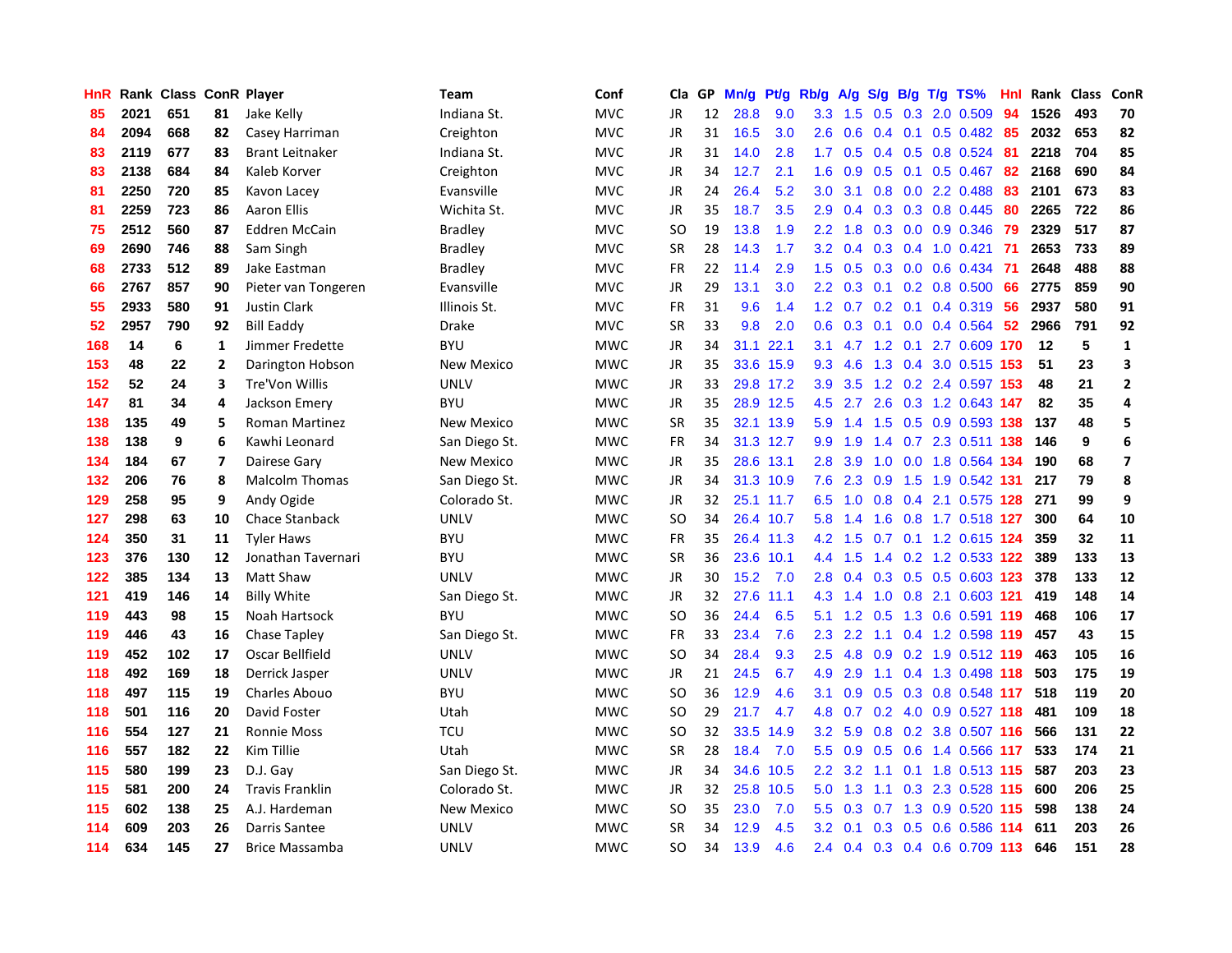| HnR |      | Rank Class ConR Player |    |                           | Team              | Conf       | Cla       | <b>GP</b> | Mn/g | Pt/g Rb/g |                  | A/g    |     |  | S/g B/g T/g TS%                |     | Hnl Rank | <b>Class</b> | ConR |
|-----|------|------------------------|----|---------------------------|-------------------|------------|-----------|-----------|------|-----------|------------------|--------|-----|--|--------------------------------|-----|----------|--------------|------|
| 112 | 701  | 166                    | 28 | Phillip McDonald          | <b>New Mexico</b> | <b>MWC</b> | <b>SO</b> | 35        | 27.5 | 10.4      | 3.1              | 0.7    | 0.5 |  | 0.2 1.1 0.571 112 700          |     |          | 165          | 30   |
| 111 | 730  | 79                     | 29 | Jason Washburn            | Utah              | <b>MWC</b> | FR        | 28        | 14.9 | 5.0       | 2.8              |        |     |  | 0.3 0.4 1.1 0.5 0.629 111 717  |     |          | 77           | 31   |
| 111 | 748  | 172                    | 30 | <b>Tyrone Shelley</b>     | San Diego St.     | <b>MWC</b> | <b>SO</b> | 30        | 18.1 | 6.1       | 3.5              | 0.8    |     |  | 1.2 0.4 1.4 0.493 111 744      |     |          | 173          | 32   |
| 110 | 785  | 275                    | 31 | Carlon Brown              | Utah              | <b>MWC</b> | JR        | 31        | 28.7 | 12.6      | 4.1              | 2.5    |     |  | 0.9 0.0 2.8 0.519 109 811      |     |          | 280          | 35   |
| 109 | 791  | 277                    | 32 | Kendall Wallace           | <b>UNLV</b>       | <b>MWC</b> | <b>JR</b> | 34        | 19.1 | 6.9       | 1.6              | 1.0    |     |  | $0.4$ 0.0 0.4 0.589 109        |     | 797      | 275          | 33   |
| 109 | 818  | 258                    | 33 | Zvonko Buljan             | <b>TCU</b>        | <b>MWC</b> | <b>SR</b> | 31        | 28.8 | 12.2      | 8.6              | 2.1    |     |  | 0.7 0.3 3.4 0.526 109          |     | 803      | 253          | 34   |
| 109 | 828  | 184                    | 34 | Michael Loyd              | <b>BYU</b>        | <b>MWC</b> | <b>SO</b> | 36        | 14.1 | 5.1       | 1.2              | 1.1    |     |  | 0.7 0.1 1.1 0.617 108          |     | 843      | 189          | 37   |
| 108 | 836  | 290                    | 35 | Evan Washington           | Air Force         | <b>MWC</b> | JR        | 31        | 34.1 | 10.3      | 4.7              | 3.0    |     |  | $0.9$ 0.4 2.1 0.545 106        |     | 949      | 319          | 43   |
| 108 | 857  | 101                    | 36 | Desmar Jackson            | Wyoming           | <b>MWC</b> | FR        | 31        | 20.7 | 11.8      | 2.3              | 1.9    |     |  | 1.4 0.3 2.8 0.557 105          |     | 993      | 121          | 45   |
| 108 | 870  | 297                    | 37 | Tom Fow                   | Air Force         | <b>MWC</b> | JR        | 27        | 20.1 | 9.4       | 2.9              | 0.7    |     |  | 0.5 0.1 0.7 0.576 108 831      |     |          | 287          | 36   |
| 107 | 889  | 281                    | 38 | <b>Chris Miles</b>        | <b>BYU</b>        | <b>MWC</b> | <b>SR</b> | 36        | 16.3 | 4.5       | $3.4^{\circ}$    |        |     |  | 0.9 0.4 0.6 0.7 0.549 107      |     | 898      | 282          | 40   |
| 107 | 892  | 105                    | 39 | <b>Anthony Marshall</b>   | <b>UNLV</b>       | <b>MWC</b> | FR        | 34        | 19.1 | 5.3       |                  |        |     |  | 3.1 1.7 1.3 0.4 1.7 0.464 107  |     | 888      | 102          | 39   |
| 107 | 909  | 309                    | 40 | <b>Brian Carlwell</b>     | San Diego St.     | <b>MWC</b> | <b>JR</b> | 34        | 14.4 | 4.7       | 2.8              | 0.4    |     |  | 0.2 0.5 0.9 0.606 106          |     | 918      | 312          | 41   |
| 106 | 918  | 313                    | 41 | Jay Watkins               | Utah              | <b>MWC</b> | JR        | 23        | 23.1 | 9.2       | 4.1              | 0.7    |     |  | 0.3 0.0 1.2 0.556 107          |     | 882      | 301          | 38   |
| 106 | 943  | 115                    | 42 | <b>Justin Hawkins</b>     | <b>UNLV</b>       | <b>MWC</b> | <b>FR</b> | 34        | 12.4 | 3.3       | 1.4              | 0.9    |     |  | 0.8 0.2 0.5 0.475 106          |     | 943      | 114          | 42   |
| 106 | 944  | 302                    | 43 | Luka Drca                 | Utah              | <b>MWC</b> | <b>SR</b> | 31        | 30.7 | 10.0      | 3.9              |        |     |  | 3.1 1.2 0.1 2.6 0.544 105      |     | 967      | 308          | 44   |
| 106 | 957  | 307                    | 44 | <b>Grant Parker</b>       | Air Force         | <b>MWC</b> | <b>SR</b> | 21        | 27.9 | 12.7      | 4.4              | 1.1    |     |  | 0.5 0.3 1.6 0.567 113 665      |     |          | 215          | 29   |
| 103 | 1084 | 250                    | 45 | Afam Muojeke              | Wyoming           | <b>MWC</b> | <b>SO</b> | 16        |      | 28.4 16.8 | 3.9 <sup>°</sup> | 1.4    | 1.6 |  | 0.3 3.4 0.586 114 613          |     |          | 141          | 27   |
| 102 | 1113 | 134                    | 46 | <b>Marshall Henderson</b> | Utah              | <b>MWC</b> | FR        | 30        |      | 27.4 11.8 | 2.5              |        |     |  | 0.9 0.7 0.1 1.2 0.518 101 1137 |     |          | 138          | 46   |
| 101 | 1168 | 142                    | 47 | Dorian Green              | Colorado St.      | <b>MWC</b> | <b>FR</b> | 32        |      | 35.0 11.8 | $2.4^{\circ}$    | 2.5    |     |  | 0.9 0.3 2.3 0.527 100 1184     |     |          | 143          | 47   |
| 101 | 1173 | 369                    | 48 | Adam Nigon                | Colorado St.      | <b>MWC</b> | <b>SR</b> | 32        | 27.7 | 8.7       | 2.9              |        |     |  | 1.7 1.3 0.3 1.9 0.546 100 1193 |     |          | 378          | 48   |
| 99  | 1284 | 293                    | 49 | Adam Waddell              | Wyoming           | <b>MWC</b> | <b>SO</b> | 29        | 24.0 | 9.4       | 5.4              | 0.3    | 0.6 |  | $0.8$ 1.0 0.547                | 96  | 1393     | 322          | 52   |
| 98  | 1307 | 434                    | 50 | Greg Hill                 | <b>TCU</b>        | <b>MWC</b> | JR        | 30        | 20.9 | 8.2       | 2.0              | 1.1    |     |  | $0.8$ 0.1 1.1 0.565            | 98  | 1290     | 427          | 49   |
| 98  | 1334 | 166                    | 51 | Pierce Hornung            | Colorado St.      | <b>MWC</b> | <b>FR</b> | 32        | 20.3 | 2.6       | 4.2              | 1.3    | 1.0 |  | $0.4$ 0.9 0.542                | 97  | 1355     | 169          | 50   |
| 97  | 1382 | 180                    | 52 | Greg Smith                | Colorado St.      | <b>MWC</b> | FR        | 28        | 18.1 | 7.1       | 3.8              | 1.2    |     |  | 0.5 0.3 2.0 0.467 97           |     | 1377     | 177          | 51   |
| 96  | 1426 | 463                    | 53 | Djibril Thiam             | Wyoming           | <b>MWC</b> | JR        | 31        | 27.5 | 9.5       | 5.3              | 0.8    |     |  | 0.8 0.8 1.8 0.589              | 93  | 1571     | 507          | 60   |
| 96  | 1436 | 442                    | 54 | Mame Bocar Ba             | Colorado St.      | <b>MWC</b> | <b>SR</b> | 31        | 10.1 | 2.7       | $2.4^{\circ}$    |        |     |  | 0.2 0.1 0.3 0.6 0.592 95       |     | 1448     | 447          | 55   |
| 96  | 1439 | 337                    | 55 | Will Brown                | New Mexico        | <b>MWC</b> | <b>SO</b> | 35        | 17.9 | 4.2       | 3.7              |        |     |  | $0.2$ 0.5 0.9 0.9 0.493        | 96  | 1430     | 332          | 53   |
| 96  | 1440 | 195                    | 56 | <b>Brandon Davies</b>     | <b>BYU</b>        | <b>MWC</b> | FR        | 35        | 13.5 | 5.4       | 3.0 <sub>2</sub> | 0.3    |     |  | 0.4 0.4 1.3 0.547 96           |     | 1431     | 192          | 54   |
| 95  | 1499 | 466                    | 57 | Kelvin Davis              | San Diego St.     | <b>MWC</b> | <b>SR</b> | 33        | 19.3 | 6.6       | 1.3              | 1.0    | 0.6 |  | 0.2 1.4 0.514 95               |     | 1463     | 455          | 56   |
| 94  | 1507 | 486                    | 58 | Andre McFarland           | Colorado St.      | <b>MWC</b> | JR        | 23        | 14.5 | 5.3       | 1.3              | 0.3    |     |  | $0.2$ 0.0 0.7 0.573            | -95 | 1475     | 475          | 57   |
| 94  | 1536 | 471                    | 59 | <b>Edvinas Ruzgas</b>     | <b>TCU</b>        | <b>MWC</b> | <b>SR</b> | 32        | 31.4 | 10.7      | 2.8              | 0.7    |     |  | 0.5 0.0 0.8 0.639              | 94  | 1528     | 470          | 58   |
| 94  | 1566 | 219                    | 60 | Jamal Fenton              | <b>New Mexico</b> | <b>MWC</b> | FR        | 34        | 11.6 | 3.5       | 1.2              | $-1.1$ |     |  | 0.6 0.0 1.0 0.502              | 94  | 1531     | 212          | 59   |
| 93  | 1585 | 372                    | 61 | Kevin Butler              | <b>TCU</b>        | <b>MWC</b> | <b>SO</b> | 32        | 23.9 | 5.3       | 4.6              | 0.7    | 0.8 |  | $0.5$ 0.8 0.552                | -93 | 1581     | 368          | 61   |
| 93  | 1597 | 375                    | 62 | A.J. Davis                | Wyoming           | <b>MWC</b> | <b>SO</b> | 22        | 20.6 | 10.0      |                  |        |     |  | 2.5 0.7 1.7 0.1 2.3 0.526      | 92  | 1646     | 381          | 62   |
| 90  | 1747 | 404                    | 63 | Nate Garth                | <b>New Mexico</b> | <b>MWC</b> | <b>SO</b> | 34        | 15.6 | 4.1       | 1.2              | 1.6    |     |  | 0.3 0.0 0.9 0.467 91           |     | 1703     | 395          | 64   |
| 90  | 1776 | 533                    | 64 | <b>Travis Busch</b>       | Colorado St.      | <b>MWC</b> | <b>SR</b> | 25        | 18.6 | 5.6       | $2.2^{\circ}$    | 0.8    |     |  | $0.7$ 0.1 1.0 0.458            | -91 | 1694     | 517          | 63   |
| 88  | 1851 | 273                    | 65 | Shawn Glover              | Utah              | <b>MWC</b> | <b>FR</b> | 29        | 13.5 | 3.4       | 2.0              | 0.5    | 0.4 |  | 0.4 0.9 0.473                  | 88  | 1856     | 275          | 65   |
| 87  | 1909 | 569                    | 66 | Keion Mitchem             | TCU               | <b>MWC</b> | SR        | 32        | 18.9 | 4.4       | 1.8              |        |     |  | 1.6 0.7 0.0 1.2 0.562 87       |     | 1917     | 568          | 66   |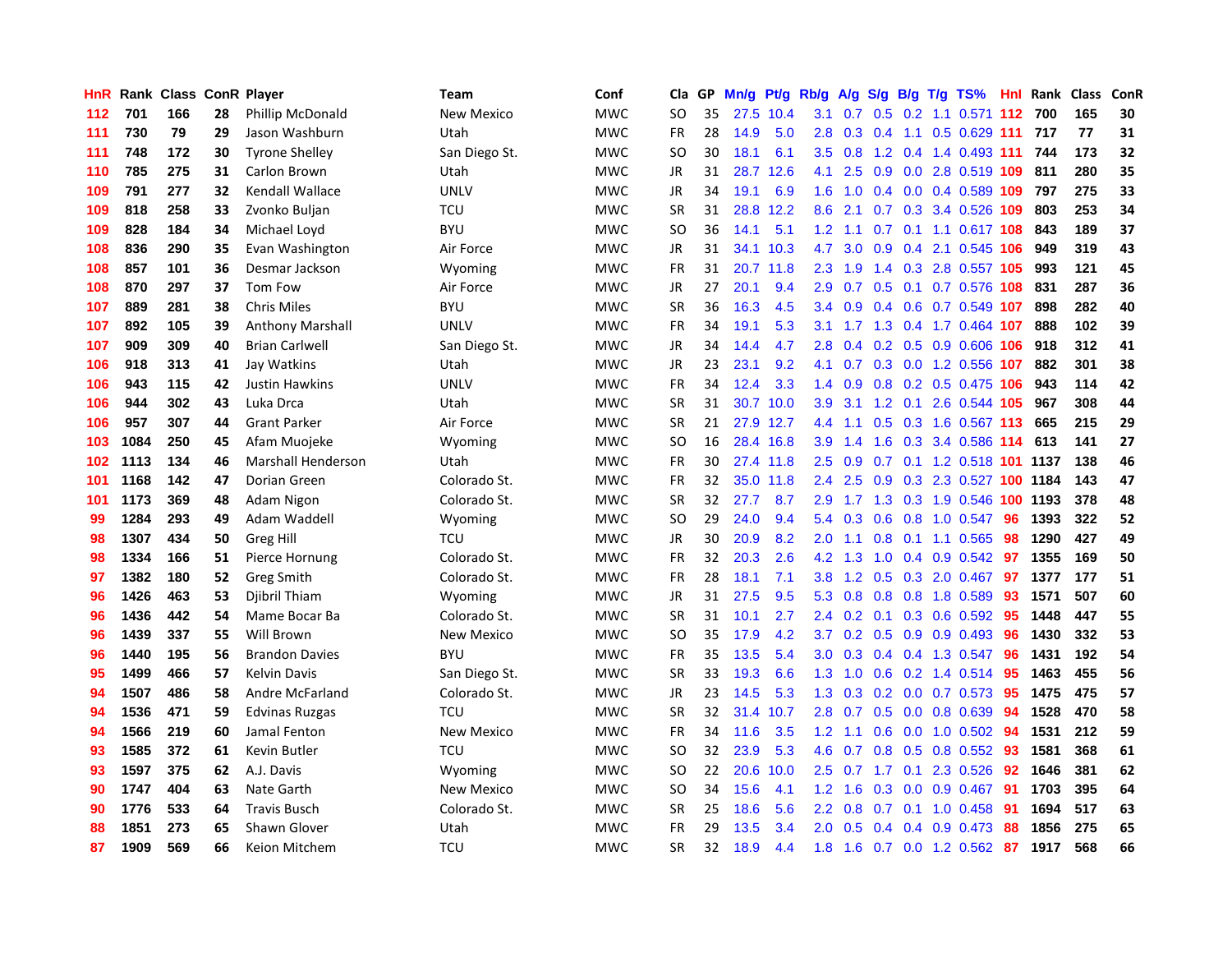| HnR |      | Rank Class ConR Player |                         |                         | Team                 | Conf       | Cla           | <b>GP</b> | Mn/g | <b>Pt/g</b> | Rb/g             | A/g |               |     | $S/g$ B/g T/g TS%          | Hnl | Rank | <b>Class</b> | ConR           |
|-----|------|------------------------|-------------------------|-------------------------|----------------------|------------|---------------|-----------|------|-------------|------------------|-----|---------------|-----|----------------------------|-----|------|--------------|----------------|
| 86  | 1949 | 298                    | 67                      | Michael Lyons           | Air Force            | <b>MWC</b> | <b>FR</b>     | 31        | 26.7 | 6.9         | 3.0              | 1.6 | 0.7           |     | 0.2 1.5 0.460              | 84  | 2054 | 326          | 69             |
| 86  | 1951 | 299                    | 68                      | <b>Todd Fletcher</b>    | Air Force            | <b>MWC</b> | <b>FR</b>     | 31        | 21.2 | 4.2         | 1.4              | 2.1 |               |     | 0.7 0.1 1.2 0.550          | -84 | 2061 | 327          | 71             |
| 86  | 1960 | 444                    | 69                      | JayDee Luster           | Wyoming              | <b>MWC</b> | SO            | 29        | 27.9 | 5.7         | 3.0 <sub>2</sub> | 4.3 |               |     | 1.2 0.0 2.6 0.430          | -84 | 2059 | 460          | 70             |
| 85  | 1989 | 314                    | 70                      | Nikola Cerina           | TCU                  | <b>MWC</b> | <b>FR</b>     | 29        | 20.3 | 6.0         | 4.0              | 0.6 |               |     | 0.3 0.6 1.3 0.541          | 86  | 1948 | 292          | 67             |
| 84  | 2061 | 330                    | 71                      | Daylen Harrison         | Wyoming              | <b>MWC</b> | <b>FR</b>     | 28        | 11.7 | 2.9         | 1.9              | 0.8 | 0.3           |     | $0.1$ 0.5 0.482            | 82  | 2185 | 360          | 72             |
| 84  | 2070 | 334                    | 72                      | Xavier Roberson         | <b>TCU</b>           | <b>MWC</b> | <b>FR</b>     | 26        | 12.2 | 4.0         | 1.1              | 0.8 | 0.6           |     | 0.0 1.0 0.548              | 85  | 2028 | 318          | 68             |
| 82  | 2157 | 636                    | 73                      | Ryan Dermody            | Wyoming              | <b>MWC</b> | <b>SR</b>     | 31        | 23.4 | 5.5         | 3.3 <sub>2</sub> | 0.8 |               |     | $0.7$ $0.5$ $0.5$ $0.457$  | 80  | 2284 | 664          | 73             |
| 79  | 2331 | 514                    | 74                      | Boubacar Sylla          | Wyoming              | <b>MWC</b> | SO            | 29        | 10.3 | 2.6         | 2.9              | 0.1 |               |     | $0.2$ 0.9 0.8 0.450        | 77  | 2413 | 534          | 74             |
| 78  | 2363 | 675                    | 75                      | Mike McLain             | Air Force            | <b>MWC</b> | <b>SR</b>     | 30        | 21.4 | 5.1         | 3.2              | 1.3 | 0.6           | 0.1 | 2.0 0.497                  | 77  | 2423 | 693          | 75             |
| 73  | 2583 | 578                    | 76                      | Jace Tavita             | Utah                 | <b>MWC</b> | SO            | 30        | 19.1 | 1.4         | 1.9              | 2.0 |               |     | $0.5$ 0.1 1.2 0.341        | 73  | 2575 | 578          | 77             |
| 72  | 2594 | 471                    | 77                      | Garlon Green            | <b>TCU</b>           | <b>MWC</b> | <b>FR</b>     | 31        | 17.4 | 4.3         | $2.4^{\circ}$    |     |               |     | 0.4 0.3 0.2 0.8 0.496 73   |     | 2590 | 469          | 78             |
| 70  | 2657 | 491                    | 78                      | Amath M'Baye            | Wyoming              | <b>MWC</b> | <b>FR</b>     | 21        | 19.9 | 5.6         | 3.2              | 0.5 |               |     | 0.5 0.9 1.8 0.498 73       |     | 2570 | 461          | 76             |
| 60  | 2856 | 772                    | 79                      | <b>Avery Merriex</b>    | Air Force            | <b>MWC</b> | <b>SR</b>     | 28        | 18.3 | 2.0         | 1.1              | 1.3 |               |     | $0.4$ 0.1 1.1 0.475        | -61 | 2860 | 771          | 80             |
| 59  | 2870 | 776                    | 80                      | Steve Jones             | <b>UNLV</b>          | <b>MWC</b> | <b>SR</b>     | 34        | 10.5 | 1.5         | 1.1              | 0.3 |               |     | $0.1$ 0.0 0.4 0.452        | -59 | 2888 | 777          | 82             |
| 58  | 2881 | 559                    | 81                      | <b>Taylor Broekhuis</b> | Air Force            | <b>MWC</b> | <b>FR</b>     | 25        | 13.6 | 2.9         | 2.4              | 0.4 |               |     | $0.2$ 0.4 1.0 0.392        | -60 | 2869 | 557          | 81             |
| 53  | 2947 | 672                    | 82                      | Arthur Bouedo           | Wyoming              | <b>MWC</b> | <b>SO</b>     | 17        | 22.9 | 5.5         | 1.6              | 1.2 |               |     | 0.5 0.1 1.8 0.433          | 66  | 2771 | 633          | 79             |
| 123 | 373  | 130                    | $\mathbf{1}$            | <b>Justin Rutty</b>     | Quinnipiac           | <b>NEC</b> | JR            | 33        | 31.5 | 15.3        | 10.9             | 0.9 | 1.0           |     | 0.5 2.2 0.557 123          |     | 374  | 131          | $\mathbf{1}$   |
| 117 | 521  | 171                    | $\mathbf{2}$            | Devin Sweetney          | Saint Francis (PA)   | <b>NEC</b> | <b>SR</b>     | 28        | 32.1 | 16.9        | 7.4              | 2.1 | 1.2           |     | 0.5 3.3 0.546              | 119 | 449  | 152          | $\overline{2}$ |
| 116 | 555  | 56                     | 3                       | Karon Abraham           | <b>Robert Morris</b> | <b>NEC</b> | <b>FR</b>     | 35        |      | 26.8 13.6   | $2.2^{\circ}$    | 1.5 |               |     | 0.7 0.1 1.8 0.623 115      |     | 579  | 58           | 3              |
| 116 | 563  | 184                    | 4                       | Jeremy Goode            | Mount St. Mary's     | <b>NEC</b> | <b>SR</b>     | 30        |      | 32.7 14.1   | $2.7^{\circ}$    |     |               |     | 4.1 2.5 0.2 3.3 0.511 115  |     | 586  | 192          | $\overline{4}$ |
| 110 | 779  | 243                    | 5                       | Corey Hassan            | Sacred Heart         | <b>NEC</b> | <b>SR</b>     | 28        |      | 34.4 19.2   | 7.6              | 2.1 |               |     | 1.4 0.0 2.8 0.551 110      |     | 757  | 239          | $\overline{7}$ |
| 109 | 796  | 250                    | 6                       | Kelly Beidler           | Mount St. Mary's     | <b>NEC</b> | <b>SR</b>     | 30        |      | 30.2 10.3   | 7.1              | 1.5 |               |     | 1.7 1.3 2.0 0.505          | 108 | 836  | 268          | 8              |
| 109 | 797  | 251                    | $\overline{\mathbf{z}}$ | Jaytornah Wisseh        | Long Island U.       | <b>NEC</b> | <b>SR</b>     | 29        |      | 36.0 17.6   | 4.2              | 5.7 | 1.6           |     | 0.0 4.2 0.511 111          |     | 732  | 233          | 5              |
| 108 | 868  | 273                    | 8                       | James Feldeine          | Quinnipiac           | <b>NEC</b> | <b>SR</b>     | 33        | 32.4 | 16.5        | 5.8              | 2.5 |               |     | 1.4 0.2 2.5 0.511 107      |     | 863  | 272          | 9              |
| 107 | 886  | 279                    | 9                       | Dallas Green            | <b>Robert Morris</b> | <b>NEC</b> | <b>SR</b>     | 35        | 21.3 | 6.6         | 5.0              | 0.7 | 0.8           |     | 0.8 1.1 0.573 106          |     | 903  | 284          | 10             |
| 107 | 896  | 305                    | 10                      | <b>Mike Scott</b>       | Fairleigh Dickinson  | <b>NEC</b> | JR            | 32        | 35.8 | 12.6        | 4.0              | 5.4 |               |     | 1.4 0.3 3.7 0.560 105      |     | 996  | 336          | 11             |
| 105 | 993  | 336                    | 11                      | Akeem Bennett           | St. Francis (NY)     | <b>NEC</b> | JR            | 29        |      | 36.0 14.5   | 6.4              | 4.0 |               |     | 2.2 0.5 4.2 0.482 104 1010 |     |      | 343          | 12             |
| 105 | 996  | 221                    | 12                      | <b>Travis Taylor</b>    | Monmouth             | <b>NEC</b> | <sub>SO</sub> | 24        |      | 34.6 17.8   | 7.6              | 1.6 |               |     | 1.0 0.8 4.1 0.564 111      |     | 740  | 172          | 6              |
| 100 | 1209 | 383                    | 13                      | Rob Robinson            | <b>Robert Morris</b> | <b>NEC</b> | <b>SR</b>     | 34        | 26.1 | 9.8         | 5.5 <sub>1</sub> | 1.4 |               |     | 0.8 0.6 1.9 0.486 100 1224 |     |      | 391          | 14             |
| 99  | 1248 | 394                    | 14                      | Mezie Nwigwe            | <b>Robert Morris</b> | <b>NEC</b> | <b>SR</b>     | 35        | 27.0 | 8.3         | 4.2              | 2.5 |               |     | 1.3 0.0 2.0 0.514          | -99 | 1272 | 404          | 15             |
| 99  | 1257 | 396                    | 15                      | Will Holland            | Mount St. Mary's     | <b>NEC</b> | <b>SR</b>     | 24        | 22.6 | 8.8         | 5.1              | 0.6 | 0.7           |     | $0.1$ 1.1 0.566            | 100 | 1197 | 381          | 13             |
| 98  | 1326 | 307                    | 16                      | James Johnson           | Quinnipiac           | <b>NEC</b> | SO            | 33        | 32.5 | 12.1        | 3.0 <sub>2</sub> | 4.0 | $1.4^{\circ}$ | 0.1 | 2.2 0.519                  | 98  | 1331 | 304          | 16             |
| 95  | 1461 | 452                    | 17                      | Josiah Whitehead        | <b>Robert Morris</b> | <b>NEC</b> | <b>SR</b>     | 33        | 11.9 | 4.0         | 1.9              | 0.3 | 0.2           | 0.1 | 0.8 0.638                  | 95  | 1480 | 461          | 18             |
| 95  | 1470 | 456                    | 18                      | Sean Baptiste           | Fairleigh Dickinson  | <b>NEC</b> | <b>SR</b>     | 30        | 34.9 | 16.2        | 5.6              | 1.1 | 0.9           | 0.3 | 2.1 0.527                  | 94  | 1496 | 464          | 19             |
| 95  | 1471 | 472                    | 19                      | Deontay Twyman          | Quinnipiac           | <b>NEC</b> | <b>JR</b>     | 33        | 18.5 | 7.1         | 2.4              | 1.9 | 0.6           |     | $0.1$ 1.3 0.562            | -95 | 1466 | 473          | 17             |
| 95  | 1481 | 476                    | 20                      | Markeys Deans           | C. Connecticut St.   | <b>NEC</b> | <b>JR</b>     | 30        | 24.0 | 8.5         | 5.0              | 1.0 |               |     | 1.0 0.5 1.2 0.528          | -94 | 1509 | 486          | 20             |
| 94  | 1532 | 496                    | 21                      | Shemik Thompson         | C. Connecticut St.   | <b>NEC</b> | JR            | 29        | 33.5 | 13.0        | 3.8 <sub>2</sub> | 3.3 | 2.0           | 0.1 | 2.9 0.480                  | 94  | 1514 | 488          | 21             |
| 94  | 1533 | 356                    | 22                      | <b>Velton Jones</b>     | <b>Robert Morris</b> | <b>NEC</b> | SO            | 35        | 24.8 | 8.0         | $2.2^{\circ}$    | 2.8 | 1.5           |     | $0.0$ 2.4 $0.472$          | 93  | 1551 | 359          | 23             |
| 94  | 1560 | 362                    | 23                      | Russell Johnson         | Robert Morris        | <b>NEC</b> | <b>SO</b>     | 35        | 21.9 | 7.3         | 4.9              | 1.3 |               |     | 1.0 0.3 2.0 0.445          | 93  | 1575 | 366          | 24             |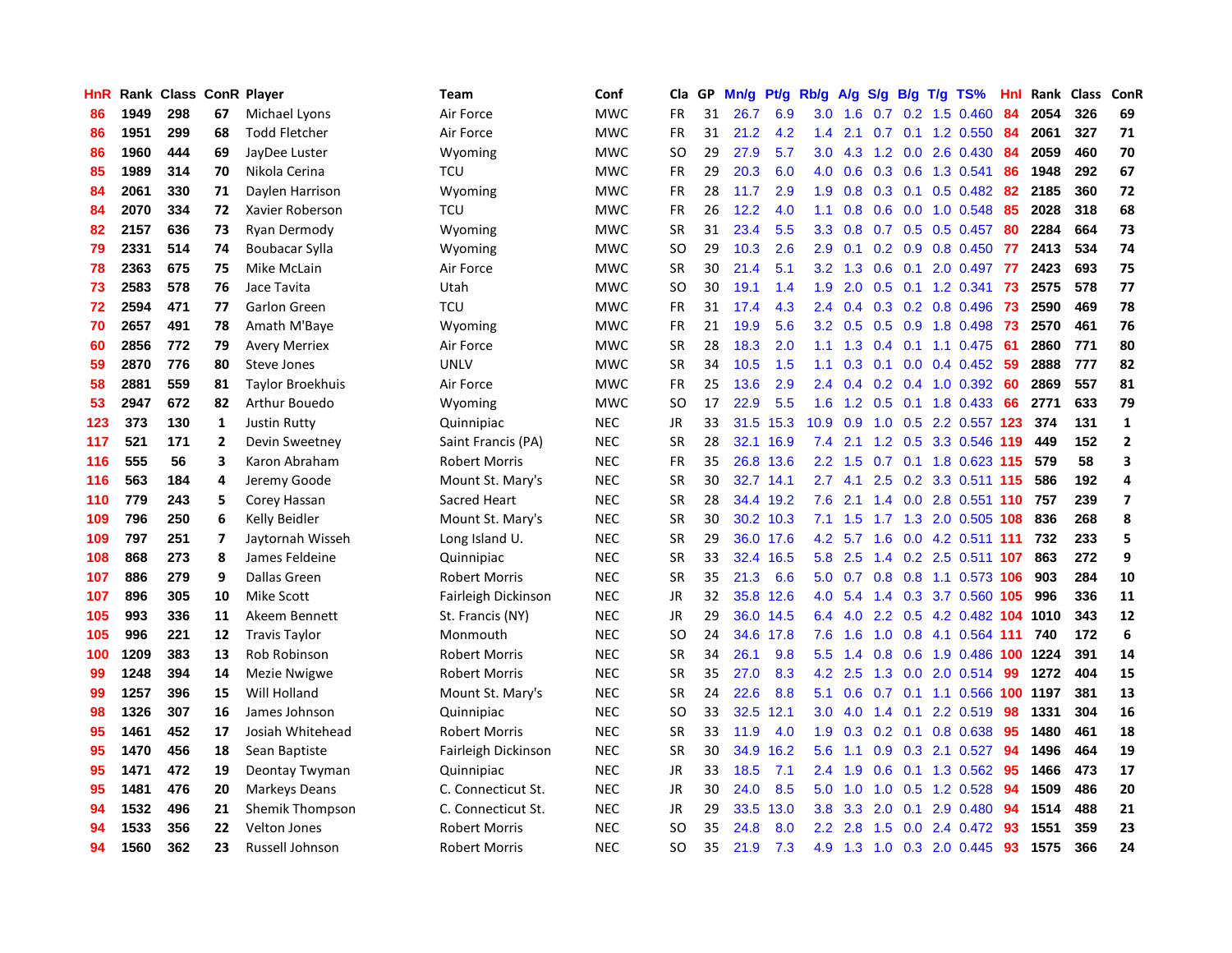| HnR |      | Rank Class |    | <b>ConR Player</b>     | Team                 | Conf       | Cla       | <b>GP</b> | Mn/g | <b>Pt/g</b> | Rb/g             | A/g         |                  |                   | S/g B/g T/g TS%           | Hnl | Rank | <b>Class</b> | ConR |
|-----|------|------------|----|------------------------|----------------------|------------|-----------|-----------|------|-------------|------------------|-------------|------------------|-------------------|---------------------------|-----|------|--------------|------|
| 92  | 1668 | 537        | 24 | Kyle Johnson           | Long Island U.       | <b>NEC</b> | <b>JR</b> | 31        |      | 30.3 11.5   | 6.6              | $-1.1$      |                  |                   | 1.0 0.3 1.3 0.500         | -91 | 1678 | 539          | 25   |
| 91  | 1709 | 249        | 25 | <b>Ed Waite</b>        | Monmouth             | <b>NEC</b> | <b>FR</b> | 31        | 20.6 | 9.0         | 5.2              |             |                  |                   | 1.3 1.1 0.1 2.1 0.459     | 89  | 1778 | 259          | 29   |
| 91  | 1711 | 547        | 26 | Jean Cajou             | Mount St. Mary's     | <b>NEC</b> | JR        | 31        | 32.2 | 9.8         |                  | $4.0 \t1.7$ |                  |                   | $0.9$ $0.3$ 1.7 $0.475$   | 89  | 1771 | 572          | 28   |
| 91  | 1722 | 553        | 27 | Shawn Atupem           | Mount St. Mary's     | <b>NEC</b> | JR        | 31        | 27.7 | 10.7        |                  | $3.5$ 1.4   |                  |                   | $0.8$ 0.5 2.1 0.505       | 89  | 1785 | 578          | 30   |
| 90  | 1750 | 525        | 28 | Jeremy Baker           | Quinnipiac           | <b>NEC</b> | <b>SR</b> | 32        | 27.4 | 8.7         | 4.6              | 1.3         |                  |                   | $0.7$ $0.2$ $1.3$ $0.548$ | 90  | 1734 | 526          | 26   |
| 90  | 1761 | 529        | 29 | Ryan Litke             | Sacred Heart         | <b>NEC</b> | <b>SR</b> | 29        | 27.4 | 13.8        | 4.1              | 1.8         |                  |                   | 1.1 0.1 2.7 0.565         | 89  | 1788 | 540          | 31   |
| 89  | 1815 | 546        | 30 | Chauncey Hardy         | Sacred Heart         | <b>NEC</b> | <b>SR</b> | 24        | 29.2 | 12.5        | 2.6              | 2.7         | $1.4^{\circ}$    |                   | $0.1$ 2.2 0.566           | 90  | 1749 | 531          | 27   |
| 88  | 1840 | 426        | 31 | Danny Thompson         | Mount St. Mary's     | <b>NEC</b> | <b>SO</b> | 29        | 8.9  | 1.8         | 2.0              | 0.2         |                  |                   | 0.1 0.6 0.2 0.448         | 87  | 1903 | 440          | 32   |
| 87  | 1899 | 616        | 32 | Gary Wallace           | <b>Robert Morris</b> | <b>NEC</b> | JR        | 35        | 19.0 | 5.7         | 1.8              | 0.9         | 0.6              |                   | 0.0 1.1 0.575             | 87  | 1924 | 624          | 33   |
| 86  | 1970 | 307        | 33 | Will Felder            | Saint Francis (PA)   | <b>NEC</b> | <b>FR</b> | 30        | 26.1 | 9.3         | 5.3              | 0.8         |                  |                   | $0.6$ $0.9$ $2.0$ $0.537$ | -85 | 2019 | 315          | 36   |
| 86  | 1971 | 585        | 34 | Liam Potter            | Sacred Heart         | <b>NEC</b> | <b>SR</b> | 29        | 27.3 | 9.5         | 8.3              | 0.8         |                  |                   | 0.3 2.0 2.4 0.510 85      |     | 2002 | 597          | 35   |
| 85  | 1994 | 641        | 35 | Justin Sofman          | Monmouth             | <b>NEC</b> | JR        | 31        | 22.9 | 8.2         | $2.2\phantom{0}$ | 0.8         |                  |                   | 0.7 0.1 0.8 0.567 84      |     | 2081 | 667          | 40   |
| 85  | 2009 | 647        | 36 | David Simmons          | C. Connecticut St.   | <b>NEC</b> | <b>JR</b> | 26        | 26.3 | 6.6         | 6.4              | 0.6         |                  |                   | 1.2 0.3 1.4 0.538         | 86  | 1971 | 640          | 34   |
| 85  | 2029 | 604        | 37 | <b>Whitney Coleman</b> | Monmouth             | <b>NEC</b> | <b>SR</b> | 31        | 29.5 | 10.4        | 3.2              | 2.1         | 1.5              |                   | $0.1$ 2.0 0.497           | 83  | 2119 | 625          | 41   |
| 84  | 2050 | 457        | 38 | Will Campbell          | Monmouth             | <b>NEC</b> | <b>SO</b> | 28        |      | 27.3 11.2   | 2.6              | 1.0         |                  |                   | 1.4 0.2 1.8 0.498         | 83  | 2122 | 475          | 42   |
| 84  | 2058 | 607        | 39 | Alvin Mofunanya        | Fairleigh Dickinson  | <b>NEC</b> | <b>SR</b> | 26        | 29.6 | 11.3        |                  | 8.7 1.2     | 0.4              | 2.1               | 3.4 0.456                 | 84  | 2047 | 610          | 38   |
| 84  | 2087 | 666        | 40 | <b>Ricky Cadell</b>    | St. Francis (NY)     | <b>NEC</b> | JR        | 27        | 35.5 | 15.9        | 2.9 <sup>°</sup> | 1.8         | 1.3              |                   | $0.0$ 2.7 $0.512$         | -84 | 2046 | 657          | 37   |
| 83  | 2125 | 344        | 41 | Jamee Jackson          | Quinnipiac           | <b>NEC</b> | <b>FR</b> | 33        | 15.2 | 4.0         | 3.8              | 0.1         | 0.5              |                   | $0.7$ 0.8 0.502           | -83 | 2133 | 350          | 43   |
| 83  | 2129 | 475        | 42 | <b>Robby Ptacek</b>    | C. Connecticut St.   | <b>NEC</b> | SO        | 22        | 28.1 | 12.1        | $3.4^{\circ}$    | 1.7         |                  |                   | 0.7 0.1 2.5 0.522 84      |     | 2056 | 459          | 39   |
| 83  | 2134 | 682        | 43 | Tayvon Jackson         | Mount St. Mary's     | <b>NEC</b> | JR.       | 30        | 17.6 | 2.8         | 3.5              | 0.5         |                  |                   | $0.3$ 1.0 0.6 0.491       | -82 | 2187 | 697          | 45   |
| 82  | 2180 | 487        | 44 | <b>Tyler Murray</b>    | Wagner               | <b>NEC</b> | SO.       | 31        | 30.1 | 8.8         | 3.6              | 3.0         |                  |                   | 1.0 0.2 2.3 0.535         | 82  | 2193 | 490          | 46   |
| 82  | 2182 | 359        | 45 | Raven Barber           | Mount St. Mary's     | <b>NEC</b> | <b>FR</b> | 22        | 16.1 | 5.0         | 2.8              | 0.1         |                  |                   | $0.3$ 0.3 0.6 0.522       | 82  | 2156 | 355          | 44   |
| 82  | 2184 | 641        | 46 | <b>Michael Orock</b>   | Wagner               | <b>NEC</b> | <b>SR</b> | 31        | 27.9 | 10.5        | 6.2              | 0.6         | 0.6              | 1.1               | 2.4 0.523                 | 82  | 2198 | 645          | 47   |
| 82  | 2187 | 361        | 47 | Joe Efese              | C. Connecticut St.   | <b>NEC</b> | <b>FR</b> | 30        | 15.6 | 4.9         | 2.7              | 0.4         |                  |                   | $0.2$ 1.5 0.9 0.481       | 81  | 2225 | 372          | 48   |
| 82  | 2202 | 701        | 48 | James Hett             | Monmouth             | <b>NEC</b> | JR        | 31        | 32.6 | 4.0         | 3.0 <sub>2</sub> |             |                  | $4.7$ $1.4$ $0.1$ | 2.0 0.430                 | 80  | 2278 | 728          | 54   |
| 82  | 2208 | 702        | 49 | Cedric Latimer         | Saint Francis (PA)   | <b>NEC</b> | <b>JR</b> | 30        | 22.8 | 9.0         | 2.7              | 1.1         |                  |                   | 0.3 0.3 1.6 0.572 81      |     | 2254 | 718          | 50   |
| 82  | 2211 | 704        | 50 | John Galvin            | Fairleigh Dickinson  | <b>NEC</b> | JR        | 27        | 16.9 | 5.0         | 4.0              | 0.3         |                  |                   | 0.4 0.8 1.0 0.517 81      |     | 2257 | 720          | 51   |
| 81  | 2228 | 495        | 51 | Michael Culpo          | Long Island U.       | <b>NEC</b> | <b>SO</b> | 31        | 24.0 | 7.7         | 2.8              |             |                  |                   | 1.0 0.5 0.0 0.9 0.604 81  |     | 2243 | 500          | 49   |
| 81  | 2251 | 655        | 52 | Joe Seymore            | C. Connecticut St.   | <b>NEC</b> | <b>SR</b> | 30        | 22.2 | 8.0         | 3.7              | 0.6         |                  |                   | $0.3$ 0.2 1.0 0.500       | 80  | 2271 | 660          | 53   |
| 81  | 2263 | 725        | 53 | David Hicks            | Long Island U.       | <b>NEC</b> | JR        | 31        | 31.5 | 9.9         | 4.8              | 1.1         | 1.0              |                   | $0.1$ 1.3 0.510           | -80 | 2267 | 723          | 52   |
| 80  | 2288 | 735        | 54 | Jonathan Cruz          | Quinnipiac           | <b>NEC</b> | JR        | 33        | 20.1 | 5.3         | 4.5              | 0.7         | 0.4              |                   | 0.3 1.5 0.510             | -80 | 2281 | 730          | 55   |
| 80  | 2316 | 671        | 55 | Doug Elwell            | Wagner               | <b>NEC</b> | SR        | 31        | 24.5 | 5.3         | 4.1              | 1.9         | 0.8              |                   | 1.2 1.2 0.460             | 79  | 2328 | 673          | 56   |
| 80  | 2317 | 396        | 56 | Jamal Olasewere        | Long Island U.       | <b>NEC</b> | <b>FR</b> | 31        | 25.2 | 8.6         | 6.8              | 0.7         | 0.9 <sup>°</sup> |                   | 0.9 2.5 0.475             | 79  | 2331 | 392          | 57   |
| 80  | 2318 | 741        | 57 | Jerrell Thompson       | Sacred Heart         | <b>NEC</b> | JR        | 29        | 29.8 | 7.0         | 1.8              | 4.6         | 0.8              | 0.1               | 2.4 0.501                 | 79  | 2342 | 752          | 59   |
| 79  | 2344 | 403        | 58 | Dave Johnson           | Quinnipiac           | <b>NEC</b> | <b>FR</b> | 32        | 16.5 | 3.8         | 1.8              | 1.9         | 0.7              |                   | $0.1$ 1.3 0.502           | 79  | 2334 | 393          | 58   |
| 79  | 2349 | 517        | 59 | Mike Myers Keitt       | Monmouth             | <b>NEC</b> | SO        | 25        | 11.6 | 3.8         | $1.4^{\circ}$    | 0.8         |                  |                   | $0.4$ 0.2 0.7 0.448       | 78  | 2399 | 529          | 61   |
| 78  | 2377 | 411        | 60 | Kenny Onyechi          | Long Island U.       | <b>NEC</b> | <b>FR</b> | 31        | 25.4 | 8.1         | 4.7              | 0.2         | $0.4^{\circ}$    | 2.1               | 2.0 0.470                 | 78  | 2394 | 414          | 60   |
| 78  | 2379 | 764        | 61 | Sorena Orandi          | Saint Francis (PA)   | <b>NEC</b> | JR        | 30        | 25.0 | 8.1         | $2.3^{\circ}$    | 2.0         | 0.5              |                   | $0.1$ 1.5 0.517           | 77  | 2410 | 770          | 62   |
| 77  | 2408 | 774        | 62 | <b>Terence Grier</b>   | Fairleigh Dickinson  | <b>NEC</b> | <b>JR</b> | 32        | 31.6 | 10.9        | 3.2              | 1.6         |                  |                   | 1.2 0.1 2.0 0.487         | 76  | 2471 | 790          | 64   |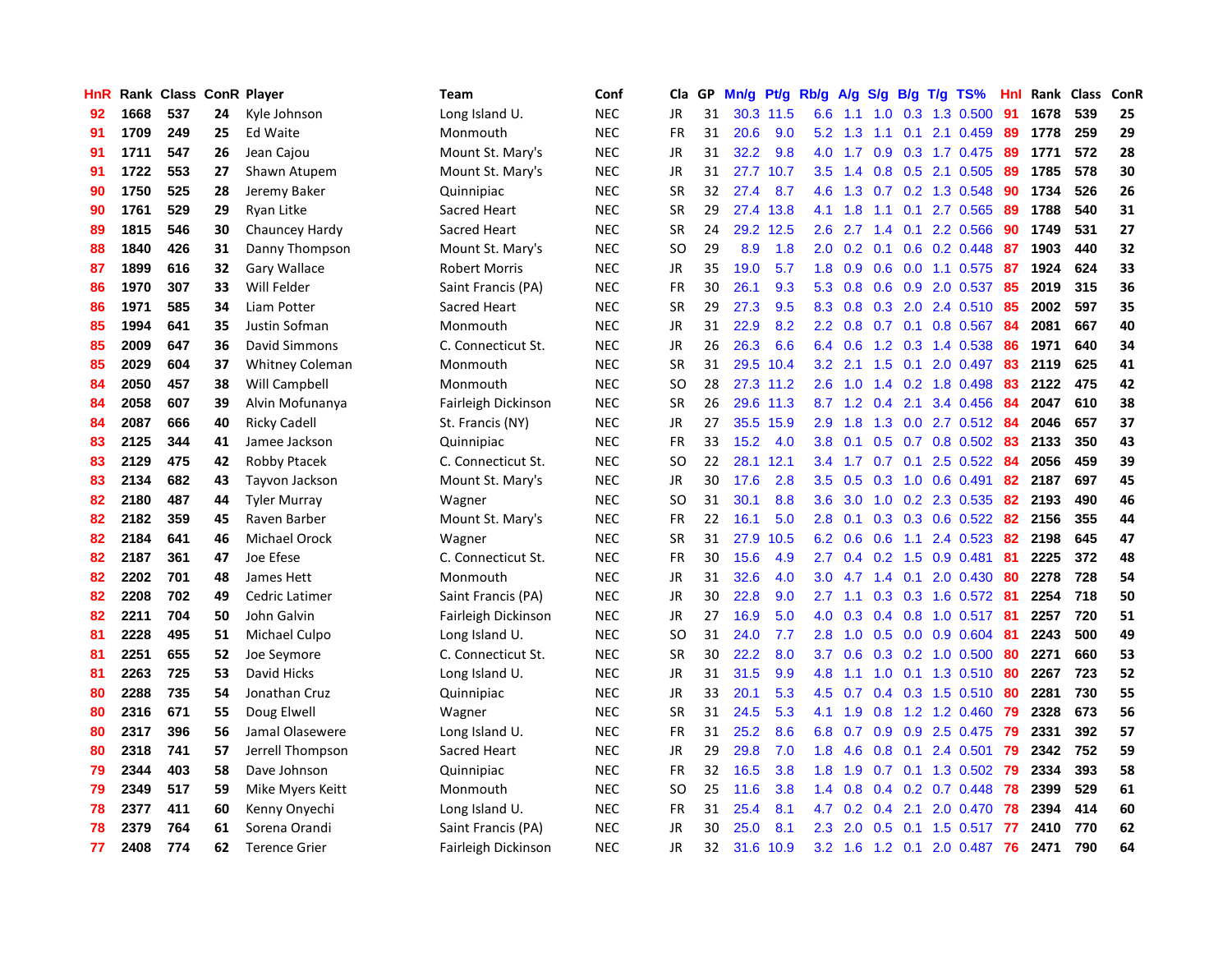| HnR |      | Rank Class ConR Player |     |                        | <b>Team</b>         | Conf       | Cla       | GP | Mn/g | <b>Pt/g</b> | Rb/g             | A/g             | S/g              |                 | B/g T/g TS%             | Hnl | Rank | <b>Class</b> | ConR |
|-----|------|------------------------|-----|------------------------|---------------------|------------|-----------|----|------|-------------|------------------|-----------------|------------------|-----------------|-------------------------|-----|------|--------------|------|
| 77  | 2409 | 533                    | 63  | Papa Lo                | <b>Bryant</b>       | <b>NEC</b> | <b>SO</b> | 29 | 13.7 | 1.7         | 3.0 <sub>1</sub> | $0.4 \quad 0.3$ |                  |                 | 1.9 0.6 0.419           | 76  | 2461 | 548          | 63   |
| 77  | 2432 | 425                    | 64  | Vlad Kondratyev        | Bryant              | <b>NEC</b> | <b>FR</b> | 29 | 21.5 | 8.9         | 3.1              | 0.3             |                  |                 | 0.1 0.8 2.0 0.542 75    |     | 2481 | 435          | 65   |
| 75  | 2489 | 439                    | 65  | Akeem Johnson          | St. Francis (NY)    | <b>NEC</b> | FR.       | 27 | 17.7 | 5.3         | 2.8 <sub>1</sub> | 0.1             |                  |                 | $0.4$ 0.3 0.8 0.548     | -75 | 2489 | 437          | 66   |
| 75  | 2503 | 559                    | 66  | <b>Chris Martin</b>    | Wagner              | <b>NEC</b> | <b>SO</b> | 29 | 28.0 | 12.1        | $2.2^{\circ}$    | 1.5             | 1.2              |                 | $0.1$ 2.3 0.504         | -75 | 2497 | 558          | 67   |
| 74  | 2527 | 809                    | 67  | Mehmet Sahan           | Sacred Heart        | <b>NEC</b> | JR        | 29 | 19.2 | 5.1         | 4.3              | 0.7             | 0.6              |                 | 0.4 1.3 0.509           | -74 | 2553 | 812          | 70   |
| 74  | 2531 | 709                    | 68  | Kayode Ayeni           | St. Francis (NY)    | <b>NEC</b> | <b>SR</b> | 25 | 29.8 | 9.7         | 4.8              | 1.5             | 0.9              |                 | $0.5$ 2.2 0.461         | -74 | 2530 | 709          | 68   |
| 74  | 2536 | 568                    | 69  | Justin Newton          | St. Francis (NY)    | <b>NEC</b> | SO        | 29 | 30.9 | 2.3         | 3.8              | 3.5             | 1.9              |                 | $0.0$ 1.8 $0.407$       | -74 | 2549 | 572          | 69   |
| 74  | 2548 | 713                    | 70  | Cecil Gresham          | Bryant              | <b>NEC</b> | <b>SR</b> | 8  | 31.8 | 14.5        | 3.9 <sup>°</sup> | 0.9             | 0.8              |                 | 0.4 1.6 0.485           | 94  | 1540 | 474          | 22   |
| 74  | 2552 | 714                    | 71  | <b>Chris Birrell</b>   | <b>Bryant</b>       | <b>NEC</b> | <b>SR</b> | 30 | 27.2 | 5.7         | 2.6              | 2.2             | 1.6              |                 | 0.1 1.8 0.438           | 72  | 2615 | 726          | 73   |
| 73  | 2581 | 467                    | 72  | Chris Johnson          | Saint Francis (PA)  | <b>NEC</b> | FR        | 30 | 20.8 | 3.2         | 1.7              | 2.9             |                  |                 | 1.2 0.1 1.6 0.411       | 72  | 2618 | 480          | 74   |
| 72  | 2591 | 581                    | 73  | Stefan Perunicic       | St. Francis (NY)    | <b>NEC</b> | <b>SO</b> | 29 | 30.7 | 8.4         | 2.9 <sup>°</sup> | 0.9             |                  |                 | 0.8 0.3 1.8 0.477 72    |     | 2614 | 587          | 72   |
| 71  | 2636 | 731                    | 74  | Kurt Hoffman           | Saint Francis (PA)  | <b>NEC</b> | <b>SR</b> | 30 | 22.5 | 4.0         | 3.6 <sup>°</sup> | 0.9             |                  |                 | 0.6 0.5 1.7 0.564       | -70 | 2662 | 735          | 76   |
| 71  | 2653 | 488                    | 75  | Ryan Conrad            | Wagner              | <b>NEC</b> | <b>FR</b> | 19 | 18.2 | 6.7         | 1.5              | 1.6             | 0.9 <sub>0</sub> |                 | $0.1$ 1.8 0.452         | -71 | 2658 | 493          | 75   |
| 70  | 2656 | 490                    | 76  | Umar Shannon           | Saint Francis (PA)  | <b>NEC</b> | FR        | 20 | 22.3 | 9.0         | 1.4              | 1.6             | 0.3              |                 | $0.0$ 2.4 0.533         | 72  | 2610 | 477          | 71   |
| 70  | 2663 | 495                    | 77  | Anthony Ervin          | Saint Francis (PA)  | <b>NEC</b> | <b>FR</b> | 30 | 20.8 | 5.2         | 2.4              | 1.1             | 0.6              |                 | $0.0$ 1.2 $0.471$       | 70  | 2685 | 498          | 77   |
| 70  | 2672 | 740                    | 78  | Adam Parzych           | Bryant              | <b>NEC</b> | <b>SR</b> | 30 | 24.3 | 6.3         | 2.6              | 1.8             | 0.5              |                 | $0.0$ 1.6 0.471         | 68  | 2711 | 747          | 80   |
| 69  | 2697 | 610                    | 79  | Vince Rosario          | C. Connecticut St.  | <b>NEC</b> | <b>SO</b> | 30 | 21.0 | 5.9         | $1.4^{\circ}$    | 0.8             | 0.6              | 0.1             | $0.9$ $0.462$           | 69  | 2703 | 615          | 79   |
| 69  | 2705 | 612                    | 80  | Chris Baskerville      | C. Connecticut St.  | <b>NEC</b> | <b>SO</b> | 27 | 11.3 | 2.9         | 2.5              | 0.2             | 0.1              |                 | $0.0$ 0.7 0.497         | 69  | 2696 | 613          | 78   |
| 68  | 2723 | 621                    | 81  | Josh Thompson          | Wagner              | <b>NEC</b> | <b>SO</b> | 29 | 23.4 | 7.1         | 3.8 <sub>1</sub> | 1.2             |                  |                 | 1.0 0.4 1.9 0.412 68    |     | 2717 | 619          | 81   |
| 68  | 2725 | 750                    | 82  | <b>Nick Pontes</b>     | Bryant              | <b>NEC</b> | <b>SR</b> | 22 | 11.2 | 4.7         | 1.9              | 0.5             |                  |                 | $0.3$ $0.3$ 1.5 $0.462$ | 66  | 2763 | 760          | 83   |
| 68  | 2731 | 752                    | 83  | <b>Herman Wrice</b>    | St. Francis (NY)    | <b>NEC</b> | <b>SR</b> | 29 | 18.6 | 4.0         | 3.8 <sub>2</sub> | 0.2             |                  |                 | $0.5$ 0.9 1.6 0.525     | 67  | 2739 | 752          | 82   |
| 68  | 2734 | 513                    | 84  | Raphael Jordan         | Bryant              | <b>NEC</b> | <b>FR</b> | 30 | 24.9 | 7.2         | $2.7^{\circ}$    | 2.0             | 0.9              |                 | $0.0$ 2.4 $0.425$       | 66  | 2773 | 522          | 86   |
| 67  | 2750 | 518                    | 85  | Devan Bailey           | C. Connecticut St.  | <b>NEC</b> | <b>FR</b> | 30 | 23.9 | 2.5         | 1.9              | 2.5             | 0.8              |                 | 0.3 1.7 0.383           | 66  | 2766 | 520          | 84   |
| 66  | 2769 | 629                    | 86  | <b>Stan Dulaire</b>    | Sacred Heart        | <b>NEC</b> | <b>SO</b> | 25 | 10.0 | 2.4         | 1.5              | 0.5             | 0.5              |                 | $0.2$ 0.8 0.480         | 66  | 2770 | 632          | 85   |
| 66  | 2774 | 760                    | 87  | <b>Dutch Gaitley</b>   | Monmouth            | <b>NEC</b> | <b>SR</b> | 30 | 15.7 | 1.2         | 3.8              | 0.9             | 0.3              |                 | $0.7$ 1.0 0.414         | 65  | 2788 | 761          | 88   |
| 65  | 2778 | 861                    | 88  | Kamil Svrdlik          | Fairleigh Dickinson | <b>NEC</b> | <b>JR</b> | 31 | 20.9 | 5.2         | 3.6 <sup>°</sup> | 0.5             |                  |                 | 0.5 0.7 1.9 0.461       | 64  | 2794 | 864          | 89   |
| 65  | 2779 | 630                    | 89  | Arnold Mayorga         | Long Island U.      | <b>NEC</b> | <b>SO</b> | 31 | 20.1 | 4.0         | 3.1              | 0.6             |                  |                 | 0.3 0.3 0.7 0.426       | 65  | 2785 | 637          | 87   |
| 64  | 2791 | 865                    | 90  | <b>Barry Latham</b>    | Bryant              | <b>NEC</b> | JR        | 30 | 26.8 | 5.3         | 3.5              | 1.4             |                  |                 | 0.7 0.4 1.9 0.414       | -63 | 2825 | 875          | 92   |
| 63  | 2811 | 874                    | 91  | T.J. Czeski            | Wagner              | <b>NEC</b> | JR        | 28 | 19.9 | 4.6         | 2.7 <sub>2</sub> | 2.3             |                  |                 | $0.9$ $0.3$ 2.5 $0.456$ | -64 | 2806 | 869          | 90   |
| 63  | 2819 | 877                    | 92  | Michael Chroney        | Bryant              | <b>NEC</b> | <b>JR</b> | 28 | 21.2 | 3.9         | 3.8              | 1.3             |                  |                 | 0.6 0.3 2.0 0.470       | 62  | 2847 | 881          | 94   |
| 62  | 2832 | 545                    | 93  | Danny Mundweiler       | Wagner              | <b>NEC</b> | <b>FR</b> | 30 | 16.8 | 5.3         | 0.7              | 0.7             |                  |                 | 0.2 0.0 1.2 0.578       | 62  | 2846 | 550          | 93   |
| 61  | 2837 | 882                    | 94  | <b>Clifton Spiller</b> | Wagner              | <b>NEC</b> | JR        | 31 | 14.7 | 2.8         | 4.2              | 0.3             |                  |                 | $0.4$ 0.4 1.4 0.475     | -61 | 2854 | 883          | 95   |
| 57  | 2900 | 566                    | 95  | DeShawn Dockery        | Fairleigh Dickinson | <b>NEC</b> | <b>FR</b> | 20 | 23.5 | 4.3         | 1.3              | 1.5             | 0.7              |                 | $0.0$ 1.0 $0.450$       | 64  | 2813 | 539          | 91   |
| 57  | 2902 | 893                    | 96  | Nick DelTufo           | Monmouth            | <b>NEC</b> | JR        | 27 | 12.5 | 3.1         | 1.7 <sub>z</sub> | 0.3             | 0.1              | 0.1             | $0.5$ 0.446             | 57  | 2915 | 895          | 96   |
| 56  | 2917 | 572                    | 97  | Nick Greenbacker       | Sacred Heart        | <b>NEC</b> | <b>FR</b> | 29 | 12.0 | 3.0         | 1.9              | 0.5             | 0.3              |                 | $0.3$ 0.8 0.423         | 56  | 2934 | 579          | 99   |
| 55  | 2929 | 669                    | 98  | Steve Zazuri           | Sacred Heart        | <b>NEC</b> | SO        | 26 | 14.3 | 0.9         | $1.4^{\circ}$    | 1.8             |                  |                 | $0.7$ 0.1 1.1 0.418     | -56 | 2929 | 669          | 97   |
| 53  | 2944 | 583                    | 99  | Claybrin McMath        | Bryant              | <b>NEC</b> | <b>FR</b> | 22 | 13.6 | 3.8         | $2.0^{\circ}$    | 0.7             |                  |                 | $0.3$ 0.0 1.2 0.431     | -54 | 2954 | 587          | 100  |
| 53  | 2946 | 904                    | 100 | Pierre Brown           | Mount St. Mary's    | <b>NEC</b> | JR        | 31 | 10.1 | 2.3         | 1.2              | 0.4             | 0.2              | 0.1             | $0.9$ 0.474             | 52  | 2961 | 910          | 101  |
| 52  | 2954 | 674                    | 101 | Anaclet Mulumba Mbayi  | Fairleigh Dickinson | <b>NEC</b> | <b>SO</b> | 20 | 15.4 | 1.7         | 2.9              | 0.4             |                  | $0.5 \quad 0.1$ | $0.8$ 0.447             | 56  | 2930 | 670          | 98   |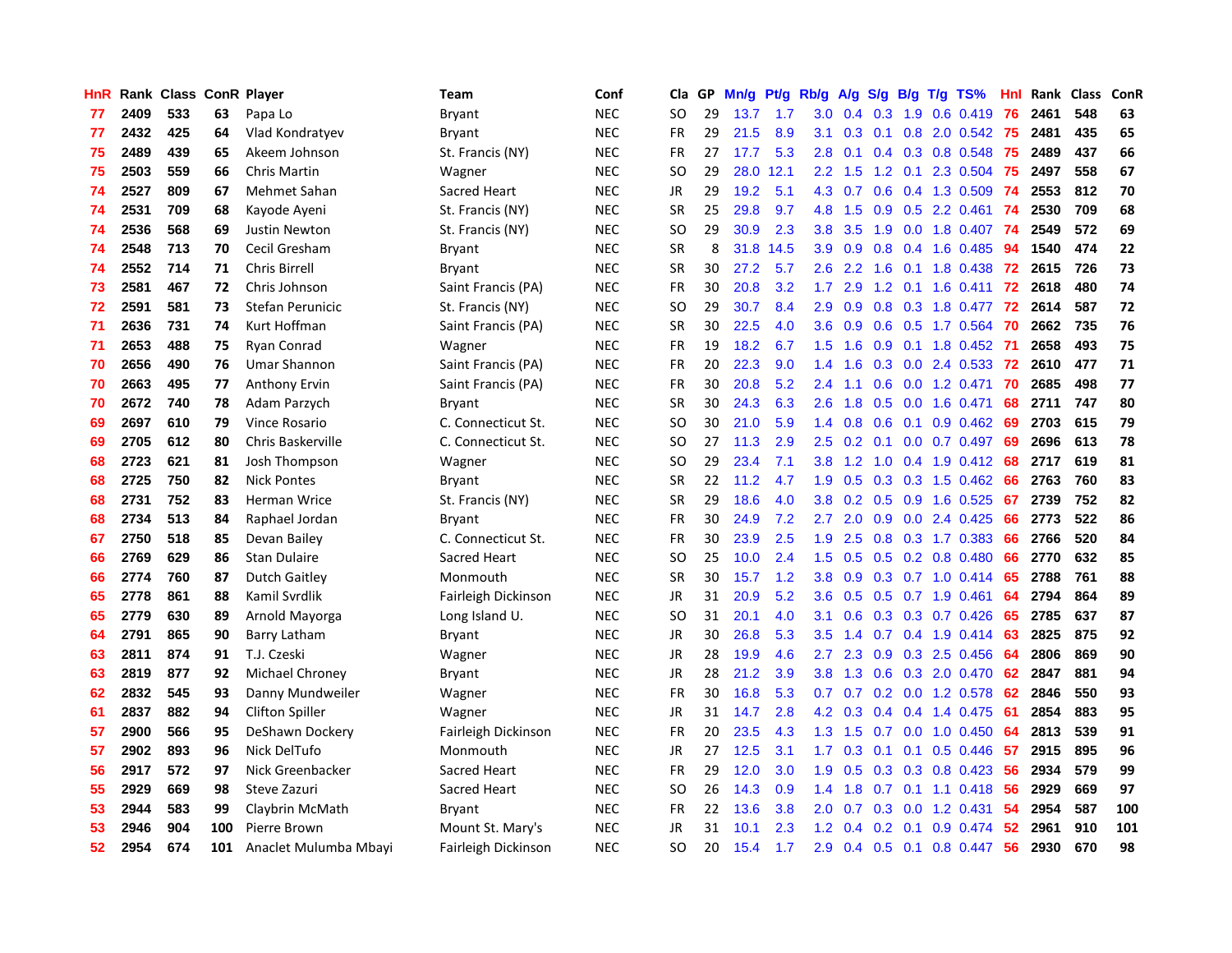| HnR |      | Rank Class ConR Player |                         |                                           | Team                  | Conf       | Cla       | GP | Mn/g | <b>Pt/g</b> | Rb/g             | A/g             |               |                 | S/g B/g T/g TS%            | Hnl | Rank     | <b>Class</b> | ConR                     |
|-----|------|------------------------|-------------------------|-------------------------------------------|-----------------------|------------|-----------|----|------|-------------|------------------|-----------------|---------------|-----------------|----------------------------|-----|----------|--------------|--------------------------|
| 22  | 3022 | 688                    | 102                     | DeJuan Pursley                            | Fairleigh Dickinson   | <b>NEC</b> | <b>SO</b> | 23 | 11.6 | 1.0         | 2.2              | 0.1             |               | $0.2 \quad 0.5$ | 1.1 0.297                  | -27 | 3021     | 688          | 102                      |
| 157 | 30   | 12                     | 1                       | Kenneth Faried                            | Morehead St.          | <b>OVC</b> | JR        | 35 |      | 30.3 16.9   | 13.0 0.5         |                 |               |                 | 1.6 1.9 2.4 0.572 156      |     | 34       | 13           | $\mathbf{1}$             |
| 141 | 108  | 37                     | 2                       | <b>Tony Easley</b>                        | Murray St.            | <b>OVC</b> | <b>SR</b> | 36 |      | 21.8 10.0   | 5.8              | 0.9             |               |                 | 0.7 2.6 1.7 0.658 141      |     | 116      | 42           | $\overline{2}$           |
| 126 | 315  | 113                    | 3                       | <b>B.J. Jenkins</b>                       | Murray St.            | <b>OVC</b> | JR        | 36 |      | 25.9 10.6   | 2.6 <sup>°</sup> |                 |               |                 | 3.2 1.8 0.2 1.6 0.581 126  |     | 318      | 113          | 3                        |
| 121 | 411  | 40                     | 4                       | Isaiah Canaan                             | Murray St.            | <b>OVC</b> | <b>FR</b> | 36 |      | 20.4 10.4   | 2.3              | 1.6             |               |                 | 0.9 0.0 1.7 0.638 121      |     | 414      | 39           | 4                        |
| 118 | 481  | 160                    | 5                       | Danero Thomas                             | Murray St.            | <b>OVC</b> | <b>SR</b> | 36 | 26.8 | 10.1        | 4.3              | 2.5             |               |                 | 1.7 0.7 1.5 0.490 118      |     | 490      | 163          | 5                        |
| 118 | 513  | 176                    | 6                       | <b>Isacc Miles</b>                        | Murray St.            | OVC        | JR        | 36 | 26.9 | 9.7         | 2.9              | 3.7             |               |                 | 1.1 0.1 2.1 0.600 117      |     | 512      | 177          | 6                        |
| 115 | 584  | 134                    | $\overline{\mathbf{z}}$ | Ivan Aska                                 | Murray St.            | <b>OVC</b> | SO        | 36 |      | 22.7 10.3   | 4.8              | 0.6             | 0.8           |                 | 0.3 1.8 0.595 115          |     | 584      | 134          | $\overline{\phantom{a}}$ |
| 112 | 705  | 242                    | 8                       | <b>Justin Stommes</b>                     | Eastern Kentucky      | <b>OVC</b> | JR        | 33 |      | 32.4 14.2   | 3.8 <sub>2</sub> | 3.5             | 1.0           |                 | 0.3 2.3 0.646 112          |     | 706      | 240          | 8                        |
| 109 | 823  | 262                    | 9                       | Wes Channels                              | <b>Austin Peay</b>    | <b>OVC</b> | <b>SR</b> | 32 |      | 35.3 16.9   |                  | 4.3 2.9         |               |                 | 1.4 0.2 2.9 0.537 108      |     | 830      | 266          | 11                       |
| 109 | 824  | 182                    | 10                      | Donte Poole                               | Murray St.            | <b>OVC</b> | <b>SO</b> | 36 | 14.0 | 4.8         |                  | $2.0 \t1.3$     |               |                 | 1.0 0.3 1.2 0.510 108      |     | 826      | 185          | 10                       |
| 108 | 845  | 100                    | 11                      | <b>Robert Covington</b>                   | Tennessee St.         | <b>OVC</b> | <b>FR</b> | 32 | 27.3 | 11.5        | 6.5              | 1.2             |               |                 | 1.1 1.1 2.2 0.522 107      |     | 895      | 104          | 15                       |
| 108 | 862  | 196                    | 12                      | Anthony Campbell                          | <b>Austin Peav</b>    | <b>OVC</b> | <b>SO</b> | 31 |      | 34.6 15.5   | 5.3              | 1.6             | 1.1           |                 | 0.3 2.7 0.611 108          |     | 839      | 188          | 12                       |
| 107 | 877  | 276                    | 13                      | Maze Stallworth                           | Morehead St.          | <b>OVC</b> | <b>SR</b> | 35 |      | 32.0 12.6   | 5.0              | 1.3             |               |                 | 1.3 0.5 1.5 0.570 107      |     | 893      | 280          | 14                       |
| 107 | 900  | 306                    | 14                      | <b>Trenton Marshall</b>                   | Jacksonville St.      | <b>OVC</b> | JR        | 26 | 31.4 | 17.7        | 5.3              | 2.4             |               |                 | 1.7 0.5 2.0 0.535 110      |     | 762      | 261          | 9                        |
| 107 | 904  | 108                    | 15                      | <b>Shaun Pratl</b>                        | Eastern Illinois      | <b>OVC</b> | <b>FR</b> | 29 | 12.5 | 5.7         |                  | $3.0\quad 0.9$  | 0.6           |                 | 0.2 0.7 0.563 107          |     | 865      | 97           | 13                       |
| 106 | 913  | 310                    | 16                      | Nick Murphy                               | Jacksonville St.      | <b>OVC</b> | JR        | 29 | 32.4 | 14.4        | 7.0              | 2.1             | 1.6           |                 | 0.4 2.2 0.599 106          |     | 929      | 315          | 17                       |
| 106 | 921  | 111                    | 17                      | James Hollowell                           | Eastern Illinois      | <b>OVC</b> | <b>FR</b> | 30 | 18.0 | 7.2         | 4.8              | 0.8             | 0.6           |                 | 1.2 1.0 0.490 107          |     | 900      | 106          | 16                       |
| 106 | 949  | 303                    | 18                      | Papa Oppong                               | Eastern Kentucky      | <b>OVC</b> | <b>SR</b> | 33 |      | 25.7 11.0   |                  | $3.3 \quad 1.5$ |               |                 | 1.4 0.3 0.8 0.596 106      |     | 944      | 298          | 18                       |
| 104 | 1027 | 347                    | 19                      | Jeffery McClain                           | Murray St.            | <b>OVC</b> | JR        | 36 | 16.8 | 3.8         | 4.2              | 0.6             |               |                 | 0.8 0.2 0.9 0.604 104 1020 |     |          | 346          | 20                       |
| 103 | 1059 | 239                    | 20                      | Alfred Jones Jr.                          | <b>Tennessee Tech</b> | <b>OVC</b> | <b>SO</b> | 32 | 23.9 | 9.2         | 5.1              | 0.8             |               |                 | 0.7 0.5 1.2 0.672 103 1066 |     |          | 240          | 21                       |
| 102 | 1093 | 345                    | 21                      | Elijah Cunningham-Muhammad Tennessee Tech |                       | <b>OVC</b> | <b>SR</b> | 32 | 32.1 | 11.9        | 4.0              | 4.5             | 1.4           |                 | $0.0$ 3.1 $0.546$          |     | 102 1099 | 347          | 22                       |
| 101 | 1153 | 266                    | 22                      | <b>Steve Peterson</b>                     | Morehead St.          | <b>OVC</b> | SO        | 35 | 24.1 | 7.8         | 4.0              | $-1.1$          | 1.1           |                 | 0.3 1.4 0.569 101 1162     |     |          | 266          | 23                       |
| 101 | 1166 | 393                    | 23                      | Demonte Harper                            | Morehead St.          | <b>OVC</b> | JR        | 34 | 29.9 | 11.9        | 2.9 <sup>°</sup> | 3.2             | $1.4^{\circ}$ |                 | 0.2 3.3 0.522              | 101 | 1164     | 391          | 24                       |
| 100 | 1223 | 385                    | 24                      | <b>Frank Davis</b>                        | Tennessee Tech        | <b>OVC</b> | <b>SR</b> | 32 | 31.6 | 13.4        | $2.2^{\circ}$    | 2.0             | 1.1           |                 | 0.0 1.8 0.629 100 1230     |     |          | 393          | 26                       |
| 100 | 1236 | 151                    | 25                      | <b>Edward Daniel</b>                      | Murray St.            | <b>OVC</b> | <b>FR</b> | 32 | 10.5 | 3.0         | $2.7^{\circ}$    | 0.2             |               |                 | 0.4 0.7 0.9 0.513 100 1186 |     |          | 144          | 25                       |
| 99  | 1280 | 405                    | 26                      | Josh Taylor                               | Eastern Kentucky      | <b>OVC</b> | <b>SR</b> | 33 |      | 32.2 13.7   |                  | $4.2 \quad 1.7$ |               |                 | 0.8 0.5 1.4 0.598 98       |     | 1281     | 408          | 28                       |
| 99  | 1283 | 292                    | 27                      | Jeremy Granger                            | Eastern Illinois      | <b>OVC</b> | <b>SO</b> | 31 |      | 31.4 10.3   | $2.7^{\circ}$    | 3.4             |               |                 | 1.0 0.0 1.5 0.537 98       |     | 1288     | 293          | 30                       |
| 98  | 1315 | 415                    | 28                      | <b>Brandon Shingles</b>                   | Morehead St.          | <b>OVC</b> | SR.       | 32 | 27.0 | 4.8         | $2.2^{\circ}$    | 4.8             |               |                 | 1.5 0.1 2.3 0.489          | -98 | 1286     | 410          | 29                       |
| 98  | 1318 | 304                    | 29                      | John Fraley                               | <b>Austin Peay</b>    | <b>OVC</b> | <b>SO</b> | 32 | 28.0 | 9.2         | 7.8              | 0.6             | 0.3           |                 | 1.0 1.6 0.550              | 98  | 1326     | 302          | 31                       |
| 98  | 1319 | 305                    | 30                      | Jewuan Long                               | Murray St.            | <b>OVC</b> | SO.       | 30 | 11.5 | 3.2         | 1.2              | 0.9             |               |                 | $0.7$ 0.0 0.7 0.591        | 99  | 1251     | 284          | 27                       |
| 97  | 1371 | 447                    | 31                      | <b>Tyler Laser</b>                        | Eastern Illinois      | <b>OVC</b> | JR        | 31 |      | 32.2 13.9   | 2.6              | 2.2             | 0.7           | 0.1             | 2.4 0.578                  | 97  | 1366     | 450          | 33                       |
| 97  | 1386 | 181                    | 32                      | Jacquan Nobles                            | Tennessee St.         | <b>OVC</b> | <b>FR</b> | 32 | 24.3 | 11.2        | 1.9 <sup>°</sup> | 0.8             | 0.9           |                 | $0.0$ 1.4 $0.585$          | 96  | 1434     | 194          | 36                       |
| 97  | 1397 | 455                    | 33                      | Josh Daniel                               | Eastern Kentucky      | <b>OVC</b> | <b>JR</b> | 33 | 14.7 | 6.1         | 1.5              | 0.7             | 0.6           | 0.1             | $0.5$ 0.586                | 96  | 1390     | 457          | 34                       |
| 96  | 1415 | 187                    | 34                      | <b>Jud Dillard</b>                        | <b>Tennessee Tech</b> | <b>OVC</b> | <b>FR</b> | 32 | 20.1 | 8.8         | $4.4^{\circ}$    | 0.5             | 0.6           |                 | $0.1$ 1.4 0.561            | 96  | 1418     | 187          | 35                       |
| 95  | 1478 | 475                    | 35                      | <b>Spencer Perrin</b>                     | Eastern Kentucky      | <b>OVC</b> | JR        | 32 | 25.7 | 7.7         |                  | 4.9 2.5         |               |                 | $0.8$ 0.7 1.4 0.516        | -95 | 1469     | 474          | 37                       |
| 94  | 1541 | 357                    | 36                      | <b>Tyrone Caldwell</b>                    | <b>Austin Peay</b>    | <b>OVC</b> | <b>SO</b> | 32 | 19.5 | 6.1         | 1.8              | 2.4             | 0.8           |                 | $0.0$ 1.9 $0.591$          | 94  | 1527     | 354          | 38                       |
| 94  | 1542 | 497                    | 37                      | <b>Curry McKinney</b>                     | Eastern Illinois      | <b>OVC</b> | <b>JR</b> | 31 | 17.1 | 5.1         | 2.8              | 1.6             | 0.8           |                 | $0.2$ 1.1 $0.469$          | 94  | 1534     | 496          | 40                       |
| 94  | 1544 | 475                    | 38                      | Dayvon Ellis                              | Eastern Kentucky      | <b>OVC</b> | <b>SR</b> | 33 | 15.4 | 5.1         |                  | $1.2 \quad 1.5$ |               |                 | $0.8$ 0.1 0.9 0.606        | 94  | 1529     | 471          | 39                       |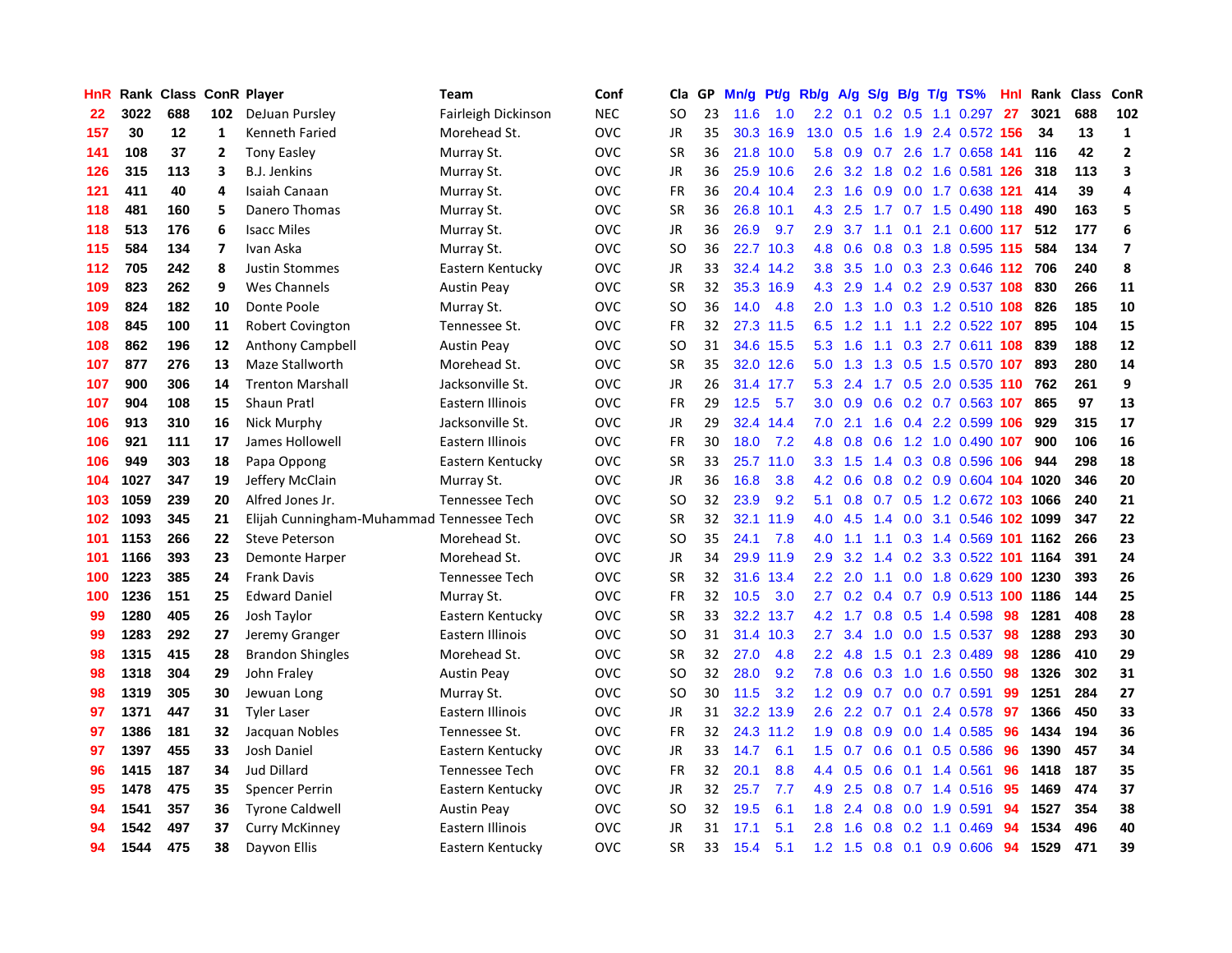| HnR |      | Rank Class ConR Player |    |                        | Team                  | Conf       | Cla.          | <b>GP</b> | Mn/g | <b>Pt/g</b> | Rb/g             | A/g     |     |     | S/g B/g T/g TS%           | Hnl | Rank | <b>Class</b> | ConR       |
|-----|------|------------------------|----|------------------------|-----------------------|------------|---------------|-----------|------|-------------|------------------|---------|-----|-----|---------------------------|-----|------|--------------|------------|
| 94  | 1561 | 481                    | 39 | <b>Ousmane Cisse</b>   | Eastern Illinois      | <b>OVC</b> | <b>SR</b>     | 31        | 23.8 | 5.4         | 6.6              | 1.1     |     |     | $0.7$ $0.5$ 1.5 $0.548$   | -93 | 1555 | 479          | 41         |
| 94  | 1562 | 363                    | 40 | Kevin Murphy           | Tennessee Tech        | <b>OVC</b> | <b>SO</b>     | 32        |      | 31.3 15.3   | 3.9 <sup>°</sup> | 2.1     |     |     | 0.7 0.1 2.8 0.533 93      |     | 1559 | 363          | 42         |
| 94  | 1569 | 503                    | 41 | Caleb Brown            | <b>Austin Peay</b>    | <b>OVC</b> | JR            | 32        | 22.6 | 5.8         | 2.1              | 3.5     |     |     | 1.2 0.1 1.6 0.469         | -93 | 1561 | 501          | 43         |
| 94  | 1570 | 504                    | 42 | Josh Sain              | Tennessee St.         | <b>OVC</b> | JR            | 20        | 26.7 | 13.7        | 4.0              |         |     |     | 1.7 1.3 0.2 2.9 0.479     | 97  | 1356 | 448          | 32         |
| 92  | 1635 | 496                    | 43 | T.J. Marion            | Eastern Illinois      | <b>OVC</b> | <b>SR</b>     | 31        | 25.6 | 6.7         | 3.3 <sub>2</sub> | 2.7     |     |     | 0.7 0.6 2.2 0.527         | 92  | 1624 | 499          | 45         |
| 92  | 1644 | 385                    | 44 | Joshua Jones           | Eastern Kentucky      | <b>OVC</b> | SO.           | 32        | 29.9 | 8.9         | 2.2              | 2.5     |     |     | 1.0 0.3 1.4 0.551         | 93  | 1598 | 374          | 44         |
| 91  | 1678 | 240                    | 45 | <b>Martell Buie</b>    | Tennessee St.         | <b>OVC</b> | <b>FR</b>     | 28        | 11.9 | 4.0         | 1.3              | $-1.1$  |     |     | 1.1 0.0 1.2 0.544         | -91 | 1689 | 241          | 47         |
| 91  | 1703 | 397                    | 46 | <b>Terrance Hill</b>   | Morehead St.          | <b>OVC</b> | <b>SO</b>     | 34        | 20.5 | 7.9         | 1.8              | 1.1     |     |     | 0.7 0.0 1.4 0.519         | 91  | 1691 | 392          | 48         |
| 91  | 1719 | 552                    | 47 | <b>Benzor Simmons</b>  | Tennessee-Martin      | <b>OVC</b> | <b>JR</b>     | 29        | 27.0 | 13.6        | 5.2              | 0.6     | 0.8 |     | $0.2$ 2.1 0.523           | 88  | 1855 | 599          | 55         |
| 91  | 1721 | 401                    | 48 | <b>Wil Peters</b>      | Tennessee St.         | <b>OVC</b> | <sub>SO</sub> | 32        | 30.1 | 9.6         | 2.5              | 3.1     |     |     | 1.0 0.0 1.8 0.522 90      |     | 1765 | 405          | 52         |
| 91  | 1730 | 559                    | 49 | JaJuan Maxwell         | SE Missouri St.       | <b>OVC</b> | JR            | 27        | 13.9 | 5.4         | 3.1              | 0.4     |     |     | 0.6 0.4 0.9 0.527 91      |     | 1700 | 544          | 49         |
| 90  | 1745 | 565                    | 50 | Darius Cox             | Tennessee St.         | <b>OVC</b> | JR            | 19        | 21.3 | 7.5         | 5.3              | 1.2     |     |     | 0.8 0.6 1.7 0.457 92      |     | 1650 | 530          | 46         |
| 90  | 1758 | 528                    | 51 | Amadou Mbodji          | Jacksonville St.      | <b>OVC</b> | <b>SR</b>     | 27        | 19.7 | 5.7         | 5.3              | 0.6     |     |     | 0.4 1.8 0.9 0.590         | 90  | 1760 | 534          | 51         |
| 90  | 1764 | 256                    | 52 | <b>Marland Smith</b>   | SE Missouri St.       | <b>OVC</b> | <b>FR</b>     | 30        | 27.2 | 10.8        | 3.1              | 1.5     | 0.9 |     | 0.1 1.7 0.502 89          |     | 1816 | 267          | 53         |
| 89  | 1800 | 581                    | 53 | Sam Goodman            | Morehead St.          | <b>OVC</b> | JR            | 35        | 15.1 | 3.8         | 1.8              | 1.3     | 0.5 |     | $0.1$ 0.8 0.523           | -89 | 1820 | 587          | 54         |
| 88  | 1861 | 275                    | 54 | <b>Justin Blake</b>    | <b>Austin Peay</b>    | <b>OVC</b> | <b>FR</b>     | 32        | 16.8 | 5.8         | 1.1              | 1.1     | 0.3 |     | $0.1$ 0.7 0.564           | -88 | 1873 | 278          | 57         |
| 88  | 1868 | 603                    | 55 | Duran Roberson         | <b>Austin Peay</b>    | <b>OVC</b> | JR            | 32        | 17.8 | 6.1         | 2.9              | 0.3     | 0.2 |     | $0.7$ 0.9 0.556           | -87 | 1877 | 608          | 58         |
| 87  | 1916 | 572                    | 56 | Jeremiah Crutcher      | Tennessee St.         | <b>OVC</b> | <b>SR</b>     | 29        | 27.9 | 8.3         | 2.1              | 3.8     | 0.9 |     | $0.0$ 2.7 $0.499$         | 86  | 1959 | 583          | 60         |
| 87  | 1930 | 293                    | 57 | <b>Willie Cruz</b>     | Eastern Kentucky      | <b>OVC</b> | FR            | 33        | 13.8 | 2.4         | 2.6              |         |     |     | 1.2 0.6 0.1 0.4 0.533 86  |     | 1936 | 288          | 59         |
| 86  | 1946 | 629                    | 58 | <b>Cameron Butler</b>  | SE Missouri St.       | <b>OVC</b> | JR            | 22        | 24.8 | 9.0         | 5.3              | 0.5     |     |     | 0.8 1.0 2.2 0.532 88      |     | 1859 | 602          | 56         |
| 86  | 1969 | 633                    | 59 | Marquis Weddle         | Tennessee-Martin      | <b>OVC</b> | JR            | 19        | 29.8 | 15.7        | 3.4              | 1.3     |     |     | 1.2 0.0 2.3 0.514 91      |     | 1711 | 549          | 50         |
| 84  | 2083 | 616                    | 60 | Edin Suljic            | Eastern Illinois      | OVC        | <b>SR</b>     | 31        | 16.9 | 4.9         | $2.7^{\circ}$    | 0.8     |     |     | 0.3 0.3 1.0 0.512 84      |     | 2089 | 614          | 61         |
| 84  | 2091 | 619                    | 61 | LaMont Russell         | SE Missouri St.       | <b>OVC</b> | SR            | 30        | 24.2 | 4.1         | 6.8              | 1.1     |     |     | $0.6$ 0.4 1.4 0.506       | 83  | 2148 | 632          | 62         |
| 83  | 2128 | 628                    | 62 | Delrico Lane           | Tennessee-Martin      | <b>OVC</b> | <b>SR</b>     | 9         | 31.4 | 10.6        | 4.9              | 3.2     | 2.7 | 0.1 | 3.2 0.597 105             |     | 987  | 313          | 19         |
| 81  | 2241 | 714                    | 63 | Jeremy Bynum           | Jacksonville St.      | <b>OVC</b> | JR            | 30        | 29.2 | 10.5        | 3.5              | 1.7     | 0.6 |     | 0.2 1.4 0.545             | -80 | 2290 | 734          | 65         |
| 81  | 2246 | 654                    | 64 | Les Simmons            | Morehead St.          | <b>OVC</b> | <b>SR</b>     | 31        | 13.2 | 4.2         | 2.9              | 0.3     | 0.6 |     | $0.1$ 1.2 0.494           | 82  | 2195 | 644          | 63         |
| 81  | 2273 | 504                    | 65 | Stephen Hall           | Jacksonville St.      | <b>OVC</b> | <sub>SO</sub> | 29        | 24.6 | 8.6         | 4.9              | 1.1     |     |     | 0.5 0.4 1.3 0.512 80      |     | 2309 | 512          | 66         |
| 80  | 2306 | 392                    | 66 | Derek Thompson         | SE Missouri St.       | <b>OVC</b> | FR            | 29        | 20.7 | 8.4         | 2.2              | 0.9     |     |     | 0.3 0.0 1.1 0.486 79      |     | 2353 | 401          | 69         |
| 80  | 2315 | 510                    | 67 | <b>Marcel Williams</b> | <b>Austin Peay</b>    | <b>OVC</b> | <b>SO</b>     | 31        | 19.3 | 3.7         | 4.1              | 0.8     |     |     | 0.4 0.9 1.2 0.454 80      |     | 2288 | 507          | 64         |
| 79  | 2352 | 519                    | 68 | Zach Bailey            | <b>Tennessee Tech</b> | <b>OVC</b> | SO            | 28        | 16.3 | 5.1         | $2.2^{\circ}$    | 1.0     | 0.8 |     | $0.0$ 1.4 $0.540$         | -79 | 2321 | 515          | 67         |
| 78  | 2385 | 767                    | 69 | Andres Irarrazabal     | Tennessee-Martin      | <b>OVC</b> | JR            | 29        | 15.3 | 3.6         | 3.0 <sub>2</sub> | 0.5     | 0.6 |     | 0.5 0.7 0.512 76          |     | 2472 | 791          | 73         |
| 78  | 2388 | 769                    | 70 | Sam Pearson            | SE Missouri St.       | <b>OVC</b> | JR            | 30        | 25.6 | 8.8         | 2.4              | 2.7     |     |     | 0.8 0.0 3.1 0.485         | -77 | 2430 | 775          | ${\bf 71}$ |
| 77  | 2402 | 773                    | 71 | <b>Anthony Allison</b> | SE Missouri St.       | <b>OVC</b> | JR            | 30        | 30.0 | 10.1        | 1.9              | 1.4     | 0.5 |     | $0.0$ 2.1 $0.488$         | -76 | 2442 | 779          | 72         |
| 76  | 2447 | 780                    | 72 | Jay-R Strowbridge      | Jacksonville St.      | <b>OVC</b> | JR            | 12        | 27.4 | 12.5        | 2.3              | 2.3     | 0.8 |     | 0.0 1.8 0.476             | -79 | 2348 | 754          | 68         |
| 75  | 2488 | 438                    | 73 | Ronald Spencer         | Tennessee-Martin      | <b>OVC</b> | <b>FR</b>     | 18        | 19.6 | 5.3         | 5.4              | 0.2     | 0.2 |     | 1.1 1.2 0.505 74          |     | 2535 | 450          | 74         |
| 74  | 2553 | 572                    | 74 | Dominique Shellman     | Jacksonville St.      | <b>OVC</b> | SO            | 29        | 25.5 | 5.1         | 1.9 <sup>°</sup> | 4.4     |     |     | 0.8 0.1 3.0 0.461 73      |     | 2569 | 576          | 76         |
| 72  | 2589 | 468                    | 75 | <b>Terrell Barnes</b>  | <b>Tennessee Tech</b> | <b>OVC</b> | <b>FR</b>     | 28        | 19.8 | 4.2         |                  | 4.3 1.0 |     |     | 0.6 0.4 1.1 0.376 74      |     | 2539 | 451          | 75         |
| 72  | 2610 | 585                    | 76 | <b>Ty Proffitt</b>     | Morehead St.          | <b>OVC</b> | SO            | 23        | 14.6 | 2.8         | 0.6              | 1.6     |     |     | 0.3 0.0 0.6 0.512 77      |     | 2427 | 539          | 70         |
| 72  | 2612 | 828                    | 77 | Reuben Clayton         | Tennessee-Martin      | <b>OVC</b> | <b>JR</b>     | 27        |      | 30.2 11.7   |                  |         |     |     | 3.5 2.0 1.2 0.5 2.9 0.411 | 70  | 2663 | 836          | 78         |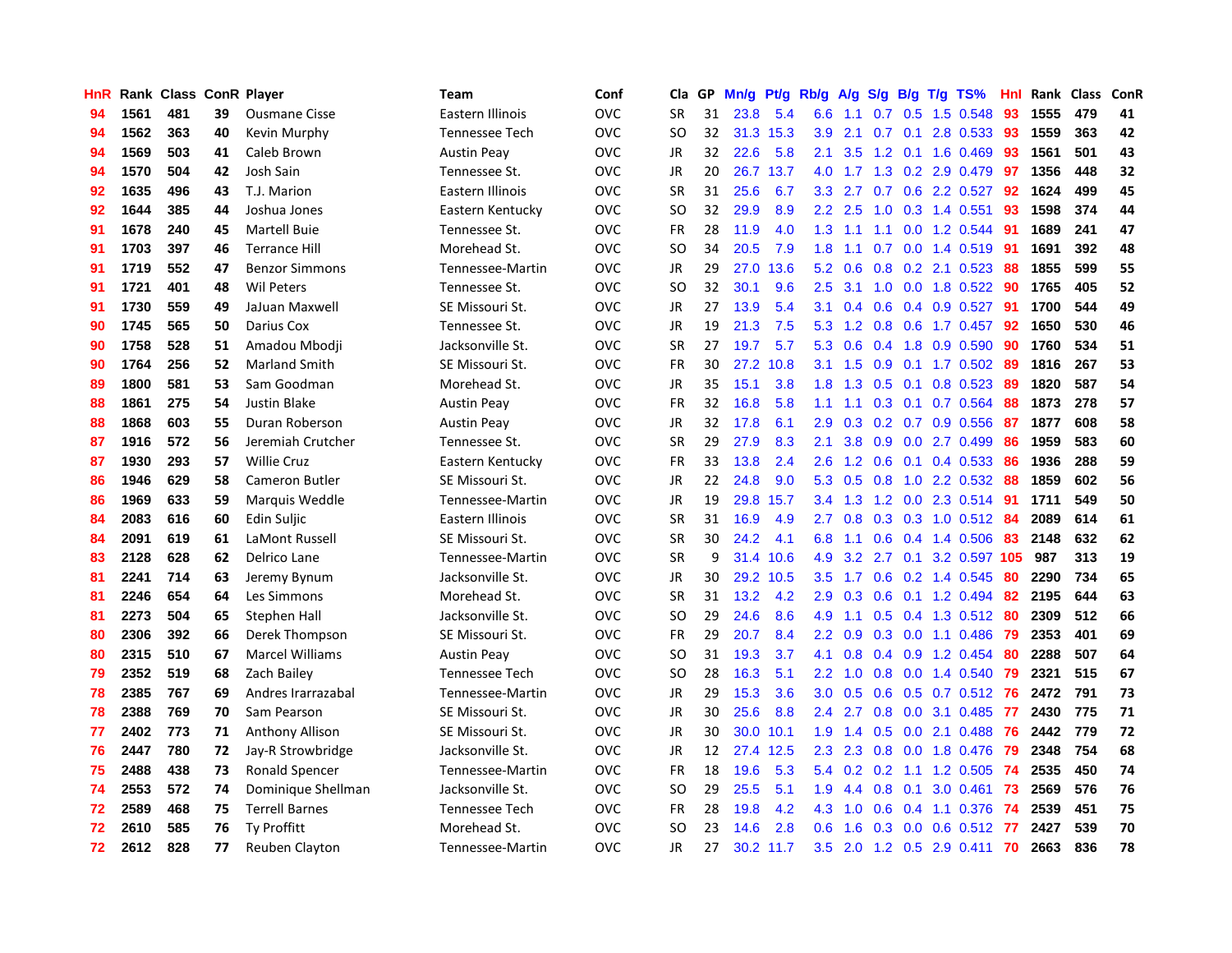| HnR |      | Rank Class ConR Player |              |                         | Team                  | Conf       | Cla           | <b>GP</b> | Mn/g | <b>Pt/g</b> | Rb/g          | A/g     |     |     | S/g B/g T/g TS%               | Hnl | Rank | <b>Class</b>   | ConR                    |
|-----|------|------------------------|--------------|-------------------------|-----------------------|------------|---------------|-----------|------|-------------|---------------|---------|-----|-----|-------------------------------|-----|------|----------------|-------------------------|
| 71  | 2632 | 730                    | 78           | Lonnie Funderburke      | Tennessee St.         | <b>OVC</b> | <b>SR</b>     | 32        | 19.5 | 3.7         | 3.9           | 0.3     | 0.5 |     | $0.4$ 1.2 0.511               | 70  | 2666 | 736            | 79                      |
| 71  | 2640 | 482                    | 79           | <b>Tashon Fredrick</b>  | Tennessee St.         | OVC        | FR            | 30        | 16.3 | 3.4         | 3.3           | 0.4     |     |     | 0.6 0.0 1.1 0.477 71          |     | 2647 | 487            | 77                      |
| 71  | 2642 | 597                    | 80           | M.J. Brown              | Tennessee-Martin      | <b>OVC</b> | <b>SO</b>     | 29        | 25.8 | 6.2         | 3.3           | 2.3     |     |     | 1.3 0.0 2.1 0.406             | -69 | 2694 | 612            | 80                      |
| 70  | 2681 | 742                    | 81           | Dominique Mpondo        | Tennessee-Martin      | <b>OVC</b> | <b>SR</b>     | 22        | 12.6 | 2.4         | 3.4           | 0.2     |     |     | $0.2$ 0.9 0.6 0.419           | 68  | 2720 | 749            | 81                      |
| 68  | 2720 | 619                    | 82           | Rae-Vonn Banks          | SE Missouri St.       | <b>OVC</b> | <b>SO</b>     | 24        | 10.1 | 2.0         | 1.9           | 0.1     |     |     | $0.5$ 0.5 0.6 0.522           | 68  | 2722 | 621            | 82                      |
| 67  | 2756 | 626                    | 83           | Bassey Inameti          | <b>Tennessee Tech</b> | <b>OVC</b> | <b>SO</b>     | 31        | 17.1 | 4.3         | 2.9           | 0.7     |     |     | $0.0$ 0.7 1.4 0.528           | 67  | 2752 | 628            | 83                      |
| 66  | 2761 | 523                    | 84           | <b>Terrance Coleman</b> | Tennessee-Martin      | <b>OVC</b> | <b>FR</b>     | 29        | 17.2 | 4.5         | 2.9           | 0.7     |     |     | $0.4$ 0.1 1.1 0.419           | 64  | 2797 | 533            | 85                      |
| 66  | 2763 | 628                    | 85           | John Barnes             | Jacksonville St.      | <b>OVC</b> | SO.           | 30        | 19.0 | 4.6         | 1.3           | 1.7     |     |     | 0.7 0.2 1.7 0.491             | 65  | 2782 | 635            | 84                      |
| 62  | 2836 | 881                    | 86           | Sean Thurston           | Jacksonville St.      | <b>OVC</b> | JR            | 30        | 14.6 | 1.6         | 2.6           | 0.6     |     |     | $0.3$ 1.4 0.9 0.403           | -61 | 2859 | 885            | 86                      |
| 59  | 2872 | 558                    | 87           | Zach Jones              | Tennessee-Martin      | <b>OVC</b> | <b>FR</b>     | 24        | 17.8 | 5.0         | 3.3           | 0.7     |     |     | $0.5$ $0.6$ 1.7 $0.425$       | -59 | 2884 | 561            | 87                      |
| 57  | 2905 | 894                    | 88           | Cataurius Taylor        | Tennessee-Martin      | <b>OVC</b> | JR            | 29        | 18.4 | 2.2         | 1.2           | 2.0     |     |     | 0.6 0.0 1.5 0.387 55          |     | 2943 | 902            | 89                      |
| 56  | 2914 | 896                    | 89           | <b>Byron Pickens</b>    | <b>Tennessee Tech</b> | <b>OVC</b> | JR            | 32        | 13.1 | 2.4         | 1.9           | 0.4     |     |     | $0.5$ 0.4 0.8 0.399           | 56  | 2928 | 897            | 88                      |
| 44  | 2992 | 599                    | 90           | LaQuentin Miles         | SE Missouri St.       | OVC        | <b>FR</b>     | 23        | 12.3 | 2.8         | 2.0           | 1.3     |     |     | $0.5$ 0.1 1.7 0.305           | 47  | 2988 | 596            | 91                      |
| 43  | 2995 | 918                    | 91           | <b>Hamilton Nash</b>    | Tennessee St.         | <b>OVC</b> | JR            | 21        | 12.9 | 1.5         | 1.8           | 0.2     |     |     | $0.2$ 0.4 0.6 0.400           | 49  | 2977 | 917            | 90                      |
| 177 | 4    | 1                      | 1            | <b>Landry Fields</b>    | Stanford              | P12        | <b>SR</b>     | 32        | 36.3 | 22.0        | 8.8           | 2.8     |     |     | 1.6 0.8 2.6 0.555             | 175 | 5    | 1              | $\mathbf 1$             |
| 168 | 12   | 6                      | $\mathbf{2}$ | <b>Quincy Pondexter</b> | Washington            | P12        | <b>SR</b>     | 36        | 32.3 | 19.3        | 7.4           | 1.8     | 1.3 |     | $0.6$ 1.9 $0.602$             | 168 | 16   | $\overline{7}$ | $\overline{2}$          |
| 150 | 59   | 10                     | 3            | Nikola Vucevic          | <b>USC</b>            | P12        | <sub>SO</sub> | 30        | 32.3 | 10.7        | 9.4           | 1.2     | 0.6 |     | 1.3 1.9 0.549                 | 148 | 75   | 14             | 3                       |
| 149 | 71   | 4                      | 4            | <b>Derrick Williams</b> | Arizona               | P12        | <b>FR</b>     | 31        |      | 28.2 15.7   | 7.1           | 0.7     | 0.6 |     | 0.6 1.9 0.611 148             |     | 78   | 5              | 4                       |
| 141 | 102  | 34                     | 5            | Jamal Boykin            | California            | P12        | <b>SR</b>     | 35        |      | 28.4 11.9   |               |         |     |     | 6.7 1.2 0.8 0.4 1.1 0.614 141 |     | 114  | 40             | 5                       |
| 140 | 113  | 40                     | 6            | Jerome Randle           | California            | P12        | <b>SR</b>     | 35        |      | 35.0 18.6   | 2.1           | 4.3     |     |     | 0.7 0.0 3.5 0.609 139         |     | 128  | 45             | 6                       |
| 136 | 162  | 61                     | 7            | Patrick Christopher     | California            | P12        | <b>SR</b>     | 35        |      | 34.5 15.6   | 5.4           | 2.0     | 1.6 |     | 0.1 1.4 0.542 135             |     | 179  | 69             | $\overline{\mathbf{z}}$ |
| 134 | 181  | 35                     | 8            | <b>Isaiah Thomas</b>    | Washington            | P12        | <b>SO</b>     | 35        | 31.1 | 16.9        | 3.9           | 3.2     | 1.1 |     | $0.1$ 2.4 0.535               | 134 | 185  | 37             | 8                       |
| 132 | 194  | 74                     | 9            | <b>Seth Tarver</b>      | Oregon St.            | P12        | <b>SR</b>     | 32        | 30.5 | 10.2        |               | 4.6 2.3 |     |     | 2.2 0.1 1.6 0.533 132         |     | 206  | 78             | 9                       |
| 130 | 228  | 83                     | 10           | Nic Wise                | Arizona               | P12        | <b>SR</b>     | 31        | 32.9 | 14.4        | 3.3           | 3.3     | 1.7 | 0.1 | 2.4 0.539                     | 129 | 239  | 86             | 10                      |
| 128 | 281  | 102                    | 11           | Matthew Bryan-Amaning   | Washington            | P12        | JR            | 36        | 22.8 | 8.8         | 5.9           | 0.4     | 1.0 |     | 1.5 1.3 0.543 128             |     | 284  | 103            | ${\bf 11}$              |
| 127 | 304  | 110                    | 12           | <b>Rihards Kuksiks</b>  | ASU                   | P12        | <b>JR</b>     | 33        |      | 29.8 12.1   | 3.6           | 1.8     | 1.1 |     | 0.3 1.2 0.594 126             |     | 306  | 108            | 12                      |
| 126 | 319  | 67                     | 13           | Klay Thompson           | Washington St.        | P12        | <sub>SO</sub> | 31        |      | 35.4 19.6   | 5.1           | 2.3     |     |     | 1.4 0.7 3.4 0.536 125         |     | 325  | 71             | 14                      |
| 126 | 320  | 114                    | 14           | Theo Robertson          | California            | P12        | <b>SR</b>     | 29        |      | 33.9 14.2   | 4.7           | 2.3     |     |     | 0.6 0.1 2.0 0.624 126         |     | 314  | 112            | 13                      |
| 123 | 368  | 82                     | 15           | Max Zhang               | California            | P12        | <b>SO</b>     | 27        | 10.6 | 3.1         | $2.4^{\circ}$ | 0.2     |     |     | 0.1 1.4 0.4 0.587 123         |     | 369  | 83             | 16                      |
| 123 | 371  | 129                    | 16           | <b>Ty Abbott</b>        | ASU                   | P12        | <b>JR</b>     | 32        | 28.7 | 12.0        | 4.4           | 1.6     |     |     | 0.9 0.3 1.6 0.573 123         |     | 368  | 128            | 15                      |
| 122 | 398  | 36                     | 17           | <b>Reeves Nelson</b>    | <b>UCLA</b>           | P12        | <b>FR</b>     | 28        | 23.4 | 11.1        | 5.7           | 0.4     |     |     | 0.7 0.7 1.7 0.612 122         |     | 387  | 35             | 17                      |
| 121 | 412  | 143                    | 18           | Venoy Overton           | Washington            | P12        | <b>JR</b>     | 36        | 23.1 | 8.5         | 2.9           | 3.1     |     |     | 1.4 0.2 2.3 0.549             | 121 | 415  | 145            | 19                      |
| 120 | 422  | 145                    | 19           | <b>Eric Boateng</b>     | ASU                   | P12        | <b>SR</b>     | 33        | 27.1 | 8.8         | 7.2           | 0.9     | 0.6 |     | 0.8 2.1 0.636 120             |     | 434  | 148            | 20                      |
| 120 | 424  | 148                    | 20           | Alex Stepheson          | <b>USC</b>            | P12        | <b>JR</b>     | 28        | 25.8 | 8.4         | 7.2           | 0.3     | 0.1 |     | 1.6 1.8 0.479 120             |     | 438  | 156            | 21                      |
| 120 | 429  | 91                     | 21           | Michael Dunigan         | Oregon                | P12        | <sub>SO</sub> | 28        | 20.3 | 9.0         | 4.9           | 0.1     | 0.6 |     | 1.3 1.3 0.573 122             |     | 395  | 88             | 18                      |
| 120 | 437  | 151                    | 22           | Derek Glasser           | ASU                   | P12        | <b>SR</b>     | 33        | 32.9 | 10.1        | 2.5           | 4.8     |     |     | 1.1 0.2 2.2 0.543 119 452     |     |      | 153            | 22                      |
| 119 | 444  | 152                    | 23           | <b>Michael Roll</b>     | <b>UCLA</b>           | P12        | <b>SR</b>     | 32        | 35.8 | 14.1        | 2.8           | 3.6     | 1.0 |     | $0.1$ 1.9 0.591 117           |     | 531  | 173            | 25                      |
| 118 | 487  | 168                    | 24           | Justin Holiday          | Washington            | P12        | <b>JR</b>     | 34        | 22.2 | 5.9         | 4.5           | 1.8     | 1.0 |     | 0.6 0.9 0.483 118             |     | 485  | 167            | 23                      |
| 118 | 506  | 118                    | 25           | Malcolm Armstead        | Oregon                | P12        | SO            | 32        |      | 31.7 10.3   | 2.6           |         |     |     | 4.3 2.0 0.1 2.5 0.505 117     |     | 537  | 123            | 26                      |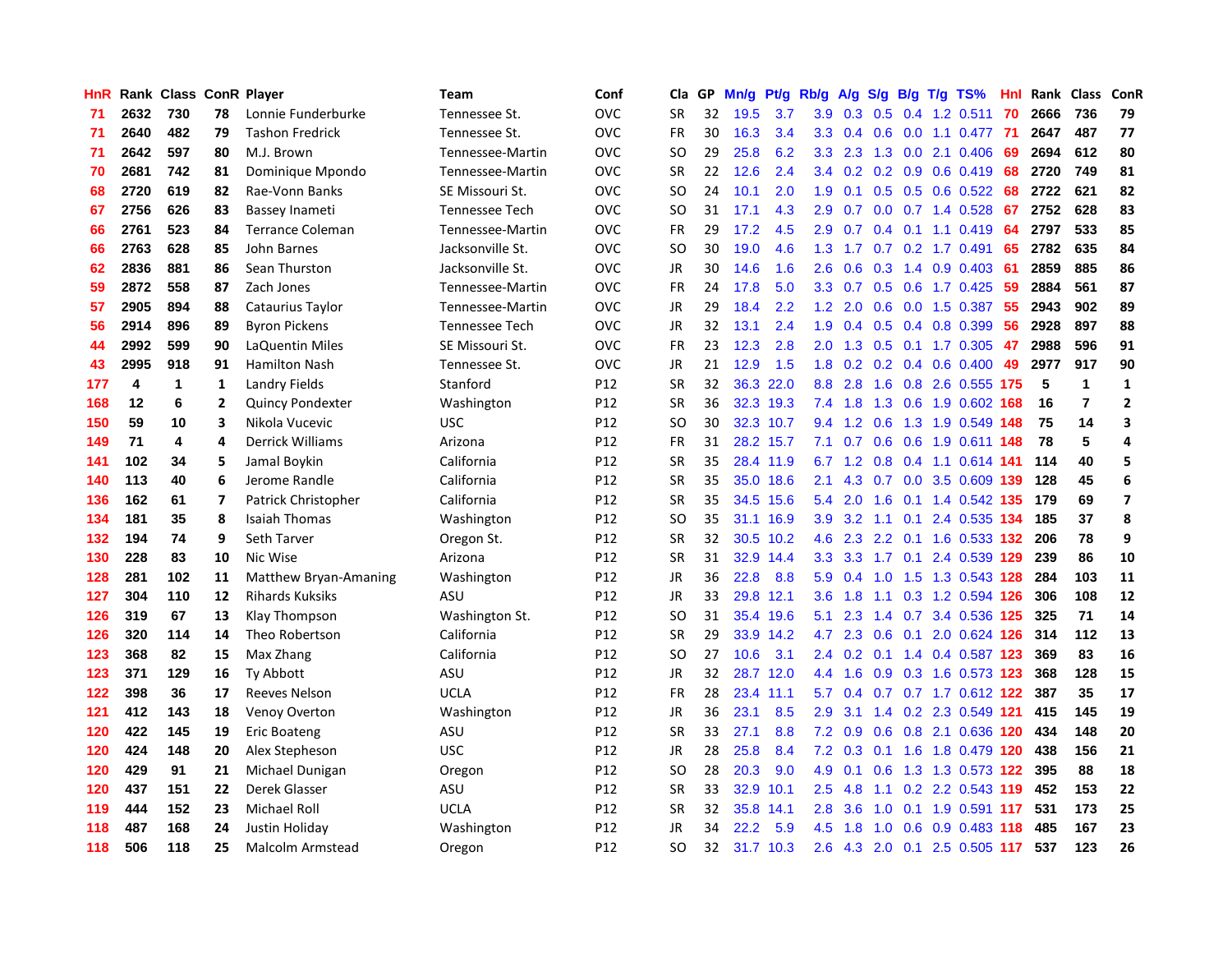| HnR |      | Rank Class ConR Player |    |                            | <b>Team</b>    | Conf            | Cla       | <b>GP</b> | Mn/g | <b>Pt/g</b> | Rb/g             | A/g |                  |     | S/g B/g T/g TS%               | Hnl | Rank | <b>Class</b> | ConR |
|-----|------|------------------------|----|----------------------------|----------------|-----------------|-----------|-----------|------|-------------|------------------|-----|------------------|-----|-------------------------------|-----|------|--------------|------|
| 116 | 550  | 55                     | 26 | <b>Tyler Honeycutt</b>     | UCLA           | P12             | <b>FR</b> | 26        | 27.7 | 7.2         | 6.5              | 2.7 | 1.5              |     | 1.2 2.4 0.545 117             |     | 513  | 50           | 24   |
| 113 | 641  | 147                    | 27 | Leonard Washington         | <b>USC</b>     | P <sub>12</sub> | SO.       | 20        | 21.1 | 6.2         | 4.4              | 0.5 |                  |     | 1.2 0.6 1.2 0.494 116         |     | 561  | 129          | 27   |
| 113 | 645  | 212                    | 28 | <b>Roeland Schaftenaar</b> | Oregon St.     | P <sub>12</sub> | <b>SR</b> | 32        | 25.5 | 9.2         | 4.0              | 1.8 |                  |     | $0.7$ 0.4 1.7 0.525 113       |     | 658  | 213          | 29   |
| 113 | 655  | 71                     | 29 | Reggie Moore               | Washington St. | P12             | <b>FR</b> | 31        | 32.5 | 12.7        | $2.4^{\circ}$    | 4.2 |                  |     | 1.4 0.0 2.8 0.561 113         |     | 664  | 67           | 30   |
| 113 | 672  | 159                    | 30 | Jorge Gutierrez            | California     | P12             | <b>SO</b> | 30        | 21.4 | 5.5         | 3.0              | 2.7 | 0.9              |     | $0.1$ 1.5 0.505               | 114 | 636  | 146          | 28   |
| 112 | 700  | 222                    | 31 | Nikola Koprivica           | Washington St. | P <sub>12</sub> | <b>SR</b> | 31        | 25.2 | 8.9         | 5.1              | 1.8 |                  |     | 0.4 0.1 1.3 0.629 112         |     | 704  | 225          | 31   |
| 112 | 709  | 169                    | 32 | Kyle Fogg                  | Arizona        | P12             | SO        | 31        | 28.8 | 11.1        | 3.1              | 2.2 | 0.9              |     | 0.3 2.1 0.551 111             |     | 730  | 169          | 33   |
| 111 | 747  | 260                    | 33 | Jamelle McMillan           | ASU            | P12             | JR        | 29        | 27.6 | 6.6         | $3.4^{\circ}$    | 2.8 | 1.0              |     | $0.1$ 1.1 0.543 111           |     | 718  | 246          | 32   |
| 110 | 751  | 173                    | 34 | <b>Elston Turner</b>       | Washington     | P <sub>12</sub> | <b>SO</b> | 36        | 15.3 | 5.5         | 1.9              | 0.8 |                  |     | 0.6 0.2 0.5 0.523 110 752     |     |      | 175          | 34   |
| 110 | 754  | 174                    | 35 | DeAngelo Casto             | Washington St. | P12             | SO        | 31        | 28.5 | 10.7        | 7.0              | 0.5 |                  |     | 0.7 2.2 2.2 0.519 110 759     |     |      | 177          | 35   |
| 109 | 801  | 282                    | 36 | Jamelle Horne              | Arizona        | P12             | JR        | 30        | 29.2 | 9.4         | 5.6              |     |                  |     | 1.2 0.7 1.0 1.7 0.559 109 816 |     |      | 281          | 36   |
| 108 | 853  | 191                    | 37 | Jeremy Green               | Stanford       | P <sub>12</sub> | SO        | 32        | 33.8 | 16.6        | 3.8 <sub>2</sub> | 0.8 |                  |     | 0.8 0.0 1.3 0.533 107         |     | 881  | 203          | 39   |
| 108 | 869  | 103                    | 38 | <b>Trent Lockett</b>       | ASU            | P12             | <b>FR</b> | 33        | 19.6 | 6.7         | 3.4              | 0.8 | 0.8              |     | 0.1 1.5 0.543 107             |     | 869  | 99           | 38   |
| 107 | 882  | 200                    | 39 | Omondi Amoke               | California     | P <sub>12</sub> | SO        | 33        | 16.7 | 4.8         | 4.6              | 0.3 |                  |     | $0.2$ 0.2 0.7 0.503 107       |     | 867  | 199          | 37   |
| 107 | 891  | 283                    | 40 | Dwight Lewis               | <b>USC</b>     | P12             | <b>SR</b> | 30        | 35.6 | 13.8        | 2.9              | 1.5 |                  |     | 1.2 0.2 2.5 0.494 106         |     | 947  | 301          | 41   |
| 107 | 901  | 307                    | 41 | Lekendric Longmire         | Oregon         | P12             | JR        | 26        | 20.2 | 7.5         | 4.1              | 0.6 | 1.1              |     | 0.1 0.9 0.469 107             |     | 885  | 302          | 40   |
| 107 | 910  | 291                    | 42 | <b>Mike Gerrity</b>        | <b>USC</b>     | P12             | <b>SR</b> | 22        | 36.4 | 9.3         | 2.7              | 3.6 | 0.8              |     | 0.3 2.0 0.505 105             |     | 960  | 306          | 42   |
| 105 | 995  | 220                    | 43 | <b>Teondre Williams</b>    | Oregon         | P12             | <b>SO</b> | 30        | 16.5 | 6.4         | 2.4              | 0.8 |                  |     | 0.4 0.3 1.0 0.504 104 1017    |     |      | 228          | 44   |
| 105 | 1001 | 223                    | 44 | Malcolm Lee                | UCLA           | P12             | <b>SO</b> | 32        | 34.8 | 12.1        | 4.4              | 3.1 |                  |     | 1.1 0.3 2.6 0.516 102 1081    |     |      | 247          | 46   |
| 104 | 1026 | 324                    | 45 | Jerren Shipp               | ASU            | P <sub>12</sub> | <b>SR</b> | 30        | 15.3 | 4.5         | $2.2\phantom{0}$ | 0.6 |                  |     | 0.6 0.1 0.6 0.551 104 1006    |     |      | 320          | 43   |
| 103 | 1058 | 334                    | 46 | <b>Marcus Johnson</b>      | <b>USC</b>     | P12             | <b>SR</b> | 28        | 31.7 | 9.6         | 4.6              | 1.5 | 1.5              |     | 0.5 2.9 0.425 103 1045        |     |      | 330          | 45   |
| 103 | 1078 | 247                    | 47 | Jeremy Jacob               | Oregon         | P <sub>12</sub> | SO        | 32        | 20.3 | 7.5         | 4.8              | 0.1 |                  |     | 0.2 0.2 1.0 0.526 102 1103    |     |      | 253          | 47   |
| 103 | 1085 | 342                    | 48 | Nikola Dragovic            | UCLA           | P12             | <b>SR</b> | 30        | 32.2 | 12.0        | 4.4              | 1.3 | 0.8              |     | 0.6 1.9 0.497 101 1132        |     |      | 357          | 51   |
| 102 | 1096 | 132                    | 49 | Joe Burton                 | Oregon St.     | P12             | <b>FR</b> | 32        | 16.0 | 4.7         | 4.5              | 1.0 |                  |     | 0.4 0.3 1.8 0.505 102 1105    |     |      | 134          | 48   |
| 102 | 1114 | 135                    | 50 | Solomon Hill               | Arizona        | P12             | <b>FR</b> | 31        | 25.3 | 6.7         | 4.4              | 1.7 | 0.6              | 0.1 | 2.0 0.545 101 1131            |     |      | 137          | 50   |
| 102 | 1141 | 358                    | 51 | <b>Tajuan Porter</b>       | Oregon         | P12             | <b>SR</b> | 28        | 30.1 | 13.1        | $2.5^{\circ}$    | 2.0 | 1.0              |     | 0.0 2.5 0.499 102 1111        |     |      | 351          | 49   |
| 101 | 1156 | 388                    | 52 | Calvin Haynes              | Oregon St.     | P12             | <b>JR</b> | 32        | 30.9 | 12.5        | 2.3              | 1.7 |                  |     | 1.1 0.1 2.2 0.504 101 1155    |     |      | 387          | 52   |
| 101 | 1182 | 268                    | 53 | Jerime Anderson            | <b>UCLA</b>    | P12             | <b>SO</b> | 29        | 24.4 | 5.8         | 1.9              | 3.4 |                  |     | $1.0$ 0.2 2.2 0.553           | -99 | 1243 | 283          | 55   |
| 100 | 1192 | 146                    | 54 | Jamil Wilson               | Oregon         | P12             | <b>FR</b> | 26        | 16.9 | 4.7         | 3.2              | 1.0 |                  |     | 0.5 0.5 1.0 0.498 100 1190    |     |      | 145          | 53   |
| 100 | 1212 | 274                    | 55 | <b>Marcus Capers</b>       | Washington St. | P12             | SO        | 31        | 26.6 | 6.9         | 4.1              | 1.4 | 0.8 <sub>0</sub> |     | 0.7 1.3 0.571 100 1205        |     |      | 273          | 54   |
| 100 | 1237 | 152                    | 56 | E.J. Singler               | Oregon         | P12             | <b>FR</b> | 32        | 24.5 | 6.1         | 4.3              | 1.2 | 0.5              |     | 0.3 1.2 0.560                 | 99  | 1255 | 153          | 56   |
| 98  | 1294 | 161                    | 57 | Lamont Jones               | Arizona        | P12             | <b>FR</b> | 30        | 18.8 | 6.6         | 1.8              | 1.6 | 0.7              |     | $0.0$ 1.4 $0.471$             | 98  | 1291 | 160          | 58   |
| 98  | 1332 | 309                    | 58 | Matt Humphrey              | Oregon         | P12             | <b>SO</b> | 19        | 16.2 | 5.4         | 2.5              | 0.6 | 0.7              |     | 0.3 0.8 0.481                 | 98  | 1282 | 292          | 57   |
| 98  | 1346 | 425                    | 59 | <b>Drew Shiller</b>        | Stanford       | P12             | <b>SR</b> | 32        | 28.2 | 7.5         | 2.8              | 2.3 | 0.7              |     | $0.1$ 1.1 0.548               | 97  | 1369 | 429          | 62   |
| 97  | 1359 | 171                    | 60 | Jared Cunningham           | Oregon St.     | P12             | <b>FR</b> | 32        | 19.1 | 6.2         | 2.0              | 0.9 |                  |     | 1.3 0.1 2.3 0.591             | 97  | 1360 | 171          | 61   |
| 97  | 1385 | 324                    | 61 | <b>Scott Suggs</b>         | Washington     | P12             | <b>SO</b> | 35        | 13.8 | 4.7         | 1.2              | 0.7 |                  |     | 0.3 0.0 0.5 0.549             | 97  | 1358 | 313          | 60   |
| 96  | 1421 | 461                    | 62 | Markhuri Sanders-Frison    | California     | P12             | JR        | 31        | 14.0 | 3.3         | 3.0 <sub>2</sub> | 0.7 |                  |     | 0.3 0.3 0.6 0.528             | 97  | 1348 | 446          | 59   |
| 95  | 1467 | 343                    | 63 | <b>Jack Trotter</b>        | Stanford       | P12             | <b>SO</b> | 32        | 25.3 | 6.8         | 4.5              | 0.7 | 0.3              | 0.4 | $0.7$ 0.524                   | 94  | 1497 | 346          | 65   |
| 95  | 1483 | 478                    | 64 | Omari Johnson              | Oregon St.     | P <sub>12</sub> | JR        | 32        | 15.5 | 4.7         | 2.6              | 0.6 |                  |     | $0.5$ 0.2 1.0 0.461           | 94  | 1486 | 480          | 64   |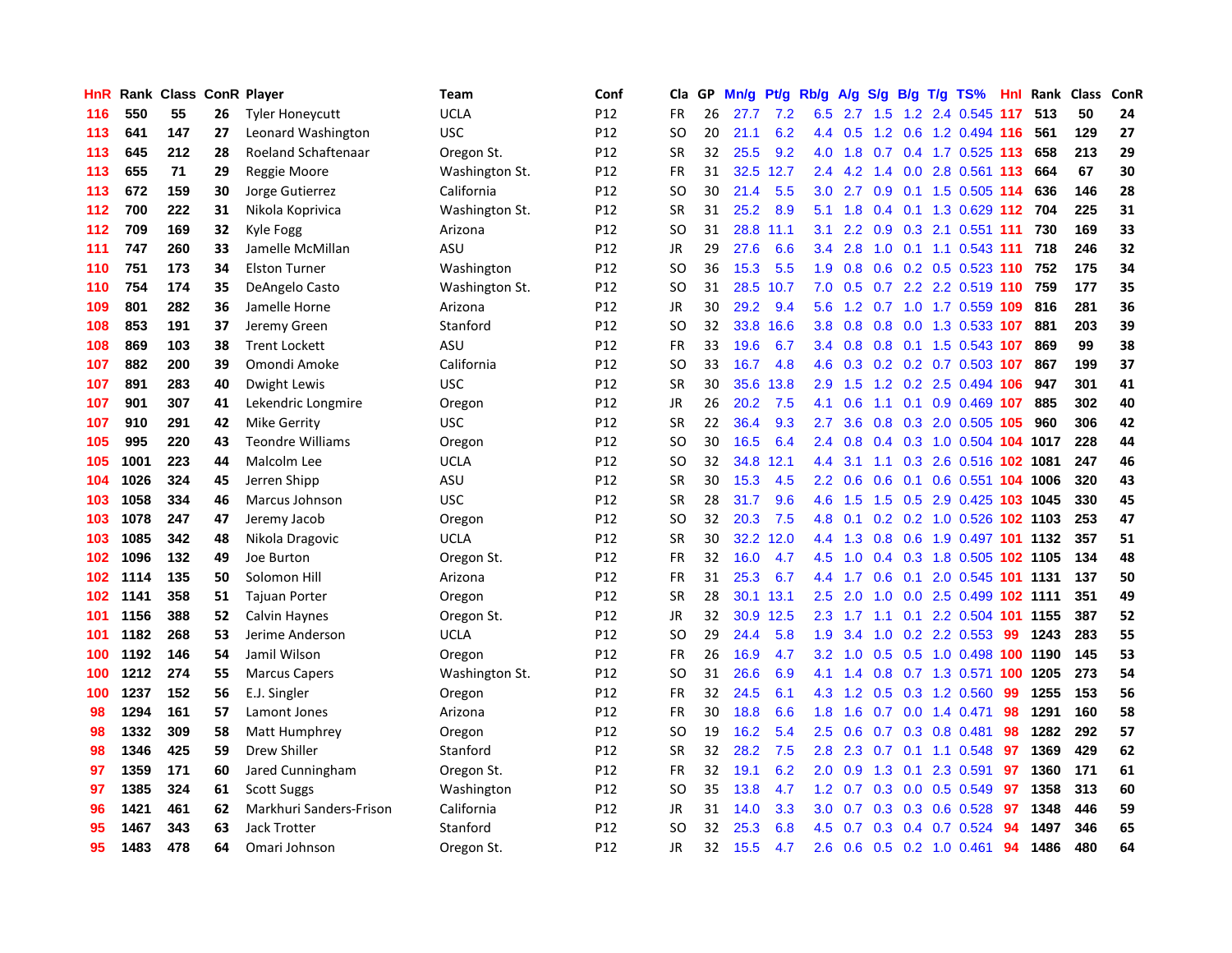| HnR |      | Rank Class ConR Player |    |                          | Team              | Conf | Cla       | GP | Mn/g | Pt/g      | Rb/g             | A/g       | S/g              |     | B/g T/g TS%                    | Hnl | Rank | <b>Class</b> | <b>ConR</b>             |
|-----|------|------------------------|----|--------------------------|-------------------|------|-----------|----|------|-----------|------------------|-----------|------------------|-----|--------------------------------|-----|------|--------------|-------------------------|
| 94  | 1552 | 360                    | 65 | Jarrett Mann             | Stanford          | P12  | <b>SO</b> | 32 | 27.1 | 5.8       | 3.4              | 4.3       | 0.7              |     | $0.0$ 3.2 $0.450$              | 93  | 1573 | 364          | 66                      |
| 93  | 1598 | 514                    | 66 | Lathen Wallace           | Oregon St.        | P12  | JR.       | 31 | 13.9 | 5.3       | 1.5              |           |                  |     | $0.4$ 0.5 0.1 0.9 0.487        | -93 | 1589 | 511          | 67                      |
| 92  | 1650 | 386                    | 67 | <b>Garrett Sim</b>       | Oregon            | P12  | SO        | 32 | 15.4 | 4.2       | 1.7              | 1.0       |                  |     | $0.5$ 0.1 0.8 0.489            | 91  | 1672 | 388          | 68                      |
| 91  | 1692 | 244                    | 68 | <b>Kevin Parrom</b>      | Arizona           | P12  | FR        | 17 | 20.9 | 4.6       | 4.2              | 1.7       |                  |     | $0.6$ $0.2$ 1.2 0.433          | 97  | 1382 | 178          | 63                      |
| 89  | 1804 | 543                    | 69 | Josh Tarver              | Oregon St.        | P12  | <b>SR</b> | 32 | 20.6 | 3.0       | 1.9              | 1.7       | 0.8              |     | 0.3 1.3 0.505                  | 89  | 1810 | 546          | 69                      |
| 88  | 1834 | 267                    | 70 | Abdul Gaddy              | Washington        | P12  | FR        | 36 | 18.2 | 3.9       | 1.4              | 2.3       |                  |     | $0.5$ 0.1 1.7 0.445            | 88  | 1832 | 270          | ${\bf 71}$              |
| 88  | 1841 | 427                    | 71 | Darnell Gant             | Washington        | P12  | <b>SO</b> | 35 | 11.7 | 2.5       | $2.4^{\circ}$    | 0.4       |                  |     | $0.2$ $0.3$ $0.2$ $0.449$      | 88  | 1825 | 421          | 70                      |
| 88  | 1863 | 277                    | 72 | <b>Tyreese Breshers</b>  | Washington        | P12  | <b>FR</b> | 34 | 9.9  | 3.0       | 2.6              | 0.0       | 0.1              |     | 0.8 0.6 0.458                  | -88 | 1836 | 271          | 72                      |
| 87  | 1935 | 624                    | 73 | <b>Marcus Simmons</b>    | <b>USC</b>        | P12  | JR        | 29 | 17.4 | 3.0       | 2.0 <sub>1</sub> | 0.8       |                  |     | $0.4$ 0.3 1.0 0.524            | -86 | 1955 | 633          | 74                      |
| 86  | 1973 | 447                    | 74 | Abe Lodwick              | Washington St.    | P12  | <b>SO</b> | 28 | 11.7 | 2.5       |                  |           |                  |     | 2.5 0.4 0.2 0.3 0.5 0.526      | -86 | 1945 | 445          | 73                      |
| 85  | 2023 | 317                    | 75 | Xavier Thames            | Washington St.    | P12  | <b>FR</b> | 31 | 17.6 | 4.6       | 1.5              | 1.2       |                  |     | 0.8 0.0 0.9 0.472 85           |     | 2031 | 320          | 75                      |
| 84  | 2055 | 328                    | 76 | Brendan Lane             | UCLA              | P12  | <b>FR</b> | 27 | 10.0 | 2.4       | 1.5              | 0.4       |                  |     | 0.2 0.4 0.7 0.602 84           |     | 2087 | 335          | 76                      |
| 82  | 2181 | 697                    | 77 | Donte Smith              | <b>USC</b>        | P12  | JR        | 29 | 16.2 | 3.8       | 1.1              | 1.0       | 0.5              |     | 0.0 1.3 0.495                  | -81 | 2208 | 701          | 78                      |
| 81  | 2270 | 726                    | 78 | Daniel Deane             | Oregon St.        | P12  | JR        | 28 | 13.6 | 3.1       | 3.0 <sub>1</sub> | 0.3       |                  |     | $0.4$ 0.1 1.0 0.476            | 82  | 2204 | 700          | 77                      |
| 77  | 2440 | 541                    | 79 | <b>Taylor Rohde</b>      | ASU               | P12  | <b>SO</b> | 30 | 8.9  | 2.2       | 1.2              | 0.1       | 0.1              |     | $0.0$ $0.3$ $0.536$            | -77 | 2408 | 532          | 80                      |
| 74  | 2532 | 710                    | 80 | James Keefe              | <b>UCLA</b>       | P12  | <b>SR</b> | 20 | 16.0 | 2.2       | 2.8              | 0.8       |                  |     | 0.4 0.6 0.9 0.458              | 79  | 2338 | 674          | 79                      |
| 74  | 2550 | 571                    | 81 | <b>Brendon Lavender</b>  | Arizona           | P12  | <b>SO</b> | 29 | 16.1 | 3.2       | 1.1              | 0.7       |                  |     | $0.2$ 0.0 0.7 0.500            | 75  | 2499 | 559          | 82                      |
| 72  | 2609 | 584                    | 82 | Andrew Zimmermann        | Stanford          | P12  | <b>SO</b> | 26 | 17.5 | 4.4       | 2.9              | 0.6       |                  |     | $0.5$ 0.1 1.3 0.477            | -75 | 2486 | 555          | 81                      |
| 59  | 2861 | 887                    | 83 | Da'Veed Dildy            | Stanford          | P12  | JR        | 26 | 12.4 | 2.0       | 1.2              | 1.1       |                  |     | 0.5 0.0 1.0 0.375              | 62  | 2839 | 879          | 83                      |
| 57  | 2901 | 567                    | 84 | Kyryl Natyazhko          | Arizona           | P12  | <b>FR</b> | 31 | 10.9 | 1.9       | 2.0 <sub>1</sub> | 0.1       |                  |     | $0.2$ 0.2 0.6 0.431 57         |     | 2921 | 576          | 84                      |
| 131 | 212  | 14                     | 1  | C.J. McCollum            | Lehigh            | Pat. | <b>FR</b> | 33 | 31.9 | 19.1      | 5.0              | 2.4       |                  |     | 1.3 0.2 2.0 0.588 131          |     | 223  | 15           | $\mathbf{1}$            |
| 117 | 533  | 122                    | 2  | Stephen Lumpkins         | American          | Pat. | <b>SO</b> | 31 |      | 29.9 13.0 | 8.5              | 1.3       | 0.5              |     | 1.5 1.4 0.526                  | 113 | 642  | 149          | 3                       |
| 111 | 731  | 254                    | 3  | Vlad Moldoveanu          | American          | Pat. | JR        | 22 | 32.4 | 18.1      | 6.5              | 2.0       | 0.7              |     | 0.4 2.4 0.585                  | 123 | 379  | 134          | $\mathbf{2}$            |
| 110 | 756  | 234                    | 4  | <b>Cleveland Richard</b> | Army              | Pat. | <b>SR</b> | 29 |      | 32.2 12.6 | 4.2              | 2.9       | 1.7 <sup>2</sup> |     | 0.3 2.1 0.479 110              |     | 755  | 238          | 4                       |
| 109 | 808  | 284                    | 5  | Jared Mintz              | Lafayette         | Pat. | JR        | 31 |      | 27.7 14.1 | 5.7              | 2.1       | 0.6              |     | 0.3 2.1 0.612 109              |     | 786  | 270          | 5                       |
| 108 | 856  | 193                    | 6  | Jordan Sugars            | Navy              | Pat. | <b>SO</b> | 30 |      | 35.5 15.8 |                  | 8.0 1.3   |                  |     | 1.3 0.1 2.1 0.570 107          |     | 858  | 196          | 6                       |
| 106 | 938  | 300                    | 7  | Kyle Roemer              | Colgate           | Pat. | <b>SR</b> | 29 |      | 34.4 18.8 | 5.7              | 1.4       |                  |     | 1.5 0.2 2.7 0.544 106          |     | 941  | 296          | $\overline{\mathbf{z}}$ |
| 104 | 1020 | 323                    | 8  | <b>Marquis Hall</b>      | Lehigh            | Pat. | <b>SR</b> | 33 |      | 31.6 11.0 | 3.5              |           |                  |     | 5.7 1.2 0.1 2.2 0.497 104 1024 |     |      | 325          | 8                       |
| 103 | 1069 | 243                    | 9  | Ryan Willen              | Lafayette         | Pat. | <b>SO</b> | 32 |      | 24.4 12.2 | 4.6              | 1.6       | 0.8              |     | 0.4 1.7 0.578 103 1074         |     |      | 243          | 9                       |
| 102 | 1129 | 136                    | 10 | Mike Muscala             | <b>Bucknell</b>   | Pat. | FR        | 30 | 24.8 | 9.9       | 4.9              | 0.8       | 0.3              |     | 2.2 1.0 0.516 102 1094         |     |      | 132          | 10                      |
| 101 | 1177 | 371                    | 11 | <b>Chris Harris</b>      | Navy              | Pat. | <b>SR</b> | 30 |      | 34.9 21.1 | $2.5\,$          | 1.9       | 2.0              | 0.1 | 2.9 0.515 100 1177             |     |      | 374          | ${\bf 11}$              |
| 101 | 1183 | 399                    | 12 | Andrew Keister           | <b>Holy Cross</b> | Pat. | <b>JR</b> | 31 |      | 28.3 10.2 | 8.9              | 1.6       | 0.5              |     | 0.6 2.3 0.545 100 1200         |     |      | 402          | 12                      |
| 100 | 1216 | 276                    | 13 | Jim Mower                | Lafayette         | Pat. | <b>SO</b> | 32 |      | 26.8 13.8 | 2.0 <sub>1</sub> | 1.9       | 0.4              |     | 0.1 1.0 0.603 100 1211         |     |      | 274          | 13                      |
| 98  | 1306 | 300                    | 14 | Mike Cavataio            | <b>Holy Cross</b> | Pat. | <b>SO</b> | 31 |      | 28.8 11.3 |                  | $5.5$ 2.2 | 0.5              |     | 0.6 1.9 0.536                  | 98  | 1320 | 301          | 14                      |
| 95  | 1474 | 458                    | 15 | Zahir Carrington         | Lehigh            | Pat. | <b>SR</b> | 30 |      | 28.0 11.0 |                  | 6.7 1.3   |                  |     | 1.1 1.4 2.7 0.512 95           |     | 1473 | 459          | 15                      |
| 94  | 1528 | 355                    | 16 | Julian Simmons           | Army              | Pat. | <b>SO</b> | 29 |      | 20.0 11.3 | $1.4^{\circ}$    | 0.2       | 0.8              |     | $0.0$ 1.6 0.542                | -94 | 1512 | 351          | 16                      |
| 93  | 1581 | 220                    | 17 | Gabe Knutson             | Lehigh            | Pat. | FR        | 33 | 27.6 | 9.5       | 5.6              | 0.9       |                  |     | $0.4$ 0.2 1.1 0.573            | 93  | 1577 | 218          | 19                      |
| 93  | 1587 | 373                    | 18 | Devin Brown              | <b>Holy Cross</b> | Pat. | <b>SO</b> | 30 | 25.5 | 12.4      | 2.1              | 1.2       | 0.4              | 0.1 | 1.6 0.604                      | 93  | 1574 | 365          | 18                      |
| 93  | 1596 | 513                    | 19 | Michael Ojo              | Lehigh            | Pat. | <b>JR</b> | 33 | 18.3 | 6.8       | 3.3              | 1.1       |                  |     | 0.8 0.1 1.3 0.568              | 93  | 1592 | 512          | 20                      |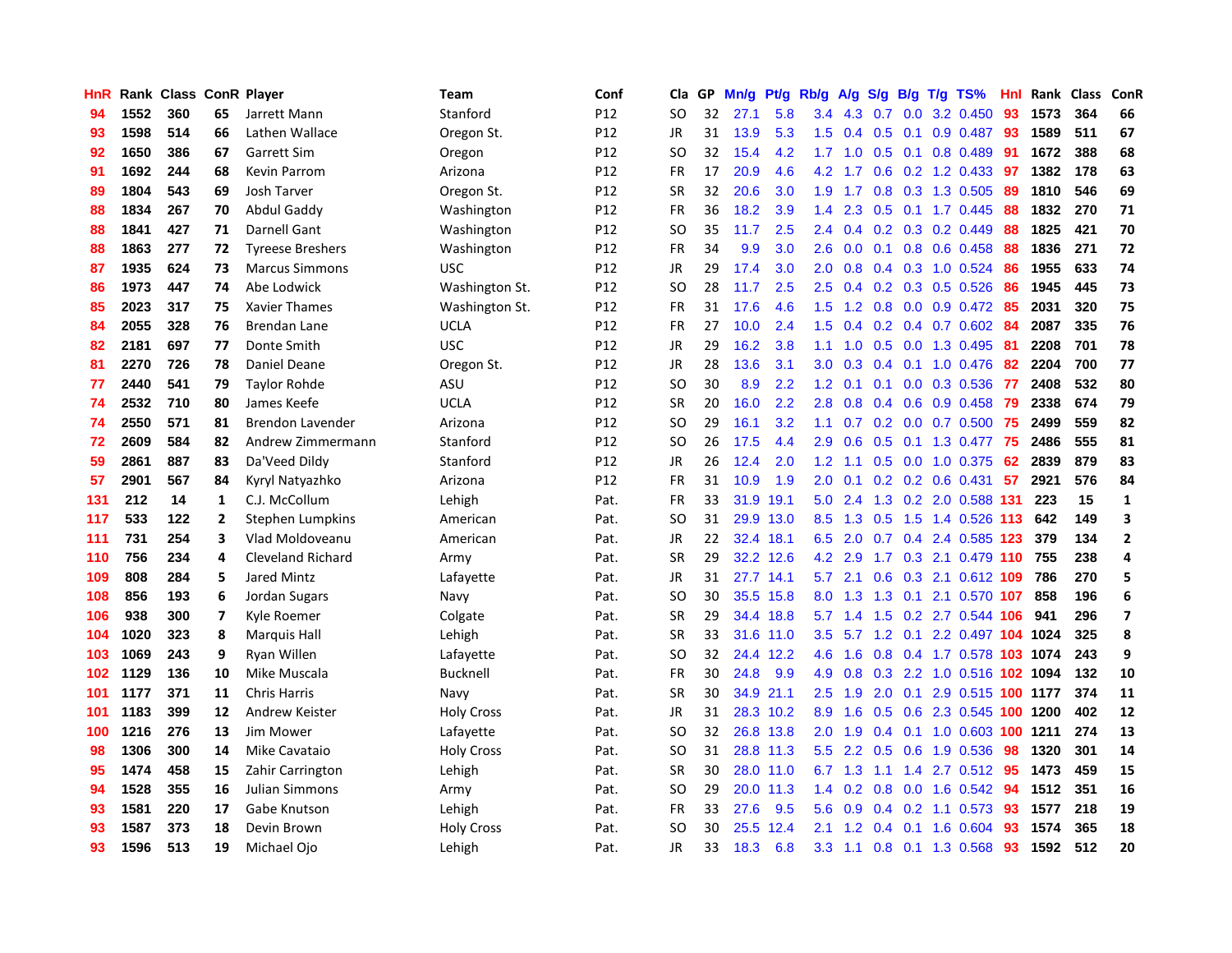| HnR |      | Rank Class |    | <b>ConR Player</b>       | Team              | Conf | Cla       | <b>GP</b> | Mn/g | Pt/g      | Rb/g             | A/g             | S/g |     | B/g T/g TS%              | Hnl | Rank | <b>Class</b> | ConR |
|-----|------|------------|----|--------------------------|-------------------|------|-----------|-----------|------|-----------|------------------|-----------------|-----|-----|--------------------------|-----|------|--------------|------|
| 93  | 1609 | 490        | 20 | <b>Marcus Nelson</b>     | Army              | Pat. | <b>SR</b> | 27        | 24.0 | 5.6       | 3.6 <sub>2</sub> | 1.8             |     |     | 1.4 0.8 1.7 0.531        | 93  | 1556 | 480          | 17   |
| 93  | 1613 | 521        | 21 | Darryl Shazier           | Bucknell          | Pat. | JR        | 31        | 35.2 | 10.1      | 3.2              | 3.8             |     |     | 1.2 0.2 1.6 0.529        | -93 | 1594 | 513          | 21   |
| 92  | 1646 | 499        | 22 | Dave Buchberger          | Lehigh            | Pat. | <b>SR</b> | 32        | 23.3 | 6.3       | 2.8              | 1.7             |     |     | $0.5$ 0.1 0.7 0.653      | 92  | 1635 | 503          | 22   |
| 92  | 1652 | 501        | 23 | Josh Miller              | Army              | Pat. | <b>SR</b> | 29        | 29.8 | 8.2       | 4.4              | 3.5             | 1.5 | 0.1 | 2.8 0.472 92             |     | 1642 | 504          | 23   |
| 91  | 1713 | 518        | 24 | Jeff Kari                | Lafayette         | Pat. | <b>SR</b> | 32        | 26.9 | 9.7       | 2.8              | 2.4             | 1.2 |     | $0.1$ 1.5 0.569          | 91  | 1713 | 519          | 24   |
| 88  | 1877 | 560        | 25 | Michael Gruner           | Lafayette         | Pat. | <b>SR</b> | 32        | 24.9 | 7.0       | 2.7              | 2.8             | 1.6 |     | 0.2 1.8 0.539            | 87  | 1887 | 562          | 25   |
| 87  | 1920 | 621        | 26 | Ben Wheeler              | Lafayette         | Pat. | JR        | 32        | 16.7 | 4.3       | 2.3              | 1.8             | 0.8 |     | $0.1$ 1.1 0.572          | -87 | 1928 | 625          | 26   |
| 87  | 1926 | 438        | 27 | Yaw Gyawu                | Colgate           | Pat. | <b>SO</b> | 29        |      | 31.7 14.3 | 4.5              | 1.2             | 0.7 |     | 0.0 2.3 0.547            | 86  | 1935 | 444          | 27   |
| 86  | 1961 | 445        | 28 | R.J. Evans               | <b>Holy Cross</b> | Pat. | <b>SO</b> | 28        |      | 29.4 13.4 | 5.1              | 2.6             | 0.6 |     | $0.2$ 3.1 $0.460$        | -85 | 1976 | 450          | 28   |
| 85  | 1993 | 640        | 29 | <b>Andrew Beinert</b>    | <b>Holy Cross</b> | Pat. | JR        | 31        |      | 33.4 10.5 | 2.2 <sub>2</sub> | 3.5             |     |     | 1.1 0.0 2.4 0.561        | 85  | 2009 | 648          | 29   |
| 85  | 2010 | 597        | 30 | Ben Johnson              | Colgate           | Pat. | <b>SR</b> | 29        |      | 30.2 10.4 | 5.2              | 1.8             |     |     | 0.7 0.5 1.8 0.528        | -85 | 2017 | 604          | 31   |
| 85  | 2014 | 599        | 31 | <b>Stephen Tyree</b>     | Bucknell          | Pat. | <b>SR</b> | 31        | 26.3 | 5.7       | 5.2              | $1.7 \quad 1.0$ |     |     | $0.1$ 1.5 0.568          | 85  | 2012 | 600          | 30   |
| 84  | 2041 | 322        | 32 | Joe Willman              | <b>Bucknell</b>   | Pat. | <b>FR</b> | 31        | 18.4 | 5.6       | 3.8              | 0.4             | 0.6 |     | 0.4 0.8 0.506            | -84 | 2042 | 322          | 33   |
| 84  | 2044 | 606        | 33 | <b>Tyrell Thompson</b>   | Army              | Pat. | <b>SR</b> | 19        | 13.0 | 5.3       | 1.6              | 0.4             |     |     | $0.7$ 0.1 1.1 0.495      | 84  | 2033 | 606          | 32   |
| 84  | 2098 | 623        | 34 | Patrick Behan            | <b>Bucknell</b>   | Pat. | <b>SR</b> | 30        | 21.3 | 9.0       | 4.5              | 0.7             | 0.4 |     | 0.1 1.8 0.502 84         |     | 2093 | 616          | 34   |
| 83  | 2122 | 679        | 35 | G.W. Boon                | <b>Bucknell</b>   | Pat. | JR        | 31        | 18.3 | 7.0       | 2.9              | 0.5             | 0.5 |     | 0.4 1.0 0.470            | 83  | 2128 | 677          | 35   |
| 83  | 2124 | 680        | 36 | Jeremy Hence             | Army              | Pat. | <b>JR</b> | 29        | 21.0 | 5.0       | 4.1              | 1.0             |     |     | 0.4 0.4 1.3 0.477        | 83  | 2130 | 679          | 36   |
| 83  | 2127 | 345        | 37 | Bryson Johnson           | <b>Bucknell</b>   | Pat. | FR        | 31        | 23.6 | 9.5       | 1.8              | 1.2             |     |     | $0.3$ 0.0 0.9 0.513      | -83 | 2135 | 351          | 37   |
| 82  | 2163 | 637        | 38 | <b>Eric Meister</b>      | <b>Holy Cross</b> | Pat. | <b>SR</b> | 31        | 26.4 | 5.5       | 5.6              |                 |     |     | 0.7 0.5 0.7 1.0 0.531    | -82 | 2180 | 641          | 39   |
| 82  | 2171 | 485        | 39 | Bryan Cohen              | <b>Bucknell</b>   | Pat. | SO        | 31        | 29.5 | 8.8       | $3.4^{\circ}$    | 2.7             |     |     | $0.5$ 0.2 2.4 0.482      | -82 | 2175 | 487          | 38   |
| 82  | 2175 | 695        | 40 | Joe Hoban                | Colgate           | Pat. | JR        | 29        | 21.6 | 4.1       | 3.6 <sup>°</sup> | 2.6             | 1.3 |     | $0.1$ 1.6 0.500          | 82  | 2183 | 695          | 40   |
| 82  | 2194 | 699        | 41 | Nick Hendra              | American          | Pat. | JR        | 30        | 31.6 | 10.0      | 5.2              | 2.7             | 0.7 |     | $0.0$ 2.7 $0.511$        | 79  | 2327 | 748          | 45   |
| 81  | 2244 | 716        | 42 | O.J. Avworo              | Navy              | Pat. | JR        | 29        | 34.0 | 8.1       | 2.8              | 5.8             | 0.9 | 0.1 | 2.8 0.476                | -81 | 2246 | 713          | 41   |
| 81  | 2249 | 719        | 43 | Romeo Garcia             | Navy              | Pat. | JR        | 30        | 32.4 | 7.6       | 5.4              | 2.5             | 1.1 |     | $0.5$ 1.7 0.506          | -81 | 2256 | 719          | 43   |
| 81  | 2261 | 657        | 44 | Chris Walker             | Army              | Pat. | <b>SR</b> | 29        | 20.0 | 4.7       | 4.1              | 0.3             | 0.7 |     | 0.6 1.2 0.496            | -81 | 2258 | 657          | 44   |
| 80  | 2283 | 386        | 45 | Tony Johnson             | Lafayette         | Pat. | FR        | 29        | 17.5 | 4.3       | 2.0 <sub>1</sub> | 1.5             | 1.0 |     | $0.0$ 1.1 0.543          | -81 | 2253 | 378          | 42   |
| 77  | 2403 | 531        | 46 | <b>Sterling Melville</b> | Colgate           | Pat. | <b>SO</b> | 26        | 9.2  | 3.0       | 1.6              | 0.1             |     |     | 0.5 0.2 0.7 0.534 77     |     | 2407 | 531          | 46   |
| 77  | 2416 | 418        | 47 | Mitch Rolls              | Colgate           | Pat. | FR        | 29        | 28.2 | 7.0       | 2.1              | $3.4^{\circ}$   |     |     | 0.7 0.0 2.4 0.514 77     |     | 2426 | 421          | 47   |
| 76  | 2441 | 542        | 48 | <b>Riley Grafft</b>      | American          | Pat. | <b>SO</b> | 31        | 19.2 | 5.6       | 3.6 <sup>°</sup> | 0.7             |     |     | 0.3 0.5 1.5 0.518 74     |     | 2546 | 571          | 53   |
| 76  | 2456 | 546        | 49 | Simon McCormack          | American          | Pat. | <b>SO</b> | 31        | 26.0 | 5.9       | 4.1              | 2.2             |     |     | $0.3$ 0.0 2.1 0.520      | -74 | 2556 | 573          | 54   |
| 76  | 2475 | 792        | 50 | Mark Veazey              | Navy              | Pat. | JR        | 24        | 16.6 | 5.7       | 2.8              | 0.4             |     |     | $0.2$ 0.7 1.0 0.529      | 76  | 2454 | 785          | 48   |
| 75  | 2508 | 803        | 51 | Darion Benbow            | Lafayette         | Pat. | JR        | 32        | 17.7 | 4.5       | 3.6 <sup>°</sup> | 0.7             | 0.6 |     | $0.4$ 1.4 0.524          | 75  | 2515 | 805          | 51   |
| 75  | 2509 | 804        | 52 | Jeremy Wilson            | Navy              | Pat. | <b>JR</b> | 29        | 14.1 | 4.5       | 2.3              | 0.2             |     |     | $0.3$ 0.7 1.2 0.616      | -75 | 2508 | 803          | 50   |
| 74  | 2526 | 448        | 53 | Holden Greiner           | Lehigh            | Pat. | <b>FR</b> | 29        | 11.1 | 3.1       | 1.8              | 0.2             |     |     | 0.3 0.2 0.5 0.548 75     |     | 2490 | 438          | 49   |
| 74  | 2528 | 707        | 54 | Eric Zastoupil           | Army              | Pat. | <b>SR</b> | 29        | 16.3 | 3.3       | 2.4              |                 |     |     | 0.3 0.3 0.1 0.6 0.545 74 |     | 2534 | 710          | 52   |
| 72  | 2615 | 477        | 55 | Dee Goens                | <b>Holy Cross</b> | Pat. | <b>FR</b> | 28        | 11.5 | 3.9       | 1.0              | 0.9             |     |     | 0.4 0.1 1.1 0.537 72     |     | 2617 | 479          | 55   |
| 69  | 2694 | 607        | 56 | Anthony Hill             | Colgate           | Pat. | <b>SO</b> | 27        | 17.3 | 3.3       | 1.6              | 1.8             |     |     | $0.4$ 0.0 0.9 0.473      | 70  | 2678 | 606          | 56   |
| 68  | 2722 | 620        | 57 | <b>Nick Pascale</b>      | Colgate           | Pat. | <b>SO</b> | 29        | 18.4 | 3.6       | 4.3              | 0.6             | 0.2 |     | 0.9 1.2 0.454            | 68  | 2723 | 622          | 57   |
| 68  | 2732 | 511        | 58 | Daniel Munoz             | American          | Pat. | <b>FR</b> | 31        | 23.6 | 4.6       | 1.8              | 2.3             |     |     | $0.5$ 0.1 1.8 0.419      | 65  | 2779 | 527          | 59   |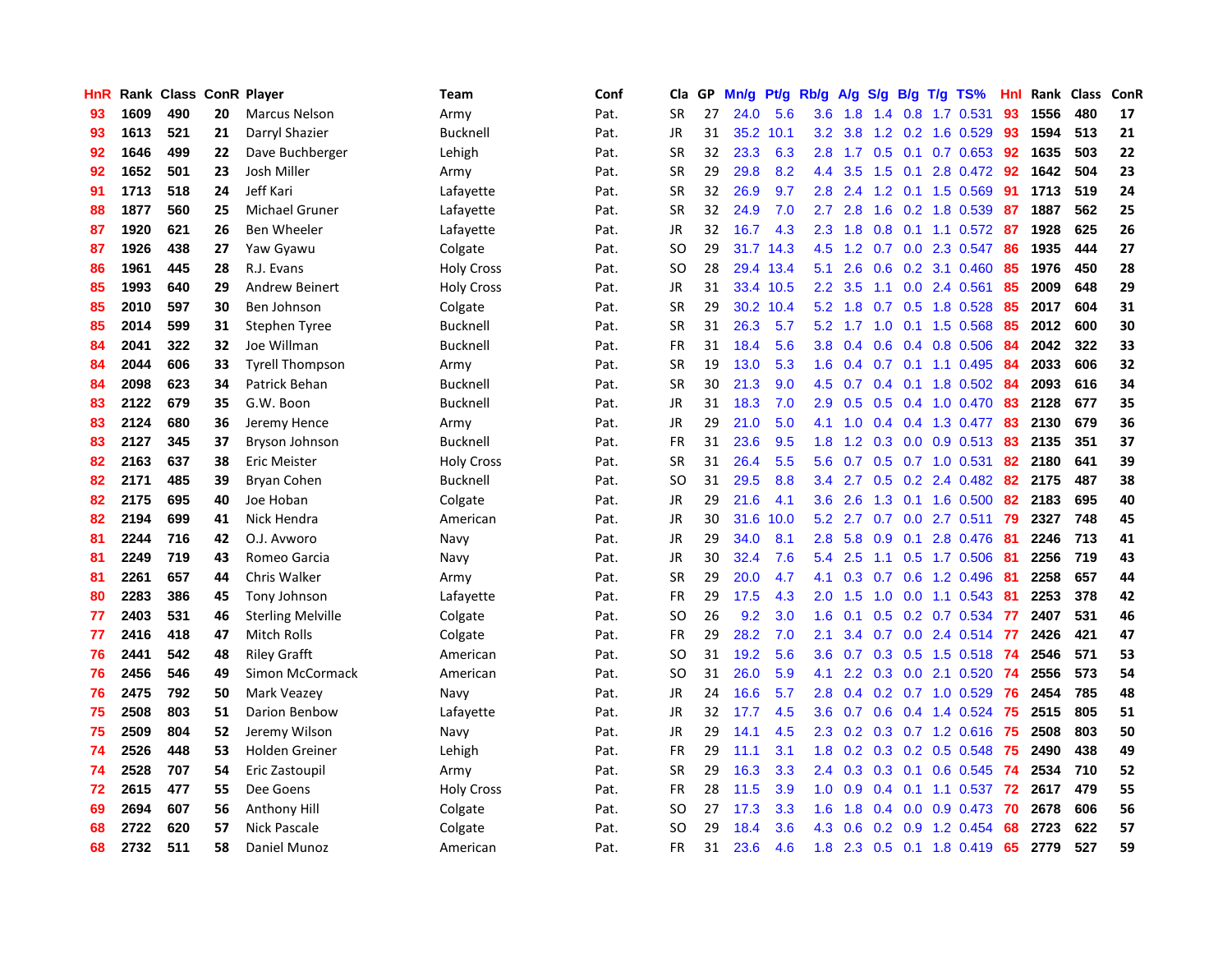| HnR |              | Rank Class ConR Player |                |                         | Team              | Conf       | Cla       | <b>GP</b> | Mn/g | <b>Pt/g</b> | Rb/g             | A/g | S/g              | B/g | $T/g$ TS%                     | Hnl | Rank | Class | <b>ConR</b>             |
|-----|--------------|------------------------|----------------|-------------------------|-------------------|------------|-----------|-----------|------|-------------|------------------|-----|------------------|-----|-------------------------------|-----|------|-------|-------------------------|
| 67  | 2747         | 851                    | 59             | Greg Brown              | Navy              | Pat.       | <b>JR</b> | 30        | 14.0 | 4.9         | 2.3              | 0.4 | 0.5              |     | $0.3$ 1.0 0.451               | 67  | 2758 | 854   | 58                      |
| 66  | 2776         | 859                    | 60             | Steve Luptak            | American          | Pat.       | JR        | 29        | 17.5 | 3.0         | 1.5              | 1.4 |                  |     | $0.4$ 0.0 0.7 0.465           | -64 | 2802 | 866   | 60                      |
| 64  | 2802         | 761                    | 61             | <b>Matthew Wilson</b>   | American          | Pat.       | <b>SR</b> | 26        | 10.2 | 1.9         | $1.4^{\circ}$    | 0.9 |                  |     | $0.2$ 0.0 0.7 0.551           | 63  | 2826 | 766   | 61                      |
| 60  | 2858         | 885                    | 62             | Rob Keefer              | Lehigh            | Pat.       | JR        | 32        | 8.9  | 3.6         | 0.8              | 0.3 |                  |     | $0.1$ 0.1 0.8 0.464           | 60  | 2870 | 887   | 62                      |
| 55  | 2931         | 578                    | 63             | Ella Ellis              | Army              | Pat.       | <b>FR</b> | 29        | 9.4  | 2.6         | 1.4              | 0.1 |                  |     | $0.2$ 0.0 0.6 0.417           | 55  | 2944 | 583   | 63                      |
| 50  | 2966         | 913                    | 64             | <b>Mitch McDonald</b>   | Army              | Pat.       | JR        | 29        | 9.0  | 1.2         | 0.6              | 0.8 |                  |     | $0.5$ 0.1 1.0 0.486           | 50  | 2974 | 914   | 66                      |
| 46  | 2982         | 594                    | 65             | <b>Blake Jolivette</b>  | American          | Pat.       | <b>FR</b> | 19        | 19.1 | 4.1         | 1.6              | 1.8 |                  |     | $0.3$ 0.0 2.4 0.443           | -54 | 2953 | 586   | 64                      |
| 46  | 2987         | 793                    | 66             | Adam May                | <b>Holy Cross</b> | Pat.       | <b>SR</b> | 20        | 13.9 | 2.7         | 1.6              | 0.7 |                  |     | 0.2 0.2 0.8 0.417 52          |     | 2963 | 789   | 65                      |
| 43  | 2996         | 795                    | 67             | T.J. Topercer           | Navy              | Pat.       | <b>SR</b> | 27        | 12.3 | 2.3         | 2.0              | 0.4 |                  |     | $0.4$ 0.0 1.0 0.423           | 45  | 2996 | 794   | 67                      |
| 180 | $\mathbf{1}$ | 1                      | 1              | <b>DeMarcus Cousins</b> | Kentucky          | <b>SEC</b> | <b>FR</b> | 38        |      | 23.5 15.1   | 9.8              | 1.0 |                  |     | 1.0 1.8 2.1 0.572 179         |     | 3    | 1     | 1                       |
| 161 | 20           | 10                     | 2              | Jarvis Varnado          | Mississippi St.   | <b>SEC</b> | <b>SR</b> | 36        |      | 31.7 13.8   | 10.3             | 0.9 |                  |     | 0.7 4.7 2.0 0.589 161         |     | 22   | 11    | 3                       |
| 158 | 27           | $\mathbf{2}$           | 3              | John Wall               | Kentucky          | <b>SEC</b> | FR        | 37        | 34.8 | 16.6        | 4.3              | 6.5 |                  |     | 1.8 0.5 4.0 0.556 158         |     | 31   | 3     | 4                       |
| 155 | 36           | 12                     | 4              | Devan Downey            | South Carolina    | <b>SEC</b> | <b>SR</b> | 31        |      | 34.0 22.5   | 3.3 <sub>2</sub> | 3.5 |                  |     | 2.7 0.0 3.5 0.510 153         |     | 47   | 16    | 6                       |
| 155 | 37           | 13                     | 5              | Wayne Chism             | Tennessee         | <b>SEC</b> | <b>SR</b> | 37        |      | 27.0 12.6   | 7.2              | 1.1 |                  |     | 1.1 1.3 1.6 0.549             | 152 | 54   | 18    | $\overline{\mathbf{z}}$ |
| 154 | 45           | 20                     | 6              | A.J. Ogilvy             | Vanderbilt        | <b>SEC</b> | JR        | 33        | 23.2 | 13.4        | 6.2              | 0.9 | 1.0              |     | 1.5 1.9 0.571                 | 153 | 46   | 20    | 5                       |
| 149 | 66           | 30                     | $\overline{7}$ | Patrick Patterson       | Kentucky          | <b>SEC</b> | JR        | 38        |      | 33.0 14.3   | 7.4              | 0.9 |                  |     | 0.7 1.3 1.1 0.620             | 149 | 70   | 33    | 8                       |
| 148 | 75           | 16                     | 8              | <b>Trey Thompkins</b>   | Georgia           | <b>SEC</b> | <b>SO</b> | 31        |      | 31.0 17.7   | 8.3              | 1.9 | 1.0              |     | 1.2 2.9 0.546                 | 148 | 79   | 16    | 9                       |
| 147 | 79           | 26                     | 9              | <b>Mikhail Torrance</b> | Alabama           | <b>SEC</b> | <b>SR</b> | 32        |      | 32.6 15.6   | 3.7              | 5.1 |                  |     | 0.8 0.3 2.7 0.588 146         |     | 87   | 29    | 10                      |
| 146 | 84           | 17                     | 10             | <b>Travis Leslie</b>    | Georgia           | <b>SEC</b> | SO        | 31        |      | 29.4 14.8   | 6.8              | 2.5 |                  |     | 1.3 1.0 2.6 0.539 146         |     | 88   | 18    | 11                      |
| 145 | 87           | 29                     | 11             | J.P. Prince             | Tennessee         | <b>SEC</b> | <b>SR</b> | 37        | 24.9 | 9.9         | 3.7 <sub>2</sub> | 3.1 |                  |     | 1.5 0.5 2.4 0.569 142         |     | 104  | 32    | 12                      |
| 141 | 107          | 36                     | 12             | <b>Tyler Smith</b>      | Tennessee         | <b>SEC</b> | <b>SR</b> | 12        |      | 26.8 11.7   | 4.7              |     |                  |     | 3.7 1.4 0.3 1.3 0.609 171     |     | 9    | 4     | $\overline{2}$          |
| 137 | 143          | 54                     | 13             | <b>Chandler Parsons</b> | Florida           | <b>SEC</b> | JR        | 34        |      | 31.0 12.4   | 6.9              | 2.6 | 1.1              |     | 0.1 2.0 0.581 137             |     | 148  | 57    | 13                      |
| 137 | 149          | 55                     | 14             | <b>Tasmin Mitchell</b>  | LSU               | <b>SEC</b> | <b>SR</b> | 31        |      | 37.3 16.8   | 9.4              | 1.9 |                  |     | 1.3 0.5 2.2 0.501 136         |     | 160  | 58    | 15                      |
| 136 | 155          | 11                     | 15             | Jeffery Taylor          | Vanderbilt        | <b>SEC</b> | <b>FR</b> | 33        | 26.8 | 13.3        | 5.2              | 1.7 |                  |     | 1.1 0.4 2.2 0.555 136         |     | 157  | 12    | 14                      |
| 135 | 168          | 32                     | 16             | JaMychal Green          | Alabama           | <b>SEC</b> | <b>SO</b> | 31        | 27.0 | 14.1        | 7.2              | 1.1 | 0.9 <sup>°</sup> |     | 1.7 2.5 0.535 135             |     | 173  | 35    | 16                      |
| 133 | 187          | 72                     | 17             | Jermaine Beal           | Vanderbilt        | <b>SEC</b> | <b>SR</b> | 33        |      | 32.5 14.6   | $2.5^{\circ}$    | 3.1 | 1.0              |     | 0.1 1.6 0.578 133             |     | 196  | 74    | 17                      |
| 132 | 201          | 73                     | 18             | Chris Warren            | Mississippi       | <b>SEC</b> | <b>JR</b> | 35        |      | 32.9 17.2   | 2.0 <sub>1</sub> | 3.5 |                  |     | 1.1 0.1 2.3 0.583 132 210     |     |      | 77    | 18                      |
| 132 | 203          | 39                     | 19             | <b>Storm Warren</b>     | LSU               | <b>SEC</b> | <b>SO</b> | 31        |      | 26.7 11.8   | 7.2              | 0.4 |                  |     | 1.1 1.4 1.5 0.560 131         |     | 216  | 43    | 19                      |
| 130 | 223          | 44                     | 20             | Cameron Tatum           | Tennessee         | <b>SEC</b> | <b>SO</b> | 29        | 16.9 | 7.4         | 2.2              | 1.1 |                  |     | 0.6 0.1 0.9 0.585 129 246     |     |      | 51    | 22                      |
| 129 | 242          | 90                     | 21             | Vernon Macklin          | Florida           | <b>SEC</b> | <b>JR</b> | 34        | 25.3 | 10.6        | 5.5 <sub>1</sub> | 0.8 | 0.6              |     | 0.9 1.4 0.604 129             |     | 241  | 91    | 21                      |
| 129 | 248          | 90                     | 22             | <b>Bobby Maze</b>       | Tennessee         | <b>SEC</b> | <b>SR</b> | 37        | 24.9 | 9.4         | 2.4              | 3.2 |                  |     | 0.8 0.1 1.4 0.500 127         |     | 296  | 106   | 28                      |
| 129 | 251          | 16                     | 23             | John Jenkins            | Vanderbilt        | <b>SEC</b> | <b>FR</b> | 31        | 23.1 | 10.9        | 2.2              | 1.0 |                  |     | 0.5 0.2 0.7 0.643 129         |     | 237  | 16    | 20                      |
| 129 | 254          | 93                     | 24             | <b>Brian Williams</b>   | Tennessee         | SEC        | JR        | 27        | 19.1 | 5.6         | 6.4              | 0.8 |                  |     | 0.4 0.7 1.2 0.510 127         |     | 289  | 105   | 27                      |
| 129 | 257          | 17                     | 25             | Eric Bledsoe            | Kentucky          | <b>SEC</b> | <b>FR</b> | 37        | 30.3 | 11.3        | 3.1              | 2.9 | 1.4              |     | 0.3 3.0 0.561 129             |     | 251  | 17    | 23                      |
| 128 | 280          | 59                     | 26             | Murphy Holloway         | Mississippi       | <b>SEC</b> | <b>SO</b> | 34        |      | 25.7 10.1   | 7.6              | 0.6 |                  |     | 1.5 0.7 1.2 0.536 128         |     | 267  | 57    | 24                      |
| 127 | 300          | 21                     | 27             | <b>Tony Mitchell</b>    | Alabama           | <b>SEC</b> | <b>FR</b> | 30        | 23.3 | 9.2         | 5.9              | 0.6 |                  |     | 1.3 0.7 0.7 0.527 128         |     | 283  | 21    | 26                      |
| 125 | 342          | 74                     | 28             | <b>Scotty Hopson</b>    | Tennessee         | <b>SEC</b> | <b>SO</b> | 37        | 27.7 | 12.2        | $3.4^{\circ}$    | 1.2 | 1.0              |     | 0.2 2.1 0.519 122             |     | 383  | 86    | 31                      |
| 124 | 359          | 78                     | 29             | Andre Walker            | Vanderbilt        | <b>SEC</b> | <b>SO</b> | 32        | 25.0 | 6.1         | 5.4              | 2.5 | 0.9              |     | 0.9 1.6 0.564 124             |     | 356  | 78    | 29                      |
| 124 | 360          | 32                     | 30             | <b>Marshawn Powell</b>  | Arkansas          | <b>SEC</b> | <b>FR</b> | 32        |      | 31.0 14.9   |                  |     |                  |     | 6.7 1.4 1.0 1.3 2.1 0.530 122 |     | 397  | 37    | 32                      |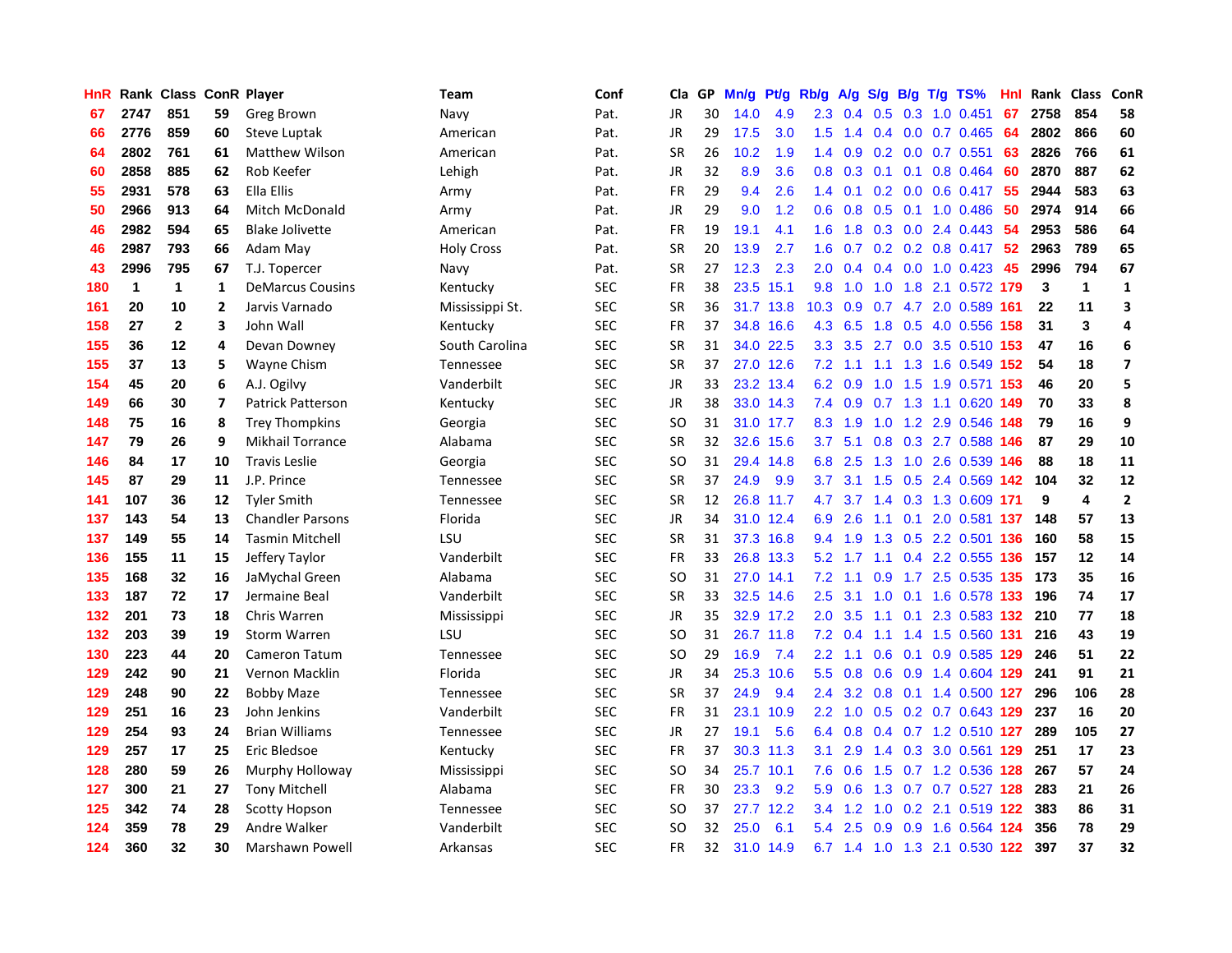| HnR | Rank | <b>Class</b> |    | <b>ConR Player</b>        | Team             | Conf       | Cla           | <b>GP</b> | Mn/g | Pt/g      | Rb/g             | A/g | S/g              |  | B/g T/g TS%                   | Hnl | Rank | <b>Class</b> | ConR |
|-----|------|--------------|----|---------------------------|------------------|------------|---------------|-----------|------|-----------|------------------|-----|------------------|--|-------------------------------|-----|------|--------------|------|
| 124 | 363  | 126          | 31 | Tay Waller                | Auburn           | SEC        | <b>SR</b>     | 26        | 30.9 | 15.3      | 3.8 <sub>2</sub> |     |                  |  | 1.2 1.3 0.2 1.2 0.634 128     |     | 269  | 95           | 25   |
| 123 | 380  | 84           | 32 | <b>Terrance Henry</b>     | Mississippi      | SEC        | SO.           | 33        | 17.1 | 6.4       | 3.7              | 0.7 |                  |  | $0.4$ 0.9 0.7 0.643 123       |     | 375  | 85           | 30   |
| 121 | 408  | 142          | 33 | <b>Melvin Goins</b>       | <b>Tennessee</b> | <b>SEC</b> | <b>JR</b>     | 31        | 16.0 | 5.3       | 1.9              | 1.8 |                  |  | 1.0 0.0 1.1 0.469 120         |     | 443  | 158          | 35   |
| 121 | 418  | 89           | 34 | <b>Erving Walker</b>      | Florida          | <b>SEC</b> | <b>SO</b>     | 34        | 32.9 | 12.6      | 3.3 <sub>2</sub> | 4.9 | 1.3              |  | 0.0 2.5 0.491 120             |     | 424  | 91           | 33   |
| 119 | 447  | 99           | 35 | Dee Bost                  | Mississippi St.  | <b>SEC</b> | <b>SO</b>     | 36        | 34.9 | 13.0      | 4.4              | 5.2 | 1.3              |  | 0.2 3.3 0.533 119             |     | 455  | 102          | 36   |
| 119 | 449  | 100          | 36 | Darius Miller             | Kentucky         | SEC        | SO            | 38        | 21.2 | 6.5       | 2.5              | 1.5 |                  |  | 0.6 0.6 0.9 0.525 119         |     | 471  | 107          | 38   |
| 119 | 453  | 155          | 37 | Alex Tyus                 | Florida          | SEC        | JR            | 34        | 28.4 | 11.8      | 6.9              | 0.4 |                  |  | 0.5 1.0 1.6 0.533 119         |     | 460  | 159          | 37   |
| 119 | 464  | 45           | 38 | Daniel Orton              | Kentucky         | <b>SEC</b> | FR            | 38        | 13.2 | 3.4       | 3.3 <sub>2</sub> | 0.4 | 0.6              |  | 1.4 1.0 0.527 118             |     | 479  | 47           | 39   |
| 119 | 467  | 159          | 39 | Sam Muldrow               | South Carolina   | <b>SEC</b> | JR            | 31        | 29.7 | 10.4      | 6.2              | 0.4 | 0.9 <sub>0</sub> |  | 3.1 1.5 0.476 117             |     | 528  | 183          | 43   |
| 118 | 480  | 159          | 40 | Lucas Hargrove            | Auburn           | SEC        | <b>SR</b>     | 32        |      | 32.3 12.8 | 7.0              |     |                  |  | 2.7 1.3 0.4 2.7 0.551 117     |     | 521  | 171          | 42   |
| 118 | 482  | 111          | 41 | Terrico White             | Mississippi      | <b>SEC</b> | SO            | 35        |      | 31.5 15.1 | 4.6              |     |                  |  | 1.5 0.9 0.2 1.3 0.523 118     |     | 496  | 113          | 40   |
| 118 | 493  | 47           | 42 | Erik Murphy               | Florida          | SEC        | FR            | 33        | 9.1  | 3.5       | $2.4^{\circ}$    | 0.2 |                  |  | 0.4 0.2 0.6 0.605 118         |     | 498  | 48           | 41   |
| 117 | 542  | 124          | 43 | Frankie Sullivan          | Auburn           | <b>SEC</b> | <b>SO</b>     | 31        | 31.2 | 12.7      | 3.7              | 2.0 | 1.9              |  | 0.2 1.6 0.583 116             |     | 553  | 126          | 44   |
| 116 | 551  | 179          | 44 | Mike Washington           | Arkansas         | SEC        | <b>SR</b>     | 29        |      | 25.3 12.5 | 6.1              | 0.8 |                  |  | 0.7 1.3 1.8 0.542 116         |     | 556  | 181          | 45   |
| 116 | 565  | 196          | 45 | <b>Eniel Polynice</b>     | Mississippi      | <b>SEC</b> | JR            | 33        | 24.9 | 8.8       | 4.1              | 3.9 |                  |  | 1.1 0.3 2.7 0.465 116         |     | 567  | 196          | 47   |
| 116 | 566  | 129          | 46 | Darnell Dodson            | Kentucky         | SEC        | <sub>SO</sub> | 35        | 14.5 | 6.0       | 2.5              | 0.5 |                  |  | 0.4 0.2 0.7 0.511 116         |     | 559  | 128          | 46   |
| 114 | 607  | 60           | 47 | Lakeem Jackson            | South Carolina   | <b>SEC</b> | <b>FR</b>     | 31        | 26.7 | 7.2       | 5.0              | 1.9 | 1.5              |  | 0.6 1.1 0.476 113             |     | 657  | 65           | 53   |
| 114 | 611  | 61           | 48 | Kenny Boynton             | Florida          | <b>SEC</b> | <b>FR</b>     | 34        | 32.9 | 14.0      | 2.6              | 2.7 |                  |  | 1.1 0.2 2.0 0.487 114         |     | 610  | 61           | 48   |
| 114 | 618  | 211          | 49 | Zach Graham               | Mississippi      | SEC        | <b>JR</b>     | 35        | 24.3 | 9.2       | 3.1              |     |                  |  | 1.7 0.7 0.2 1.4 0.545 114     |     | 620  | 210          | 49   |
| 114 | 625  | 207          | 50 | <b>Barry Stewart</b>      | Mississippi St.  | <b>SEC</b> | <b>SR</b>     | 36        |      | 34.2 11.8 | 3.6              |     |                  |  | 2.7 1.1 0.2 1.2 0.507 114     |     | 624  | 207          | 50   |
| 114 | 633  | 66           | 51 | Kenny Hall                | Tennessee        | <b>SEC</b> | FR            | 35        | 12.4 | 3.6       | 3.0              | 0.2 |                  |  | 0.2 0.5 0.8 0.572 112         |     | 693  | 74           | 56   |
| 114 | 635  | 208          | 52 | DeWayne Reed              | Auburn           | <b>SEC</b> | <b>SR</b>     | 32        | 33.1 | 16.2      | 2.6              | 4.3 |                  |  | 1.3 0.2 3.2 0.497 113         |     | 666  | 216          | 54   |
| 113 | 640  | 218          | 53 | Ravern Johnson            | Mississippi St.  | <b>SEC</b> | JR            | 35        | 28.9 | 13.2      | 3.4              | 0.7 |                  |  | 0.4 0.5 1.3 0.601 113         |     | 645  | 221          | 51   |
| 113 | 642  | 148          | 54 | <b>Brad Tinsley</b>       | Vanderbilt       | SEC        | <b>SO</b>     | 33        | 26.0 | 7.0       | 2.5              | 2.8 |                  |  | 0.5 0.2 1.8 0.532 113         |     | 651  | 154          | 52   |
| 113 | 665  | 155          | 55 | <b>Courtney Fortson</b>   | Arkansas         | SEC        | SO            | 18        | 33.3 | 17.9      | 5.2              |     |                  |  | 5.7 1.4 0.2 5.1 0.479 120     |     | 442  | 95           | 34   |
| 113 | 675  | 161          | 56 | Rotnei Clarke             | Arkansas         | <b>SEC</b> | <b>SO</b>     | 31        | 34.1 | 15.1      | $2.4^{\circ}$    | 1.2 |                  |  | 1.2 0.1 1.2 0.630 111         |     | 733  | 171          | 58   |
| 112 | 687  | 232          | 57 | Kodi Augustus             | Mississippi St.  | <b>SEC</b> | <b>JR</b>     | 34        | 22.5 | 8.9       | 5.4              |     |                  |  | 0.8 0.5 0.9 1.8 0.532 112 672 |     |      | 226          | 55   |
| 111 | 734  | 80           | 58 | <b>Reginald Buckner</b>   | Mississippi      | <b>SEC</b> | <b>FR</b>     | 31        | 17.3 | 4.1       | 4.5              |     |                  |  | 0.2 0.4 2.1 0.8 0.559 111 713 |     |      | 76           | 57   |
| 110 | 759  | 236          | 59 | <b>Brendon Knox</b>       | Auburn           | <b>SEC</b> | <b>SR</b>     | 32        | 21.2 | 8.7       | 3.9 <sup>°</sup> | 0.5 |                  |  | 0.4 1.0 1.4 0.620 109         |     | 793  | 250          | 60   |
| 110 | 769  | 267          | 60 | Jeremy Price              | Georgia          | <b>SEC</b> | JR            | 30        | 18.6 | 7.2       | 4.0              | 0.8 |                  |  | 0.4 0.5 1.5 0.587 110 765     |     |      | 264          | 59   |
| 108 | 843  | 292          | 61 | <b>Phil Turner</b>        | Mississippi St.  | <b>SEC</b> | JR            | 36        | 20.9 | 5.5       | 4.3              | 1.4 |                  |  | 1.1 0.3 1.0 0.461 108         |     | 842  | 292          | 61   |
| 108 | 848  | 268          | 62 | <b>Brandis Raley-Ross</b> | South Carolina   | <b>SEC</b> | <b>SR</b>     | 31        | 31.4 | 10.6      | 3.6              | 1.4 |                  |  | 1.1 0.1 1.5 0.531 107         |     | 899  | 283          | 63   |
| 106 | 934  | 299          | 63 | <b>DeAundre Cranston</b>  | Mississippi      | <b>SEC</b> | <b>SR</b>     | 35        | 16.0 | 3.5       | 4.1              | 0.3 | 0.7              |  | 0.7 0.5 0.547 106             |     | 932  | 294          | 64   |
| 106 | 951  | 305          | 64 | Dan Werner                | Florida          | <b>SEC</b> | <b>SR</b>     | 34        | 27.7 | 4.6       | 4.1              | 2.0 | 1.3              |  | 0.1 1.5 0.433 106             |     | 945  | 299          | 65   |
| 105 | 963  | 309          | 65 | <b>Ricky McPhee</b>       | Georgia          | <b>SEC</b> | <b>SR</b>     | 31        | 31.9 | 9.6       | 2.8              | 1.9 |                  |  | 1.2 0.0 2.0 0.596 105         |     | 970  | 310          | 66   |
| 105 | 967  | 215          | 66 | <b>Dustin Ware</b>        | Georgia          | SEC        | SO            | 31        | 31.5 | 8.2       | 1.8              | 3.4 |                  |  | 1.0 0.0 1.5 0.539 105         |     | 974  | 220          | 67   |
| 104 | 1008 | 225          | 67 | DeAndre Liggins           | Kentucky         | <b>SEC</b> | SO            | 29        | 15.3 | 3.8       | $2.3^{\circ}$    | 0.8 |                  |  | $0.7$ $0.3$ $0.6$ $0.517$ 108 |     | 847  | 191          | 62   |
| 104 | 1039 | 127          | 68 | Glenn Bryant              | Arkansas         | <b>SEC</b> | <b>FR</b>     | 30        | 9.1  | 2.5       | 2.4              | 0.2 | 0.1              |  | 0.6 0.3 0.514 102 1106        |     |      | 135          | 70   |
| 103 | 1067 | 241          | 69 | Festus Ezeli              | Vanderbilt       | <b>SEC</b> | SO            | 32        | 12.7 | 3.8       | 3.2              | 0.1 |                  |  | 0.2 1.3 1.1 0.502 103 1059    |     |      | 238          | 68   |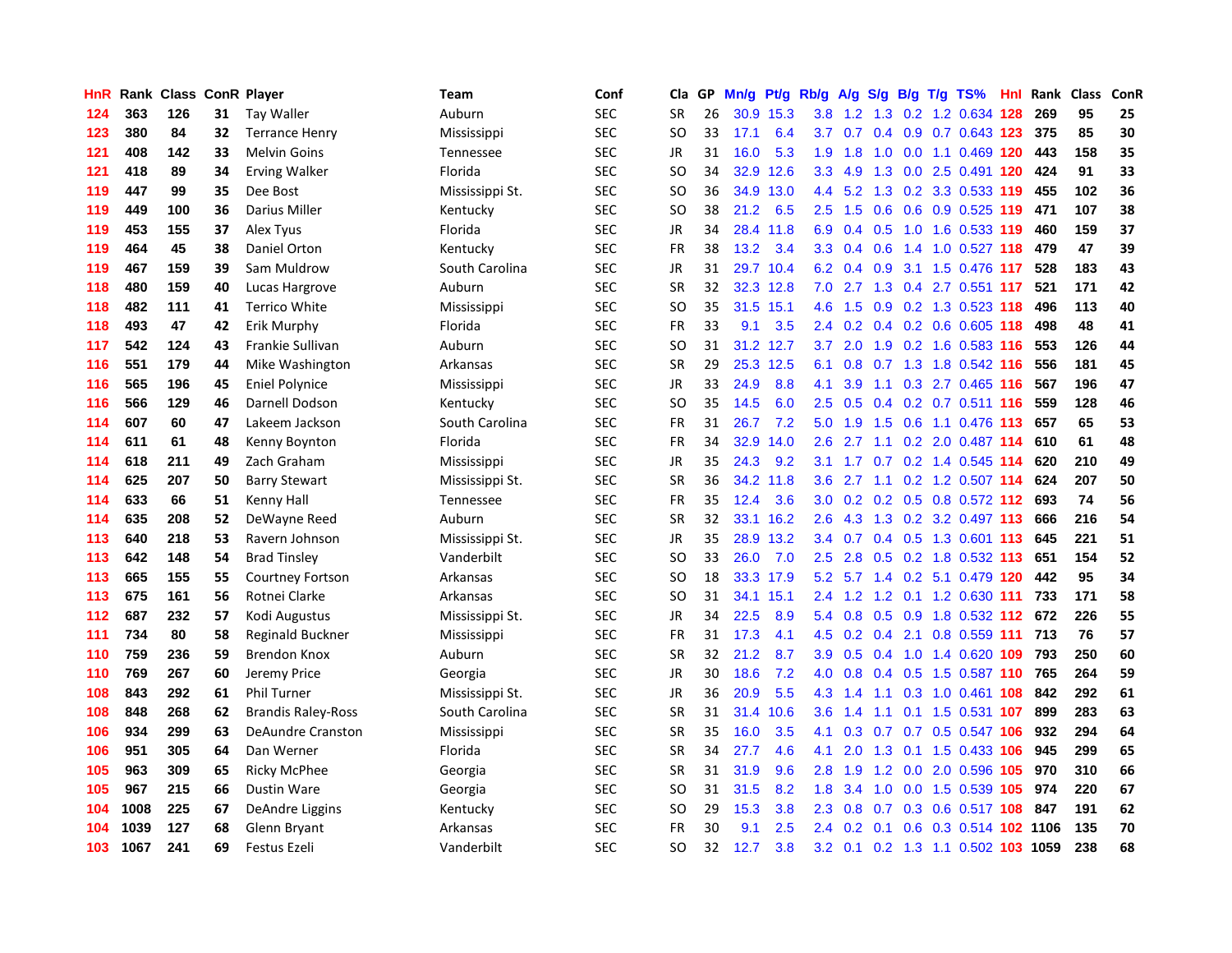| <b>HnR</b> |      | Rank Class ConR Player |     |                         | Team            | Conf       | Cla       | GP | Mn/g | <b>Pt/g</b> | Rb/g             | A/g             | S/g |                 | B/g T/g TS%                |     | <b>Hnl</b> Rank | <b>Class</b> | <b>ConR</b> |
|------------|------|------------------------|-----|-------------------------|-----------------|------------|-----------|----|------|-------------|------------------|-----------------|-----|-----------------|----------------------------|-----|-----------------|--------------|-------------|
| 103        | 1083 | 249                    | 70  | Romero Osby             | Mississippi St. | <b>SEC</b> | SO        | 35 | 13.1 | 4.3         | 2.5              | 0.6             |     |                 | 0.2 0.3 1.0 0.545 103 1072 |     |                 | 242          | 69          |
| 102        | 1126 | 379                    | 71  | Senario Hillman         | Alabama         | <b>SEC</b> | JR        | 31 | 25.9 | 7.9         |                  | $3.0$ 2.2       |     |                 | 1.5 0.2 2.0 0.450 101 1134 |     |                 | 379          | 72          |
| 101        | 1145 | 359                    | 72  | <b>Anthony Brock</b>    | Alabama         | <b>SEC</b> | <b>SR</b> | 30 | 27.4 | 5.9         | 1.9              | 2.4             |     |                 | 1.6 0.1 1.3 0.480 102 1108 |     |                 | 349          | 71          |
| 101        | 1172 | 143                    | 73  | Ramon Galloway          | South Carolina  | <b>SEC</b> | <b>FR</b> | 31 | 21.5 | 7.8         | 2.5              | 1.2             |     |                 | $0.5$ 0.2 1.6 0.523        | -99 | 1238            | 149          | 74          |
| 101        | 1181 | 398                    | 74  | <b>Justin Knox</b>      | Alabama         | <b>SEC</b> | JR        | 32 | 19.8 | 6.3         | 3.7              | 0.7             |     |                 | $0.4$ 0.4 1.1 0.505        |     | 100 1208        | 406          | 73          |
| 99         | 1278 | 290                    | 75  | <b>Trevor Gaskins</b>   | Mississippi     | <b>SEC</b> | SO        | 35 | 14.2 | 4.7         | 2.1              | 1.5             |     |                 | 0.7 0.0 1.2 0.454          | -99 | 1280            | 291          | 75          |
| 98         | 1343 | 441                    | 76  | Chris Barnes            | Georgia         | <b>SEC</b> | JR        | 31 | 13.5 | 3.2         | 3.2              | 0.3             | 0.3 |                 | $0.8$ 0.9 0.524            | 97  | 1340            | 444          | 76          |
| 97         | 1394 | 453                    | 77  | Johndre Jefferson       | South Carolina  | <b>SEC</b> | JR        | 31 | 14.2 | 2.4         | $3.4^{\circ}$    | 0.3             |     |                 | $0.4$ 1.4 0.6 0.424        | -95 | 1442            | 466          | 78          |
| 95         | 1454 | 468                    | 78  | Austin Steed            | South Carolina  | <b>SEC</b> | JR        | 30 | 12.8 | 2.9         | 2.9 <sup>°</sup> | 0.2             |     |                 | 0.3 0.3 0.4 0.500 94       |     | 1506            | 485          | 81          |
| 95         | 1489 | 481                    | 79  | Jemal Farmer            | Arkansas        | <b>SEC</b> | JR        | 32 | 17.8 | 5.8         | 3.1              | 0.9             |     |                 | 0.5 0.2 1.2 0.525 93       |     | 1568            | 504          | 82          |
| 95         | 1491 | 203                    | 80  | <b>Dennis Harris</b>    | LSU             | <b>SEC</b> | <b>FR</b> | 29 | 14.2 | 4.6         | 3.1              | 0.4             |     |                 | 0.3 0.5 0.7 0.528 94       |     | 1488            | 203          | 79          |
| 95         | 1492 | 347                    | 81  | Renaldo Woolridge       | Tennessee       | <b>SEC</b> | SO        | 28 | 13.0 | 3.4         | 2.9              | 0.3             |     |                 | $0.3$ 0.4 0.9 0.485        | 97  | 1372            | 317          | 77          |
| 94         | 1523 | 494                    | 82  | <b>Marcus Britt</b>     | Arkansas        | <b>SEC</b> | JR        | 26 | 20.2 | 3.9         | 2.7              | 1.7             | 1.0 |                 | $0.1$ 0.9 0.567            | -94 | 1499            | 483          | 80          |
| 93         | 1586 | 507                    | 83  | <b>Chris Hines</b>      | Alabama         | <b>SEC</b> | JR        | 32 | 19.7 | 3.7         | 4.2              | 0.4             | 1.0 |                 | $0.7$ 1.3 0.494            | 92  | 1610            | 518          | 83          |
| 93         | 1592 | 510                    | 84  | Charvez Davis           | Alabama         | <b>SEC</b> | JR        | 32 | 17.9 | 6.0         | 1.3              | 0.7             | 0.2 |                 | $0.1$ 0.7 0.547            | 92  | 1617            | 520          | 85          |
| 93         | 1623 | 226                    | 85  | Julysses Nobles         | Arkansas        | <b>SEC</b> | <b>FR</b> | 28 | 18.3 | 4.0         | 1.7 <sub>z</sub> | 2.6             | 1.2 |                 | 0.0 1.8 0.485              | 92  | 1626            | 225          | 86          |
| 92         | 1636 | 529                    | 86  | <b>Bo Spencer</b>       | LSU             | <b>SEC</b> | JR        | 30 | 36.2 | 14.5        | 2.5              | 2.7             | 1.0 |                 | 0.2 3.3 0.462              | -92 | 1614            | 519          | 84          |
| 91         | 1698 | 246                    | 87  | Skylar McBee            | Tennessee       | <b>SEC</b> | <b>FR</b> | 33 | 13.1 | 3.4         |                  | $1.2 \quad 0.5$ | 0.5 |                 | 0.0 0.5 0.502 92           |     | 1666            | 237          | 87          |
| 89         | 1801 | 541                    | 88  | <b>Stef Welsh</b>       | Arkansas        | <b>SEC</b> | <b>SR</b> | 29 | 19.7 | 5.8         | 1.7 <sub>1</sub> |                 |     |                 | 2.2 0.8 0.0 1.7 0.466 89   |     | 1802            | 543          | 89          |
| 89         | 1821 | 420                    | 89  | Lance Goulbourne        | Vanderbilt      | <b>SEC</b> | SO        | 31 | 12.8 | 3.3         | 2.1              | 0.5             |     |                 | 0.2 0.5 0.9 0.515 89       |     | 1769            | 406          | 88          |
| 88         | 1845 | 552                    | 90  | Albert Jackson          | Georgia         | <b>SEC</b> | <b>SR</b> | 30 | 16.7 | 3.3         | 3.3 <sub>1</sub> | 0.3             |     |                 | $0.2$ 1.1 1.1 0.544        | 88  | 1828            | 550          | 90          |
| 87         | 1902 | 434                    | 91  | Ray Shipman             | Florida         | <b>SEC</b> | SO        | 32 | 12.4 | 2.7         | 1.6              | 0.4             | 0.8 |                 | $0.1$ 0.7 0.483            | -88 | 1868            | 431          | 91          |
| 87         | 1925 | 291                    | 92  | <b>Earnest Ross</b>     | Auburn          | <b>SEC</b> | FR.       | 32 | 13.4 | 2.8         | 3.0 <sub>1</sub> | 0.8             |     |                 | $0.8$ 0.2 0.8 0.379        | -86 | 1954            | 296          | 92          |
| 85         | 2028 | 319                    | 93  | Ebuka Anyaorah          | Georgia         | <b>SEC</b> | FR.       | 28 | 10.5 | 2.7         | $1.4^{\circ}$    | 0.8             |     |                 | $0.4$ 0.2 0.8 0.469        | 85  | 1992            | 305          | 93          |
| 85         | 2031 | 456                    | 94  | Chris Bass              | LSU             | <b>SEC</b> | SO        | 31 | 24.0 | 2.3         | $2.3^{\circ}$    | 3.2             | 0.8 |                 | 0.2 1.3 0.374              | -84 | 2055            | 458          | 95          |
| 84         | 2066 | 463                    | 95  | <b>Steve Tchiengang</b> | Vanderbilt      | <b>SEC</b> | SO        | 33 | 11.6 | 3.4         | 2.5              | 0.2             |     |                 | 0.2 0.2 1.1 0.557 84       |     | 2069            | 465          | 96          |
| 84         | 2090 | 618                    | 96  | <b>Ramon Harris</b>     | Kentucky        | <b>SEC</b> | <b>SR</b> | 36 | 11.0 | 1.9         | 2.1              | 0.6             |     |                 | 0.3 0.1 0.7 0.427 84       |     | 2040            | 608          | 94          |
| 81         | 2230 | 711                    | 97  | Delvon Johnson          | Arkansas        | <b>SEC</b> | <b>JR</b> | 32 | 13.3 | 2.6         | $2.4^{\circ}$    | 0.1             |     |                 | $0.3$ 0.5 0.4 0.560        | -80 | 2293            | 736          | 97          |
| 79         | 2337 | 400                    | 98  | <b>Eddie Ludwig</b>     | LSU             | <b>SEC</b> | <b>FR</b> | 30 | 12.8 | 2.3         | 2.5              | 0.6             |     |                 | 0.4 0.1 0.6 0.443 79       |     | 2343            | 397          | 98          |
| 75         | 2505 | 442                    | 99  | Andre Malone            | Auburn          | <b>SEC</b> | <b>FR</b> | 30 | 11.0 | 2.8         | 2.0 <sub>1</sub> | 0.2             |     | $0.4 \quad 0.1$ | 0.3 0.399                  | 75  | 2495            | 440          | 99          |
| 73         | 2584 | 820                    | 100 | Steven Pearl            | Tennessee       | <b>SEC</b> | JR        | 31 | 10.9 | 1.5         | 1.3              | 0.6             |     |                 | 0.4 0.1 0.6 0.437          | -75 | 2514            | 804          | 100         |
| 72         | 2592 | 822                    | 101 | <b>Riley Benock</b>     | Mississippi St. | <b>SEC</b> | <b>JR</b> | 36 | 11.6 | 1.7         | 0.9              | 0.7             | 0.4 |                 | $0.1$ 0.6 0.492            | 72  | 2608            | 823          | 101         |
| 72         | 2618 | 724                    | 102 | Johnnie Lett            | Auburn          | <b>SEC</b> | <b>SR</b> | 32 | 13.2 | 1.9         | 3.2              | 0.4             |     |                 | $0.2$ 0.2 0.6 0.405        | -71 | 2642            | 732          | 102         |
| 71         | 2634 | 593                    | 103 | Zach Kinsley            | LSU             | <b>SEC</b> | <b>SO</b> | 31 | 16.0 | 3.4         | 1.3              | 0.6             |     |                 | $0.3$ 0.2 0.7 0.473        | -71 | 2650            | 597          | 103         |
| 67         | 2749 | 756                    | 104 | <b>Evaldas Baniulis</b> | South Carolina  | <b>SEC</b> | <b>SR</b> | 28 | 11.4 | 2.4         | 1.6              | 0.5             |     |                 | 0.5 0.0 0.6 0.372 68       |     | 2731            | 751          | 104         |
| 61         | 2848 | 549                    | 105 | Aaron Dotson            | LSU             | <b>SEC</b> | <b>FR</b> | 29 | 18.5 | 3.2         | 1.7 <sub>2</sub> | 1.0             |     |                 | $0.4$ 0.4 1.1 0.360        | 62  | 2837            | 546          | 105         |
| 56         | 2911 | 663                    | 106 | <b>Garrett Green</b>    | LSU             | <b>SEC</b> | <b>SO</b> | 30 | 10.7 | 2.1         | $2.5\,$          | 0.3             |     |                 | $0.4$ 0.3 1.0 0.337        | 57  | 2924            | 666          | 106         |
| 47         | 2981 | 593                    | 107 | <b>Vincent Williams</b> | Georgia         | <b>SEC</b> | <b>FR</b> | 31 | 9.5  | 1.2         | 0.7              | 1.2             | 0.3 |                 | $0.0$ 1.0 $0.296$          | 47  | 2992            | 598          | 107         |
| 40         | 3006 | 604                    | 108 | Stephen Spinella        | South Carolina  | <b>SEC</b> | FR        | 29 | 9.8  | 1.3         | 0.9 <sub>0</sub> | 0.1             |     |                 | $0.3$ 0.0 0.4 0.331        | 41  | 3008            | 606          | 108         |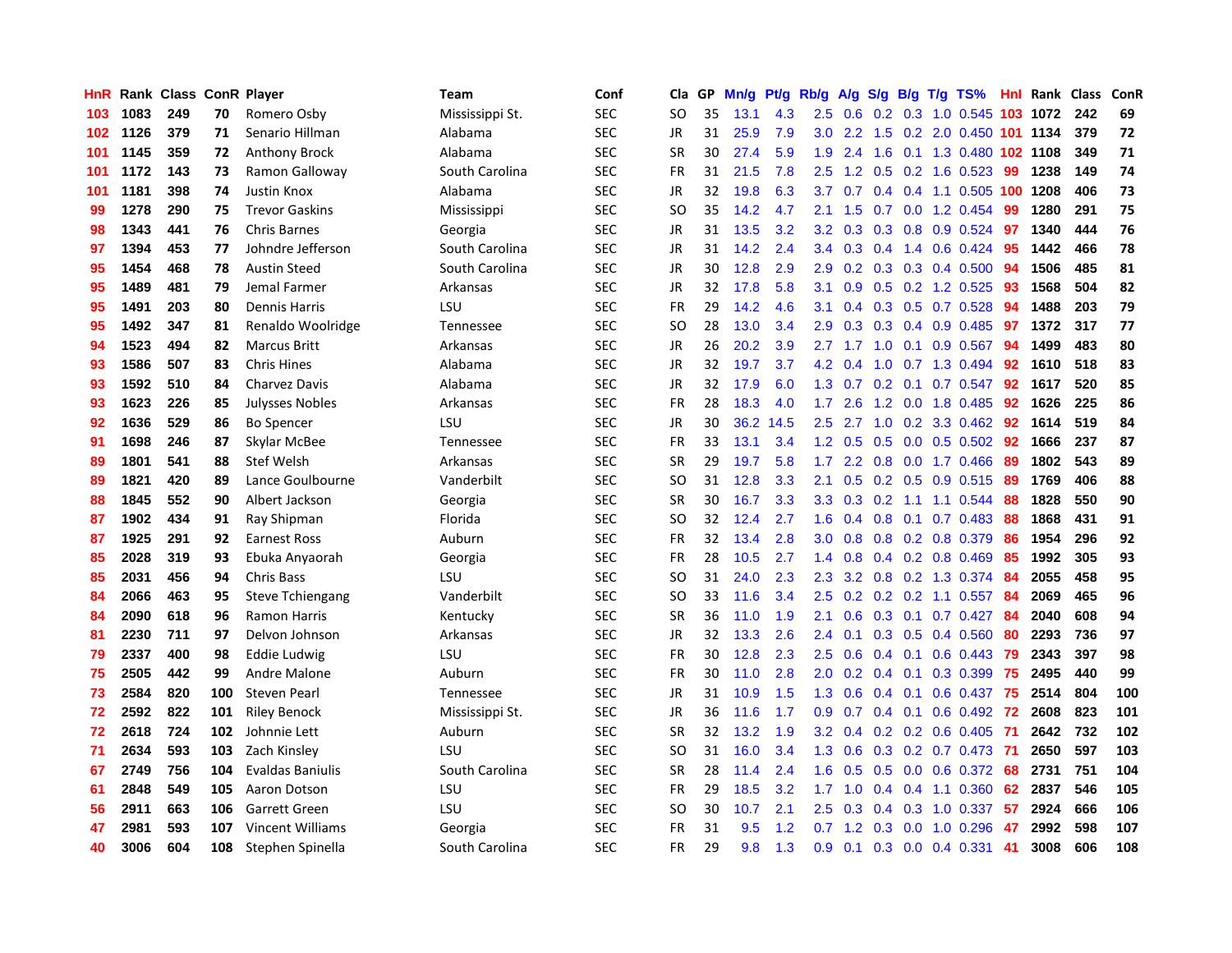| <b>HnR</b> | Rank | <b>Class ConR Player</b> |    |                         | <b>Team</b>             | Conf     | Cla       | GP. | Mn/g | Pt/g Rb/g |                  | A/g           | S/g           |     | $B/g$ T/g TS%                  | Hnl | Rank     | Class | <b>ConR</b>             |
|------------|------|--------------------------|----|-------------------------|-------------------------|----------|-----------|-----|------|-----------|------------------|---------------|---------------|-----|--------------------------------|-----|----------|-------|-------------------------|
| 155        | 34   | 16                       | 1  | Noah Dahlman            | Wofford                 | Southern | <b>JR</b> | 35  | 28.9 | 16.6      | 6.3              | 0.7           | 0.9           |     | $0.4$ 1.1 0.603                | 155 | 35       | 14    | 1                       |
| 144        | 92   | 39                       | 2  | <b>Cameron Wells</b>    | Citadel                 | Southern | <b>JR</b> | 32  |      | 35.3 17.2 | 5.7              | 4.1           | 1.5           |     | 0.4 2.2 0.490 143              |     | 99       | 42    | $\overline{\mathbf{2}}$ |
| 137        | 146  | 55                       | 3  | <b>Donald Sims</b>      | Appalachian St.         | Southern | <b>JR</b> | 37  |      | 34.4 20.4 | 3.2              | 2.3           |               |     | 0.9 0.0 2.4 0.638 137          |     | 153      | 58    | 3                       |
| 136        | 157  | 59                       | 4  | <b>Ben Stywall</b>      | NC-Greensboro           | Southern | <b>SR</b> | 31  |      | 33.9 14.3 | 10.4             | 1.0           | 1.5           |     | 0.6 2.5 0.527 136              |     | 161      | 59    | $\overline{a}$          |
| 134        | 182  | 65                       | 5  | Andrew Goudelock        | Coll. of Charleston     | Southern | <b>JR</b> | 34  |      | 35.6 19.4 | 4.4              | 3.9           | 1.1           |     | 0.4 2.0 0.557 133              |     | 201      | 71    | 5                       |
| 118        | 510  | 175                      | 6  | Jeremy Simmons          | Coll. of Charleston     | Southern | JR        | 29  | 31.1 | 11.9      | 8.0              | 1.2           | 0.5           |     | 1.9 1.3 0.605                  | 120 | 430      | 151   | 6                       |
| 116        | 561  | 183                      | 7  | <b>Adam Constantine</b> | Elon                    | Southern | <b>SR</b> | 32  |      | 28.6 12.1 | 8.1              | 0.8           |               |     | 0.7 1.4 1.8 0.585 115          |     | 577      | 188   | 8                       |
| 115        | 569  | 57                       | 8  | Jake Cohen              | Davidson                | Southern | <b>FR</b> | 31  | 22.7 | 13.3      | 5.1              | 0.8           | 0.5           |     | 1.2 2.1 0.540                  | 115 | 573      | 57    | $\overline{\mathbf{z}}$ |
| 114        | 616  | 210                      | 9  | Jamar Diggs             | Wofford                 | Southern | JR        | 35  | 24.7 | 9.5       | 2.9              | 2.6           | 1.1           |     | 0.5 2.1 0.535 114              |     | 615      | 208   | 10                      |
| 113        | 657  | 221                      | 10 | Tim Johnson             | Wofford                 | Southern | <b>JR</b> | 35  | 22.9 | 6.1       | 7.9              | 1.8           | 1.0           |     | 0.5 1.6 0.423 113              |     | 660      | 223   | 11                      |
| 112        | 692  | 235                      | 11 | <b>Terry Martin</b>     | Wofford                 | Southern | <b>JR</b> | 35  | 12.1 | 4.5       | 3.0              |               |               |     | 0.3 0.5 0.2 0.7 0.579 112 683  |     |          | 232   | 12                      |
| 112        | 693  | 236                      | 12 | Amu Saaka               | Furman                  | Southern | JR        | 30  | 32.5 | 15.8      | 7.2              |               |               |     | 1.7 0.7 0.5 2.2 0.536 112      |     | 696      | 235   | 13                      |
| 112        | 699  | 238                      | 13 | <b>Isaac Butts</b>      | Appalachian St.         | Southern | JR        | 37  | 25.8 | 8.5       | 8.1              | 0.9           |               |     | $0.5$ 0.9 1.9 0.594 112        |     | 701      | 238   | 14                      |
| 111        | 736  | 256                      | 14 | <b>Richie Gordon</b>    | Western Carolina        | Southern | <b>JR</b> | 34  | 20.0 | 8.5       | 4.6              | 0.8           | 1.1           |     | 1.1 1.5 0.571 111              |     | 741      | 254   | 15                      |
| 110        | 782  | 272                      | 15 | <b>Willie Powers</b>    | Georgia Southern        | Southern | JR        | 32  | 32.4 | 14.7      | 3.3              | 5.5           | 1.3           |     | $0.1$ 3.7 $0.530$ 109          |     | 798      | 276   | 16                      |
| 109        | 813  | 255                      | 16 | Jake Robinson           | Western Carolina        | Southern | <b>SR</b> | 34  | 22.1 | 11.7      | 2.9              | 0.9           | $0.4^{\circ}$ |     | $0.1$ 1.4 0.612 109            |     | 814      | 258   | 17                      |
| 109        | 816  | 257                      | 17 | <b>Tv Patterson</b>     | Chattanooga             | Southern | <b>SR</b> | 25  | 32.9 | 14.4      | 4.7              | $2.2^{\circ}$ | 1.4           |     | $0.2$ 1.4 $0.552$ 114          |     | 609      | 202   | 9                       |
| 107        | 883  | 277                      | 18 | Will Archambault        | Davidson                | Southern | <b>SR</b> | 31  | 25.9 | 10.7      | 4.8              | 1.9           | 0.4           |     | 0.3 1.5 0.542 107              |     | 876      | 277   | 18                      |
| 106        | 923  | 294                      | 19 | Brigham Waginger        | <b>Western Carolina</b> | Southern | <b>SR</b> | 34  | 34.1 | 8.4       | 3.9              | 4.4           | 2.6           |     | 0.1 1.9 0.528 106              |     | 919      | 289   | 19                      |
| 106        | 924  | 205                      | 20 | Andre Williamson        | Appalachian St.         | Southern | <b>SO</b> | 37  | 16.6 | 4.6       | 5.6              | 0.5           |               |     | 0.4 1.0 1.1 0.548 106          |     | 920      | 209   | 20                      |
| 106        | 954  | 320                      | 21 | Mike Williams           | Western Carolina        | Southern | JR.       | 32  | 21.8 | 10.0      | 2.8              | $2.2^{\circ}$ |               |     | 1.4 0.0 2.0 0.514 106          |     | 937      | 317   | 21                      |
| 105        | 965  | 324                      | 22 | Josh Davis              | Samford                 | Southern | <b>JR</b> | 31  | 31.8 | 12.5      | 3.9              | 1.6           | 0.8           |     | 0.0 1.5 0.587 105              |     | 982      | 332   | 22                      |
| 105        | 985  | 315                      | 23 | <b>Trey Montgomery</b>  | Samford                 | Southern | <b>SR</b> | 31  | 32.5 | 11.3      | 3.8              | 3.0           | 1.3           |     | $0.2$ 2.5 0.570 104            |     | 1000     | 317   | 23                      |
| 104        | 1011 | 320                      | 24 | Josh Hunter             | Appalachian St.         | Southern | <b>SR</b> | 37  | 20.9 | 6.6       | 5.7              | 1.1           | 0.5           |     | 0.2 1.3 0.545 104              |     | 1014     | 321   | 24                      |
| 104        | 1019 | 322                      | 25 | <b>Steve Rossiter</b>   | Davidson                | Southern | <b>SR</b> | 31  | 24.0 | 6.7       | 5.9              | 1.6           | 0.9           |     | 0.7 1.5 0.558 104 1016         |     |          | 323   | 25                      |
| 103        | 1060 | 357                      | 26 | <b>Cameron Rundles</b>  | Wofford                 | Southern | <b>JR</b> | 35  | 20.5 | 6.6       | 2.6              | 1.4           | 0.6           |     | 0.1 1.1 0.516 103 1057         |     |          | 359   | 26                      |
| 103        | 1064 | 336                      | 27 | Kellen Brand            | Appalachian St.         | Southern | <b>SR</b> | 37  | 29.3 | 11.7      | 3.3 <sub>2</sub> | 2.1           |               |     | 0.7 0.0 2.2 0.568 103 1062     |     |          | 335   | 27                      |
| 102        | 1118 | 256                      | 28 | <b>Brad Loesing</b>     | Wofford                 | Southern | <b>SO</b> | 35  | 26.3 | 5.9       | 1.6              |               |               |     | 3.0 0.8 0.0 1.4 0.504 102 1114 |     |          | 256   | 28                      |
| 101        | 1150 | 361                      | 29 | <b>Junior Salters</b>   | Wofford                 | Southern | <b>SR</b> | 35  | 23.7 | 7.7       | 2.5              | 1.3           |               |     | 0.7 0.1 0.8 0.491 101 1140     |     |          | 360   | 30                      |
| 101        | 1169 | 366                      | 30 | Kendall Russell         | Western Carolina        | Southern | <b>SR</b> | 33  | 16.9 | 4.8       | 4.4              | 0.6           | 0.6           |     | 0.3 1.1 0.621 101 1161         |     |          | 367   | 31                      |
| 100        | 1189 | 401                      | 31 | Donavan Monroe          | Coll. of Charleston     | Southern | <b>JR</b> | 34  | 32.4 | 12.3      | 3.8              | 2.0           | 1.3           |     | 0.3 1.7 0.542 100 1216         |     |          | 409   | 34                      |
| 100        | 1191 | 403                      | 32 | Ridge McKeither         | Chattanooga             | Southern | JR        | 27  | 17.4 | 9.4       | 6.1              | 0.9           | 0.6           |     | 0.1 2.7 0.565 102 1129         |     |          | 377   | 29                      |
| 100        | 1197 | 376                      | 33 | Tony White              | Coll. of Charleston     | Southern | <b>SR</b> | 34  | 32.4 | 12.3      | 2.3              | 3.1           | 0.7           | 0.1 | 2.3 0.599                      |     | 100 1225 | 392   | 35                      |
| 100        | 1201 | 379                      | 34 | Ryann Abraham           | Appalachian St.         | Southern | <b>SR</b> | 37  | 18.8 | 5.4       | 1.7 <sub>2</sub> | 2.5           | 1.1           |     | 0.1 1.6 0.528 100 1195         |     |          | 379   | 32                      |
| 100        | 1213 | 409                      | 35 | Jeremi Booth            | Appalachian St.         | Southern | <b>JR</b> | 37  | 21.4 | 7.9       | 2.6              | 1.0           | 0.5           |     | 0.1 1.0 0.575 100 1201         |     |          | 403   | 33                      |
| 100        | 1241 | 390                      | 36 | <b>Brandon Giles</b>    | Western Carolina        | Southern | <b>SR</b> | 34  |      | 25.5 11.9 | 3.9 <sub>2</sub> | 1.1           | 1.0           |     | 0.6 1.7 0.502 99               |     | 1240     | 396   | 36                      |
| 99         | 1259 | 422                      | 37 | Brendan Mckillop        | Davidson                | Southern | <b>JR</b> | 31  |      | 33.2 10.2 | 2.7              | 4.0           | 0.9           |     | $0.1$ 1.5 0.537                | -99 | 1256     | 418   | 37                      |
| 99         | 1288 | 428                      | 38 | Chris Long              | Elon                    | Southern | JR        | 32  | 30.5 | 9.9       | 2.5              | 4.2           | 1.3           |     | $0.0$ 1.6 0.498                | 98  | 1306     | 434   | 39                      |
| 98         | 1302 | 299                      | 39 | Harouna Mutombo         | Western Carolina        | Southern | <b>SO</b> | 34  | 28.4 | 9.4       | 4.6              |               |               |     | 2.3 1.3 0.3 2.0 0.454          | 98  | 1298     | 295   | 38                      |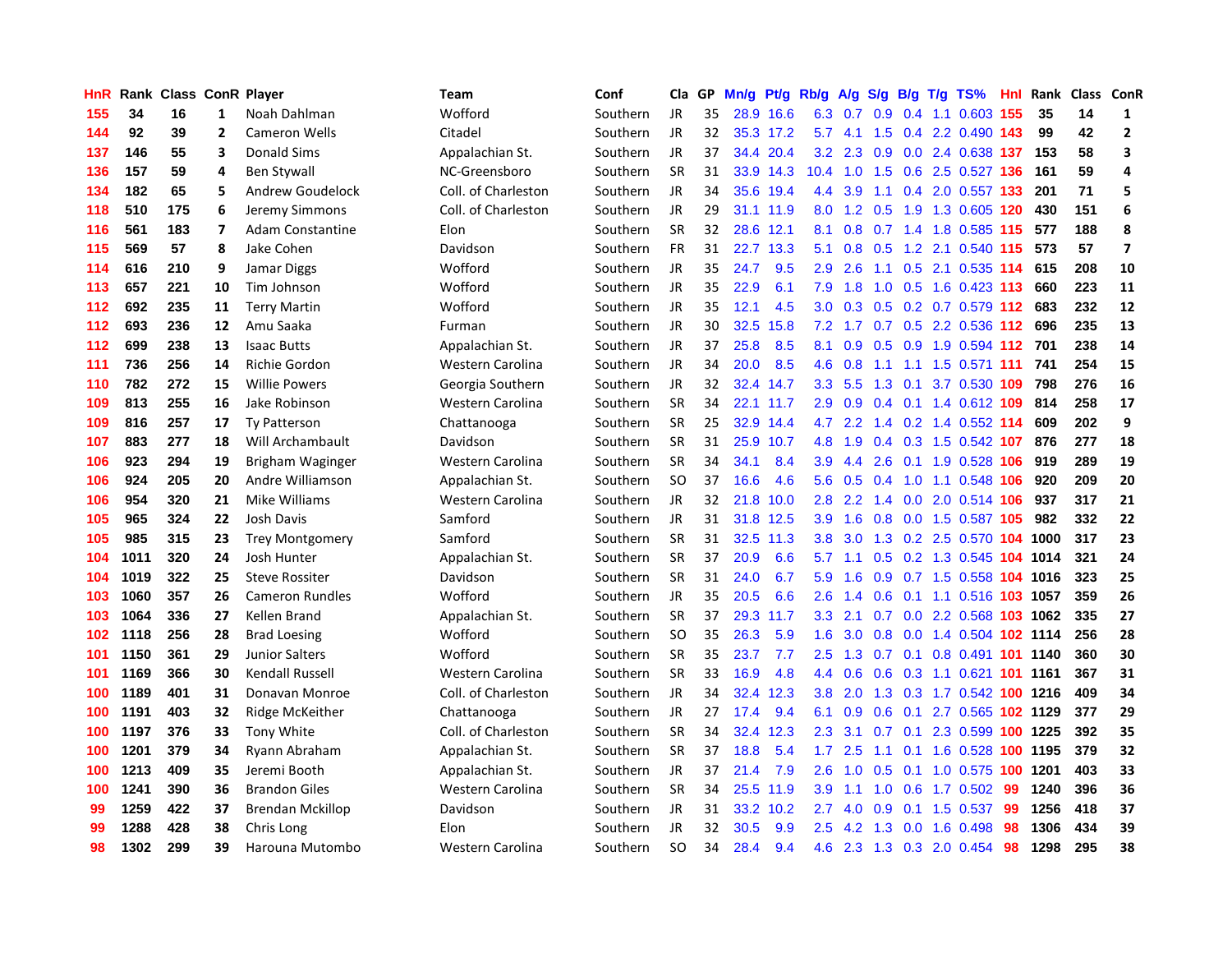| HnR |      | Rank Class ConR Player |    |                        | Team                | Conf     | Cla       | <b>GP</b> | Mn/g | <b>Pt/g</b> | Rb/g             | A/g |                  |                 | S/g B/g T/g TS%           | Hnl | Rank | <b>Class</b> | ConR |
|-----|------|------------------------|----|------------------------|---------------------|----------|-----------|-----------|------|-------------|------------------|-----|------------------|-----------------|---------------------------|-----|------|--------------|------|
| 98  | 1312 | 413                    | 40 | Casaan Breeden         | Coll. of Charleston | Southern | <b>SR</b> | 32        | 24.3 | 7.8         | 5.1              | 1.1 | 0.9              | 1.3             | 1.7 0.540                 | 98  | 1328 | 421          | 41   |
| 98  | 1321 | 164                    | 41 | J.P. Kuhlman           | Davidson            | Southern | <b>FR</b> | 31        |      | 32.9 12.6   | 3.5              | 3.3 | 0.9              |                 | 0.0 2.7 0.538 98          |     | 1324 | 164          | 40   |
| 98  | 1335 | 310                    | 42 | <b>Ricky Taylor</b>    | Chattanooga         | Southern | <b>SO</b> | 33        |      | 24.3 11.4   | 3.4              | 1.5 |                  |                 | $0.6$ $0.0$ 1.5 $0.514$   | -96 | 1403 | 327          | 43   |
| 97  | 1399 | 328                    | 43 | <b>Bryson Barnes</b>   | Furman              | Southern | <b>SO</b> | 29        | 19.3 | 7.9         | 5.0              | 0.9 | 0.3              |                 | $1.1$ 1.7 0.522           | 97  | 1373 | 318          | 42   |
| 96  | 1406 | 433                    | 44 | Bryan Friday           | Samford             | Southern | <b>SR</b> | 31        | 25.9 | 9.7         | 3.5              | 1.8 | 0.6              |                 | 0.3 1.8 0.529             | 96  | 1408 | 437          | 44   |
| 96  | 1428 | 192                    | 45 | <b>Harrison DuPont</b> | Citadel             | Southern | <b>FR</b> | 30        | 19.9 | 6.9         | 4.1              | 0.4 |                  |                 | 0.4 0.4 1.3 0.543         | 95  | 1436 | 195          | 45   |
| 96  | 1441 | 443                    | 46 | Joe Wolfinger          | Citadel             | Southern | <b>SR</b> | 32        | 16.4 | 6.6         | 3.9 <sup>°</sup> | 0.1 |                  |                 | $0.1$ $0.3$ $1.1$ $0.536$ | 95  | 1461 | 453          | 47   |
| 95  | 1500 | 483                    | 47 | Jordan Miller          | Furman              | Southern | JR        | 28        | 31.5 | 13.9        | 4.1              | 1.8 | 0.9 <sup>°</sup> | 0.4             | 2.1 0.529                 | 95  | 1460 | 471          | 46   |
| 94  | 1535 | 213                    | 48 | Nik Cochran            | Davidson            | Southern | <b>FR</b> | 28        | 12.8 | 3.9         | 1.5              | 1.0 |                  |                 | $0.2$ 0.0 0.5 0.600       | 94  | 1510 | 207          | 48   |
| 93  | 1601 | 516                    | 49 | Jeremy Saffore         | Chattanooga         | Southern | JR        | 33        | 17.5 | 6.0         | 3.3 <sub>2</sub> | 0.5 |                  |                 | $0.3$ 0.9 1.1 0.571       | 92  | 1664 | 534          | 50   |
| 92  | 1660 | 534                    | 50 | Zach Urbanus           | Citadel             | Southern | JR        | 32        | 36.0 | 10.6        | 3.0 <sub>2</sub> | 2.4 |                  |                 | $0.7$ 0.0 1.4 0.555       | -91 | 1683 | 541          | 51   |
| 92  | 1669 | 238                    | 51 | Josh Odem              | Chattanooga         | Southern | <b>FR</b> | 31        | 22.0 | 7.3         | $2.4^{\circ}$    | 1.7 |                  |                 | $0.9$ $0.2$ 1.4 $0.545$   | -90 | 1730 | 253          | 53   |
| 92  | 1676 | 509                    | 52 | Corey Godzinski        | Wofford             | Southern | SR        | 32        | 12.7 | 3.6         | 1.9              | 0.6 |                  |                 | 0.3 0.1 0.3 0.470         | 92  | 1623 | 498          | 49   |
| 91  | 1723 | 554                    | 53 | <b>Rory Spencer</b>    | Georgia Southern    | Southern | <b>JR</b> | 32        | 23.4 | 9.8         | 4.6              | 0.7 | 0.5              |                 | 1.9 2.2 0.538             | 90  | 1736 | 556          | 55   |
| 91  | 1724 | 555                    | 54 | DeAntre Jefferson      | Chattanooga         | Southern | <b>JR</b> | 33        | 18.1 | 6.7         | 4.6              | 0.4 |                  |                 | 0.4 0.4 1.8 0.589         | 89  | 1783 | 577          | 59   |
| 91  | 1728 | 251                    | 55 | Colin Reddick          | Furman              | Southern | <b>FR</b> | 29        | 14.4 | 4.8         | 4.6              | 0.2 | 0.5              |                 | 1.3 1.6 0.479             | 91  | 1715 | 250          | 52   |
| 90  | 1743 | 403                    | 56 | Drew Spradlin          | Elon                | Southern | <b>SO</b> | 32        | 29.9 | 13.3        | 4.6              | 1.8 | 0.7              | 0.1             | 2.1 0.496                 | 90  | 1751 | 404          | 56   |
| 90  | 1748 | 405                    | 57 | Ben Drayton            | Georgia Southern    | Southern | <b>SO</b> | 30        | 24.3 | 9.4         | 2.1              | 2.2 | 1.2              |                 | $0.0$ 1.5 $0.519$         | 90  | 1732 | 401          | 54   |
| 90  | 1751 | 255                    | 58 | <b>Willis Hall</b>     | Coll. of Charleston | Southern | FR        | 34        | 18.4 | 5.5         | 3.4              | 0.6 |                  |                 | 0.4 0.3 0.9 0.544         | 89  | 1768 | 257          | 58   |
| 90  | 1756 | 406                    | 59 | Keegan Bell            | Chattanooga         | Southern | <b>SO</b> | 33        | 29.7 | 7.6         | 3.1              | 4.8 |                  |                 | 0.9 0.0 2.8 0.481         | 89  | 1824 | 420          | 60   |
| 90  | 1780 | 576                    | 60 | <b>Brandon Evans</b>   | NC-Greensboro       | Southern | <b>JR</b> | 29        | 19.8 | 8.5         | 4.3              | 0.8 |                  |                 | 0.4 0.0 2.0 0.471         | 90  | 1757 | 566          | 57   |
| 88  | 1852 | 429                    | 61 | <b>Ben Allison</b>     | Davidson            | Southern | <b>SO</b> | 31        | 17.7 | 6.0         | 4.4              | 0.8 | 0.3              |                 | 0.5 1.5 0.474             | 88  | 1853 | 428          | 62   |
| 88  | 1857 | 601                    | 62 | Justin Dehm            | Furman              | Southern | JR        | 30        | 28.7 | 8.7         | 1.9              | 2.6 |                  |                 | 1.1 0.0 1.2 0.526         | 88  | 1867 | 605          | 63   |
| 88  | 1865 | 430                    | 63 | Colby Wohlleb          | Georgia Southern    | Southern | <b>SO</b> | 27        | 20.5 | 8.1         | 2.5              | 0.4 |                  |                 | 0.4 0.1 0.8 0.675         | 88  | 1846 | 427          | 61   |
| 87  | 1889 | 611                    | 64 | Andy King              | Samford             | Southern | JR        | 31        | 21.9 | 6.6         | 2.7              | 1.5 |                  |                 | $0.4$ 0.2 1.4 0.580       | -87 | 1898 | 617          | 64   |
| 87  | 1901 | 618                    | 65 | <b>Bryan Streeter</b>  | Citadel             | Southern | <b>JR</b> | 32        | 24.3 | 5.0         | 4.7              | 0.7 |                  |                 | 0.7 0.3 0.8 0.467         | 86  | 1931 | 628          | 66   |
| 87  | 1921 | 437                    | 66 | Jeffrey Merritt        | Samford             | Southern | <b>SO</b> | 31        | 27.2 | 6.1         | 4.5              | 1.3 |                  |                 | 1.0 0.3 1.8 0.633         | -86 | 1933 | 443          | 67   |
| 86  | 1952 | 443                    | 67 | Marcus Wright          | Appalachian St.     | Southern | <b>SO</b> | 34        | 15.4 | 5.3         | 2.1              | 1.3 |                  |                 | 0.4 0.1 1.6 0.519 87      |     | 1899 | 438          | 65   |
| 86  | 1955 | 582                    | 68 | Antoine Johnson        | Georgia Southern    | Southern | <b>SR</b> | 27        | 14.8 | 4.9         | $1.7^{\circ}$    | 1.9 |                  |                 | $1.0$ 0.2 1.5 0.465       | -86 | 1953 | 581          | 68   |
| 86  | 1978 | 590                    | 69 | Darryl Evans           | Furman              | Southern | <b>SR</b> | 30        | 28.8 | 6.6         | 2.6              | 3.2 | 0.8              |                 | 0.1 1.9 0.530             | 85  | 1986 | 592          | 70   |
| 85  | 1995 | 448                    | 70 | Kevin Giltner          | Wofford             | Southern | <b>SO</b> | 34        | 11.4 | 3.5         | 0.9 <sub>0</sub> | 0.5 | 0.2              | 0.1             | 0.8 0.597                 | 86  | 1973 | 448          | 69   |
| 85  | 1997 | 593                    | 71 | Antonio Hanson         | Georgia Southern    | Southern | <b>SR</b> | 32        | 30.5 | 13.4        | 1.6              | 1.1 | 1.0              |                 | $0.0$ 1.6 $0.567$         | 85  | 2015 | 602          | 71   |
| 85  | 2025 | 453                    | 72 | Chris Early            | Chattanooga         | Southern | <b>SO</b> | 24        | 12.2 | 4.4         | 3.2              | 0.6 | 0.3              |                 | $0.3$ 1.1 $0.451$         | 84  | 2063 | 462          | 72   |
| 84  | 2045 | 660                    | 73 | Austin Dahn            | Citadel             | Southern | <b>JR</b> | 32        | 25.9 | 6.9         | 1.9              | 1.3 | 0.5              |                 | $0.0$ 1.7 $0.531$         | 84  | 2083 | 668          | 73   |
| 84  | 2082 | 615                    | 74 | <b>Kendall Toney</b>   | NC-Greensboro       | Southern | <b>SR</b> | 31        | 21.7 | 6.8         | 2.7              | 1.2 | 0.6              | 0.1             | 1.0 0.461                 | 84  | 2090 | 615          | 74   |
| 84  | 2085 | 338                    | 75 | Andrew Lawrence        | Coll. of Charleston | Southern | <b>FR</b> | 34        | 16.8 | 4.7         | 1.0              | 1.1 |                  |                 | $0.7$ 0.1 0.8 0.544       | 83  | 2113 | 345          | 76   |
| 84  | 2096 | 467                    | 76 | <b>Matthew Friday</b>  | Samford             | Southern | SO.       | 31        | 17.7 | 2.2         | 2.7              | 2.0 |                  |                 | $0.3$ $0.5$ 1.3 $0.531$   | -83 | 2106 | 471          | 75   |
| 83  | 2102 | 671                    | 77 | Johntavious Rucker     | Georgia Southern    | Southern | <b>JR</b> | 32        | 20.7 | 4.1         | 4.1              | 1.7 | 1.8              |                 | $0.1$ 1.6 0.435           | -83 | 2123 | 676          | 77   |
| 83  | 2130 | 629                    | 78 | <b>Bryant Barr</b>     | Davidson            | Southern | <b>SR</b> | 31        | 18.7 | 5.8         | 2.4              | 0.9 |                  | $0.2 \quad 0.1$ | 0.9 0.499                 | 83  | 2134 | 629          | 78   |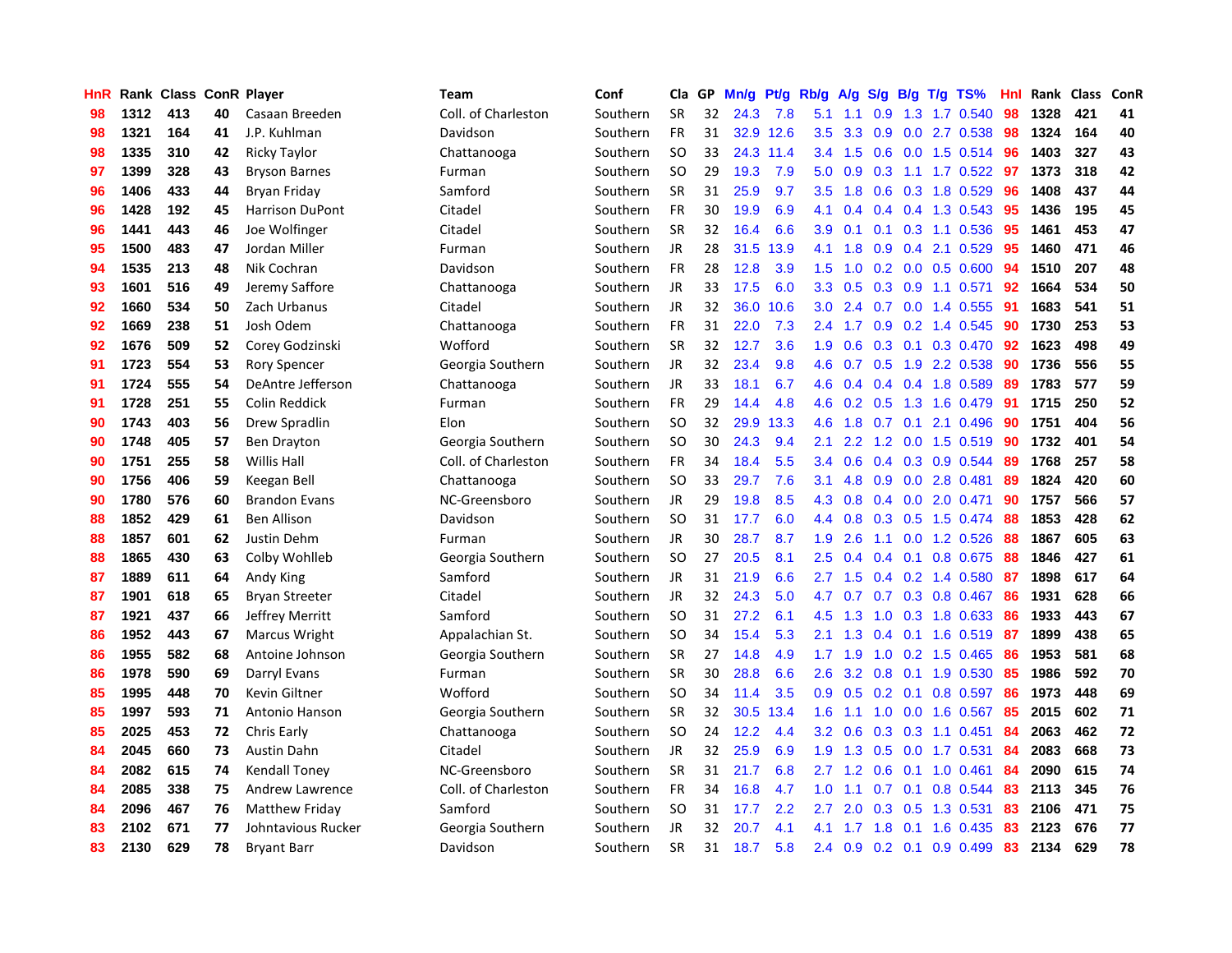| HnR |      | Rank Class ConR Player |                |                          | <b>Team</b>          | Conf      | Cla           | GP. | Mn/g | Pt/g Rb/g |                  | A/g     |                 |     | $S/g$ B/g T/g TS%         | Hnl |         | Rank Class | <b>ConR</b>             |
|-----|------|------------------------|----------------|--------------------------|----------------------|-----------|---------------|-----|------|-----------|------------------|---------|-----------------|-----|---------------------------|-----|---------|------------|-------------------------|
| 83  | 2132 | 346                    | 79             | Kyle Randall             | NC-Greensboro        | Southern  | <b>FR</b>     | 31  | 31.9 | 9.5       | 3.0              | 2.6     | 1.1             | 0.0 | 2.7 0.406                 | 83  | 2142    | 353        | 79                      |
| 83  | 2148 | 633                    | 80             | T.J. Douglas             | Elon                 | Southern  | <b>SR</b>     | 32  | 29.0 | 7.8       | 4.1              | 0.8     | 0.5             |     | $0.2$ 0.7 0.600           |     | 82 2171 | 638        | 80                      |
| 82  | 2199 | 645                    | 81             | Mikko Koivisto           | NC-Greensboro        | Southern  | <b>SR</b>     | 29  | 25.7 | 8.6       | 1.9              | 1.3     |                 |     | 0.6 0.1 1.1 0.485         | 82  | 2188    | 642        | 81                      |
| 81  | 2223 | 494                    | 82             | Jason Dawson             | Wofford              | Southern  | <b>SO</b>     | 35  | 13.0 | 2.8       | 1.2              | 1.1     |                 |     | $0.5$ 0.0 1.1 0.500       | -81 | 2220    | 495        | 82                      |
| 81  | 2236 | 498                    | 83             | Keaton Cole              | Western Carolina     | Southern  | <b>SO</b>     | 34  | 10.0 | 2.7       | 0.9 <sub>0</sub> | 0.5     |                 |     | $0.4$ 0.0 0.3 0.503       | -81 | 2237    | 498        | 83                      |
| 80  | 2278 | 661                    | 84             | Pete Brown               | NC-Greensboro        | Southern  | <b>SR</b>     | 30  | 21.9 | 4.7       | 3.8              | 0.7     |                 |     | 0.4 1.5 1.3 0.429         | 80  | 2266    | 659        | 84                      |
| 79  | 2319 | 511                    | 85             | John Peterson            | Samford              | Southern  | <b>SO</b>     | 30  | 10.5 | 3.2       | 1.0              | 0.2     |                 |     | $0.2$ 0.1 0.4 0.577       | 79  | 2326    | 516        | 86                      |
| 78  | 2369 | 525                    | 86             | <b>Matt Sundberg</b>     | Coll. of Charleston  | Southern  | <b>SO</b>     | 26  | 11.0 | 3.4       | 1.7              | 0.2     | 0.2             |     | $0.1$ 0.3 0.514           | 80  | 2306    | 511        | 85                      |
| 78  | 2371 | 761                    | 87             | <b>Noah States</b>       | Furman               | Southern  | <b>JR</b>     | 29  | 10.9 | 2.7       | 2.0              | 0.7     | 0.1             |     | $0.6$ 0.7 0.457           | 78  | 2384    | 765        | 87                      |
| 78  | 2384 | 527                    | 88             | <b>Terrance Birdette</b> | Elon                 | Southern  | <b>SO</b>     | 32  | 23.2 | 6.8       | 2.9              | 0.9     | 0.8             |     | $0.0$ 1.5 $0.541$         | 78  | 2400    | 530        | 88                      |
| 77  | 2438 | 690                    | 89             | Adrian Gailliard         | Western Carolina     | Southern  | <b>SR</b>     | 34  | 13.7 | 4.0       | $2.2\phantom{0}$ | 0.3     |                 |     | $0.4$ 0.3 1.1 0.566       | 76  | 2439    | 694        | 89                      |
| 76  | 2442 | 430                    | 90             | Korey VanDussen          | NC-Greensboro        | Southern  | FR            | 31  | 16.5 | 4.4       | 1.5              |         |                 |     | 1.3 0.7 0.0 1.5 0.486 76  |     | 2449    | 430        | 90                      |
| 76  | 2471 | 550                    | 91             | Cosmo Morabbi            | Citadel              | Southern  | <b>SO</b>     | 32  | 18.1 | 3.1       | 1.6              | 1.0     |                 |     | $0.6$ 0.0 0.8 0.498       | 75  | 2491    | 556        | 91                      |
| 73  | 2564 | 574                    | 92             | Brandon Sebirumbi        | Furman               | Southern  | <b>SO</b>     | 30  | 19.0 | 5.3       | 2.8              | 0.4     | 0.3             |     | 0.4 1.4 0.570             | 73  | 2579    | 580        | 92                      |
| 73  | 2566 | 459                    | 93             | Sam Watson               | Chattanooga          | Southern  | FR            | 32  | 11.7 | 2.4       | 2.8              | 0.6     |                 |     | $0.2$ 0.2 0.8 0.528       | 72  | 2607    | 476        | 94                      |
| 73  | 2576 | 464                    | 94             | <b>Brian Cole</b>        | NC-Greensboro        | Southern  | <b>FR</b>     | 30  | 15.9 | 5.1       | 2.3              | 0.2     | 0.2             |     | 0.6 1.0 0.471             | 73  | 2583    | 465        | 93                      |
| 72  | 2613 | 586                    | 95             | Jasper Williams          | Chattanooga          | Southern  | <b>SO</b>     | 31  | 10.9 | 2.3       | 1.3              | 1.2     | 0.5             |     | $0.0$ $0.9$ $0.455$       | -71 | 2634    | 591        | 95                      |
| 71  | 2647 | 600                    | 96             | Josh Bonney              | Elon                 | Southern  | <b>SO</b>     | 32  | 15.2 | 5.7       | 1.3              | 2.5     | 0.4             |     | $0.0$ 1.9 0.383           | 70  | 2665    | 601        | 96                      |
| 71  | 2652 | 733                    | 97             | Devan Carter             | Elon                 | Southern  | <b>SR</b>     | 32  | 22.1 | 6.6       | 1.9              | 0.8     |                 |     | 1.1 0.1 1.6 0.424 70      |     | 2668    | 737        | 97                      |
| 70  | 2675 | 603                    | 98             | Kaylin Johnson           | Samford              | Southern  | <b>SO</b>     | 30  | 17.3 | 4.2       | 1.5              | 0.8     |                 |     | 0.4 0.0 1.1 0.536 70      |     | 2670    | 602        | 98                      |
| 62  | 2828 | 879                    | 99             | Jeff Smith               | Chattanooga          | Southern  | <b>JR</b>     | 29  | 9.7  | 3.3       | 1.2              | 0.3     |                 |     | $0.0$ 0.1 0.7 0.514 62    |     | 2840    | 880        | 100                     |
| 62  | 2829 | 766                    | 100            | <b>Tyler Troupe</b>      | Georgia Southern     | Southern  | <b>SR</b>     | 32  | 15.9 | 3.0       | 3.4              | 0.6     |                 |     | 0.4 0.3 1.3 0.396         | -61 | 2850    | 769        | 102                     |
| 62  | 2831 | 642                    | 101            | <b>Chris Toler</b>       | Furman               | Southern  | <sub>SO</sub> | 29  | 12.6 | 2.6       | 2.3              | 0.2     |                 |     | 0.2 0.6 1.0 0.474         | 62  | 2841    | 647        | 101                     |
| 58  | 2885 | 656                    | 102            | <b>Bo Holston</b>        | Citadel              | Southern  | <b>SO</b>     | 21  | 13.2 | 2.3       | 2.2              | 0.5     |                 |     | 0.4 0.0 1.0 0.466         | 63  | 2829    | 643        | 99                      |
| 56  | 2913 | 571                    | 103            | Cameron Baskerville      | Georgia Southern     | Southern  | <b>FR</b>     | 29  | 16.7 | 3.1       | 3.2              | 0.3     | 0.5             |     | 0.3 1.2 0.396             | 58  | 2905    | 568        | 103                     |
| 141 | 109  | 38                     | 1              | Marquez Haynes           | Texas-Arlington      | Southland | <b>SR</b>     | 30  | 33.3 | 22.6      | 4.3              |         | $3.7 \quad 1.5$ |     | 0.3 3.6 0.596 140         |     | 122     | 43         | $\mathbf{1}$            |
| 134 | 177  | 70                     | $\overline{2}$ | Kevin Palmer             | Tx.A&M-Corp. Christi | Southland | <b>SR</b>     | 32  | 32.9 | 19.7      | 5.4              | 2.8     |                 |     | 2.4 0.3 4.3 0.571 134     |     | 191     | 73         | $\overline{2}$          |
| 132 | 200  | 77                     | 3              | Patrick Sullivan         | SE Louisiana         | Southland | <b>SR</b>     | 31  |      | 29.9 15.7 |                  | 8.7 2.1 |                 |     | 1.0 3.3 2.7 0.562 131     |     | 218     | 82         | $\overline{\mathbf{3}}$ |
| 129 | 246  | 92                     | 4              | Demond Watt              | Tx.A&M-Corp. Christi | Southland | <b>JR</b>     | 32  |      | 30.5 12.6 | 7.8              | 1.6     |                 |     | 0.8 1.2 1.8 0.661 128     |     | 256     | 96         | $\overline{a}$          |
| 125 | 340  | 119                    | 5              | <b>Anatoly Bose</b>      | Nicholls St.         | Southland | <b>JR</b>     | 30  |      | 35.4 21.1 | 6.0              | 2.0     |                 |     | 1.1 0.3 2.8 0.577 124     |     | 354     | 125        | 5                       |
| 119 | 457  | 156                    | 6              | Gilberto Clavell         | Sam Houston St.      | Southland | <b>JR</b>     | 33  | 28.1 | 17.1      | 6.4              | 1.3     | 0.8             |     | 0.2 2.7 0.610 119         |     | 472     | 163        | 6                       |
| 118 | 478  | 165                    | $\overline{7}$ | <b>Eddie Williams</b>    | Stephen F. Austin    | Southland | JR            | 31  | 36.2 | 13.3      | 5.9              | 2.7     | 1.9             |     | 0.1 1.9 0.577 118         |     | 488     | 170        | $\overline{\mathbf{z}}$ |
| 115 | 575  | 190                    | 8              | <b>Ashton Mitchell</b>   | Sam Houston St.      | Southland | <b>SR</b>     | 33  | 29.1 | 12.4      | 2.7              | 5.1     | 1.7             | 0.1 | 2.8 0.577 115             |     | 583     | 190        | 8                       |
| 114 | 631  | 216                    | 9              | Devin Gibson             | Texas-San Antonio    | Southland | <b>JR</b>     | 30  | 35.1 | 12.5      | 4.5              | 4.5     | 1.9             | 0.1 | 2.3 0.539 113             |     | 652     | 222        | 9                       |
| 113 | 650  | 220                    | 10             | Josten Crow              | Sam Houston St.      | Southland | <b>JR</b>     | 33  | 29.5 | 8.0       | 6.0              | 3.8     | 1.7             |     | 0.3 1.3 0.609 113         |     | 661     | 224        | 10                      |
| 113 | 658  | 222                    | 11             | <b>Tadre Sheppard</b>    | Central Arkansas     | Southland | <b>JR</b>     | 30  |      | 29.3 11.6 |                  | 7.2 0.5 | 1.3             |     | 1.7 1.4 0.585 112 681     |     |         | 231        | 11                      |
| 113 | 674  | 160                    | 12             | Jereal Scott             | Stephen F. Austin    | Southland | -SO           | 32  |      | 24.0 12.8 | 5.5 <sub>1</sub> | 0.5     |                 |     | 0.4 0.7 1.7 0.566 111     |     | 711     | 167        | 12                      |
| 107 | 890  | 282                    | 13             | <b>Justin Nabors</b>     | Lamar                | Southland | -SR           | 31  | 30.8 | 14.6      | 9.7              | 1.6     | 0.9             |     | 0.7 3.3 0.556 107         |     | 862     | 271        | 13                      |
| 106 | 917  | 312                    | 14             | Cameron Johnson          | Texas St.            | Southland | <b>JR</b>     | 30  |      | 25.4 14.6 | 7.9              |         |                 |     | 1.1 1.6 0.5 3.0 0.495 107 |     | 891     | 305        | 14                      |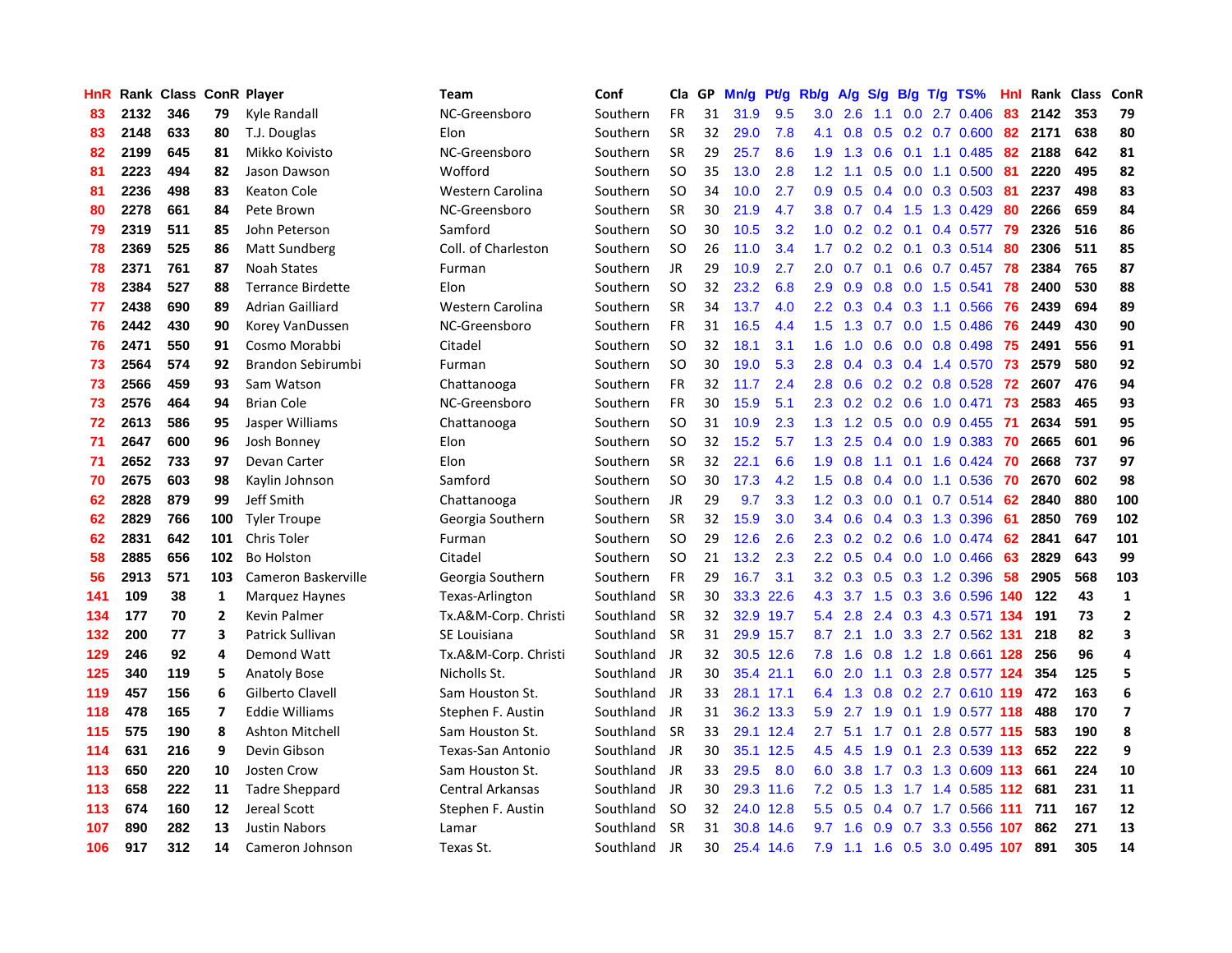| HnR | Rank |     |    | <b>Class ConR Player</b>   | <b>Team</b>             | Conf      | Cla       | <b>GP</b> | Mn/g | Pt/g      | Rb/g             | A/g         |               |     | S/g B/g T/g TS%                   | Hnl | Rank   | <b>Class</b> | ConR |
|-----|------|-----|----|----------------------------|-------------------------|-----------|-----------|-----------|------|-----------|------------------|-------------|---------------|-----|-----------------------------------|-----|--------|--------------|------|
| 106 | 930  | 296 | 15 | Corey Allmond              | Sam Houston St.         | Southland | <b>SR</b> | 33        |      | 31.0 15.8 | 2.4              | 2.3         | 1.0           |     | 0.0 1.4 0.567 106                 |     | 933    | 295          | 15   |
| 106 | 959  | 308 | 16 | <b>Preston Brown</b>       | Sam Houston St.         | Southland | <b>SR</b> | 32        | 20.8 | 9.1       |                  |             |               |     | 5.3 1.2 0.4 0.9 1.3 0.529 105 963 |     |        | 307          | 16   |
| 105 | 981  | 330 | 17 | Justin Reynolds            | Tx.A&M-Corp. Christi    | Southland | JR        | 31        | 25.1 | 9.8       |                  | 6.2 0.9     |               |     | 1.3 1.0 1.6 0.513 105 984         |     |        | 333          | 17   |
| 104 | 1015 | 344 | 18 | Jordan Glynn               | Stephen F. Austin       | Southland | JR        | 32        | 29.3 | 8.6       | 8.3              | $-1.0$      |               |     | 0.9 0.1 1.5 0.591 103 1056        |     |        | 358          | 18   |
| 104 | 1042 | 235 | 19 | <b>Patrick Richard</b>     | McNeese St.             | Southland | -SO       | 30        | 30.5 | 12.8      | 5.2              | 2.8         | 1.0           |     | 0.7 2.2 0.545 103 1064            |     |        | 239          | 19   |
| 102 | 1097 | 253 | 20 | William Mosley             | Northwestern St.        | Southland | <b>SO</b> | 29        | 26.9 | 6.0       | 9.2              | 0.8         |               |     | 0.9 3.4 0.8 0.516 102 1095        |     |        | 252          | 20   |
| 102 | 1111 | 351 | 21 | <b>Terry Fields</b>        | Texas-San Antonio       | Southland | <b>SR</b> | 30        | 28.2 | 9.6       | 6.2              | 1.4         |               |     | 1.0 0.4 1.5 0.572 102 1128        |     |        | 355          | 22   |
| 101 | 1148 | 139 | 22 | Melvin Johnson             | Texas-San Antonio       | Southland | <b>FR</b> | 28        | 12.6 | 7.7       | 1.7 <sup>2</sup> | 0.2         |               |     | 0.4 0.0 0.6 0.574 102 1124        |     |        | 136          | 21   |
| 101 | 1185 | 400 | 23 | Lance Pevehouse            | Sam Houston St.         | Southland | JR        | 33        | 20.8 | 5.8       | 3.9 <sup>°</sup> | 2.2         | 0.8           |     | 0.3 1.0 0.520 100 1180            |     |        | 395          | 23   |
| 100 | 1222 | 413 | 24 | Antuan Bootle              | Sam Houston St.         | Southland | JR        | 25        | 12.8 | 4.3       | 4.8              | 0.3         |               |     | 0.5 0.4 0.9 0.517 100 1185        |     |        | 398          | 24   |
| 98  | 1293 | 296 | 25 | <b>Fred Hunter</b>         | Nicholls St.            | Southland | -SO       | 30        | 28.0 | 13.8      | 5.2              |             |               |     | 1.1 1.5 0.1 2.2 0.533 98          |     | 1317   | 299          | 25   |
| 98  | 1333 | 422 | 26 | Demarco Stepter            | Texas-San Antonio       | Southland | <b>SR</b> | 30        | 19.3 | 8.3       | 4.7              | 0.3         |               |     | 0.5 0.5 1.2 0.531 97              |     | - 1345 | 428          | 27   |
| 97  | 1352 | 314 | 27 | Drae Murray                | Sam Houston St.         | Southland | <b>SO</b> | 33        | 16.5 | 4.2       | 1.6              | 3.5         |               |     | 0.7 0.0 1.5 0.473 97              |     | 1351   | 310          | 28   |
| 97  | 1358 | 316 | 28 | <b>Anthony Miles</b>       | Lamar                   | Southland | <b>SO</b> | 31        | 33.9 | 14.0      | 5.5              | 3.5         | $1.4^{\circ}$ |     | 0.1 3.0 0.536                     | 97  | 1343   | 307          | 26   |
| 96  | 1403 | 331 | 29 | <b>Will Pratt</b>          | Northwestern St.        | Southland | -SO       | 29        | 20.3 | 13.4      | 4.1              | 1.0         |               |     | 1.0 0.2 2.2 0.542 96              |     | 1397   | 325          | 29   |
| 96  | 1416 | 188 | 30 | Will Reinke                | Stephen F. Austin       | Southland | <b>FR</b> | 29        | 13.3 | 4.0       | 3.1              | 0.9         | 0.3           |     | 1.0 1.1 0.487                     | 95  | 1439   | 198          | 30   |
| 94  | 1545 | 476 | 31 | John Rybak                 | Texas St.               | Southland | <b>SR</b> | 31        | 27.3 | 9.6       |                  | 4.3 1.9     |               |     | 1.1 0.3 1.4 0.561                 | -93 | 1546   | 475          | 32   |
| 94  | 1550 | 499 | 32 | <b>Trent Hutchin</b>       | SE Louisiana            | Southland | <b>JR</b> | 31        | 21.7 | 10.7      | 1.2              | 0.5         | 0.5           | 0.1 | $0.8$ 0.618                       | -93 | 1572   | 508          | 34   |
| 94  | 1554 | 479 | 33 | Emanuel Bidias a Moute     | Texas St.               | Southland | <b>SR</b> | 31        | 19.3 | 5.6       |                  | 6.0 1.3     |               |     | 0.9 0.9 1.6 0.475 93              |     | 1560   | 481          | 33   |
| 94  | 1567 | 502 | 34 | Damon Forest               | SE Louisiana            | Southland | <b>JR</b> | 19        |      | 19.2 11.1 | 2.2              | 0.6         |               |     | 0.4 0.3 1.5 0.547 94              |     | 1543   | 498          | 31   |
| 93  | 1576 | 484 | 35 | Omar Johnson               | Texas-San Antonio       | Southland | <b>SR</b> | 30        |      | 34.4 11.3 | 2.2              | 3.4         |               |     | $0.9$ 0.0 2.5 0.532               | -93 | 1579   | 486          | 35   |
| 93  | 1604 | 487 | 36 | Robert Tibbs               | SE Louisiana            | Southland | <b>SR</b> | 29        | 16.6 | 5.6       | 3.3              | 0.7         |               |     | 0.7 0.3 1.3 0.639                 | 92  | 1616   | 496          | 39   |
| 93  | 1607 | 489 | 37 | Morris Smith               | Texas-San Antonio       | Southland | <b>SR</b> | 30        | 30.3 | 12.6      | 4.6              | 0.7         |               |     | 0.9 0.2 1.2 0.523                 | 92  | 1607   | 493          | 38   |
| 93  | 1610 | 519 | 38 | <b>Tony Bishop</b>         | Texas St.               | Southland | JR        | 30        | 18.1 | 7.4       | 4.8              | 0.7         |               |     | 0.8 0.8 1.6 0.506                 | -93 | 1595   | 514          | 36   |
| 93  | 1615 | 491 | 39 | <b>Walt Harris</b>         | Stephen F. Austin       | Southland | <b>SR</b> | 30        | 31.1 | 11.3      | 1.8              | 1.8         |               |     | $0.6$ 0.2 1.3 0.534               | -93 | 1596   | 491          | 37   |
| 93  | 1622 | 523 | 40 | Jason Marks                | SE Louisiana            | Southland | JR        | 30        | 21.4 | 4.5       | 4.8              | 2.1         |               |     | 0.9 0.7 1.3 0.595                 | 92  | 1639   | 528          | 40   |
| 92  | 1673 | 390 | 41 | DeShawn Patterson          | SE Louisiana            | Southland | -SO       | 31        | 23.4 | 5.6       | 3.0 <sub>2</sub> | 3.0         |               |     | 1.7 0.2 1.8 0.549                 | -91 | 1695   | 393          | 41   |
| 91  | 1704 | 516 | 42 | <b>Mitch Rueter</b>        | <b>Central Arkansas</b> | Southland | <b>SR</b> | 30        | 29.9 | 13.1      | 5.1              |             |               |     | 1.1 0.7 0.4 2.2 0.556 90          |     | 1723   | 524          | 42   |
| 90  | 1746 | 566 | 43 | Coy Custer                 | Lamar                   | Southland | JR        | 32        | 18.9 | 6.1       | 4.0              | 0.9         |               |     | $0.3$ 1.5 0.9 0.550               | -90 | 1762   | 568          | 43   |
| 90  | 1762 | 570 | 44 | J.B. Conley                | Texas St.               | Southland | JR        | 30        | 19.1 | 9.1       | 3.5              | 0.6         |               |     | $0.6$ $0.2$ 1.6 $0.546$           | -89 | 1766   | 571          | 45   |
| 90  | 1765 | 572 | 45 | Stephan Martin             | McNeese St.             | Southland | JR        | 30        | 21.8 | 9.9       | 2.0              | 1.7         | $1.4^{\circ}$ | 0.1 | 2.0 0.536                         | -89 | 1782   | 576          | 47   |
| 90  | 1768 | 573 | 46 | Ryan White                 | Texas St.               | Southland | - JR      | 28        | 28.0 | 10.6      | 3.2              | 3.8         | 1.4           |     | 0.0 3.5 0.534                     | -90 | 1764   | 570          | 44   |
| 89  | 1813 | 587 | 47 | P.J. Alawoya               | McNeese St.             | Southland | JR        | 30        | 26.0 | 8.0       | 7.4              | 0.4         | 1.0           |     | $0.7$ 1.0 0.504                   | -88 | 1831   | 590          | 48   |
| 89  | 1827 | 423 | 48 | <b>Brandon Fortenberry</b> | <b>SE Louisiana</b>     | Southland | -SO       | 24        | 24.8 | 7.8       | $2.2^{\circ}$    | 3.3         | 0.7           |     | $0.2$ 1.7 $0.544$                 | -89 | 1781   | 409          | 46   |
| 88  | 1875 | 558 | 49 | Damon Jones                | Northwestern St.        | Southland | <b>SR</b> | 29        | 24.6 | 13.6      | $3.4^{\circ}$    | 0.4         | 0.4           |     | $0.1$ 1.4 0.529                   | -87 | 1880   | 560          | 49   |
| 87  | 1895 | 283 | 50 | Dylan Hale                 | Texas St.               | Southland | <b>FR</b> | 31        | 15.4 | 5.3       | 1.6              | 1.2         | 1.0           |     | $0.0$ $0.9$ $0.528$               | -87 | 1904   | 281          | 51   |
| 87  | 1929 | 577 | 51 | Will Morning               | McNeese St.             | Southland | -SR       | 30        | 16.6 | 6.0       | 4.5              | 0.5         |               |     | 0.7 0.3 1.2 0.519 86              |     | 1947   | 579          | 53   |
| 87  | 1933 | 623 | 52 | Devon Baker                | Northwestern St.        | Southland | JR        | 26        | 26.7 | 14.0      | $2.5^{\circ}$    | $1.7$ $1.0$ |               |     | $0.0$ 2.5 0.532                   | -87 | 1894   | 615          | 50   |
| 85  | 1992 | 639 | 53 | Rodney Jones               | <b>SE Louisiana</b>     | Southland | JR        | 25        | 22.8 | 7.6       | 2.9              |             |               |     | 1.4 0.8 0.4 1.6 0.540             | 86  | 1934   | 629          | 52   |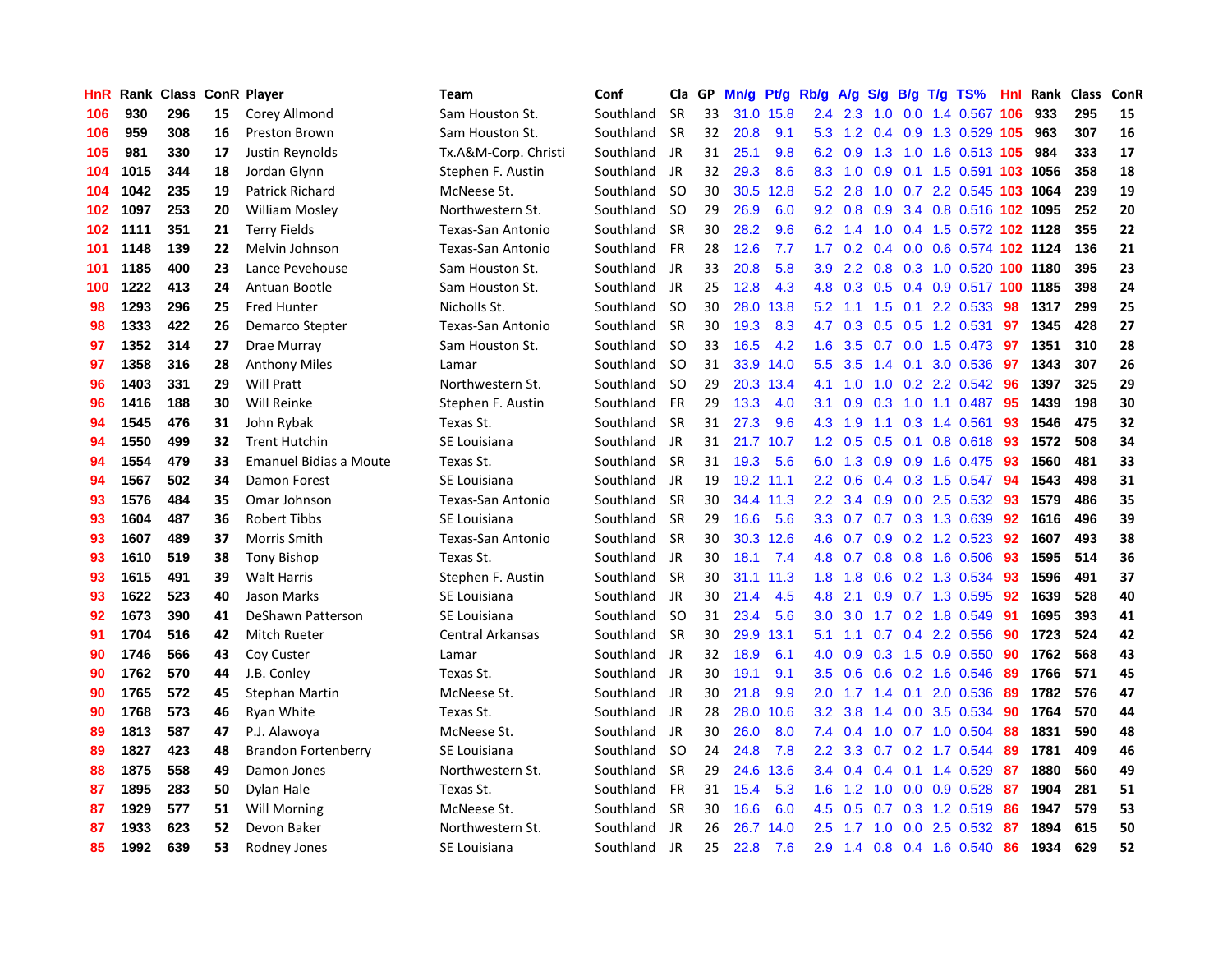| HnR |      | Rank Class ConR Player |    |                        | Team                     | Conf      | Cla       | GP. | Mn/g | <b>Pt/g</b> | Rb/g             | A/g       | S/g              |     | $B/g$ T/g TS%             | Hnl |      | Rank Class | ConR |
|-----|------|------------------------|----|------------------------|--------------------------|-----------|-----------|-----|------|-------------|------------------|-----------|------------------|-----|---------------------------|-----|------|------------|------|
| 85  | 2017 | 600                    | 54 | <b>Tommy Moffitt</b>   | Texas-Arlington          | Southland | <b>SR</b> | 19  | 23.5 | 8.0         | 7.0              | 0.9       | 0.6              |     | 0.3 1.5 0.458             | 85  | 2016 | 603        | 55   |
| 85  | 2030 | 455                    | 55 | Charlie Harper         | Lamar                    | Southland | <b>SO</b> | 29  | 27.9 | 8.4         | 6.4              | 2.1       |                  |     | $0.9$ 0.3 1.8 0.485       | -84 | 2036 | 456        | 56   |
| 84  | 2075 | 611                    | 56 | Brandon Long           | Texas-Arlington          | Southland | <b>SR</b> | 30  | 31.1 | 13.0        | 3.6              | 1.5       |                  |     | 1.3 0.1 1.8 0.480         | -83 | 2098 | 620        | 58   |
| 84  | 2100 | 669                    | 57 | <b>Denzel Barnes</b>   | Stephen F. Austin        | Southland | JR        | 30  | 18.5 | 5.6         | 1.5              | 2.3       |                  |     | $0.9$ $0.0$ 2.1 $0.471$   | 83  | 2100 | 672        | 59   |
| 83  | 2103 | 624                    | 58 | Dwight Gentry          | Texas-Arlington          | Southland | <b>SR</b> | 30  | 21.6 | 6.6         |                  | $2.7$ 1.8 | 0.8              |     | 0.1 1.4 0.545             | 83  | 2127 | 628        | 61   |
| 83  | 2104 | 672                    | 59 | Reggie Mathis          | Lamar                    | Southland | JR        | 21  | 17.3 | 6.2         | 3.4              | 1.0       | 1.1              |     | $0.2$ 1.1 0.453           | -84 | 2071 | 665        | 57   |
| 83  | 2105 | 673                    | 60 | <b>Trey Parker</b>     | Texas-Arlington          | Southland | JR        | 25  | 15.9 | 2.4         | 3.1              | 0.7       | 0.4              |     | 1.3 0.5 0.635             | 83  | 2120 | 675        | 60   |
| 82  | 2183 | 640                    | 61 | <b>Filip Toncinic</b>  | Tx.A&M-Corp. Christi     | Southland | <b>SR</b> | 26  | 13.9 | 3.5         | 2.5              | 0.8       | 0.4              |     | 1.0 1.1 0.455             | 82  | 2161 | 635        | 63   |
| 82  | 2188 | 643                    | 62 | Diego Kapelan          | McNeese St.              | Southland | <b>SR</b> | 30  | 27.0 | 12.6        | 1.9              | 1.2       | 0.5              |     | 0.0 1.4 0.529             | -81 | 2216 | 650        | 64   |
| 81  | 2217 | 649                    | 63 | Eric Bell              | Stephen F. Austin        | Southland | <b>SR</b> | 25  | 26.2 | 2.9         | 1.2              | 3.8       | 1.3              |     | 0.1 1.4 0.396             | -86 | 1974 | 589        | 54   |
| 81  | 2220 | 493                    | 64 | Chris Iles             | Nicholls St.             | Southland | <b>SO</b> | 30  | 28.2 | 8.5         | 1.7 <sub>z</sub> | 3.6       |                  |     | 1.0 0.0 2.0 0.518 81      |     | 2245 | 501        | 66   |
| 81  | 2226 | 709                    | 65 | Gary Dixon             | SE Louisiana             | Southland | JR.       | 27  | 21.9 | 8.4         | 1.2              | 0.9       |                  |     | 0.7 0.1 1.5 0.593 83      |     | 2151 | 683        | 62   |
| 81  | 2258 | 722                    | 66 | David Ndoumba          | SE Louisiana             | Southland | JR        | 30  | 12.3 | 2.8         | 2.9              | 0.5       |                  |     | $0.2$ 0.4 0.6 0.578       | -80 | 2264 | 721        | 67   |
| 81  | 2262 | 724                    | 67 | <b>Kendrick Harris</b> | Lamar                    | Southland | JR        | 32  | 31.9 | 10.7        | 2.6              | 2.8       |                  |     | 1.1 0.2 2.9 0.472 80      |     | 2276 | 727        | 69   |
| 81  | 2268 | 382                    | 68 | Dontae Cannon          | McNeese St.              | Southland | <b>FR</b> | 28  | 10.8 | 4.0         | 0.8              | 0.7       | 0.5              |     | $0.0\quad 0.9\ 0.572$     | -80 | 2275 | 382        | 68   |
| 80  | 2291 | 507                    | 69 | Armani Williams        | Texas-Arlington          | Southland | -SO       | 28  | 12.8 | 5.8         | 0.9 <sub>0</sub> | 0.9       | 0.4              |     | $0.0$ 0.7 0.488           | -80 | 2296 | 508        | 71   |
| 80  | 2300 | 666                    | 70 | Leslie Jackson         | <b>Texas-San Antonio</b> | Southland | <b>SR</b> | 27  | 12.3 | 2.1         | 2.8              | 0.5       | 0.3              |     | $0.1$ 0.3 0.500           | 80  | 2277 | 662        | 70   |
| 80  | 2301 | 737                    | 71 | Mark Gomillia          | Stephen F. Austin        | Southland | <b>JR</b> | 30  | 10.2 | 3.1         | 1.0              | 0.4       | 0.2 <sub>0</sub> | 0.1 | 0.3 0.495                 | 79  | 2313 | 741        | 72   |
| 79  | 2321 | 742                    | 72 | Dominic Knight         | Northwestern St.         | Southland | JR        | 27  | 18.2 | 7.0         | $2.7^{\circ}$    | 1.7       |                  |     | 0.6 0.3 1.8 0.514 79      |     | 2317 | 744        | 73   |
| 79  | 2334 | 750                    | 73 | <b>Kellan Carter</b>   | Nicholls St.             | Southland | JR        | 29  | 26.4 | 3.9         | 2.3              | 2.1       |                  |     | 1.9 0.1 1.1 0.687 79      |     | 2356 | 757        | 74   |
| 79  | 2340 | 753                    | 74 | Uriel Segura           | Texas St.                | Southland | JR        | 31  | 20.3 | 5.8         | 1.8              | 2.1       |                  |     | $0.6$ $0.0$ 1.5 $0.513$   | -79 | 2362 | 758        | 75   |
| 79  | 2359 | 757                    | 75 | Horace Bond            | Tx.A&M-Corp. Christi     | Southland | JR        | 32  | 23.6 | 5.2         | 3.3 <sub>2</sub> | 0.5       |                  |     | $0.5$ 0.2 1.2 0.531       | 78  | 2383 | 764        | 76   |
| 78  | 2367 | 676                    | 76 | LaMarr Drake           | Tx.A&M-Corp. Christi     | Southland | <b>SR</b> | 24  | 22.0 | 4.2         | 2.0              | 2.9       |                  |     | 1.2 0.0 2.1 0.495         | 81  | 2221 | 652        | 65   |
| 77  | 2415 | 686                    | 77 | Michael McConathy      | Northwestern St.         | Southland | <b>SR</b> | 29  | 24.0 | 6.0         | 1.1              | 3.4       | 1.5              |     | 0.0 2.6 0.534             | 77  | 2421 | 692        | 77   |
| 77  | 2427 | 778                    | 78 | Imad Qahwash           | <b>Central Arkansas</b>  | Southland | JR        | 30  | 24.7 | 6.4         | 4.9              | 2.5       | 1.1              |     | $0.0$ 2.9 0.508           | 76  | 2444 | 781        | 79   |
| 76  | 2453 | 432                    | 79 | <b>Cameron Catlett</b> | Texas-Arlington          | Southland | <b>FR</b> | 30  | 16.0 | 3.9         | 2.2              | 1.3       |                  |     | $0.7$ 0.0 1.1 0.498       | 76  | 2465 | 432        | 80   |
| 76  | 2468 | 789                    | 80 | Jared Rehmel           | <b>Central Arkansas</b>  | Southland | JR        | 30  | 34.6 | 9.8         | 2.1              | 1.6       |                  |     | 1.0 0.1 1.7 0.486         | -75 | 2487 | 796        | 82   |
| 76  | 2485 | 553                    | 81 | <b>Charles Clark</b>   | Northwestern St.         | Southland | -SO       | 29  | 14.2 | 4.7         | 3.1              | 0.7       |                  |     | 0.7 0.1 1.0 0.455 75      |     | 2477 | 553        | 81   |
| 75  | 2487 | 554                    | 82 | LaMarcus Reed          | Texas-Arlington          | Southland | -SO       | 25  | 22.5 | 8.1         | 3.5              | 1.3       |                  |     | 0.6 0.2 2.0 0.486 77      |     | 2425 | 538        | 78   |
| 75  | 2495 | 441                    | 83 | Terence Jones          | Tx.A&M-Corp. Christi     | Southland | <b>FR</b> | 32  | 21.4 | 5.8         | 1.8              | 2.3       |                  |     | $0.7$ $0.2$ $2.5$ $0.439$ | -75 | 2510 | 444        | 83   |
| 75  | 2519 | 562                    | 84 | John Bowman            | Texas St.                | Southland | -SO       | 31  | 23.3 | 7.0         | 1.6              | 1.6       | 0.9              | 0.1 | 2.1 0.469                 | -74 | 2531 | 567        | 85   |
| 74  | 2525 | 706                    | 85 | <b>Shamar Coombs</b>   | Tx.A&M-Corp. Christi     | Southland | -SR       | 32  | 15.3 | 4.3         | 1.7              | 1.2       | 0.4              |     | 0.1 1.3 0.507             | -74 | 2550 | 715        | 86   |
| 74  | 2533 | 810                    | 86 | Orren Tims             | Stephen F. Austin        | Southland | JR        | 30  | 15.7 | 5.3         | 3.1              | 0.6       | $0.4^{\circ}$    |     | $0.1$ 1.6 0.452           | -74 | 2526 | 807        | 84   |
| 74  | 2559 | 457                    | 87 | Jordan Reves           | Texas-Arlington          | Southland | <b>FR</b> | 29  | 12.1 | 3.1         | 3.3 <sub>2</sub> | 0.1       | 0.4              |     | $0.5$ 0.9 0.520           | 73  | 2573 | 463        | 88   |
| 73  | 2571 | 718                    | 88 | <b>Marcus Hammonds</b> | Tx.A&M-Corp. Christi     | Southland | <b>SR</b> | 31  | 16.4 | 3.1         | $2.5^{\circ}$    | 0.8       | 0.5              |     | 0.2 1.0 0.495             | -73 | 2577 | 719        | 89   |
| 72  | 2602 | 825                    | 89 | C.J. Collins           | McNeese St.              | Southland | JR        | 27  | 26.7 | 4.6         | $1.7^{\circ}$    | 3.3       | 1.0              |     | $0.0$ 1.9 0.387           | -74 | 2551 | 811        | 87   |
| 72  | 2614 | 587                    | 90 | James Hulbin           | Northwestern St.         | Southland | -SO       | 28  | 12.1 | 4.0         | 2.9 <sup>°</sup> | 0.2       | 0.6              |     | $0.1$ 0.7 0.452 72        |     | 2620 | 589        | 92   |
| 72  | 2621 | 726                    | 91 | Elbryan Neal           | McNeese St.              | Southland | -SR       | 22  | 16.9 | 4.0         | 4.7              | 0.6       |                  |     | $0.5$ 0.8 1.9 0.468       | -73 | 2582 | 720        | 90   |
| 72  | 2622 | 830                    | 92 | Kenny Franklin         | Nicholls St.             | Southland | <b>JR</b> | 30  | 21.2 | 4.5         | 1.1              | 1.7       |                  |     | 0.9 0.1 1.3 0.540         | 71  | 2639 | 829        | 93   |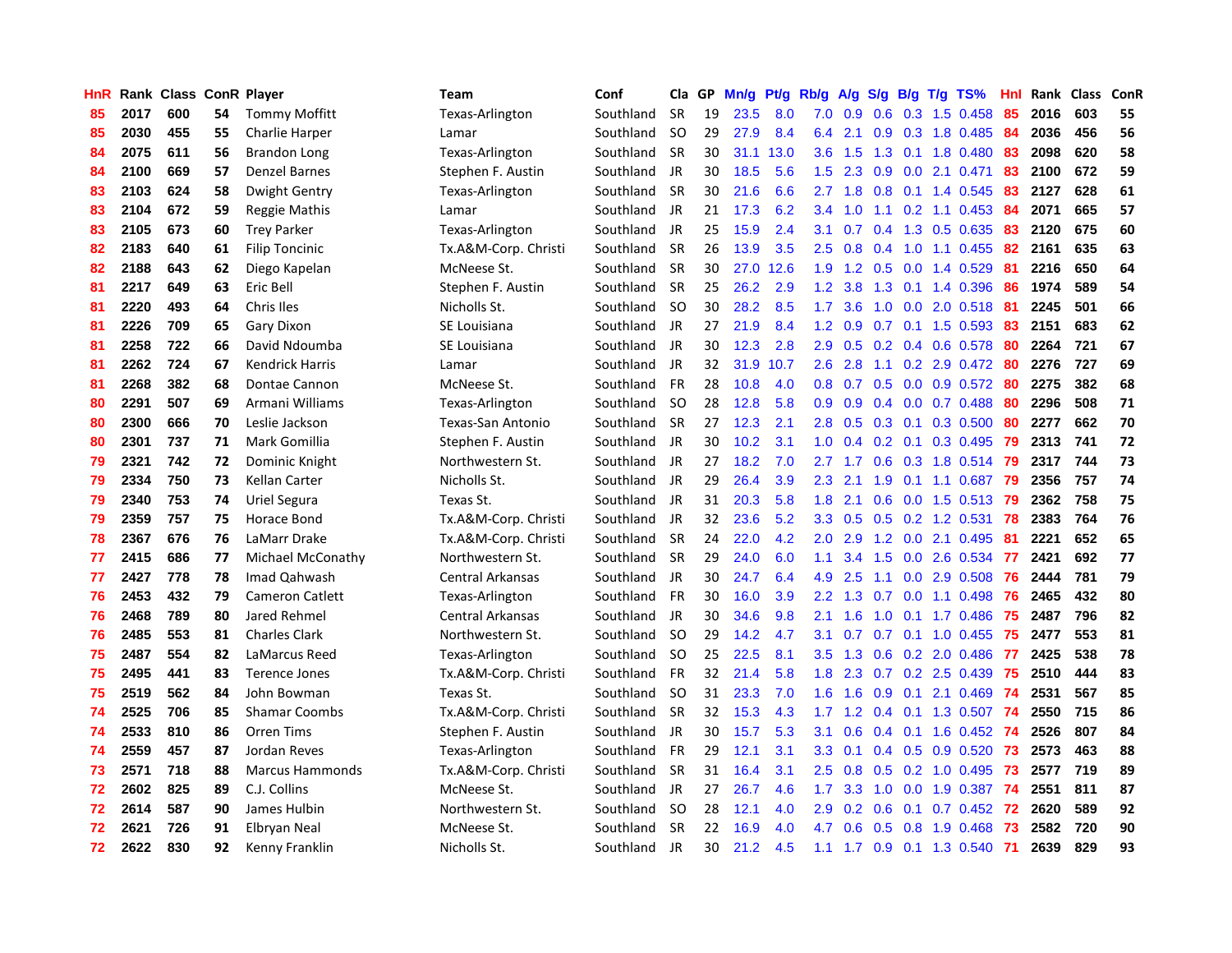| HnR |      | Rank Class ConR Player |                |                          | <b>Team</b>             | Conf      | Cla       | GP | Mn/g | <b>Pt/g</b> | Rb/g             | A/g             | S/g              |     | $B/g$ T/g TS%                 | Hnl |      | Rank Class | ConR                    |
|-----|------|------------------------|----------------|--------------------------|-------------------------|-----------|-----------|----|------|-------------|------------------|-----------------|------------------|-----|-------------------------------|-----|------|------------|-------------------------|
| 70  | 2665 | 736                    | 93             | Josh Bonney              | Texas-San Antonio       | Southland | <b>SR</b> | 27 | 19.0 | 3.7         | 3.1              | 0.4             | 0.3              | 0.1 | 0.8 0.518                     | 72  | 2616 | 727        | 91                      |
| 70  | 2678 | 837                    | 94             | <b>Carlos Dos Santos</b> | <b>Central Arkansas</b> | Southland | <b>JR</b> | 30 | 19.9 | 5.1         |                  | 4.2 0.6         |                  |     | $0.3$ $0.5$ 1.0 $0.456$       | 69  | 2686 | 838        | 94                      |
| 69  | 2710 | 615                    | 95             | Dewan Clayborn           | Central Arkansas        | Southland | -SO       | 30 | 21.1 | 4.1         |                  |                 |                  |     | 1.7 1.7 1.1 0.0 1.4 0.521     | 68  | 2715 | 618        | 95                      |
| 67  | 2758 | 758                    | 96             | Aramie Brooks            | Northwestern St.        | Southland | <b>SR</b> | 26 | 9.6  | 2.5         | 2.1              | 0.3             |                  |     | $0.3$ $0.3$ $0.7$ $0.482$     | 67  | 2751 | 757        | 98                      |
| 66  | 2764 | 855                    | 97             | Dominic Friend           | Nicholls St.            | Southland | JR        | 28 | 26.8 | 3.9         | 2.5              | 1.4             |                  |     | 0.7 0.3 1.3 0.421             | 68  | 2718 | 846        | 96                      |
| 64  | 2797 | 867                    | 98             | Daniel Richard           | McNeese St.             | Southland | JR        | 28 | 11.5 | 2.3         | 2.8              | 0.4             | 0.1              |     | $0.5$ 0.7 0.464               | 64  | 2803 | 867        | 100                     |
| 64  | 2799 | 868                    | 99             | Chris Poellnitz          | <b>Central Arkansas</b> | Southland | JR        | 26 | 28.2 | 10.0        | 3.6              | 1.5             |                  |     | 0.6 0.4 3.0 0.394             | 67  | 2741 | 851        | 97                      |
| 64  | 2807 | 535                    | 100            | Donley Minor             | Lamar                   | Southland | <b>FR</b> | 32 | 15.4 | 3.9         | 1.2              | 1.2             | 0.3              |     | $0.1$ 1.0 0.472               | -63 | 2820 | 541        | 102                     |
| 63  | 2813 | 537                    | 101            | Stan Brown               | Lamar                   | Southland | <b>FR</b> | 26 | 10.0 | 2.4         | 2.0              | 0.2             | 0.0              |     | 0.4 0.5 0.496                 | 64  | 2811 | 538        | 101                     |
| 63  | 2818 | 763                    | 102            | J.D. Davis               | Texas-Arlington         | Southland | <b>SR</b> | 27 | 19.6 | 3.9         | 3.0 <sub>2</sub> | 0.6             |                  |     | $0.4$ 0.4 1.1 0.475           | -64 | 2796 | 763        | 99                      |
| 61  | 2842 | 548                    | 103            | <b>Justin Ayers</b>      | Nicholls St.            | Southland | FR        | 29 | 12.8 | 2.8         |                  | $1.2 \quad 0.7$ |                  |     | $0.6$ 0.1 0.7 0.471           | -61 | 2855 | 552        | 103                     |
| 60  | 2857 | 773                    | 104            | Lawrence Nwevo           | Lamar                   | Southland | <b>SR</b> | 32 | 12.4 | 4.1         | 2.9              | 0.3             |                  |     | 0.3 0.1 1.1 0.432 59          |     | 2878 | 775        | 104                     |
| 58  | 2882 | 560                    | 105            | <b>Shamir Davis</b>      | Northwestern St.        | Southland | <b>FR</b> | 29 | 14.4 | 3.6         | 1.5              | 1.4             |                  |     | $0.6$ 0.0 1.9 0.443           | 58  | 2906 | 569        | 105                     |
| 51  | 2963 | 677                    | 106            | Ishmael Awange           | Texas-Arlington         | Southland | -SO       | 30 | 11.1 | 1.6         | 2.4              | 0.1             | 0.1              |     | $0.8$ 1.1 0.511               | -51 | 2973 | 678        | 106                     |
| 46  | 2984 | 681                    | 107            | Cameron McCallum         | Nicholls St.            | Southland | -SO       | 26 | 9.6  | 1.5         | 1.7              | 0.5             | 0.3              |     | $0.0$ 0.7 0.400               | 47  | 2989 | 681        | 107                     |
| 43  | 2997 | 919                    | 108            | Logan McConathy          | Northwestern St.        | Southland | JR        | 29 | 10.7 | 1.5         | 0.7              | 0.9             | 0.5              |     | $0.1$ 1.1 0.458               | 43  | 3002 | 921        | 108                     |
| 152 | 49   | 23                     | 1              | Keith Benson             | Oakland                 | Summit    | JR        | 35 | 31.3 | 17.3        | 10.5             | 0.8             | 0.4              |     | 3.3 1.7 0.583 152             |     | 53   | 24         | $\mathbf{1}$            |
| 135 | 163  | 62                     | $\overline{2}$ | Robert Glenn             | <b>IUPUI</b>            | Summit    | <b>SR</b> | 36 | 31.1 | 19.8        | 6.7              | $1.7$ 1.2       |                  | 1.4 | 3.0 0.624 135                 |     | 172  | 65         | 3                       |
| 131 | 209  | 40                     | 3              | Ceola Clark              | <b>Western Illinois</b> | Summit    | <b>SO</b> | 27 |      | 35.5 14.2   |                  |                 |                  |     | 5.0 3.2 2.7 0.2 1.6 0.602 135 |     | 167  | 33         | $\overline{\mathbf{2}}$ |
| 127 | 302  | 109                    | 4              | Kevin Ford               | Oral Roberts            | Summit    | <b>SR</b> | 33 |      | 27.3 12.0   |                  |                 |                  |     | 7.5 1.2 0.8 1.5 1.7 0.568 126 |     | 316  | 113        | $\overline{a}$          |
| 119 | 445  | 153                    | 5              | <b>Michael Craion</b>    | Oral Roberts            | Summit    | JR        | 33 |      | 31.2 13.3   |                  | $7.3 \quad 1.6$ |                  |     | 1.3 1.0 2.3 0.537 118         |     | 483  | 166        | 6                       |
| 119 | 454  | 154                    | 6              | Deilvez Yearby           | <b>IPFW</b>             | Summit    | <b>SR</b> | 30 |      | 25.7 13.8   |                  | $8.7 \quad 1.2$ | 0.6              |     | 2.5 2.7 0.480 120             |     | 446  | 151        | 5                       |
| 114 | 612  | 140                    | $\overline{7}$ | Alex Young               | <b>IUPUI</b>            | Summit    | <b>SO</b> | 36 | 31.6 | 18.3        | 4.5              | 1.2             | 1.5              |     | 0.6 2.2 0.575 114             |     | 619  | 142        | $\overline{7}$          |
| 112 | 706  | 167                    | 8              | Dominique Morrison       | Oral Roberts            | Summit    | <b>SO</b> | 33 |      | 35.2 15.3   | 5.1              | 2.6             |                  |     | 0.9 0.4 1.8 0.532 111         |     | 745  | 174        | 8                       |
| 110 | 752  | 233                    | 9              | Johnathon Jones          | Oakland                 | Summit    | <b>SR</b> | 35 |      | 36.7 12.2   | $2.2^{\circ}$    | 6.4             | 1.8              | 0.1 | 3.1 0.551 110                 |     | 750  | 236        | 9                       |
| 104 | 1038 | 327                    | 10             | Kai Williams             | South Dakota St.        | Summit    | <b>SR</b> | 30 |      | 28.0 11.1   | 6.4              | 0.8             |                  |     | 0.4 0.2 0.9 0.614 103 1037    |     |      | 329        | 10                      |
| 103 | 1070 | 131                    | 11             | Nate Wolters             | South Dakota St.        | Summit    | <b>FR</b> | 29 |      | 24.2 10.1   | 3.5              | 2.9             |                  |     | 1.2 0.3 2.1 0.525 103 1051    |     |      | 128        | 11                      |
| 103 | 1071 | 338                    | 12             | Jon Avery                | <b>IUPUI</b>            | Summit    | <b>SR</b> | 36 | 25.1 | 8.1         | 4.4              | 0.9             |                  |     | 1.1 1.0 0.8 0.608 103 1078    |     |      | 342        | 12                      |
| 102 | 1134 | 261                    | 13             | Eric Carlson             | North Dakota St.        | Summit    | SO.       | 29 |      | 32.1 14.8   | 6.9              | 2.3             |                  |     | 1.0 0.2 2.5 0.499 101 1142    |     |      | 263        | 14                      |
| 102 | 1138 | 357                    | 14             | Derick Nelson            | Oakland                 | Summit    | <b>SR</b> | 35 | 28.9 | 12.1        | 6.2              | 1.0             |                  |     | 0.7 0.1 1.7 0.510 101 1138    |     |      | 358        | 13                      |
| 100 | 1204 | 380                    | 15             | Davis Baker              | Southern Utah           | Summit    | <b>SR</b> | 29 | 33.9 | 16.9        | 5.4              | 0.9             | 0.9              |     | 0.2 2.6 0.551 100 1210        |     |      | 384        | 16                      |
| 100 | 1206 | 407                    | 16             | Will Hudson              | Oakland                 | Summit    | JR        | 35 | 21.6 | 6.0         | 4.9              | 0.5             |                  |     | 0.8 0.5 1.3 0.634 100 1198    |     |      | 401        | 15                      |
| 99  | 1263 | 398                    | 17             | Josh Vaughan             | North Dakota St.        | Summit    | <b>SR</b> | 29 | 35.6 | 13.6        | 5.5              | 3.7             | 0.9              |     | $0.3$ 2.0 $0.527$             | 99  | 1274 | 405        | 17                      |
| 99  | 1290 | 429                    | 18             | LeRoy Nobles             | <b>IUPUI</b>            | Summit    | JR        | 36 | 32.8 | 13.2        | 4.3              | $-1.5$          | 0.8 <sub>0</sub> |     | 0.2 2.0 0.597                 | 98  | 1297 | 430        | 18                      |
| 98  | 1313 | 436                    | 19             | John Ashworth            | <b>IUPUI</b>            | Summit    | JR        | 36 | 33.1 | 4.5         | $2.5^{\circ}$    | 4.6             | $1.5^{\circ}$    | 0.1 | 2.2 0.511                     | 98  | 1325 | 440        | 21                      |
| 98  | 1314 | 414                    | 20             | <b>Billy Pettiford</b>   | <b>IUPUI</b>            | Summit    | <b>SR</b> | 35 | 33.1 | 5.7         | 5.9              | 3.8             |                  |     | 2.2 1.1 2.7 0.506 98          |     | 1303 | 414        | 19                      |
| 98  | 1317 | 303                    | 21             | Drew Maynard             | Oakland                 | Summit    | SO.       | 32 | 12.6 | 4.7         | $2.4^{\circ}$    | 0.7             |                  |     | $0.3$ $0.3$ $0.7$ $0.524$     | -98 | 1308 | 297        | 20                      |
| 98  | 1331 | 308                    | 22             | Latreze Mushatt          | UMKC                    | Summit    | SO        | 30 | 30.1 | 11.3        | 5.6              | 1.6             |                  |     | 1.2 0.4 1.8 0.505             | -97 | 1336 | 306        | 22                      |
| 98  | 1339 | 312                    | 23             | David Perez              | Centenary               | Summit    | SO.       | 29 |      | 29.0 15.1   | 2.6              | 1.9             |                  |     | 1.0 0.0 1.8 0.577             | 97  | 1347 | 308        | 23                      |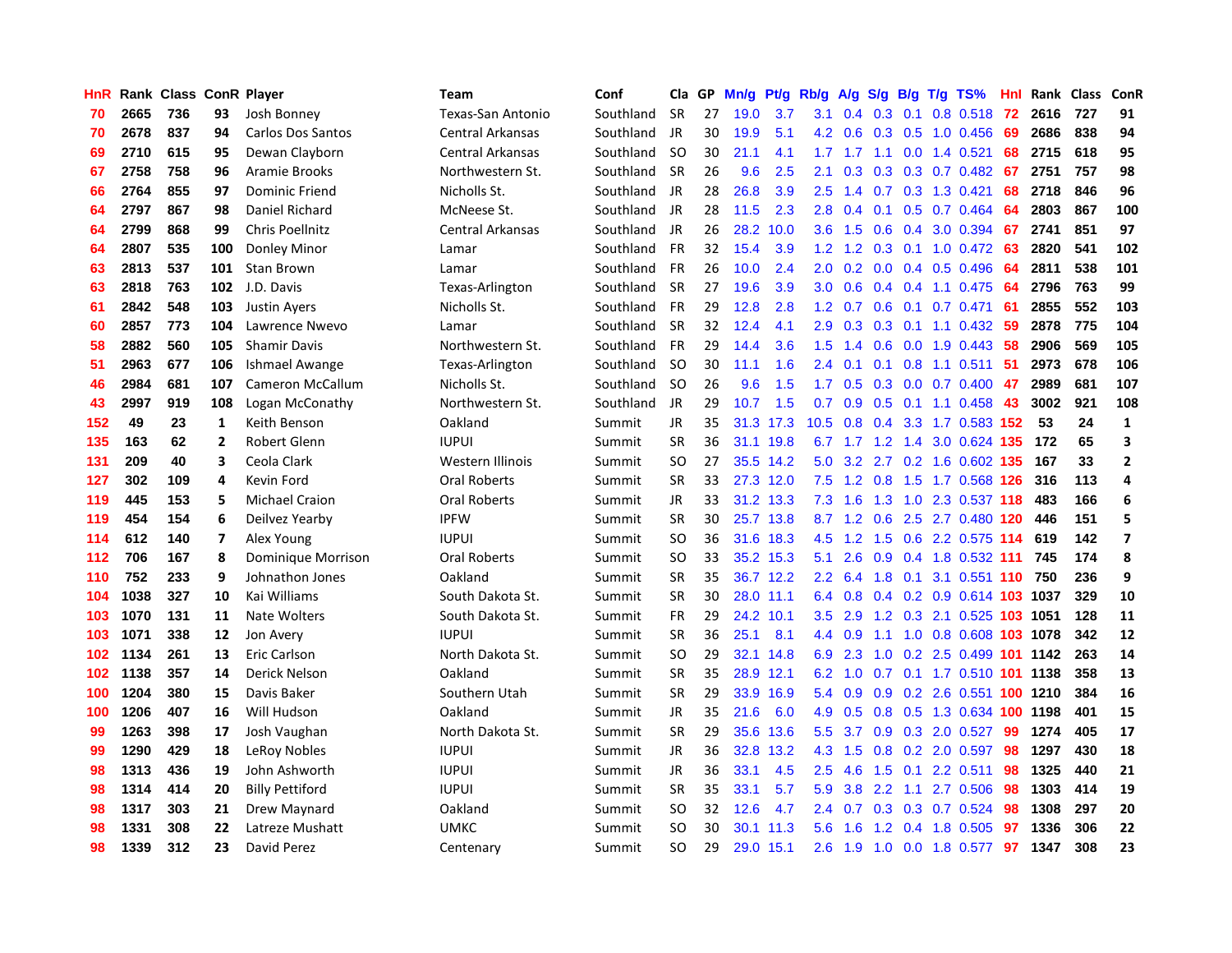| HnR |      | Rank Class ConR Player |    |                           | Team             | Conf   | Cla           | GP | Mn/g | Pt/g      | Rb/g             | A/g | S/g              |     | $B/g$ T/g TS%             | Hnl |      | Rank Class | ConR |
|-----|------|------------------------|----|---------------------------|------------------|--------|---------------|----|------|-----------|------------------|-----|------------------|-----|---------------------------|-----|------|------------|------|
| 97  | 1396 | 454                    | 24 | Larry Wright              | Oakland          | Summit | <b>JR</b>     | 35 |      | 25.5 11.0 | 2.5              | 1.6 | 0.8              | 0.1 | 1.7 0.501                 | 96  | 1388 | 455        | 24   |
| 96  | 1419 | 189                    | 25 | <b>Warren Niles</b>       | Oral Roberts     | Summit | FR            | 32 |      | 29.2 12.7 | $3.4^{\circ}$    | 2.0 |                  |     | 0.7 0.1 2.7 0.518 95      |     | 1437 | 196        | 26   |
| 96  | 1427 | 438                    | 26 | Garrett Callahan          | South Dakota St. | Summit | <b>SR</b>     | 30 |      | 25.8 11.9 | 2.0 <sub>1</sub> |     |                  |     | 1.3 0.7 0.2 1.2 0.576 96  |     | 1427 | 442        | 25   |
| 94  | 1568 | 365                    | 27 | Ken Holdman               | Oral Roberts     | Summit | <sub>SO</sub> | 33 | 29.4 | 5.6       |                  |     |                  |     | 3.7 1.7 1.3 0.6 1.8 0.510 | -93 | 1597 | 373        | 27   |
| 92  | 1663 | 536                    | 28 | Jay Couisnard             | <b>UMKC</b>      | Summit | JR            | 30 | 31.4 | 14.0      | 4.5              | 1.9 | 1.0              |     | 0.4 2.3 0.496             | 92  | 1659 | 533        | 28   |
| 91  | 1688 | 542                    | 29 | <b>Clint Sargent</b>      | South Dakota St. | Summit | JR            | 30 | 29.1 | 12.8      | 2.7              | 1.1 | 0.5              |     | $0.1$ 1.1 0.579           | 91  | 1692 | 543        | 29   |
| 91  | 1706 | 545                    | 30 | Michael Tveidt            | North Dakota St. | Summit | JR            | 29 | 34.4 | 15.7      | 5.6              | 1.5 |                  |     | 1.2 0.4 2.1 0.497         | -91 | 1701 | 545        | 31   |
| 91  | 1710 | 398                    | 31 | Jeremy Mixon              | <b>IPFW</b>      | Summit | <b>SO</b>     | 26 | 15.2 | 7.3       | 1.5              | 1.1 | 0.6              |     | $0.2$ 1.2 0.485           | 91  | 1699 | 394        | 30   |
| 91  | 1725 | 556                    | 32 | Antwone Snead             | <b>IPFW</b>      | Summit | JR            | 29 | 22.3 | 5.5       | 6.6              | 1.2 | 0.6              |     | 0.3 1.3 0.533             | -90 | 1737 | 557        | 33   |
| 91  | 1731 | 252                    | 33 | Ledrick Eackles           | Oakland          | Summit | <b>FR</b>     | 34 | 15.9 | 6.1       | 2.0              | 1.2 | 0.9              |     | $0.1$ 1.4 0.479           | -91 | 1706 | 246        | 32   |
| 90  | 1741 | 562                    | 34 | Zach Plackemeier          | <b>IPFW</b>      | Summit | JR            | 31 | 36.1 | 8.6       | 2.9              | 3.5 |                  |     | 1.3 0.2 2.4 0.511         | 90  | 1753 | 563        | 34   |
| 90  | 1769 | 411                    | 35 | <b>Trey McCorkle</b>      | <b>IPFW</b>      | Summit | <b>SO</b>     | 29 | 19.8 | 6.5       | 4.3              | 0.6 |                  |     | $0.4$ 0.6 1.3 0.578       | -89 | 1786 | 410        | 35   |
| 89  | 1808 | 585                    | 36 | James Granstra            | Western Illinois | Summit | <b>JR</b>     | 30 | 26.7 | 6.3       | 5.1              | 0.6 | 0.4              |     | 2.5 1.1 0.540             | -87 | 1907 | 620        | 41   |
| 89  | 1810 | 418                    | 37 | <b>Kyron Stokes</b>       | Oral Roberts     | Summit | <b>SO</b>     | 31 | 22.8 | 4.4       | 3.8              | 1.8 | 0.9 <sub>0</sub> |     | $0.2$ 1.1 $0.447$         | -89 | 1805 | 414        | 36   |
| 89  | 1819 | 589                    | 38 | <b>Ben Botts</b>          | <b>IPFW</b>      | Summit | <b>JR</b>     | 31 | 30.0 | 11.0      | 1.5              | 1.7 | 0.9              |     | 0.1 1.3 0.565             | 88  | 1848 | 597        | 37   |
| 89  | 1824 | 548                    | 39 | <b>Nick Daniels</b>       | <b>IPFW</b>      | Summit | <b>SR</b>     | 31 | 28.5 | 9.5       | 3.1              | 1.8 | 0.8              |     | 0.4 1.3 0.531             | -88 | 1850 | 553        | 38   |
| 88  | 1871 | 431                    | 40 | Jake Nielson              | Southern Utah    | Summit | <sub>SO</sub> | 29 | 21.7 | 8.4       | 3.2              | 2.9 | 1.4              | 0.1 | 3.3 0.510                 | -87 | 1888 | 435        | 39   |
| 87  | 1886 | 564                    | 41 | Sam Sussenguth            | North Dakota St. | Summit | <b>SR</b>     | 29 | 22.4 | 5.7       | 4.9              | 0.6 | 0.3              |     | 1.0 1.1 0.693             | -87 | 1897 | 564        | 40   |
| 87  | 1904 | 435                    | 42 | Trey McKinney-Jones       | <b>UMKC</b>      | Summit | <b>SO</b>     | 30 | 28.5 | 10.9      | 3.8 <sub>2</sub> | 2.0 | 0.6              |     | 0.1 2.3 0.562 87          |     | 1910 | 441        | 42   |
| 87  | 1923 | 622                    | 43 | Michael Palarca           | South Dakota St. | Summit | <b>JR</b>     | 30 | 17.4 | 3.8       | 1.9              | 2.9 |                  |     | 0.8 0.0 1.4 0.452 87      |     | 1929 | 626        | 44   |
| 86  | 1965 | 584                    | 44 | Dejuan Flowers            | North Dakota St. | Summit | <b>SR</b>     | 11 | 21.6 | 6.8       | 6.4              | 0.4 |                  |     | $0.5$ $0.5$ 1.5 $0.540$   | -87 | 1919 | 570        | 43   |
| 86  | 1977 | 308                    | 45 | Damen Bell-Holter         | Oral Roberts     | Summit | <b>FR</b>     | 33 | 15.1 | 4.6       | 3.2              | 0.5 |                  |     | $0.1$ $0.5$ $1.0$ $0.500$ | 85  | 2026 | 316        | 46   |
| 85  | 1984 | 310                    | 46 | Jordan Aaberg             | North Dakota St. | Summit | <b>FR</b>     | 29 | 13.7 | 3.7       | 2.9              | 0.1 |                  |     | $0.3$ 1.2 0.9 0.626       | 85  | 1996 | 307        | 45   |
| 84  | 2064 | 664                    | 47 | Spencer Johnson           | <b>UMKC</b>      | Summit | <b>JR</b>     | 30 | 27.1 | 8.5       | 5.8              | 0.5 |                  |     | 0.7 0.2 0.8 0.499         | 84  | 2070 | 664        | 48   |
| 84  | 2065 | 462                    | 48 | <b>Blake Cushingberry</b> | Oakland          | Summit | SO.           | 35 | 15.4 | 4.7       | 1.9              | 0.6 | 0.5              |     | $0.0$ 0.8 0.563           | -84 | 2065 | 463        | 47   |
| 84  | 2072 | 335                    | 49 | Dallin Bachynski          | Southern Utah    | Summit | <b>FR</b>     | 29 | 10.1 | 3.6       | 2.6              | 0.3 |                  |     | $0.2$ 0.4 0.8 0.556       | 84  | 2088 | 336        | 49   |
| 83  | 2136 | 683                    | 50 | Bakari Lewis              | <b>UMKC</b>      | Summit | <b>JR</b>     | 29 | 24.6 | 8.3       | 2.9 <sup>°</sup> | 2.7 |                  |     | $1.0$ $0.2$ $2.1$ $0.466$ | -83 | 2143 | 680        | 50   |
| 81  | 2215 | 369                    | 51 | Kirk Korver               | <b>UMKC</b>      | Summit | <b>FR</b>     | 30 | 13.6 | 4.6       | 1.6              |     |                  |     | 0.4 0.4 0.1 0.8 0.565 81  |     | 2223 | 371        | 51   |
| 81  | 2242 | 715                    | 52 | Dale Moss                 | South Dakota St. | Summit | JR            | 30 | 19.2 | 4.9       | 3.8 <sub>1</sub> | 0.7 |                  |     | 0.4 0.5 1.3 0.512 81      |     | 2247 | 714        | 52   |
| 81  | 2257 | 380                    | 53 | Matt Hodgson              | Southern Utah    | Summit | <b>FR</b>     | 29 | 23.3 | 6.3       | 4.8              | 0.3 |                  |     | 0.3 2.2 1.9 0.584         | -80 | 2263 | 380        | 53   |
| 81  | 2260 | 656                    | 54 | David Nurse               | Western Illinois | Summit | <b>SR</b>     | 30 | 34.6 | 9.2       | 2.8              | 1.5 | 0.8              |     | $0.1$ 1.6 0.520           | 79  | 2345 | 675        | 58   |
| 80  | 2281 | 385                    | 55 | Nate Zastrow              | North Dakota St. | Summit | <b>FR</b>     | 29 | 19.1 | 6.1       | 1.9              | 2.6 |                  |     | $0.3$ 0.0 1.5 0.470       | 80  | 2279 | 383        | 55   |
| 80  | 2296 | 736                    | 56 | Anthony Cordova           | South Dakota St. | Summit | <b>JR</b>     | 29 | 22.2 | 8.6       | 4.9              | 0.8 |                  |     | $0.2$ 0.1 1.9 0.452       | -80 | 2269 | 725        | 54   |
| 80  | 2308 | 669                    | 57 | Jerrald Bonham            | Centenary        | Summit | <b>SR</b>     | 29 | 26.4 | 8.6       | 4.8              | 1.0 | 0.6              |     | $0.7$ 1.6 0.578           | 79  | 2319 | 671        | 56   |
| 80  | 2311 | 394                    | 58 | Daman Starring            | Centenary        | Summit | <b>FR</b>     | 29 | 33.1 | 11.7      | 3.6              | 2.3 | 1.6              |     | $0.2$ 2.4 $0.526$         | -79 | 2320 | 391        | 57   |
| 79  | 2328 | 398                    | 59 | David Gebru               | Western Illinois | Summit | <b>FR</b>     | 29 | 12.8 | 4.0       | 2.8              | 0.4 |                  |     | 0.3 0.5 0.7 0.451         | 77  | 2401 | 417        | 60   |
| 78  | 2368 | 759                    | 60 | Matt Lander               | Western Illinois | Summit | JR            | 30 | 22.0 | 7.7       | 1.9              | 2.0 |                  |     | $0.8$ 0.1 2.2 0.483       | -76 | 2438 | 778        | 61   |
| 78  | 2383 | 413                    | 61 | Pedro Maciel              | Centenary        | Summit | FR            | 28 | 22.5 | 6.4       | 1.9              | 3.0 | 1.1              |     | $0.1$ 2.0 0.516           | -78 | 2395 | 415        | 59   |
| 76  | 2443 | 543                    | 62 | Griffan Callahan          | South Dakota St. | Summit | <b>SO</b>     | 30 | 15.1 | 3.9       | 3.1              | 0.6 |                  |     | $0.6$ $0.2$ $0.9$ $0.475$ | 76  | 2452 | 542        | 62   |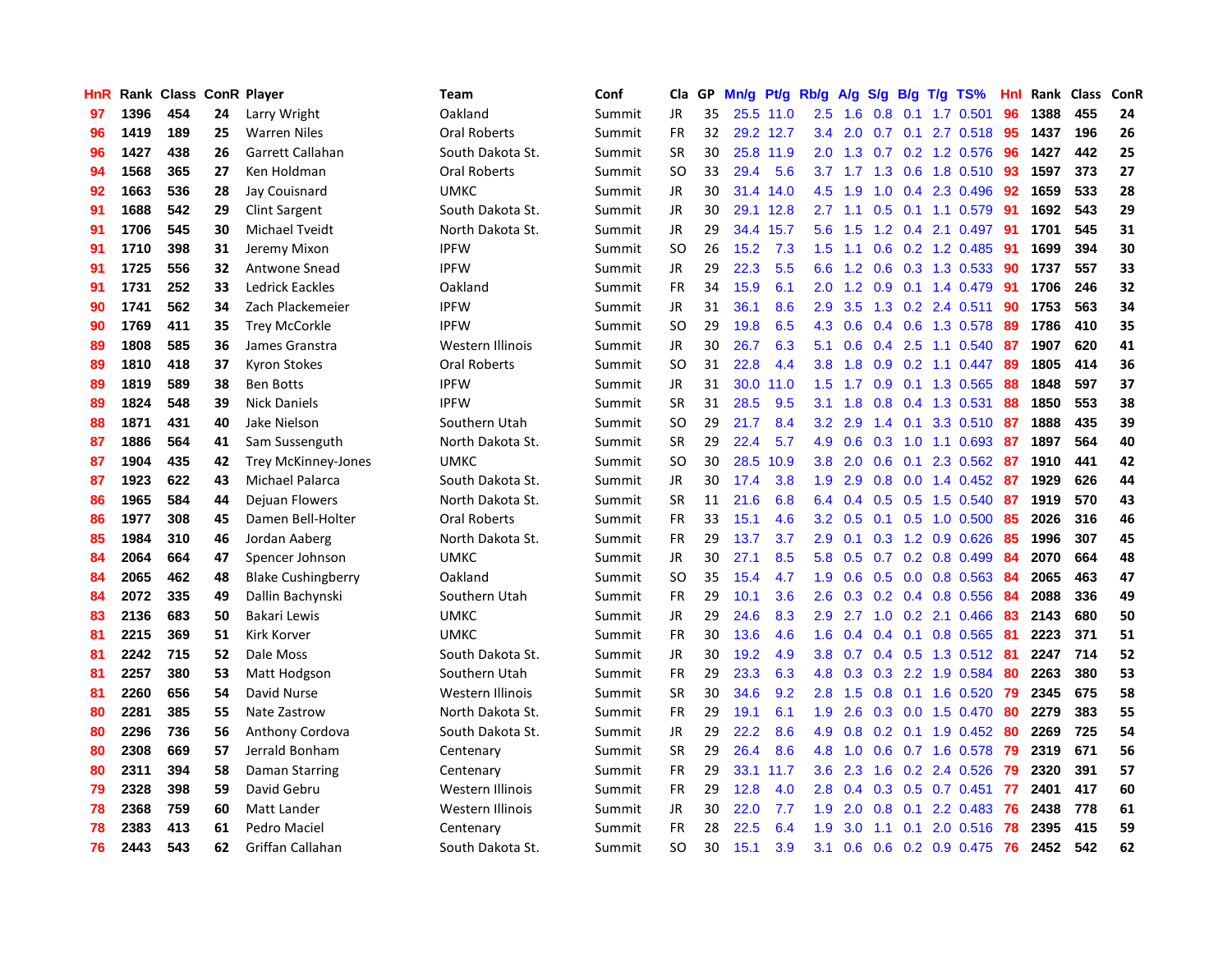| HnR |      | Rank Class ConR Player |                |                          | <b>Team</b>             | Conf     | Cla       | GP | Mn/g | <b>Pt/g</b> | Rb/g             | A/g       | S/g           |     | $B/g$ T/g TS%                 | Hnl |      | Rank Class | ConR                    |
|-----|------|------------------------|----------------|--------------------------|-------------------------|----------|-----------|----|------|-------------|------------------|-----------|---------------|-----|-------------------------------|-----|------|------------|-------------------------|
| 76  | 2462 | 786                    | 63             | <b>Ryan Brimley</b>      | Southern Utah           | Summit   | <b>JR</b> | 27 | 24.3 | 7.8         | 2.3              | 1.3       | 0.7           |     | 0.0 1.3 0.520                 | 76  | 2463 | 787        | 63                      |
| 76  | 2465 | 434                    | 64             | <b>Frank Gaines</b>      | <b>IPFW</b>             | Summit   | FR        | 31 | 13.4 | 4.2         | 2.3              | 0.5       |               |     | $0.5$ 0.3 0.6 0.408           | 75  | 2483 | 436        | 65                      |
| 75  | 2492 | 797                    | 65             | Roman Tubner             | Centenary               | Summit   | JR        | 28 | 24.9 | 8.0         | 2.6              | 2.4       |               |     | 1.5 0.0 2.1 0.454             | 75  | 2485 | 795        | 66                      |
| 75  | 2493 | 440                    | 66             | <b>Matt Marseille</b>    | Centenary               | Summit   | FR        | 26 | 21.9 | 7.4         | 3.8              | 0.7       |               |     | $0.9$ 0.4 1.7 0.544           | -75 | 2480 | 434        | 64                      |
| 75  | 2518 | 561                    | 67             | Matt Massey              | Southern Utah           | Summit   | <b>SO</b> | 28 | 24.3 | 7.9         | 4.3              | 0.9       |               |     | $0.2$ 0.4 2.0 0.516           | 75  | 2522 | 565        | 68                      |
| 75  | 2524 | 447                    | 68             | Jackson Stevenett        | Southern Utah           | Summit   | FR        | 21 | 18.2 | 4.0         | 2.9              | 0.8       |               |     | $0.3$ 0.2 0.4 0.491           | 75  | 2511 | 445        | 67                      |
| 74  | 2558 | 716                    | 69             | <b>Quenton Kirby</b>     | Western Illinois        | Summit   | <b>SR</b> | 30 | 25.8 | 7.5         | 4.2              | 1.8       | 0.6           |     | $0.1$ 2.4 $0.415$             | 72  | 2625 | 729        | ${\bf 71}$              |
| 72  | 2590 | 469                    | 70             | Jordan Weirick           | Southern Utah           | Summit   | FR        | 26 | 13.3 | 3.3         | 2.0              | 0.8       | 0.6           |     | $0.1$ 0.9 0.475               | 72  | 2604 | 475        | 70                      |
| 72  | 2593 | 470                    | 71             | Alex Bazzell             | <b>UMKC</b>             | Summit   | FR        | 29 | 20.1 | 3.4         | 1.4              | 1.7       | 0.3           |     | $0.0$ 0.7 0.541               | 73  | 2594 | 471        | 69                      |
| 71  | 2628 | 592                    | 72             | Maxx Nakwaasah           | Centenary               | Summit   | <b>SO</b> | 29 | 23.1 | 7.2         | 4.1              | 0.9       | 0.8           |     | $0.0$ 1.7 $0.468$             | -71 | 2641 | 594        | 72                      |
| 70  | 2668 | 738                    | 73             | <b>Austin Pennick</b>    | North Dakota St.        | Summit   | <b>SR</b> | 29 | 21.4 | 4.2         | 2.1              | 2.2       |               |     | 0.6 0.0 1.3 0.432 70          |     | 2676 | 739        | 74                      |
| 69  | 2696 | 609                    | 74             | Emeka Okafor             | <b>Western Illinois</b> | Summit   | <b>SO</b> | 19 | 12.9 | 3.4         | 3.4              | 0.0       |               |     | 0.4 0.4 1.0 0.492 69          |     | 2688 | 608        | 75                      |
| 68  | 2724 | 508                    | 75             | Jelani Johnson           | Western Illinois        | Summit   | FR        | 23 | 11.0 | 2.7         | 1.6              | 0.3       |               |     | $0.4$ 0.2 0.6 0.496           | 67  | 2740 | 511        | 76                      |
| 66  | 2762 | 627                    | 76             | John Peckinpaugh         | <b>IPFW</b>             | Summit   | <b>SO</b> | 19 | 16.6 | 4.4         | 2.4              | 0.6       |               |     | $0.3$ 0.3 0.9 0.509           | -71 | 2643 | 595        | 73                      |
| 65  | 2780 | 631                    | 77             | <b>Tommie Tyler</b>      | Western Illinois        | Summit   | <b>SO</b> | 24 | 20.5 | 5.2         | 1.9              | 1.1       |               |     | 0.4 0.2 1.4 0.496             | 67  | 2760 | 631        | 77                      |
| 65  | 2786 | 530                    | 78             | David Swartz             | Centenary               | Summit   | <b>FR</b> | 23 | 10.7 | 3.3         | 2.1              | 0.4       | 0.3           |     | 0.3 0.9 0.481                 | 66  | 2778 | 526        | 78                      |
| 62  | 2820 | 541                    | 79             | <b>Scott Friel</b>       | Southern Utah           | Summit   | <b>FR</b> | 28 | 18.2 | 2.8         | 2.1              | 2.1       | 0.8           |     | $0.2$ 2.6 $0.462$             | -63 | 2831 | 545        | 79                      |
| 59  | 2874 | 651                    | 80             | <b>Michael Gholston</b>  | <b>UMKC</b>             | Summit   | <b>SO</b> | 29 | 11.6 | 2.2         | 0.9 <sub>0</sub> | 0.6       | 0.5           |     | $0.0$ 0.7 0.485               | 59  | 2887 | 659        | 81                      |
| 58  | 2884 | 777                    | 81             | Drew Allen               | Southern Utah           | Summit   | <b>SR</b> | 27 | 13.3 | 2.6         | 1.0              | 0.7       |               |     | $0.3$ 0.0 0.8 0.530           | 58  | 2898 | 781        | 82                      |
| 58  | 2892 | 658                    | 82             | Drew Lundberg            | North Dakota St.        | Summit   | <b>SO</b> | 25 | 13.1 | 3.0         | 1.2              | 0.8       |               |     | $0.3$ 0.0 0.7 0.454           | -59 | 2876 | 656        | 80                      |
| 36  | 3015 | 610                    | 83             | Damon Heuir              | Southern Utah           | Summit   | FR.       | 25 | 13.0 | 2.5         | 1.6              | 1.3       |               |     | $0.1$ $0.1$ $2.1$ $0.428$     | 39  | 3014 | 608        | 83                      |
| 136 | 159  | 60                     | 1              | Tyren Johnson            | Louisiana-Lafayette     | Sun Belt | SR        | 30 | 36.1 | 17.9        | 8.0              | 3.3       | 1.8           |     | 1.5 3.6 0.559 135             |     | 176  | 68         | $\overline{2}$          |
| 130 | 238  | 88                     | $\overline{2}$ | Nate Rohnert             | Denver                  | Sun Belt | <b>SR</b> | 32 | 32.7 | 14.5        | 5.7              | 3.8       |               |     | 1.2 0.2 2.4 0.594 129         |     | 245  | 88         | $\overline{\mathbf{3}}$ |
| 129 | 247  | 89                     | 3              | Jeremy Evans             | Western Kentucky        | Sun Belt | <b>SR</b> | 34 |      | 26.5 10.0   | 6.9              | 0.7       | 0.8           |     | 1.8 1.1 0.662 127             |     | 288  | 102        | 4                       |
| 128 | 269  | 99                     | 4              | George Odufuwa           | North Texas             | Sun Belt | JR        | 33 | 31.5 | 11.5        | 10.7             | 1.7       | 0.6           | 0.9 | 2.4 0.601 127                 |     | 291  | 106        | 5                       |
| 128 | 279  | 100                    | 5              | A.J. Slaughter           | Western Kentucky        | Sun Belt | <b>SR</b> | 34 |      | 36.5 17.5   | 3.2              | 4.3       | 1.6           |     | 0.1 2.7 0.560 126             |     | 310  | 110        | $\boldsymbol{6}$        |
| 115 | 593  | 202                    | 6              | <b>Tim Williams</b>      | South Alabama           | Sun Belt | JR        | 32 |      | 33.7 15.8   |                  | $7.3$ 2.1 |               |     | 1.1 0.3 2.6 0.502 114         |     | 622  | 212        | 8                       |
| 113 | 646  | 219                    | 7              | <b>Tristan Thompson</b>  | North Texas             | Sun Belt | JR        | 33 |      | 30.2 14.5   |                  |           |               |     | 3.3 1.7 0.8 0.1 1.8 0.582 112 |     | 684  | 233        | 11                      |
| 113 | 673  | 216                    | 8              | Michael Vogler           | Trov                    | Sun Belt | <b>SR</b> | 33 |      | 34.9 12.0   | $3.5^{\circ}$    | 5.5       |               |     | 1.8 0.2 2.3 0.582 113         |     | 668  | 218        | 10                      |
| 112 | 689  | 234                    | 9              | Sergio Kerusch           | Western Kentucky        | Sun Belt | JR        | 20 |      | 28.9 14.3   | 7.2              | 0.8       |               |     | 0.6 0.1 0.8 0.544 121         |     | 404  | 141        | $\overline{\mathbf{z}}$ |
| 112 | 691  | 219                    | 10             | <b>Montarrio Haddock</b> | Middle Tennessee        | Sun Belt | <b>SR</b> | 32 | 28.2 | 13.2        | 5.7              | 1.3       | 0.8           | 0.1 | 2.3 0.575 112                 |     | 689  | 223        | 12                      |
| 111 | 718  | 249                    | 11             | Steffphon Pettigrew      | Western Kentucky        | Sun Belt | JR        | 34 |      | 32.9 14.9   | 5.9              | 1.2       | 0.8           |     | 0.4 1.7 0.547 110             |     | 766  | 265        | 15                      |
| 111 | 721  | 226                    | 12             | <b>Eric Tramiel</b>      | North Texas             | Sun Belt | <b>SR</b> | 28 | 27.6 | 12.9        | 6.0              | 0.6       | 0.6           |     | 0.8 1.9 0.573 113             |     | 663  | 214        | 9                       |
| 111 | 739  | 83                     | 13             | <b>Martino Brock</b>     | South Alabama           | Sun Belt | <b>FR</b> | 32 |      | 29.4 11.7   | 6.3              | 1.9       | $1.4^{\circ}$ |     | 0.4 2.4 0.511 110             |     | 761  | 84         | 14                      |
| 110 | 768  | 88                     | 14             | Raymond Taylor           | Florida Atlantic        | Sun Belt | <b>FR</b> | 30 |      | 32.7 14.2   | 3.0 <sub>2</sub> | 5.9       | 1.4           |     | 0.0 3.1 0.501 110 777         |     |      | 89         | 16                      |
| 110 | 786  | 244                    | 15             | <b>Billy Humphrey</b>    | New Orleans             | Sun Belt | <b>SR</b> | 15 |      | 29.9 16.5   | 4.0              | 2.4       |               |     | 1.3 0.8 2.2 0.581 142 109     |     |      | 36         | $\mathbf{1}$            |
| 107 | 893  | 284                    | 16             | <b>Desmond Yates</b>     | Middle Tennessee        | Sun Belt | <b>SR</b> | 26 |      | 28.5 14.0   | 4.0              | 0.5       |               |     | 0.4 0.2 0.9 0.583 110 754     |     |      | 237        | 13                      |
| 106 | 926  | 112                    | 17             | Chase Hallam             | Denver                  | Sun Belt | FR        | 32 | 30.5 | 10.1        | 3.8 <sub>2</sub> | 2.1       | 1.3           |     | 0.6 1.6 0.649 106             |     | 939  | 113        | 17                      |
| 106 | 939  | 317                    | 18             | Solomon Bozeman          | Ark.-Little Rock        | Sun Belt | <b>JR</b> | 30 |      | 32.6 14.3   | 2.9              |           |               |     | 4.1 1.0 0.0 2.6 0.547 105     |     | 961  | 322        | 19                      |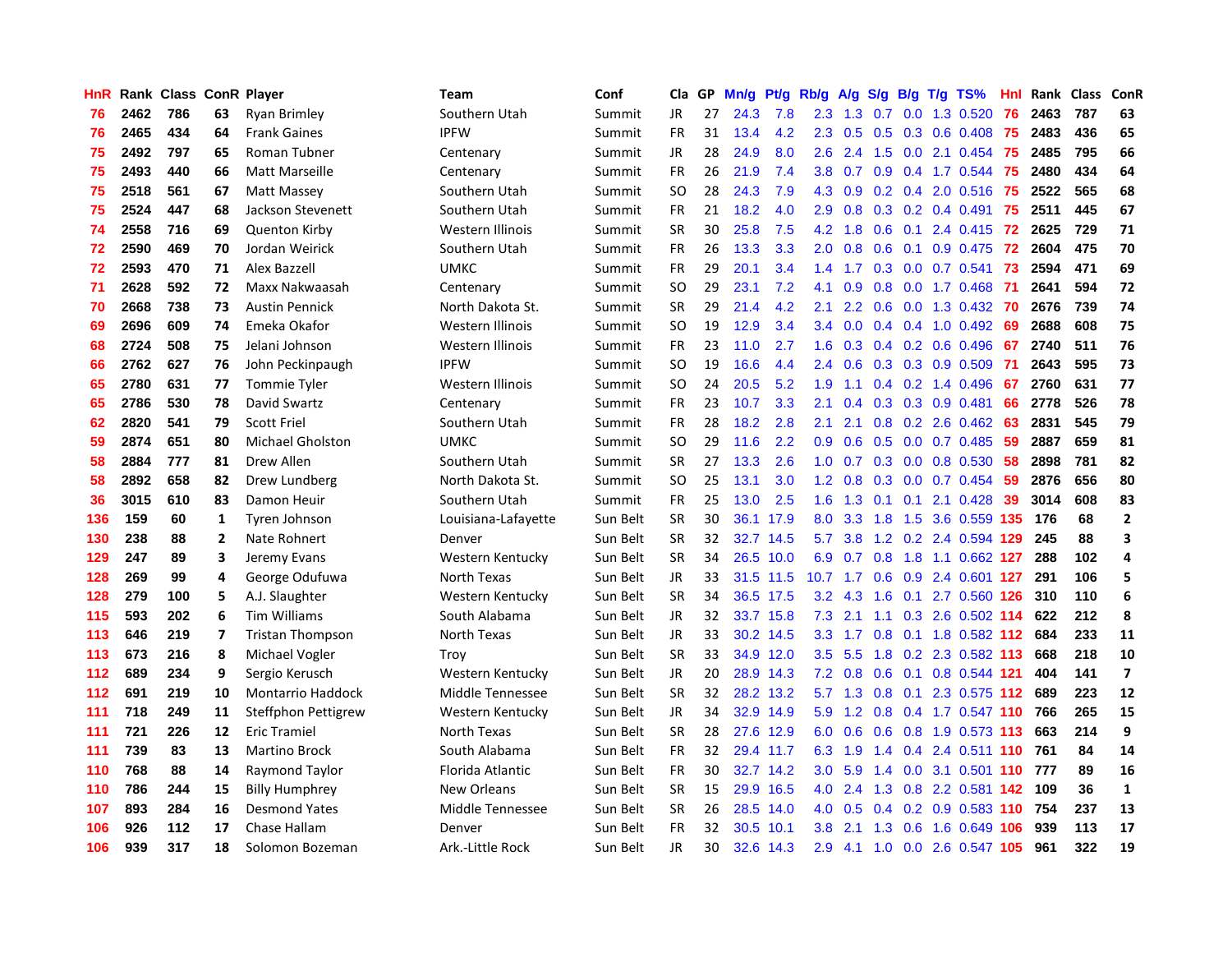| HnR |      | Rank Class ConR Player |    |                          | Team                | Conf     | Cla       | <b>GP</b> | Mn/g | <b>Pt/g</b> | Rb/g             | A/g |     |                 | $S/g$ B/g T/g TS%          | Hnl | Rank | <b>Class</b> | ConR |
|-----|------|------------------------|----|--------------------------|---------------------|----------|-----------|-----------|------|-------------|------------------|-----|-----|-----------------|----------------------------|-----|------|--------------|------|
| 105 | 1002 | 318                    | 19 | Yamene Coleman           | Troy                | Sun Belt | <b>SR</b> | 33        | 24.8 | 9.9         | 7.6              | 0.2 | 0.7 |                 | 0.8 1.3 0.581 104 1001     |     |      | 318          | 20   |
| 104 | 1005 | 340                    | 20 | Rob Lewis                | Denver              | Sun Belt | JR        | 28        | 19.5 | 8.0         | $3.4^{\circ}$    | 1.6 |     |                 | 0.5 0.3 1.2 0.616 106 940  |     |      | 318          | 18   |
| 104 | 1023 | 230                    | 21 | <b>Martavius Adams</b>   | Arkansas St.        | Sun Belt | SO.       | 31        |      | 25.5 11.6   | 7.5              | 0.6 |     |                 | 0.4 0.6 2.2 0.575 104 1031 |     |      | 233          | 21   |
| 103 | 1080 | 361                    | 22 | James Washington         | Middle Tennessee    | Sun Belt | JR        | 33        |      | 33.8 11.8   | 2.8              | 3.8 |     |                 | 1.3 0.0 2.6 0.551 102 1107 |     |      | 371          | 23   |
| 102 | 1091 | 344                    | 23 | <b>Dynile Forbes</b>     | Louisiana-Monroe    | Sun Belt | <b>SR</b> | 31        |      | 30.9 12.3   | 4.0              | 1.0 |     |                 | 1.4 0.2 1.4 0.570 100 1212 |     |      | 385          | 26   |
| 102 | 1117 | 375                    | 24 | <b>Tommie Sykes</b>      | Louisiana-Monroe    | Sun Belt | JR        | 31        | 22.3 | 10.4        | 5.3              | 0.5 | 0.6 |                 | $0.1$ 2.2 0.608            | 99  | 1245 | 415          | 28   |
| 102 | 1120 | 353                    | 25 | J.C. Otero               | Fla. International  | Sun Belt | <b>SR</b> | 29        | 22.9 | 8.9         | 6.8              | 0.9 |     |                 | 0.7 0.6 0.9 0.546 103 1071 |     |      | 339          | 22   |
| 102 | 1133 | 382                    | 26 | <b>Brett Royster</b>     | Florida Atlantic    | Sun Belt | JR        | 30        | 30.5 | 10.0        | 7.4              | 0.5 | 0.6 |                 | 3.0 1.5 0.527 101 1144     |     |      | 382          | 24   |
| 101 | 1165 | 141                    | 27 | <b>Greg Gantt</b>        | Florida Atlantic    | Sun Belt | <b>FR</b> | 30        | 31.0 | 15.6        | 2.4              | 1.0 |     | $0.7 \quad 0.1$ | 0.8 0.549 101 1163         |     |      | 140          | 25   |
| 100 | 1225 | 414                    | 28 | Josh White               | North Texas         | Sun Belt | JR        | 33        | 35.8 | 14.5        | 1.9              | 3.5 | 0.6 |                 | 0.1 3.1 0.574 99           |     | 1264 | 422          | 29   |
| 99  | 1244 | 418                    | 29 | <b>Marvin Roberts</b>    | Fla. International  | Sun Belt | JR.       | 31        |      | 29.7 15.6   | 4.8              |     |     |                 | 1.7 1.4 0.6 2.8 0.504 98   |     | 1283 | 425          | 30   |
| 98  | 1310 | 302                    | 30 | Andrew Hooper            | Denver              | Sun Belt | SO.       | 32        | 19.7 | 8.1         | 1.9              | 1.2 |     |                 | 0.4 0.4 1.1 0.615 98       |     | 1327 | 303          | 32   |
| 97  | 1349 | 313                    | 31 | Daniel Bryant            | Arkansas St.        | Sun Belt | SO.       | 22        | 19.9 | 10.5        | $2.5\,$          | 1.3 | 1.0 |                 | 0.0 1.8 0.525 100 1234     |     |      | 279          | 27   |
| 97  | 1354 | 426                    | 32 | Antywan Jones            | Troy                | Sun Belt | <b>SR</b> | 33        | 26.2 | 8.9         | 5.2              | 1.6 | 0.8 |                 | 0.8 1.6 0.568              | 97  | 1341 | 427          | 33   |
| 97  | 1377 | 179                    | 33 | <b>Brandon Peterson</b>  | Arkansas St.        | Sun Belt | <b>FR</b> | 31        | 22.2 | 6.9         | 4.6              | 1.4 | 0.4 |                 | 2.0 1.7 0.495              | 97  | 1384 | 179          | 34   |
| 97  | 1402 | 330                    | 34 | Alex Tucker              | Florida Atlantic    | Sun Belt | <b>SO</b> | 30        | 25.6 | 6.4         | 2.9              | 4.7 | 0.8 |                 | 0.3 2.1 0.509              | 96  | 1402 | 326          | 35   |
| 96  | 1422 | 462                    | 35 | <b>Bernard Toombs</b>    | Troy                | Sun Belt | <b>JR</b> | 32        | 13.2 | 3.4         | 4.2              | 0.4 |     |                 | 0.2 0.9 0.7 0.556          | 96  | 1411 | 460          | 36   |
| 96  | 1430 | 439                    | 36 | <b>Randell Daigle</b>    | Louisiana-Lafayette | Sun Belt | <b>SR</b> | 30        | 30.2 | 11.5        | 2.9              | 2.3 | 1.3 |                 | 0.1 1.8 0.566              | 95  | 1453 | 450          | 38   |
| 95  | 1449 | 467                    | 37 | Shannon Shorter          | North Texas         | Sun Belt | JR        | 33        | 23.2 | 6.3         | 3.6              | 2.1 |     |                 | 0.4 0.1 1.7 0.543          | 94  | 1492 | 481          | 42   |
| 95  | 1451 | 338                    | 38 | <b>Brian Stafford</b>    | Denver              | Sun Belt | <b>SO</b> | 32        | 32.9 | 12.4        | 2.3              | 2.2 |     |                 | $0.9$ $0.2$ $2.0$ $0.621$  | 95  | 1459 | 336          | 40   |
| 95  | 1458 | 470                    | 39 | <b>Trevor Ottley</b>     | Middle Tennessee    | Sun Belt | JR        | 32        | 15.8 | 3.6         | 4.2              | 0.3 |     |                 | 0.9 1.3 1.2 0.468          | -95 | 1482 | 478          | 41   |
| 95  | 1463 | 453                    | 40 | <b>Brandon Hazzard</b>   | Troy                | Sun Belt | <b>SR</b> | 33        | 33.1 | 16.7        | 2.0              | 1.6 | 1.1 |                 | 0.0 2.3 0.536              | 95  | 1451 | 449          | 37   |
| 95  | 1466 | 454                    | 41 | <b>Richard Delk</b>      | Troy                | Sun Belt | <b>SR</b> | 33        | 33.0 | 11.9        | 4.7              | 1.6 |     |                 | 1.1 0.5 1.7 0.537          | 95  | 1454 | 451          | 39   |
| 95  | 1496 | 464                    | 42 | Calvin O'Neil            | Middle Tennessee    | Sun Belt | <b>SR</b> | 33        | 29.7 | 7.5         | 4.0              | 2.2 |     |                 | 0.7 0.2 1.4 0.524          | 94  | 1520 | 469          | 44   |
| 94  | 1502 | 205                    | 43 | Carl Blair               | New Orleans         | Sun Belt | FR        | 30        | 31.0 | 9.2         | 4.4              | 3.7 | 0.9 |                 | 0.0 3.3 0.535              | -91 | 1698 | 245          | 50   |
| 94  | 1503 | 485                    | 44 | Sanchez Hughley          | Florida Atlantic    | Sun Belt | <b>JR</b> | 30        | 23.3 | 9.9         | 4.4              | 0.6 | 1.3 |                 | $0.1$ 1.6 0.532            | -94 | 1511 | 487          | 43   |
| 94  | 1549 | 498                    | 45 | <b>Rudy Turner</b>       | Louisiana-Monroe    | Sun Belt | JR        | 31        | 23.3 | 8.8         | 5.5 <sub>1</sub> | 0.2 |     |                 | 0.3 1.4 2.2 0.573 91       |     | 1676 | 538          | 48   |
| 94  | 1553 | 478                    | 46 | LaShun Watson            | South Alabama       | Sun Belt | <b>SR</b> | 17        | 21.2 | 7.9         | 5.0              |     |     |                 | 1.4 0.8 0.1 1.6 0.486 98   |     | 1307 | 416          | 31   |
| 93  | 1571 | 366                    | 47 | <b>Charles Carmouche</b> | New Orleans         | Sun Belt | <b>SO</b> | 29        | 33.5 | 12.6        | 4.8              | 2.1 |     |                 | 1.4 0.5 2.8 0.483          | -91 | 1719 | 398          | 52   |
| 93  | 1618 | 225                    | 48 | <b>Brandon Reed</b>      | Arkansas St.        | Sun Belt | <b>FR</b> | 31        | 33.3 | 15.1        | $3.4^{\circ}$    | 2.5 |     |                 | 0.7 0.2 2.5 0.488 92       |     | 1620 | 224          | 45   |
| 93  | 1619 | 494                    | 49 | <b>Tony Hooper</b>       | Louisiana-Monroe    | Sun Belt | <b>SR</b> | 28        | 28.8 | 11.3        | 3.9              | 2.6 |     |                 | 1.7 0.2 3.1 0.496          | 91  | 1685 | 514          | 49   |
| 92  | 1630 | 527                    | 50 | Rashad Allison           | Arkansas St.        | Sun Belt | JR        | 31        | 32.7 | 8.5         | 3.9 <sup>°</sup> | 4.1 |     |                 | 0.7 0.2 2.2 0.528          | 92  | 1627 | 523          | 46   |
| 92  | 1649 | 233                    | 51 | <b>Trey Finn</b>         | Arkansas St.        | Sun Belt | <b>FR</b> | 30        | 31.6 | 7.8         | 6.5              | 1.9 | 1.3 |                 | $0.2$ 1.7 $0.509$          | 92  | 1644 | 231          | 47   |
| 91  | 1681 | 540                    | 52 | Cliff Dixon              | Western Kentucky    | Sun Belt | JR        | 33        | 14.8 | 4.8         | 4.3              | 0.5 | 0.5 |                 | 0.2 1.2 0.455              | 90  | 1735 | 555          | 54   |
| 91  | 1682 | 241                    | 53 | Javier Carter            | South Alabama       | Sun Belt | <b>FR</b> | 32        | 15.4 | 4.2         | 3.5              | 0.2 | 0.4 |                 | $1.0\quad0.8\ 0.513$       | -91 | 1712 | 249          | 51   |
| 91  | 1717 | 551                    | 54 | Jeremy Thomas            | Arkansas St.        | Sun Belt | JR        | 29        | 16.1 | 4.4         | 2.9 <sup>°</sup> | 0.5 |     |                 | $0.2$ 0.4 0.7 0.626        | 90  | 1722 | 551          | 53   |
| 90  | 1738 | 561                    | 55 | Gary Redus               | South Alabama       | Sun Belt | JR        | 27        | 24.0 | 8.6         | 2.7              | 1.6 |     |                 | $0.6$ $0.9$ 1.7 $0.507$    | 90  | 1744 | 560          | 55   |
| 90  | 1771 | 530                    | 56 | Lamar Roberson           | Louisiana-Lafayette | Sun Belt | <b>SR</b> | 25        | 18.2 | 5.0         | 2.9              | 1.5 | 1.0 |                 | 0.6 1.1 0.482              | -89 | 1767 | 535          | 56   |
| 89  | 1795 | 579                    | 57 | Vernon Tavlor            | Trov                | Sun Belt | <b>JR</b> | 33        | 18.3 | 7.0         |                  |     |     |                 | 3.2 0.7 0.6 0.1 1.0 0.505  | -89 | 1789 | 579          | 57   |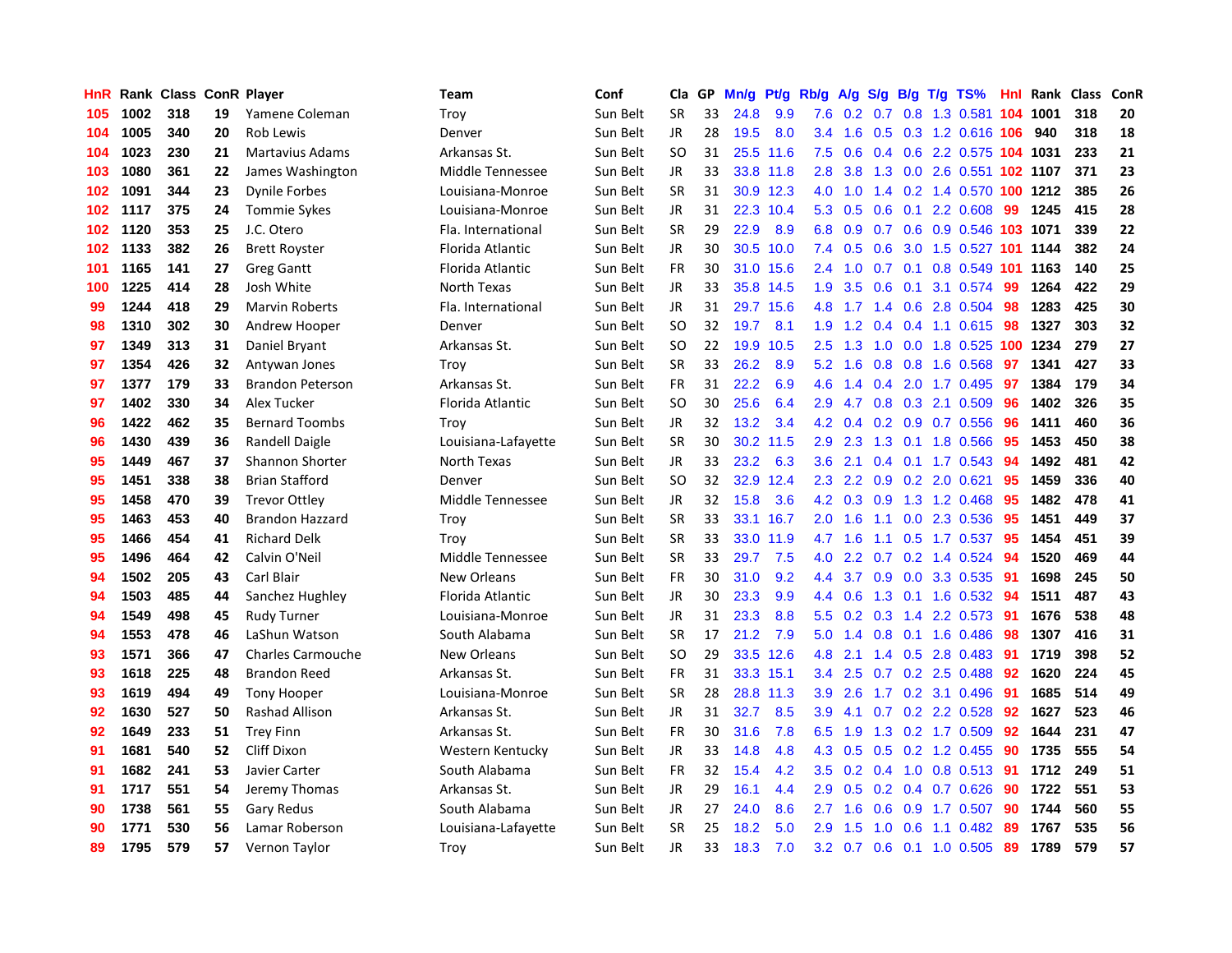| HnR | Rank | Class ConR |    | Player                   | Team                | Conf     | Cla       | GP | Mn/g | <b>Pt/g</b> | Rb/g             | A/g |               |  | $S/g$ B/g T/g TS%        | Hnl | Rank | <b>Class</b> | ConR |
|-----|------|------------|----|--------------------------|---------------------|----------|-----------|----|------|-------------|------------------|-----|---------------|--|--------------------------|-----|------|--------------|------|
| 88  | 1835 | 550        | 58 | <b>Ryan McCoy</b>        | Louisiana-Lafayette | Sun Belt | <b>SR</b> | 15 | 16.8 | 4.5         | 1.8              | 2.0 | 1.0           |  | $0.0$ 1.3 $0.540$        | 89  | 1821 | 549          | 58   |
| 88  | 1858 | 602        | 59 | Phil Gary                | Fla. International  | Sun Belt | JR        | 31 | 27.2 | 10.3        | 1.8              |     |               |  | 3.0 1.5 0.0 2.7 0.552 87 |     | 1915 | 621          | 64   |
| 88  | 1866 | 279        | 60 | Caden Dickerson          | Western Kentucky    | Sun Belt | <b>FR</b> | 34 | 22.4 | 5.9         | 1.4              |     |               |  | 1.0 0.5 0.0 0.8 0.607    | -86 | 1932 | 287          | 66   |
| 88  | 1874 | 557        | 61 | <b>Bryan Sherrer</b>     | South Alabama       | Sun Belt | <b>SR</b> | 28 | 31.3 | 10.6        | 2.0 <sub>2</sub> | 1.8 |               |  | $0.6$ 0.1 1.8 0.581      | 88  | 1870 | 556          | 60   |
| 88  | 1878 | 607        | 62 | <b>Ricky Davison</b>     | Ark.-Little Rock    | Sun Belt | JR        | 28 | 14.8 | 5.8         | 1.3              | 0.8 | 0.6           |  | $0.1$ 1.0 0.598          | 87  | 1885 | 611          | 62   |
| 87  | 1885 | 610        | 63 | JeJuan Brown             | Arkansas St.        | Sun Belt | JR        | 24 | 18.3 | 6.0         | 3.5              | 0.5 |               |  | $0.5$ 0.6 1.2 0.548      | 88  | 1858 | 601          | 59   |
| 87  | 1887 | 282        | 64 | James Gallman            | Middle Tennessee    | Sun Belt | <b>FR</b> | 33 | 22.0 | 7.7         | 1.4              | 1.2 |               |  | 0.4 0.0 1.3 0.550        | 87  | 1914 | 285          | 63   |
| 87  | 1900 | 617        | 65 | <b>Montrell Thornton</b> | Ark.-Little Rock    | Sun Belt | JR        | 26 | 12.5 | 3.8         | 2.8              | 0.3 |               |  | $0.3$ 1.0 0.6 0.580      | -87 | 1883 | 609          | 61   |
| 86  | 1948 | 297        | 66 | Colby Carr               | Louisiana-Monroe    | Sun Belt | <b>FR</b> | 25 | 17.1 | 4.9         | 2.8              | 1.4 | 0.8           |  | 0.2 1.6 0.478            | -84 | 2051 | 325          | 75   |
| 86  | 1958 | 631        | 67 | Chris Gradnigo           | Louisiana-Lafayette | Sun Belt | JR.       | 27 | 27.1 | 14.0        | 3.9 <sup>°</sup> | 0.5 |               |  | 0.4 0.3 2.1 0.510 86     |     | 1962 | 636          | 67   |
| 86  | 1964 | 303        | 68 | J.T. Sulton              | Middle Tennessee    | Sun Belt | <b>FR</b> | 33 | 15.7 | 4.8         | 3.9 <sup>°</sup> | 0.1 |               |  | 0.5 0.2 1.2 0.526 85     |     | 1993 | 306          | 69   |
| 86  | 1968 | 306        | 69 | Jacob Holmen             | North Texas         | Sun Belt | FR.       | 31 | 13.5 | 4.8         | $2.4^{\circ}$    | 0.4 |               |  | $0.3$ 0.2 0.8 0.469      | -85 | 1987 | 301          | 68   |
| 85  | 1983 | 636        | 70 | Alex Garcia-Mendoza      | Ark.-Little Rock    | Sun Belt | <b>JR</b> | 30 | 29.3 | 11.2        | 4.8              | 1.0 | 0.6           |  | 0.1 1.6 0.536            | -85 | 2007 | 646          | 70   |
| 85  | 1990 | 638        | 71 | <b>Matt Mouzy</b>        | Ark.-Little Rock    | Sun Belt | <b>JR</b> | 29 | 24.6 | 9.8         | 2.3              | 1.1 | 0.7           |  | $0.1$ 1.5 0.568          | 85  | 2008 | 647          | 71   |
| 85  | 1991 | 592        | 72 | <b>Anthony Sally</b>     | Western Kentucky    | Sun Belt | <b>SR</b> | 31 | 25.2 | 3.6         | 3.7              | 2.8 | 1.0           |  | $0.1$ 2.7 $0.491$        | 87  | 1927 | 575          | 65   |
| 85  | 2003 | 643        | 73 | Rod Emmanuel             | Middle Tennessee    | Sun Belt | <b>JR</b> | 33 | 20.2 | 5.9         | 2.9              | 1.2 | 0.8           |  | $0.1$ 1.4 0.473          | 85  | 2030 | 652          | 73   |
| 85  | 2012 | 648        | 74 | <b>Derrick Bails</b>     | Ark.-Little Rock    | Sun Belt | <b>JR</b> | 26 | 15.0 | 6.0         | 3.9              | 0.2 | 0.3           |  | 0.4 1.4 0.522            | -85 | 2018 | 649          | 72   |
| 85  | 2032 | 653        | 75 | Lawrence Gilbert         | Louisiana-Monroe    | Sun Belt | <b>JR</b> | 31 | 25.5 | 9.6         | 4.5              | 0.7 | 0.7           |  | $0.1$ 1.7 0.497          | 82  | 2160 | 688          | 77   |
| 85  | 2038 | 321        | 76 | Jordan McCov             | Florida Atlantic    | Sun Belt | FR        | 30 | 15.2 | 4.0         | 3.9              | 0.2 |               |  | $0.2$ 0.4 0.4 0.484      | -84 | 2048 | 324          | 74   |
| 84  | 2060 | 461        | 77 | Shavar Richardson        | Florida Atlantic    | Sun Belt | SO        | 30 | 19.5 | 8.4         | 1.8              | 1.1 |               |  | 0.3 0.0 1.1 0.499        | -84 | 2072 | 466          | 76   |
| 82  | 2204 | 490        | 78 | Allyn Cooks              | South Alabama       | Sun Belt | <b>SO</b> | 32 | 26.4 | 7.3         | 1.8              | 2.6 |               |  | 0.8 0.0 2.4 0.448        | 81  | 2239 | 499          | 78   |
| 82  | 2206 | 648        | 79 | <b>Marlon Bright</b>     | Fla. International  | Sun Belt | <b>SR</b> | 32 | 31.9 | 9.0         | 6.1              | 0.9 | 0.9           |  | $0.3$ 1.5 0.507          | 80  | 2273 | 661          | 81   |
| 81  | 2239 | 713        | 80 | <b>Travis Bureau</b>     | Louisiana-Lafayette | Sun Belt | JR        | 29 | 24.0 | 6.2         | 3.3              | 1.0 |               |  | $0.7$ 0.4 1.6 0.536      | -81 | 2241 | 711          | 79   |
| 80  | 2287 | 734        | 81 | <b>Tremayne Russell</b>  | Fla. International  | Sun Belt | JR        | 31 | 17.3 | 5.7         | 2.1              | 1.3 | 1.2           |  | 0.2 1.6 0.481            | 79  | 2344 | 753          | 85   |
| 80  | 2305 | 509        | 82 | Justin Coughlin          | Denver              | Sun Belt | <b>SO</b> | 32 | 15.2 | 3.6         | 1.2              | 1.0 |               |  | $0.2$ 0.9 0.8 0.553      | 79  | 2311 | 513          | 82   |
| 79  | 2329 | 746        | 83 | Stephon Weaver           | Fla. International  | Sun Belt | <b>JR</b> | 32 | 27.6 | 8.1         | 2.6              | 1.6 | 0.8           |  | $0.0$ 1.0 $0.482$        | 78  | 2385 | 766          | 87   |
| 78  | 2370 | 760        | 84 | Antoine Watson           | Fla. International  | Sun Belt | JR        | 17 | 30.5 | 10.4        | 3.5              | 3.3 |               |  | 1.4 0.1 3.0 0.457        | -79 | 2322 | 745          | 84   |
| 77  | 2405 | 532        | 85 | Lionel Foster            | Ark.-Little Rock    | Sun Belt | SO.       | 23 | 20.1 | 2.1         | 2.6              |     |               |  | 3.6 0.7 0.0 1.8 0.485 78 |     | 2381 | 527          | 86   |
| 77  | 2422 | 688        | 86 | Mike Smith               | Ark.-Little Rock    | Sun Belt | <b>SR</b> | 11 | 29.9 | 7.8         | 5.9              |     |               |  | 1.2 0.5 0.4 1.5 0.483    | -81 | 2244 | 655          | 80   |
| 76  | 2448 | 694        | 87 | Jarvis Hill              | Louisiana-Monroe    | Sun Belt | <b>SR</b> | 19 | 19.6 | 5.4         | 1.3              | 1.0 | 0.8           |  | 0.0 1.5 0.644            | -77 | 2416 | 690          | 89   |
| 76  | 2457 | 783        | 88 | Levan Patsatsia          | Troy                | Sun Belt | JR        | 32 | 11.4 | 2.9         | 1.8              | 0.8 | $0.4^{\circ}$ |  | $0.1$ 0.7 0.477          | 76  | 2448 | 784          | 91   |
| 76  | 2479 | 794        | 89 | Colby Batiste            | Louisiana-Lafayette | Sun Belt | JR        | 30 | 17.1 | 3.5         | 3.7              | 0.2 |               |  | 0.2 1.0 0.9 0.583        | -75 | 2503 | 799          | 93   |
| 76  | 2483 | 436        | 90 | Raymone Andrews          | Louisiana-Lafayette | Sun Belt | <b>FR</b> | 25 | 21.9 | 3.2         | 1.9              | 1.4 | 1.1           |  | $0.2$ 0.5 0.465          | 77  | 2403 | 418          | 88   |
| 76  | 2484 | 796        | 91 | Devin McDonald           | New Orleans         | Sun Belt | <b>JR</b> | 30 | 26.9 | 8.3         | 2.0 <sub>1</sub> | 1.6 | 0.8           |  | 0.0 2.5 0.506            | 73  | 2592 | 820          | 97   |
| 75  | 2490 | 555        | 92 | Sabatino Chen            | Denver              | Sun Belt | <b>SO</b> | 29 | 12.5 | 2.7         | 1.2              | 0.7 | 0.4           |  | 0.2 0.7 0.631            | 76  | 2460 | 547          | 92   |
| 75  | 2502 | 558        | 93 | Courtney Jackson         | Ark.-Little Rock    | Sun Belt | SO        | 30 | 19.4 | 5.2         | 5.4              | 0.5 |               |  | $0.2$ 0.2 1.4 0.463      | -75 | 2518 | 562          | 95   |
| 75  | 2513 | 806        | 94 | Jaroslav Tyrna           | New Orleans         | Sun Belt | JR        | 30 | 21.6 | 5.3         | 3.4              | 0.7 |               |  | $0.6$ $0.5$ 1.7 $0.528$  | -72 | 2622 | 825          | 99   |
| 74  | 2540 | 811        | 95 | Collin Mangrum           | North Texas         | Sun Belt | JR        | 30 | 14.8 | 4.1         | 1.7 <sub>2</sub> | 0.5 |               |  | $0.5$ 0.2 0.9 0.515      | -75 | 2506 | 802          | 94   |
| 74  | 2542 | 450        | 96 | DeMonte Simpson          | Florida Atlantic    | Sun Belt | <b>FR</b> | 23 | 16.8 | 4.6         | 4.5              |     |               |  | 0.4 0.1 0.3 1.0 0.500    | 77  | 2432 | 423          | 90   |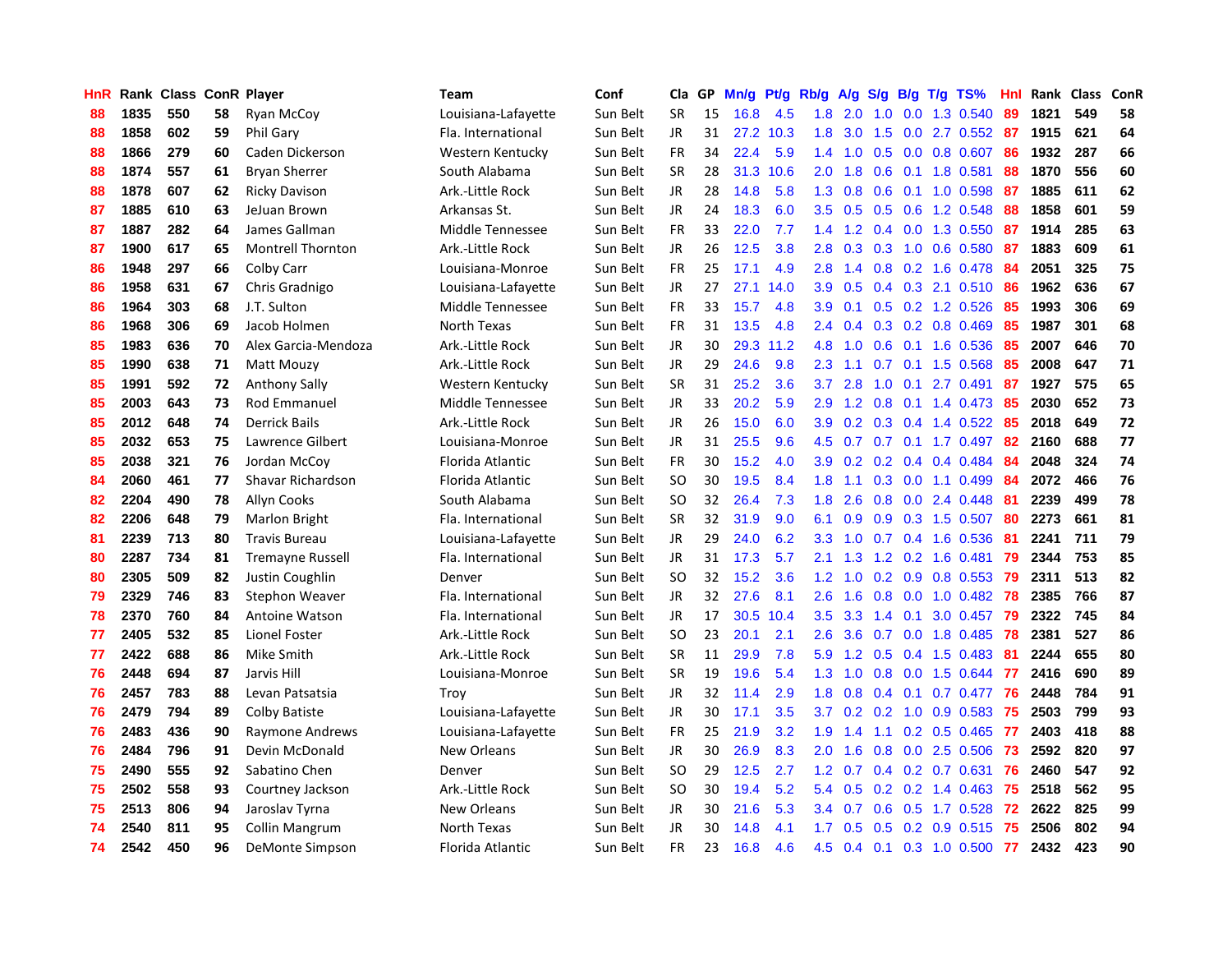| HnR |      | Rank Class ConR Player |              |                           | <b>Team</b>           | Conf        | Cla           | GP | Mn/g | <b>Pt/g</b> | Rb/g             | A/g             | S/g |     | $B/g$ T/g TS%                | Hnl |      | Rank Class | ConR                    |
|-----|------|------------------------|--------------|---------------------------|-----------------------|-------------|---------------|----|------|-------------|------------------|-----------------|-----|-----|------------------------------|-----|------|------------|-------------------------|
| 74  | 2547 | 813                    | 97           | <b>Richard Thomas</b>     | North Texas           | Sun Belt    | <b>JR</b>     | 21 | 17.9 | 5.3         | 2.1              | 1.0             | 0.4 |     | 0.4 1.6 0.491                | 79  | 2312 | 740        | 83                      |
| 73  | 2586 | 579                    | 98           | <b>Kelson Stewart</b>     | Ark.-Little Rock      | Sun Belt    | <b>SO</b>     | 29 | 15.2 | 4.4         | 1.6              | 0.5             |     |     | $0.1$ 0.1 0.5 0.502 72       |     | 2609 | 586        | 98                      |
| 71  | 2645 | 599                    | 99           | Johann Mpondo             | New Orleans           | Sun Belt    | <sub>SO</sub> | 29 | 22.0 | 5.2         | 3.3              | 0.3             |     |     | 0.4 0.3 1.1 0.483 69         |     | 2706 | 616        | 103                     |
| 71  | 2649 | 486                    | 100          | Javan Mitchell            | Louisiana-Lafayette   | Sun Belt    | <b>FR</b>     | 27 | 9.4  | 2.8         | $2.0^{\circ}$    | 0.2             |     |     | $0.0$ 0.4 0.4 0.458          | -71 | 2652 | 489        | 101                     |
| 70  | 2658 | 735                    | 101          | Ejike Hart                | New Orleans           | Sun Belt    | <b>SR</b>     | 29 | 22.1 | 4.3         | 4.7              | 0.6             |     |     | 0.5 0.1 1.3 0.446            | 68  | 2719 | 748        | 104                     |
| 70  | 2673 | 836                    | 102          | Kyle Lewis                | Denver                | Sun Belt    | JR            | 30 | 18.9 | 3.4         | 0.9              | 1.1             | 0.4 |     | $0.1$ 0.6 0.515              | -71 | 2638 | 828        | 100                     |
| 70  | 2682 | 498                    | 103          | <b>Quincy Diggs</b>       | New Orleans           | Sun Belt    | FR            | 27 | 13.3 | 3.3         | 1.6              | 0.3             |     |     | 0.5 0.0 0.8 0.497            | 67  | 2734 | 510        | 107                     |
| 69  | 2695 | 608                    | 104          | <b>Travis Hallam</b>      | Denver                | Sun Belt    | SO.           | 32 | 18.6 | 2.9         | 1.4              | 1.0             |     |     | $0.3$ 0.2 0.9 0.563          | 69  | 2691 | 609        | 102                     |
| 67  | 2737 | 754                    | 105          | <b>Charles Tabet</b>      | South Alabama         | Sun Belt    | <b>SR</b>     | 30 | 14.8 | 1.7         | 3.2              | 0.1             |     |     | 0.2 0.7 0.6 0.420            | 68  | 2729 | 750        | 106                     |
| 67  | 2744 | 516                    | 106          | <b>DeAndre Hersey</b>     | South Alabama         | Sun Belt    | <b>FR</b>     | 30 | 9.8  | 2.2         | 1.9              | 0.1             |     |     | $0.1$ $0.3$ $0.5$ $0.496$    | 67  | 2747 | 514        | 108                     |
| 66  | 2766 | 759                    | 107          | Kenneth Averette          | Louisiana-Monroe      | Sun Belt    | SR            | 11 | 24.1 | 6.5         | 1.8              | 1.8             |     |     | 0.6 0.0 1.6 0.490 74         |     | 2529 | 708        | 96                      |
| 64  | 2792 | 532                    | 108          | Jamal Crook               | Western Kentucky      | Sun Belt    | <b>FR</b>     | 32 | 13.8 | 2.2         | 1.3              | 1.6             |     |     | $0.6$ $0.1$ 1.3 0.366        | -65 | 2792 | 531        | 109                     |
| 60  | 2852 | 771                    | 109          | Cedric Essola             | Fla. International    | Sun Belt    | <b>SR</b>     | 22 | 15.4 | 4.1         | $2.4^{\circ}$    | 0.2             |     |     | $0.2$ $0.3$ $0.7$ $0.474$ 63 |     | 2827 | 767        | 110                     |
| 60  | 2853 | 551                    | 110          | <b>Steven Miro</b>        | Fla. International    | Sun Belt    | <b>FR</b>     | 22 | 11.9 | 2.7         | 1.1              | 0.7             | 0.5 |     | $0.0$ 0.5 0.440              | -61 | 2849 | 551        | 111                     |
| 59  | 2868 | 775                    | 111          | <b>Wayne Burton</b>       | Ark.-Little Rock      | Sun Belt    | <b>SR</b>     | 30 | 14.5 | 3.9         | 2.6              | 0.1             |     |     | $0.2$ 0.7 1.1 0.433          | -59 | 2890 | 778        | 112                     |
| 57  | 2904 | 661                    | 112          | <b>Brandon Williams</b>   | Louisiana-Monroe      | Sun Belt    | SO.           | 12 | 21.6 | 2.3         | 1.8              | 2.7             | 0.7 |     | $0.0$ 1.4 0.380              | 68  | 2725 | 624        | 105                     |
| 51  | 2961 | 910                    | 113          | <b>Warren Fuselier</b>    | Louisiana-Monroe      | Sun Belt    | JR.           | 23 | 18.4 | 3.6         | 0.9 <sup>°</sup> | 1.6             | 0.6 |     | $0.0$ 1.9 $0.405$            | -57 | 2920 | 896        | 113                     |
| 48  | 2976 | 791                    | 114          | Willie Lago               | Louisiana-Lafayette   | Sun Belt    | <b>SR</b>     | 29 | 11.1 | 2.3         | 0.5              | 0.8             | 0.1 | 0.1 | $0.5$ 0.382                  | 48  | 2981 | 793        | 114                     |
| 43  | 2999 | 601                    | 115          | J.L. Lewis                | New Orleans           | Sun Belt    | <b>FR</b>     | 29 | 11.5 | 2.0         | 1.9              | 0.1             |     |     | $0.2$ 0.2 0.8 0.395          | 42  | 3007 | 605        | 115                     |
| 115 | 597  | 199                    | 1            | <b>Tavaris Washington</b> | Ark.-Pine Bluff       | <b>SWAC</b> | <b>SR</b>     | 33 | 27.9 | 9.5         | 4.8              | 2.0             |     |     | 1.7 0.6 2.7 0.598 115        |     | 592  | 195        | $\mathbf{1}$            |
| 115 | 606  | 202                    | $\mathbf{2}$ | Garrison Johnson          | Jackson St.           | <b>SWAC</b> | <b>SR</b>     | 32 | 33.7 | 18.1        | 4.5              | 1.5             |     |     | 1.0 0.5 2.2 0.503 114        |     | 614  | 205        | $\overline{2}$          |
| 110 | 757  | 235                    | 3            | Lebaron Weathers          | Ark.-Pine Bluff       | <b>SWAC</b> | <b>SR</b>     | 34 | 22.6 | 9.9         | 6.7              | 0.5             |     |     | 0.2 1.4 1.6 0.485 109 783    |     |      | 246        | $\overline{a}$          |
| 110 | 775  | 242                    | 4            | DeAndre Hall              | <b>Texas Southern</b> | <b>SWAC</b> | <b>SR</b>     | 33 | 33.5 | 16.4        | 5.5              | 2.6             | 1.9 |     | 0.5 3.2 0.534 108            |     | 827  | 264        | 5                       |
| 109 | 820  | 259                    | 5            | Darnell Hugee             | <b>Prairie View</b>   | <b>SWAC</b> | <b>SR</b>     | 27 | 26.4 | 15.0        | 5.9              | 0.9             | 0.5 |     | 1.9 1.7 0.563 110            |     | 748  | 235        | $\overline{\mathbf{3}}$ |
| 107 | 895  | 286                    | 6            | Menji Mundadi             | Alabama St.           | <b>SWAC</b> | <b>SR</b>     | 31 | 30.9 | 15.6        | 3.9 <sup>°</sup> | 0.9             | 1.0 |     | $0.1$ 1.7 0.597 105          |     | 957  | 305        | 6                       |
| 104 | 1034 | 325                    | 7            | <b>Tramayne Moorer</b>    | Alabama St.           | <b>SWAC</b> | <b>SR</b>     | 31 | 26.3 | 12.3        | 6.9              | 0.7             | 1.0 |     | 0.6 2.3 0.546 102 1088       |     |      | 345        | $\overline{7}$          |
| 102 | 1090 | 364                    | 8            | De'Suan Dixon             | Jackson St.           | <b>SWAC</b> | JR            | 32 |      | 29.3 10.6   |                  | 6.7 1.3         |     |     | 1.5 0.5 1.7 0.459 102 1098   |     |      | 368        | 8                       |
| 100 | 1205 | 381                    | 9            | <b>Terrance Calvin</b>    | Ark.-Pine Bluff       | <b>SWAC</b> | <b>SR</b>     | 34 |      | 33.1 10.2   | 5.1              | 3.9             |     |     | 1.3 0.0 3.1 0.465 100 1231   |     |      | 394        | 10                      |
| 98  | 1295 | 430                    | 10           | <b>Bo Amusa</b>           | Alabama A&M           | <b>SWAC</b> | JR            | 27 | 23.9 | 9.5         | 6.0              | 0.7             |     |     | 0.6 1.9 1.1 0.507 98         |     | 1310 | 435        | 11                      |
| 97  | 1362 | 429                    | 11           | Chris Jones               | <b>Prairie View</b>   | <b>SWAC</b> | <b>SR</b>     | 24 | 34.6 | 8.3         | 4.9              | 5.2             |     |     | 2.7 0.2 2.8 0.517 101 1159   |     |      | 366        | 9                       |
| 97  | 1387 | 452                    | 12           | Junior Treasure           | <b>Texas Southern</b> | <b>SWAC</b> | JR            | 30 | 27.8 | 14.6        | $2.5^{\circ}$    | 2.9             | 1.8 | 0.1 | 3.4 0.529                    | 97  | 1349 | 447        | 12                      |
| 94  | 1512 | 489                    | 13           | <b>Tyrone Hanson</b>      | Jackson St.           | SWAC        | JR            | 32 | 28.0 | 11.4        | 4.8              | 1.2             |     |     | $0.7$ $0.5$ 1.8 $0.490$      | 94  | 1517 | 490        | 13                      |
| 94  | 1524 | 468                    | 14           | <b>Cornelius Hester</b>   | Alabama A&M           | <b>SWAC</b> | <b>SR</b>     | 27 | 25.4 | 12.7        | 3.2              | 1.4             | 1.2 |     | 0.3 1.4 0.492                | -94 | 1535 | 472        | 14                      |
| 94  | 1534 | 470                    | 15           | George Davis              | Ark.-Pine Bluff       | SWAC        | <b>SR</b>     | 34 | 17.6 | 4.9         | 4.3              | 0.4             | 0.5 |     | 0.5 0.9 0.499                | -93 | 1553 | 478        | 15                      |
| 93  | 1591 | 486                    | 16           | <b>Tyree Glass</b>        | Ark.-Pine Bluff       | <b>SWAC</b> | <b>SR</b>     | 33 | 20.5 | 8.2         | 3.6              | 0.8             | 0.4 |     | 0.5 2.1 0.513 92             |     | 1611 | 494        | 16                      |
| 93  | 1600 | 376                    | 17           | Savalance Townsend        | Ark.-Pine Bluff       | <b>SWAC</b> | SO            | 28 | 29.6 | 9.9         |                  | $3.3 \quad 1.7$ |     |     | 1.6 0.2 2.4 0.479            | 92  | 1613 | 378        | 17                      |
| 93  | 1611 | 520                    | 18           | <b>Travele Jones</b>      | <b>Texas Southern</b> | <b>SWAC</b> | JR            | 32 |      | 32.3 13.7   | 5.9              | 1.4             |     |     | 1.8 0.8 3.3 0.530            | -92 | 1628 | 524        | 18                      |
| 91  | 1691 | 394                    | 19           | <b>Tramaine Butler</b>    | Alabama St.           | SWAC        | SO            | 31 | 28.3 | 10.4        | 4.9              | 2.3             | 1.8 |     | $0.3$ 2.5 0.463              | 90  | 1748 | 403        | 20                      |
| 91  | 1702 | 396                    | 20           | Casey Cantey              | Alabama A&M           | <b>SWAC</b> | SO.           | 27 |      | 24.5 12.0   |                  |                 |     |     | 4.1 1.1 1.9 0.7 2.5 0.470    | 91  | 1709 | 396        | 19                      |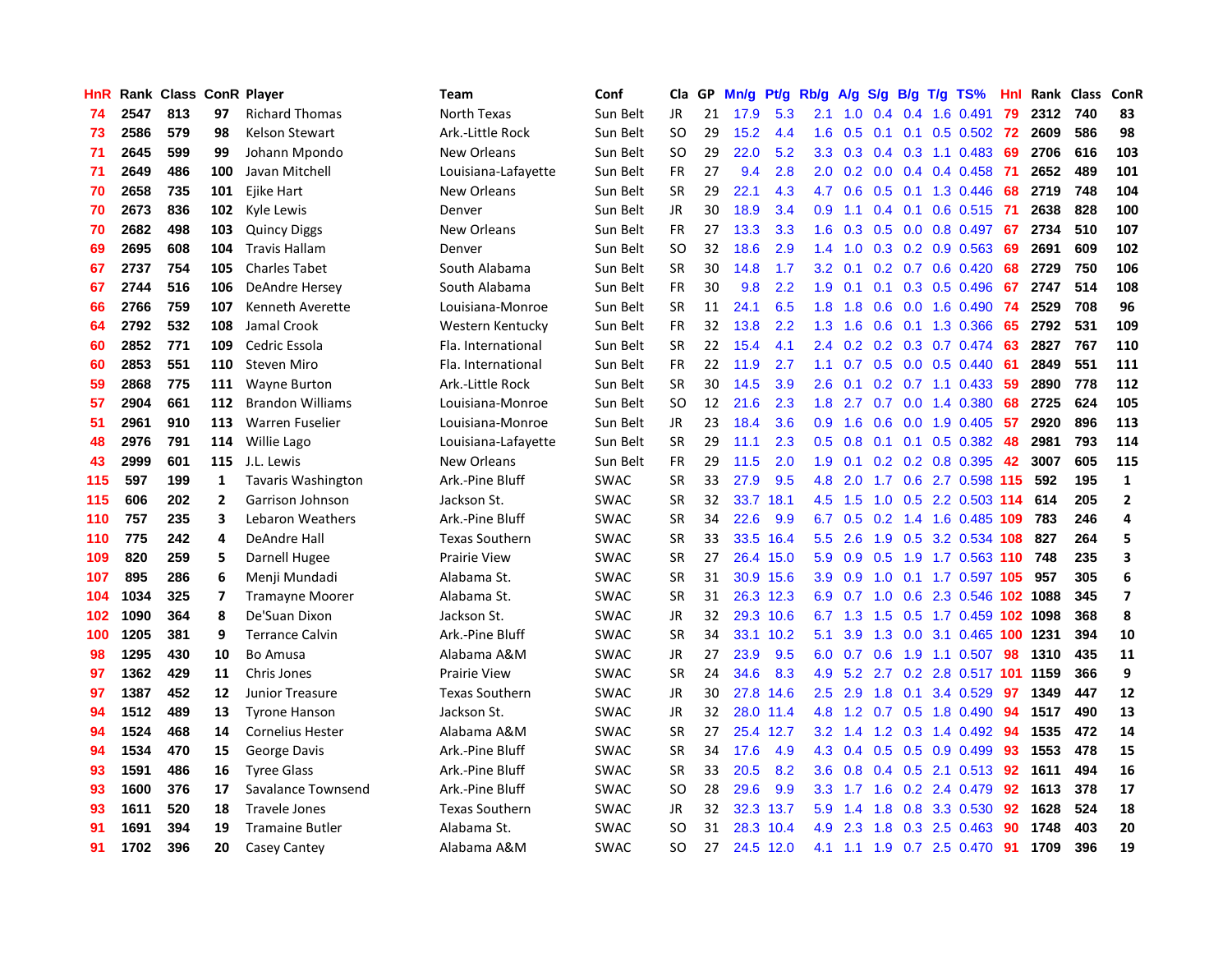| <b>HnR</b> |      | Rank Class ConR Player |    |                       | Team                  | Conf        | Cla       | GP. | Mn/g | <b>Pt/g</b> | Rb/g             | A/g             |     |     | S/g B/g T/g TS%              | Hnl | Rank | Class | ConR |
|------------|------|------------------------|----|-----------------------|-----------------------|-------------|-----------|-----|------|-------------|------------------|-----------------|-----|-----|------------------------------|-----|------|-------|------|
| 90         | 1770 | 574                    | 21 | <b>Donald Qualls</b>  | Grambling             | <b>SWAC</b> | JR        | 27  |      | 33.4 15.2   | $2.2\phantom{0}$ | 1.9             | 1.6 |     | $0.0$ 1.7 $0.516$            | -89 | 1799 | 583   | 21   |
| 88         | 1847 | 598                    | 22 | Julius Ingram         | Southern              | <b>SWAC</b> | JR        | 27  | 16.1 | 7.3         |                  |                 |     |     | 3.0 0.4 0.4 0.5 1.3 0.675 88 |     | 1845 | 595   | 22   |
| 87         | 1884 | 609                    | 23 | Christopher Duncan    | Alabama St.           | <b>SWAC</b> | JR        | 29  | 17.9 | 6.1         |                  | $3.7 \quad 0.6$ |     |     | 0.5 1.7 1.3 0.449            | -86 | 1930 | 627   | 24   |
| 87         | 1937 | 579                    | 24 | Julius Cheeks         | Miss. Valley St.      | <b>SWAC</b> | <b>SR</b> | 32  | 33.7 | 12.8        | 4.0              | 2.7             |     |     | 1.4 0.1 2.5 0.514            | -86 | 1958 | 582   | 26   |
| 87         | 1938 | 625                    | 25 | Cason Burk            | Jackson St.           | SWAC        | <b>JR</b> | 32  | 28.3 | 4.9         |                  | $6.5$ 1.8       | 0.9 |     | 0.3 1.5 0.525                | 86  | 1944 | 632   | 25   |
| 86         | 1974 | 587                    | 26 | Shannon Behling       | Miss. Valley St.      | <b>SWAC</b> | <b>SR</b> | 32  |      | 32.3 11.4   | 6.5              | 1.2             |     |     | 1.7 0.6 1.9 0.468            | 85  | 2010 | 599   | 27   |
| 85         | 2001 | 595                    | 27 | Onyekawtuke Abiakam   | <b>Texas Southern</b> | <b>SWAC</b> | <b>SR</b> | 30  | 16.1 | 3.4         | 3.8 <sub>1</sub> | 0.3             | 0.5 |     | 1.3 0.8 0.612 84             |     | 2038 | 607   | 29   |
| 85         | 2013 | 598                    | 28 | Lance Feurtado        | Grambling             | <b>SWAC</b> | <b>SR</b> | 28  | 27.7 | 13.2        |                  | $5.7 \quad 1.2$ | 0.9 |     | $0.3$ 2.2 0.482              | -83 | 2096 | 618   | 31   |
| 85         | 2024 | 318                    | 29 | lan Francis           | Alcorn St.            | <b>SWAC</b> | <b>FR</b> | 31  | 27.9 | 9.5         | 6.0              | 0.7             |     |     | 0.8 0.7 2.4 0.496            | 82  | 2155 | 354   | 34   |
| 84         | 2068 | 609                    | 30 | <b>Ricky Boyles</b>   | <b>Texas Southern</b> | <b>SWAC</b> | <b>SR</b> | 21  | 12.7 | 4.4         | 2.9              | 0.4             |     |     | $0.1$ $0.2$ $1.0$ $0.608$    | 83  | 2117 | 624   | 33   |
| 84         | 2074 | 610                    | 31 | Jonathan Boyd         | Alcorn St.            | <b>SWAC</b> | <b>SR</b> | 31  |      | 29.0 11.2   | $2.5\,$          | 1.3             |     |     | 1.7 0.1 2.3 0.496 82         |     | 2194 | 643   | 36   |
| 84         | 2080 | 466                    | 32 | Rod Melvin            | Jackson St.           | <b>SWAC</b> | <b>SO</b> | 31  | 28.2 | 5.4         | 3.3              | 3.8             |     |     | 0.9 0.1 2.4 0.466 84         |     | 2075 | 467   | 30   |
| 84         | 2086 | 339                    | 33 | Maurice Kemp          | Alabama A&M           | <b>SWAC</b> | <b>FR</b> | 27  | 13.2 | 5.5         | 2.8              | 0.5             |     |     | 0.7 0.2 1.0 0.527 83         |     | 2102 | 339   | 32   |
| 82         | 2170 | 693                    | 34 | Allen Smith           | Ark.-Pine Bluff       | <b>SWAC</b> | JR        | 34  | 24.0 | 4.8         | 1.6              | 1.9             |     |     | 0.7 0.0 1.5 0.466            | 82  | 2196 | 699   | 37   |
| 82         | 2197 | 489                    | 35 | <b>Rupert Rose</b>    | Grambling             | <b>SWAC</b> | <b>SO</b> | 21  | 17.4 | 7.0         | 2.3              | 1.3             |     |     | 1.4 0.0 1.0 0.529            | 85  | 2020 | 452   | 28   |
| 81         | 2243 | 653                    | 36 | <b>Byron Walker</b>   | Alabama St.           | <b>SWAC</b> | <b>SR</b> | 29  | 19.5 | 6.9         | 3.6              | 0.4             |     |     | $0.6$ 1.0 1.4 0.480          | 80  | 2287 | 665   | 39   |
| 80         | 2309 | 670                    | 37 | <b>Ariece Perkins</b> | Grambling             | <b>SWAC</b> | <b>SR</b> | 28  | 23.9 | 8.5         | 3.3              | 1.7             | 0.8 |     | $0.1$ 1.6 0.506              | 78  | 2376 | 678   | 41   |
| 79         | 2326 | 745                    | 38 | JaMarkus Holt         | Alcorn St.            | <b>SWAC</b> | JR        | 20  | 27.1 | 11.3        | 8.8              | 0.8             | 0.6 |     | 1.3 3.1 0.406                | 87  | 1893 | 614   | 23   |
| 79         | 2330 | 747                    | 39 | A.J. Spencer          | Alabama St.           | <b>SWAC</b> | <b>JR</b> | 28  | 18.5 | 2.8         |                  | $1.6$ 3.5       |     |     | 0.8 0.1 1.8 0.459 78         |     | 2370 | 760   | 40   |
| 79         | 2339 | 752                    | 40 | D'Angelo Jackson      | Miss. Valley St.      | <b>SWAC</b> | JR        | 23  | 17.3 | 6.4         | 1.9              | $2.2^{\circ}$   |     |     | 0.9 0.0 2.1 0.544            | -81 | 2251 | 717   | 38   |
| 79         | 2358 | 673                    | 41 | David Burrell         | <b>Texas Southern</b> | <b>SWAC</b> | <b>SR</b> | 33  | 23.1 | 3.0         | $2.5\,$          | 2.3             |     |     | 1.9 0.2 1.4 0.439            | 78  | 2396 | 684   | 42   |
| 78         | 2391 | 528                    | 42 | Michael Griffin       | <b>Prairie View</b>   | <b>SWAC</b> | <b>SO</b> | 30  | 26.6 | 9.2         | 2.9              | 3.2             | 1.8 |     | $0.0$ 2.6 0.401              | 76  | 2453 | 543   | 44   |
| 78         | 2394 | 682                    | 43 | <b>Earnest Jones</b>  | Southern              | <b>SWAC</b> | <b>SR</b> | 17  | 29.4 | 11.1        | 6.9              | 1.0             |     |     | 0.6 0.4 2.2 0.488            | 82  | 2173 | 640   | 35   |
| 77         | 2398 | 771                    | 44 | Jonathan Inman        | Alabama A&M           | <b>SWAC</b> | JR        | 27  | 17.4 | 5.3         | 3.9 <sup>°</sup> | 0.6             | 0.6 |     | $0.9$ 1.1 0.480              | 77  | 2415 | 773   | 43   |
| 77         | 2423 | 539                    | 45 | <b>Tim Meadows</b>    | <b>Prairie View</b>   | <b>SWAC</b> | <b>SO</b> | 28  | 29.8 | 7.0         | 4.8              | 1.6             | 1.3 |     | $0.1$ 1.5 0.457              | -76 | 2456 | 545   | 45   |
| 76         | 2472 | 551                    | 46 | Amos Studivant        | Miss. Valley St.      | <b>SWAC</b> | <b>SO</b> | 32  | 22.5 | 6.3         | 4.7              | 0.5             |     |     | 0.8 0.8 1.7 0.528 75         |     | 2493 | 557   | 46   |
| 76         | 2480 | 699                    | 47 | Dorian McDaniel       | <b>Prairie View</b>   | <b>SWAC</b> | <b>SR</b> | 29  | 27.6 | 8.0         |                  |                 |     |     | 6.0 0.2 0.6 0.2 1.1 0.469 74 |     | 2527 | 707   | 48   |
| 75         | 2501 | 557                    | 48 | Phillip Williams      | Jackson St.           | <b>SWAC</b> | <b>SO</b> | 32  | 17.2 | 4.6         | 2.1              | 1.0             |     |     | 0.5 0.0 1.3 0.510 75         |     | 2507 | 560   | 47   |
| 75         | 2514 | 445                    | 49 | Madut Bol             | Southern              | <b>SWAC</b> | <b>FR</b> | 24  | 12.3 | 4.0         | 2.1              | 0.0             |     |     | 0.3 0.8 0.4 0.522 74         |     | 2552 | 454   | 50   |
| 75         | 2515 | 446                    | 50 | Aaron Clayborn        | <b>Texas Southern</b> | <b>SWAC</b> | <b>FR</b> | 31  | 19.3 | 4.9         | 3.6 <sup>°</sup> | 0.4             |     |     | 0.6 0.4 1.2 0.539            | -74 | 2528 | 448   | 49   |
| 74         | 2556 | 715                    | 51 | Doug Scott            | Southern              | <b>SWAC</b> | <b>SR</b> | 19  | 29.6 | 10.1        | 7.1              | 1.9             | 1.0 |     | 0.9 3.1 0.411                | 74  | 2555 | 716   | 51   |
| 73         | 2563 | 573                    | 52 | Cor-J Cox             | Miss. Valley St.      | <b>SWAC</b> | <b>SO</b> | 28  | 13.8 | 4.4         | 2.0 <sub>1</sub> | 0.6             |     |     | 0.4 0.1 1.0 0.535            | 73  | 2587 | 583   | 52   |
| 72         | 2605 | 826                    | 53 | Duwan Kornegay        | <b>Prairie View</b>   | <b>SWAC</b> | JR        | 29  | 17.3 | 6.6         | 2.9              | 0.5             |     |     | $0.7$ $0.2$ 1.4 $0.434$      | 71  | 2649 | 833   | 53   |
| 72         | 2619 | 725                    | 54 | Jazz Williams         | Southern              | <b>SWAC</b> | <b>SR</b> | 30  | 22.1 | 9.0         | 2.1              | 0.5             | 0.5 |     | $0.2$ 0.9 0.471              | 70  | 2682 | 741   | 56   |
| 71         | 2637 | 481                    | 55 | <b>Tony Eackles</b>   | Alcorn St.            | <b>SWAC</b> | FR        | 29  | 13.2 | 6.2         | 1.0              | 0.4             |     |     | 0.4 0.1 1.6 0.552 70         |     | 2679 | 497   | 55   |
| 70         | 2667 | 737                    | 56 | Evan Hilton           | Alabama A&M           | <b>SWAC</b> | <b>SR</b> | 25  | 22.6 | 8.6         | 3.6 <sup>°</sup> | 0.9             |     |     | 1.1 0.0 2.1 0.436 70         |     | 2661 | 734   | 54   |
| 70         | 2674 | 602                    | 57 | Alex Richman          | <b>Prairie View</b>   | <b>SWAC</b> | <b>SO</b> | 26  | 11.2 | 3.4         | 0.9              | 0.5             |     |     | $0.3$ 0.0 0.7 0.605          | -69 | 2692 | 610   | 57   |
| 70         | 2683 | 499                    | 58 | Jameel Grace          | Southern              | <b>SWAC</b> | <b>FR</b> | 30  | 18.8 | 3.7         | 1.3              | 3.6             | 0.8 | 0.1 | 2.5 0.425                    | 68  | 2728 | 508   | 63   |
| 70         | 2686 | 744                    | 59 | George Akpele         | Grambling             | <b>SWAC</b> | <b>SR</b> | 28  | 21.1 | 5.1         |                  |                 |     |     | 4.7 0.4 0.3 1.4 1.3 0.472 68 |     | 2710 | 746   | 62   |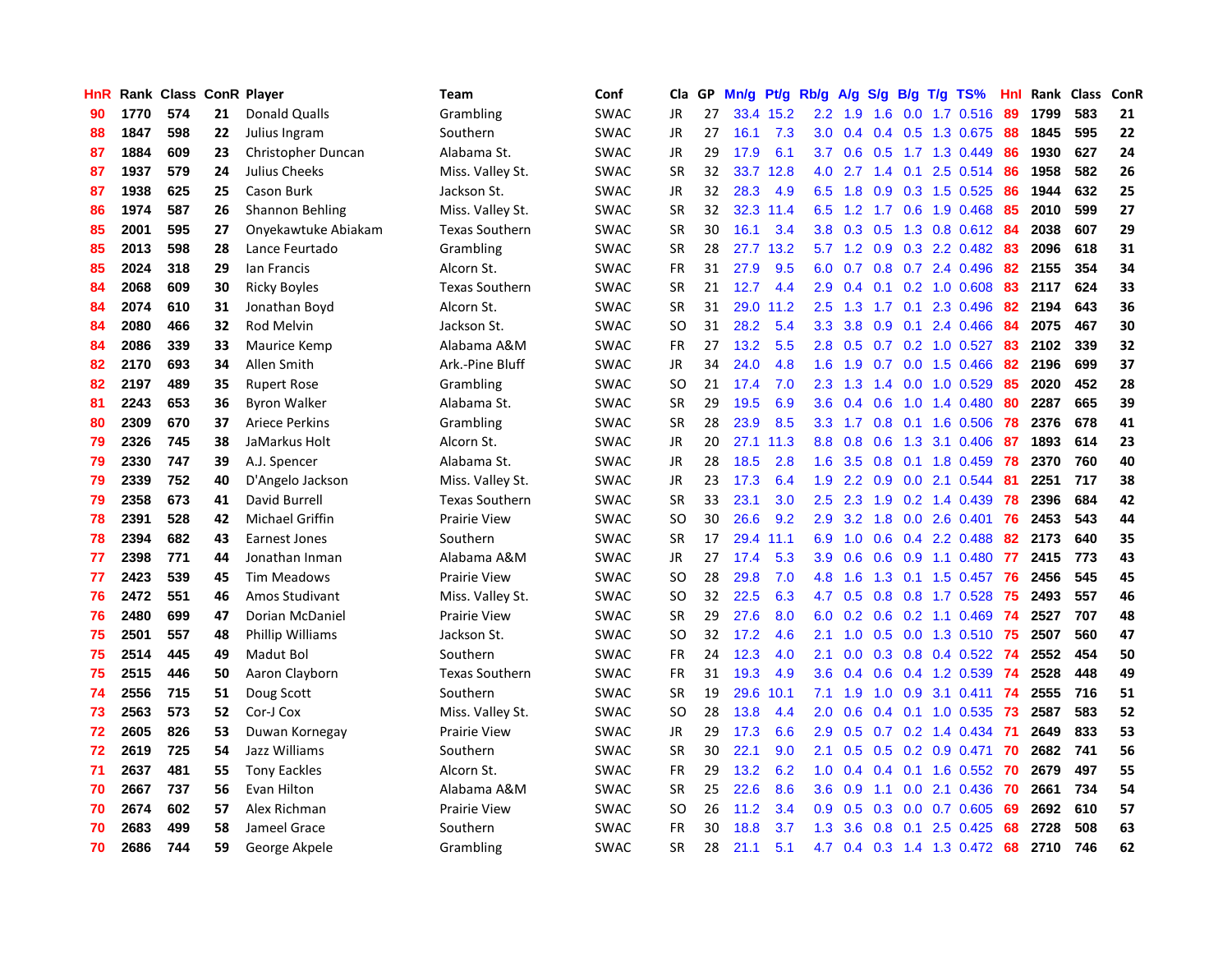| HnR |      |     |    | Rank Class ConR Player   | <b>Team</b>           | Conf        | Cla       | <b>GP</b> | Mn/g | <b>Pt/g</b> | Rb/g             | A/g |     |     | S/g B/g T/g TS%           | Hnl | Rank | Class | ConR           |
|-----|------|-----|----|--------------------------|-----------------------|-------------|-----------|-----------|------|-------------|------------------|-----|-----|-----|---------------------------|-----|------|-------|----------------|
| 69  | 2698 | 611 | 60 | Marc Ellis               | <b>Texas Southern</b> | SWAC        | <b>SO</b> | 31        | 10.2 | 2.3         | 1.6              | 0.3 | 0.5 | 0.1 | $0.5$ 0.600               | 69  | 2702 | 614   | 59             |
| 69  | 2699 | 840 | 61 | Jason Holmes             | Miss. Valley St.      | SWAC        | JR        | 32        | 18.6 | 5.7         | 3.0 <sub>1</sub> |     |     |     | 0.2 0.7 0.7 1.5 0.529     | 69  | 2708 | 843   | 60             |
| 69  | 2702 | 842 | 62 | Kevin Burwell            | Miss. Valley St.      | <b>SWAC</b> | JR        | 32        | 25.5 | 5.8         | 2.1              | 3.6 |     |     | 0.8 0.1 3.3 0.500         | 68  | 2709 | 844   | 61             |
| 69  | 2709 | 614 | 63 | Kevin Loyd               | Grambling             | SWAC        | <b>SO</b> | 28        | 30.0 | 4.8         | $3.4^{\circ}$    | 2.9 |     |     | 0.9 0.0 2.1 0.498         | 68  | 2733 | 626   | 64             |
| 69  | 2712 | 616 | 64 | <b>Quinton Doggett</b>   | Southern              | <b>SWAC</b> | <b>SO</b> | 30        | 21.0 | 5.3         | 3.9              | 0.1 |     |     | 0.4 1.4 0.8 0.433         | 67  | 2759 | 630   | 66             |
| 68  | 2714 | 748 | 65 | <b>Tarrence Garrison</b> | <b>Prairie View</b>   | <b>SWAC</b> | <b>SR</b> | 27        | 9.9  | 1.9         | 2.6              | 0.3 |     |     | $0.1$ 0.9 0.5 0.366       | 67  | 2742 | 753   | 65             |
| 67  | 2746 | 850 | 66 | <b>Brandon Webb</b>      | <b>Prairie View</b>   | <b>SWAC</b> | JR        | 25        | 10.0 | 3.2         | 1.9              | 0.4 |     |     | 0.1 0.7 0.9 0.440         | 66  | 2768 | 857   | 67             |
| 67  | 2755 | 520 | 67 | <b>Chris Sights</b>      | <b>Prairie View</b>   | <b>SWAC</b> | FR        | 29        | 12.9 | 2.5         | 1.3              | 1.5 | 0.6 |     | $0.0$ 1.0 0.432           | -65 | 2780 | 528   | 69             |
| 66  | 2760 | 522 | 68 | Adam Young               | Alabama A&M           | <b>SWAC</b> | FR        | 27        | 19.5 | 3.6         | 3.9              | 0.5 | 0.6 |     | $0.8$ 0.7 0.382           | -66 | 2772 | 521   | 68             |
| 66  | 2770 | 525 | 69 | Shaunvanta Ingram        | Alcorn St.            | <b>SWAC</b> | FR        | 28        | 12.3 | 4.9         | 2.4              | 0.5 |     |     | 0.3 0.1 1.3 0.433 64      |     | 2799 | 534   | 70             |
| 66  | 2777 | 860 | 70 | Nick Walls               | Southern              | <b>SWAC</b> | JR        | 29        | 21.5 | 3.6         | $2.4^{\circ}$    | 3.8 |     |     | 0.7 0.0 2.8 0.375 64      |     | 2808 | 870   | 72             |
| 65  | 2785 | 634 | 71 | Ivory White              | Alabama St.           | <b>SWAC</b> | <b>SO</b> | 18        | 18.3 | 3.3         | 3.5              | 1.2 |     |     | $0.6$ $0.2$ 1.3 $0.429$   | -69 | 2693 | 611   | 58             |
| 65  | 2790 | 864 | 72 | Darian Donald            | Miss. Valley St.      | SWAC        | JR        | 31        | 18.0 | 5.1         | 2.9              | 0.5 | 0.5 |     | 0.1 1.2 0.456             | 64  | 2800 | 865   | 71             |
| 64  | 2803 | 871 | 73 | <b>Robert Sanders</b>    | Alabama St.           | SWAC        | JR        | 31        | 12.7 | 3.2         | 2.8              | 0.5 |     |     | $0.3$ 0.2 0.9 0.423       | 63  | 2822 | 874   | 73             |
| 63  | 2814 | 538 | 74 | Terdarin Bryson          | Grambling             | <b>SWAC</b> | FR        | 28        | 11.4 | 2.0         | 1.8              | 0.6 |     |     | 0.7 0.3 0.9 0.448         | 62  | 2842 | 547   | 76             |
| 62  | 2824 | 878 | 75 | Gertavian Blake          | Jackson St.           | <b>SWAC</b> | JR        | 31        | 10.4 | 2.3         | 2.8              | 0.1 |     |     | $0.1$ 0.7 1.2 0.493       | 62  | 2835 | 877   | 75             |
| 61  | 2841 | 768 | 76 | <b>Brandon Rogers</b>    | Alcorn St.            | <b>SWAC</b> | <b>SR</b> | 26        | 20.6 | 6.2         | 2.5              | 1.1 |     |     | $0.7$ $0.0$ 2.5 $0.502$   | -60 | 2865 | 772   | 78             |
| 60  | 2854 | 552 | 77 | Marcus Lee               | Alabama A&M           | SWAC        | <b>FR</b> | 25        | 19.2 | 3.4         | 1.5              | 1.8 | 0.8 |     | 0.1 2.2 0.552 61          |     | 2862 | 554   | 77             |
| 60  | 2855 | 648 | 78 | Sekani Milligen          | Alabama St.           | <b>SWAC</b> | <b>SO</b> | 30        | 13.5 | 3.7         | 1.5              |     |     |     | 0.3 0.4 0.1 0.6 0.431     | 59  | 2879 | 657   | 79             |
| 59  | 2873 | 889 | 79 | Jabari Deshields         | Alabama A&M           | <b>SWAC</b> | JR        | 27        | 17.0 | 2.9         | 1.7              | 2.3 |     |     | 1.0 0.1 2.1 0.345         | -58 | 2896 | 891   | 80             |
| 58  | 2877 | 653 | 80 | Jeffery Middlebrooks     | Alabama St.           | <b>SWAC</b> | <b>SO</b> | 24        | 20.1 | 2.1         | 1.5              | 2.8 |     |     | 0.7 0.0 1.8 0.375         | 63  | 2832 | 644   | 74             |
| 58  | 2883 | 561 | 81 | <b>Tony McGilveary</b>   | Southern              | <b>SWAC</b> | FR        | 24        | 14.0 | 5.0         | 2.6              | 0.2 |     |     | $0.2$ 0.0 1.0 0.435       | 58  | 2907 | 570   | 81             |
| 54  | 2940 | 901 | 82 | Patrick Johnson          | <b>Texas Southern</b> | <b>SWAC</b> | JR        | 31        | 15.5 | 2.3         | 0.9              | 1.5 |     |     | $0.6$ $0.2$ 1.6 $0.417$   | 55  | 2948 | 903   | 82             |
| 54  | 2943 | 903 | 83 | <b>Brandon White</b>     | Southern              | <b>SWAC</b> | JR        | 27        | 16.0 | 3.1         | 2.2              | 1.1 |     |     | $0.5$ 0.1 1.5 0.392       | -53 | 2956 | 907   | 83             |
| 52  | 2956 | 585 | 84 | <b>Michael Starks</b>    | Alcorn St.            | <b>SWAC</b> | FR        | 29        | 16.0 | 2.4         | 3.1              | 0.0 |     |     | 0.2 0.6 0.7 0.429         | -51 | 2969 | 589   | 85             |
| 52  | 2959 | 909 | 85 | Norm Nixon               | Southern              | <b>SWAC</b> | JR        | 25        | 14.2 | 3.2         | 1.4              | 0.7 |     |     | $0.6$ 0.1 1.1 0.398       | -52 | 2964 | 912   | 84             |
| 52  | 2960 | 676 | 86 | Corey Anthony            | Alcorn St.            | <b>SWAC</b> | <b>SO</b> | 26        | 11.0 | 2.3         | 1.8              |     |     |     | 0.4 0.2 0.2 0.8 0.415 51  |     | 2970 | 677   | 86             |
| 47  | 2977 | 590 | 87 | <b>Michael Martin</b>    | Alcorn St.            | <b>SWAC</b> | FR        | 30        | 11.2 | 0.9         | 1.7              | 0.1 |     |     | $0.2$ 0.4 0.5 0.450       | -46 | 2993 | 599   | 88             |
| 47  | 2980 | 592 | 88 | <b>Raymond Gregory</b>   | Jackson St.           | <b>SWAC</b> | FR        | 31        | 10.5 | 2.6         | 1.5              | 0.1 |     |     | $0.2$ 0.7 1.1 0.419 47    |     | 2987 | 595   | 87             |
| 46  | 2985 | 596 | 89 | Keith Searcy             | Alcorn St.            | <b>SWAC</b> | <b>FR</b> | 31        | 20.7 | 6.2         | 2.1              | 1.2 |     |     | 0.7 0.1 3.3 0.418         | 45  | 2995 | 600   | 89             |
| 44  | 2994 | 600 | 90 | Allan Saint-Gelais       | Grambling             | <b>SWAC</b> | FR        | 28        | 11.5 | 1.8         | 2.1              | 0.3 |     |     | $0.2$ 0.2 0.9 0.467       | -43 | 3001 | 603   | 90             |
| 43  | 3000 | 921 | 91 | <b>Derrick Blackwell</b> | Alcorn St.            | <b>SWAC</b> | JR        | 27        | 11.0 | 2.0         | 0.8              | 1.6 | 0.6 |     | $0.0$ 2.0 $0.372$         | -43 | 3003 | 922   | 91             |
| 42  | 3002 | 684 | 92 | Alex Savannah            | Alcorn St.            | <b>SWAC</b> | <b>SO</b> | 27        | 14.9 | 2.7         | 1.1              | 1.1 |     |     | 0.7 0.0 1.4 0.346         | 42  | 3006 | 684   | 92             |
| 35  | 3016 | 796 | 93 | <b>Torez Young</b>       | Grambling             | <b>SWAC</b> | <b>SR</b> | 19        | 15.5 | 4.2         | 1.8              | 0.8 |     |     | 0.7 0.0 2.3 0.404         | -41 | 3009 | 796   | 93             |
| 27  | 3020 | 925 | 94 | Desmond Jackson          | Alabama A&M           | SWAC        | JR        | 27        | 10.2 | 1.4         | 1.3              | 0.4 |     |     | 0.6 0.1 0.9 0.253 26      |     | 3022 | 925   | 94             |
| 155 | 33   | 15  | 1  | Tai Wesley               | Utah St.              | <b>WAC</b>  | <b>JR</b> | 35        |      | 27.5 13.7   | 6.6              | 3.3 |     |     | 0.6 1.3 1.8 0.595 155     |     | 39   | 18    | $\mathbf{1}$   |
| 151 | 54   | 9   | 2  | Luke Babbitt             | Nevada                | <b>WAC</b>  | SO        | 34        | 37.1 | 21.9        | 8.9              | 2.1 |     |     | 1.0 0.8 2.4 0.609 151     |     | 58   | 10    | $\overline{2}$ |
| 135 | 172  | 33  | 3  | Paul George              | Fresno St.            | <b>WAC</b>  | <b>SO</b> | 29        | 33.2 | 16.8        | 7.2              | 3.0 |     |     | 2.2 0.8 3.2 0.568 140     |     | 125  | 26    | $\overline{4}$ |
| 135 | 173  | 67  | 4  | Jared Quayle             | Utah St.              | <b>WAC</b>  | SR        | 35        |      | 31.8 12.4   | 6.2              |     |     |     | 4.1 1.1 0.0 1.6 0.557 134 |     | 188  | 71    | 5              |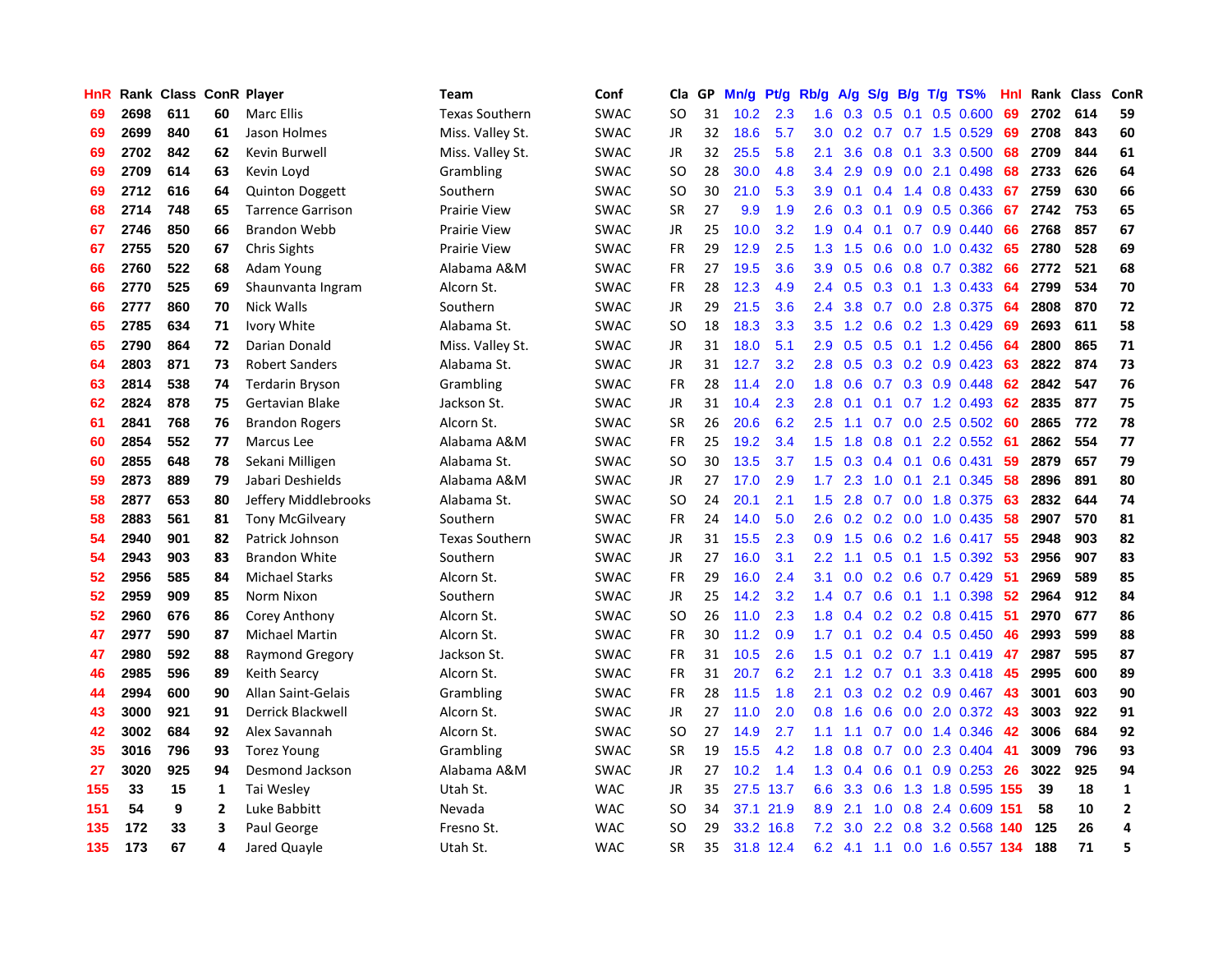| HnR |      | Rank Class ConR Player |    |                          | <b>Team</b>    | Conf       | Cla       | GP. | Mn/g | <b>Pt/g</b> | Rb/g             | A/g             |     |                 | S/g B/g T/g TS%                    |    | <b>Hnl</b> Rank | Class ConR |                |
|-----|------|------------------------|----|--------------------------|----------------|------------|-----------|-----|------|-------------|------------------|-----------------|-----|-----------------|------------------------------------|----|-----------------|------------|----------------|
| 132 | 195  | 75                     | 5  | Magnum Rolle             | Louisiana Tech | <b>WAC</b> | <b>SR</b> | 34  | 30.1 | 13.9        | 8.4              | 0.8             | 0.8 | 2.1             | 2.0 0.537 132                      |    | 207             | 79         | 6              |
| 128 | 271  | 101                    | 6  | <b>Adrian Oliver</b>     | San Jose St.   | <b>WAC</b> | JR        | 31  |      | 36.1 22.5   |                  | 5.3 2.9         |     |                 | 1.0 0.5 3.2 0.553 127              |    | 286             | 104        | $\pmb{8}$      |
| 127 | 297  | 108                    | 7  | Mac Hopson               | Idaho          | <b>WAC</b> | <b>SR</b> | 30  |      | 30.9 14.4   | 5.1              |                 |     |                 | 5.2 1.1 0.1 3.2 0.544 128 276      |    |                 | 97         | $\overline{7}$ |
| 126 | 308  | 65                     | 8  | <b>Brady Jardine</b>     | Utah St.       | <b>WAC</b> | SO        | 35  | 15.5 | 6.0         | 4.6              | 0.9             |     |                 | $0.5$ 0.7 1.0 0.597 125            |    | 322             | 69         | 10             |
| 126 | 314  | 112                    | 9  | Jonathan Gibson          | New Mexico St. | <b>WAC</b> | <b>SR</b> | 34  |      | 32.6 17.5   | 2.9              | 2.8             |     | $1.4 \quad 0.1$ | 2.1 0.599 123                      |    | 380             | 129        | 11             |
| 125 | 328  | 117                    | 10 | Jahmar Young             | New Mexico St. | <b>WAC</b> | JR        | 34  |      | 34.8 20.3   | 3.5              | 3.1             |     |                 | 0.8 0.2 2.7 0.581 122              |    | 393             | 137        | 12             |
| 124 | 351  | 122                    | 11 | Kyle Gibson              | Louisiana Tech | <b>WAC</b> | <b>SR</b> | 31  | 34.4 | 18.4        | 3.9              | 3.0             | 0.9 |                 | 0.1 2.4 0.549 126                  |    | 311             | 111        | 9              |
| 121 | 420  | 147                    | 12 | <b>Brian Green</b>       | Utah St.       | <b>WAC</b> | JR        | 34  | 17.6 | 7.6         | 1.6              | 1.4             |     |                 | $0.5$ 0.0 0.6 0.628 120            |    | 435             | 153        | 13             |
| 120 | 433  | 93                     | 13 | <b>Troy Gillenwater</b>  | New Mexico St. | <b>WAC</b> | <b>SO</b> | 13  | 22.8 | 14.6        | 6.8              | 0.8             | 0.8 |                 | 1.3 1.3 0.601 144                  |    | 95              | 20         | 3              |
| 117 | 530  | 185                    | 14 | Nate Bendall             | Utah St.       | <b>WAC</b> | JR        | 33  |      | 25.8 10.3   | 5.5              | 0.7             |     |                 | $0.5$ $0.9$ 1.4 $0.603$ 116        |    | 545             | 191        | 17             |
| 117 | 539  | 176                    | 15 | Sylvester Seay           | Fresno St.     | <b>WAC</b> | <b>SR</b> | 33  |      | 29.4 14.2   | 6.1              | 1.5             |     |                 | 1.0 1.1 2.1 0.534 115 576          |    |                 | 187        | 20             |
| 117 | 540  | 189                    | 16 | Armon Johnson            | Nevada         | <b>WAC</b> | JR        | 34  | 34.5 | 15.7        | $3.4^{\circ}$    | 5.6             |     |                 | 0.8 0.4 3.4 0.534 117              |    | 540             | 188        | 16             |
| 116 | 559  | 194                    | 17 | <b>Tyler Newbold</b>     | Utah St.       | <b>WAC</b> | <b>JR</b> | 35  | 30.0 | 8.0         | 4.0              | 2.9             | 0.5 |                 | 0.1 0.9 0.614 115                  |    | 574             | 200        | 19             |
| 116 | 564  | 185                    | 18 | Ike Okoye                | Boise St.      | <b>WAC</b> | <b>SR</b> | 32  | 27.4 | 12.9        | 7.9              | 1.3             |     |                 | 0.7 1.4 1.6 0.560 115              |    | 571             | 185        | 18             |
| 116 | 567  | 186                    | 19 | Chris Oakes              | San Jose St.   | <b>WAC</b> | <b>SR</b> | 28  |      | 28.3 10.3   | 9.0              | 1.0             |     |                 | 0.7 1.6 1.4 0.583 118              |    | 507             | 166        | 14             |
| 115 | 570  | 187                    | 20 | Jamel Guyton             | Louisiana Tech | <b>WAC</b> | <b>SR</b> | 35  | 31.2 | 12.0        | 3.8              | 2.1             | 1.6 |                 | 0.4 1.5 0.563 114                  |    | 606             | 201        | 21             |
| 115 | 576  | 198                    | 21 | <b>Wendell McKines</b>   | New Mexico St. | <b>WAC</b> | <b>JR</b> | 24  | 31.8 | 10.7        | 9.8              | 3.1             | 0.6 |                 | 0.7 2.0 0.530 117                  |    | 520             | 180        | 15             |
| 114 | 614  | 204                    | 22 | Marvin Jefferson         | Idaho          | <b>WAC</b> | <b>SR</b> | 31  | 24.5 | 9.2         | 6.2              | 0.7             |     |                 | 0.6 2.1 1.4 0.568 114              |    | 632             | 210        | 22             |
| 111 | 726  | 78                     | 23 | Greg Smith               | Fresno St.     | <b>WAC</b> | FR        | 33  |      | 27.7 11.5   |                  |                 |     |                 | 5.8 1.2 0.8 1.2 2.1 0.578 110 767  |    |                 | 85         | 24             |
| 109 | 799  | 280                    | 24 | Pooh Williams            | Utah St.       | <b>WAC</b> | JR        | 33  | 27.2 | 8.7         | 1.8              |                 |     |                 | 2.2 0.6 0.2 1.1 0.526 110 764      |    |                 | 263        | 23             |
| 109 | 807  | 178                    | 25 | Hamidu Rahman            | New Mexico St. | <b>WAC</b> | <b>SO</b> | 33  |      | 26.2 10.3   | 8.0              | 0.4             |     |                 | 0.4 1.3 1.9 0.544 106              |    | 908             | 206        | 28             |
| 108 | 850  | 189                    | 26 | Olu Ashaolu              | Louisiana Tech | <b>WAC</b> | <b>SO</b> | 35  |      | 28.0 10.7   | 8.1              | 1.1             |     |                 | 0.7 0.2 2.3 0.530 107              |    | 886             | 204        | 26             |
| 107 | 875  | 275                    | 27 | <b>Brandon Fields</b>    | Nevada         | <b>WAC</b> | <b>SR</b> | 34  |      | 33.8 14.5   | 3.9              | 2.4             | 1.0 |                 | 0.3 1.6 0.525 107                  |    | 872             | 275        | 25             |
| 106 | 929  | 295                    | 28 | Joey Shaw                | Nevada         | <b>WAC</b> | <b>SR</b> | 34  | 28.3 | 10.4        |                  | $5.1 \quad 1.5$ | 0.7 |                 | 0.3 1.4 0.587 106                  |    | 924             | 291        | 29             |
| 106 | 950  | 304                    | 29 | <b>Roderick Flemings</b> | Hawaii         | <b>WAC</b> | <b>SR</b> | 28  | 35.3 | 16.6        | 6.2              | 2.3             | 0.8 |                 | 0.4 2.1 0.489 106                  |    | 905             | 285        | 27             |
| 104 | 1004 | 224                    | 30 | Dario Hunt               | Nevada         | <b>WAC</b> | <b>SO</b> | 34  | 27.2 | 6.5         | 7.0              | 0.9             | 0.6 |                 | 1.9 1.4 0.526 104 1011             |    |                 | 226        | 30             |
| 104 | 1009 | 226                    | 31 | Hernst Laroche           | New Mexico St. | <b>WAC</b> | <b>SO</b> | 34  | 31.9 | 6.3         |                  |                 |     |                 | 3.2 3.7 1.4 0.1 1.8 0.472 102 1116 |    |                 | 257        | 33             |
| 104 | 1013 | 343                    | 32 | DeAndre Brown            | Louisiana Tech | <b>WAC</b> | JR        | 35  | 32.6 | 10.6        | 2.9              | 3.4             |     |                 | 0.9 0.0 2.7 0.498 103 1049         |    |                 | 355        | 31             |
| 103 | 1054 | 331                    | 33 | Steffan Johnson          | Idaho          | <b>WAC</b> | <b>SR</b> | 31  | 29.0 | 9.9         | 2.9              |                 |     |                 | 3.2 1.2 0.2 1.7 0.540 103 1067     |    |                 | 337        | 32             |
| 100 | 1215 | 410                    | 34 | Daequon Montreal         | Boise St.      | <b>WAC</b> | <b>JR</b> | 32  | 25.0 | 10.8        | 5.3              | 1.2             | 0.5 |                 | 0.7 1.4 0.533 100 1209             |    |                 | 407        | 34             |
| 99  | 1282 | 426                    | 35 | Robert Arnold            | Boise St.      | <b>WAC</b> | JR        | 31  | 28.5 | 11.8        | 4.3              | 2.2             |     |                 | $0.9$ 0.7 2.0 0.530                | 98 | 1284            | 426        | 35             |
| 98  | 1324 | 416                    | 36 | Ray Kraemer              | Nevada         | <b>WAC</b> | <b>SR</b> | 34  | 20.2 | 6.1         | 2.3              | 0.6             |     |                 | $0.4$ 0.2 0.6 0.691                | 98 | 1330            | 422        | 36             |
| 97  | 1388 | 431                    | 37 | Kashif Watson            | Idaho          | <b>WAC</b> | <b>SR</b> | 29  | 26.6 | 10.7        | 3.0 <sub>2</sub> | 2.1             |     |                 | 0.7 0.0 1.9 0.520                  | 97 | 1379            | 431        | 37             |
| 97  | 1395 | 432                    | 38 | Kurt Cunningham          | Boise St.      | <b>WAC</b> | <b>SR</b> | 32  | 17.6 | 7.7         | 3.5              | 1.4             |     |                 | 0.4 0.2 1.9 0.606                  | 96 | 1398            | 434        | 38             |
| 96  | 1417 | 459                    | 39 | Paul Noonan              | Boise St.      | <b>WAC</b> | JR        | 30  | 24.3 | 8.8         | 3.5              | 2.0             |     |                 | $0.7$ $0.2$ 1.4 $0.597$            | 96 | 1417            | 462        | 39             |
| 96  | 1423 | 191                    | 40 | Kyle Barone              | Idaho          | <b>WAC</b> | FR        | 31  | 15.8 | 5.0         | 4.1              | 0.4             |     |                 | 0.2 0.3 1.1 0.615 96               |    | 1428            | 191        | 40             |
| 95  | 1455 | 469                    | 41 | C.J. Webster             | San Jose St.   | <b>WAC</b> | JR        | 26  | 22.8 | 8.8         | 4.8              | 1.5             |     |                 | $0.5$ 0.2 1.6 0.549                | 95 | 1464            | 472        | 41             |
| 95  | 1472 | 457                    | 42 | Paul Campbell            | Hawaii         | <b>WAC</b> | <b>SR</b> | 29  | 19.8 | 4.8         | 3.8              | 1.1             | 0.4 |                 | 1.0 0.8 0.558                      | 94 | 1493            | 463        | 42             |
| 95  | 1482 | 477                    | 43 | Justin Graham            | San Jose St.   | <b>WAC</b> | <b>JR</b> | 31  | 35.2 | 9.4         | 5.1              |                 |     |                 | 4.8 1.5 0.3 3.1 0.503 94           |    | 1503            | 484        | 44             |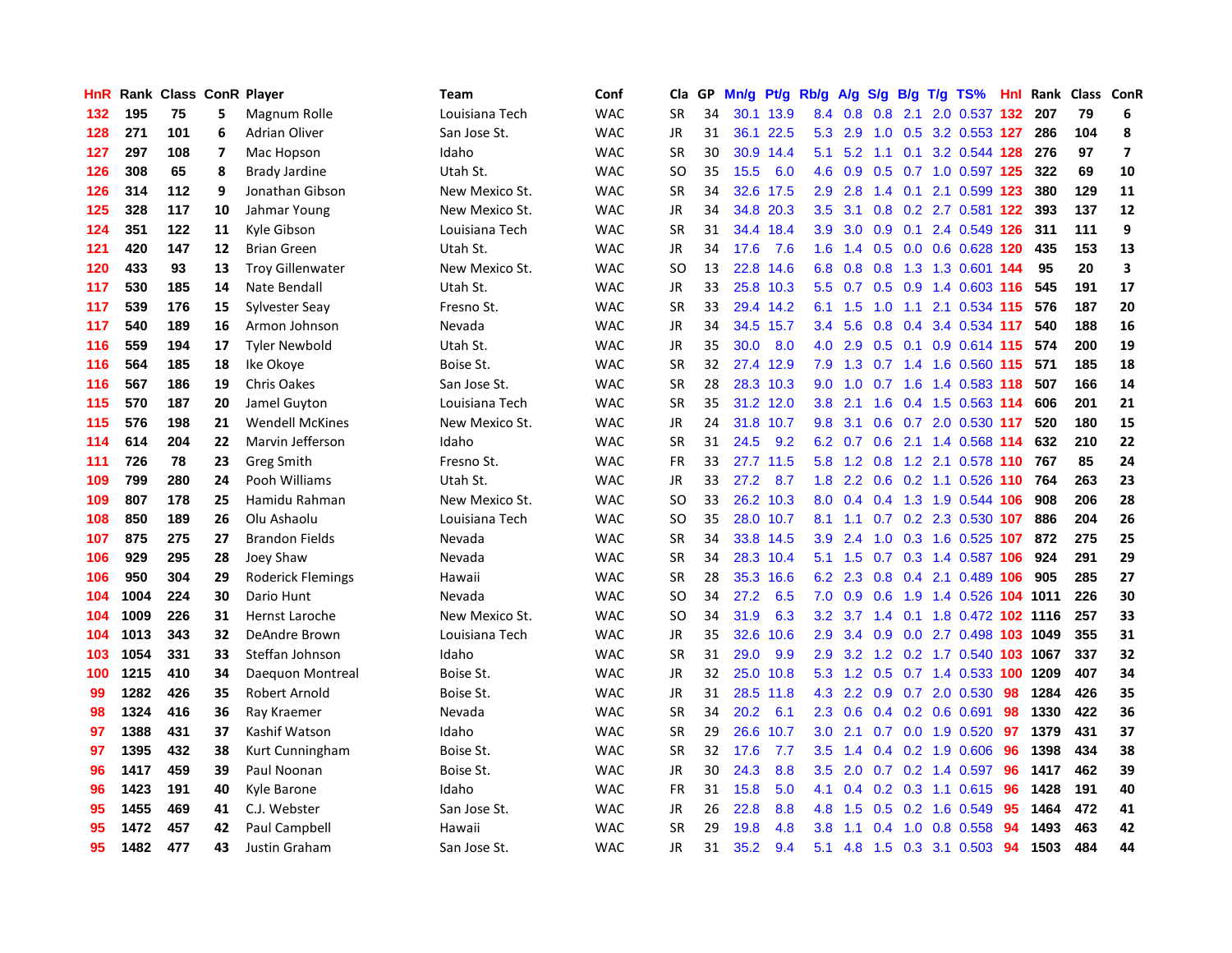| HnR |      | Rank Class ConR Player |                          |                         | Team              | Conf       | Cla           | <b>GP</b> | Mn/g | <b>Pt/g</b> | Rb/g             | A/g |     |     | S/g B/g T/g TS%              | Hnl | Rank | <b>Class</b>   | ConR           |
|-----|------|------------------------|--------------------------|-------------------------|-------------------|------------|---------------|-----------|------|-------------|------------------|-----|-----|-----|------------------------------|-----|------|----------------|----------------|
| 95  | 1490 | 346                    | 44                       | Mychal Ladd             | Fresno St.        | <b>WAC</b> | SO            | 32        |      | 30.8 10.3   | 3.5              | 1.5 | 0.9 |     | 0.3 1.3 0.535                | 94  | 1538 | 356            | 47             |
| 95  | 1494 | 462                    | 45                       | Petras Balocka          | Hawaii            | <b>WAC</b> | <b>SR</b>     | 28        | 23.5 | 7.9         | 8.0              | 1.8 |     |     | 0.4 0.1 2.5 0.480 94         |     | 1500 | 465            | 43             |
| 95  | 1498 | 465                    | 46                       | Luciano de Souza        | Idaho             | <b>WAC</b> | <b>SR</b>     | 30        | 16.9 | 6.9         | 2.2              | 0.5 |     |     | 0.2 0.1 0.8 0.602 94         |     | 1505 | 467            | 45             |
| 94  | 1510 | 350                    | 47                       | Steven Shepp            | Fresno St.        | <b>WAC</b> | SO            | 32        | 30.6 | 5.5         | $2.4^{\circ}$    | 4.6 |     |     | 1.7 0.3 2.2 0.503            | -93 | 1554 | 360            | 49             |
| 94  | 1521 | 493                    | 48                       | La'Shard Anderson       | Boise St.         | <b>WAC</b> | <b>JR</b>     | 32        | 33.2 | 9.9         | 2.5              | 3.6 | 2.6 |     | 0.4 2.4 0.466                | 94  | 1521 | 491            | 46             |
| 94  | 1538 | 473                    | 49                       | Mac Peterson            | San Jose St.      | <b>WAC</b> | <b>SR</b>     | 31        | 31.9 | 9.9         | 3.3 <sub>2</sub> | 1.6 |     |     | $0.5$ 0.0 1.0 0.623          | -93 | 1548 | 476            | 48             |
| 94  | 1564 | 501                    | 50                       | Gordo Castillo          | New Mexico St.    | <b>WAC</b> | <b>JR</b>     | 34        | 17.2 | 5.4         | 1.9              | 0.7 |     |     | $0.5$ 0.2 0.7 0.601          | -91 | 1681 | 540            | 53             |
| 93  | 1617 | 493                    | 51                       | David Jackson           | Louisiana Tech    | <b>WAC</b> | <b>SR</b>     | 34        | 22.1 | 5.4         | 4.1              | 0.6 |     |     | $0.4$ 0.5 1.0 0.520          | 92  | 1622 | 497            | 50             |
| 92  | 1657 | 503                    | 52                       | <b>Anthony Thomas</b>   | Boise St.         | <b>WAC</b> | <b>SR</b>     | 32        | 30.7 | 7.6         | 3.0 <sub>2</sub> | 3.8 | 1.6 |     | $0.0$ 2.7 $0.481$            | 92  | 1658 | 508            | 52             |
| 92  | 1670 | 506                    | 53                       | <b>Robert Owens</b>     | San Jose St.      | <b>WAC</b> | <b>SR</b>     | 31        | 28.0 | 10.5        | $2.2^{\circ}$    | 1.2 |     |     | $0.5$ 0.1 1.2 0.569          | -91 | 1687 | 516            | 54             |
| 91  | 1689 | 393                    | 54                       | Luiz Toledo             | Idaho             | <b>WAC</b> | <b>SO</b>     | 29        | 24.0 | 7.4         | 4.0              | 0.6 |     |     | 0.7 0.1 1.8 0.621            | 92  | 1652 | 383            | 51             |
| 90  | 1772 | 531                    | 55                       | <b>Brandon Adams</b>    | Hawaii            | <b>WAC</b> | <b>SR</b>     | 30        | 22.9 | 8.0         | 5.2              | 0.7 |     |     | $0.3$ $0.3$ 1.4 $0.541$      | -89 | 1807 | 545            | 55             |
| 89  | 1805 | 582                    | 56                       | Hiram Thompson          | Hawaii            | <b>WAC</b> | <b>JR</b>     | 29        | 33.8 | 9.2         | 3.3 <sub>2</sub> | 3.9 |     |     | 1.1 0.1 2.9 0.574 88         |     | 1839 | 593            | 56             |
| 87  | 1891 | 613                    | 57                       | Dwain Williams          | Hawaii            | <b>WAC</b> | <b>JR</b>     | 14        | 28.4 | 14.0        | 1.1              | 1.3 | 0.3 |     | 0.0 1.6 0.534                | 88  | 1875 | 607            | 57             |
| 85  | 1985 | 311                    | 58                       | Marko Cukic             | Nevada            | <b>WAC</b> | <b>FR</b>     | 34        | 8.9  | 2.6         | 1.5              | 0.1 |     |     | $0.2$ 0.4 0.4 0.638          | 85  | 1988 | 302            | 58             |
| 84  | 2051 | 663                    | 59                       | Zack Moritz             | Boise St.         | <b>WAC</b> | <b>JR</b>     | 30        | 9.4  | 3.5         | 2.4              | 0.2 |     |     | $0.1$ 0.1 0.5 0.500          | -84 | 2050 | 658            | 59             |
| 84  | 2095 | 621                    | 60                       | Adhar Mayen             | Hawaii            | <b>WAC</b> | <b>SR</b>     | 29        | 24.8 | 7.1         | 2.9              | 1.4 |     |     | 0.5 0.2 1.3 0.524            | -83 | 2108 | 623            | 60             |
| 83  | 2146 | 479                    | 61                       | Anson Bartlett          | Louisiana Tech    | <b>WAC</b> | <sub>SO</sub> | 29        | 10.8 | 2.0         | 1.0              | 0.6 | 1.0 |     | $0.0$ 0.6 0.475              | -83 | 2115 | 473            | 61             |
| 80  | 2312 | 739                    | 62                       | Jeremy Lay              | Hawaii            | <b>WAC</b> | JR            | 23        | 24.3 | 8.4         | 1.8              | 2.3 |     |     | 0.7 0.0 2.0 0.455 82         |     | 2182 | 694            | 62             |
| 79  | 2338 | 751                    | 63                       | Shawn Henderson         | Idaho             | <b>WAC</b> | <b>JR</b>     | 30        | 15.0 | 4.1         | $2.4^{\circ}$    | 0.8 |     |     | $0.5$ 0.0 0.6 0.421          | 79  | 2336 | 751            | 63             |
| 77  | 2421 | 420                    | 64                       | Jerry Brown             | Fresno St.        | <b>WAC</b> | <b>FR</b>     | 31        | 11.6 | 2.9         | 1.6              | 0.3 |     |     | $0.5$ 0.4 0.6 0.506          | -76 | 2440 | 427            | 65             |
| 77  | 2426 | 422                    | 65                       | Darius Redding          | Louisiana Tech    | <b>WAC</b> | <b>FR</b>     | 27        | 10.7 | 2.4         | 1.7              | 0.4 | 0.6 |     | 0.1 0.7 0.467 78             |     | 2374 | 411            | 64             |
| 76  | 2476 | 552                    | 66                       | <b>Brandon Sperling</b> | Fresno St.        | <b>WAC</b> | <b>SO</b>     | 33        | 20.8 | 3.4         | 2.6              | 2.0 | 0.6 |     | $0.1$ 1.8 $0.412$            | -75 | 2512 | 561            | 66             |
| 72  | 2595 | 823                    | 67                       | Jeff Ledbetter          | Idaho             | <b>WAC</b> | JR            | 30        | 11.1 | 2.9         | 1.1              | 0.7 | 0.6 |     | $0.1$ 0.7 0.448              | 72  | 2611 | 824            | 67             |
| 68  | 2718 | 846                    | 68                       | <b>Marcus Lawrence</b>  | Idaho             | <b>WAC</b> | JR            | 30        | 9.8  | 2.1         | 0.8              | 0.9 | 0.3 |     | $0.0$ 0.9 0.566              | 68  | 2716 | 845            | 68             |
| 59  | 2860 | 886                    | 69                       | Nedeljko Golubovic      | Fresno St.        | <b>WAC</b> | JR            | 32        | 15.3 | 3.0         | 1.9              | 0.5 |     |     | $0.4$ 0.2 0.7 0.374          | -59 | 2875 | 889            | 69             |
| 57  | 2897 | 660                    | 70                       | Kyle Thomas             | San Jose St.      | <b>WAC</b> | <sub>SO</sub> | 28        | 11.8 | 2.5         | 2.1              | 0.4 |     |     | $0.0$ $0.2$ $0.6$ $0.406$ 58 |     | 2894 | 661            | 70             |
| 171 | 9    | 3                      | 1                        | Omar Samhan             | Saint Mary's (CA) | <b>WCC</b> | <b>SR</b>     | 34        |      | 32.3 21.3   | 10.9             | 1.0 |     |     | 0.4 2.9 2.1 0.584 170        |     | 11   | 5              | $\mathbf{1}$   |
| 140 | 111  | 5                      | $\mathbf{2}$             | <b>Elias Harris</b>     | Gonzaga           | <b>WCC</b> | <b>FR</b>     | 34        |      | 29.4 14.9   | 7.1              | 1.1 |     |     | 0.9 0.5 1.9 0.603 140        |     | 123  | $\overline{7}$ | $\overline{2}$ |
| 137 | 150  | 56                     | 3                        | <b>Matt Bouldin</b>     | Gonzaga           | WCC        | <b>SR</b>     | 33        |      | 35.6 15.6   | 4.7              | 4.0 |     |     | 1.4 0.2 2.3 0.584 137        |     | 151  | 54             | 3              |
| 131 | 208  | 79                     | 4                        | T.J. Campbell           | Portland          | <b>WCC</b> | <b>SR</b>     | 32        |      | 32.6 13.7   | $2.5^{\circ}$    | 5.6 | 1.1 | 0.1 | 3.0 0.606                    | 131 | 215  | 81             | $\overline{a}$ |
| 130 | 233  | 87                     | 5                        | Dior Lowhorn            | San Francisco     | <b>WCC</b> | <b>SR</b>     | 29        |      | 28.8 18.4   | 6.6              | 0.6 |     |     | 0.7 0.5 2.0 0.551 130        |     | 230  | 85             | 5              |
| 129 | 256  | 94                     | 6                        | Luke Sikma              | Portland          | <b>WCC</b> | <b>JR</b>     | 32        | 23.2 | 7.9         | 7.5              | 1.8 | 1.2 |     | 0.5 1.5 0.597 129            |     | 254  | 94             | 6              |
| 128 | 270  | 100                    | $\overline{\phantom{a}}$ | Mickey McConnell        | Saint Mary's (CA) | <b>WCC</b> | <b>JR</b>     | 34        |      | 36.1 13.8   | $2.4^{\circ}$    | 5.1 | 1.5 |     | 0.2 2.2 0.657 128            |     | 282  | 102            | $\overline{7}$ |
| 128 | 285  | 60                     | 8                        | Marc Trasolini          | Santa Clara       | <b>WCC</b> | <sub>SO</sub> | 32        |      | 29.3 13.7   | 6.1              | 0.6 | 0.7 |     | 1.6 1.8 0.613 126            |     | 305  | 66             | 9              |
| 127 | 290  | 62                     | 9                        | Keion Bell              | Pepperdine        | <b>WCC</b> | SO            | 31        |      | 31.5 18.5   | 5.1              |     |     |     | 3.2 1.3 0.3 3.9 0.521 127    |     | 298  | 63             | 8              |
| 126 | 313  | 112                    | 10                       | <b>Vernon Teel</b>      | Loyola Marymount  | <b>WCC</b> | JR            | 34        |      | 35.1 15.4   | 5.3              | 5.6 |     |     | 1.8 0.6 3.5 0.556 124        |     | 348  | 122            | 11             |
| 125 | 330  | 117                    | 11                       | <b>Ben Allen</b>        | Saint Mary's (CA) | <b>WCC</b> | SR            | 34        | 27.6 | 10.7        | 7.6              | 2.2 |     |     | 0.6 0.7 1.6 0.597 125        |     | 336  | 117            | 10             |
| 124 | 364  | 126                    | 12                       | <b>Steven Gray</b>      | Gonzaga           | <b>WCC</b> | <b>JR</b>     | 34        |      | 31.9 13.6   | 4.0              | 2.9 |     |     | 1.1 0.4 2.2 0.570 123        |     | 362  | 127            | 12             |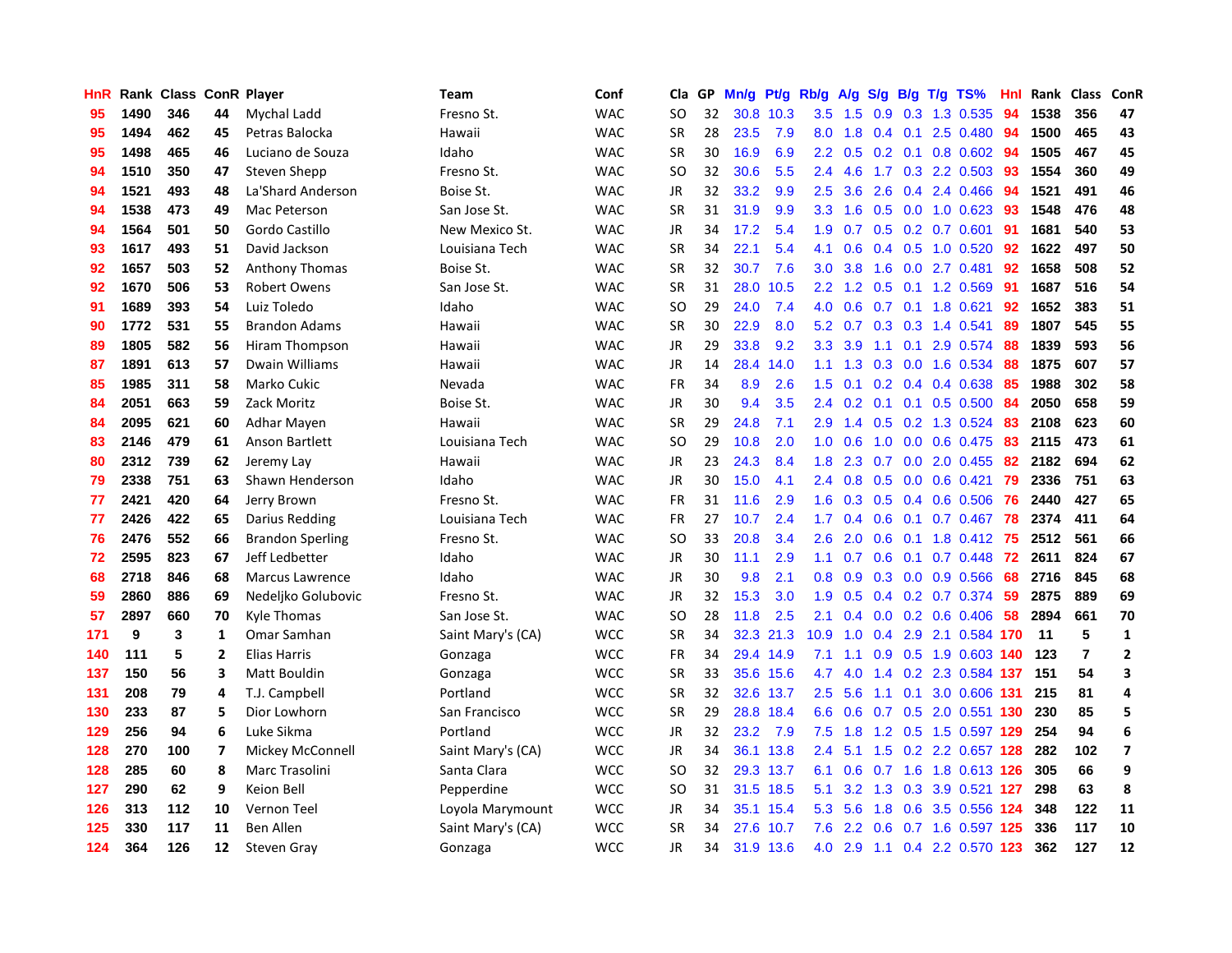| HnR | Rank | <b>Class ConR Player</b> |    |                            | Team              | Conf       | Cla           | <b>GP</b> | Mn/g | Pt/g Rb/g |                  | A/g             |     |     | S/g B/g T/g TS%            | <b>Hnl</b> | Rank | <b>Class</b> | ConR |
|-----|------|--------------------------|----|----------------------------|-------------------|------------|---------------|-----------|------|-----------|------------------|-----------------|-----|-----|----------------------------|------------|------|--------------|------|
| 121 | 405  | 37                       | 13 | Mangisto Arop              | Gonzaga           | <b>WCC</b> | <b>FR</b>     | 31        | 11.9 | 3.5       | 3.8              | 0.7             |     |     | $0.3$ 0.2 0.5 0.560        | 121        | 410  | 38           | 13   |
| 119 | 439  | 96                       | 14 | <b>Robert Sacre</b>        | Gonzaga           | <b>WCC</b> | SO            | 34        |      | 25.3 10.3 | 5.4              | 0.6             |     |     | 0.7 1.9 2.0 0.556 119      |            | 454  | 101          | 14   |
| 119 | 455  | 44                       | 15 | <b>Matthew Dellavedova</b> | Saint Mary's (CA) | <b>WCC</b> | <b>FR</b>     | 34        |      | 36.4 12.1 | 3.5              | 4.5             |     |     | 1.2 0.0 2.0 0.562 118 477  |            |      | 45           | 15   |
| 118 | 477  | 157                      | 16 | <b>Robin Smeulders</b>     | Portland          | <b>WCC</b> | <b>SR</b>     | 32        |      | 26.9 12.3 |                  | 6.3 1.3         |     |     | 0.5 0.4 1.8 0.560 118      |            | 492  | 164          | 16   |
| 116 | 552  | 180                      | 17 | <b>Brandon Johnson</b>     | San Diego         | <b>WCC</b> | <b>SR</b>     | 29        | 32.0 | 14.0      | $2.7^{\circ}$    | 3.4             | 1.9 |     | $0.0$ 2.4 0.495 117        |            | 535  | 175          | 17   |
| 116 | 562  | 128                      | 18 | Drew Viney                 | Loyola Marymount  | <b>WCC</b> | SO.           | 32        | 34.5 | 16.7      | 7.1              | 1.9             | 1.2 |     | 1.2 2.0 0.559 116          |            | 569  | 132          | 18   |
| 115 | 589  | 201                      | 19 | Jared Stohl                | Portland          | <b>WCC</b> | JR            | 32        |      | 28.3 11.5 | $2.2\phantom{0}$ | 1.7             |     |     | 0.9 0.0 1.2 0.672 115      |            | 591  | 204          | 19   |
| 112 | 683  | 73                       | 20 | Kelly Olynyk               | Gonzaga           | <b>WCC</b> | <b>FR</b>     | 34        | 12.3 | 3.8       | 2.7              | 0.8             |     |     | $0.5$ 0.1 0.6 0.535 112    |            | 692  | 73           | 20   |
| 111 | 733  | 229                      | 21 | Roberto Mafra              | San Diego         | <b>WCC</b> | <b>SR</b>     | 32        | 19.7 | 8.5       | 4.5              | 0.4             |     |     | 0.4 1.2 1.2 0.530          | 109        | 804  | 254          | 23   |
| 110 | 770  | 175                      | 22 | <b>Bol Kong</b>            | Gonzaga           | <b>WCC</b> | SO.           | 31        | 12.5 | 4.5       | $1.5^{\circ}$    | 0.6             |     |     | $0.5$ 0.0 0.5 0.585 110    |            | 760  | 178          | 21   |
| 108 | 831  | 263                      | 23 | Nik Raivio                 | Portland          | <b>WCC</b> | <b>SR</b>     | 17        | 29.2 | 14.1      | 6.1              | 1.9             |     |     | 1.0 0.0 2.5 0.488 110 780  |            |      | 244          | 22   |
| 107 | 902  | 288                      | 24 | Chris Lewis                | San Diego         | <b>WCC</b> | <b>SR</b>     | 32        | 27.5 | 7.6       | 5.6              | 0.8             |     |     | 1.1 0.3 0.8 0.586 105      |            | 989  | 315          | 25   |
| 104 | 1006 | 319                      | 25 | De'Jon Jackson             | San Diego         | <b>WCC</b> | <b>SR</b>     | 22        | 32.0 | 12.0      | 3.2 <sub>2</sub> | 2.6             |     |     | 1.4 0.2 2.4 0.554 108      |            | 828  | 265          | 24   |
| 104 | 1022 | 229                      | 26 | Demetri Goodson            | Gonzaga           | <b>WCC</b> | <b>SO</b>     | 34        | 25.6 | 6.4       | 2.1              | 1.8             | 0.9 |     | 0.1 1.6 0.500 104 1022     |            |      | 229          | 26   |
| 104 | 1032 | 234                      | 27 | Clint Steindl              | Saint Mary's (CA) | <b>WCC</b> | <b>SO</b>     | 34        | 23.8 | 6.9       | 2.6              | 1.1             | 0.6 |     | 0.1 1.0 0.574 103 1044     |            |      | 235          | 27   |
| 103 | 1086 | 251                      | 28 | Angelo Caloiaro            | San Francisco     | <b>WCC</b> | <b>SO</b>     | 30        | 28.0 | 8.9       |                  | $3.7 \quad 1.7$ |     |     | 0.7 0.1 1.2 0.667 102 1123 |            |      | 261          | 28   |
| 98  | 1308 | 301                      | 29 | Kevin Young                | Loyola Marymount  | <b>WCC</b> | <b>SO</b>     | 34        | 30.0 | 10.7      | 5.3              | 1.1             |     |     | 1.1 0.9 1.4 0.574          | -97        | 1370 | 316          | 29   |
| 97  | 1356 | 315                      | 30 | Kwame Vaughn               | San Francisco     | <b>WCC</b> | <b>SO</b>     | 30        | 29.4 | 12.6      | 3.9              | 1.9             | 0.8 | 0.1 | 2.4 0.538                  | 97         | 1386 | 320          | 31   |
| 97  | 1366 | 174                      | 31 | Mitchell Young             | Saint Mary's (CA) | <b>WCC</b> | FR            | 34        | 13.5 | 3.9       | 2.8              | 0.5             |     |     | $0.2$ 0.6 0.8 0.530        | 97         | 1374 | 176          | 30   |
| 97  | 1368 | 175                      | 32 | Chris Manresa              | San Diego         | <b>WCC</b> | FR            | 30        | 17.8 | 5.4       | 4.0              | 0.3             |     |     | $0.3$ 0.6 0.6 0.511        | 96         | 1433 | 193          | 32   |
| 97  | 1389 | 182                      | 33 | <b>Ashley Hamilton</b>     | Loyola Marymount  | <b>WCC</b> | FR            | 26        | 21.1 | 8.6       | 4.5              | 0.6             |     |     | $0.3$ 1.0 1.4 0.581        | 95         | 1438 | 197          | 33   |
| 95  | 1448 | 449                      | 34 | Ethan Niedermeyer          | Portland          | <b>WCC</b> | <b>SR</b>     | 32        | 26.3 | 6.7       | 3.1              | 0.9             | 0.9 |     | $0.2$ 1.5 0.506            | 95         | 1446 | 445          | 34   |
| 95  | 1462 | 471                      | 35 | Kramer Knutson             | Portland          | <b>WCC</b> | JR            | 32        | 18.8 | 4.7       | 2.8              | 0.8             |     |     | $0.4$ 0.3 0.7 0.566        | 95         | 1458 | 470          | 35   |
| 95  | 1464 | 341                      | 36 | Jarred DuBois              | Loyola Marymount  | <b>WCC</b> | <b>SO</b>     | 30        | 32.1 | 12.3      | 3.0              | 2.5             | 1.5 |     | $0.1$ 1.7 0.525            | 94         | 1491 | 344          | 36   |
| 94  | 1515 | 491                      | 37 | Mychel Thompson            | Pepperdine        | <b>WCC</b> | JR            | 31        | 31.5 | 11.8      | 5.0              | 1.9             | 0.9 |     | $0.6$ 1.5 0.457            | 94         | 1524 | 492          | 37   |
| 93  | 1580 | 370                      | 38 | <b>Rashad Green</b>        | San Francisco     | <b>WCC</b> | <sub>SO</sub> | 30        | 21.0 | 6.6       | 4.2              | 1.6             | 0.8 |     | $0.1$ 2.2 0.524            | 92         | 1609 | 377          | 38   |
| 93  | 1584 | 222                      | 39 | Niyi Harrison              | Santa Clara       | <b>WCC</b> | FR            | 32        | 19.3 | 7.6       | 4.6              | 0.3             |     |     | 0.4 0.7 1.7 0.528          | 92         | 1618 | 223          | 39   |
| 92  | 1674 | 538                      | 40 | Moustapha Diarra           | San Francisco     | <b>WCC</b> | JR            | 30        | 15.1 | 6.2       | 3.0 <sub>2</sub> | 0.1             |     |     | 0.2 0.6 1.1 0.523 91       |            | 1702 | 546          | 40   |
| 91  | 1683 | 511                      | 41 | Dontae Bryant              | San Francisco     | <b>WCC</b> | <b>SR</b>     | 30        | 27.4 | 4.1       | 4.1              | 3.8             |     |     | 1.2 0.1 2.1 0.435          | -91        | 1720 | 522          | 41   |
| 89  | 1828 | 424                      | 42 | Lorne Jackson              | Pepperdine        | <b>WCC</b> | SO            | 31        | 26.1 | 8.1       | 2.8              | 2.7             |     |     | 1.2 0.0 2.2 0.523          | -88        | 1842 | 426          | 42   |
| 89  | 1829 | 592                      | 43 | <b>Troy Payne</b>          | Santa Clara       | <b>WCC</b> | JR            | 32        | 24.5 | 4.4       | 5.8              | 1.5             | 1.6 |     | 0.6 1.9 0.419              | 88         | 1872 | 606          | 43   |
| 88  | 1844 | 597                      | 44 | <b>Matt Dorr</b>           | San Diego         | <b>WCC</b> | JR            | 31        | 28.2 | 5.7       | 2.0              | 1.7             | 0.6 |     | $0.0$ 1.5 $0.608$          | -87        | 1890 | 613          | 44   |
| 86  | 1942 | 295                      | 45 | <b>Robert Smith</b>        | Santa Clara       | <b>WCC</b> | <b>FR</b>     | 32        | 32.8 | 12.1      | 3.1              | 3.0             | 1.0 |     | $0.0$ 3.5 $0.441$          | 85         | 1977 | 298          | 46   |
| 84  | 2067 | 332                      | 46 | Given Kalipinde            | Loyola Marymount  | <b>WCC</b> | <b>FR</b>     | 24        | 12.6 | 4.1       | 1.8              | 0.9             | 0.5 |     | $0.0$ 0.7 0.483            | 84         | 2039 | 321          | 47   |
| 83  | 2110 | 674                      | 47 | <b>Michael Santos</b>      | Santa Clara       | <b>WCC</b> | JR            | 32        | 26.8 | 6.3       | 3.1              | 1.3             | 1.0 |     | 0.2 1.8 0.533              | -82        | 2152 | 684          | 53   |
| 83  | 2140 | 685                      | 48 | Larry Davis                | Loyola Marymount  | <b>WCC</b> | JR            | 21        | 23.3 | 8.6       | 3.2              | 1.9             |     |     | 0.9 0.2 2.1 0.451          | 87         | 1916 | 622          | 45   |
| 83  | 2141 | 477                      | 49 | <b>Taylor Darby</b>        | Pepperdine        | <b>WCC</b> | SO            | 31        | 24.1 | 6.3       | 6.0              | 0.3             |     |     | $0.3$ 0.3 0.8 0.461        | 82         | 2157 | 483          | 54   |
| 83  | 2144 | 349                      | 50 | Perris Blackwell           | San Francisco     | <b>WCC</b> | FR            | 25        | 20.9 | 6.2       | 4.3              | 0.4             |     |     | 0.5 0.2 1.4 0.486          | -84        | 2067 | 328          | 49   |
| 83  | 2149 | 480                      | 51 | Dane Suttle Jr.            | Pepperdine        | <b>WCC</b> | SO.           | 24        | 19.1 | 7.7       | 2.5              | 0.5             |     |     | 0.3 0.0 1.3 0.521          | 83         | 2147 | 481          | 52   |